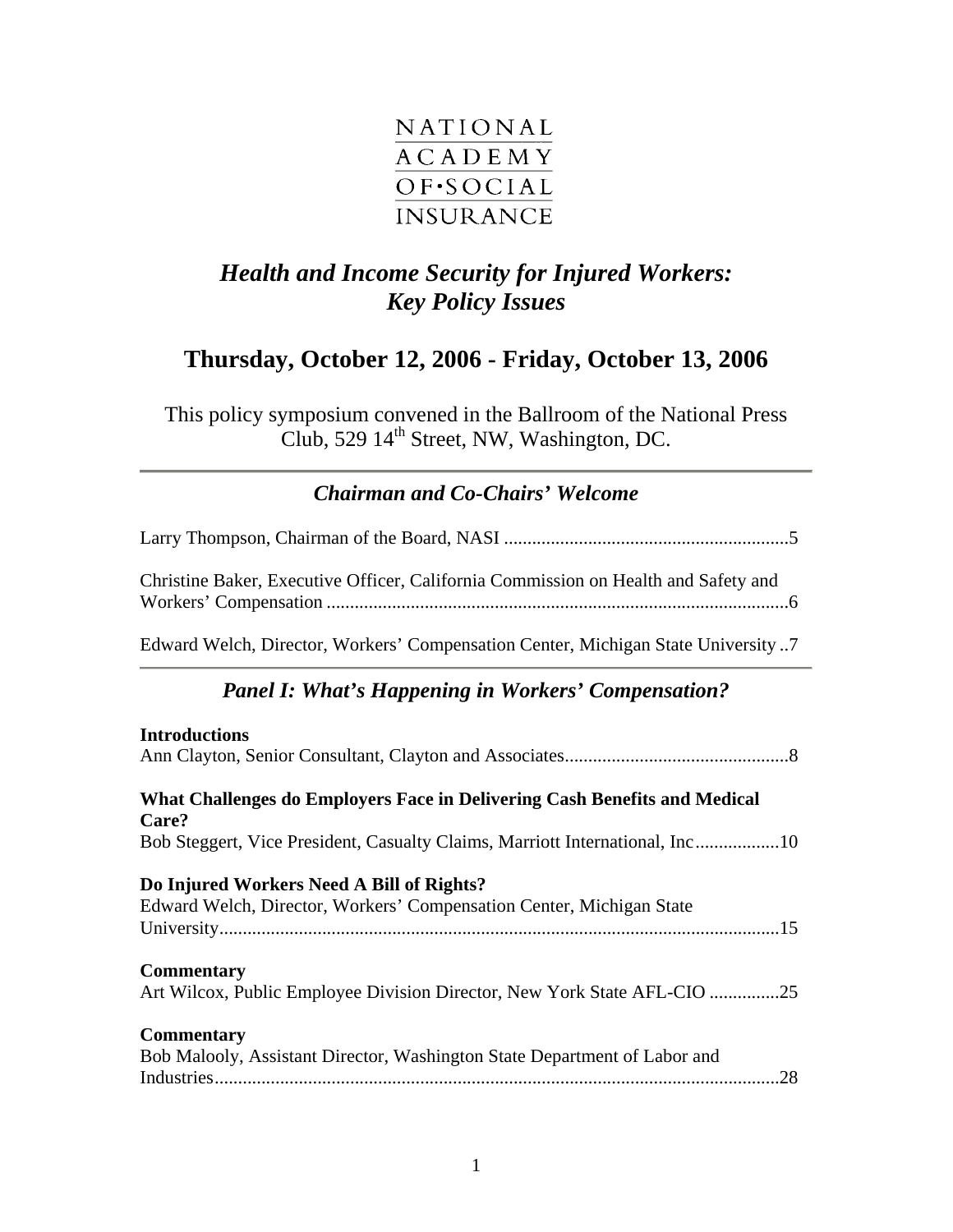| <b>Commentary</b><br>Paul Rodliff, Senior Vice President, Liberty Mutual Insurance Company31                                                             |
|----------------------------------------------------------------------------------------------------------------------------------------------------------|
|                                                                                                                                                          |
| <b>Panel II: Issues and Innovations in Wage-Replacement Benefits</b>                                                                                     |
| <b>Moderator and Introductions</b>                                                                                                                       |
| How Adequately do Benefits Replace Lost Wages for Injured Workers?<br>H. Allan Hunt, Assistant Executive Director, Upjohn Institute for Employment       |
| New Empirical Methods to Tie Partial Disability Benefits to Lost Wages<br>Frank Neuhauser, Researcher, Survey Research Center, University of California, |
| <b>Commentary</b><br>Angie Wei, Legislative Director, California Labor Federation, AFL-CIO 55                                                            |
| <b>Commentary</b><br>Bill Zachry, Vice President, Corporate Workers' Compensation, Safeway, Inc59                                                        |
|                                                                                                                                                          |

## *Luncheon Address*

#### **Introductions**

| ------------------- |  |
|---------------------|--|
|                     |  |

## **Preventing Needless Work Disability by Helping People Stay Employed**

| Jennifer Christian, M.D., President and Chief Medical Officer, Webility |  |
|-------------------------------------------------------------------------|--|
|                                                                         |  |
|                                                                         |  |
|                                                                         |  |

## *Panel III: How are California Reforms Affecting Cost, Access and Quality of Medical Care in Workers' Compensation?*

#### **Introductions**

| Jay S. Himmelstein, M.D., MPH, Director, Center for Health Policy and Research, |  |
|---------------------------------------------------------------------------------|--|
|                                                                                 |  |
|                                                                                 |  |
| <b>Overview: The California Problems and Reforms</b>                            |  |
|                                                                                 |  |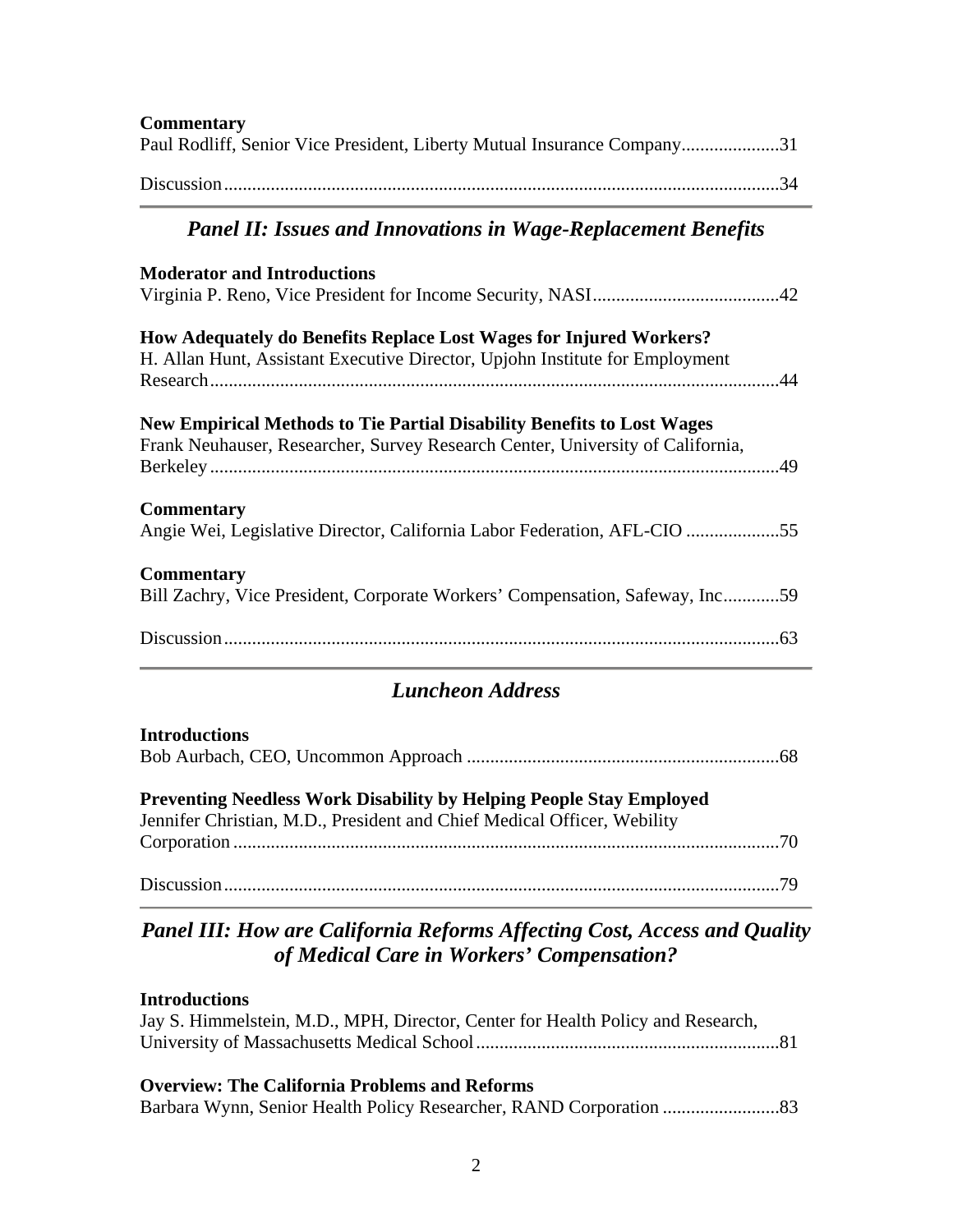| <b>Initial Impacts on Costs and Access to Health Care</b>                               |
|-----------------------------------------------------------------------------------------|
|                                                                                         |
| <b>Assessing Effects on Quality of Care</b>                                             |
| Teryl Nuckols Scott, M.D., Health Services Researcher, RAND Corporation 94              |
| <b>Commentary</b>                                                                       |
| Bernyce Peplowski, M.D., Medical Director, Zenith Insurance Company100                  |
| <b>Commentary</b>                                                                       |
| Tom Rankin, Past President, California Labor Federation and Visiting Scholar, Institute |
|                                                                                         |
| <b>Commentary</b>                                                                       |
|                                                                                         |
|                                                                                         |
| <b>Panel IV: Preparing for Catastrophes in the Workplace</b>                            |

#### **Introductions**

| Christine Baker, Executive Officer, California Commission on Health, Safety and                                                                                                                           |
|-----------------------------------------------------------------------------------------------------------------------------------------------------------------------------------------------------------|
| 21 <sup>st</sup> Century Emergency Preparedness and Response: The Scope of Emergency<br><b>Responder Safety and Health</b><br>John Howard, M.D., Director, National Institute for Occupational Safety and |
| Management's Role in Preventing and Mitigating Catastrophes in the Workplace<br>Irv Rosenthal, Senior Fellow, The Wharton School, University of Pennsylvania 118                                          |
| <b>Preparing for Catastrophes in the Workplace</b><br>James Macdonald, Director, Insurance and Reinsurance, Navigant Consulting121                                                                        |
| <b>Workers' Compensation Challenges</b>                                                                                                                                                                   |
|                                                                                                                                                                                                           |

# *Panel V: How Does the Safety Net Fit Together?*

## **Introductions**

| Jackie Nowell, Director of Occupational Health and Safety, United Food and |  |
|----------------------------------------------------------------------------|--|
|                                                                            |  |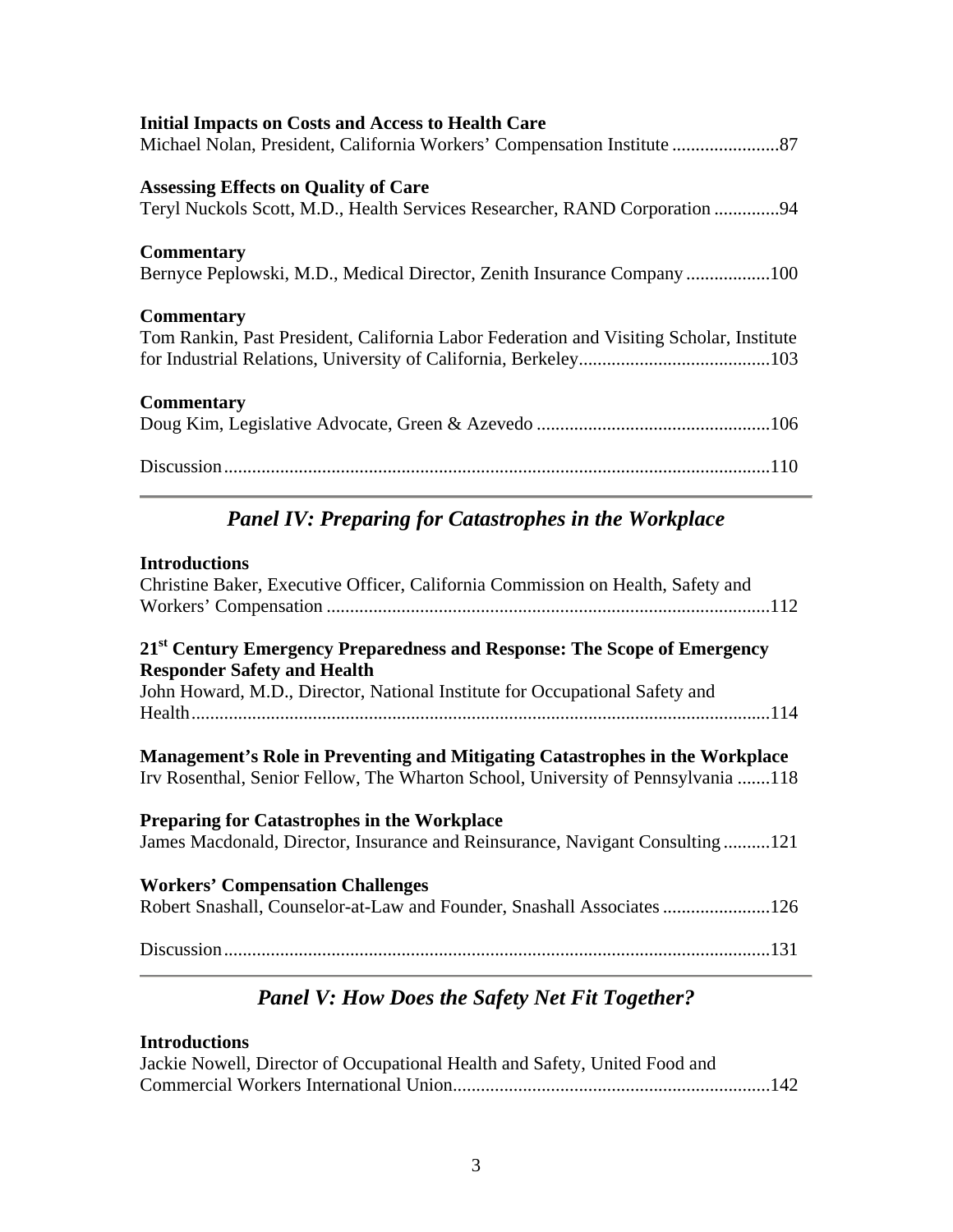#### **How Often Do Workplace Injuries Go Uncompensated?**

| $110.77$ origin $20.77$ or hip and $20.11$ and $100.00$ . One omposition to the                                                |
|--------------------------------------------------------------------------------------------------------------------------------|
| <b>How Do Changes in Workers' Compensation Affect Social Security Disability</b>                                               |
| Claims?                                                                                                                        |
| John Burton, Professor Emeritus, School of Management and Labor Relations, Rutgers                                             |
|                                                                                                                                |
| How Do Workers' Compensation and Short-Term Disability Programs Overlap?                                                       |
| Frank Neuhauser, Survey Research Center, University of California, Berkeley151                                                 |
|                                                                                                                                |
| <b>How Are Medicare Secondary Payer Rules Working?</b><br>Edward Welch, Director, Workers' Compensation Center, Michigan State |

| $\mathbf{r}$ |
|--------------|
|--------------|

## *Panel VI: How Do We Coordinate Care for Ill, Injured or Disabled Workers?*

# **Introductions**  Lee Goldberg, Policy Director, Long Term Care Division, Service Employees International Union .......................................................................................................167 **Are Workers More Likely to Claim Workers' Compensation if They Lack Health Coverage?**  Darius Lakdawalla, Economist, RAND Corporation ...................................................168 **Disability Benefits 101: Securing Health Coverage and Working with a Disability**  Bryon Macdonald, Program, Policy and Development Manager, World Institute on Disability.......................................................................................................................172 **New Experiments in 24-Hour Health Coverage for Service Workers**  Christine Baker, Executive Officer, California Commission on Health and Safety and Workers' Compensation ...............................................................................................176 **Commentary**  Douglas Benner, M.D., Coordinator of Occupational Health, Northern California Kaiser Permanente....................................................................................................................179 Discussion.....................................................................................................................184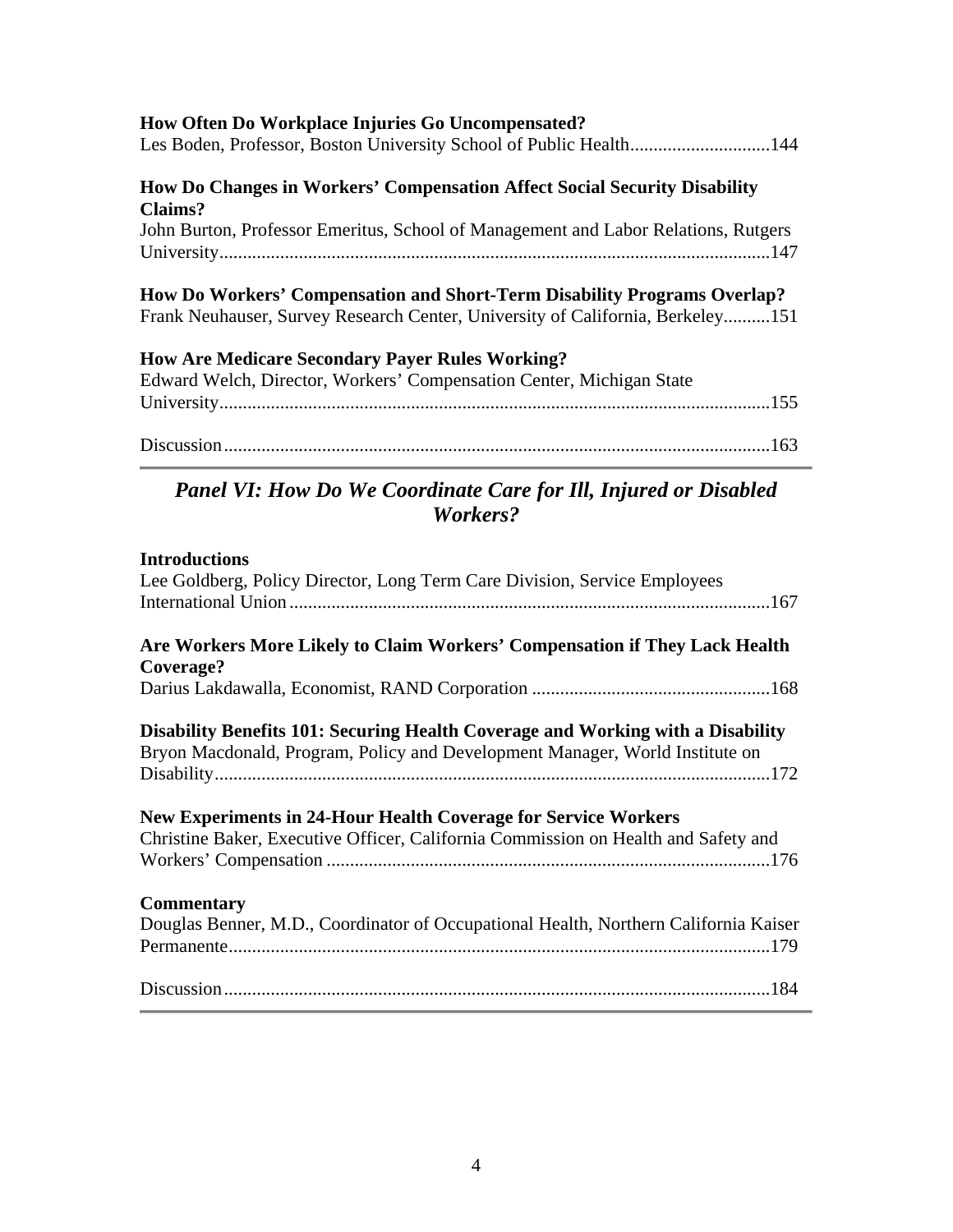#### *Chairman and Co-Chairs' Welcome*

#### <span id="page-4-0"></span>Larry Thompson, Chairman of the Board, NASI

LARRY THOMPSON: Good morning, everyone. My name is Larry Thompson and I'm the Chairman of the Board of the National Academy of Social Insurance, and in that capacity, I want to welcome you to this symposium. I appreciate your interest and your attendance.

Many of you know a lot about the academy but some of you may not know too much, so let me just say a few words, that the National Academy is a membership organization consisting of 700 or so people who are elected to membership from all aspects of the social insurance. Members are academics, administrators, and practitioners of various kinds, whose interests involve social insurance, the pension program, Medicare, disability, workers compensation, as well as some allied programs such as private pensions, the welfare system, family income distribution and so forth.

The role of the national academy is to foster growth in knowledge and dissemination of information to encourage dialogue among people of different views. We are favor of rational policy. We don't take positions on policy. And we like to think that we can cast a big enough tent that all people who have an interest in social insurance can be a part of this organization and participate in our activities. In that vein, we sponsor internship programs and we have a dissertation award to encourage graduate students to do their work in social insurance. We have encouraged research projects and organized symposia such as this one.

This conference, as you know, will look at various aspects of workers' compensation, although, let's face it; the action forcing event is the reforms in California. And so they will play a major role in the discussion. It wouldn't be possible for us to be here if it weren't for our sponsors, and we have got a number of them with colorful logos on the cover of the flyer. I want to take this opportunity to thank the California Healthcare Foundation, Liberty Mutual, Zenith Insurance Company, the Washington State Fund, the United Food and Commercial Workers' Union, Safeway, the Survey Research Center at the University of California, Berkeley, and the RAND Corporation, all of whom who have contributed to make this possible.

But the people who really contributed to make it possible are the co-chairs. And I know from talking to the staff that they have put in an awful lot of work and energy into making this happen. So I want to thank them, and I want to introduce Christine Baker, who is the Executive Officer of the California Commission on Health and Safety, and Workers' Compensation, where she has served since they set it up in 1994. Prior to that, she served in several management capacities in the California Department of Industrial Relations, and she is a member of the National Academy, and has been since 2002.

And her co-chair is Edward Welch, the Director of Workers' Compensation Center at Michigan State, from the University of Michigan. (Laughter.) From 1985 to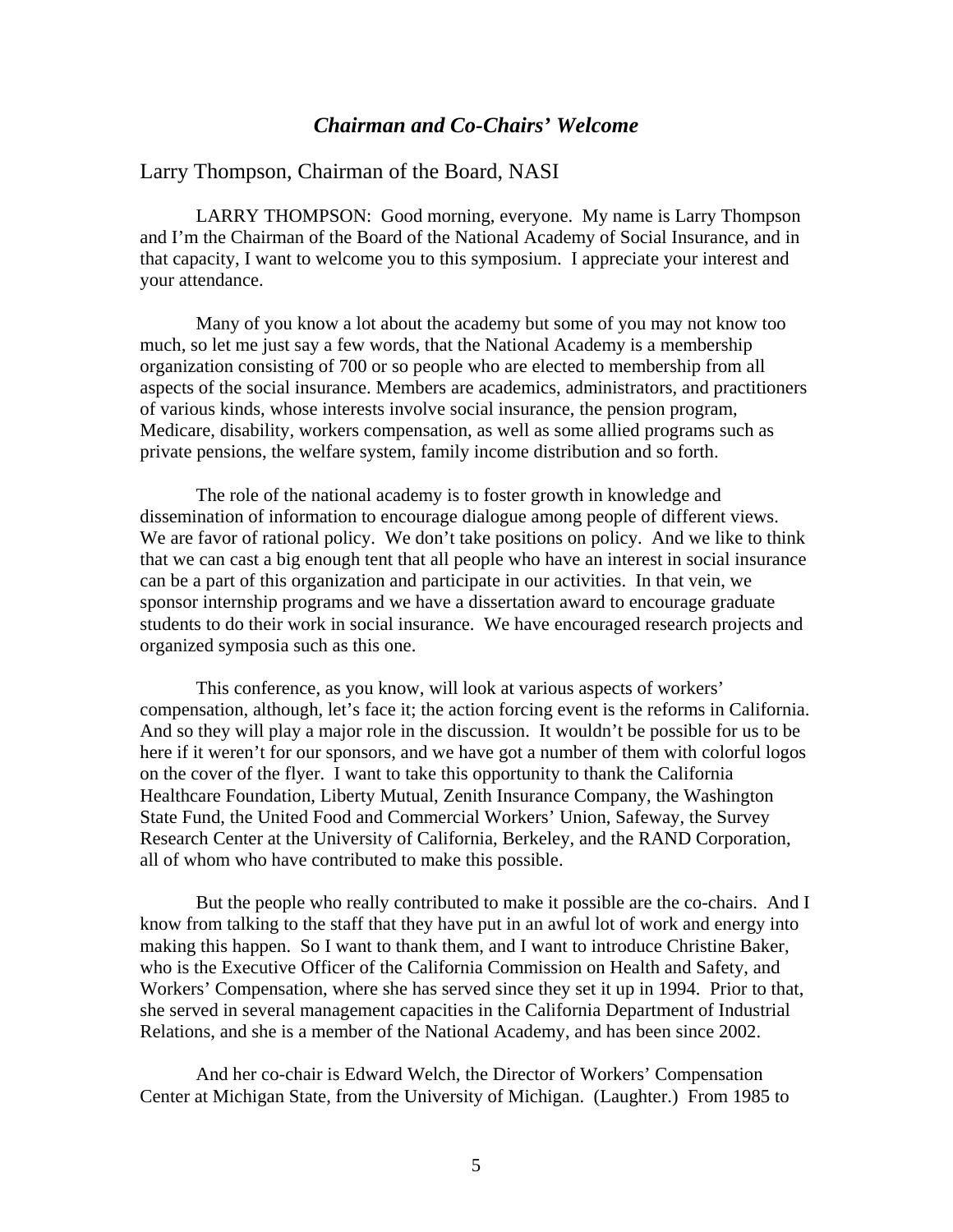<span id="page-5-0"></span>1990, he was the Director of the Bureau of Workers' Disability Compensation in the state of Michigan, and he has been a member of the National Academy since 1989. Christine? Thank you.

Christine Baker, Executive Officer, California Commission on Health and Safety and Workers' Compensation

CHRISTINE BAKER: Thank you, Larry.

Good morning. And it is an honor to be here and co-chair this very important conference. I am looking forward to this discussion and sharing information, discussing ideas, and gaining insights. First of all, I would like to thank also the sponsors, as well as Virginia Reno and the staff, who really worked tirelessly to bring this together.

Health and income security for injured workers is a goal that we all share, and it is not easily achieved. That is especially true when facing a crisis in workers' compensation, as we did in California in the last few years. Even though occupational injuries and illnesses were declining, the costs of the workers' compensation were raging out of control. Today we will discuss how California has been working hard to meet its constitutional mandate: to provide a workers' compensation system that shall accomplish substantial justice in all cases expeditiously, inexpensively, and without encumbrance of any character.

We will see that it is not only the workers' compensation medical costs that are skyrocketing, but the group health as well. We will hear about innovative programs that we hope will combine the efficiencies of both. This conference addresses a wide range of topics critical to ensuring the well-being of injured workers: workers' compensation benefit adequacy, access to quality of medical care, safety nets for workers, and preparing for catastrophes in the workplace, and the possible integration of workers' compensation, medical care and group health.

California is the focus, as we just recently came through one of the biggest reforms. And I hope you can bear with us with the agenda that is really kind of focused on California. But I would like to give you some insight in the process by which some of these reforms came to be made. A lot of it was based on empirical research. There are a few items that were included in there that were not based on research, and those items probably need some tweaking because of the lack of the empirical basis to substantiate those kinds of recommendations.

The California Commission on Health and Safety and Workers' Comp, of which I have the honor of being executive officer, is a commission made up of labor and management, and these two groups get together and make recommendations for research. And it is a win-win when that happens. And I just want to emphasize the importance of bringing the two key stakeholders together in making decisions on reforms.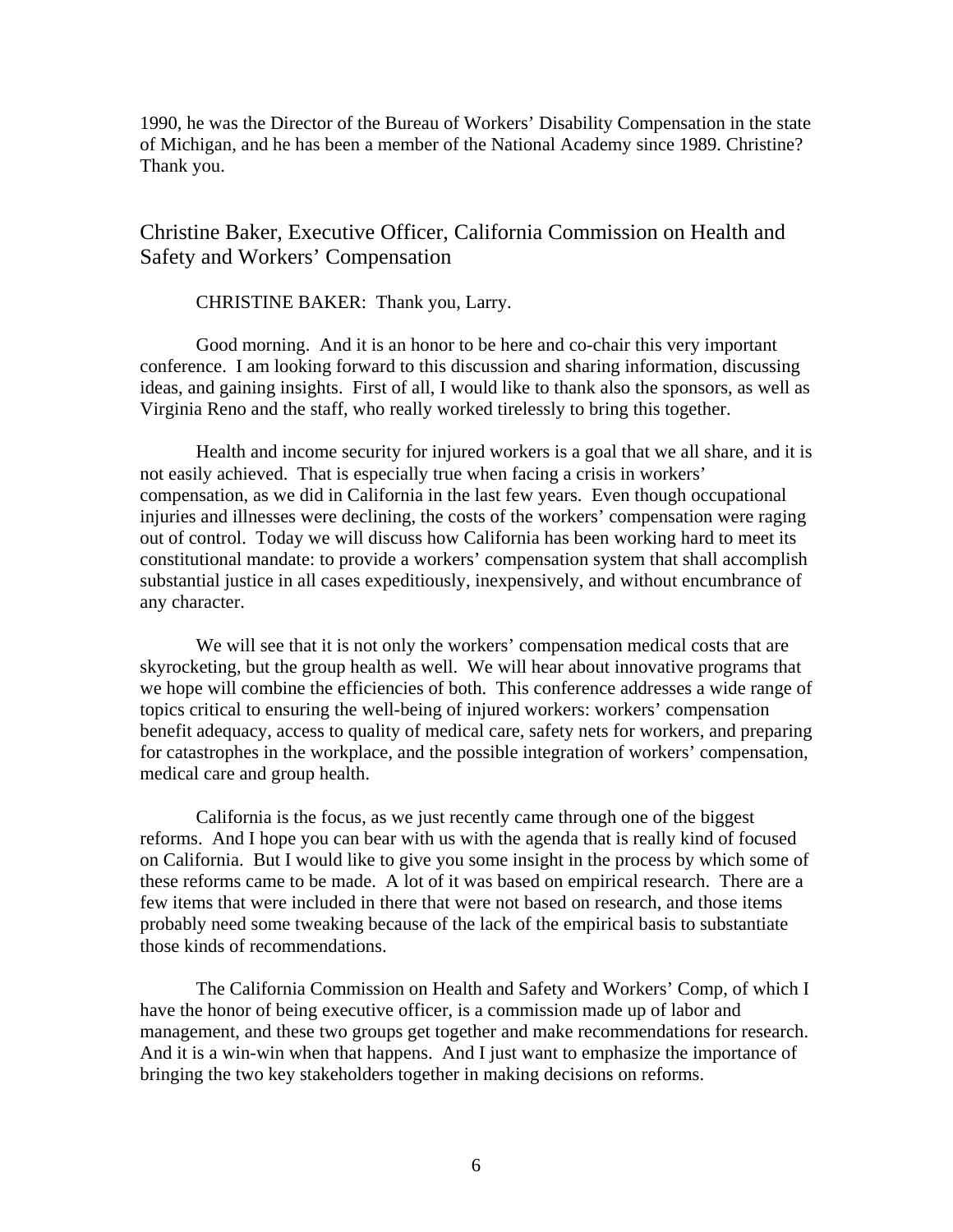<span id="page-6-0"></span>The Commission focused on the permanent disability, and you'll hear from RAND on the permanent disability studies today. You will also hear about some of our interest in quality and access to care, utilization review and other kind of important aspects of monitoring a system. But I will defer now to my co-chair, and also welcome you wholeheartedly for discussions on these issues. Thank you very much.

(Applause.)

### Edward Welch, Director, Workers' Compensation Center, Michigan State University

EDWARD M. WELCH: Thank you, Christine. Although my paycheck is green and white, my heart is blue and gold. (Laughter.) I am a graduate of the University of Michigan three times, and I was born and raised in Detroit, and it is a great fall, all right. (Laughter.)

It has been a lot of fun working with Christine in preparing this. And I really have to say that I'm almost embarrassed to be the co-chair because as you will see from the panels, Christine has already worked much harder than I have in preparing this. And we especially want to recognize the staff, particularly Virginia Reno, who has really been the force behind all of this in shaping this and designing this program, and putting it together. And Virginia is really the one we need to honor and credit for that, as well as the staff that works with her in putting this together.

(Applause.)

With that, we have a very great group of people out there. I hope today and tomorrow will get you stirred up a little bit, get you thinking a little differently, perhaps get you a little bit excited about some of these issues, and with that, I look forward to the program. Thank you.

(Applause.)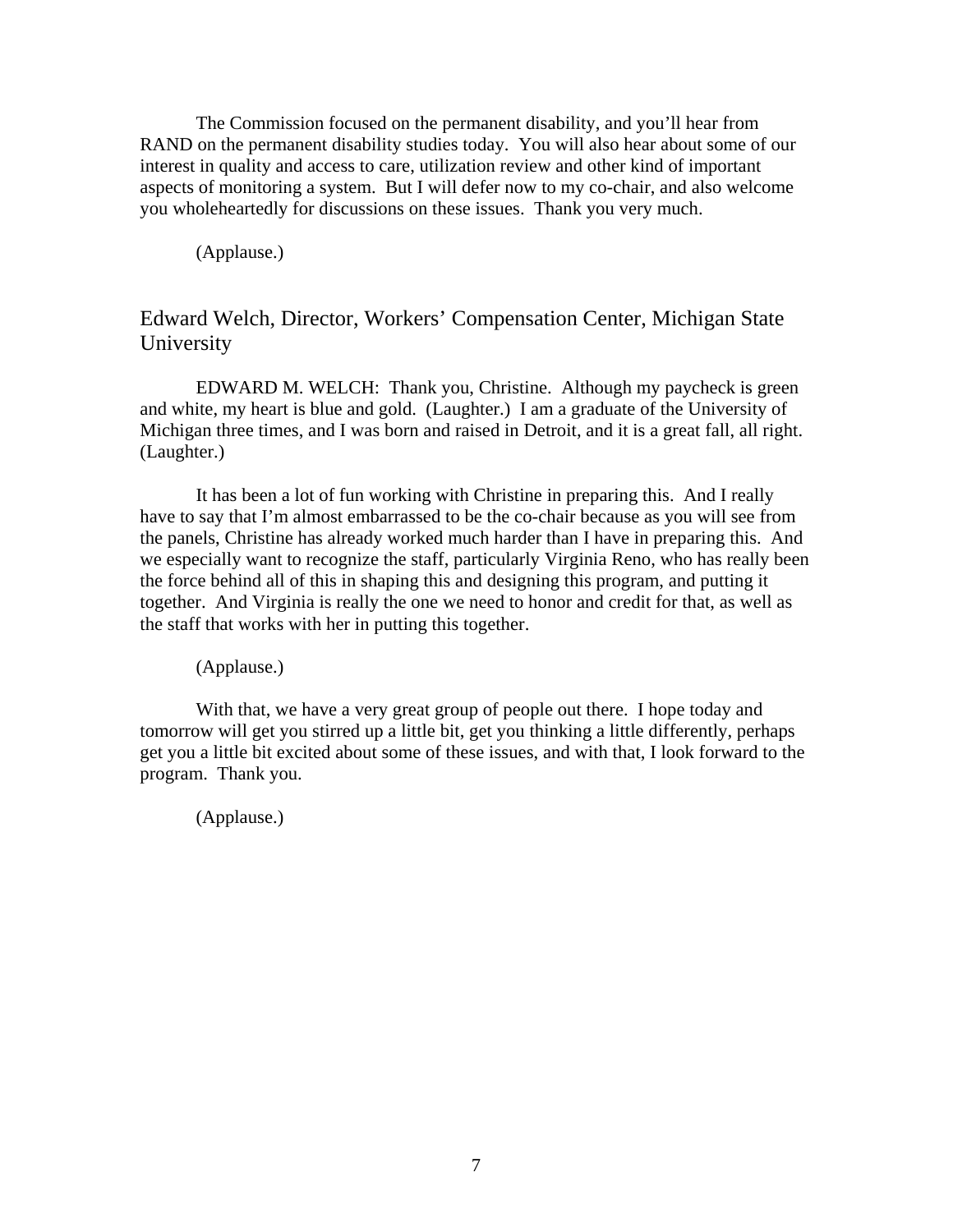#### *Panel I: What's Happening in Workers' Compensation?*

#### <span id="page-7-0"></span>**Introductions**

Ann Clayton, Senior Consultant, Clayton and Associates

ANN CLAYTON: Good morning. My name is Ann Clayton, and I'm your moderator for the first session of today. We are going to be talking about what is happening in workers' compensation from a number of different perspectives. And to give you just a little bit of background before I introduce the speakers today, let me share some of the information that was in your seminar information.

First of all, what has been happening? Cost as a share of payroll dropped 20 percent since 1990. Benefits to workers dropped 33 percent. A great share of the benefit dollar is being paid for medical care, and this is a national perspective. Significant legislative actions in multiple states, including in California, Florida, Missouri, Nevada, Oklahoma, Tennessee, and Texas over the last three to five years, have made workers' compensation once again a rapidly changing area of law. This is especially true in those states where there is a huge percentage of the workers' compensation premium.

So with the challenges and the changes that have come about over the last three to five years, one of the questions that has been asked the panel members this morning, and the presenters are, "Are we heading in the right direction?" The presenters this morning represent business, labor, government, and one of the largest writers of workers' compensation insurance in the United States.

We will begin first with a presentation by Bob Steggert, who is representing the employer community, as he often does. He started with Liberty Mutual in 1974. He spent his career involved in managing casualty claims and various occupational health programs. In 1980, he joined Marriott, and is currently the Vice President of Casualty Claims for Marriott International, where he is responsible for their global property casualty and EPLI claims activity, as well as occupational health nursing programs. He is also currently Chair of the National Academy of Social Insurance Work Comp Steering Committee.

After Bob makes his presentation, giving you a perspective from employers, Ed Welch, whom you have already been introduced to, will give an employees perspective.

After that, we will have individual comments from Art Wilcox, who is from the New York AFL-CIO, and has been very active in the workers' compensation issue in New York for multiple years. And as you may or may not know, there have been some fairly heated debates going on in New York about the workers' compensation issue in the last two years, I believe. And it looks like those will continue. So Art will give you a perspective from labor on the presentations of Bob and Ed.

After Art, we will have Bob Malooly, who is with the Washington Department of Labor. He, I like to say, is the CEO of the Washington state fund, but he has quite a long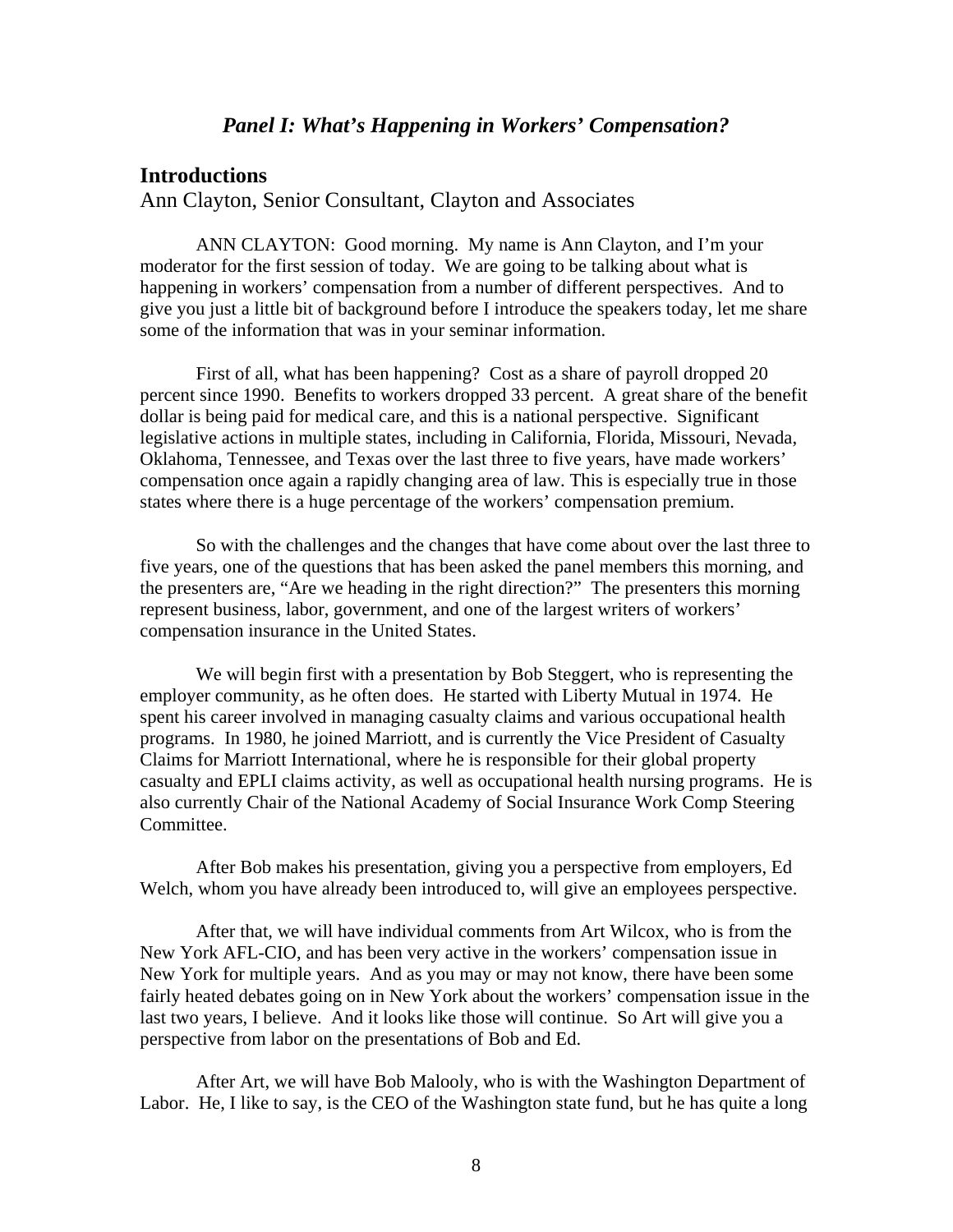government background in the state of Illinois before he went to Washington state. So he will give you a perspective, probably from government's perspective, but now he holds the title of the head of a workers' compensation state fund.

And lastly, we are pleased to have with us Paul Rodliff, who is with Liberty Mutual Insurance Company, and has spent a significant amount of time in workers' compensation, 28 years in the insurance industry. He is currently the Senior Vice President for Liberty Mutual Insurance group, responsible for commercial operations that include claims, managed care, loss prevention, underwriting, and application development support.

So you will be able to hear not only a perspective of what is currently happening in the workers' compensations' systems nationwide, which is not easy, since they all tend to be state systems, and they are all evolving over time somewhat differently in different states, but we are asking Bob and Ed to give you a national perspective, and then we'll have comments from Art, Bob, and Paul. Bob?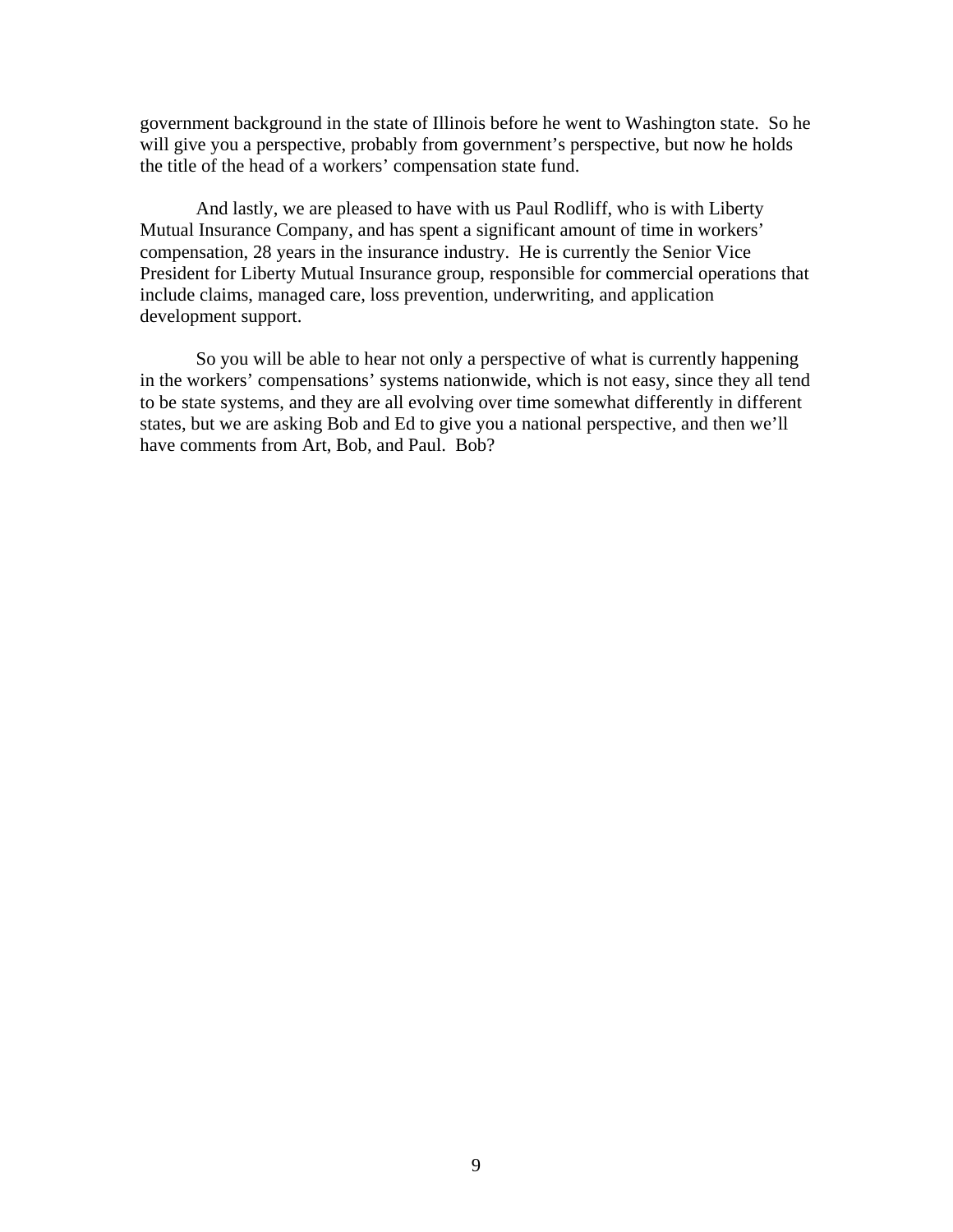## <span id="page-9-0"></span>**What Challenges do Employers Face in Delivering Cash Benefits and Medical Care?**

Bob Steggert, Vice President, Casualty Claims, Marriott International, Inc

BOB STEGGERT: Thank you, Ann. I appreciate that. And welcome, everybody, to Washington, D.C. I am looking forward today and this opportunity, and I'm privileged to be on the first panel and the first speaker on the first panel. I don't know if that is a blessing or a curse. The good part is, Ed got to see my slides and I got to see Ed's slides. The difference is I gave him my slides first, and I have got two, and he has got 30, so he is coming second. (Laughter.)

With that said, I will do my best within 15 minutes. And Ann is going to keep me on schedule to talk about workers' comp from a national perspective and give you some views from an employer's perspective in particular.

State-based systems. Obviously we have 50 different laws around the United States dealing with workers' compensation and the pressures of competition are real between the states and globally for jobs and for effective systems that will draw businesses to those jurisdictions. Now, I don't happen to be in an industry where we choose which states to go to because of their workers' compensation laws, but there are many businesses that do.

The competitions are real and unstoppable, and states that fairly and properly address workers' compensation system from the balance of an employer and employees are going to succeed in the long run. The scrutiny that the states are under is deserved and will be constant. The states that win, if you will, will generally be those where business and labor change the way they work together on workers' compensation and other public policy issues, i.e., they will be less competitive for win-lose outcomes, and more cooperative for win-win solutions.

And while rhetoric perhaps has it's place in debates, pragmatism is far more promising than parallel monologues delivered to constituencies, who frankly, on both sides incidentally, don't often really understand the complexity of issues and promising solutions that we are dealing with in modern workers' compensation systems.

One of my big premises in terms of changing workers' compensation systems is we need to look at stripping away unnecessary costs from the system. And I easily define that as those costs that do not improve the outcome of injured workers.

Now, you might find that interesting from an employer perspective, but our workers are our most important asset, and we want them to get proper, timely, and appropriate medical care for conditions that are deemed compensable under workers' compensation statutes. Costs that are unnecessary range the spectrum of wasteful medical care, causation battles, dueling doctor litigation, and the costs of medical cost containment services caused by over-regulation. Ideally, and I say this in an ideal world, these costs can be redirected to deserving and under-compensated workers, and as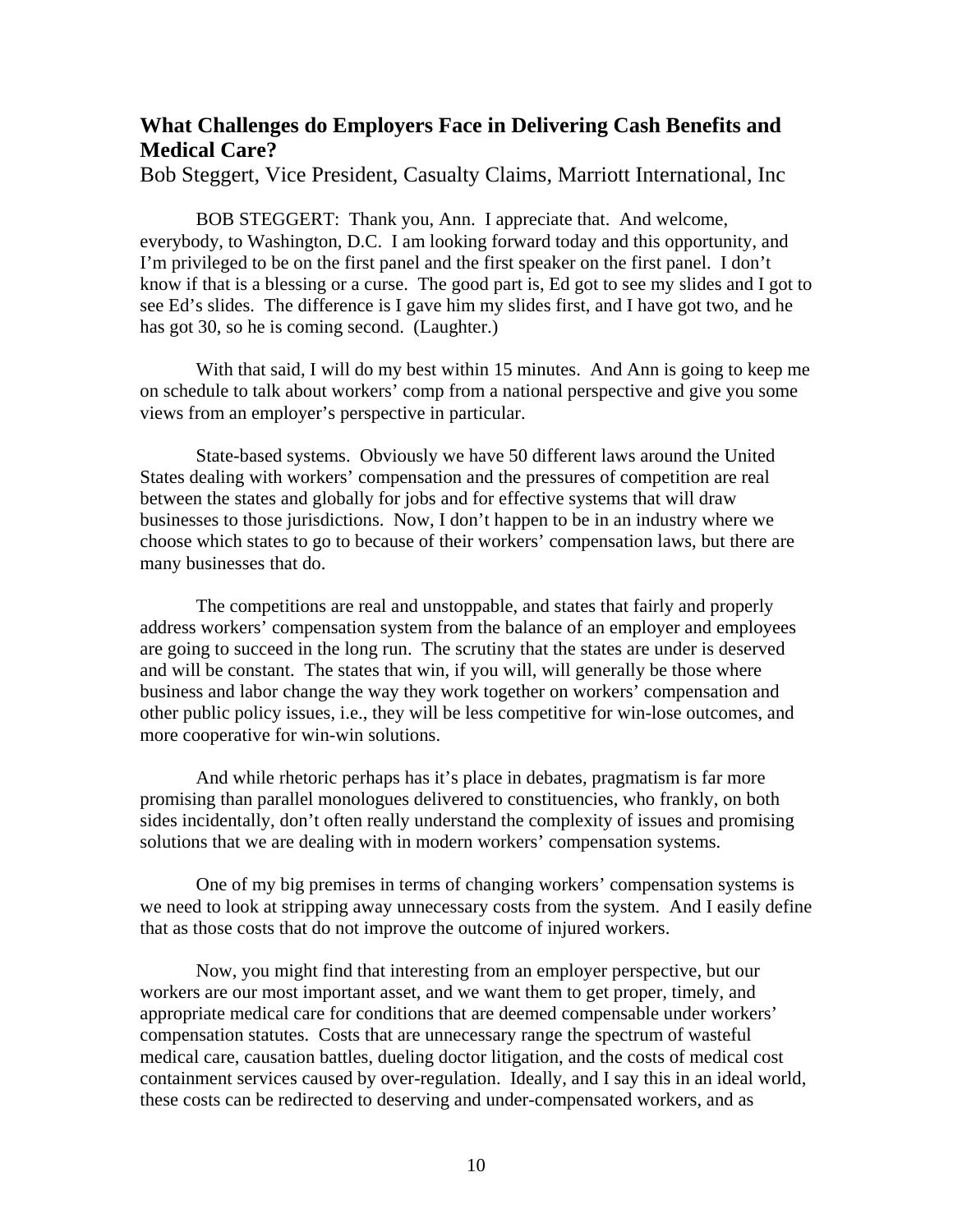Christine touched upon, that is far easier said than done in California and every other state.

On a big picture basis, while system cost is important, perhaps more important to employers is the question, "is the system balanced in working to achieve sound public policy objectives?" I would define those as injury prevention, timely loss reporting, delivery of proper and necessary medical care, and return to work in an appropriate timeframe. This may perhaps be Pollyannaish, but I believe these are the primary premises under which we should be operating. Stated another way, are there obvious practices, perhaps abusive practices and unnecessary costs, not improving outcomes? And is the system attorney-, medical-provider- or vendor- driven, and gamed primarily for their economic benefit at the expense of injured workers and employers?

Moving to medical cost and care under workers' compensation – and I gave this slide to Ann that just said "Bob S." I thought we might change it to be consistent with the first heading, but when you have a collaborative effort like this, that's just it. So I am still the same person who was speaking on the first slide in case you fell asleep. (Laughter.)

Medical care explosion solutions. Again, I don't have time to cover all of these areas, so I am just going to hit some highlights. As most everyone in this audience likely knows, the choice of physician in workers' comp has long been contentious. It ranges from total free choice, like Art is dealing with in New York, where, quite frankly, I think their system is antiquated. Under certain rather ordinary circumstances, New York considers employer-directed medical care to be a criminal misdemeanor.

The other extreme is various forms of panels or authorized networks. Thankfully, the trend is moving away from gaming the system in total free choice states towards quality provider panels, whether under collective bargaining agreement carve-outs or state-regulated networks. This trend started well over a decade ago with creative win-win solutions with collective bargaining agreement carve-outs, and it has been adopted by a number of states.

Jim Ellenberger and I had the privilege of serving as co-chairs of a labor management discussion group many years ago that actually was started at the impetus of Gary Countryman, when he was the chairman and CEO of Liberty Mutual. And one of the white papers that we produced dealt with medical care. And we agreed, with certain caveats, that managed care under workers' compensation not only had a place in workers' compensation, but also should be encouraged under the law.

Another area of cost containment concern to employers is that modern workers' comp systems need to address is the proliferation of prescription drugs and the general inadequacy of drug-fee schedules now in place. Another positive trend deals with utilization review. Generally, I think this is positive because it's designed to curb abuse, promote best practices, and responsibly control costs. And utilization review can be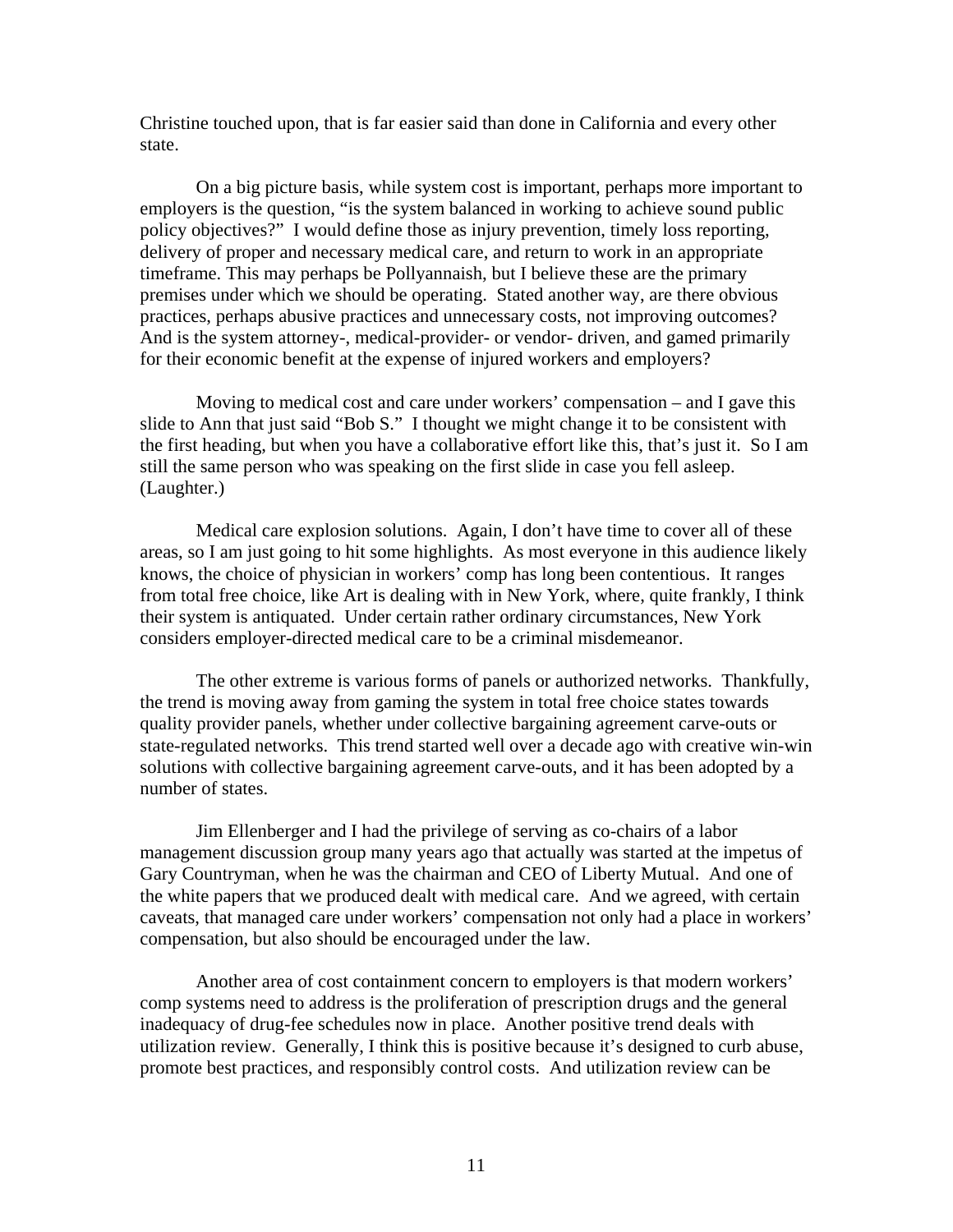retrospective, prospective or current, and, again, I won't go into detail but it's something that I think every state should be looking at.

One of the most important positive trends that I heartedly endorse is the importance of nationally recognized and peer-developed evidence-based treatment guidelines in workers' compensation. This is increasingly supported by legislatures and prestigious organizations such as ACOEM, and if you are not familiar with that acronym, it's the American College of Occupational Environmental Medicine, and the Century Foundation also endorses it.

To quote ACOEM's incumbent president, Doctor Guidotti. Quote, "Guidelines are critical to the modern practice of medicine, and ACOEM is encouraging the adoption of guidelines by every state. The philosophy behind the Guidelines is that, properly constituted, good guidelines achieve better and more predictable results from the majority of patients. Properly implemented, they require the physician to justify and thus think through and document why something different should be done but allows physicians to do so if there is good medical reason," end quote.

Let me bring this to life in the workers' comp context through sharing some statistics from Marriott's qualified, and I might add quality, Medical Provider Network that we have established in the state of California. We happen to self-administer our claims in California. And Doug Kim and I may disagree with the results of the California reform, but nevertheless, provider networks were one of the major foundations for that reform.

We have over 20,000 employees in the state of California. And there is a legislative regulation or right for employees to "opt out" of that provider network if they have a family physician that maintains their medical records. We did not have a single employee of our 20,000-plus employees opt out of our network because we had a carefully selected high-quality medical network. We reviewed it with all of our employees, including our union employees, and not a single employee opted out.

The first six months of this year, we reviewed 852 files for utilization review under treatment guideline criteria. Eighty-four recommended surgeries were approved. Twelve recommended surgeries were denied, supported by peer-reviewed physicians and quality assurance measures we have in place under the direction of our managed care director and our California medical director.

Now, ask yourself one simple question. If these 12 inappropriate surgeries were allowed, how many of these 12 workers would have had better outcomes? And what are the corresponding costs of such inappropriate medical treatment, lost time, and incremental permanent partial disability? One state, one employer, six months, do the math anyway you want.

Turning to the Century Foundation. It advocates the quote, "use of evidencebased standards to reduce medical errors and encourage best medical practices," end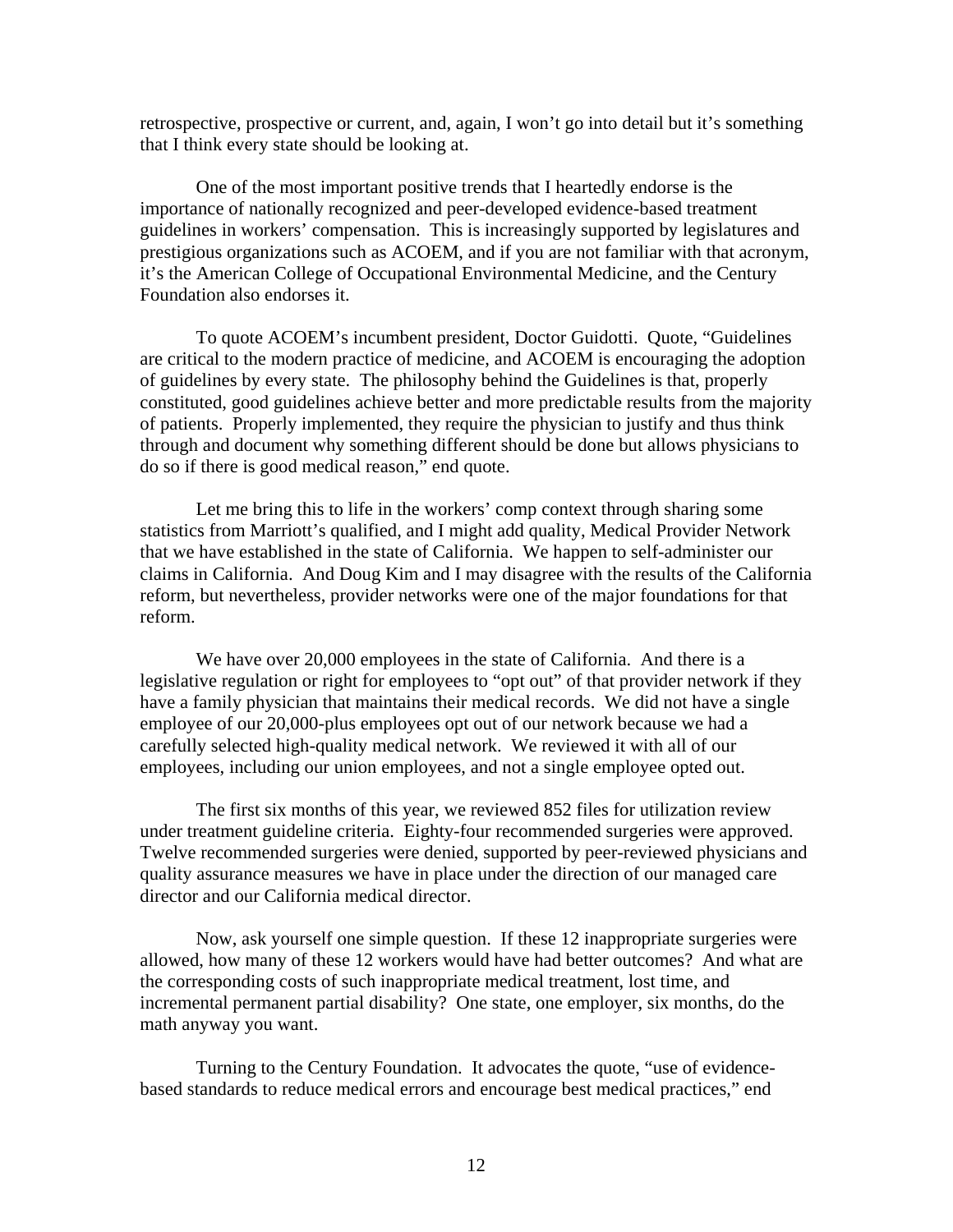quote. Now, let's look at some realities in our healthcare delivery system that unequivocally carry over to workers' comp, and further magnify the need for evidencebased treatment guidelines. In 2004, Massachusetts has an organization called the Institute for Healthcare Improvement that had a "100,000 Lives Campaign." It basically challenged hospitals to adopt six basic measures of care and best practices.

In June '06, the first results from this study were released. It involved 3,000 participating hospitals, which represents three out of four acute beds in the hospital community in the United States. The estimates of savings from this program in two-anda-half years are that 120,000 lives were saved over 18 months. That is literally unprecedented in U.S. medical history.

A second study, Johns Hopkins University right here in our backyard. The focus of their guidelines was on reducing hospital-acquired infections responsible for the death of approximately 90,000 Americans each year. This study involved only 68 participating hospitals with estimated six-month savings of 1,500 lives and \$165 million. If anybody wants the source of that, I'll be happy to give it to you later. I have got it footnoted here, and you can check it out for yourself.

Extrapolating from these two studies, is it reasonable to suggest that 2 percent of those 121,500 lives were injured workers? Remember, this is three out of four acute bed hospitals in the United States. If 2 percent of those workers were workers' compensation patients, we just saved 2,430 lives. If 2 percent is too generous for you, go 1 percent – 1,215 lives. Again, do the math anyway you want and estimate what workers' compensation systems without appropriate and modern medical case management protocols cost in lives, poor worker outcomes, wasteful medical expenditures, unnecessary lost time, and incremental permanent partial disability.

Now, let me turn to unnecessary litigation. Unfortunately, it still is driven too frequently in our state systems by imbalances and abuses, by a number of players. You know who they are. In response, largely over the last 15 years, states have heightened or clarified eligibility standards for workers' compensation benefits for injuries and conditions deemed truly to arise out of the employment under the law.

California is a classic example that got rid of mental stress claims because it was abused to the tune of billions of dollars a year, and that and other such horribly subjective conditions such as the impossible-to-determine general condition of aging, for instance. States have been forced to legislatively attempt to curb abuses in litigation by increasing legal burdens of proof, burdens of proof that, frankly, become indefensible and highly litigated because the old standard was often a scintilla of evidence of aggravation of any pre-existing condition. Scintilla basically means a gram necessary to find a case compensable. They have moved to what we view as a more balanced and realistic material or predominant cause standard.

Frankly, from an employer perspective, I think that is fair and balanced "arising out of" standard, and it should be adopted in most situations. But it falls short of a, quote,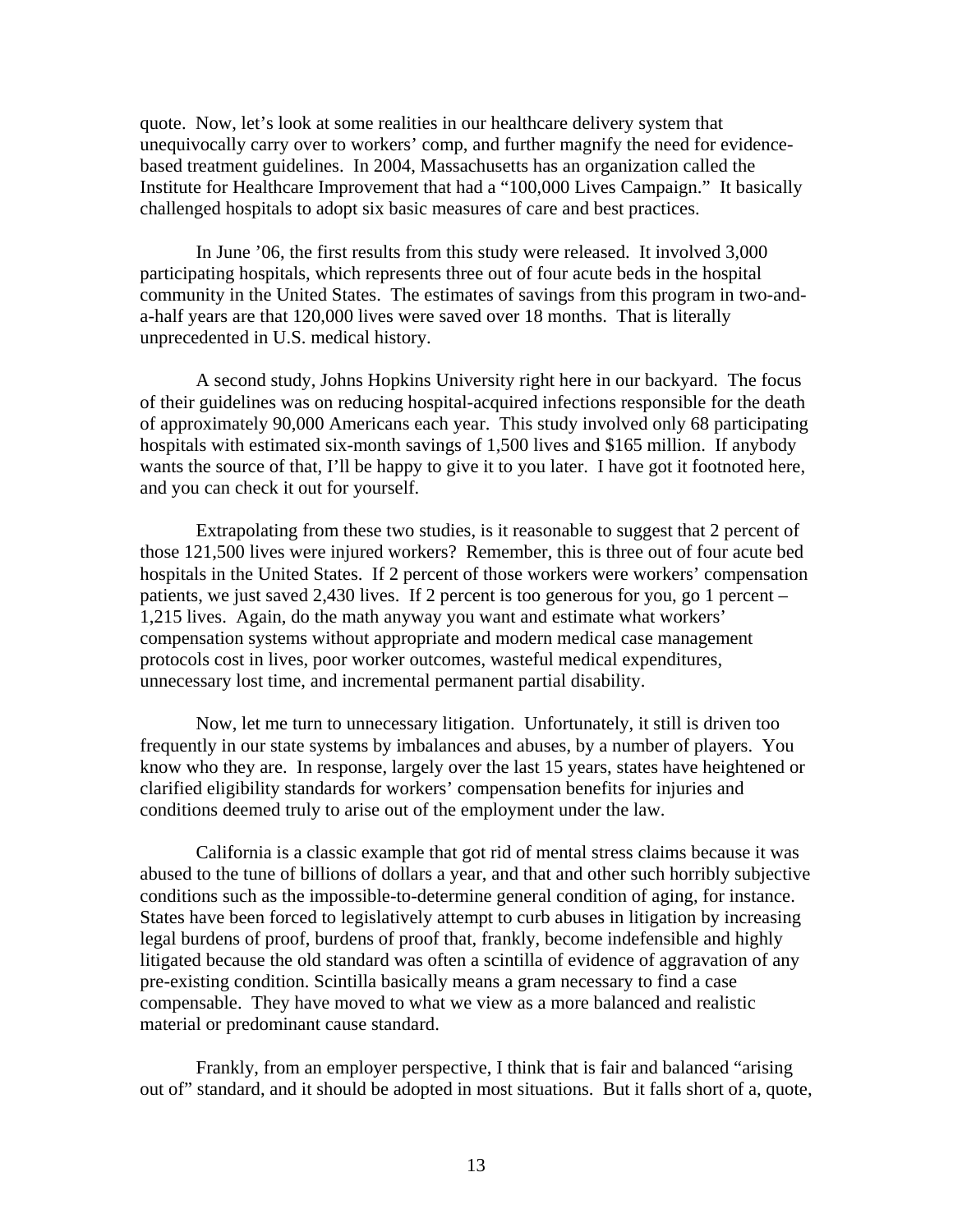"employers pay everything under workers' comp," end quote, mentality regardless of the degree of medical causation or off-the-job primary injury or condition origin, where, frankly, employers believe the remedy is under general health or disability plans, not contentious workers' compensation entitlement battles.

Let me give you two simple examples experienced in our company, and it happens to every employer in the world. You have an admitted prior ACL tear in a knee – sports related or weekend warrior, you name it. You then have a contusion on that same knee in the course of work. Under the old scintilla of evidence standard, you just bought that knee. The new modern law says, employer, you pay for that contusion or bruise. For those who aren't medically oriented, you pay for the bruise, and the treatment for that bruise, and the disability related to that bruise, but you don't pay for the knee surgery. It wasn't a material predominant cause of that knee injury. It was an admitted prior ACL tear, documented on medical records, and a bruise.

A second example: there is a two-day housekeeper pushing a cart with comorbidities of being female, obesity and pregnancy, and she claims bilateral carpal tunnel syndrome. This was compensable in the state of Oklahoma many years ago. Those types of situations have forced legislators to look at the liberal construction and frankly judicial activism around the country. Long frustrated by eroding case law, some states have taken the extraordinary measure to specifically affirm in their statute a strict construction mandate. They do not want elected judges or judges who are advocates deviating from the judicial intent of finding cases that arise out of employment if they do not rise to the statutory predominant or majority cause standard.

Permanent partial disability  $- I$  can't do justice to that. Bottom line, we need to develop common agreement on system objectives. We need objective systems to measure permanency while keeping the system affordable. We don't need subjective systems that waste unnecessary medical dollars for nonconforming treatment and forensic exams, which all leads to excessive litigation, divisive dueling doctor testimony, none of which improves worker outcomes, and it simultaneously alienates workers and employers.

In closing, I have got a metaphor relating to the current movie, "The Devil Wears Prada." Incidentally, if you haven't seen the movie, it sounds like a chick flick, but it's a good movie. (Laughter.) I enjoyed it thoroughly. Neither legitimately injured workers, honorable employers, or capitalistic insurance companies like Liberty Mutual are the real demons in workers compensation. And as an eternal optimist, here is to hoping the  $21<sup>st</sup>$ century brings less divisive rhetoric, more enlightened vision, leadership and pragmatic solutions to our morally well intentioned, yet still flawed workers' compensation systems.

#### (Applause.)

MS. CLAYTON: Thank you very much, Bob. And now… Ed Welch.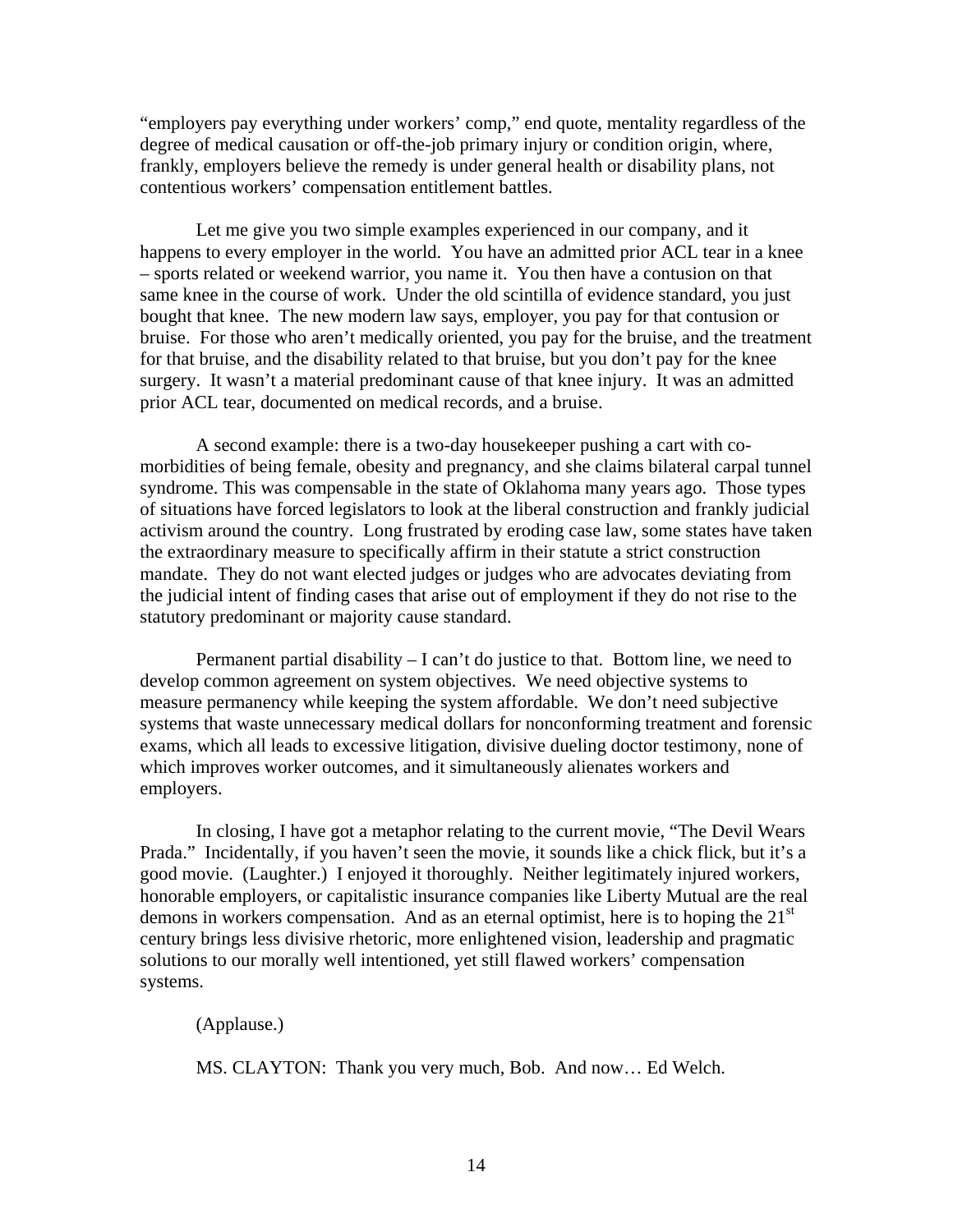### <span id="page-14-0"></span>**Do Injured Workers Need A Bill of Rights?**

Edward Welch, Director, Workers' Compensation Center, Michigan State University

MR. WELCH: Thank you, Ann. I guess I have to go quickly through my 30 slides. (Laughter.)

MR. STEGGERT: You have got 15 minutes.

MR. WELCH: The workers' view of the workers' compensation system can be stated very simply. In the last 15 years, employers have done incredibly well, and workers have fared terribly. I'm going to show you several views of costs of workers' compensation.



This is a measure of employer costs for workers' compensation published by the academy. (The publication is for sale if you are interested in buying it.) The costs are up slightly in the last few years but down dramatically since the early 1990s.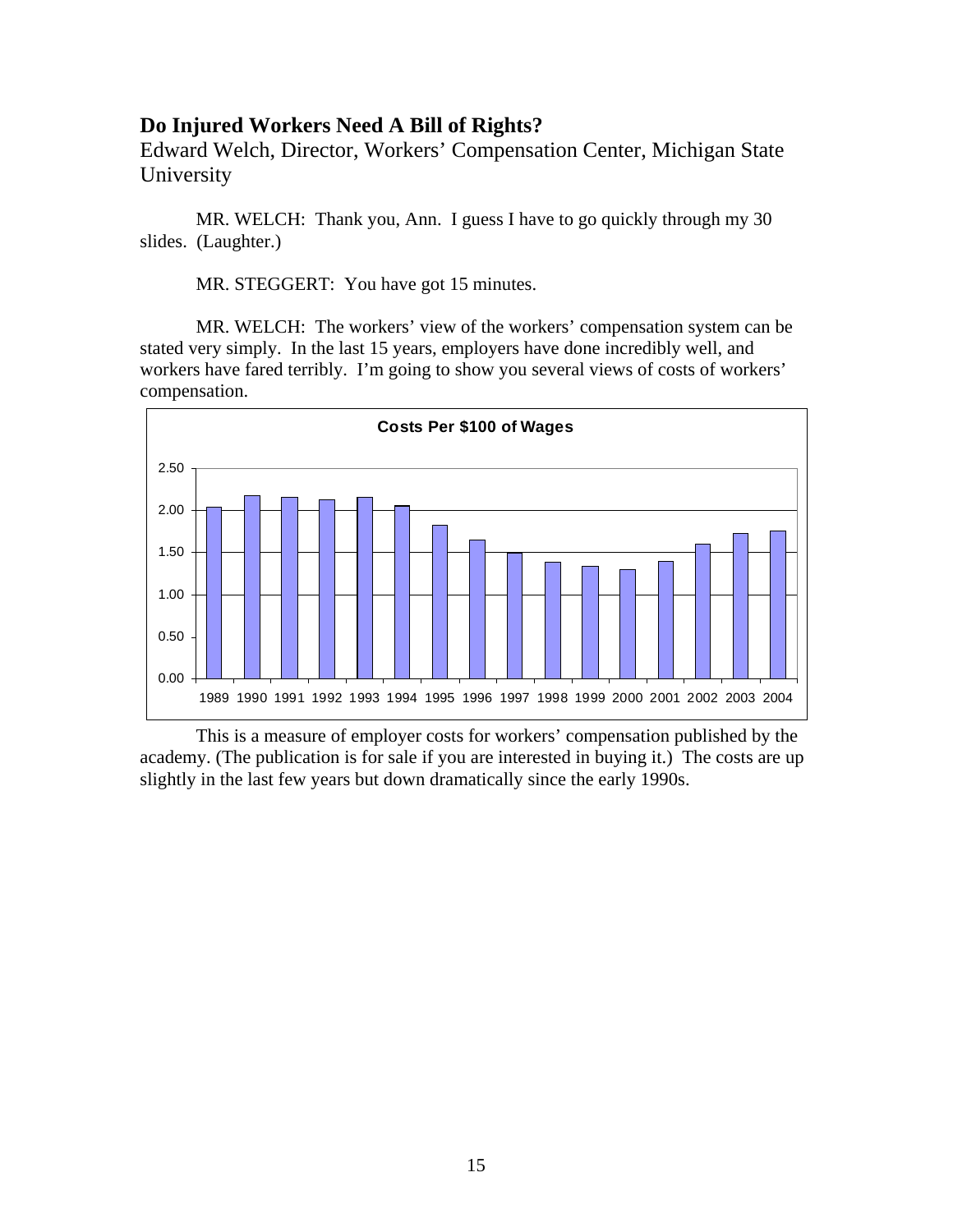

Costs, in the most recent year, 2004, were 19 percent lower than they were in 1993.



This is another measure of employer costs. It's a survey of the Bureau of Labor Statistics. It is a survey that asks employers what their costs are. Again, we see this same pattern, a high in the early '90s, a dramatic drop to about 2000 and then a slight increase. This series goes through 2006, and it shows that the increase has been reversed, and costs went down in the last year measured.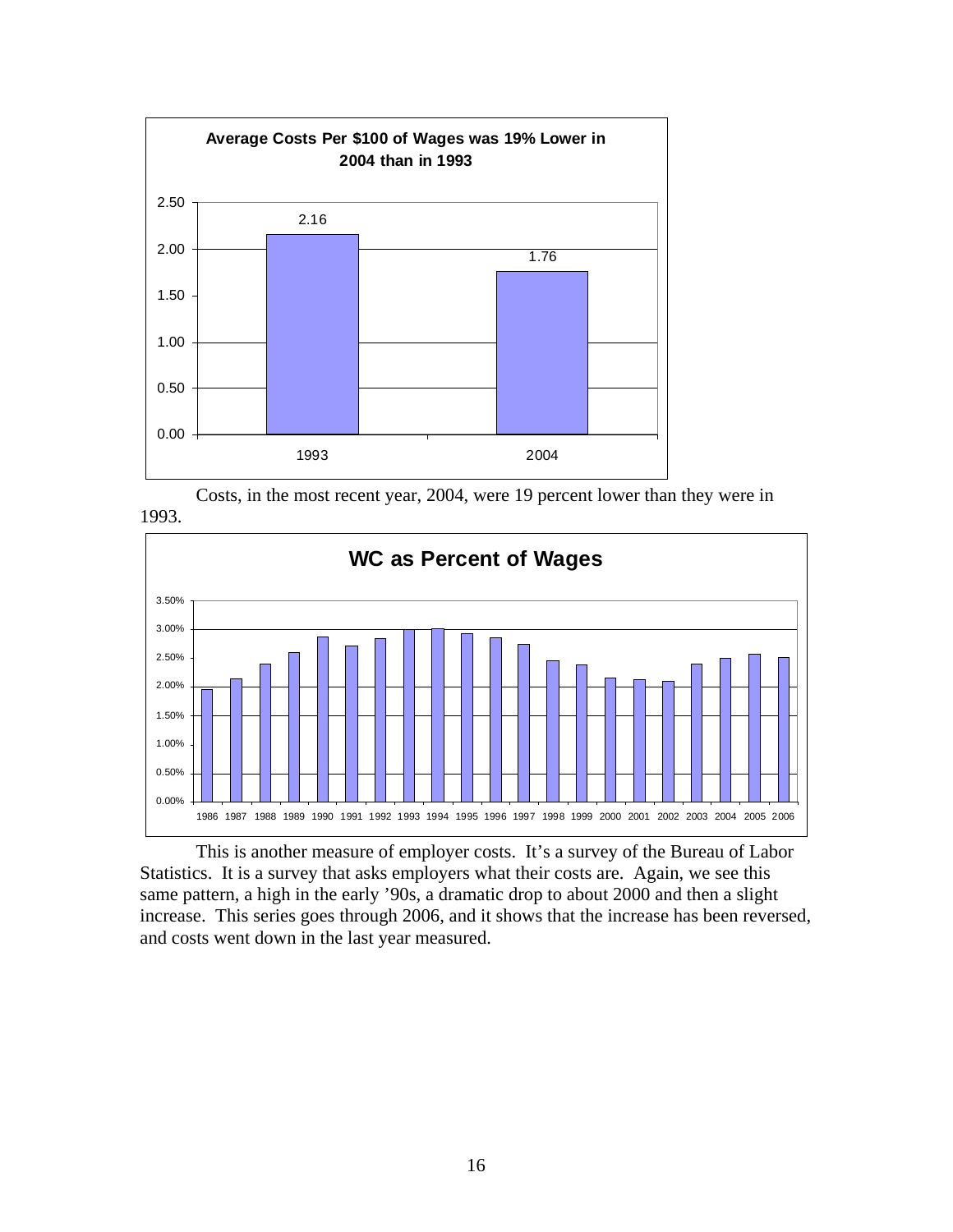

By this measure of employer costs, they are down 19 percent from their high, a little over 10 years ago.



This is another National Academy figure. This is benefits to workers. The pattern is pretty much the same, a high in the early '90s, a drop, a slight increase in the first part of this decade, and a beginning to drop again through 2004. This is benefits paid to workers and healthcare providers.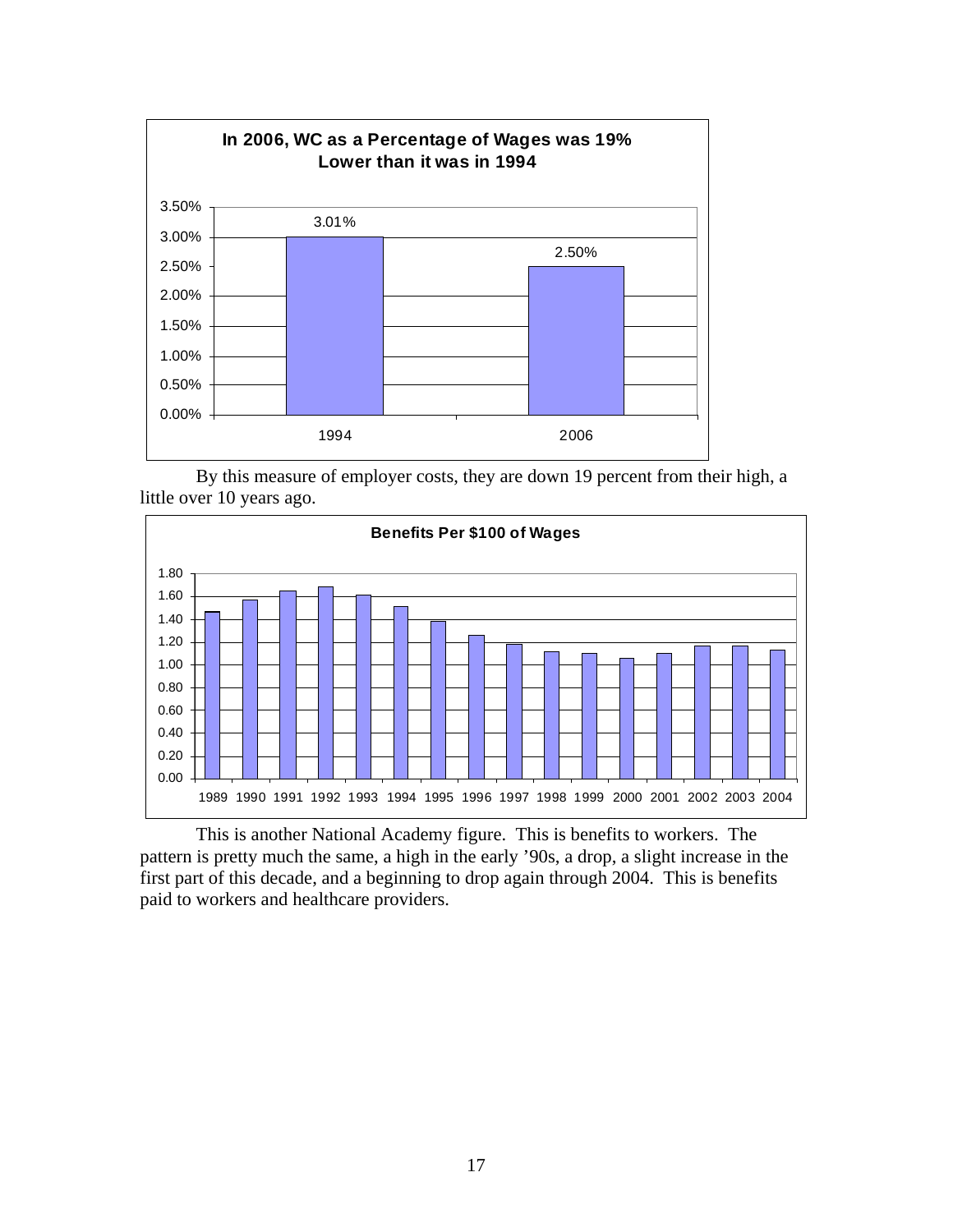

They are down 33 percent from their highs in the early '90s. What other cost of doing business is 20- to 30-percent lower today than it was 10 years ago?



This is a measure of insurance profits. These are more erratic than the benefits. Part of this, of course, is benefits paid to workers, but it is also a market cycle that has a big influence on this. They are significantly lower than their highs in the mid-'90s, and dramatically higher today than they were a few years ago. Where are they going now? I'll leave that to others who are more informed. In terms of insurance profits, a lot of it has to do with benefits, but there is also a great market influence that affects that.

Employers sometimes respond to these comments by saying, well, costs are down, but they are still too high. And that is a point of view that is probably valid. But the simple answer is employers can control their own workers' compensation cost. We have demonstrated that through research.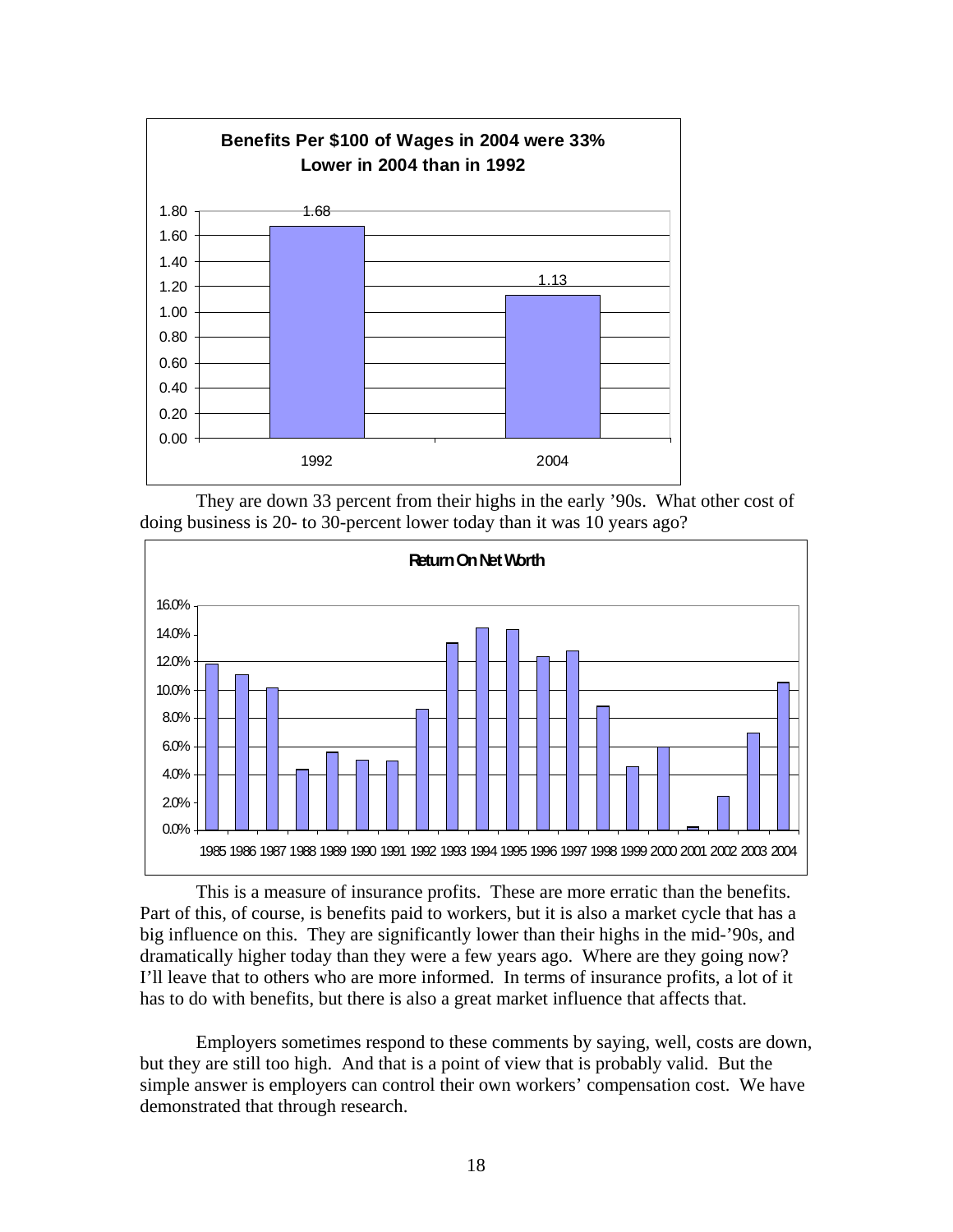And I have to pause a minute and put in a little bit of a commercial here because this is what I do at Michigan State University; we teach employers how to deal individually with their own cost. The traditional approach has been if a worker didn't get benefits, they hired a lawyer and sued. If costs were too high, employers went to legislators and asked them to change the law.

But most employers – and this parallels what Bob was saying – understand that there are things employers can do to control their own costs, through providing good healthcare, through safety, disability management, and good claims management. And we offer a weeklong certificate program for workers' compensation mangers dealing with this. Ann Clayton is one of our instructors in that program. So that an employer can legitimately say, well, costs may be down, but my costs are still higher than they should be; I still want to reduce them. And my response to that is there are ways you can reduce costs without taking benefits away from workers.

In workers' compensation in the last 10 to 15 years, employers have done very well and workers have taken the terrible beating. Benefits by every measure are down. I have showed you some trends and I'm going to share with you some anecdotes in a minute. If you listen carefully during a presentation tomorrow, John Burton is going to talk about some research he is about to complete that documents in a more empirical way a tremendous shift in the way workers' compensation benefits and costs are measured and paid in this country.

I think workers need a bill of rights. Undoubtedly, the situation was much more favorable to workers 15 or 20 years ago. And the insurers and the employers said that has got to change, and they convinced everyone that it should change, and I think it's quite clear that it has changed. Those of us who care about workers have to do something to bring that shift back. And I have put this together in terms of a bill of rights, a way of looking at this that I think those of us who are concerned about individuals need to sell to the public and to state legislators.

## Workers Should Apply for their Rightful Benefits with **Dignity •"I'm not like all of those other people." •Injured workers have a right to their benefits**

The first is that I think workers should be able to apply for their benefits with dignity. Every attorney that I know of has a story that he or she will share that they hear over and over when a worker comes in to apply and says, "I got hurt on the job, my company isn't paying me, will you help me, and the first thing I want to tell you is I'm not like everybody else that applies for workers' compensation. I'm not like all of those other people you hear about on television. I really did get hurt."

Workers gave up their right to sue in return for workers' comp, and we have gotten to a place where they have to apologize to their own attorneys when they want to apply for benefits. This is a right that workers have, and they should be able to go after it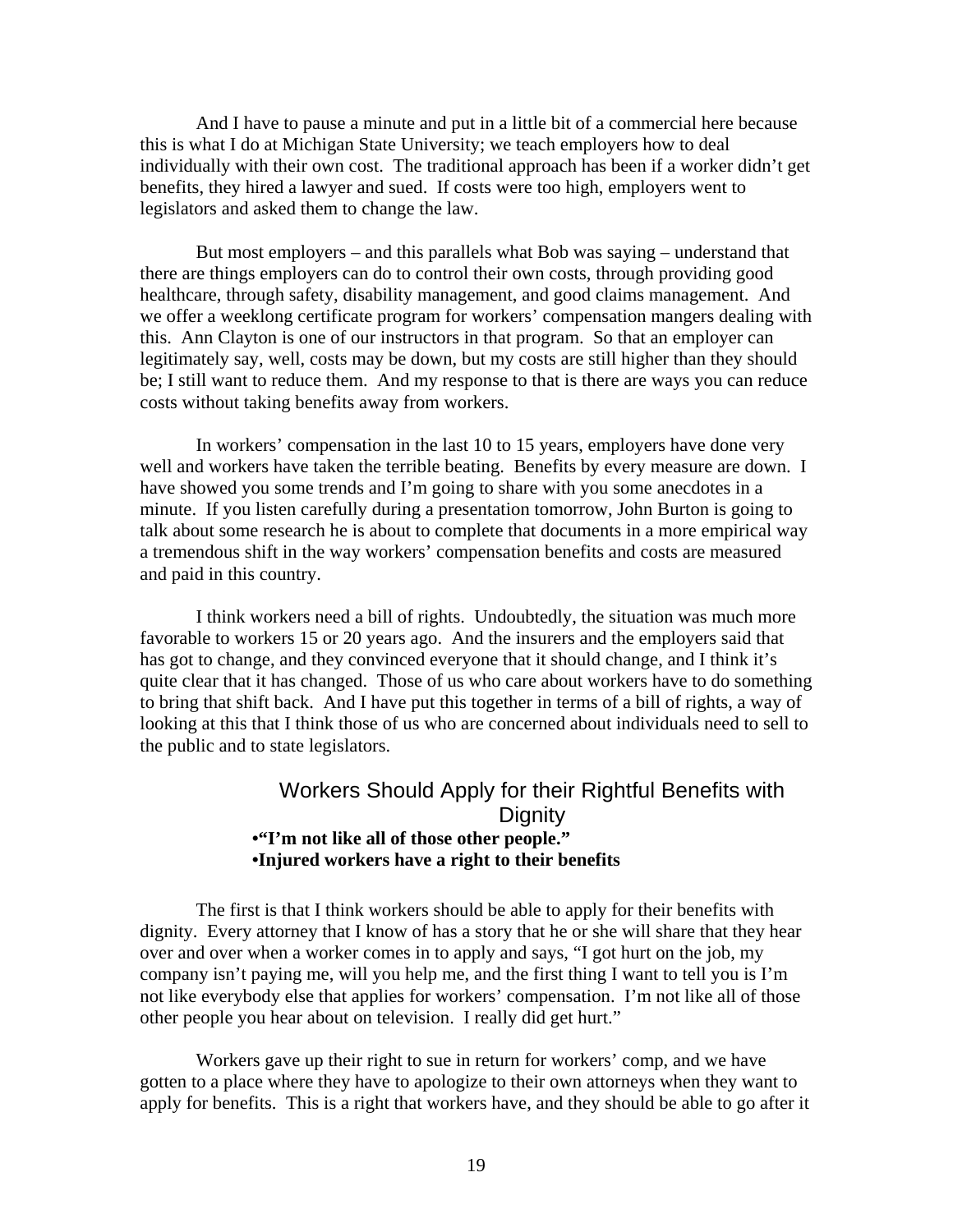and get it with dignity without being embarrassed by their neighbors or their friends or even their attorneys.

#### What is the Proper Value to Place on Workplace Injuries and Deaths? **•For 9/11, the average death award was \$2.1 million •For 9/11, the average injury claim was \$384,000 •These figures are about 10 times the average award given to workers who are injured on the job**

What is the proper value of a workplace injury or death? We had this terrible event on 9/11, and as a country, we appointed a commission and sat down and very carefully evaluated what compensation the victims of that awful tragedy should receive. And the average death from 9/11 received \$2.1 million, and the average injury, \$384,000. Now, it's hard to come up with averages across all of the states for workers' compensation, but that is probably 10 times what we pay for the average workplace injury or death. Why were those injuries or deaths worth 10 times the injury or death for an average worker? You can come up with reasons and explanations, but I don't think they were worth more.

> Benefit Adequacy **•Most seriously injured workers suffer a large lifelong wage loss that is not replaced by workers' compensation benefits •***Workers' compensation should replace 80% of the aftertax wage loss for work-related injuries*

There is an impression that workers' fake workers' compensation claims. And you know, it isn't easy to fake; you have to kind of walk that way all of the time and go through all of that. And there is an impression that people do that so they can live very well off of their workers' compensation benefits. Anyone who says that has no idea what it is like to live off of workers' compensation benefits. We should set a goal that worker's compensation will replace 80 percent of the after-tax lifelong wage loss. That is not an unreasonable goal. We should adopt that across the country. I don't think most people would disagree with that as a basic goal.

> Defusing Myths **•The widespread belief that workers live well off of workers' compensation is not based on fact •***States should conduct the research necessary to determine what happens to workers who suffer an on-thejob injury* **•There is a NASI commission report that discusses how to do this**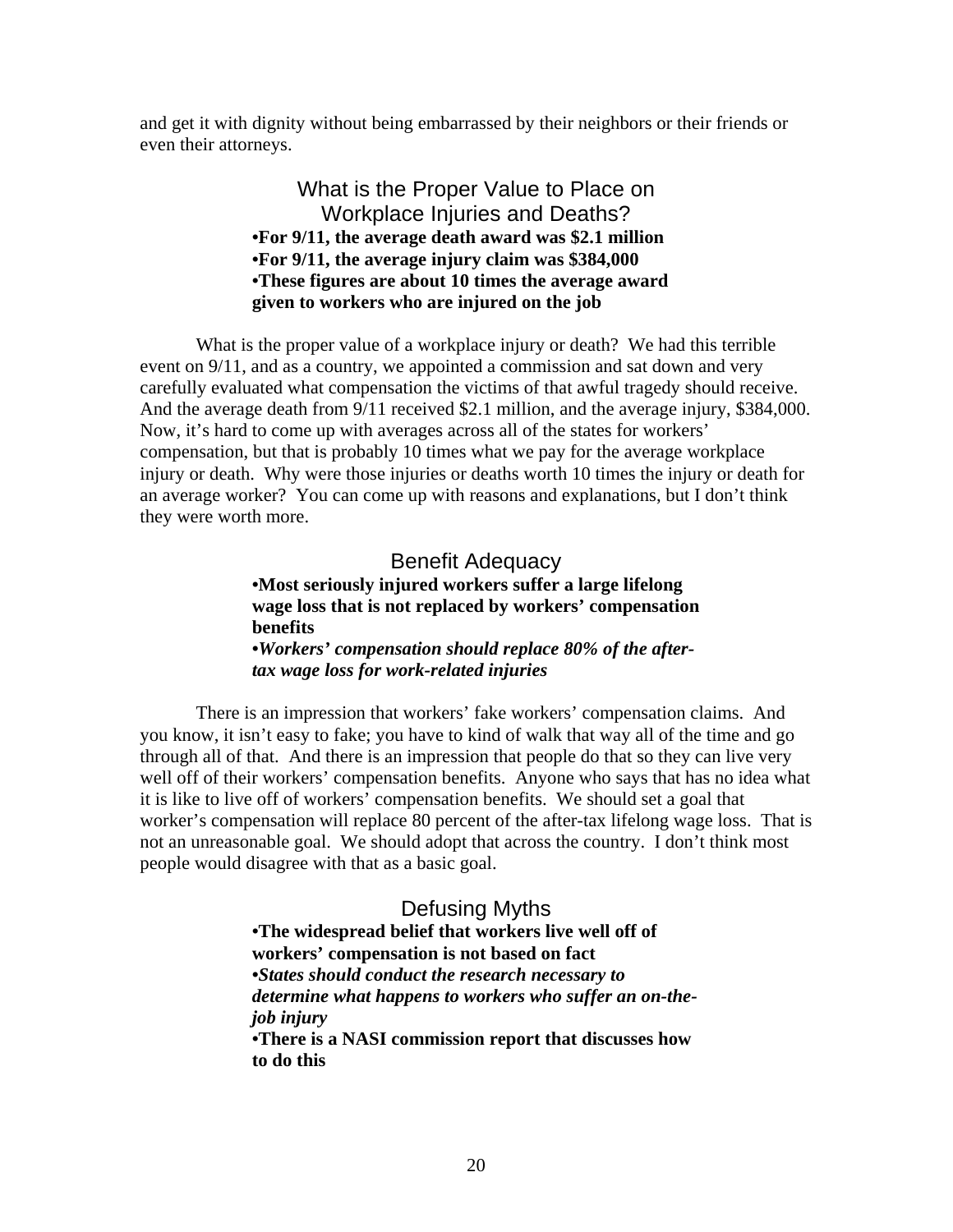And as I say, we need to dispute this myth that people do this. We have developed methods and some of the people are represented here today. Christine's organization was a leader in developing this through RAND. The academy has published a study in a book that was edited by Alan Hunt. We know how to do this research. We know how to evaluate it. It has been done in only a handful of states. We need to do it in more states to find out just to what extent workers' compensation is replacing the wages that are lost by workers. And we need to do that.

> Cost of Living Allowances **•The purchasing power of workers' compensation benefits erodes as time goes by •***Workers' compensation benefits should be indexed for increases in the wages*

Every other social welfare system in this country has some provision to protect beneficiaries from inflation. With the exception of Washington, almost no state has anything that protects workers against inflation.

> Pre-existing Conditions **•The laws in many states make it harder for a worker to get benefits if he or she works in spite of the presence of some pre-existing weakness •***No worker should be penalized because he or she works in spite of a pre-existing condition*

Preexisting conditions has been a champion of employers lately. They argue that if you come to the workplace with a preexisting condition and suffer an injury your benefits should be less. In effect, we are punishing people for working in spite of their disabilities, and I don't think we should do that. I think what we want to do in workers' comp is compensate people for their loss of wage-earning capacity. The best measure of a person's wage-earning capacity should be the wages that an employer is willing to pay or was paying at the time of the injury. If the injury, the event that takes place at work, reduces that, then they should get 80-percent-of-the-after-tax value of the loss. It should not be further discounted because they in fact worked in spite of some other disability that they had. But many states have put those provisions in the laws in the last few years, and more would like to add them.

#### Older Workers

**•The laws in some states make it harder for older workers to qualify for benefits and/or reduce the amount of benefits paid to older workers •***Workers' compensation laws should not discriminate against older workers*

Employers tell me they worry about older workers: "I have this aging workforce. What am I going to do?" In fact, we know pretty well that older workers get injured less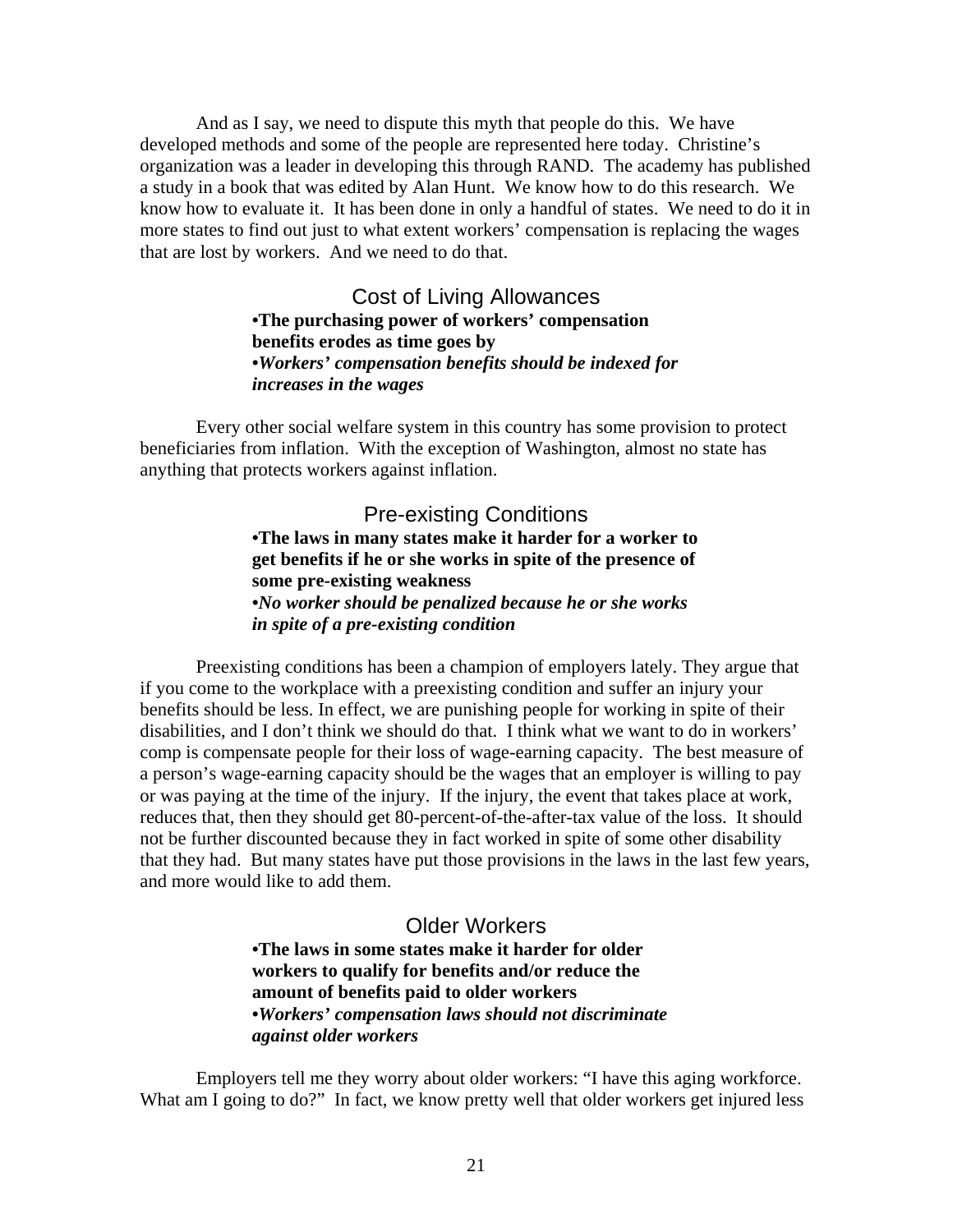often, but they tend to stay away from work longer, and there are some studies that try to balance those things out. But the message employers are taking to legislators and complaining about is that, "I have an older workforce now; I shouldn't have to pay them all that will come of workers' comp."

Employers never wanted to give any money back to the system when they had a younger workforce when they got the benefit of that. And why is that older men and women are more likely to be injured? Is it perhaps to some extent because they have given their lives, their health and the fluidity of their joints to their employers over years? Yes, perhaps injured workers do stay off of work longer, but I think it ought to be part of the system that they are compensated. We shouldn't penalize workers because of their age.

#### Fraud

**•Employer fraud adds substantially to the cost of workers' compensation •***There should be aggressive procedures for identifying and prosecuting fraud by employers, insurers, and agents. These should include civil and criminal penalties.*

Fraud is a problem. I support the efforts to do away with fraud by claimants. Anyone from an insurance company will tell you that claimant fraud may be more frequent, but it isn't where the dollars are. The dollars are in employer fraud, in employers who do not accurately report their payroll. And those of you who are insured employers must understand that insurance is a system for spreading the loss, and those of you who accurately report your payroll are paying for the losses experienced by your competitors who cheat in reporting their payroll. We need to have a system that enforces payroll fraud. We need 800 numbers for payroll fraud. We need as much enforcement of payroll fraud as we have gotten over worker fraud in the last few years.

> Starving Out Workers **•Many states allow employers to withhold benefits from workers while disputes are resolved •***Workers' compensation systems should not allow employers and insurers to starve out workers while they await an adjudication of their rights*

There is an approach – and some of these apply to some states and not to others. But in quite a number of states, employers can literally starve out their claimants. They can deny benefits and not pay anything to workers while workers wait a year or more for a hearing. At that point, workers take settlements and take much less in settlements.

Ann is signaling the time is running out. I'll go a little faster through some of these.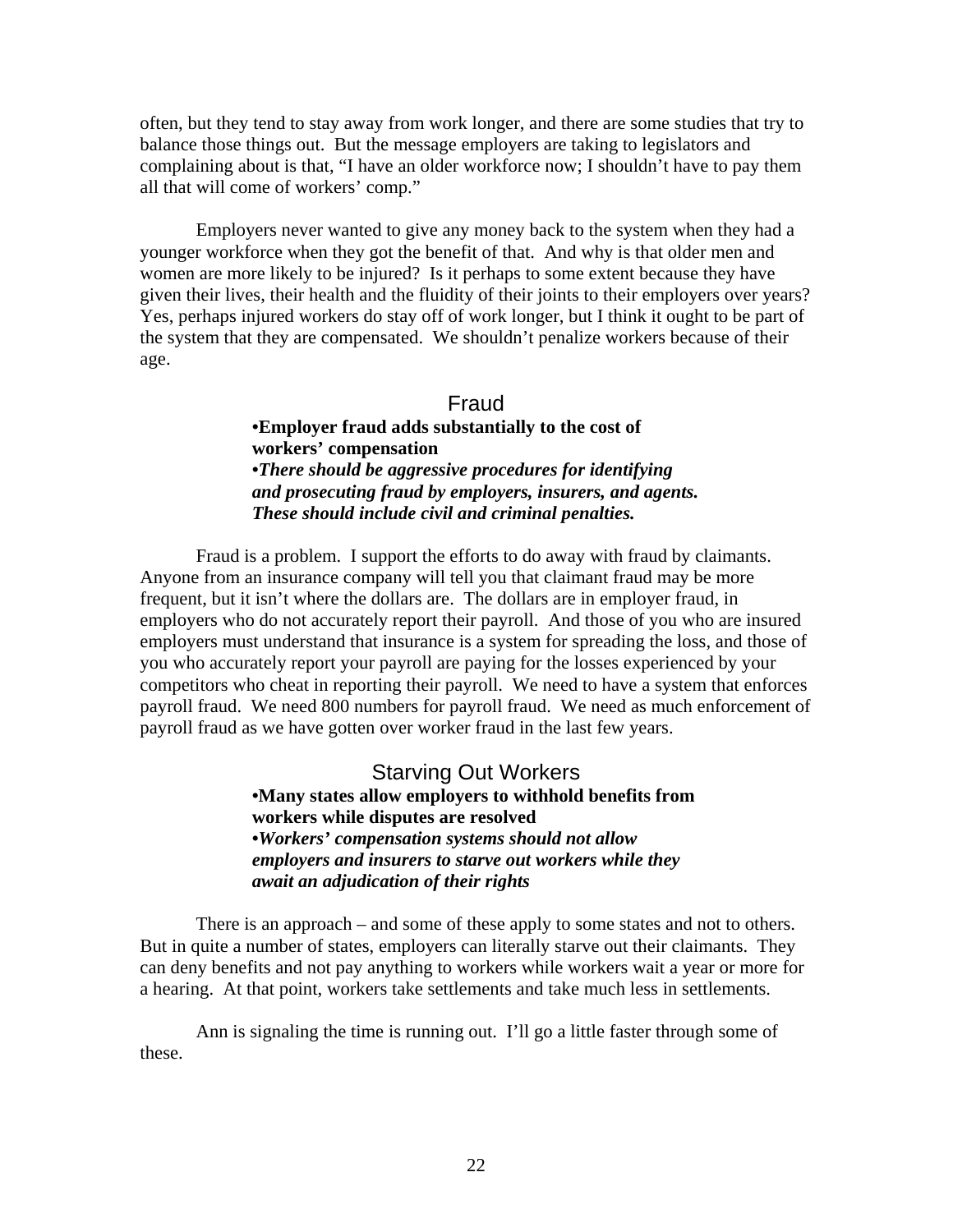#### Pay What You Owe **•Many states allow employers to withhold from workers benefits that are not disputed •***Employers should be required to pay immediately amounts that are clearly owing*

Pay what you owe. In many states, if an employer concedes that it should pay 5 percent disability and the worker wants 10 percent, it can withhold the 5 percent that it concedes in order to make it more difficult.

> Penalty for Denying Claims **•In many states, there is no incentive for employers to pay promptly, and no disincentive for employers to withhold benefits •***There should be a penalty for employers who unfairly deny the payment of benefits, and/or an incentive for employers who pay promptly*

There should be a penalty for denying claims. Very few states have any penalty for employers that deny claims.

#### Prompt Hearings **•In many states, there is a long delay before hearings can be held •***Within 30 days of filing a claim, there should be at least a preliminary hearing, which will determine whether benefits will be paid pending the outcome of the litigation*

We should have prompt hearings so that employers do not wait.

Attorney Fees **•Most states limit the amount of money a worker can spend on his or her attorney, but put no limit on the amount an employer can spend •***All parties to workers' compensation proceedings should have the same access to effective legal representation*

If I were to propose a law saying that if a realtor sues a bank we are going to cap how much a realtor can spend on his or her attorney but the bank can spend as much on its attorney as it wants to, everybody would say that is a denial of due process. In workers' comp, we limit what workers can spend on their attorneys, but do not put any limit on what employers can spend.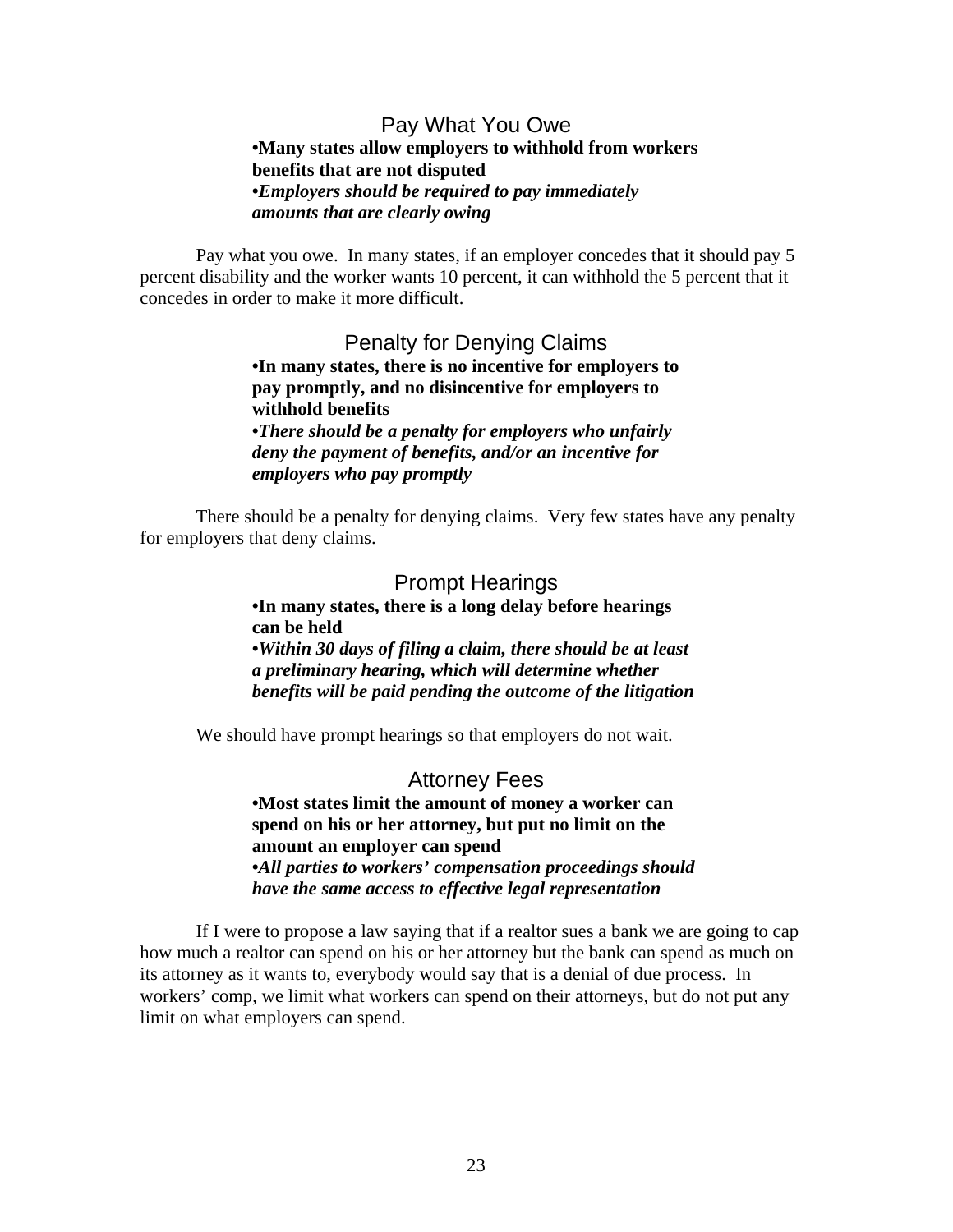#### Withholding Healthcare **•In many states, employers can withhold healthcare from workers •***Employers should not be allowed to withhold needed healthcare while a workers' compensation dispute is being litigated*

And in some states, employers can withhold healthcare while they are litigating a claim. That is a terrible and unfair tool to have.

We need to restore balance to the workers' compensation system. Thank you.

(Applause.)

MS. CLAYTON: Thank you very much, Ed. And now the panel members in response: First is Art Wilcox who is not only a past firefighter, but he is also a certified work-comp professional. Art?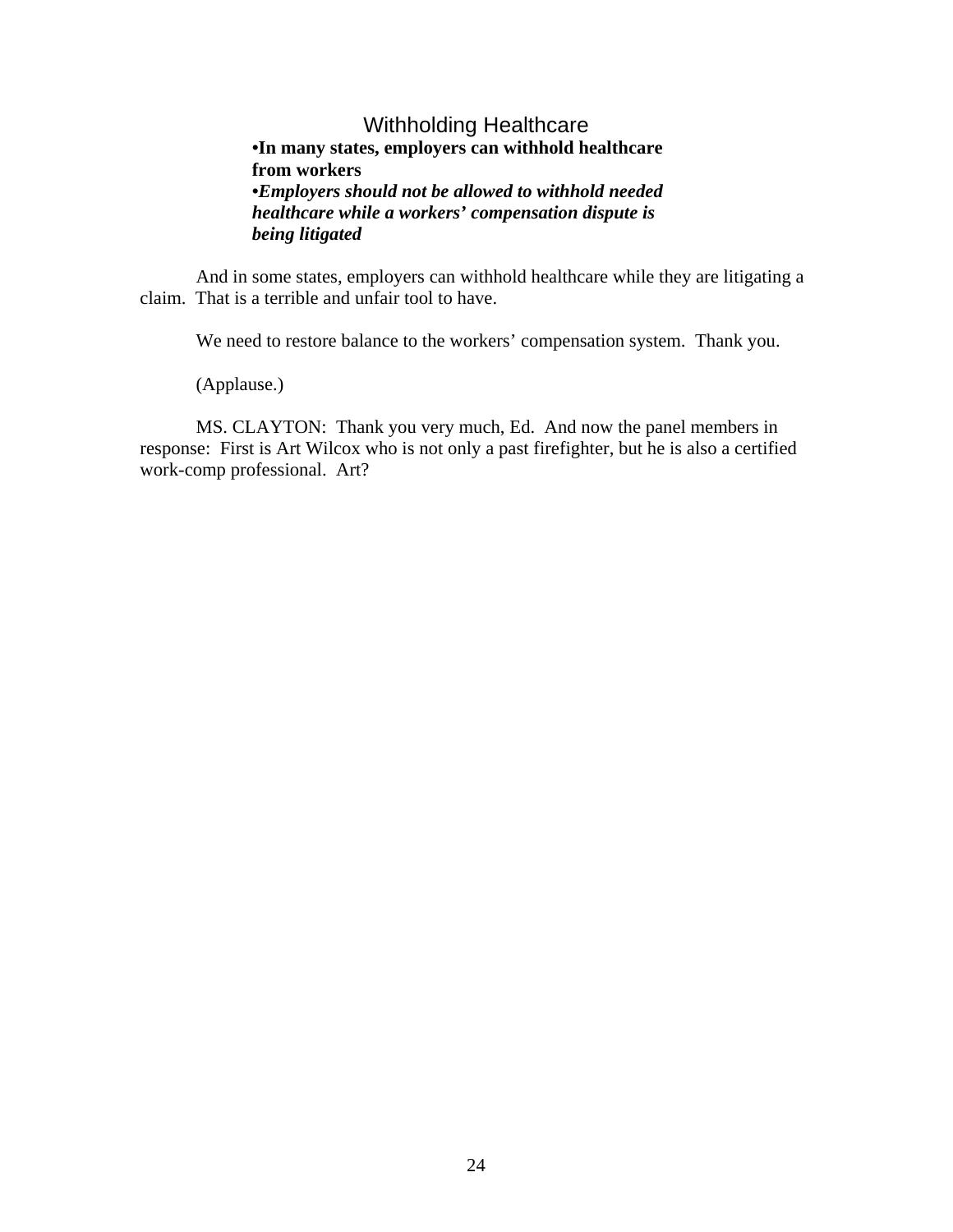#### <span id="page-24-0"></span>**Commentary**

Art Wilcox, Public Employee Division Director, New York State AFL-CIO

ART WILCOX: Well, I guess what I have to do first of all is try to speed along because I see how the presenters had to go quick, and certainly the responders will have to go even quicker. And this is a tough job because as I look at the panel, it's labor, and that is me, and the rest are all folks who are not labor, with the exception of Ed, who I agree with probably all of what he said this morning. But at the same time, I thought he was a friend until he whispered to me from Michigan in my ear just when we sat down, "we sure took care of those Yankees, didn't we?" (Laughter.) So I think I have no friends on the panel. (Laughter.)

And as Ann said, you know, I'm just a former firefighter; I'm just a union guy. So I am going to try to get through this complex discussion that Bob talked about and seemed to imply that union folks didn't understand, and try to get to the same goal he has, which is getting rid of costs that really don't affect the outcome. But in order to do that, I think I have got to back up. I think we have got to talk about why workers' comp happened, and where the sides are at and what they wanted.

Now, labor didn't want workers' comp. This wasn't our idea. I mean, if we were to read what Gompers said about what labor want, he doesn't mention comp. I think Gompers says, what does labor want? We want more school houses and less jails, more books and less arsenals, more learning and less vice, more leisure and less greed, more justice and less revenge, in fact, more of the opportunity to cultivate our better natures. But he doesn't talk about workers' comp because that wasn't what Gompers wanted. And our state AFL-CIO president in New York, George Meany – both of them were afraid that labor couldn't keep the pressure on legislatively to keep the benefits going to where they had to be. You know, they were right. You know, like what Ed said this morning, they were right.

And what did business want? Business was upset because folks were bringing lawsuits, and in the middle of production cycle, it impacted on their costs unpredictably. Employers wanted a method that got rid of unpredictable costs and replace it instead with an insurance policy that they knew at the beginning of the year how much it was going to cost.

Then we got this other group, because when it was designed, it was an insurance product. And what the insurance industry wanted was an extremely socialized program where everybody was covered, where you could spread the risks, and they wanted a product that had a long tail with small payments over a long period of time so that they could invest and make money during that time period.

Well, let's fast-forward a bit from where labor was in the 19-teens. I mean, all of the sudden we started accepting things like unemployment insurance, Social Security, and they were okay. But one of the factors that was missing in that piece was the vendor. I mean, when we furnish unemployment insurance, we don't hire Liberty Mutual, or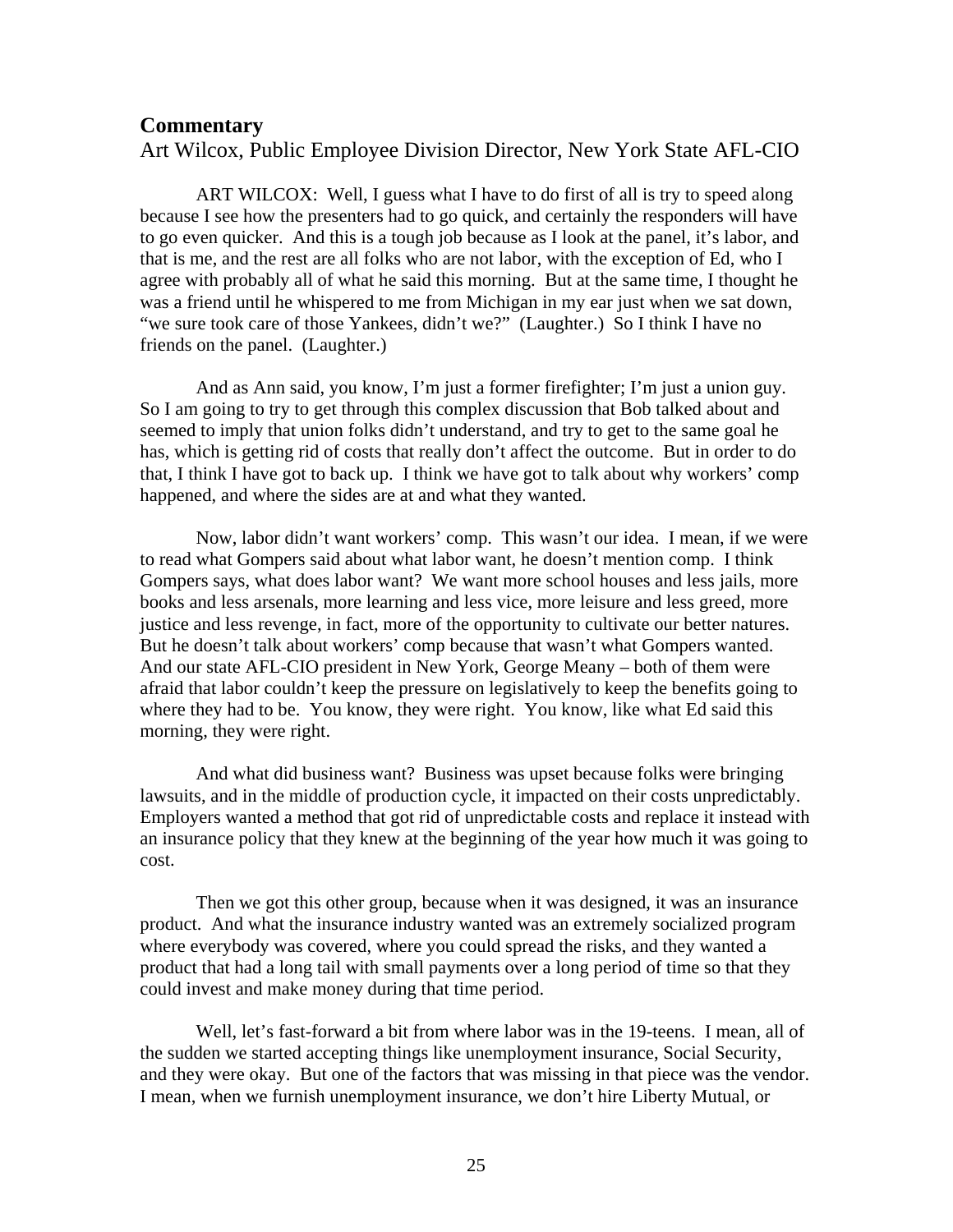AIG, which is our soon-to-be governor's favorite in New York. They don't bring a vendor in to dispense unemployment checks to workers who are out of work. But for some reason it has been okay in a workers' comp system.

And what has happened with employers in this situation? Employers no longer want predictability; they want to pay less. It is no longer about not being able to be sued in a spike and cost of production; it's about paying less. And as things go on, you know, where has the insurance industry gone? Well, the insurance industry in recent days – and with all due respects to the profit figures, just like banking, they change what they do.

I mean, when we were much younger, when you went to a bank, they loved to have that savings account because they took your savings account, and they gave it to folks in loans and made investment income. But now, banks now are happy to get your checking account. They are happy to get things that have service fees to it.

And so has the insurance industry changed. They have changed now to where they have got all kinds of ancillary companies to make additional profits out of the workers' comp arena to have nothing to do with investment income. I mean, they own IME services; they own durable good network companies and PPO panels that they sell to other folks; they do medical cost reviews for self-insured employers. So the whole system of where the money comes from in insurance has changed. And if you really start to think about it, it's really probably why the pressure on changing what workers' comp is all about is happening.

You know, if we really take a hard look at what is going on with premium, there are a couple of real drivers of this piece that nobody seems to mention. The first thing is – and Ed talked about payroll fraud and people not reporting what they actually pay, but there has been a tremendous growth in an underground economy, some of which is legal, and some of which it isn't legal. And certainly we all know about low-paid workers for whom their employer doesn't bother to pay Social Security or taxes, and certainly not unemployment. But there has also been a tremendous growth of folks who are deemed to be independent contractors, people with high-paying jobs, who no longer pay into the system.

So all of the sudden, that piece of premium is gone. And the other thing that has happened in workers' comp is there has been at tremendous growth in self-insurance. And labor has always been supportive of self-insurance because we always thought that self-insured folks had a real interest in keeping injuries down, and that is what we like. But the other piece that is happening is that good employers to have less injuries that for the most part pay their employees higher also don't pay premium any longer to the process.

So what is happening is there is more and more bad apples in the pot when it comes to premium, and premium is going up. So things have to happen in the legislative arena to push premium down. But it's about loss of premium. It's about the de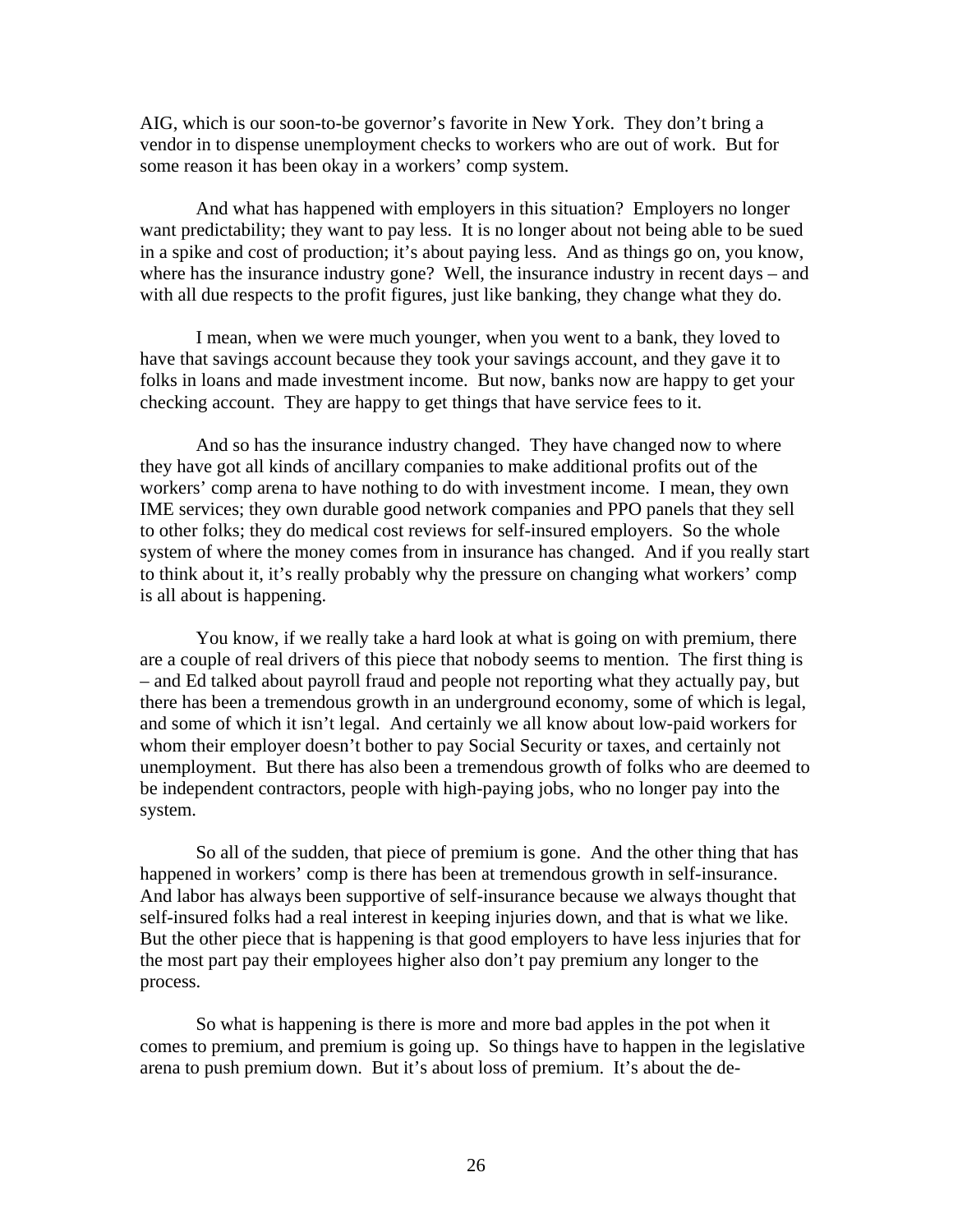socialization of the workers' comp system, of all of these folks that no longer are covered or pay premium.

So, and I mean, we hear about people that come in with a preexisting condition, and the answer is, well, cut them off. Well, I think the answer is that an independent contractor who comes down with some degree of carpal tunnel as an individual contractor should have been paying some kind of premium all along. And then when they switch to go to work for some other employer later – and I'm getting the two-minute warning – then when they go to work for an employer later, there is some way to go back at the policy that was there previously.

Now, as Ed said, it's not just about the adequacy of benefits; it's also about the accessibility of benefits. And one of the things we see as a real problem in the labor movement, is the consumer really isn't truly identified in the workers' comp system. And what I mean by that is I think we need to take a real look about whether we are going to have a system where carriers that make profit and unneeded cost with no outcome to workers continue to be in this process as they currently are.

I think we need to make a decision whether, one, we decide to let government agencies, through a collection of surcharge for workers' comp, pay benefits and run medical care, or do we start to give employees the option of who their carrier is? I mean, think about it, right now, the only criterion for which insurance company you select is the cost is for the employer.

It has nothing to do with the way you're happy or not happy, but how you were served as an injured worker. So I think either we, one, move to a system where there is a surcharge, like Social Security or unemployment insurance, where a government agency runs and administrates it, or we move to a system where the employees have a choice of carriers, and over a period of time, with information about the performance of the carrier, can decide to stay with that carrier or move to somebody else.

I have been given the signal that time is over. I need to, as a point of personal privilege, just to clarify that in New York, it is not a criminal act to direct medical care by an employer, but it is a criminal act not to tell the employee their rights under the law before you direct the care. And that is a far different than what our employer rep said.

#### (Applause.)

MS. CLAYTON: Thank you very much, Art. Interesting perspective because the next panel member is in fact the head of a mandatory state fund for the state of Washington. Bob?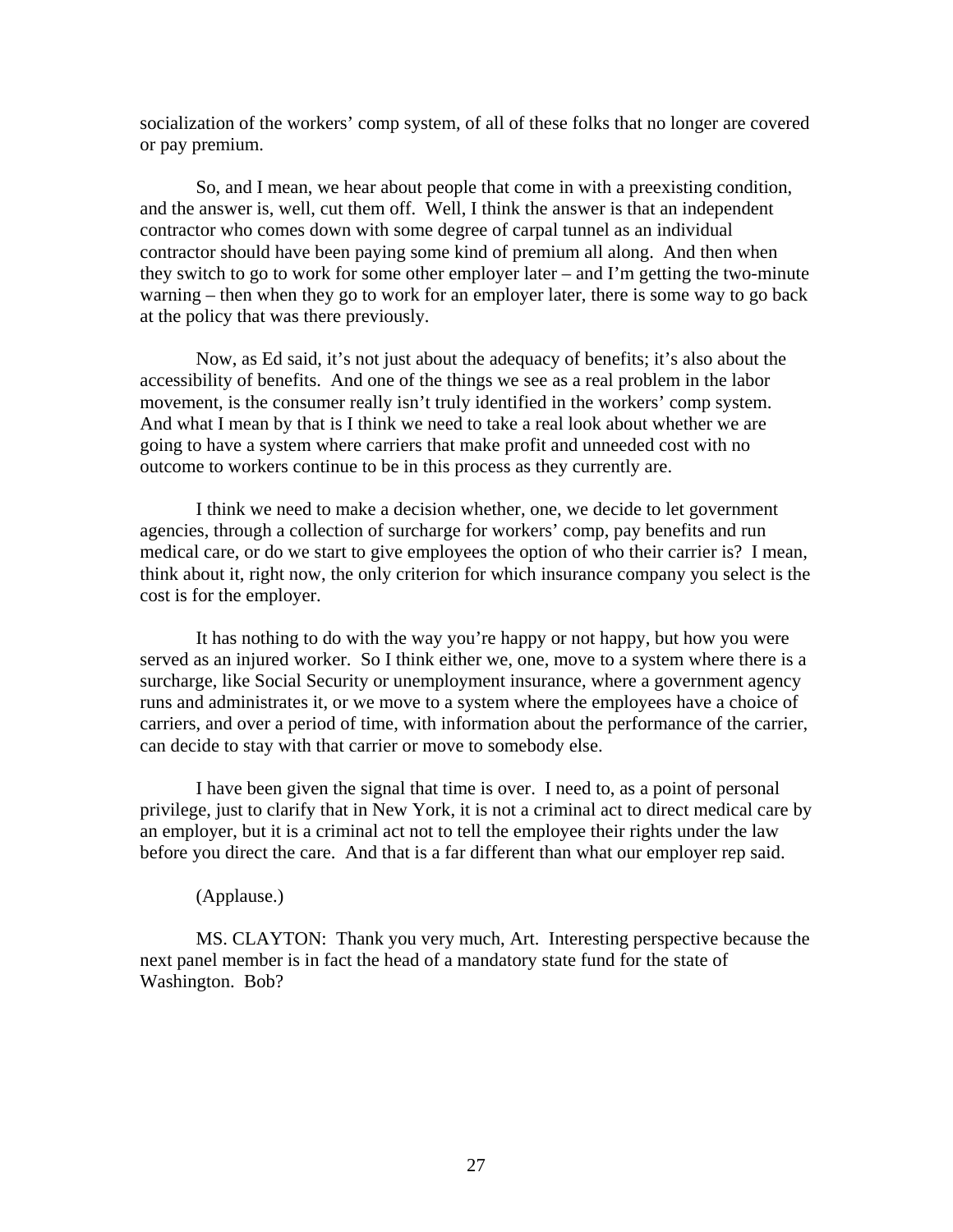#### <span id="page-27-0"></span>**Commentary**

Bob Malooly, Assistant Director, Washington State Department of Labor and Industries

BOB MALOOLY: Well, thanks, Ann. I don't know if you noticed, but I was sort of stuck sitting between the labor guy from New York and the capitalist insurance company. (Laughter.) It's sort of the position that I find myself in pretty often because that is where we sit in Washington. We are sort of between business and labor. And when I was Chairman of the Industrial Commission in Illinois, I was sort of in that same position. You are between both sides.

And one of the problems that I see in workers' comp is there are lots and lots of good reasons for business and labor to fight. But unfortunately, those fights get so intense that both sides frequently lose the recognition that the have a very, very powerful common interest in making these systems work well.

I have the pleasure of conducting rate hearings around the state every year, and you may know that Washington had a 40-percent rate increase a couple of years ago, just after I came on board. (Laughter.) And it wasn't because of uncontrolled costs; it was because we lowered rates substantially in order to return excess capital to the ratepayers, both the workers who pay into the Washington system and the employers. We returned \$2 billion.

But that was a good excuse for both sides to fight, and I was at a hearing in Mount Vernon, which is north of Seattle, and after the hearing, we usually allow time for discussion. And one woman said, "Whose side are you on?" Since I was the new guy, she wanted to know. And I said, "Well, I'm on neither side; I'm really sort of in the middle." And she said, "No, you have to choose – (laughter) – are you on the side of the employer or are on the side of the injured worker?"

And I really took offense at it because when you think about what is best for workers in these systems, and you think about controlling costs and all of the other kinds of things the employers think about, they are exactly the same thing. You want workers to get good care. They get good care by good physicians. The costs are lower. The residual disability is less. So providing the best benefits and the best care for injured workers really is in the interest of employers. And you back up a step, providing safe work environments that avoid the entire cost is really in the best interests of both sides.

And so I find my job is trying to get both sides to stop fighting and recognize they really have a powerful and common interest. If you want to fight, then you can wind up with these systems not working very well, not serving the interests of workers or employers, and the consequences from an economic perspective – as Bob said, some employers look to workers' comp to make decisions about where they are going to put jobs. You want to keep the high-paid jobs here. So these systems should work together toward that goal because that is key to successful economic outcomes.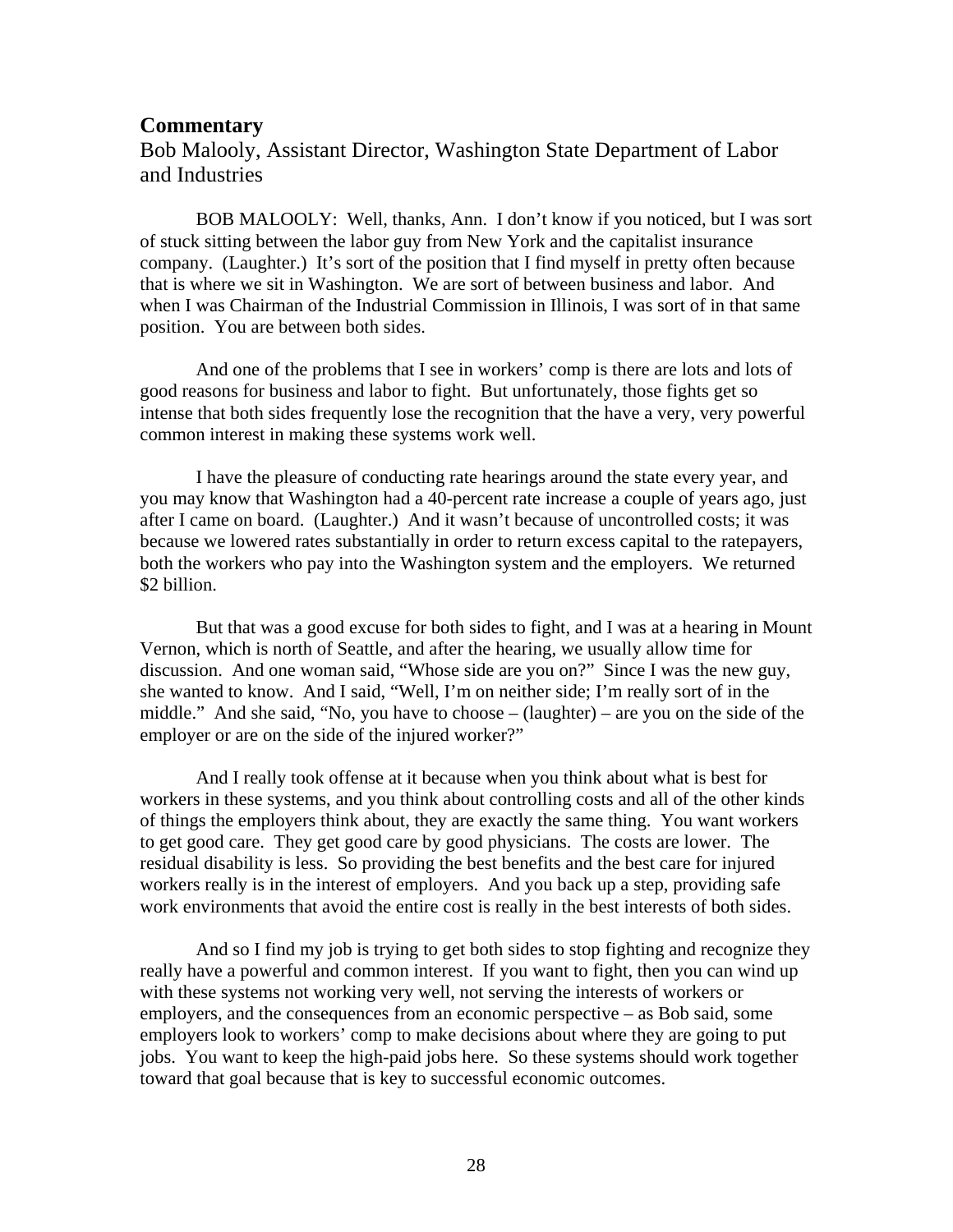And one thing about workers' comp, in mentioning Ed's comments: good news is bad news and bad news is even worse. Success in safety. If you can imagine for a moment if you were driving a car from, maybe the 1960s, and you got in a fairly serious accident, back when they had the chrome knobs sticking out of the radio and all kinds of hazards and everything designed into the car: no airbags, no safety belts, none of that stuff, no crash zones.

Well, how many workers are killed on the job driving? And when you think about improved safety, not only the deaths that are avoided because of the design of cars, but think of the orthopedic surgeons that are getting less work as a consequence of safer automobiles. Well, that is good news for the general driving population. It is good news for workers, and it drives down costs.

So if you look at declining costs in this system and say that is bad news, if it is driven by increased safety, better healthcare, and better return to work, that is good news; it's not bad news. And so we really need to understand the complex interactions here when we are making assessments about what this system is doing. Washington has a 38 percent decline in claims. Why? How much is due to better safety? We think that there is some discouraging of filing claims, and that is a problem. We want people who are injured to file claims, but I think most of it is driven by improved safety in the system.

And we talk about healthcare for a minute. One thing you don't want to do is make your health policy decisions using a trial-lawyer mode. You know, I dealt with a lot of trial lawyers when I was running the workers' comp court in Illinois, and for individual rights, trial lawyers are great. Under workers' comp, you know, this person was helped; focusing on that individual worker, the trial lawyer, doing what they are supposed to do, says, "Pay my guy."

But if you looked at that technology from a broader perspective and said some people are helped. Maybe it's a placebo effect for some folks. For some people, they were lucky. The technology really helped them. But on the other end of the spectrum, you have workers who might be dying from it. Long-acting opioids, we have had 60 workers killed in the course of about three years from overdoses in Washington state. We have set healthcare policy using evidence-based medicine. What is the whole story? Not just what one trial lawyer's client story is, but what is the whole story? And if we use evidence-based medicine, we will pay for things that help, and stop paying for things that harm.

You know, we have all kinds of controversy about spinal fusions and all of that sort of stuff. Well, really what is helping injured workers on balance? When you can't tell in advance who is going to be helped and who is going to be hurt, what should we do? And those are very, very difficult positions that are very easily criticized. And I think evidence-based medicine is one very powerful tool.

And the other tool I think is strategic medical payments. I think Bob mentioned hospital-acquired infections. I think the accountants are the key to that. And accountants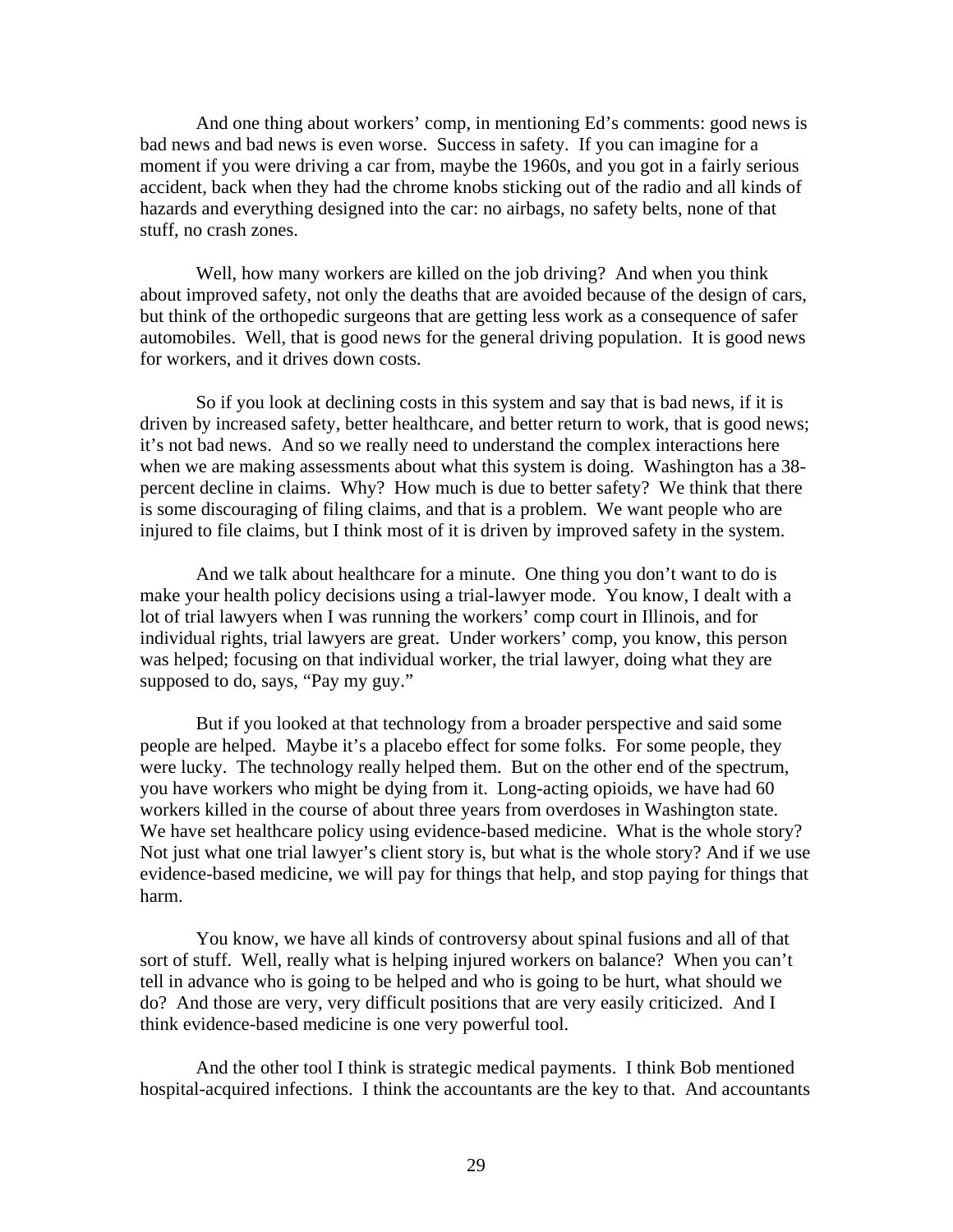don't have many opportunities to save people's lives, but I think you could design a system where the accountants would save people's lives. And when you think about hospital-acquired infections, a lot of them are simply because people don't wash their hands.

And if we had a strategic payment system that said if somebody goes into the hospital, for surgical procedure, and they come out without an infection, we will pay them more for that whole episode of care, not a lot more, just a little more. If somebody goes in and winds up with a hospital-acquired infection, pay them less, and I'll bet you you'll have the accountants running around the hospital making sure everybody washes their hands. That is what we are trying to do with workers' comp in Washington. We want the best orthopedic surgeons to be willing to treat injured workers because those are the guys that are busy, and those are the guys that will say, "look, I'm the best in this business, and I don't think surgery is going to help you."

Now, how much more valuable is that opinion than a surgeon that is having trouble filling up his surgery calendar? You know, when you want good outcomes from injured workers, it means that you have to be able to get the best docs willing to treat, and we are really trying to do a lot to cut down the hassles, the time and delay in the system that are driving out the best providers. We want to pay those guys more so the injured workers get the benefit of it.

And Ann is telling me I have got to leave here  $-$  (laughter)  $-$  so my closing message is focus on the common interest because that is the key to success in this program. Thank you.

(Applause.)

MS. CLAYTON: Thank you, Bob. And now, last, we have Paul Rodliff.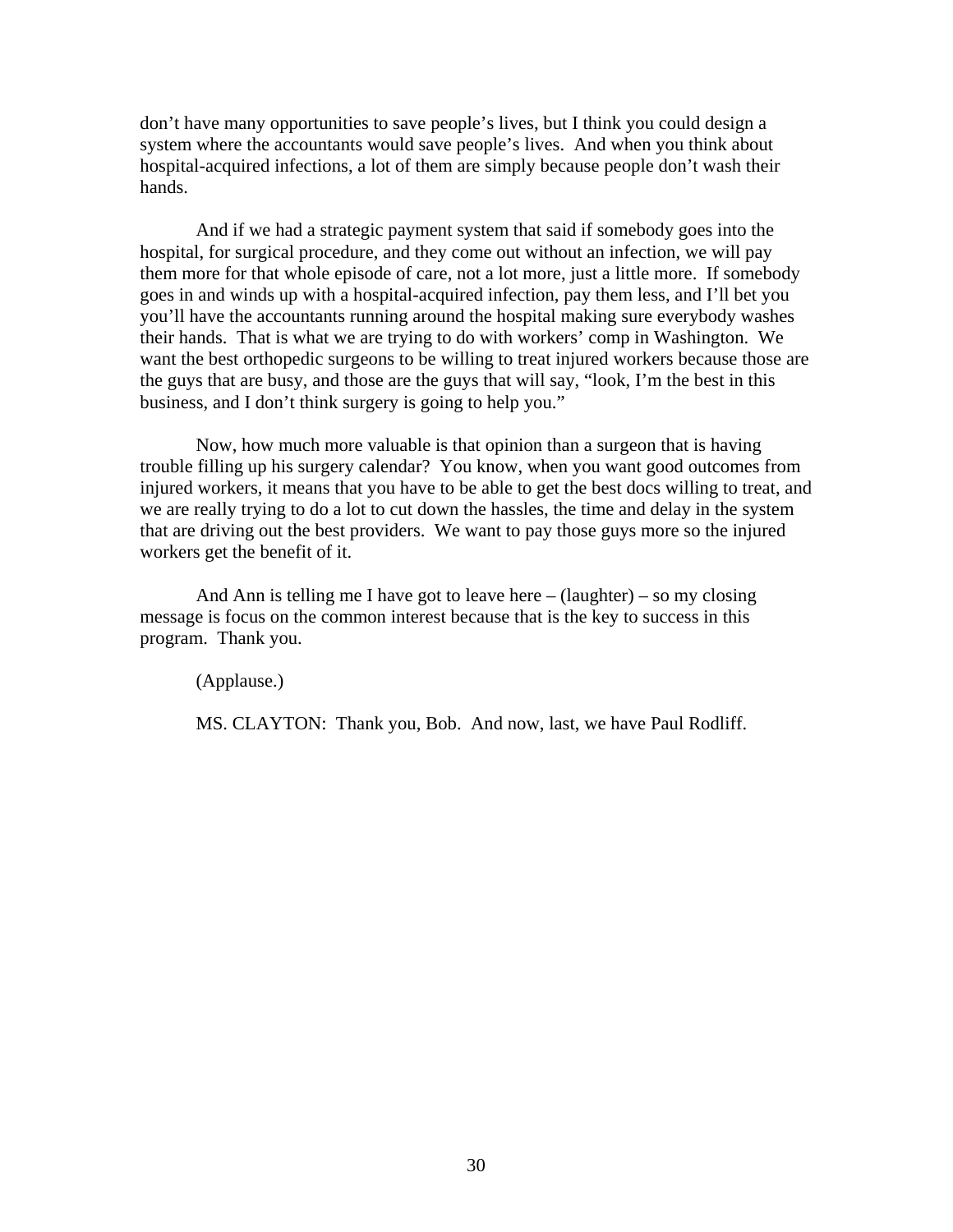#### <span id="page-30-0"></span>**Commentary**

Paul Rodliff, Senior Vice President, Liberty Mutual Insurance Company

PAUL RODLIFF: I may be given signal as soon as I step up here, given how much time we have taken. Thank you. There were a couple of kind comments about Liberty Mutual, and I would remind all of you that we do sell workers' compensation insurance if you're in the buyers market, and that we are also the seventh-largest writer of personalized insurance, so all of you, I'm sure, buy auto and home. So take those kind comments as a reflection of what our organization is all about.

The good news I guess is that I'll go quickly. If you look at the first four bullets, I guess you would say that all of the constituencies agree on certain things. A good comp system should have fair benefits. The incentives embedded in the system should reward good behaviors for all of the players. Access to quality care is critical and there should be an efficient process for handling claims and resolving disputes.

The two parts that are probably unique to an insurer's perspective on this slide is that we do like stability and predictability in our business. And if you think about it, we write a policy and we try to kind of guess what the costs ultimately will be. Most people in a business know their costs and price their product accordingly. We are in a business where in some regards we don't know our costs.

I happened to be in California selling insurance from the years 1998 to 2001, and those were very bad years, which led to California insurers going insolvent. And at the time, we were putting out rate increases of 40, 50, and 60 percent. It is not good to go to an employer and ask them to pay that kind of rate increase. And now you see rate decreases of significant amounts in California. So there is predictability about our business that is good for all of the players, I believe, and we like that.

And finally, you might be surprised that we like competitive marketplaces, but we do. And when you see residual markets getting up to 25 or 30 percent of the market share – I won't make any comments about state funds; I'll keep that out of it –there is an issue about having plenty of competition in the marketplace, and we are all in favor of it; we don't mind competing.

I'm going to give you some observations on some data, and we'll have the benefit again of knowing where everybody was going. But I think if I was sitting in the room after a few slides that I do, maybe there will be some interesting confusion, if nothing else.

Let me just say that the Bureau of Labor Statistics has been reporting workplace injury rates since the 1970s, well over 30 years ago. Workplace injury rates are at the lowest point in that 30-year period. That has an influence on the cost in the system. And I'll show you some data. But the next point about what we are paying on a per-claim basis to individuals for both wage replacement indemnity and medical benefits is outpacing some of the baseline indicators of both wage and medical inflation.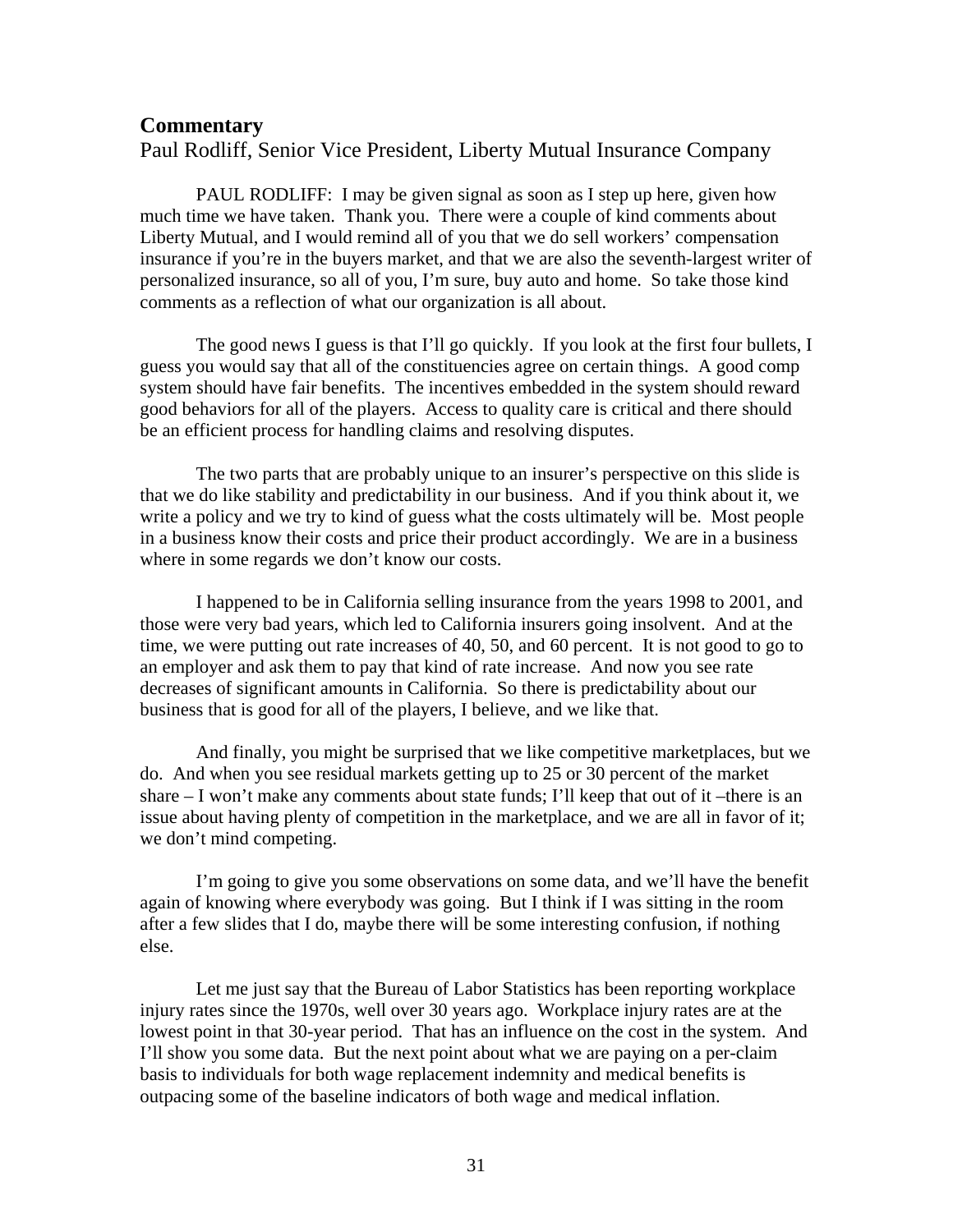So as I said, if you look back over 1992 to 2005, workplace loss time accidents are down 40 percent. This is a good thing. I don't know how something like this becomes a bad thing in our business. Employers should be congratulated; employees should be congratulated. There are a lot of reasons for this but the reality is there has been over a 40-percent decline. It's pervasive.

If somebody wants to tell you the reason for this, it's across every state, it's across all industries, and it's across claim types. There are a host of reasons why, but for instance, we are safer in our cars, we are safer in our homes, we are safer in our businesses. So before you go to any conclusions that the reason why you have seen this decade-long trend in reduction of frequency, take into account the pervasiveness of it.

It can't be because there are bad employers out there, here and there. You would have to have every employer across every state and every industry to say, you know what, let's stick it to somebody. To me it doesn't make any sense. If you look at core wage inflation and you look what the benefit costs per claim, again, everybody agrees there are less aggregate costs in the system today. I would suggest it's a good thing.

If you look at it on a per-claim basis, over the last 10 years, wage inflation is up about 33 percent, so three-and-a-half percent a year or so. At the same time, we can't pay on anything else other than the claims we have, so I don't know what else you measure it on. But benefit replacement costs per claim are up 80 percent over that period of time. Medical costs are part of the benefit. I don't know if the providers are bad. You know, when we all know what is happening on the group side and why things like Medicare are threatened from a solvency point of view. Medical CPI in the last 10 years is up 42 percent. Medical benefits paid on behalf of the injured worker are up 125 percent over that 10-year period.

So, not surprisingly, we have some concerns. And, again, most of these have been mentioned: high growth and medical costs. Workers' comp is unlimited medical. It's lifetime medical. Let's put it this way, there are no insurance products sold today that have no limits or caps and are lifetime in their nature. Workers' comp is. We sell a product today. We charge it today's prices. If medical inflation is 10 percent a year and we have to provide treatment to that injured worker 40 years from now, you can do the math. Yeah, long-tail line of insurance is a good thing except when medical inflation rocks along at the kind of increases we have seen.

Prescription drugs. I would make one particular point here. In the state of California, provider-dispensed prescriptions drugs are 36 percent of the costs. In the rest of the country, it's 3 percent. You can go on websites in California by these folks that are pushing how doctors can make money by prescribing drugs out of their offices. The websites boldly state that you can make a hundred thousand dollars a year by giving that person that prescription in your office rather than sending them to the Walgreen's down the street. And they are very bold. They say, "hey, if it's worker's comp, we can charge two or three times what the same drug would be down the street." So just a little area we might have to address.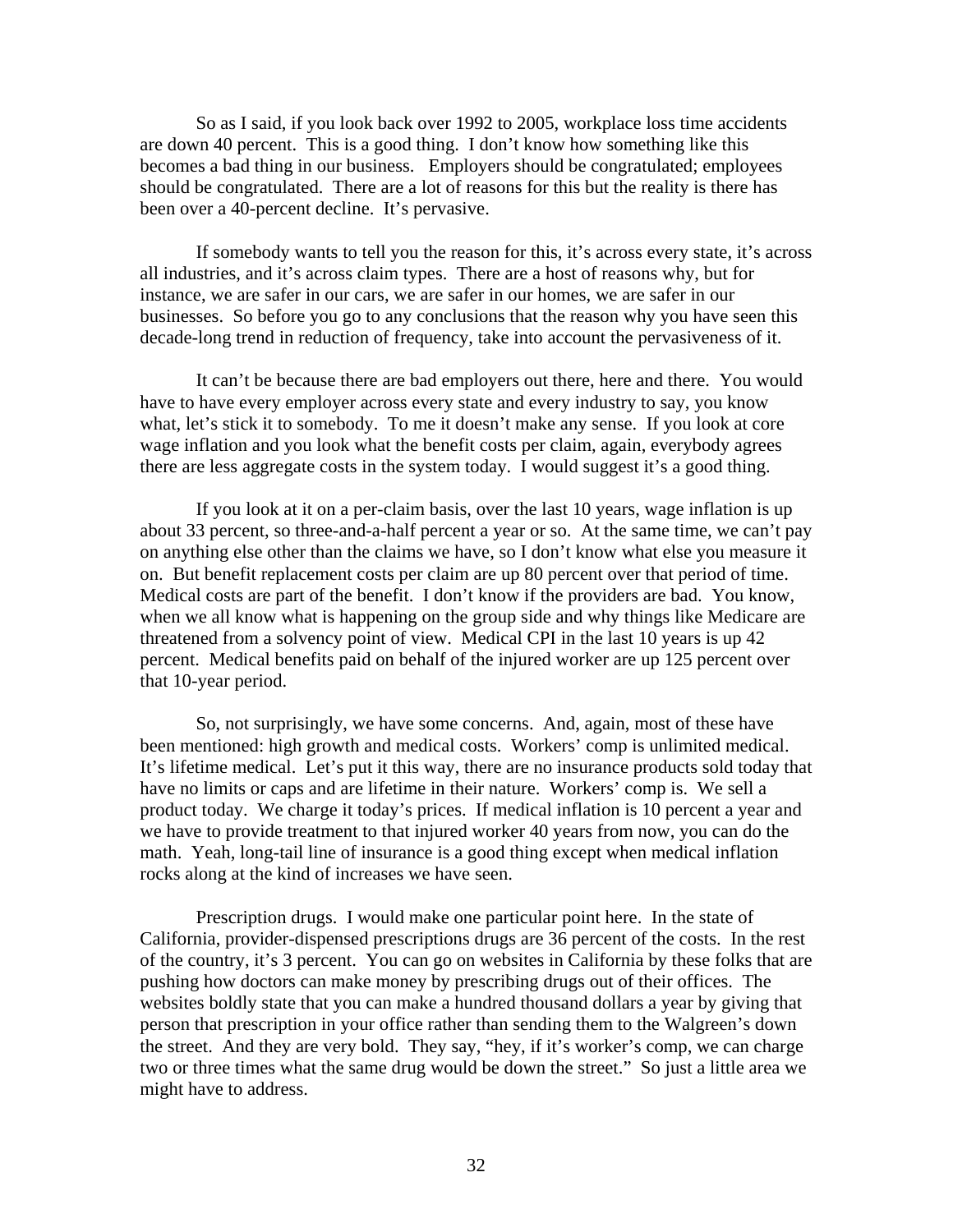Finally, one concern probably not raised by other people is catastrophic events. Again, there is not another insurance product in the marketplace that you write with no exclusions and no limits. So needless to say the industry does look at issues of catastrophic events and that is why you hear a lot of talks about TRIA and federal back stubs.

My last slide: suggestions of regulations that I think are win-win. You have heard so many divergent points of view. At some point, we all believe in the fundamentals of this system, but why are we so divergent in how we go about crafting the right system so that everybody is well served? Here are some things that, in my experience, work in various states.

One, why you don't pay some benefits right away? Because in many states, you make that first benefit payment, you own that case, and so you better be real sure. And in many states, you have to make that decision within 14 days. You go look at some files where somebody has a heart attack at work and try to figure out within 14 days whether that heart attack is compensable or not. That is a tough job.

States that allow pay-without-prejudice periods essentially say for 90 days or 180 days you can in fact pay somebody, which is probably the right thing to do in many instances, but you're not on the hook indefinitely. If during that 90-day period you have the opportunity to obtain the evidence that says this is not a work-related injury, you then can stop the benefits. You are not on the hook then to apply and wait a year-and-a-half to do that. So pay-without-prejudice periods I think reduce litigation, do get benefits to injured workers more timely, but it protects the employer/insurer from buying a case prematurely.

The rest of it, we have talked about PPD ratings. And, again, I would just echo that there is a lot of science about this and shame on us if we don't use the science of the day. With the AMA and the ACOEM guidelines, there is enough science on this to figure out what really should be appropriate disability ratings.

Other than that, I think you have heard this stuff from other speakers. So I would say that the treatment within networks that the HCN and healthcare networks in Texas and the NPN medical provider networks in California from our perspective are great solutions to providing adequate quality medical care and at the same time taking a shot at controlling costs. Thank you.

(Applause.)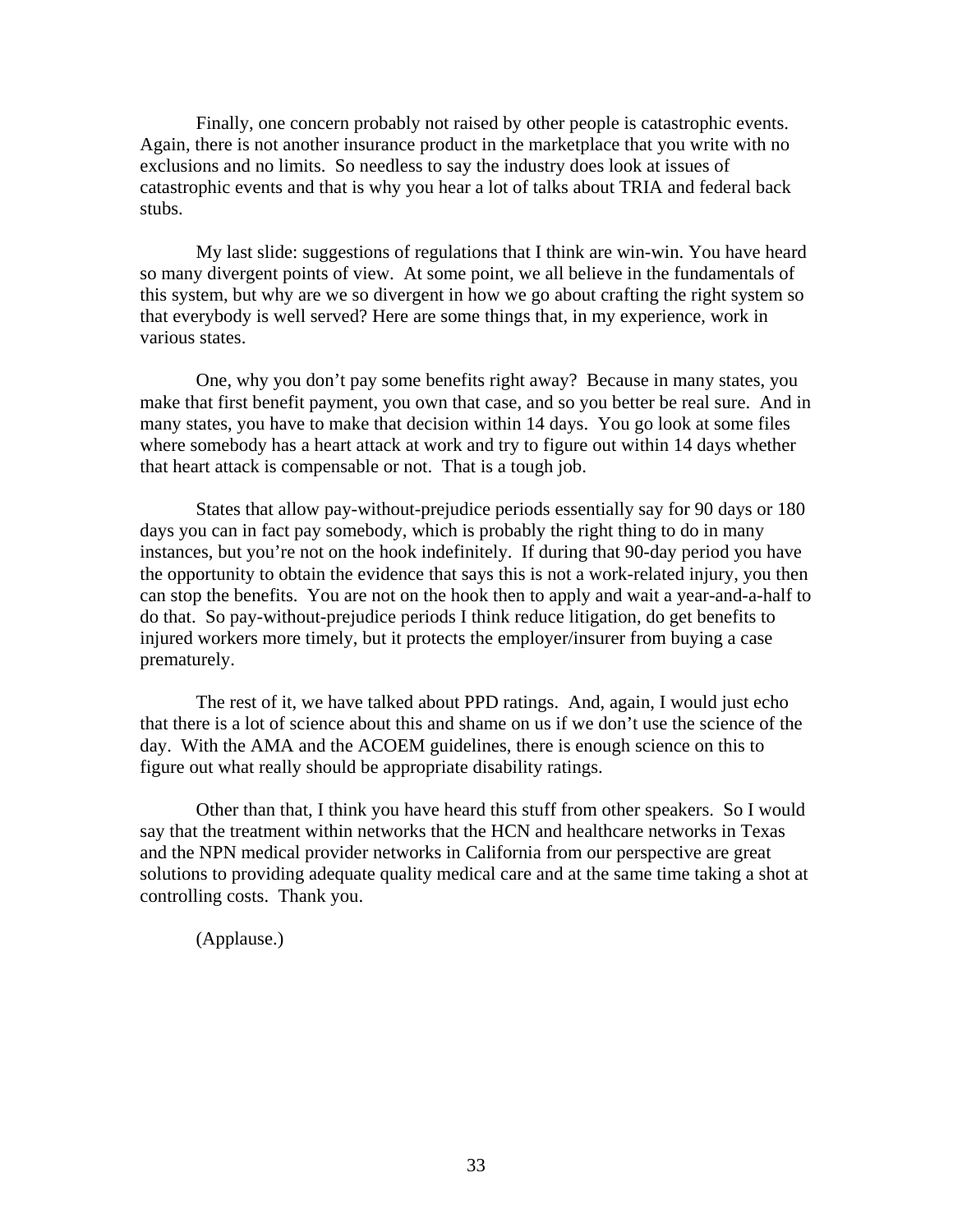#### <span id="page-33-0"></span>**Discussion**

MS. CLAYTON: We have purposefully left plenty of time for questions and discussion. One of the purposes of the day is to stimulate discussion and maybe even some new ideas or problem solving. I think that you have gotten plenty of issues raised by the speakers and the panel members about current workers' compensation, what is happening, and their perspectives on that. We now open the floor to questions. I would encourage you to come to a microphone because we are recording the sessions and that way we'll hear your question; everyone will hear your question. So open it up to questions, comments.

Q: It's more comments than questions because I am a physician. I don't know how many other doctors there are in the room. I practiced occupational medicine for 25 years trying to get benefits for people with occupational disease rather than injury. I also worked for a large hospital here in D.C. doing employee health and workers' comp. So I have the medical perspective.

And so I was writing down all of these things that everybody said that showed you knew nothing about the practice of medicine. There are two things I want to say, which is that evidence-based care sounds like a great idea, but it's amazing how much medicine we practice without any evidence on which to base it. And so, if you say we're going to just provide medical care based on what we know is good care, you're going to stop providing a lot of care, workers' comp and everything else.

Now, it's absolutely true that a lot of hospitals and providers don't treat to the evidence, and we do have evidence for treatment of stroke, treatment of coronary disease, treatment of risk factors like hypertension and high cholesterol, and you may be familiar with the Cochran review system, which is doing a wonderful job of going through specific diseases and really developing the evidence base. But it takes a couple of years for each condition.

So I think in the area of workers' comp, there is a good deal of evidence of workrelated injuries and still much debate about treatment of back injuries, most of which says we don't really know how we can help these people. That is not at that helpful if you want to be a provider or you want to get the people back to work. But a lot of the other orthopedic injuries, there isn't a lot of evidence. So I caution people and say, "well, the problem is we're not using evidence-based care."

But I do think the approach of using the most experienced physicians gets you expert-based care, which is probably the next-best thing to evidence-based care. So that is just the doctor perspective. It's like the difference between pay-for-performance and pay-for-expertise. And if you're rewriting workers' comp systems, paying people more if they don't get a hospital-acquired infection makes sense. Medical societies are trying to deal with it, as are the insurance companies and Medicare.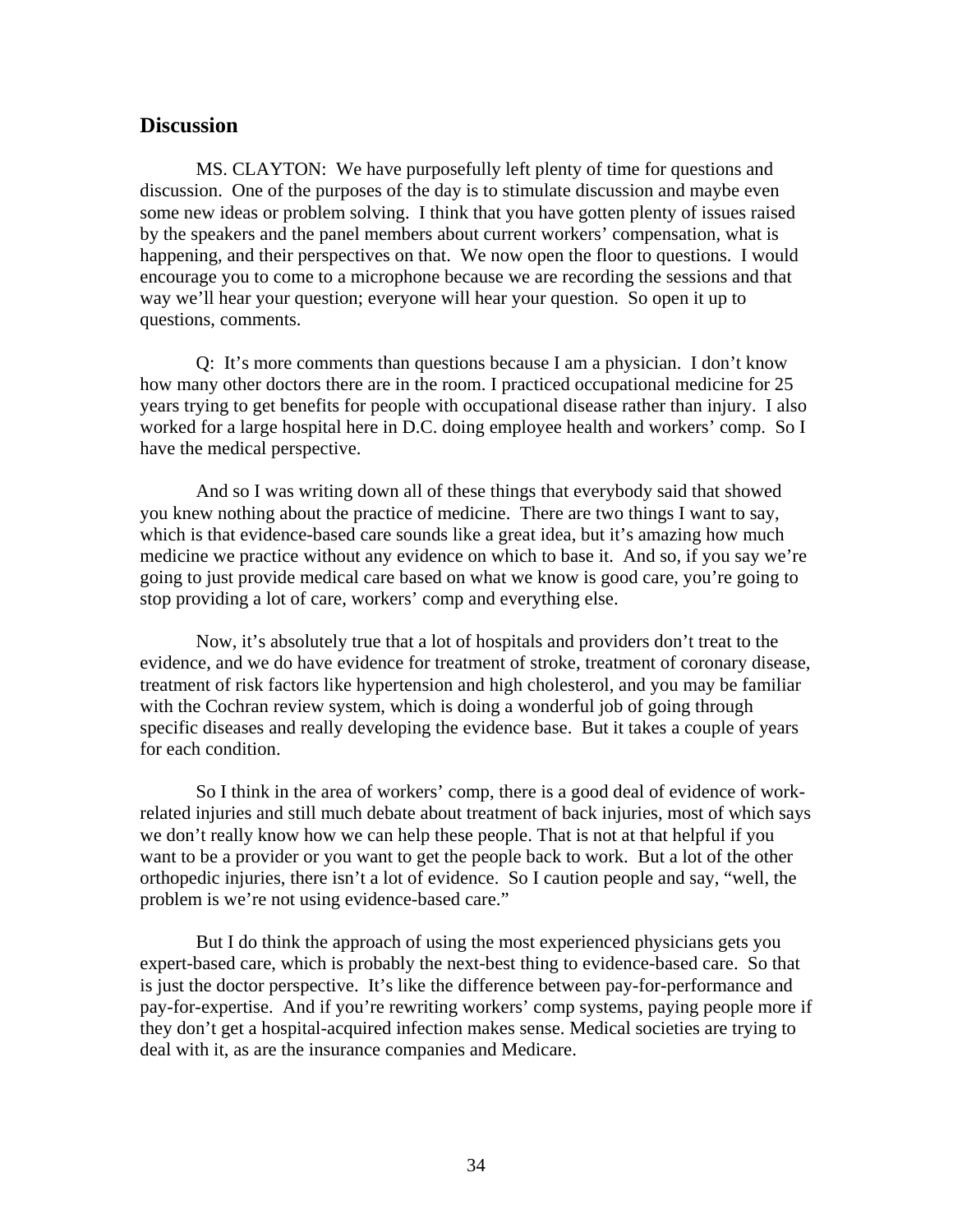MS. CLAYTON: Thank you for your comments. Any of the panel members want to address –

MR. STEGGERT: I have got one. Evidence-based medicine is absolutely not the panacea, and as ACOEM particularly acknowledges, there might be good reasons to deviate for patient outcome or reasons. In my view, all this evidence-based medicine does is ask the physician to document the whys and wherefores, and give the payer a responsible position to make a determination.

As respects such things – and every condition obviously is not addressed in terms of acute stages down the road, and there are certainly difficult aspects to address. But, for instance, in the area of intervertebral discs that are still experimental in certain circumstances, we have got experience for recommendation for back surgeries for artificial disks. In some circumstances we approve it; in some circumstances we don't approve it. If a peer-reviewed physician backs it up and says in this circumstance it's appropriate; we pay for it. If it's not, then we take a tough decision and don't pay for it.

So it's clearly not a panacea, but it's better than doing doctors and systems where you don't have any checks and balances on quality and the purchasing of medical services.

MR. WELCH: I think also you have to understand the level that we are dealing with. I had a colleague who hurt her back, went to her family doctor and he told she needed bed rest for three days. Okay, there are still physicians out there that these people are paying to give bad advice like that, and they are just very frustrated trying to raise that level of care.

MS. CLAYTON: Yes? And please introduce yourselves.

Q: I am Bob Aurbach.

Several of the panel members have noted my interest over the years in reforming the federal bankruptcy's treatment of workers' compensation, but I don't think I have ever had a chance to talk to either Art or Ed about it. And, Ed, I noticed with regards to your bill of rights, you had expressed concern about the starve out of injured workers that sometimes occurs. I'm just wondering whether you and Art had considered the de facto starve out that occurs every time a self-insured employer goes into bankruptcy protection and leaves the worker to the general administrations of the bankruptcy system.

MR. WELCH: Oh, sure – (laughter) – that is an issue; that is a problem. I guess I would say, Bob, that Bruno gets enough extra security that we don't do that, but if Delphi goes under, everything falls apart in Michigan. Insolvency of self-insured employers and the ability to get repayment through the bankruptcy system is a continuing problem that I agree we have to deal with.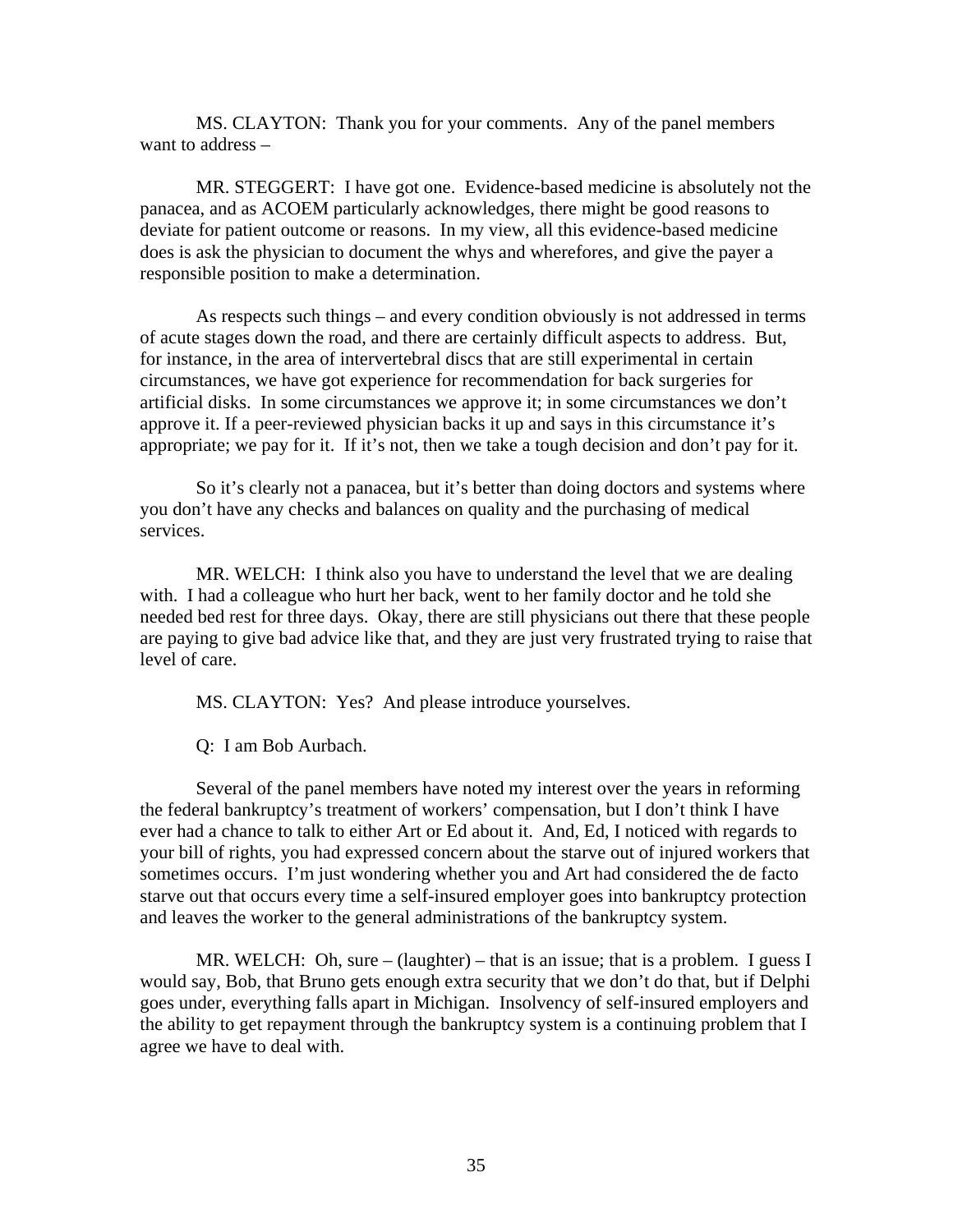MR. WILCOX: And I agree that most workers' comp boards have power that they don't utilize today. Some have it administratively. Some might need new legislation to do it. But I feel that once a case is decided, and there are periodic payments into the future, that those reserves should be put some place where they are then safe from bankruptcies, whether it be a fund within state government, but some place where that workers' payment wouldn't be impacted by a bankruptcy.

Q: There is a live proposal for reform of the federal bankruptcy code with some surgical language that does address that.

MS. CLAYTON: Thank you, Bob. That is okay, Doug, and then we will come to Peter.

Q: Doug Kim with the Applicants' Attorneys Association in California. I have two questions, one for my good friend, Bob Steggert; the second for the gentleman from liberty.

You both indicated that you think that the causation standard for compensability should be increased to predominant causation or some such. That goes against the exclusive remedy bargain. If you want to have a higher causation standard, would you support civil damages for negligence against employers?

And my second question for Rodliff is you indicated this staggering long-term trend in decline and claims frequency. You attributed part of that to better safety in the workplace. I hope that is true. I just wondered if you were familiar with a Los Angeles Times series about three years or four years ago that indicated the decline in claims frequency was in large part due to a national campaign by the industry to depict all claimants as frauds. And secondly, I was recall there was a study done by the state of Minnesota presented at an IAIBC conference a few years ago, which indicated that in that state, there was a precipitous decline in claims frequency following an extended media campaign on the issue of workers' compensation fraud. Thank you.

MS. CLAYTON: I think the first question went to Bob.

MR. STEGGERT: Okay, Doug, to address your question on predominant cause, as you know, in a lot of states they don't address that necessarily across the spectrum of all injuries; they do it in subcategories in many cases. In California, as you know, they had the mental-mental abuse stress claims that they threw out entirely. Other jurisdictions have elected to address it by the more subjective injury claims that relate to aging workers or other circumstances. Obviously, if you have an acute fracture arising out of work, that is compensable in all jurisdictions. That doesn't require a predominant cause finding it; it is compensable on a de facto basis.

As to supporting civil damages, when a state has made a carefully balanced public policy decision for entitlement under workers' comp and civil damages, no, I do not support a tort remedy there. Exclusive remedy is the remedy, and unfortunately, if it is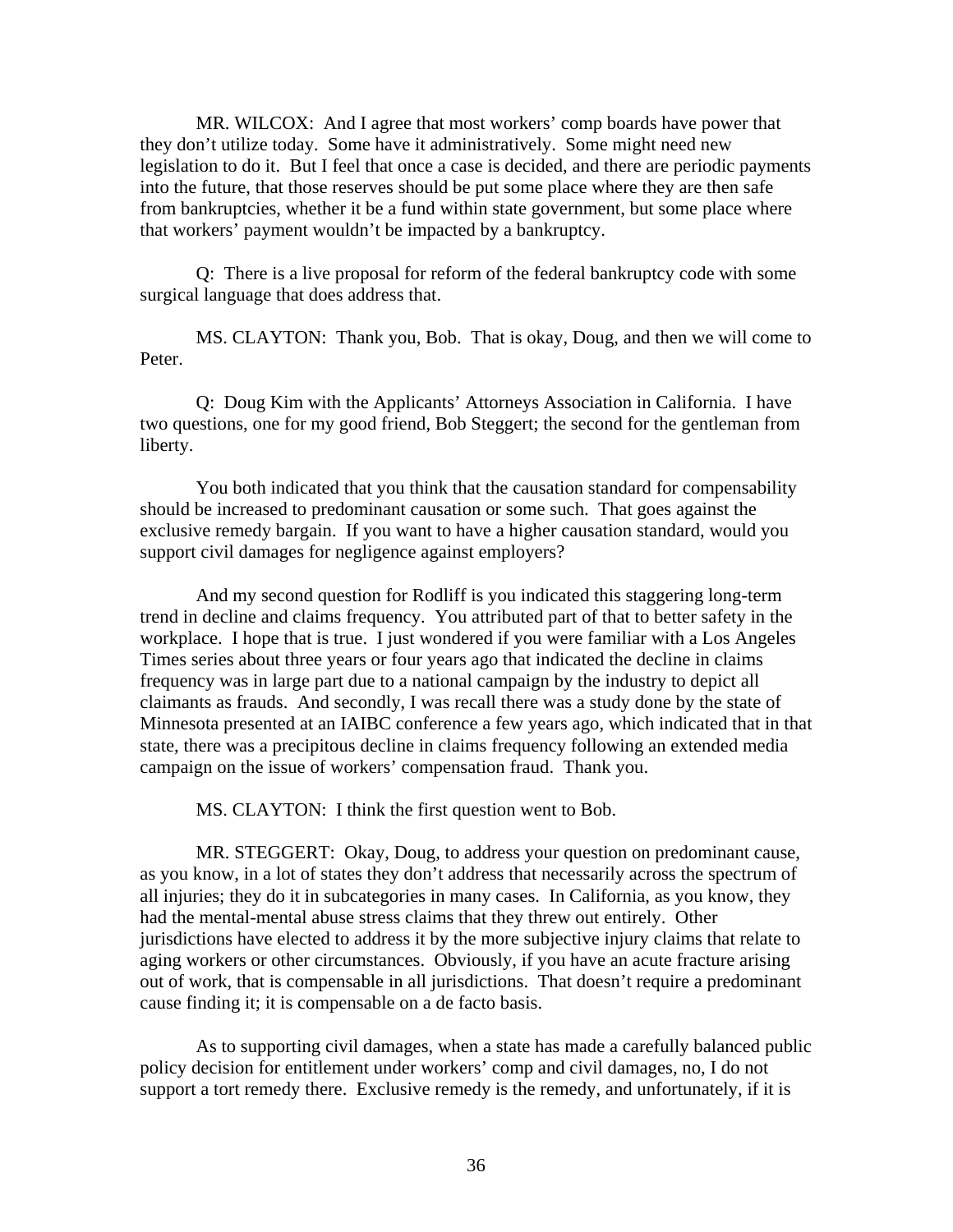not payable under the workers' comp system because of a public policy decision of what is appropriately payable and what is defined under the law as a rising-out employment, there should not be tort liability to employers or insurers.

#### MS. CLAYTON: And Paul?

MR. RODLIFF: The predominant cause issue. I think you just have to recognize again that people are living longer, there is an aging workforce, there is this question about co-morbid conditions and how much of it do you owe, and you are operating in the environment where medical is lifetime medical.

We took a look at the top-one percent of our claims that on average were about \$600,000 in medical care. Well over a third of those claims were soft-tissue injury claims, but every single one of them had significant co-morbid conditions around hypertension, diabetes, and psychosocial issues. There becomes a point where what is the obligation to – for the life of that individual to treat it in its entirety and you get away from a low back strain. At a point, low back strains resolve, yet there is plenty of cases where 10 and 20 years later, with no surgery, no radical interventions, but lots of pain management, these cases become incredibly costly.

So it's a difficult issue. I don't mean to imply it's a simple one to say how do you get to this point where you say benefits associated with the industrial injury are resolved and ongoing disability is related to a general aging process, in co-morbid conditions. These are difficult issues, but you have got to give some relief to the employer community and not just have it that they continue to pay; the person who is disabled continue to pay. I just think that that is a system that will eventually go bankrupt.

The second issue is, no, I'm not familiar with the L.A. Times series. I was out of California by then. So I'm not familiar with it at all.

MS. CLAYTON: We have two other panel members that would like to comment on the questions. Art and then Ed.

MR. WILCOX: I'll take the second question first, and that is the issue of the decline of injuries. I'm a member of the New York state rating board. And what we have been told is that although there has been a decline in injuries, there has been an increase in severity. And if folks in the room from various states think about it, it's not just about an increase in severity. In recent years there has been legislation in a lot of states that no longer require you to report band-aid injuries. So the minor injuries are falling off the chart; the more major injuries are staying there, so of course there is an appearance that the injuries are more severe.

And the other thing on the predominance of evidence on the injury, I mean, either we are going to have a system that really is an insurance product or we are not going to have it. I mean, if I was to buy life insurance for someone and somebody died and it took me a year of hearings to get the benefit, I would think sooner or later I would say we are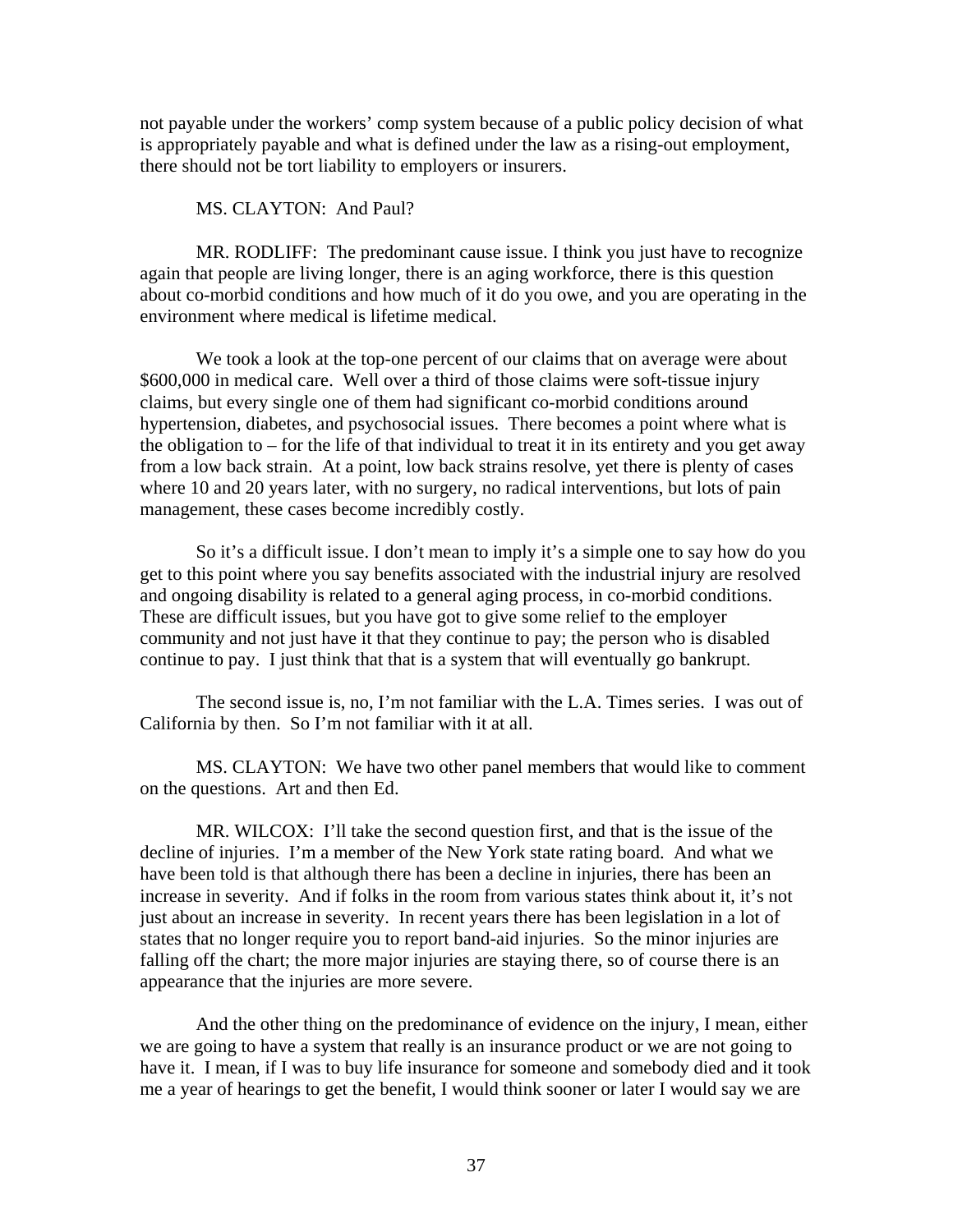not going to buy from that company any longer. And if I was to buy auto-insurance, and they would say, no, go to the junkyard and get your parts because we don't want you to get them from the new rack, I would think sooner or later I would say no to that carrier.

And if I was to buy disability insurance, and it wouldn't pay me, and I have to fight all of the way through the process to get paid, I think I would say I don't care how much that damn duck quacks on TV, I'm not going to buy the product. So either we are going to have an insurance line that really delivers or we have got to change the system.

MR. WELCH: If I can just comment. Paul suggested that part of the decrease in injury frequency is due to a real decrease in fewer workplace injuries, and he's undoubtedly correct about that. Doug suggests that part of the decrease in reported injuries is a decrease in who reports injuries and how we define a work-related injury, and Doug is undoubtedly correct as well. The question is how much is attributable to which and I think John has taken a very important step in trying to describe that. There are other ways we could examine that.

There is, for example, a national survey that asks a sample of Americans if they had healthcare expenditures that were related to a workplace injury. We could compare those responses to workers' comp claims, and there are probably five or six of us in this room, who, if you would give a grant to any of us, we would help you find some answers to that.

MS. CLAYTON: Okay, Peter, I think you were next, and we'll come to you, Bill.

Q: My name is Peter Rousmaniere. I would like to pick up on a really interesting observation by Mr. Wilcox, and then direct a question to Mr. Rodliff, and that is, Mr. Wilcox, your comment, which, if I got it correctly, is that we are going through in effect the de-socialization of risk. Now, we all know that it has, from the very beginning there were a lot of risks that were outside of the system; for example, agriculture. But we are now faced in 2006 with an increase in risks, which are not being covered.

One is the co-morbidity, which gets awfully complicated. And I would agree the quacking-duck scenario is exactly right. It may look like an insurance policy, but it doesn't seem to be; there is something wrong with it. There are no villains here. But I think the more pressing issue has to do with disease. And the most pressing issue has to do with disease is the greatest occupational tragedy we have had, well, since asbestos, and that is the World Trade Center cleanup workers. There were no heroes there, except for a few, and from – I have done some research on that, and by the way, the AFL-CIO is one of the few heroes in this tragedy.

Mr. Rodliff, if I were to accept all of the statements that you have made about the system working and the system that needs improving, how would you approach what appears to be an extremely large gap in the system in covering disease, particularly in the context that looking forward, if anything, we are going to see a much greater increase in disease issues than in acute injuries?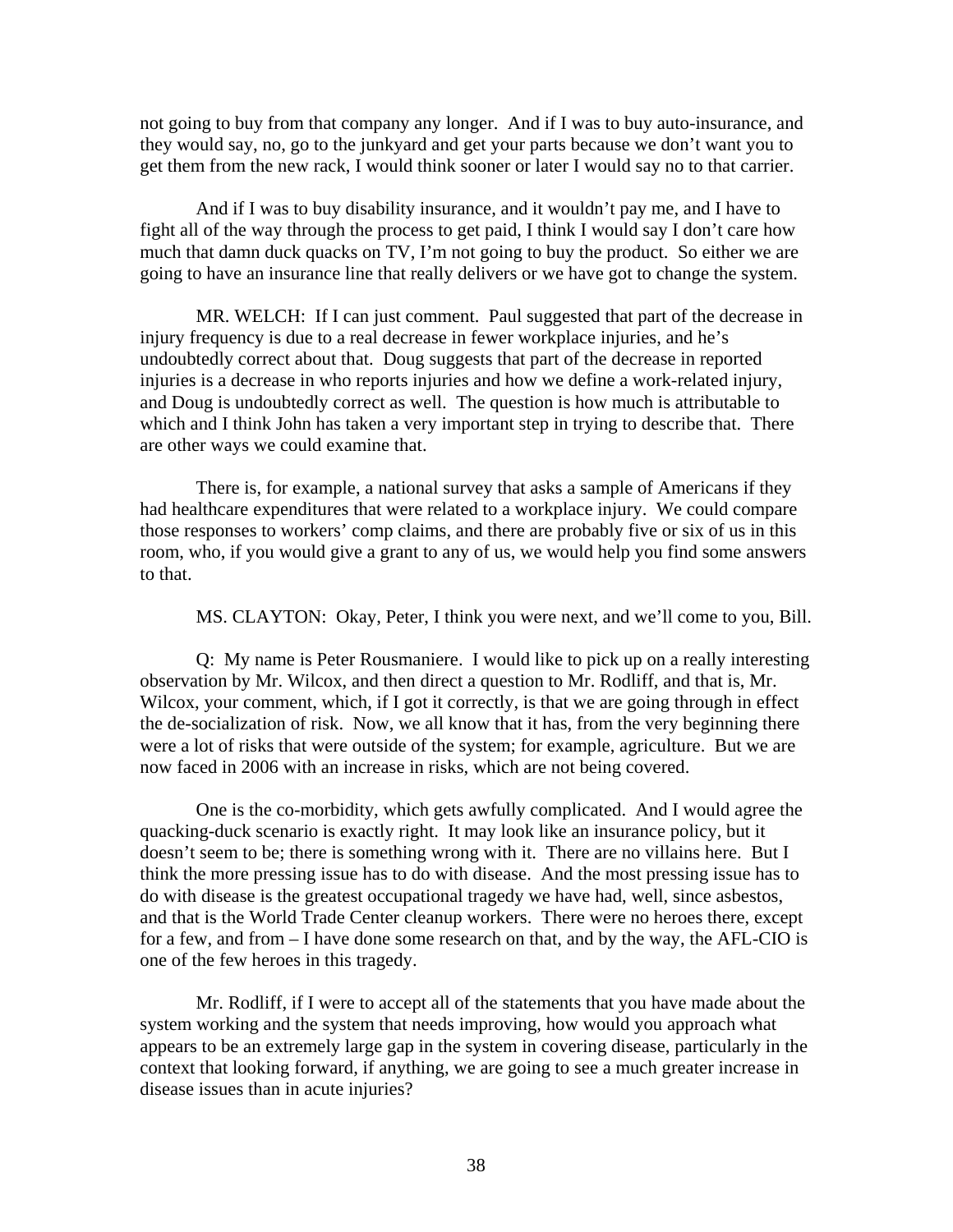MR. RODLIFF: Occupational disease is a tough issue. And how to close a gap? I'm not sure; we would have to have a discussion about those diseases and so forth. One of the things that we do in our organization at least is we know we have industrial hygiene, and we get out to our employers' work places, and we do air samples, and quality samples around the workplace environment. So where the gaps are in the occupational disease coverage – most states – again, my recollection is provide three years for somebody to bring that – an occupational disease claim. So you would have to be a little more specific as to the gaps that exist in the workers' comp arena where somebody doesn't have a chance to bring that occupational disease claim.

Q: I'm not an expert on New York, but what seems to have happened was there is a massive collapse of the system, and that you cannot solve it by fine-tuning a few sentences in law, or fine-tuning court procedure. The system was never designed to handle this scale of disease. So we are getting with co-morbidities one obese body after another. Here we have 40,000 workers, and if you socialize the cost of these injuries, you probably double the cost of workers' comp in the state.

MR. RODLIFF: Yeah, I think if you look at the issues around the World Trade Center, you might find it's tort litigation that is underlying that, not workers' comp litigation.

MR. WILCOX: As an expert from New York, I don't think that is completely true. I mean, tort is an issue. Let's say this. First of all, you talked about heroes of the World Trade Center, and cleanup and rescue and recovery, and you gave some credit to the state AFL-CIO, and the AFL- – the gentleman in the back of the room, Bob Snashall, was the Chairman of the Workers' Comp Board when that happened, and I truly believe he is one of the heroes of the World Trade Center, for what he did with the injuries that happened within a very short period of the collapse. The fatalities and the injuries that happened in the first 48 hours have been fairly well taken care of by a board that became very involved in the case.

But what has happened is there are a lot of occupational disease cases that happened and are coming up now, and that the system just has not worked well with. And the case load that has been developed in New York on incidental exposures to toxics made it so that even deputy mayors who were high up in the chain couldn't get taken care of under the workers' comp system. And we have done some real little fixes, but as you said, there is going to have to be a lot of other fixes done in this system to make it reactive and comply with the World Trade Center folks.

So it's a work in progress. I think it's been a good job on the injuries and deaths that happened immediately, but a lot of things need to be done on the diseases because the system just doesn't match up well to take care of disease in New York.

MS. CLAYTON: Thank you. I don't want to mislead the audience either in leading them to think that all of the discussions and issues in New York are all related to 9/11. They are not necessarily. So, Bill.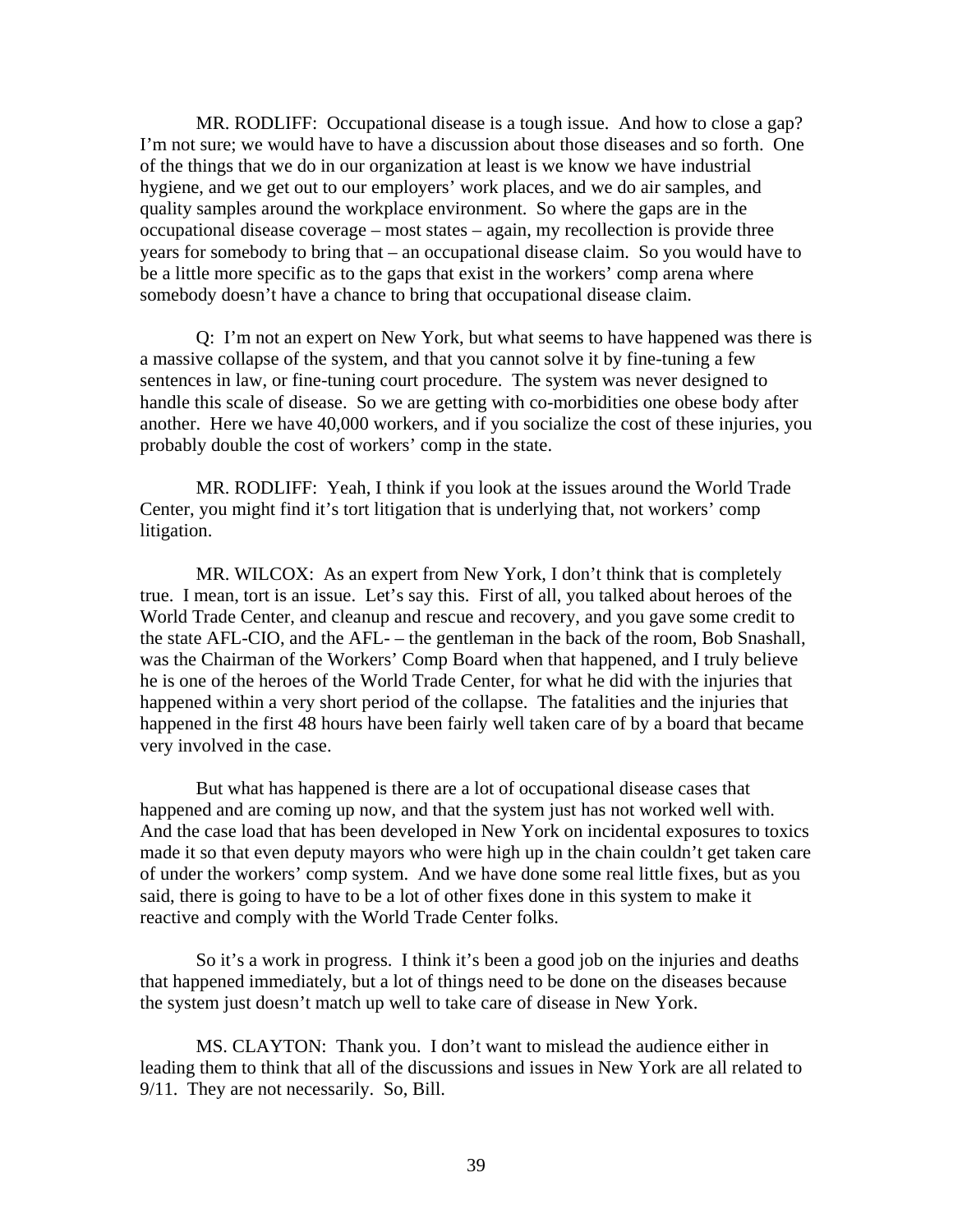Q: My name is Bill Zachry. I wear several hats. I would like to clarify a few things if I may. First of all, as the Chairman of the Fraud Commission for the state of California, 26 percent of the arrests made in the last fiscal year were injured workers. The rest were employers and medical providers. And frankly, one thing that was missed in the presentation is that one of the major cost drivers in the system is the fraud coming out of the medical providers. I believe Paul talked a little bit about the repackaging problem for which there are regulations that will stop that, and those regulations are in progress now. But I think you're missing a great cost-driver when you don't talk about medical provider fraud, which is pretty rampant.

The other comment that was made earlier was the self-insureds who may go into bankruptcy. Well, as a self-insured, I'm also on the board of directors for something called the Self-Insured Security Fund in California. And we were put in place when Cal-Can went under about 20 or 25 years ago. And to my knowledge, we have never missed a payment in the entire time that the self-insured security fund has been in place in terms of making sure that injured workers get their payments. We also provide a significant amount of money in security coverage so that we should we go under, there is money in place to pay those benefits. I don't know of any state that I do business in where we don't have to have that money in place.

And so I am a little surprised that that is such a huge issue. Maybe there are states that I'm not aware of, but I don't think that is a big problem, frankly, and we can talk about that later.

But the other thing I thought was very interesting. I think that Ed, you, started your commentary by saying that the injured workers have really lost out in the system. And if you look at the increase in the benefits that have been paid on the individual cases, yeah, you are going to have an aggregate drop because there has been a drop in frequency, but I don't think that the injured workers necessarily are getting a short end of the deal. I think they are getting a good end of the deal if we are seeing a significant reduction in frequency, and that is where the focus has to be. And, yes, we need an adequacy of benefits on the other side, but I think that your presentation wasn't necessarily taking into account the overall reduction in the frequency of claims.

MR. WELCH: Well, you know, as I said, I think part of the reduction is a real reduction in real injuries, and that is a good thing for everybody. But part of what is driving the reduction in frequency is that we have changed the definition of what injuries are compensable in many states and that fewer claims are reported today. But I don't in general disagree there is a balance, and there is a question about that. We do have the tools to know the extent to which we are replacing wage loss. You have done that in California, but most states haven't looked at that.

MS. CLAYTON: We really need much more time, but we have none. It's 10:15. I would like to tell you that we are going to take a 15-minute break, and come back. I want to thank all of the panel members, and please help me do that.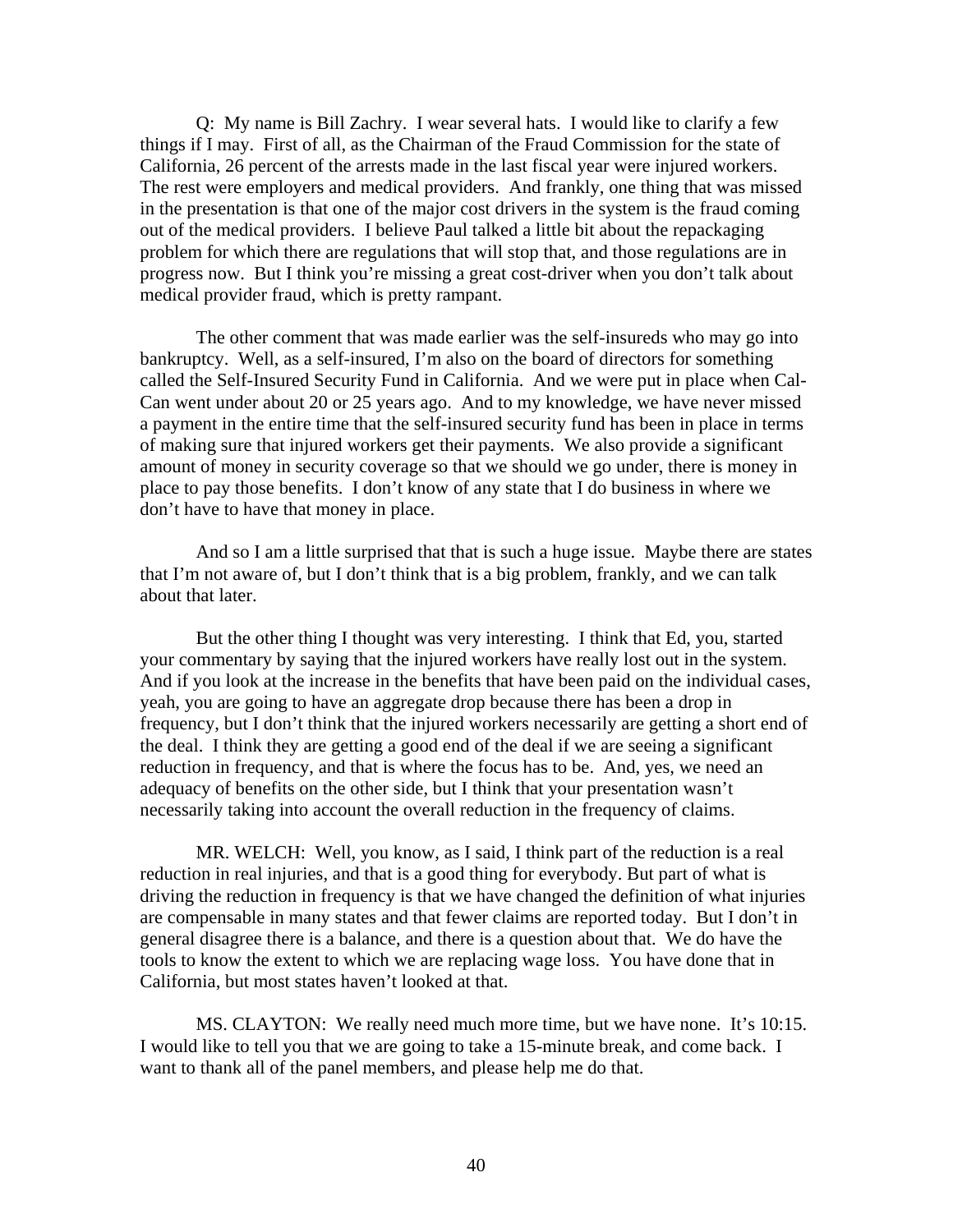(Applause.)

And lastly, in closing, hopefully you all have mentioned in your notes, as well as I have, that there are a number of things that all of these panel members support as far as being a fair and effective workers' compensation system. If we could just all get together to create one. Thank you all very much.

(Applause.)

(End of panel.)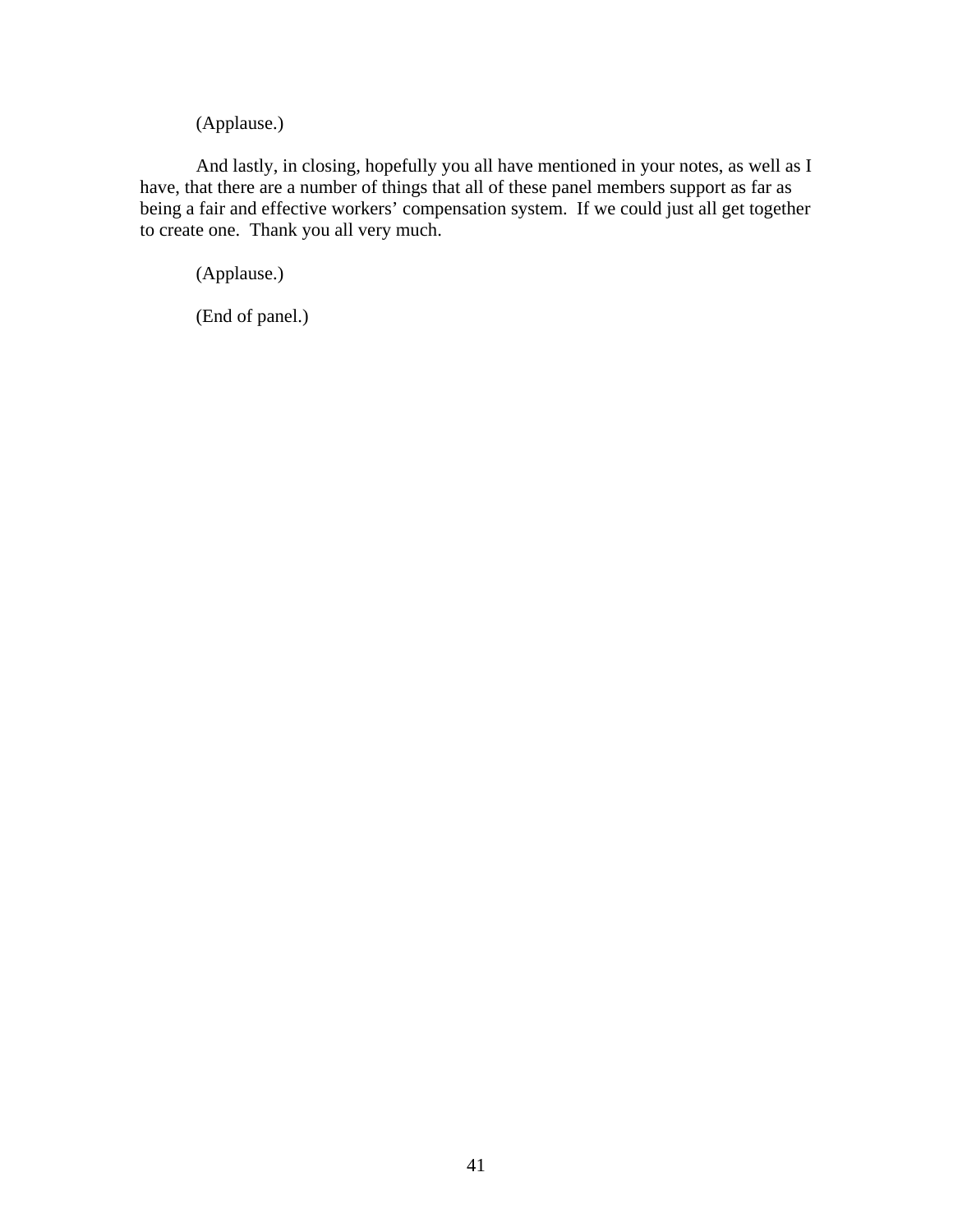## **Introductions**

Virginia P. Reno, Vice President for Income Security, NASI

VIRGINIA RENO: If everyone will take his or her seat, we can get started with our second session. Welcome to our second session at this symposium, *Health and Income Security for Injured Workers*. I'm Virginia Reno. I'm Vice President for Income Security at the National Academy of Social Insurance.

For this session, we have two presenters and then two panelists who will be reacting to what they've heard. Our first speaker is Allan Hunt. He is the Assistant Executive Director of the W.E. Upjohn Institute for Employment Research in Kalamazoo, Michigan. He has done extensive research on disability and worker's compensation. He chaired our Academy's study panel on adequacy of worker's compensation wage replacement benefits. And that report now is available from the Upjohn Institute Live Example. And his presentation will address exactly that question. That is, how adequately do benefits replace lost wages for injured workers?

Our second presenter was to be Bob Reville who is the director of the Institute for Civil Justice at RAND. He unfortunately is suffering a job-related illness and is not able to be with us today. And furthermore, that illness is not compensable under worker's comp, because the job is being a dad; his kid brought home germs from daycare that has laid him absolutely low. But we are fortunate that in his place, we have Frank Neuhauser who worked with Bob Reville on the research they have done assessing the worker's compensation changes in disability benefits in California.

Frank is on the faculty of the University of California at Berkeley at the Survey Research Center. His research covers a range of issues on worker's compensation, occupational safety, services for the aging, and benefit forecasts for the state of California. He will present the new research on the California methods for compensating partial disabilities in that state following the reforms.

And here, I would just like to make a personal comment. I came to worker's compensation white-eyed and innocent, but with a background in Social Security disability. Social Security is very different from worker's comp. It pays only for longterm disabilities that generally preclude gainful work. Worker's comp does two very important other things. First, it pays for temporary disability when workers are unable to go to work at all for a few weeks because of a condition that is expected to be cured and they will go back to their regular jobs.

Also, unlike Social Security, worker's comp pays what it calls permanent partial disability. It's the largest cost segment of the worker's compensation cash benefit program. In this case, workers reach their maximum medical improvement, but they have some residual loss in terms of impairment or earning capacity, and this is one of the most contentious and expensive parts of worker's comp, because that partial disability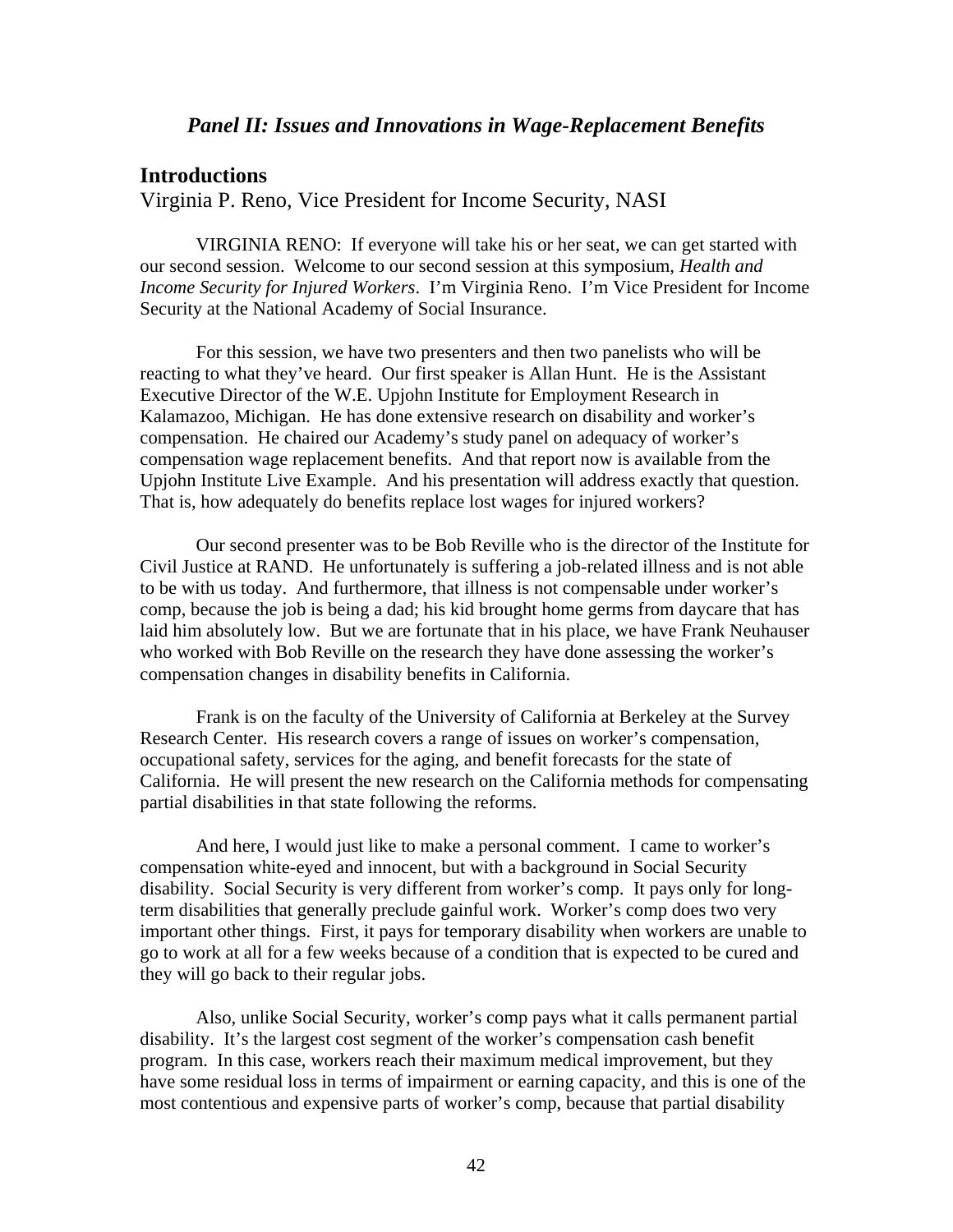can be anywhere from 1 or 2 percent to 99.5 percent, so the range is huge. And trying to figure out where in that range a particular worker fits is exceedingly difficult. I know for many of you in worker's comp this is obvious and old hat. For people who don't know comp, this is new.

Commenting on our two presenters are two panelists. First, Angie Wei. She is the legislative director for the California Labor Federation with the AFL-CIO. Her state federation represents about 1,200 unions and over 2 million workers in collective bargaining agreements. She also served on the California Commission on Health, Safety, and Worker's Compensation. William Zachry is the vice president for corporate worker's compensation for Safeway, Inc. He oversees the nationwide self-insured and self-administered worker's comp for Safeway. He is also chair, as he mentioned in the first session, of the California Fraud Assessment Commission.

More complete bios for all of our speakers are in your folders, and just to do a little commercial for what is in there, the bios are the blue sheets and they tell a little bit more about each speaker. The green is an evaluation form and we hope that you are filling this out as the symposium goes along, because we really do rely on the information in these to plan future events. One of the key questions on the back is what other issues might it be useful to have this kind of seminar focus on.

And before I give up my chance to do commercials, two other items in the packet are the orange is the latest of the annual reports that our academy does on worker's compensation, benefits, costs, and coverage. This is just a piece of it. The real thing is yellow and it's available on our website. And a new innovation this year, we have a state-level brief on the state of California, and it provides the data we produce and compares the state to the national trends. And one of the interesting things you find here is that California in the most recent year is between 20 and 25 percent of total benefit spending on worker's comp, so it's big and it's important.

Without further ado, I would like to turn it over to Alan, and then each speaker will go in turn.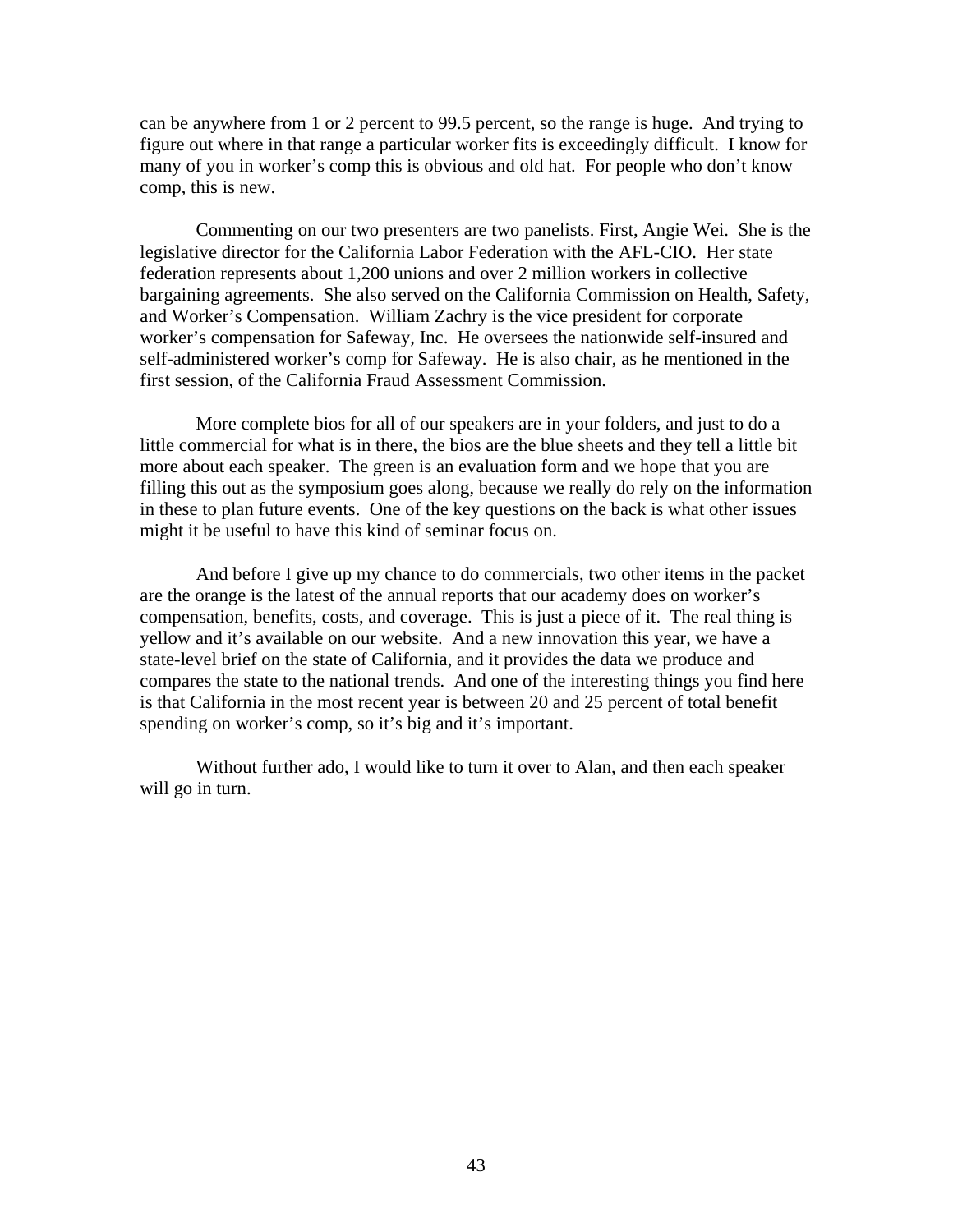# **How Adequately do Benefits Replace Lost Wages for Injured Workers?**  Allan Hunt, Assistant Executive Director, Upjohn Institute for Employment Research

#### ALLAN HUNT: Thank you, Virginia.

I have a couple of preparatory comments that I want to make. First, after 30 years in this business, I'm going to ask more questions than I'm going to answer. That's comment number one. Comment number two is that I did chair the NASI panel on benefit adequacy, and that was the start of an odyssey that led me to this place today, and I hope to recount some of that journey for you. Comment number three is that if you're not one of the worker's comp aficionados, I'm sorry, but you're going to have to try to follow along with the written version, because I'm going to go very fast and cover more material than I should. Part of that is because I want you to get the flow of this, and I will try to wave my hands when I'm making a big jump so that you are forewarned.

Fourth, I want to mention that, like my friend Ed Welch, my interest in benefit adequacy continues to be piqued by the fact that we recently both were shocked to discover in the latest Workers Compensation Research Institute study that Michigan has the lowest benefits among the 13 or 14 states. And actually I was pleased to talk to Ed about this, because I thought I was the only one who was surprised. I've lived in Michigan for 28 years – Ed longer than that – and we were both surprised to hear this. But it tells me something about how worker's comp reform goes and how basically it's easy to be lulled to sleep. And I am on the side of those who suspects that workers have not gotten a good shake out of worker's comp in the last 15 years, so I want you to understand that up front.

I want to make just a couple comments about the origins of the benefit adequacy issue, and I know that's a misnomer because there probably is no such thing as an origin. Then, I want to pay my respects to some of the wage loss studies that have been done that we depended upon when we did the NASI Study Panel. And then, I want to tell you what we've been doing in the two years since that publication, and how much confusion that has caused, at least for me.

And again, I'm not going to give you any instruction about worker's comp programs, but just so that you have a few facts in front of you. Most states pay two-thirds wage replacement, at least for temporary disabilities, after a waiting period and with a maximum and minimum; so those things are all in the mix. Benefits are, of course, taxfree. They may or may not be limited in time. There are lots of variations on these themes, and there's almost nothing you can say precisely that will apply to every state, so it's always a challenge, unlike the Social Security program as Virginia suggested.

But permanent partial disability benefits, which are the ones that seem to be getting most of the concern in the empirical work, are even more difficult. And I want to illustrate that with some numbers – pardon that, but there's going to be a lot of numbers here and some pictures to make the numbers easier. This was from a Workers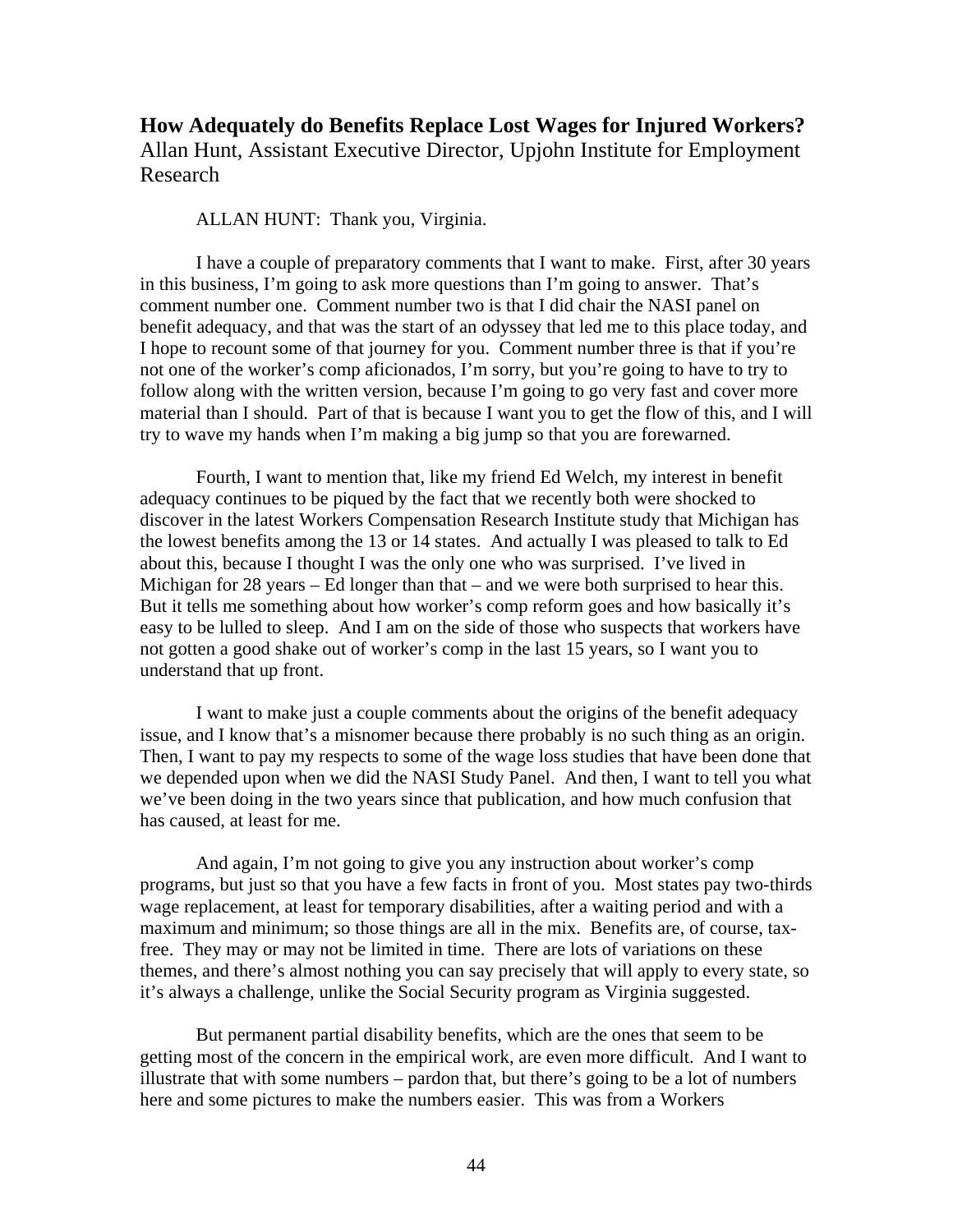Compensation Research Institute study that wasn't aimed at this, but I just took it for the sample of six states, giving the average weekly wage, the average weekly PPD benefits – those are the permanent partial disability benefits – on a weekly payment basis. This gives what you could call a very primitive measure of benefit adequacy, the PPD weekly benefit as a percent of the former average weekly wage. And you see those numbers range from 26 to 58 percent.

But what I want to call your attention to is the bottom line also, which gives the average incurred PPD benefit, not necessarily weekly but the total estimated cost, and you'll notice that it's almost perfectly inverse to the weekly replacement rate. So again, we're not maybe getting it on a weekly basis, but we're making it up in the lump sum or some other form, and that's what makes PPD really difficult to understand.

The worker's compensation benefit adequacy panel from NASI was conceived as a way to provide some qualitative findings around the empirical research that had been done in the mid- to late-90s. I happened to chair that group of about a dozen of our colleagues who represented the whole spectrum of opinion, although we did not have a doctor on that panel as I recall. And the report was created by volunteers who offered to write particular chapters, and then the whole study panel evaluated those through several years of discussion and meetings, which I don't want to get into. But it was agony!

The final review occurred through the normal NASI board review, which means an external peer review, and then it was published by my organization, the Upjohn Institute, in 2004. We built upon the original wage loss study by Berkowitz and Burton, which was really path breaking and followed the national commission in the early '70s. The Bob Reville, et al. work at RAND, which I think you'll actually hear a little bit more about this morning, burst on the modern scene like a thundercloud in terms of defining benefit adequacy in a way that we all could understand and relate to, particularly using the matched worker design. This involves looking at the subsequent earnings of injured workers compared to earnings of workers in those same firms at roughly the same earnings level at the point of injury. I'll use that a little bit in my presentation, but not as much as I would have guessed two years ago.

And then Les Boden really re-started this line of work with a path-breaking study in Wisconsin, and was the first one to look at temporary disabilities as well as permanent disabilities, where I think more attention should be paid. Jeff Biddle also did a wage-loss study with Ed Welch in the state of Washington as part of a legislative audit. And then, thankfully for the panel that I chaired, those three authors pulled this all together with funding from the New Mexico Worker's Compensation agency, and RAND did a study that pulled the three states that had been done previously, plus New Mexico and Oregon together in one common presentation with identical assumptions and methods.

Here's the first, and almost last, thing I want you to see from this report, and you'll see why later. This figure, adapted from the New Mexico study, shows the relative earnings of PPD claimants – and we're going to confine our attention to that group for now – as a proportion of comparison worker earnings for 11 quarters before their injury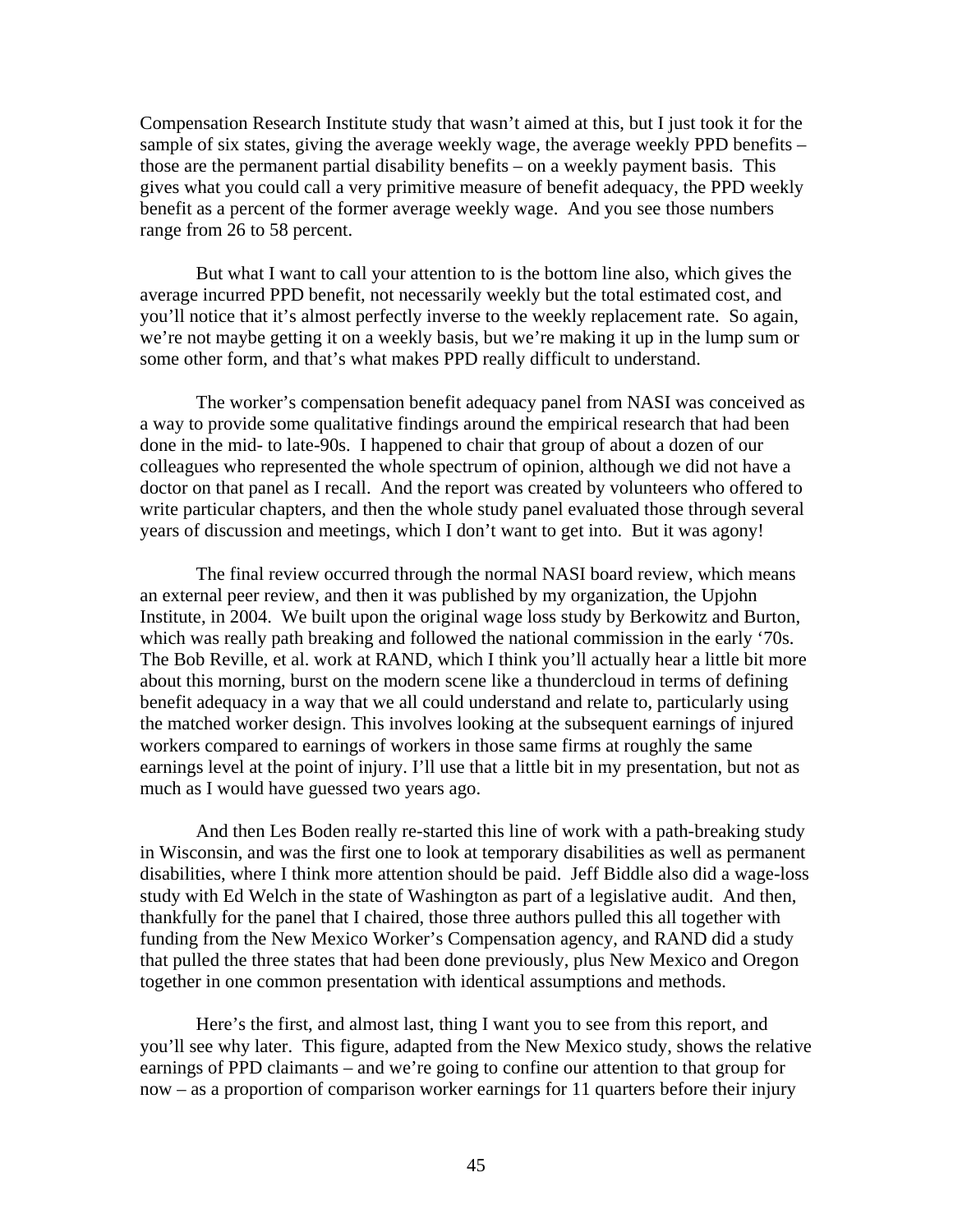and roughly 15 to 20 quarters following injury – so two to three years before injury and four to five years following injury. And it shows basically, as you would expect, that the earnings before the point of injury are pretty much the same, although there is a blip for Wisconsin for some reason that never has been investigated as far as I know. And then, at the point of injury, there is a big drop in earnings, because there is absence from work as the result of the injury. These are PPDs, so they are fairly serious injuries – and then some recovery in earnings, but not much. So while wages drop something like 25 to 35 percent in that first quarter following the injury, they recover only to about 75 to 85 percent of the pre-injury earnings, as represented by the amount that the matched workers continued to earn. That was very troublesome to a lot of people who consumed this research and tried to design some sort of policy response to it.

The next slide shows, the consequences from the worker's comp side. Taking a ten-year window after the injury, looking at the earnings of those matched workers for the ten years, comparing the earnings of the injured workers, and computing that ten-year projected loss. Now, they did not have ten years of post-injury observations, so they basically used four or five years and then projected those losses out to ten years. The proportional wage losses were from 16 to 25 percent depending on the state. And then, taking the total worker's compensation benefits paid for that period of observation and projecting out to a ten-year level, they derived pre-tax replacement rates ranging from 29 percent to 46 percent for the five states. Our NASI Study Panel measured this against a two-thirds replacement rate and said, you know, there might be a problem here. We didn't say we were certain there was a problem because of several issues.

Some were analytical issues. How do you treat missing data, those with zero earnings? Are they missing or are they out of the labor force? If they're out of the labor force, why is that? Is it because of the injury, or for some other reason? The two-thirds standard itself was under some question. The ten-year term was an issue. TTDs versus PPDs was a major issue. And there are lots of others that I am not going to go into.

What I'm going to do now is to switch to Oregon, and try to present to you what I've been doing with a small team at the Upjohn Institute for the last two years since the publication of that book. We chose Oregon primarily because none of those other authors had published anything about Oregon, and it was in that RAND study. So I knew data existed, and in particular that they had matched worker's comp claims out to earnings data, which is not an easy thing to do. So I said, well, I'll just grab the Oregon data and do some sensitivity analysis and publish it. Two years later, we're still doing analysis and we haven't published anything yet, although I have made a couple of other presentations.

What this slide shows is the earnings of uninjured workers  $-$  a 10 percent sample from the state of Oregon. It's hard to see but it's that blue-green line that doesn't have the data points plotted on it. And then I array those that suffered three to seven days lost time (this is payment of three to seven days lost time); eight to 30 days; 31 to 60 days; more than 60 days; and PPDs. And it's pretty clear, I think, that they line up hierarchically. The 60 days and greater group apparently suffers greater earnings losses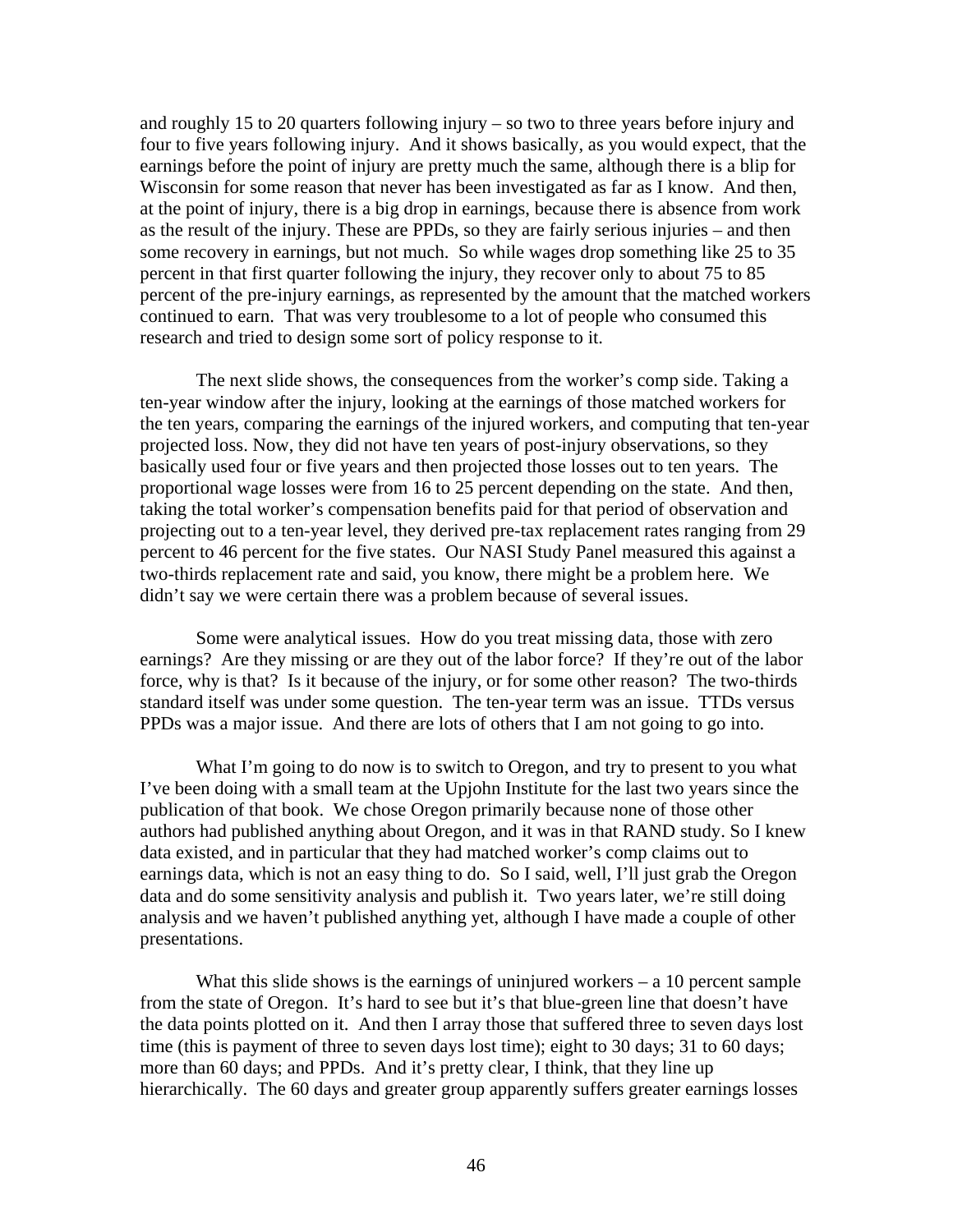than the PPDs. But like the RAND study, what this shows is that the earnings never do recover to what the uninjured group earns. In other words, there has been some slippage at the time of injury, and then there is a parallel growth here for all the groups, but the earnings gap is never closed. So somehow, that time that is lost from work is never recovered, so that those workers are always suffering wage loss.

To make that clearer, this slide shows you the difference in earnings for these various groups by injury duration. It's not huge, but we're talking about \$350 to \$400 per quarter five years after the injury, for people who were off work for 30 days due to a compensable injury. That just doesn't seem rational to me. It seems too large. And just a quick look at the medians, because there is one suspicion that it is just a few people who are suffering huge losses and they are pulling the whole distribution up. But the medians look very similar; so it's not just a few outliers.

I don't want you to spend much time looking at these real replacement rates, but I will just make two quick notes about it. Oregon spent a lot of time in the late '80s trying to adjust the worker's compensation benefit formula to make sure that workers with more serious injuries got more benefits, and that others didn't. And that is reflected here in terms of the replacement rates. These PPD replacement rates of 153 percent, remember these are the same workers that got 42 percent in the RAND study. And that is the same result except that this is a five-year group and the match was not done exactly the same way.

But here's the point that I want to make in three different ways. The first column here shows the percent of those injured workers who had no earnings losses, when you take that five-year window. Now, this is giving the worker's compensation system the benefit of the doubt, saying let's just take what they were earning before they were injured. Let's look at what kind of earnings they had in the subsequent five years. Fortyfour to 60 percent of them had no earnings losses when we take that generous perspective. Let's look at the other side – what percent of all those injured workers had earnings losses that were replaced by the worker's compensation system at least at the 65 percent level? That's the right-hand column, which I guess shows that Oregon was successful in pushing benefits up to the more serious injuries, but it doesn't show very good results in my opinion.

A quick look at another issue from WCRI. This graph shows for a small sample of seven states the percent of workers who never returned to work for more than 30 days in the three years following their compensable injury. The red row here shows that number ranges from 10 percent to 20 percent – I'm not mentioning Texas because there were some special problems there - but 10 to 20 percent of injured workers did not go back to work in the three years following an injury.

In Oregon, we looked at labor force participation rates before the injury –and because of the sampling method, everybody had to be in the labor force at the point of the sample, so there is always this dip before and after. But after the injury, the dip is significantly greater, and again it seems to array by the seriousness of the injury. Here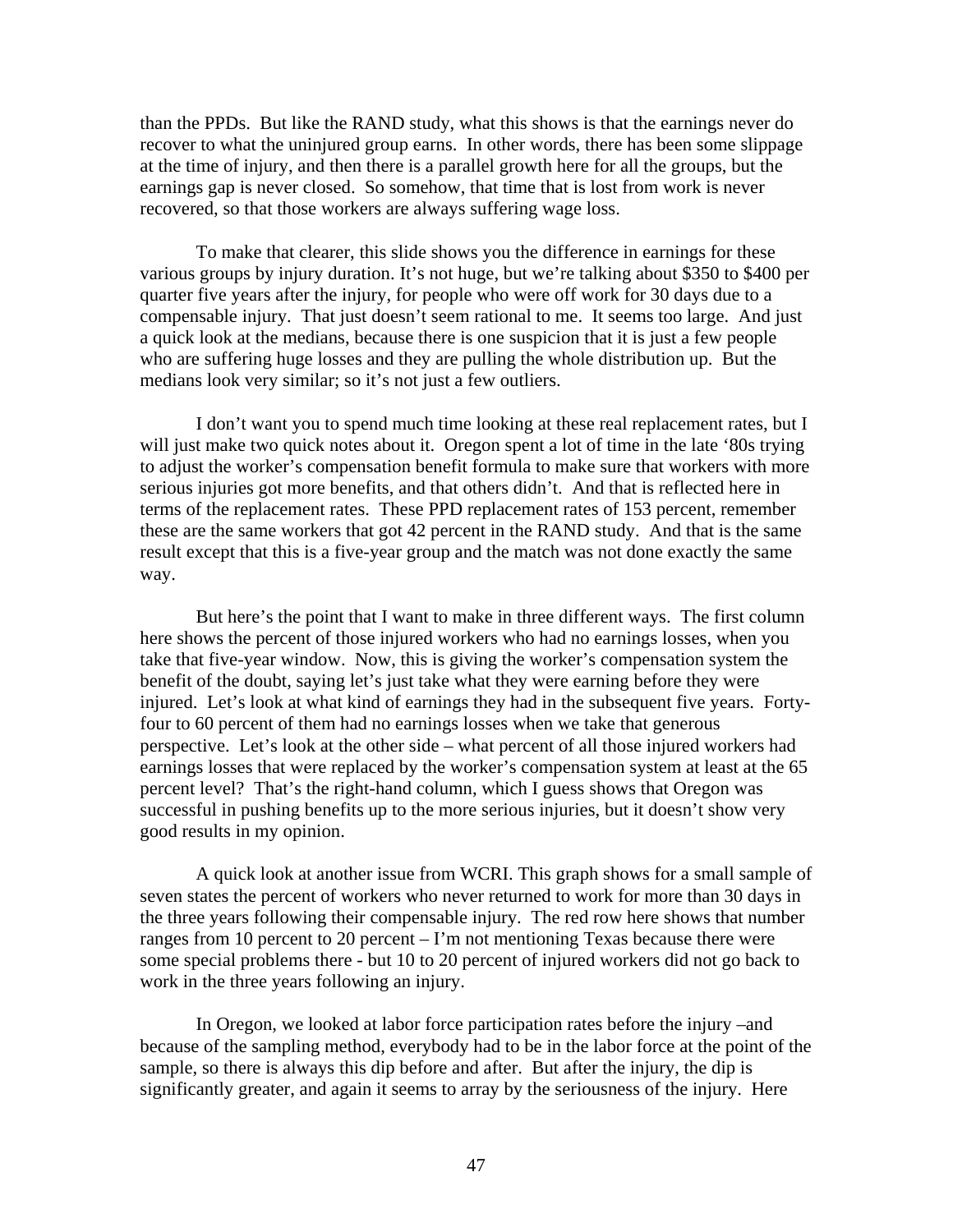are the gross differences; those with more than 60 days off work in their original injury spell are suffering about a 10 percent long-term labor force participation rate reduction.

My last comment, because my time is up, is that I don't feel very comfortable in saying much of anything about benefit adequacy at this point. I am concerned that workers' compensation benefits may not be adequate for either temporary or permanent injuries. I am even more concerned that many injured workers seem to be leaving the labor force. Getting people back to work has come to be a bigger issue in my mind. And what we don't know, of course, is exactly why, and we really need more investigation into this. Are these voluntary retirements – to some degree – or are these people who are forced from the job because of their work-related injury.

Thank you and I'll be happy to take your questions when we get to that point.

(Applause.)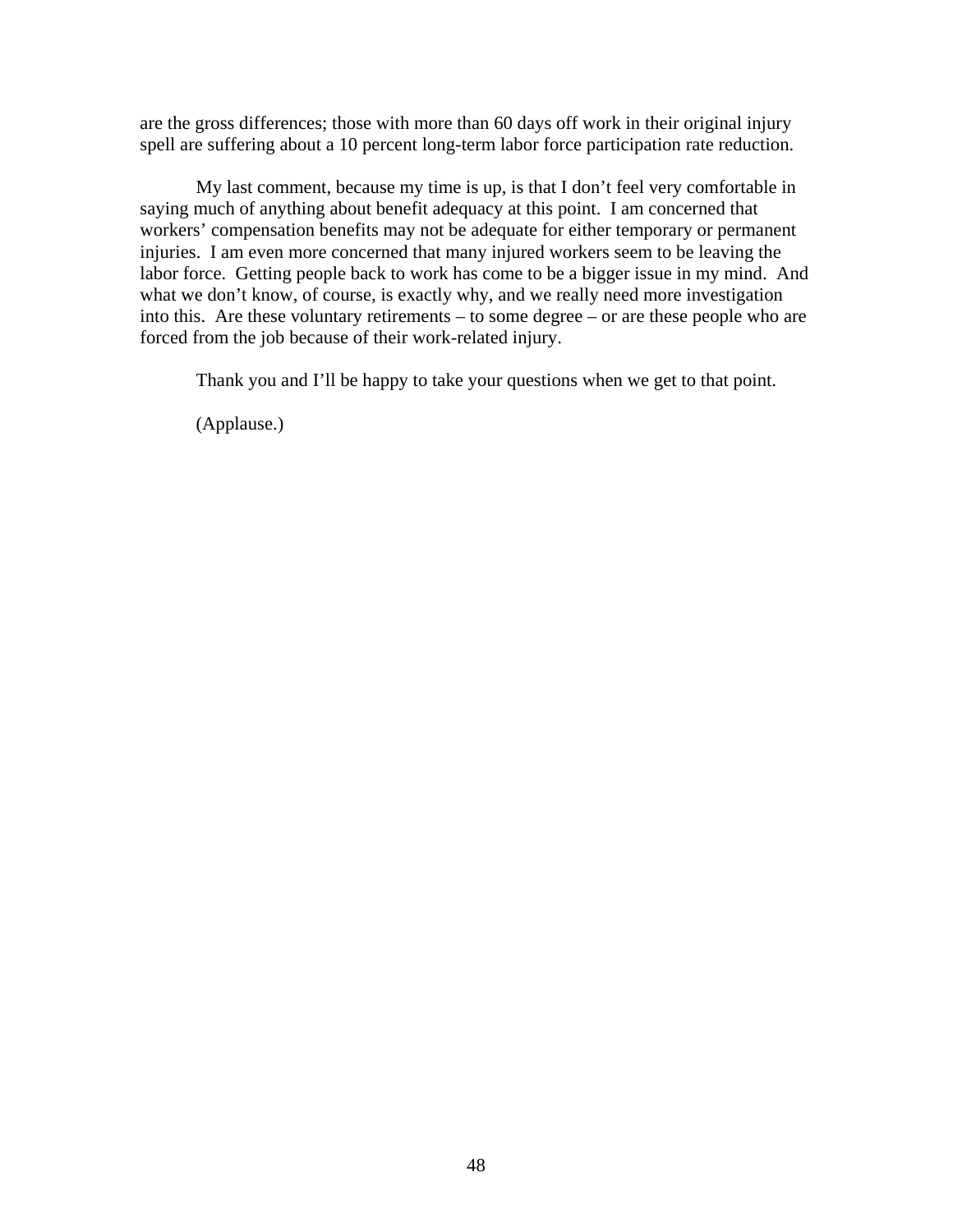# **New Empirical Methods to Tie Partial Disability Benefits to Lost Wages**  Frank Neuhauser, Researcher, Survey Research Center, University of California, Berkeley

FRANK NEUHAUSER: Good morning. Thanks for the opportunity to be here. I know most of you thought you were going to get the young, cool, handsome Bob Reville – spiky hair, \$1,200 suit, cool glasses, and you got stuck with me. But Bob assured me that this was NASI and it was substance over style. (Laughter.) So you could have Bob or me – Angelina Jolie/Katherine Hepburn – young, vibrant, lovely – sophisticated, intelligent, dead. (Laughter.) Now, the advantage, of course, is dead people give very short presentations.

Also, one qualification: Bob agrees with everything on the slides, but not everything that I would say, so you know, if I make a political faux pas, that's not Bob speaking; that's just me speaking. So he wanted me to be sure to be careful, and I'm not always careful. So nothing I say can be taken as Bob's words.

RAND did this work. I helped RAND with some of the work. The Commission on Health and Safety was instrumental in funding this work, and it began quite a while ago, even before the crisis that we had in the worker's compensation system in California. And the driver for that, as people have made clear already, permanent disability is a very important part of the worker's compensation system, and it's meant to protect the most seriously injured workers. These people have the long-term disabilities that we see, the substantial wage losses, and often-substantial non-economic losses such as pain and suffering. And that's what the system is meant to help compensate.

At the same time, these are the cost drivers, especially in California. Permanent disability cases represent about 90 percent of all the indemnity costs and 80 percent of the medical costs. In California, permanent disability was about 30 percent of the total benefits paid before the reforms, which is substantially higher than most states. I think it's also the most controversial area of worker's compensation and benefit payments. And that controversy was really coming to a head in California, partly because our benefits were high and the outcomes were poor.

The commission funded work to look at how we evaluate and compensate permanent disability. Most permanent disability systems convert the permanent disability by rating the disability between 0 and 100 percent. That measures the extent to which the person is impaired or disabled. And then, these ratings are used to determine one, whether somebody is eligible for permanent disability; and two, to try to target benefits at those that are the most disabled. And here, let's distinguish between disability and impairment. The ratings systems, at least in the RAND's perception, and I think many of the people here, are meant to compensate disability. So how does somebody's impairment interact with the workplace as opposed to how much of the range of motion have they lost? What is the consequence of that loss of range of motion on their ability to earn a living?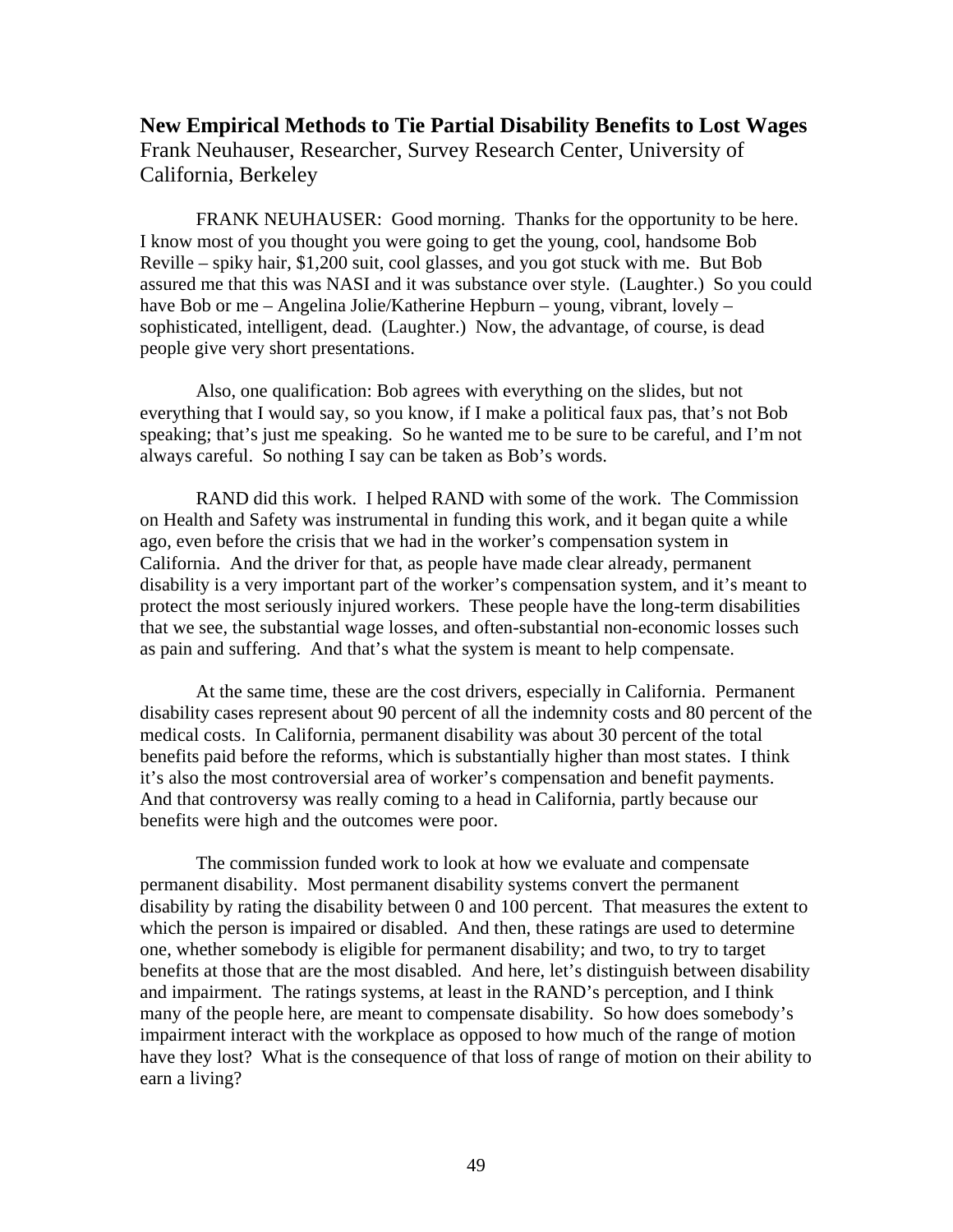And finally, a good rating system might be seen as one that reduces disputes. So if we can simplify the rating system and reduce disputes, I think most people would consider that a good thing.

Well, let's look at worker's compensation in California prior to the reforms, and this is the work that the commission and RAND did in the late '90s and early part of this century. This is a look at the percent of time lost cases that received permanent disability across the five states that Allan Hunt referred to – California, New Mexico, Washington, Wisconsin, and Oregon. California had by far the highest percentage of cases being compensated by permanent disability. Somewhat over 40 percent of our time lost cases receive some form of permanent disability payment. Oregon is the only state in this group that is close, and the other states come in at half or a third.

At the same time, California had by far the highest fraction of lost time cases that involved an attorney or, we might say, a dispute; this is considerably more than any other state, even Oregon. In California around 30 percent of all of its lost time cases – this is temporary disability as well as permanent disability – involved an attorney in some form. And just going back a slide, let's think about whether the degree to which California compensated a broader range of injuries might have led to this issue of more attorney involvement. Attorneys might be necessary in order to resolve very difficult cases that are at the margin of compensability in terms of agreement between employees and employers. And that might be one of the reasons that California had such a large attorney involvement.

At the same time, California's replacement rate, the proportion of lost wages replaced by worker's compensation benefits was only in the middle among states. You saw in Allan's presentation and some work that John has done have shown that during this time, California had the highest permanent disability benefit payments, but was among lower or middle in replacement rates. And what drives this? This means that our losses related to permanent disabling injuries were substantially higher than other states in the study. So it's not just the benefits you pay; it's the way the system drives losses. And some of that has to do with return to work. California had fairly poor return-to-work rates, and again, that might be because of litigation over worker's compensation issues or the broadness with which we define permanent disability.

In 2004, California had the highest worker's compensation costs in the country, 50 percent above the next closest state. RAND had results showing that benefits were inadequate and return to work in California was particularly poor, and there was increasing stakeholder pressure on reforming this system. And this was where the commission stepped in to fund discussions of exactly how to improve that system.

So I am going to talk about a couple of things related to that study, and the first one is RAND's evaluation of permanent disability ratings in California. There are really two big differences between the 37 states that used AMA guides and California, and actually between California and most states, in general. California had two sets of criteria. The first one was a set of objective criteria such as loss of range of motion,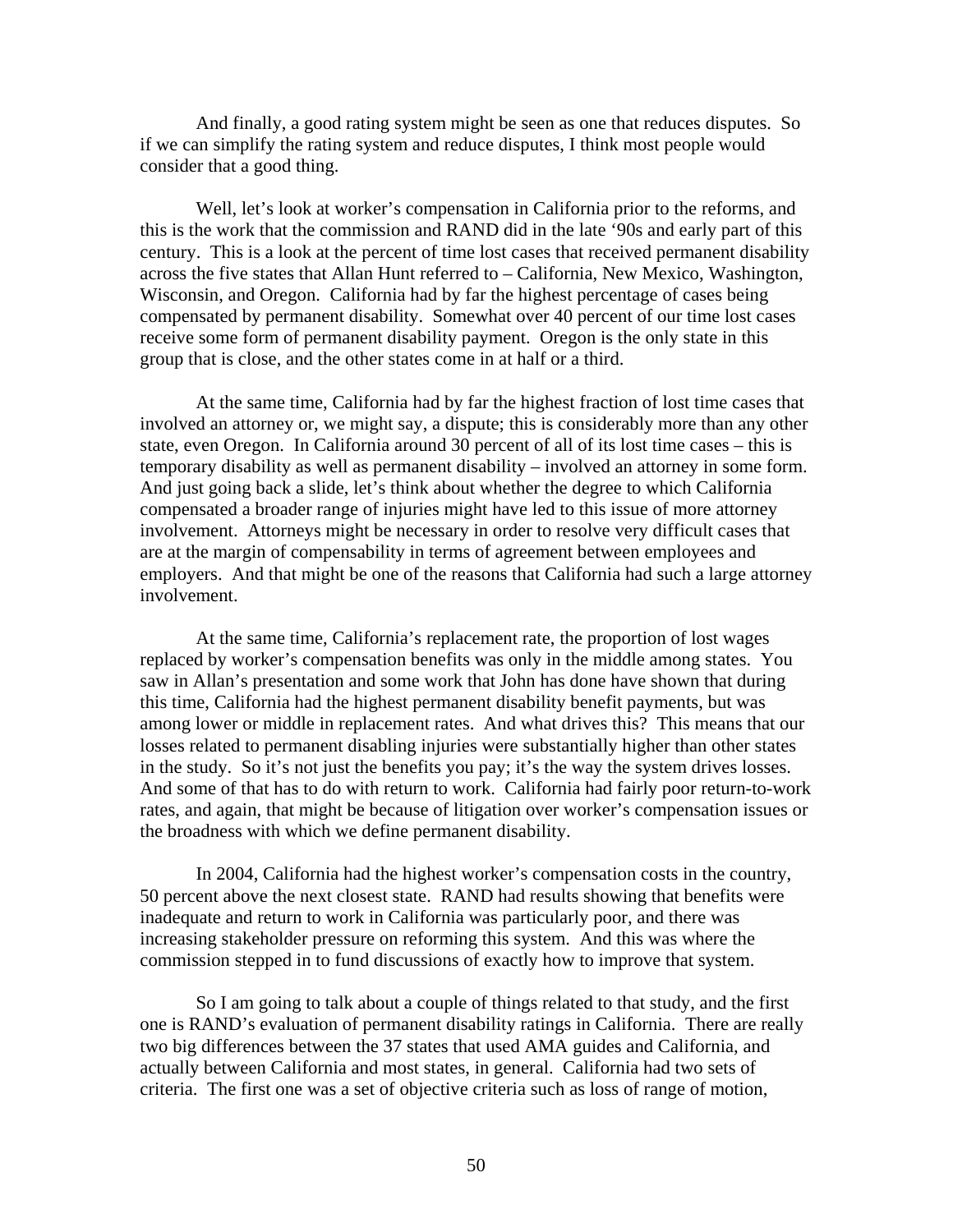which you could also add a subjective category that involved pain. And then, these were modified by age and occupation.

And the AMA guides rely largely on objective criteria. And if I had to draw a distinction between these two systems, the biggest one was in this area of work capacity guidelines, so we talk about what the impact of this disability is on your ability to work, and we define that in more general terms rather than medical terms. And one of the biggest areas is California had a substantial number of cases that involved permanent disability for prophylactic work restrictions. This means it is not because you can't do a particular function or that it hurts to do the function, but that if you do this function, you're likely to develop some kind of injury or impairment. So you don't have it now, but doing this could injure you. That would be compensated in California. It's not typically compensated in other systems.

So the RAND study for the Commission involved matching about 300,000 cases. We have permanent disability ratings going back for almost a decade and a half, involving something in excess of a million and a half ratings. And we match these to wage loss. And we think that wage loss should match your level of permanent disability, which is your level of compensation. So we would like to see that permanent disability payments are matched well to the level of disability, and also that there is limited level of dispute over the level of disability.

Here is a look at our results. This is looking at four different types of impairments: shoulder, knee, loss of grasping power, and back. And we divide each of these sets of impairments into groups of about 5 percent ratings, like from 1 to 5 percent disability rating up to 36 percent and above. Fortunately, those groups from 36 percent are fairly small. And you can see that on a first category, higher ratings have greater wage loss, so each of those columns represents the percent of wage loss five years after the injury, experienced by these workers against controls. So we do see that workers that are given higher ratings have greater wage loss.

But where this system fails substantially was that workers with different kinds of injuries – say a back relative to a knee – received very different levels of compensation relative to their degree of disability. So if you look at back injuries that got a rating of 21 to 25 and related compensation had about twice the wage loss than workers with a knee injury that got the same level of compensation. Moreover, it's not on this chart, but psychiatric injuries, which California is fairly generous among states in compensating with a lot of restrictions, looked dreadful in this picture. Not only do they have large wage losses, but they also have consistently large wage losses that are unrelated to the level of compensation or rating.

A second thing that the study looked at was the degree of disagreement between two parties in this system. So this is when there were two ratings proposed by the applicant and defense. The average rating for the applicant was about 36 percent for the same case, and the average rating for the defense was about 27 percent. And that difference is actually larger than these numbers suggest because there are a fair number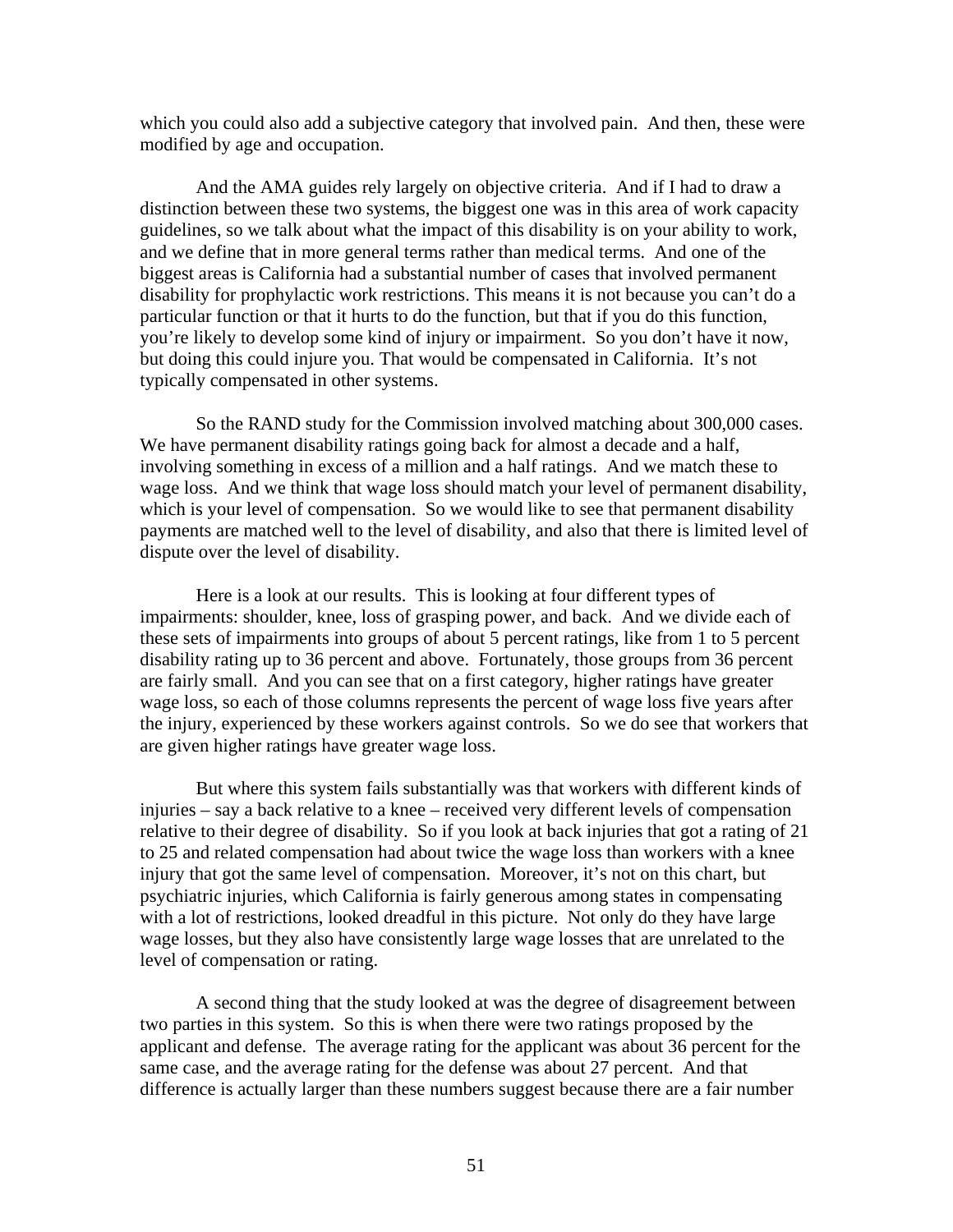of times that the applicant rating would actually come in higher than the defense rating. There was that much ability in this system to differ on the nature of the ratings. So a substantial fraction of cases have higher disability ratings handed in by the applicant's doctor, so some of these cases can have staggeringly large differences in the perceived disability by the two parties.

But let's just look at one very important aspect of the reforms that were championed by both parties that you see on the podium and on the head table here, Angie and Bill. And that is that return to work is key to reducing worker's losses when they suffer permanent disability. This is looking at the average level of permanent disability for people given ratings in these ranges and the average level of disability for workers that return to that at-injury employer for just one year, for just two years, for just three years. And you can see that if you return to your at-injury employer, even if it's just for one year after work, your losses are substantially less – about 20 to 50 percent less. If you are at your at-injury employer two years after injury, your losses are yet less. And if you're at your at-injury employer three years after injury, your losses are much less. And California has very miserable return to work rates, and miserable return to the at-injury employer rates, which accounts for a substantial fraction of why our benefits might be high, but our replacement rates are low.

And again, you might think that a system that requires a great deal of litigation in order to resolve issues of permanent disability might result in problems that we see in California. It's unlikely that a worker that sues their employer over the level of permanent disability or its existence is going to maintain an employment relationship with that employer; at least it's much less likely. I mean, anybody here who sued a friend or relative or business partner knows that relationship is pretty much over. (Laughter.)

So RAND recommended to the Commission that we adopt a consistent underlying basis for the ratings, one that would pay different types of impairment and disability the same level of indemnity if they suffered the same consequences. So knees and shoulders should receive the same level of benefits if they have the same consequences. And it has recommended that a change in the rating system be combined with a two-tiered benefit system giving incentives for employers to bring workers back, and incentives for workers to go back to the employers. So an employer paid less in permanent disability if the worker was back at work. We've heard this a million times. The worker never lost a day of work; I've paid him disability benefits. Why is that? In this case, there is a substantial premium – when the law was enacted, they pay 15 percent less if the worker comes back to work and they pay 15 percent more if the worker doesn't come back to work. So there is a differential of 30 percent, which turns out to be approximately the differential between workers that return to their at-injury employer and those that don't in terms of their subsequent wage loss. That wasn't by accident, by the way.

So there are two approaches to defining permanent disability payments that are typically used. The first one is what California was doing, which would have been a prospective payment system. We decide that if you have a particular type of injury,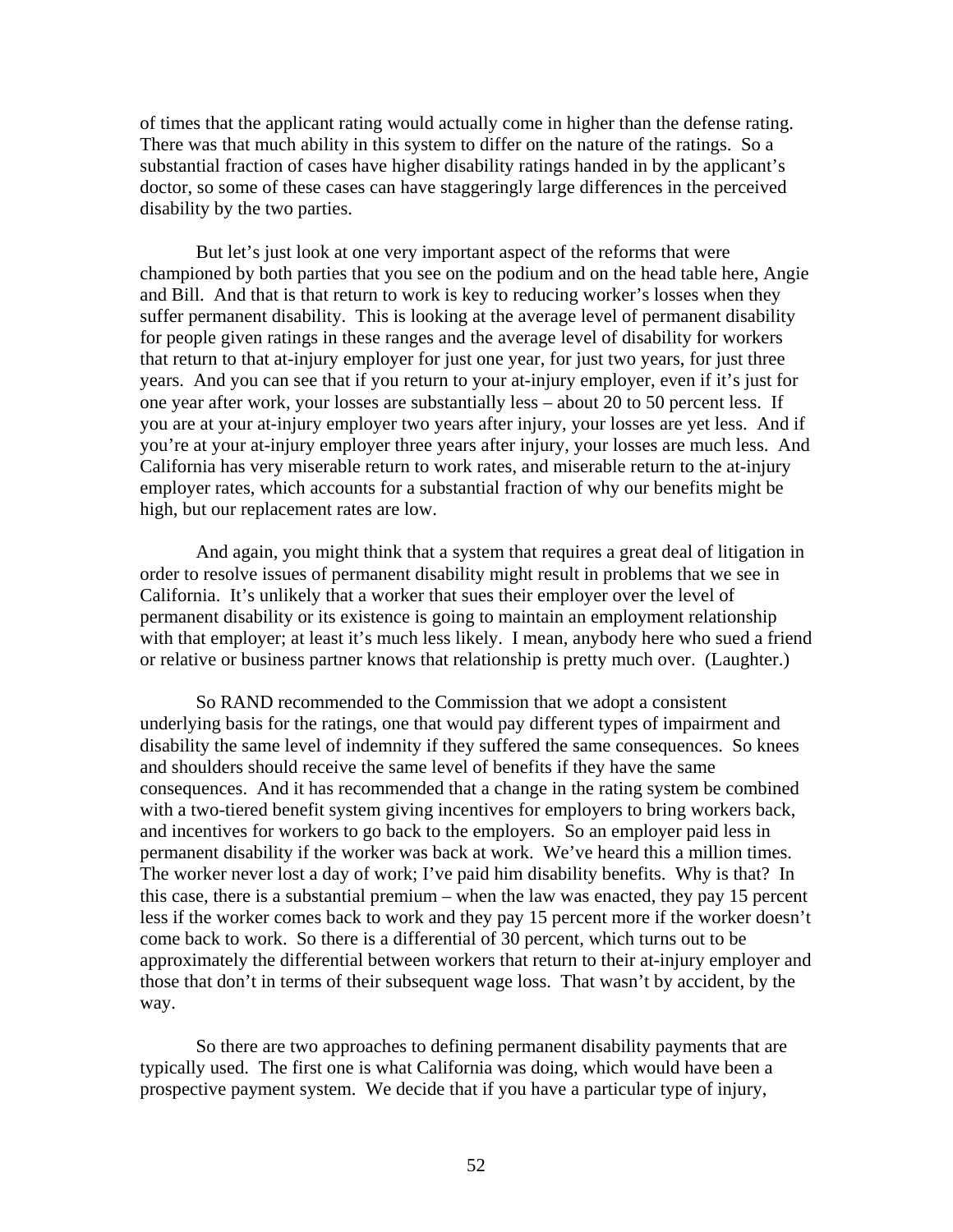we're going to pay you x dollars. That's often criticized as being unfair to workers, because there's a lot of differentiation in the way in which a worker's injury may interact with their particular job. And often, we have litigation trying to resolve that issue in California, and that's a criticism of this one-size fits all approach. Another approach is the wage loss approach that retrospectively or concurrently pays people disability benefits if they're suffering losses. The criticism for that is that it tends to encourage people to not return to work. Their benefits go down if they're back at work. There is sort of a negative incentive there.

But RAND's recommendation was that they could improve both of these systems by using wage loss data, especially from large samples like this, to craft a system that more accurately paid disability benefits based on the kind of disability the person had and the nature of his or her work. And that was the basis for these very large disability data sets and the work by the Commission.

Now, one question is, what happens when you actually take these data and you go to the legislature and a law is enacted? This is the law that was enacted in California. And one thing that is unique here is that it actually adopted the RAND findings as a standard for designing a system. It said when you design a system, you're going to base it on RAND's data plus other data that would be appropriate. And it was meant to pay for diminished future earnings capacity, and it adopted return to work.

Unfortunately, and I think that Angie and Bill Zachry will deal with this in their discussion of this, I think that there was a good deal of misunderstanding and imprecision in this legislation and the legislature didn't provide complete guidance as to how to implement this. So one question is, did they mean to peg permanent disability payments in the old system to where they were prior to the introduction of legislation, but maybe change the way they were distributed among workers? Did they want maybe to peg them to proportional wage loss and make them equal to proportional wage loss?

I kind of disagree with Ed Welch on this point. He has this orotund voice that is absolutely convincing when he is talking, and I always nod my head. But in fact, I think there is a great deal of disagreement about what is adequacy in terms of permanent disability payments. Is it 80 percent? Is it 80 percent of five years loss; 80 percent of ten years of loss? Should it be greater than their loss? I mean, these workers not only suffer economic consequences; they suffer physical consequences. I think there's still a great deal of disagreement about what adequacy should be. And as an empiricist, I can't answer this question until the political folks answer the question of what they think is adequate and how they want to map these systems. And I think that's the basis for a lot of lively discussion, and I hope we hear something from Angie and Bill on it.

Also, there was no crosswalk between the AMA guides to accurately peg these wage losses, and the timelines for the implementation were quite short. The legislature set very difficult timelines for the regulatory agency to meet.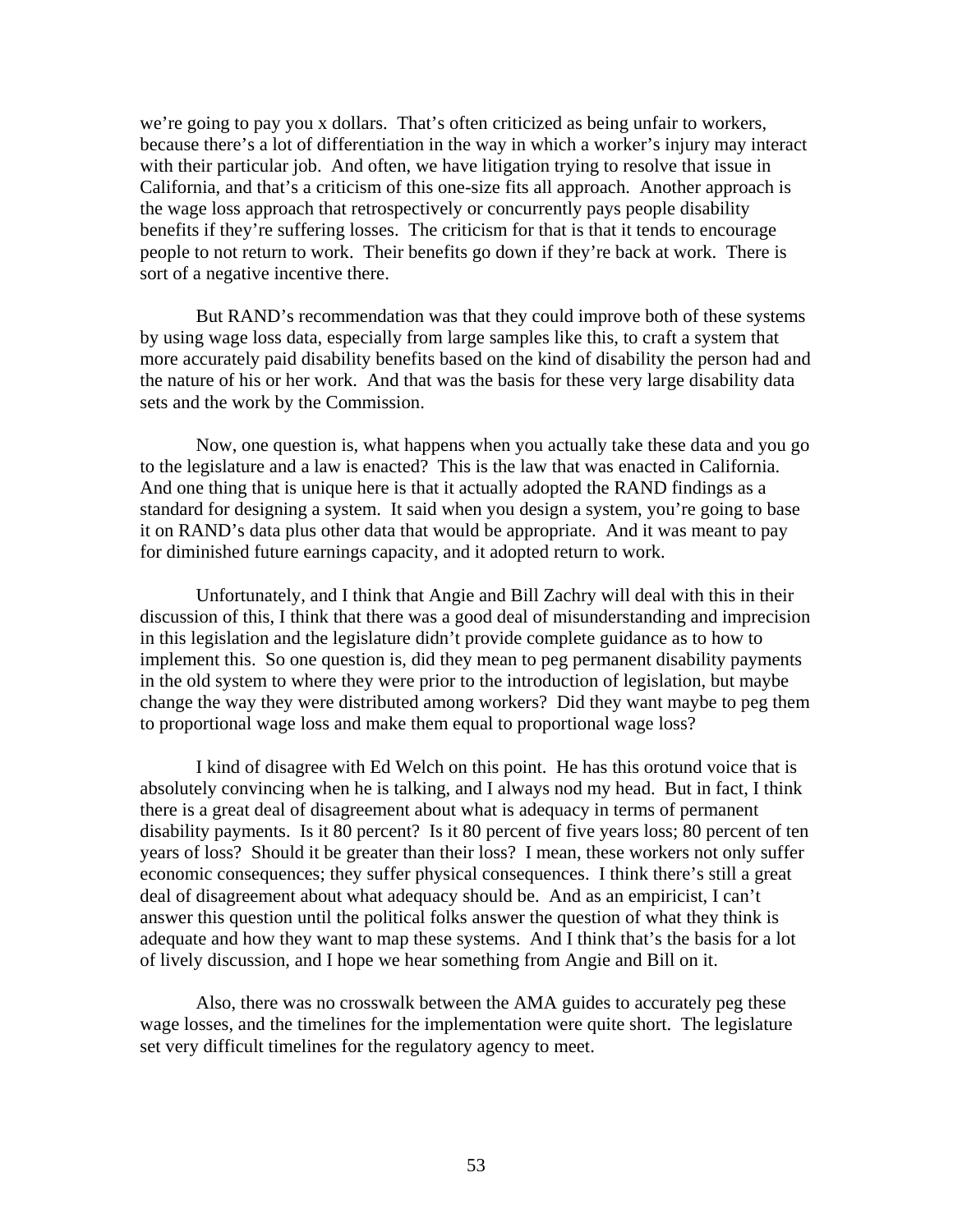So now let's look at what those reforms did in terms of the adequacy of benefits. Remember that we were in the middle level of adequacy prior to the reforms. Well, first, they did reduce employer's costs by 60 percent. The average premium was \$5.39 in January 2004; it's now \$2.03, at least for the pure premium rate for administration costs. This is a substantial reduction in employer costs. The rating bureau estimates that there was a 38 percent reduction in the payment of permanent disability benefits. I disagree with this estimate. I think you'll see why. I think the reduction in permanent disability benefits is closer to 65 percent.

The average rating given to an injured worker with a permanent disability, when they received a rating, was a little over 40 percent less. Under the pre-2005 schedule before reform, workers that were unrepresented by a lawyer got close to a 20 percent average permanent disability rating. Now, they get approximately 11.5 percent, about a 40 percent reduction in the average. And we see that for represented workers as well. That's the difference between a summary and a consult. In terms of dollars, we pay progressively more dollars for higher percent disabilities, so the dollar impact of this is larger. We've seen almost a 55 percent reduction in dollars paid to the average worker receiving a disability benefit that is not represented by attorney, and 50 percent reduction for those represented by an attorney. Very substantial reductions, this is now over almost 18 months of research the commission has done in connection with the rating bureau and the division of worker's compensation.

I want to say one more thing that was touched on this morning related to this. California did something very unique when they adopted this new schedule. They adopted apportionment of permanent disability to causation, meaning that when we establish permanent disability for a case, the doctor is also supposed to apportion that disability to non-occupational causation if that's appropriate. This is a very unusual, and is, I think unique, to California. And it's meant that about 11 percent of workers are getting their disability benefits reduced even more than you saw because of apportionment. And the outcome of that is a reduction of about 5 percent in their overall benefits. This is particularly contentious. I think the parties that negotiated this will have something to say. I think it had something to do with not setting causation as the threshold level for getting in the worker's compensation system, but still giving employers some release from this issue of non-occupational causation.

So I know my time is up. California is leading the way in this process. There are many issues that remain to be resolved. One of the most important issues is the extent to which these reforms, by simplifying the system  $-$  I think that's clear  $-$  has reduced litigation, disputes between employers, and maybe return to work. If it improves return to work, that means we've reduced the losses workers face and consequently, the cuts in benefits might not have been so dramatic in terms of replacement rates. Thanks very much.

(Applause.)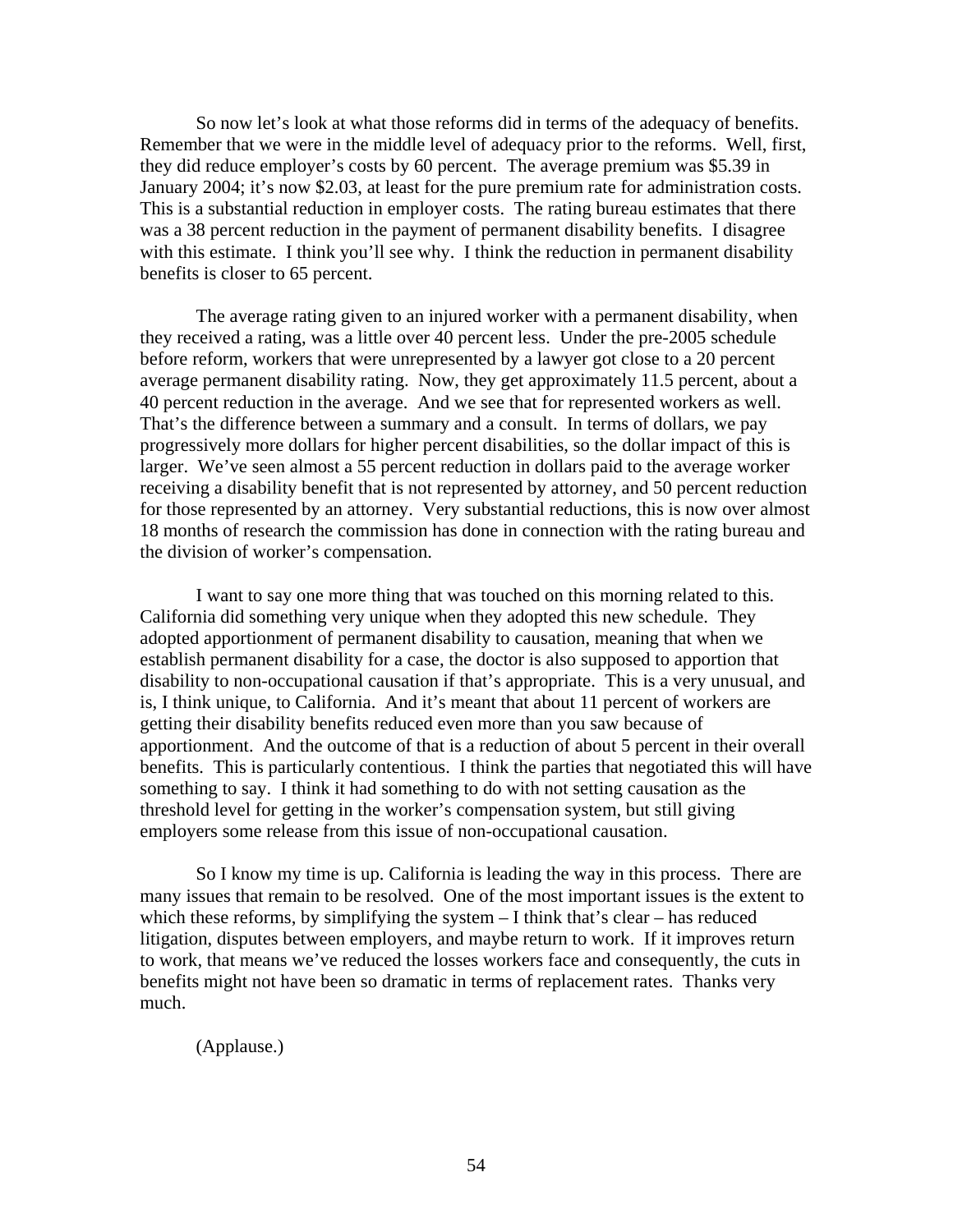### **Commentary**

Angie Wei, Legislative Director, California Labor Federation, AFL-CIO

ANGIE WEI: Good morning. I've always wanted to say this. I want to thank the academy for having me this morning. (Laughter.) I also want to acknowledge, off the top, Christine Baker, the executive officer for the Commission on Health and Safety and Worker's Comp. Christine, in my opinion, is one of the hardest working and most effective public servants in California, and I want to thank you for having me here. I have to acknowledge, of course, Tom Rankin, a past president for the state labor federation in California, who was the font of knowledge in representing workers and injured workers in our state.

One of the things that Tom Rankin taught me as I started trying to pick up the expertise he had in worker's comp is that we have to be data-driven; too often anecdotes drive our public policy. And anecdotes are very powerful, but what really should drive our decisions and the positions that the state labor federation takes on legislation and policies are the data, and that's why I feel especially grateful to be here at the academy and sit on the commission, because the data that you provide and the research that you do really help illuminate the policy discussions in which we're engaged.

I want to start by saying in California, we at the State Labor Federation really believe in worker's comp; maybe not in a lot of other issues. But in worker's comp, the employees and the employers do share the same goals for worker's comp outcomes. We think that these two parties are the two principals in a worker's comp system. Everybody else is a vendor. It doesn't mean that they're bad people. But let's face it; they have a financial interest in the system. So we want to do as much as we can to work with the employer community because we do think that we have shared goals.

Bill and I worked hard this year to regulate and impose a fair fee schedule on doctors dispensing prescription drugs, and after a good two years of hard work – why we had to work so hard on such a clear issue is still kind of beyond me – we are going to get to a point where we will have a fair fee schedule for doctor-dispensed prescription drugs. Bill, I want to acknowledge also, was also critical on behalf of some employers to help us maintain our own right for some of us in California to see our own doctors under the predesignation system. And while that right was supposed to sunset in April of '07, we did get Governor Schwarzenegger to assign a bill to extend that right to December of '09. And there are parts of the employer community who I think are reasonable who helped us make that happen. And I want to acknowledge and thank him for that. Bill and I will likely disagree from here on out on permanent disability. (Laughter.)

Two other final opening comments from me: we live in a term limited situation in California and probably in a lot of your different legislatures, and on term limits, there is a lot of churn, both at the legislator level as well as the staff level. We've lost tremendous expertise in social insurance programs and in worker's compensation. And these new legislators come to town, they hear a lot about worker's comp and they all want to bang a home run with big changes in comp, based on anecdotes. And that's why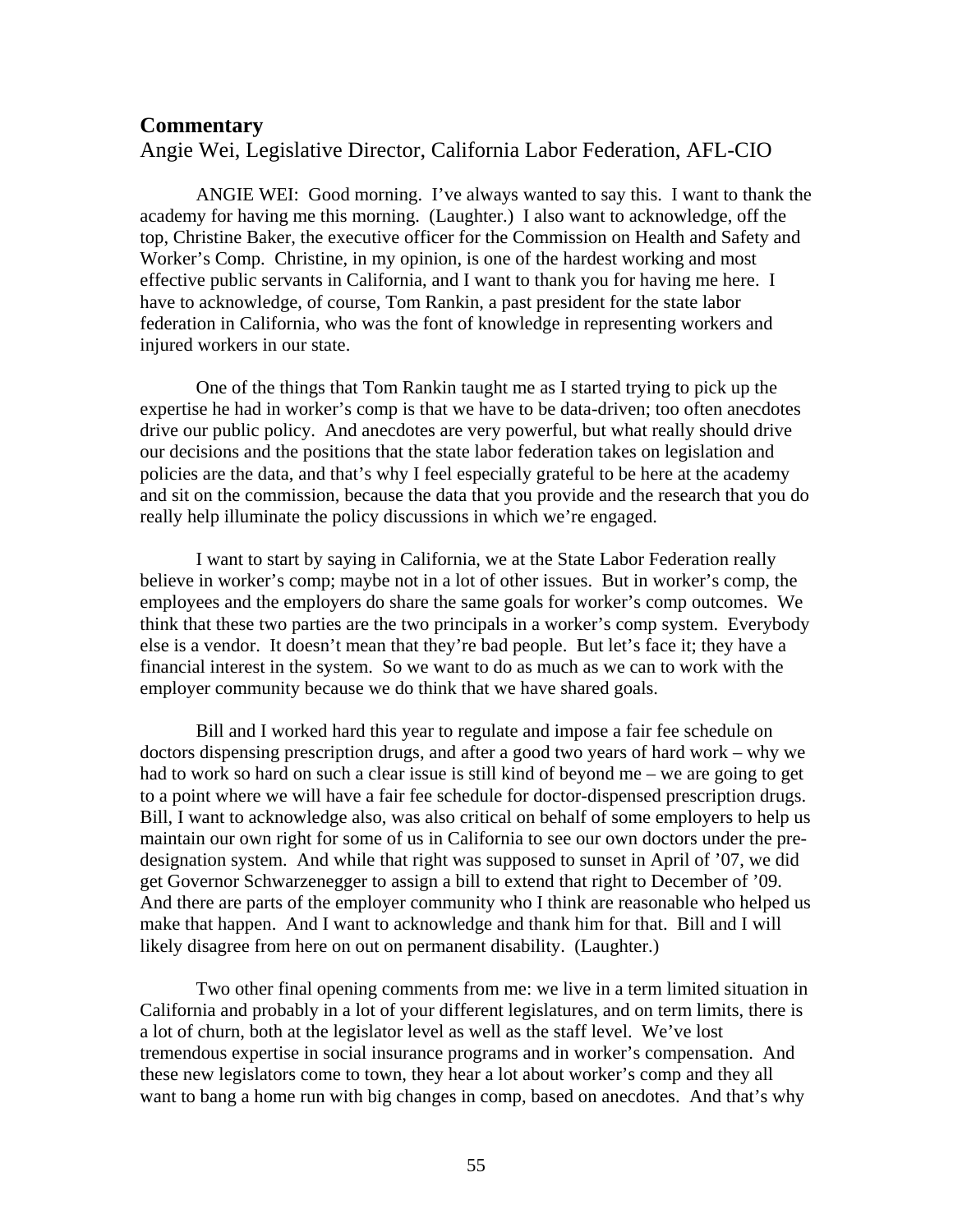we need the data to make rational and reasonable decisions, because we've lost so much expertise in our state house, I believe, in social insurance programs.

For the state labor federation, we like to consider ourselves as leaders in helping contain costs in worker's compensation. I talked about vendors in the system. We have all kinds of vendors who try and introduce bills to increase the reimbursement rates and the fee schedules. You know, they provide durable medical equipment, specialty doctors, pharmacists. You name them; we've got them – probably like you do in every other state. And we try to be very consistent on the positions that we take on legislation that is introduced by some of these stakeholders. It has to be data-driven. If you want change in the system, if you want to justify a fee increase or change in your reimbursement rates, show us the data for why it's needed and then we'll make an informed decision.

I think that there are certain employer trade associations that have big tents, and represent a variety of interests, not just pure employer "I-pay-the-premium" interests. They represent the insurers. They represent the durable medical equipment providers. They represent the doctors. And so, in my opinion, some of these trade associations, like the chamber of commerce, don't take the right positions on these issues that drive up costs. We want to stand in the way of cost drivers in the system because we want the system to be fair and for employers to pay fair premiums, but we also know that as costs go up, in the end it comes off our backs. As costs go up, the first place people often look is at injured workers' benefits and how to slash those benefits to retain costs. So we want to play an important role to make sure that people are getting paid fairly – people, the vendors – so that in the end, it tries to save the benefits of the injured workers and we have to look beyond some of these employer trade associations. We're lucky to have Bill who represents an employer, a single employer, as opposed to some of the larger, big umbrella, big tent, trade associations who may not have the best employer interests at heart.

With that being said, I want to start talking a little bit about permanent disability. And I'll talk about the policy and about the politics. To put the permanent disability new system that we have adopted in context – Frank started on this – we see in total about 65 percent cuts in total dollars in permanent disability, 5 percent from apportionment that Frank described earlier; we've cut the number of weeks on the low end of the rating system and that equates about 9 percent of the dollars in the system. We haven't talked anything about the zeros, those claims that don't get rated under the AMA and fall out of the system altogether. And that's going to total about 15 percent of the total dollars in the system. And then we have the actual permanent disability ratings schedule, which as Frank closed his presentation, it's about 50 percent cuts in total dollars.

Aggregate those four changes in permanent disability  $-I$ 'm not a mathematician – it adds up to something in the 70s for me, but Frank tells me it's 65 percent cuts in dollars because of cumulative impacts across the board or something. But if you take all those factors into place, the total is 65 percent cuts in dollars in permanent disability.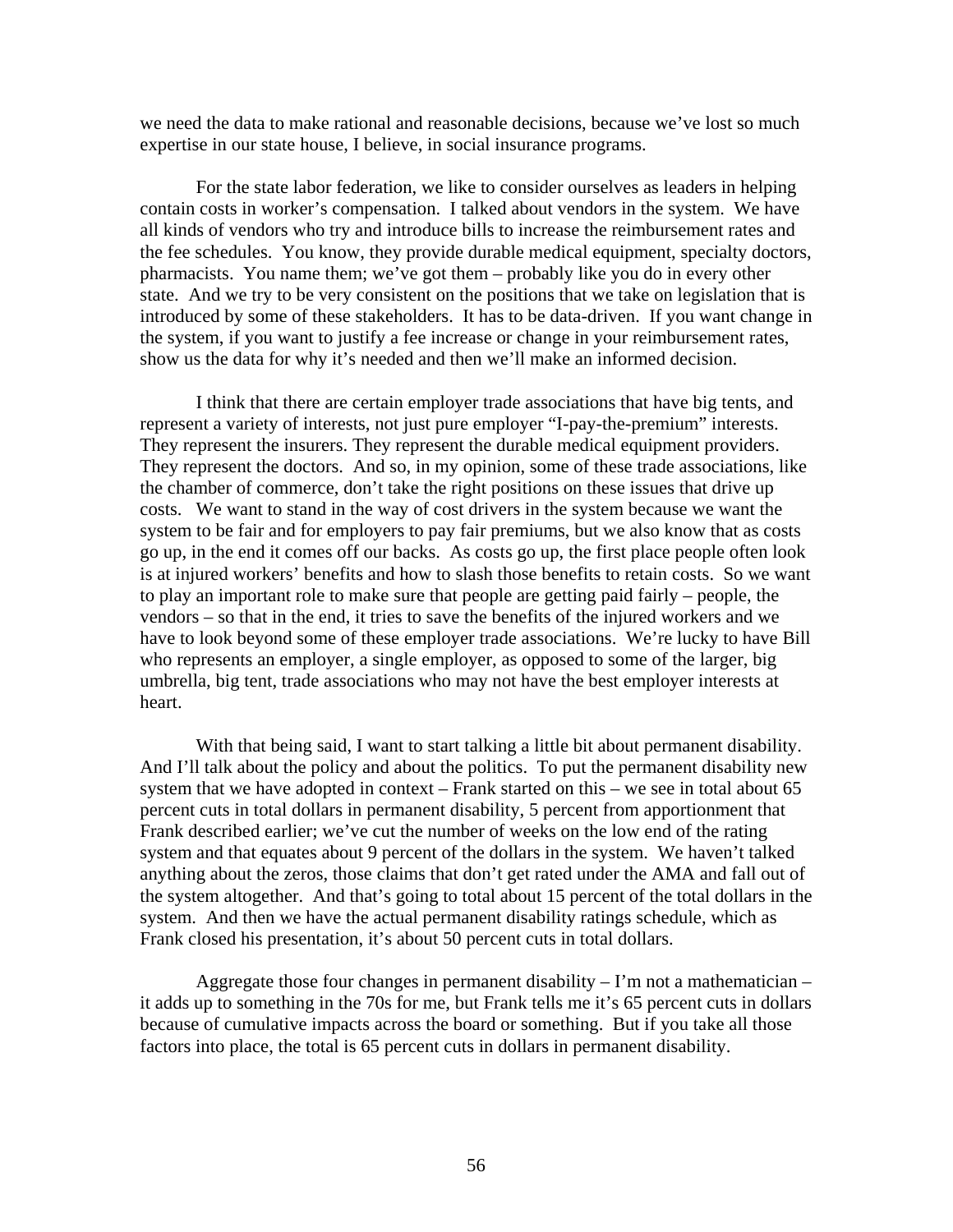The labor movement in California was neutral on the Schwarzenegger reforms adopted in 2004. We would have never been neutral on a bill that would have taken 65 percent of the dollars out of the system. Governor Schwarzenegger and his negotiators told us that they did not mean to cut benefits to the severely injured workers, to the permanently disabled workers. And Schwarzenegger made those promises, and that's why we and Tom Rankin insisted that we write into the labor code statute, the reference of the RAND study; if we base things on real, empirical data and wage loss data, we would have a fair system. We recognize some benefits would go up and some benefits would go down based on the type of injury. But we never anticipated a 65 percent cut in the dollars in the system. And when the administration was putting together the new rating system, they told us, oh, this will not end up in 50 percent cuts that you guys are estimating. And I was taught to never say, I told you so; but on this one, we told them so. We told them it would be 50 percent cuts, and actually we were right.

As we look at permanent disability, a couple of things that I was reminded listening to Frank and Mr. Hunt. For us, return to work is the best outcome for injured workers. That's the way that we can get maximum wage replacement. We don't support keeping injured workers off the job. If they can and are ready and able to go back to work, we think that is the best outcome for them.

Secondly, as Frank outlined in his presentation, and I'm remiss that I didn't bring a copy of it with me, the labor code was amended to take into account the RAND study. We went to the AMA guys and we had adjustments – age, occupation, and this notion of the future earnings capacity, the FEC factor. And that future earnings capacity was supposed to be based on the empirical data of the RAND study and to do the crosswalk to wage loss. The regulation that was adopted by this Schwarzenegger administration never did that crosswalk, never tied it to the empirical wage loss data, and that's why we see the 50 percent cuts in the rating schedule.

Let me say this: at the end of the legislative session, the president of our state senate, Don Perata, moved a piece of legislation that would have increased the number of weeks of benefits for permanently disabled injured workers. It was a bill that we supported even though it might not have been, in our opinion, the best approach to restore fairness in the permanent disability schedule. We saw it as increasing the number of weeks for extremely low benefits. The better solution we would have liked was to actually adjust the future earnings capacity. But we supported it. Partially why I think our legislative leadership took that approach is because Stanley Zax of Zenith Insurance Company supported this piece of legislation. He thought that if we restored and increased the number of weeks for injured workers that the system could absorb that amount, and maybe decreases in the employer premiums may have slowed down by less than 5 percent. So we actually had an insurer support this legislation with respect to the AMA guide with these adjustors for age, occupation, and the future earnings capacity, because we agreed with the notion that we wanted a more consistent and more predictable permanent disabilities system.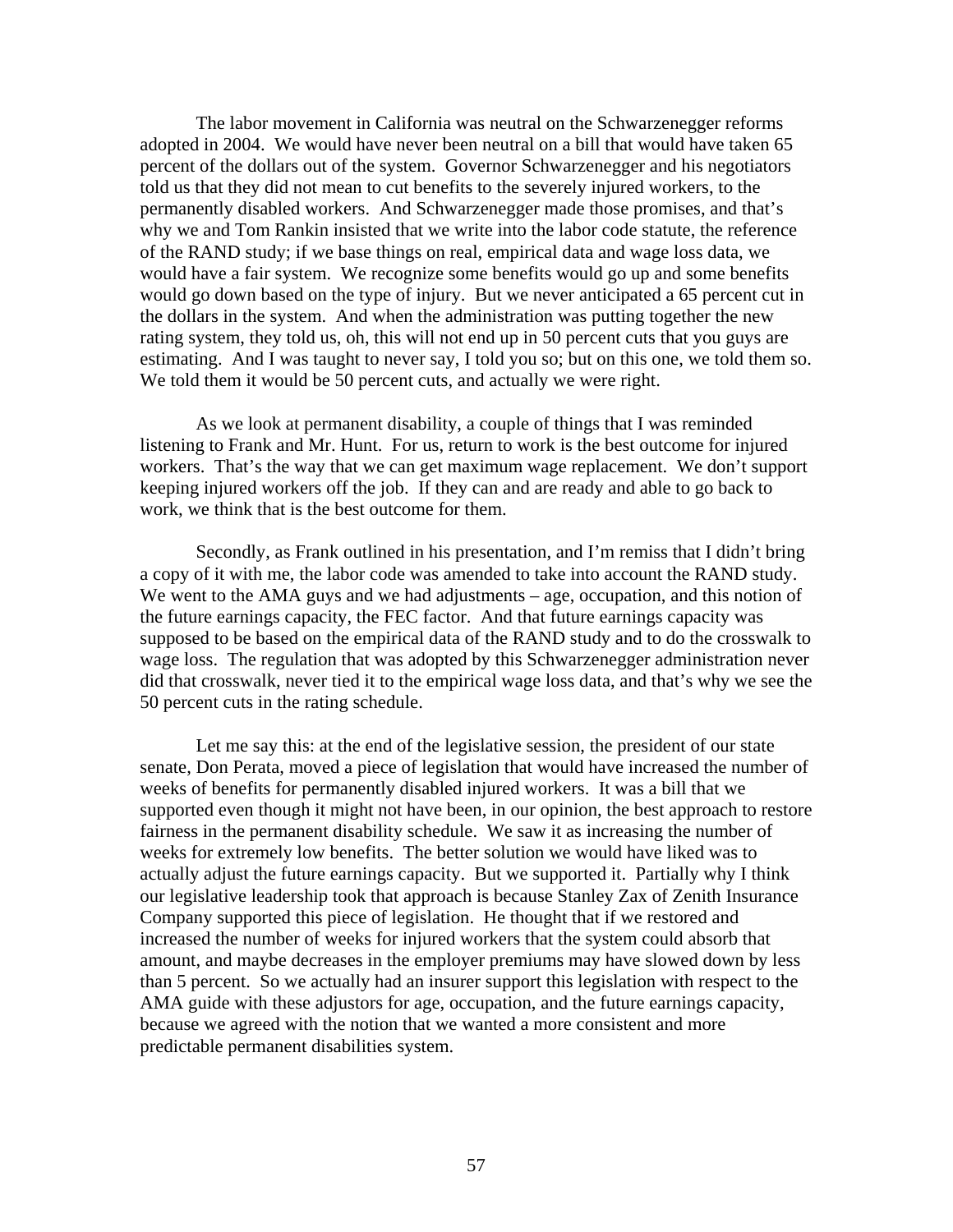But with slashes in benefits this deep, I think we're moving away from that stated goal. We're not going to get consistency and predictability because I think some of the permanent disability raters themselves think that these cuts are too deep, and may be trying to find ways to adjust them as much as they can. The lawyers who represent the injured workers think that these cuts are too deep and are going to find every methodological way to try and get the ratings increased. Some of the judges in the comp system are going to think that these cuts are too deep and find ways to adjust upwards as well. So while we try to get to the goal of consistency and predictability, having such deep cuts in the system I think actually works against that goal.

I see the time clock ticking so let me just close in terms of the politics of the situation. You know, Governor Schwarzenegger kind of pushed the legislature and all the different stakeholders to a position of having to face this reform by kind of holding up the threat of a ballot initiative over our heads. And he used that way to get to this deal. And, I would argue that this was his only legislative success in the first two years of his administration. Everything else failed; we killed everything else or it never got off the ground. And so, to be able to tweak the permanent disability system meant that they would have to admit that they made a mistake, and that's a pretty uphill battle to push to get the administration to admit that they made a mistake when he's up for reelection. And for us, it became his first promise broken. He promised not to cut benefits for severely injured workers and clearly that has been broken. So Governor Schwarzenegger is out on the campaign trail now touting his worker's comp reforms in every commercial and every piece of mail that they have. We, of course, are touting the 50 percent cuts in permanent disability benefits as another reason why we should not send this guy back. And in the end, injured workers are suffering.

Now, I understand that the administration's division of worker's comp is undertaking some studies to try and tie wage loss to return to work rates to look at whether or not in their opinion the permanent disability system needs to be tweaked. And for us, the CHSWC commission in California has come up with a methodology that takes baby steps to bring some justice back into the system and some fairness back into it. The policy question in our minds is should we let injured workers suffer these deep cuts for as long as it takes to do these studies or should we make minor adjustments on a regular basis so that we can bring a little bit more relief to them? And we think that it's important to make the investment now and make these changes rather than wait for however long it's going to take to get these empirical studies done. I understand the RAND study based on ten years of data. We don't have time to wait. We can't wait ten years to try and restore some of these benefits. So we'll come back next year, regardless of who is in the governor's office and try and do both regulatory and legislative work to restore these benefits. Again, I thank the academy.

(Applause.)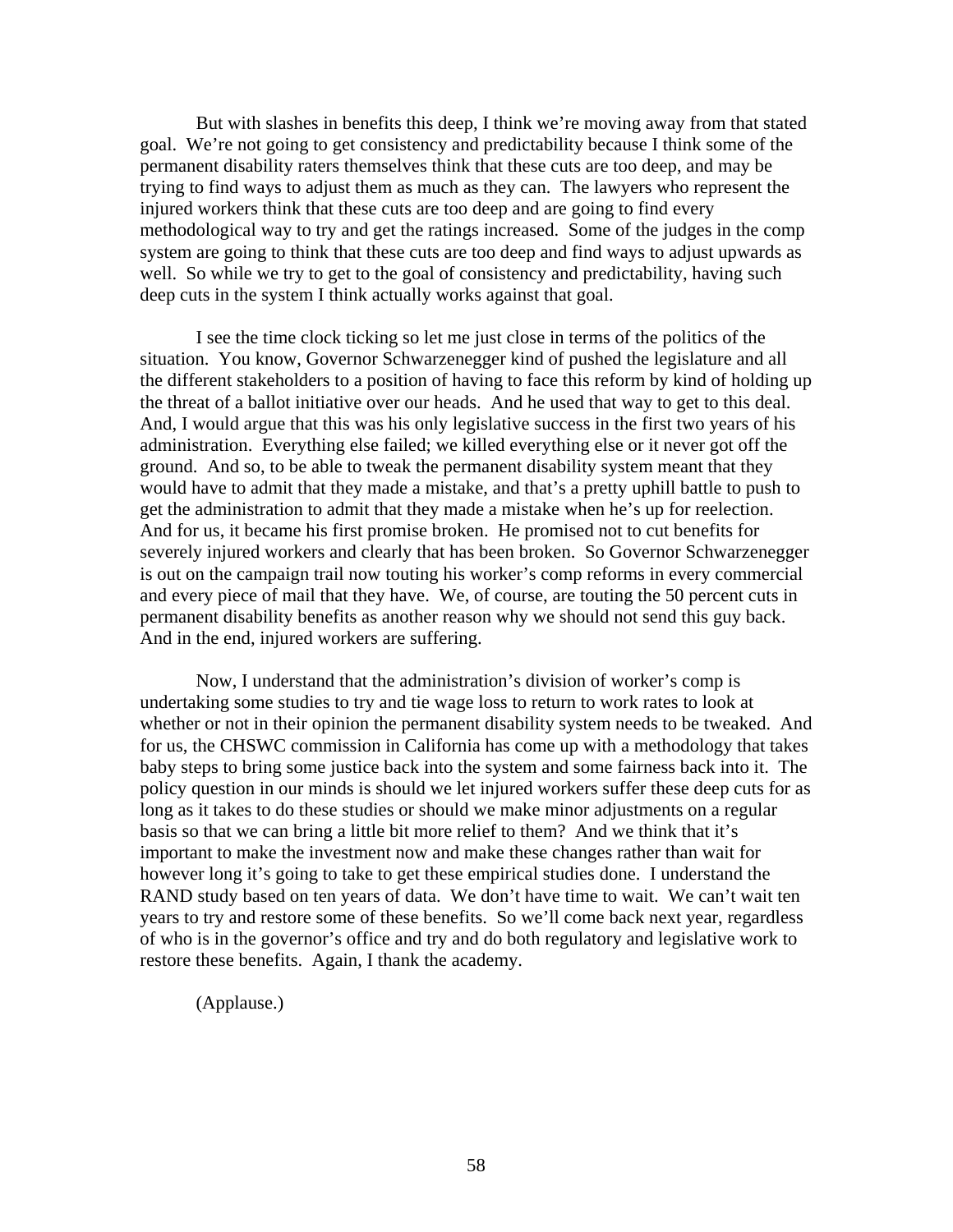### **Commentary**

Bill Zachry, Vice President, Corporate Workers' Compensation, Safeway, Inc

BILL ZACHRY: I would also like to thank everybody for the invitation to be here. I certainly appreciate the opportunity. Frankly, I find this group rather intimidating because I really consider myself sort of a claims geek. With all the academics and other esteemed folks here, speaking before you is something that I was quite nervous about.

I want to complain to Angie Wei a little bit. I was going to use the immediate provision of benefits as part of the incentive to get labor to work with Safeway to implement an alternative dispute resolution. Labor took it away from me when it was implemented as part of SB-899; I am a little miffed that I don't have that as an incentive to get our alternative dispute resolution up and running.

It was the right thing to do, and I think it's very important that we do the right thing for the injured workers.

Out of curiosity, how many here have been injured on the job? One, two, three – a few of you. I started my career as an injured worker. I was a playground director and I went to break up a fight between two girls. Eight guys attacked me. The knife went through my back, through the lung, through the diaphragm, and through the spleen. I was in the hospital for a week.

I know what it's like to be an injured worker. It's ironic to me that I end up as a workers' compensation claims professional. I know and handle a lot of claims. It is personally extremely very important for me that we do the right thing for the injured workers.

I agree with Angie in terms of anecdotes driving public policy. Research should drive it. I am learning more and more about research as the Chairman of the California Fraud Assessment Commission, because we're trying to research how much fraud is in the worker's compensation system. You can't really do that kind of research on a straightforward basis, because if you go into a room – we'll try it here – all right, how many of you are committing worker's comp fraud; raise your hand. (No one raised his or her hand)

 The research is pretty difficult. Professor Malcolm Sparrow out of the Harvard Kennedy School of Government has a process in place to identify fraud, and we're trying to use his process to research the over and under payments on the medical arena in workers' comp in California. Frankly, it's amazing how difficult it is to get consistent and accurate data even though there are some groups who have been working very, very diligently on data collecting. So I am getting educated on that piece of the puzzle.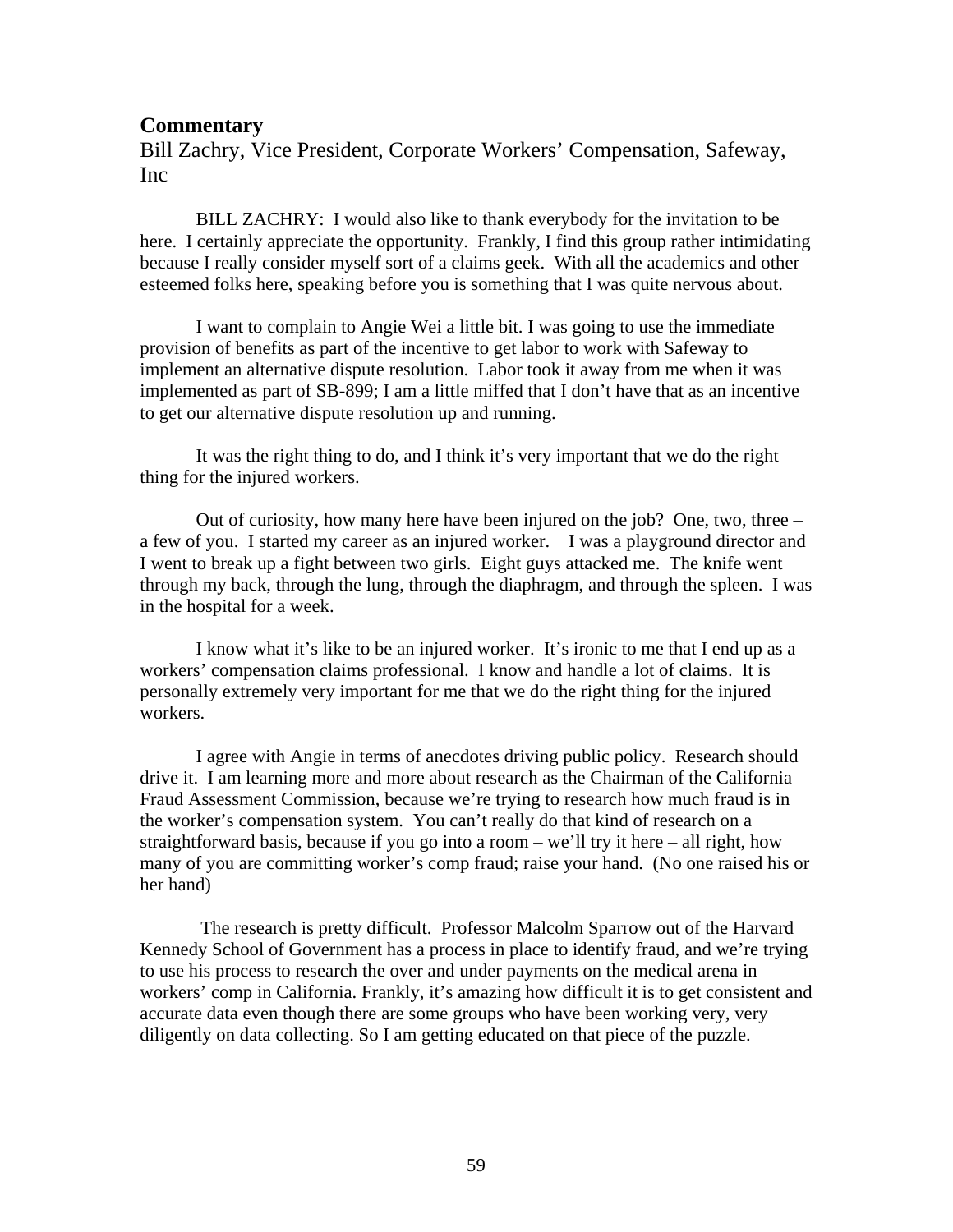The word that has been bantered about a little bit here that I want to talk about (or focus primarily on) in terms of worker's compensation is the word **incentive.** I think that is the key concept for worker's compensation that is undervalued.

You need a balance between the adequacy of the benefits with the incentives in the right place to get the right outcomes. I'll give you a specific example of that: We had a presentation here that talked a little bit about the 15 percent permanent disability up and down as an incentive for the employer to provide permanent modified work. The incentive should work both ways. If the employer offers a permanent modified position, then they get to pay 15 percent lower PD. If they don't offer that position, it's 15 percent higher. There are, incentives both for the employer and the employee with this process.

I would submit to you that even though the charts up there showed that it's a 30 percent net, the way the 15 percent process works is not good enough. I think it should be much, much higher up and down, because you need to get the incentives to the employers. Insurance companies provide a barrier between the process and the incentives. Incentives have to go all the way down to the employer level.

I have another comment on incentives. The incentive for the applicants' attorneys – hi, Doug – (laughter) – is to make sure that their client is as disabled as possible in order to increase the amount of benefits that are paid. And that's absolutely wrong. We have to figure out how to do a process that doesn't have incentives not to return to work, and right now, the way it works nationwide is the incentive is for the applicants' attorneys to make sure that their clients are disabled. We've got to fix the incentive process so that people are encouraged to go back to work and employers are encouraged to take them back. And we're missing the boat on that.

The other piece of the puzzle is that there is an inherent assumption that small employers can't or won't do the return to work process. And I'm going to go back to my first comment, which was anecdote versus research. I don't have any research on that, but I haven't seen anybody's research supporting the assumption that smaller employers cannot physically accommodate injured workers back at work. My anecdotal discussions with small employers indicate they have a closer relationship with the employees, and they bring them back. We're potentially missing the boat on that one. We need to bring people back to work and then everything else becomes moot in terms of benefit adequacy, unless you really are severely disabled.

I want to talk a little bit temporary disability. It's very interesting. In California, the public safety officers have a law that allows them one year of salary continuation. Incentives are in the wrong place again to get some of those folks back to work.

I have found, in my experience of administration of cities and counties and public safety officers, is that the younger folks who get injured, generally speaking, come back to work fairly well. The real problem is when the employees get later on in their careers and they're just tired.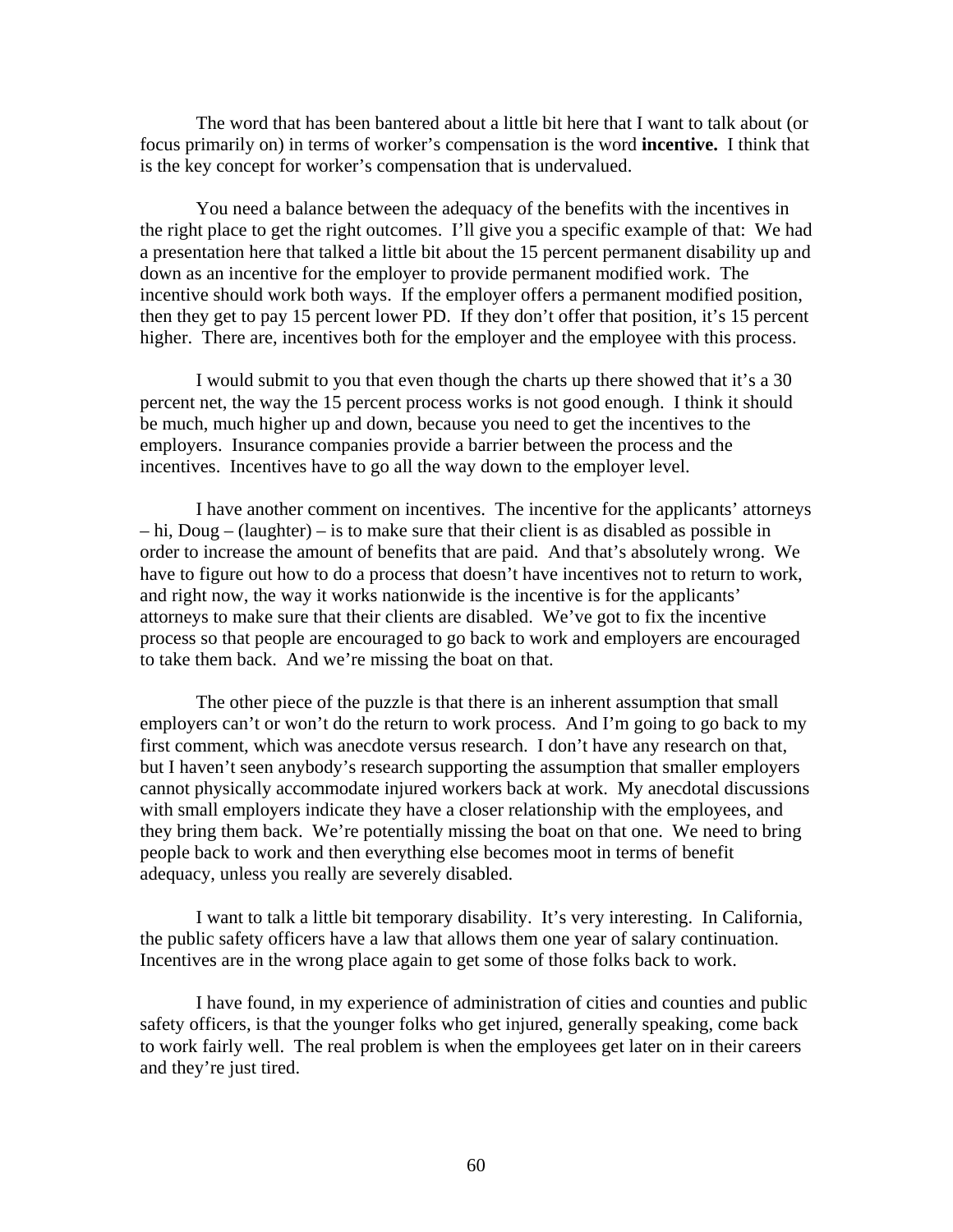I'm not going to get into the question of why is it good to get exercise but bad to go to work because you break your body down. I still haven't figured that part out yet, but that's a secondary issue.

At Safeway we have what our medical director calls "a bolus of claims," which are, frankly, the most difficult claims we have. These are the claims by employees who are within three to five years of retirement and just are tired of working. They are looking for a bridge so that they can get into their retirement.

With regards to the issue of PD replacing lost wages. Does anybody remember the Batman show? All right, riddle me this, Batman. How much are women paid compared to men in today's marketplace? Seventy-seven percent; it was in the Wall Street Journal. The question is, are women paid less because they're pulled out of the marketplace for child bearing, or are they paid less because they're just not paid for the same work that men do? I think there's a lot of social issues on that in terms of all of the statistics we saw in terms of the overall uncompensated wage loss from industrial accidents. There are many, many reasons behind the numbers. Some of the people pull themselves voluntarily out of the marketplace because they don't want to be in the marketplace. Some people are at retirement age, and I think that information was not considered.

I think these are the issues that we need further research on. We have to find out what are the causes for the alleged dip in earnings post injury.

More importantly though is we have to focus in on where are the incentives and how do we fix the incentives so that the entire system is focused on getting the people back to work.

The large increase in workers compensation costs over the past few years caused employers to focus on safety. It scares the tar out of me that with a significant drop in costs might result in less of an attention to safety. That's something we need to keep an eye on, as well.

In terms of the AMA guides in California, we've had a significant problem with implementation because it was such a radical change. We have most of the doctors who have no idea on how to rate. I've seen some reports that say 80 to 90 percent of the reports coming in are inaccurate. We still have a long ways to go to create consistency. I can tell you on the front lines, when we're rating out reports, it's a very, very hard thing to do when the doctors don't know how to write up the reports and the claims adjustors don't know how to rate them. It's a learning process that will take at least another year, probably two or three more years for us to really get consistently good at rating the PD system.

The governor and his team are doing research. I don't think they're going to wait too long in terms of making necessary adjustments for the more severely – not injured, but disabled workers in terms of the reimbursement rates in that level.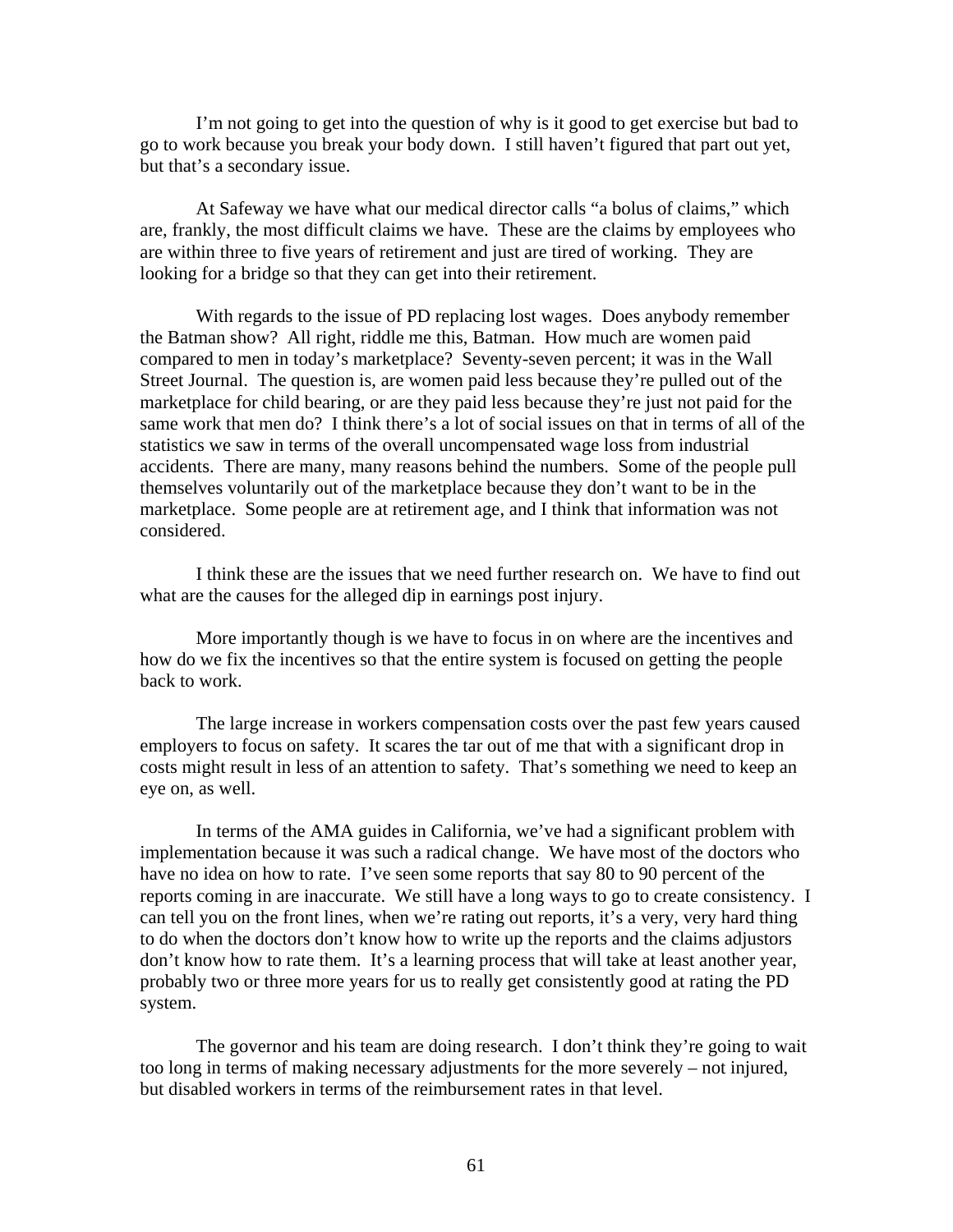As far as adequacy is concerned, the way to create adequacy within this entire system is to get people back to work, and we all need to focus on that. I think that's one of the areas that we need incentives in terms of the indemnity rates, in terms of the way we pay things. As far as I'm concerned, the PD system in California should be about 65 percent up or down depending on if the employer brings him back to work, and we need some way to bypass the insurance company, and get the incentive straight to the employer's bottom line, so that they'll see the benefit one way or the other in terms of making return to work a process that works.

We've got to put incentives in the right place to get people back to work and we don't have it yet. It's a good start; it was a great start. But I think that the 15 percent just doesn't cut it as far as really providing employers the fiscal incentive to make that happen. Thank you.

(Applause.)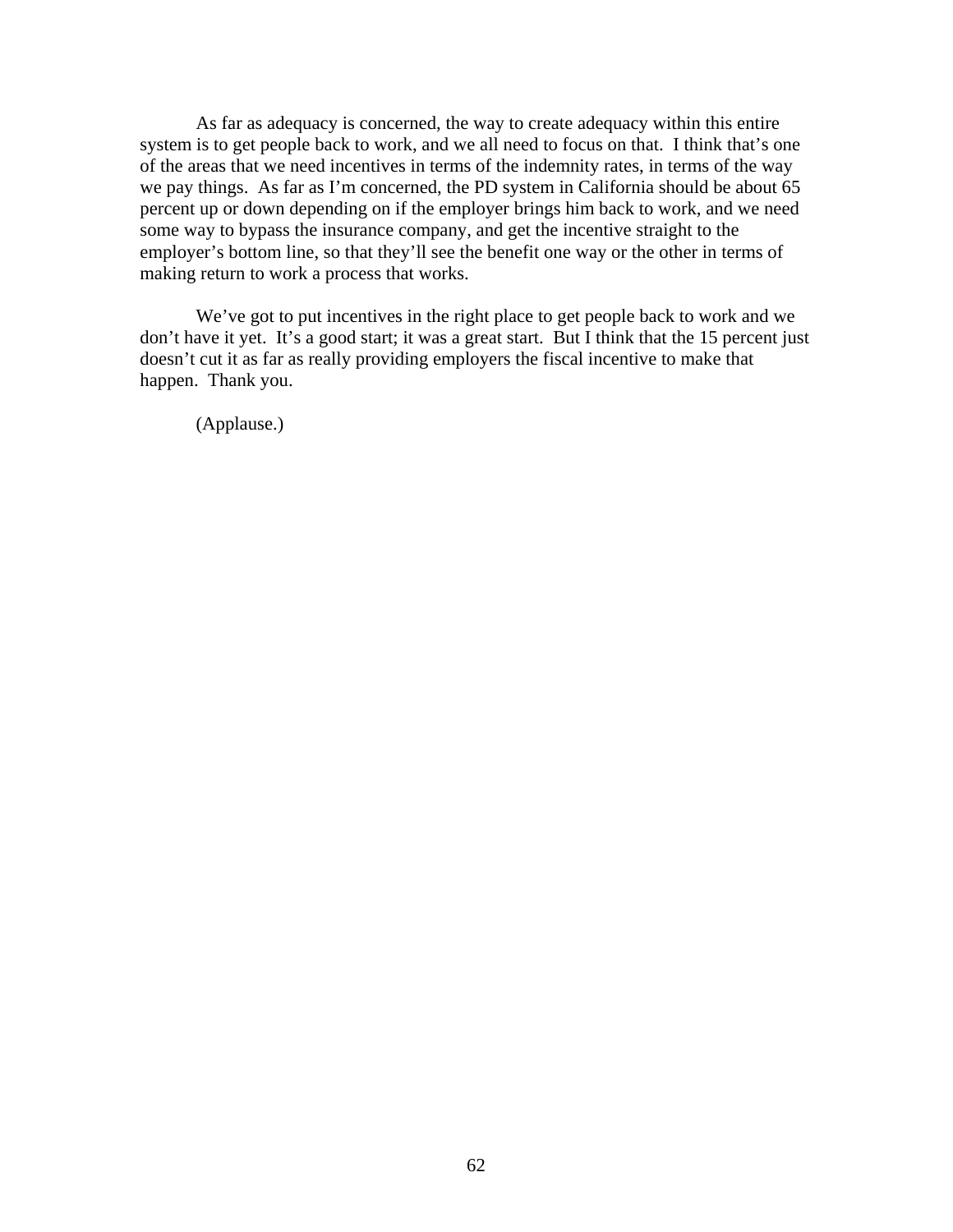### **Discussion**

MS. RENO: Wow, what a fabulous panel. We do have some time for questions or comments. And please step up to the mike and introduce yourself.

Q: Kalman Rupp, Social Security Administration. First, I would like to congratulate both of the authors. I'm not sure whether it's Frank or just Bob, but both of them were very good papers. And one of the reasons is that both papers used longitudinal data and earnings records and, in your case, a comparison group methodology. The only kind of general comment that I would have is that there are other outcomes you can look at, for example, mortality, which is a very objective indicator, or have outcomes that would be useful as far as future program participation in DI and SSI and other programs.

I have a more fundamental kind of question with respect to the RAND study. As much as I liked what you did, throughout your presentation, I was thinking about a way of looking at classification errors as two different types, one is incorrectly screening in someone who should not get the benefit; another is incorrectly screening out. And one, it seems like maybe you have looked at these two perspectives in the more detailed story, but insofar as policy implications are concerned, ideally, you would like to reduce both sources of error. But often time, when you change a system, then what you actually do is reduce one type of error at the expense of increasing the other. It's interesting that Social Security has gone through some changes where they have moved from a more medical, more quote "objective" model, to a more judgmental system, and that has been looked at by several studies as a major source of growth in the program.

But in California, let's say you have a mental impairments issue. It's very difficult to find objective criteria to correctly screen in someone with a severe mental impairment. So I was wondering whether in your follow-up studies of the new system, whether you look at this tradeoff or not?

MR. NEUHAUSER: There have been some efforts to look at this already, and you're absolutely right. And I think Allan is going to address this, and I'm going to use some of his data. We compensated substantially more cases that had temporary disability than virtually any other state. And the question is, was that wrong or were all the other states wrong? I mean, the difference was, it cost us more and there were probably a lot of disputes connected with it. But if you look at Allan's data, and some of the work that's been done by Bob Reville rather than me and some of his other co-authors, people that have long-term temporary disability, but did not have eligibility for permanent disability, turned out to have just as serious or sometimes more serious wage loss than people that were compensated for permanent disability. So they certainly had permanency of wage loss, but the criteria we used didn't define them as permanently disabled. And you saw that in Allan's data, people that had greater than 60 days temporary disability had wage losses on the long term that were equivalent to the average permanent disability case.

There's two ways to go here. It's an error where we're not giving benefits to people that have permanent disability. But it may be that it's just too expensive to deliver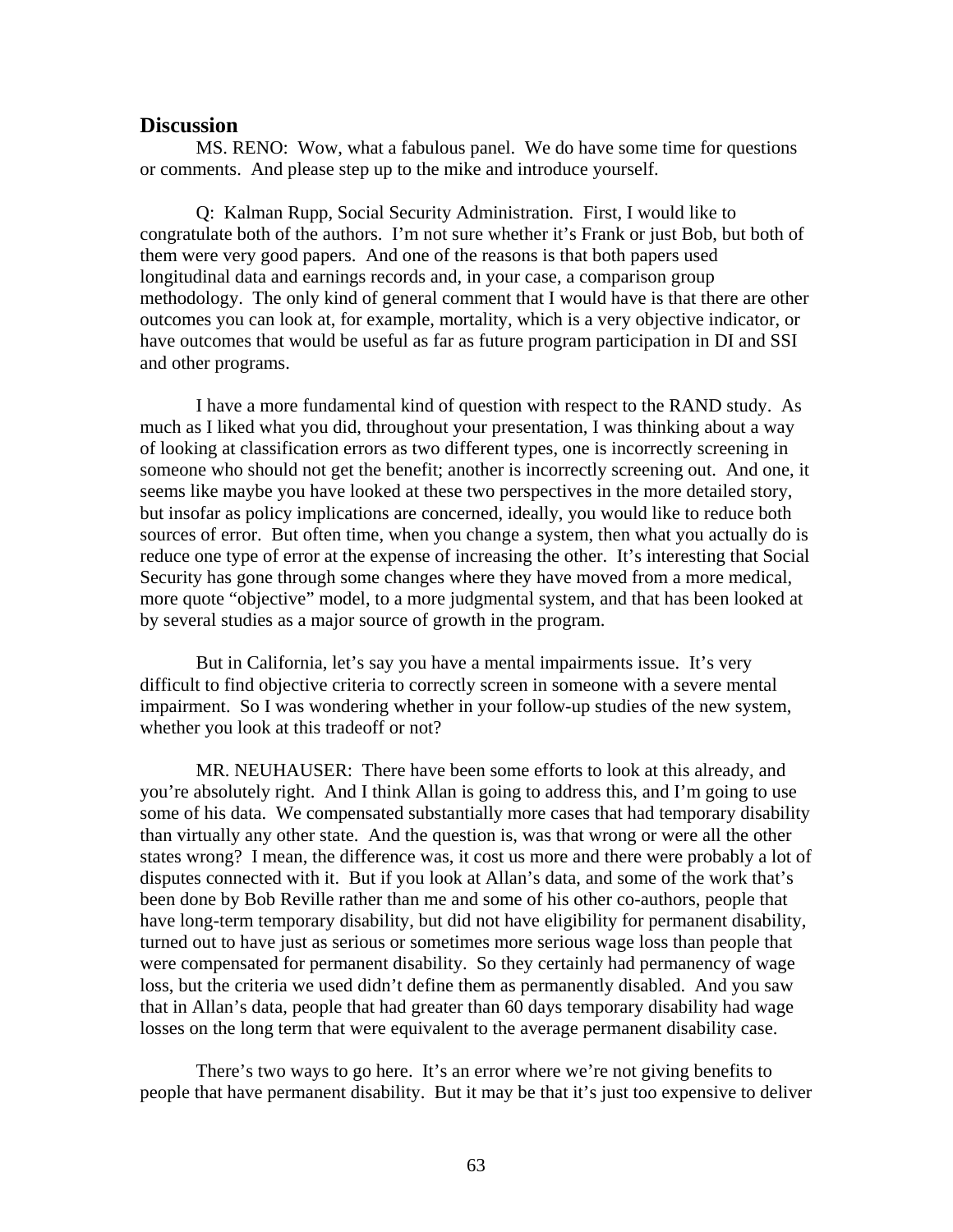permanent disability benefits to cases that are on the borderline. And that's, again, a political and social question for the people to our right.

MS. RENO: Okay, we had another comment or question here?

Q: Bryon McDonald from the World Institute on Disability. If you could comment as a panel, we all agree in this room that the nature of the systems of both worker's comp and social security is that if you show increased signs and symptoms, you get a bigger benefit. We actually induce people to leave the workforce. The other major piece of your panel is that data should drive the policy not the anecdote. The facts are we don't have return to work data that supports the incentives that you guys want to return to work. I would argue we're never going to get that data in the current environment because the systems are built to pay – and should pay – increased benefits to people with increased impairment. If we're not going to have that return to work data and we realize that the longer the separation from the workplace, the longer likely they're going to stay there, how do we move forward to reduce that detachment from the workplace without probably having that data in hand for the kinds of levels of reform that we need?

MR. NEUHAUSER: Big question. I'll start just on one side. We are trying to put together studies that identify the impact of increasing the speed with which people return to work or the likelihood that they return to work at all. Those studies are difficult, but we've made substantial changes in California along the lines, and maybe we can use those changes to get at this issue. And maybe if we highlight the importance that it's very important, then more states will use incentives.

MS. RENO: Allan?

MR. HUNT: I'd just like to add that we are like the guy who lost his car keys in the parking lot, and he's looking under the light because that's where he can see as opposed to where his car was or where he dropped the keys. We are victims of the availability of data, and this also goes back to Kalman Rupp's comment. So we have measurements of earning, because it's of necessity in an unemployment insurance system, and that conditions the research that we do because we've got to have something empirical to do empirical work on. But it's a terrible tragedy, and someone ought to be designing the ideal study, or at least a more ideal study to get at some of these things. We have very few studies of return to work really. The National Academy might be once place. And we need to understand this process much better than we do.

MS. RENO: Thank you. Bob?

Q: Bob Steggert, two part question. The first one is for Angie and Bill, and the second part is for Bob. Angie and Bill, with respect to the 65 percent PPD decrease in California, how much of that PPD was related to what is classically called the four-by in California? It doesn't happen anyplace else in the country. And for those that are uninformed, a four-by is essentially permanent partial disability stacking. The case starts as an orthopedic case. They get a forensic exam; it turns into a neurological case. They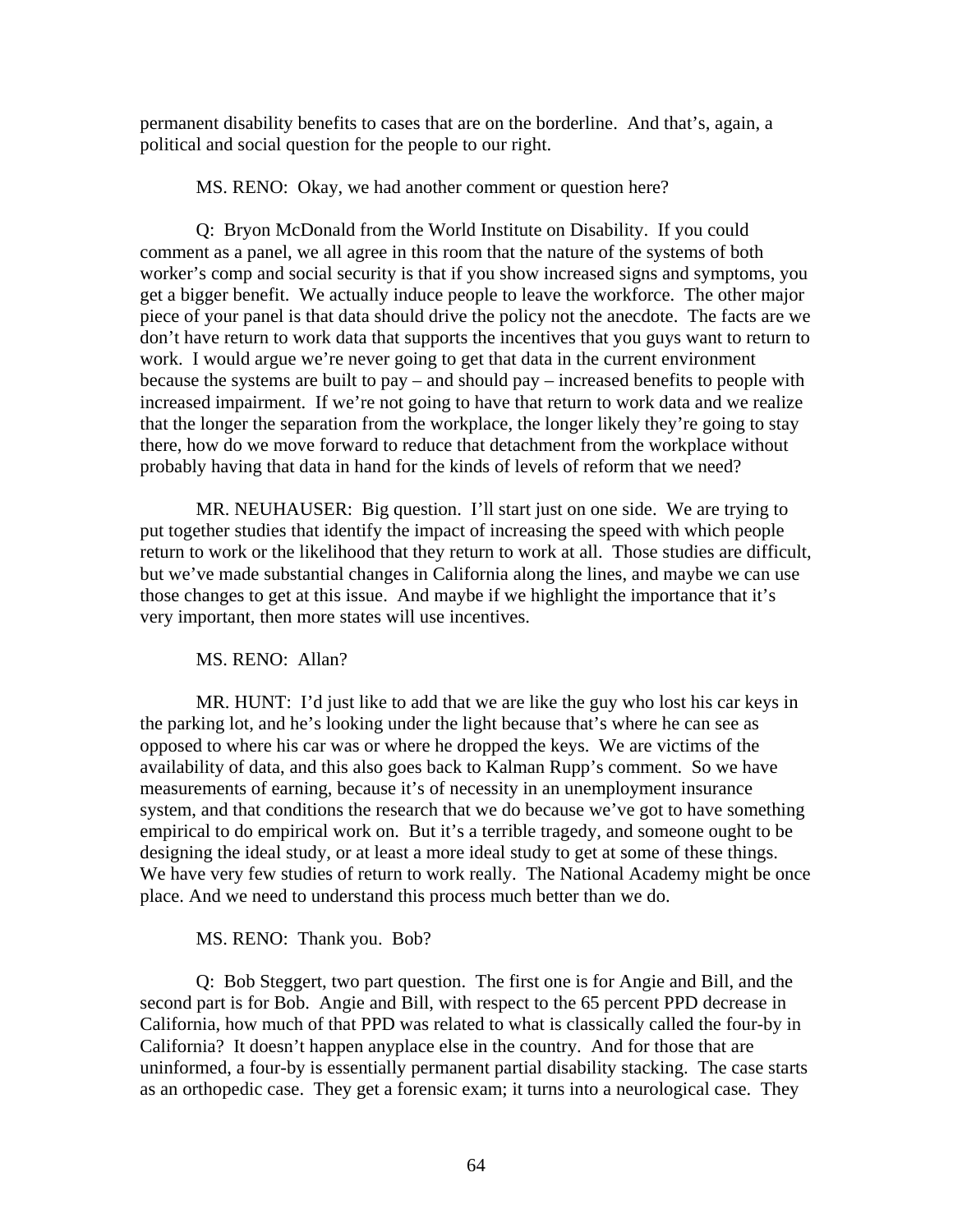get another forensic exam; it turns into an internal organ case. And then, they add the psych element on top of it. You've got four element of PPD stacked up for the PPD award. First part of the question.

Second part of the question for Frank, is that going to be studied from the standpoint of data in terms what we would consider to be abuse and excessive litigation and wasteful medical expenditures? Thank you.

MR. ZACHRY: Bob, I don't want to speak for Stanley Zax, but I was talking to him about projected savings out of the comp system, and he said even in his annual reports, he did not project very much permanent disability savings over the long run because he thought that the applicants' attorneys would figure ways to game it, and one of the ways is the multiple parts of the body under the new permanent disability system. You know, I've not seen a lot of that yet in the front lines in my particular operations, both northern and southern California, because I think it's a little harder to get the medical evaluations and the doctors who really understand that piece of the puzzle. And particularly when you have medical control through the medical provider networks, it really limits some of the mischief that used to be in the system.

MS. WEI: I don't want to be in a position, because Doug Kim is here for the applicant attorneys, to defend the applicant attorneys, but I feel that something has to be said. We're seeing more and more problems and we'll have a panel this afternoon on medical treatment and lack of access to medical treatment in California. And it's a shame that applicant attorneys have to put in a lot of time now to try and gain access to medical treatment for the injured workers and they don't get compensated for that. And so what we're seeing – as a business decision from them, I believe – is that more and more applicant attorneys are having to come out of the marketplace because they can't afford to do the work, because they're not getting reimbursed or paid for something that's a bigger part of the system, which is access to medical care.

MR. NEUHAUSER: And that final question was about disabilities that involve multiple body parts and Bob's description, stacking. The database that we used had a substantial number of claims that had disabilities to more than one part of the body or psychiatric and a physical disability, and we didn't look at those yet. We have done some preliminary work. It's a little more difficult to look at every possible combination because the data sample just gets smaller. It is large enough to do some of that.

As to a first approximation, people with more than one disability suffer more wage loss than two people with the separate disabilities. They seem to be more than additive. But there's a lot of work that needs to be done to look at exactly how that works.

MS. RENO: We have one final question. I hope it's short, because we are running a little bit over time. Is this one that can wait for another panel?

Q: This is a rhetorical question. (Laughter.)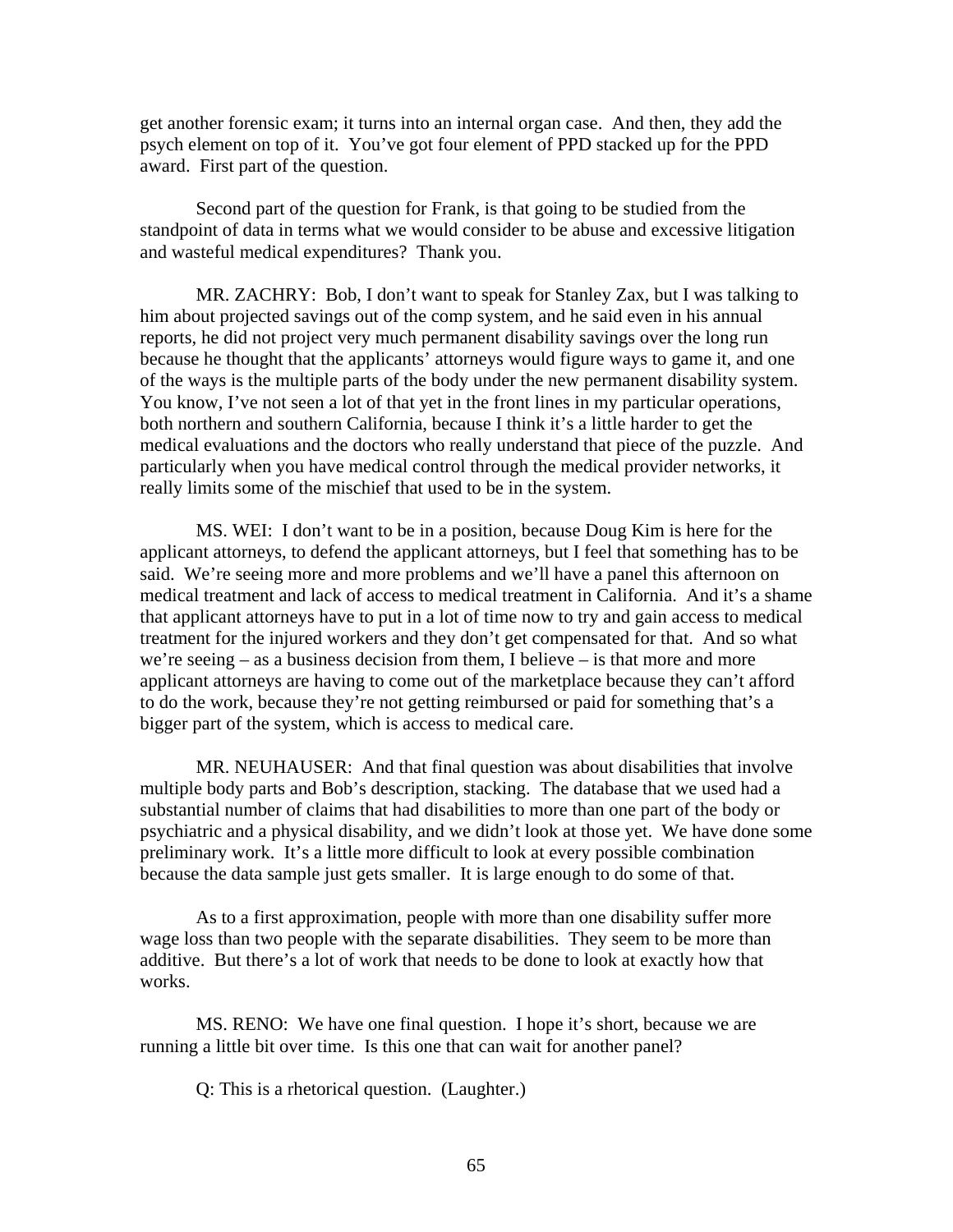MS. RENO: Great, the shortest of them all.

Q: I'm Jennifer Christian. I'm going to be speaking at lunch, but I'm not going to be speaking about this. I'm the project director right now for an expert panel for social security on how to make better use of functional and vocational expertise in the disability determination process. And one of our expert panelists' advice to social security, which I'm now realizing ought to be advice to this particular group, is have you considered what effect the system itself has on the perception of the applicants, about who they are, and what their future looks like? And that when you were showing the slides about the length of TTD correlating very much with long-term economic loss, if someone has decided that they are disabled, that's going to have a profound impact on the way they perform at work and their job-seeking behavior. And for us to think that these questions are merely benefit entitlement or financial questions is taking a tremendously too superficial look at the impact that we're having on people and their expectations.

MS. RENO: Thank you. And a nice lead-in to our luncheon.

Last word then, Doug?

Q: I'm Doug Kim with the Applicants' Attorneys. We represent the injured workers in California. I think Mr. Malooly from the Washington State Fund made the fairest comment about what our people do. And that is that we deal with individual people with individual problems. We are not looking at macro-data to make our decisions. And because we are looking at individual people, our job is to get them the benefits to which they are entitled. We can't change the rating they get. All we can do is make sure that they are appropriately rated, and they get the benefits to which they are entitled. I don't think it's fair to call that gaming the system.

I also want to point out that in California, because we have such an incredibly contentious system, and as Mr. Zachry points out, there is so much litigation; there are so many disputes that very frequently the process of prosecuting a claim for an injured workers leads to additional compensable consequences. And we believe that it's fair that the workers are appropriately compensated for additional disability caused by the problems in going through the system.

I have a lot more to say about California. I'll do that on my panel. Thank you very much.

MS. RENO: Thank you. Thank you for your brevity. We now have a break for lunch. And let me just tell you the ground rules are we have about 25 minutes for networking while the Press Club staff comes in and set up these tables for lunch. So you can leave your materials here, but leave them on the chair; don't leave them on the table. And be back at 12:30 sharp. And join me in thanking our panel, of course.

(Applause.)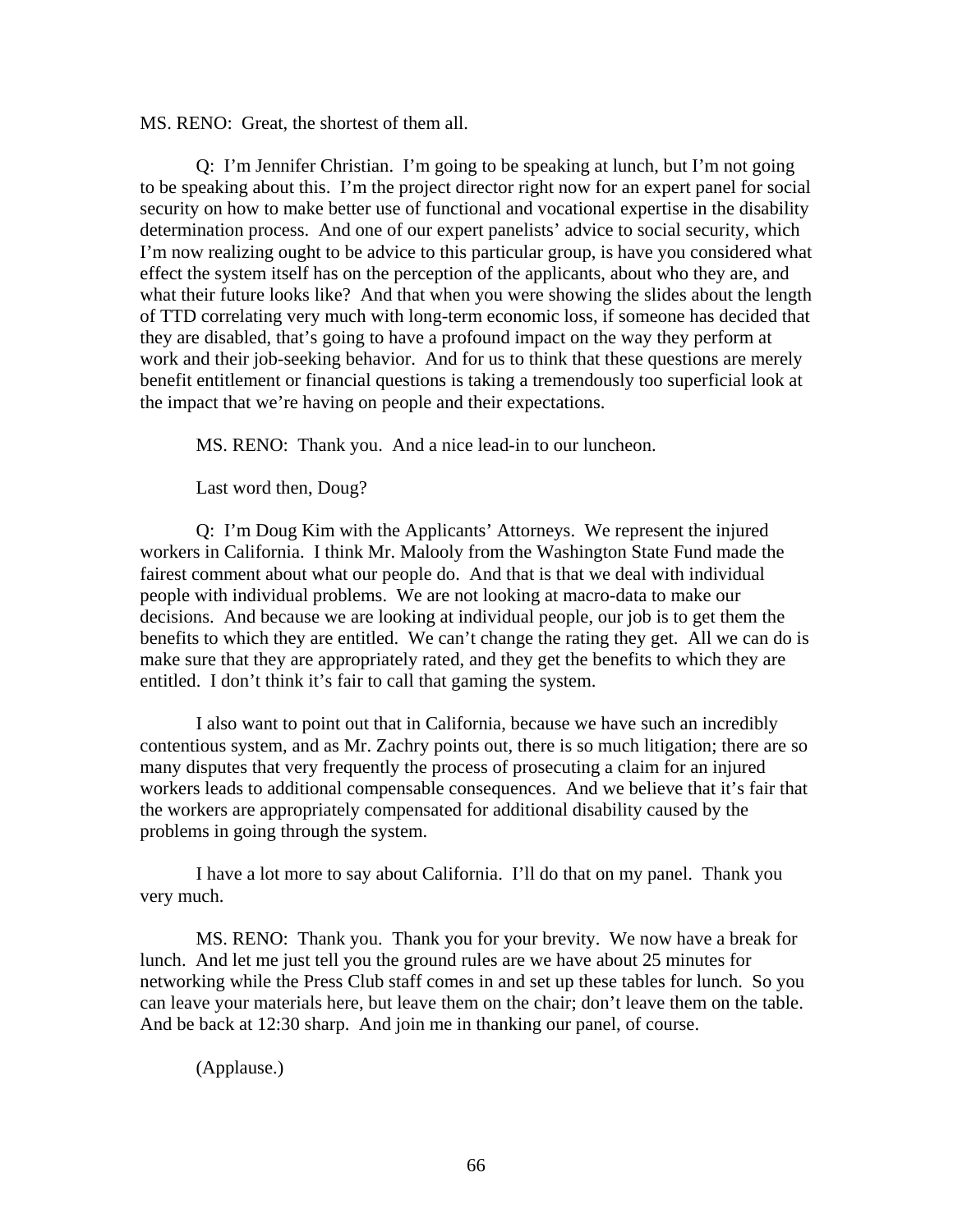(End of panel.)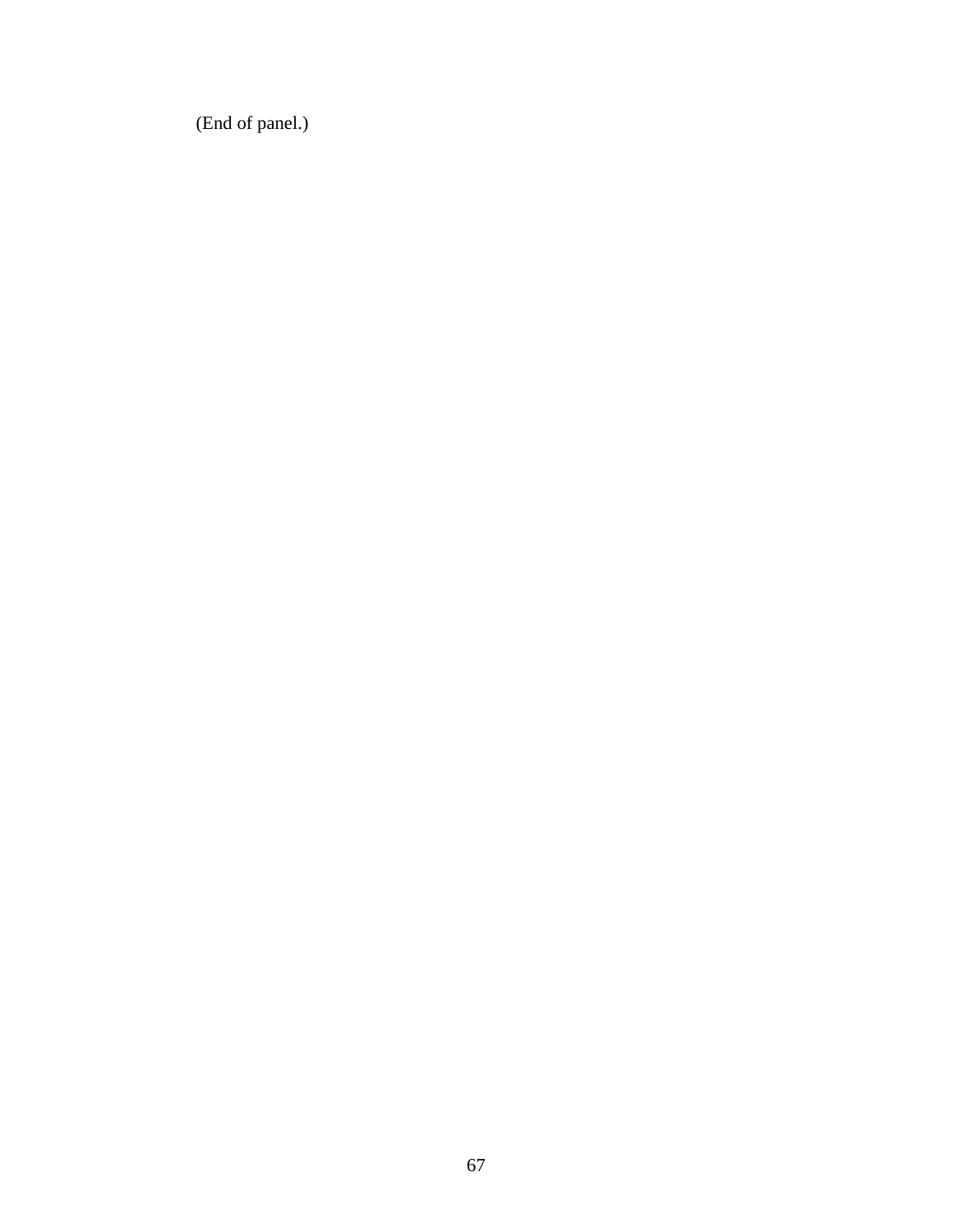## *Luncheon Address*

## **Introductions**

Bob Aurbach, CEO, Uncommon Approach

ROBERT AURBACH: Good afternoon. My name is Robert Aurbach. I'm the president of a company called Uncommon Approach, a company that I started after being the chief legal counsel for the New Mexico system for quite a few years. Nowadays I spend my time doing research on legal aspects of workers' compensation and helping jurisdictions, businesses and workers in the evaluation and redesign of workers' compensation systems.

I've been asked today to introduce our luncheon speaker. It's kind of a rare privilege for me, because it gave me an opportunity to meet in person somebody whose work I have admired for some time, but had never met.

The thing about Jennifer is that it's a really rare opportunity to talk to somebody who is at the same time both extremely credible but down to earth, and authoritative, but commonsensical, and who manages to present her message in a way that makes people want to listen to what she has to say. Jennifer has devoted most of her professional life to the reduction and prevention of workplace injury. Those of us who spend a lot of time worrying about return-to-work and its implications for workers' comp system design, such as the ripple effects on litigation resolution, benefit adequacy, stakeholder buy-in and reduction and system costs, know that the design and implementation of return-towork programs is no easy task, but an extraordinarily important one, as you've heard this morning.

Dr. Christian's work provides both systematic and very specific assistance in this regard. Dr. Christian has over 20 years experience in occupational medicine, and she's the president of Webility, a company devoted to the dissemination and implementation of progressive return-to-work strategies. The website includes a link to the important ACOEM report that bears the same title as this speech, "Preventing Needless Work Disability to Helping People Stay Employed." There's a good reason for that. She chaired the ACOEM committee that developed that report, a process which if you take a look at the names that are on there, was probably somewhat more challenging that herding a large number of cats. By the way, if you haven't had a chance to pick up a copy of the report, there are extra copies over at the end of the table.

Her website also includes a monthly column formatted as a question and answer session with some of her clients. The columns contain wonderful commonsense insights presented in a delightfully conversational tone. Let me just give you an example of one. When she was asked by one of her clients, what kind of health care provider ought to be used for a particular kind of injury, she said very gently, "You're asking the wrong question. What you really ought to be asking is: what do you want to see happen with regard to this worker. And then, when you have the answer that question, you have a chance of picking somebody who could actually address those issues."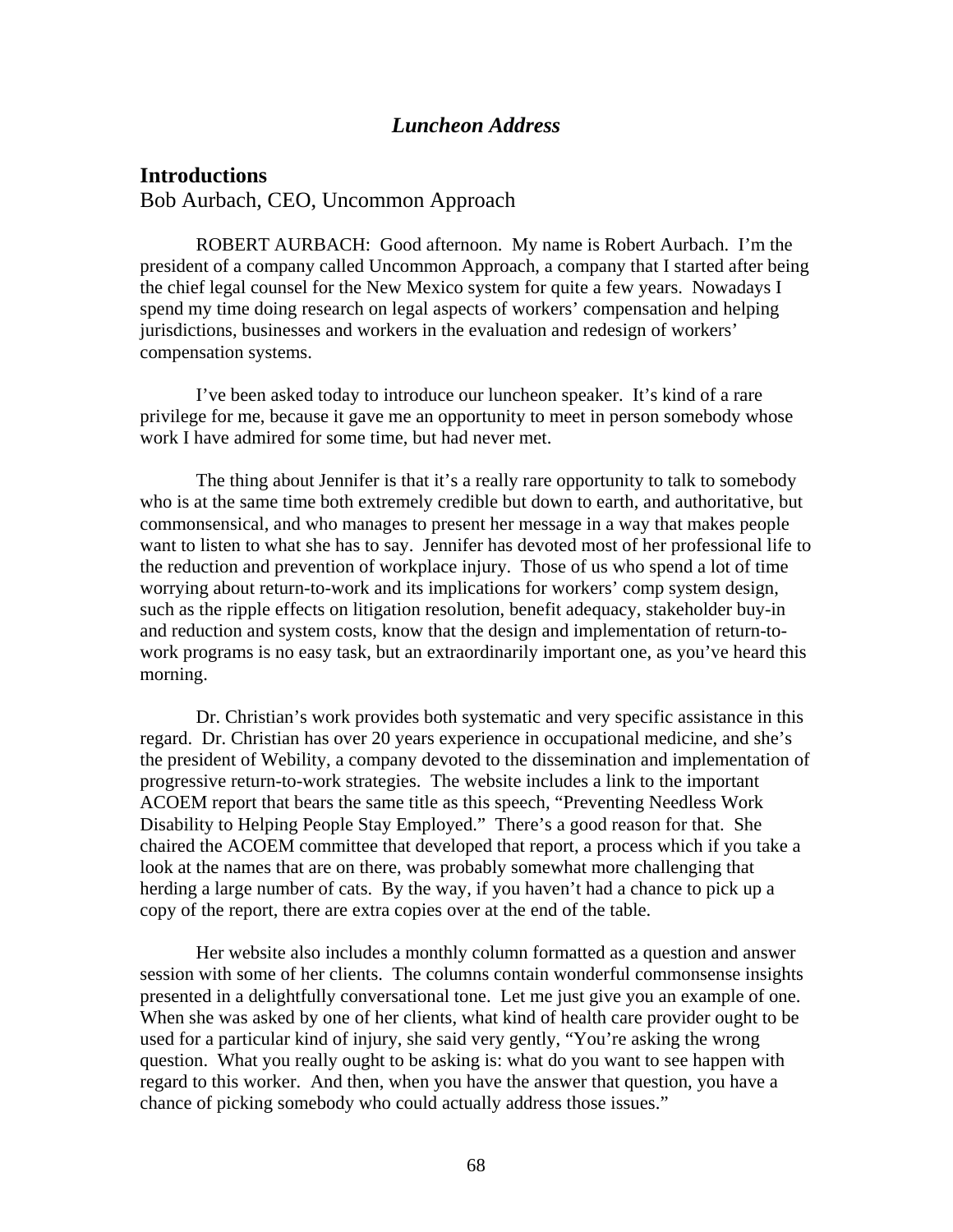So it is my pleasure to introduce Dr. Christian, and I'd like to introduce you to her in the words that she uses to end each and every one of her monthly columns. So here is Smiling, Dr. J.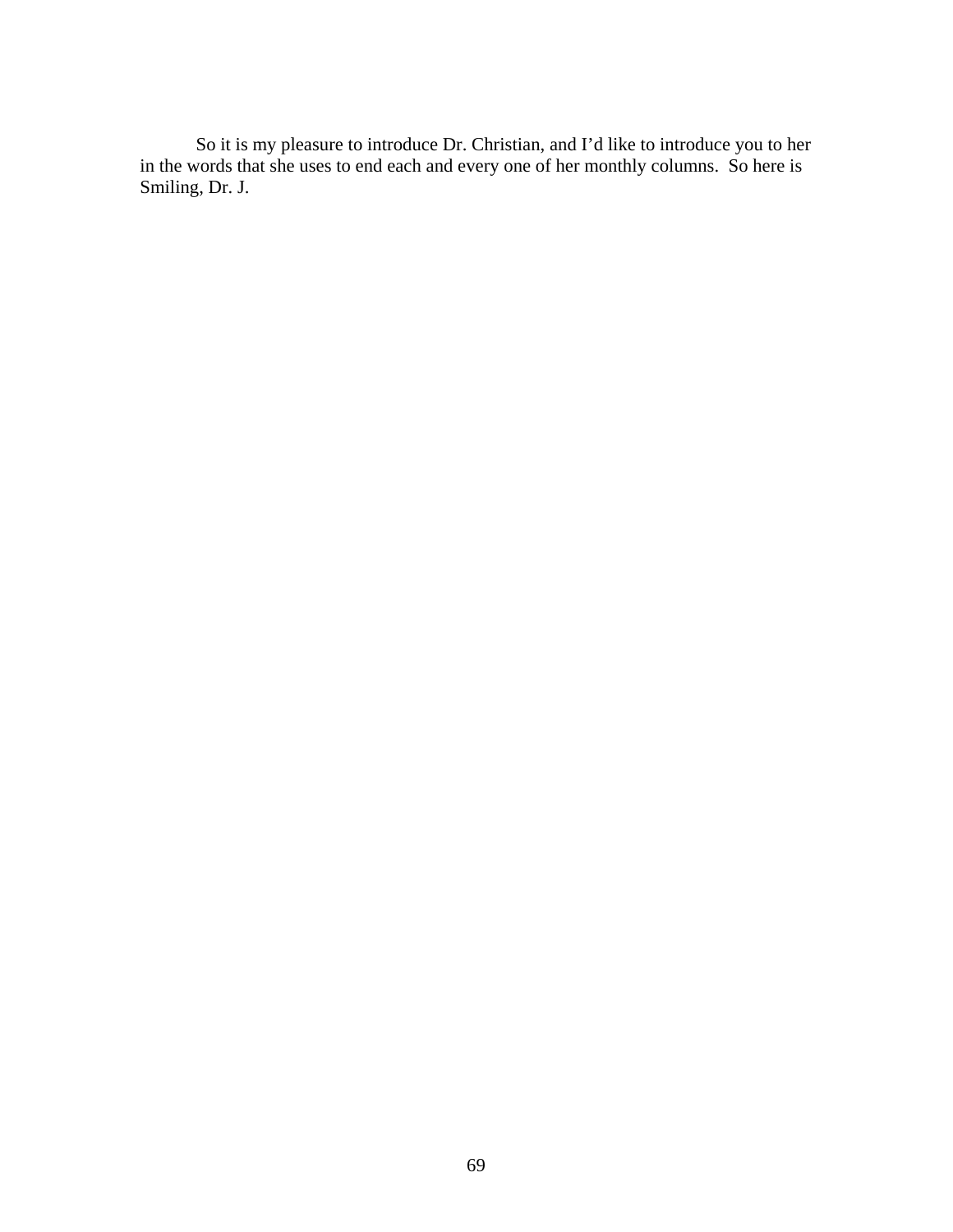# **Preventing Needless Work Disability by Helping People Stay Employed**  Jennifer Christian, M.D., President and Chief Medical Officer, Webility **Corporation**

JENNIFER CHRISTIAN: Well, hi. It's fun to be here. Some of you I've never met before. Some of you are my phone friends or my e-mail friends. I've only seen your name and never seen your face. And some of you are actually people that I didn't know came to these meetings, so this is kind of good to be here.

We only have a few minutes, and I'm basically loquacious and like to do two- to eight-hour things, so I'm going to roll you through these slides really fast. One of the hallmarks of a Jennifer Christian presentation is that I try and put all the words that are important on the slides so after the presentation, you will remember what I said. But there may appear to be too many words on the page, so pay attention to me, and you can have the slides later, how about that?

What I'm going to be doing today is introducing ACOEM's newest guideline. This is not the ACOEM Practice Guidelines that you may be familiar with. This one has another title: Preventing Needless Work Disability by Helping People Stay Employed. And I'm going to introduce Webility's 60 Summits Project, which is to convene stakeholder workshops and use the new ACOEM guideline as a framework to catalyze positive change in workers' compensation and disability benefit systems. That's Webility's purpose, to catalyze positive change, and we see this guideline as a great vehicle for doing so.

Now, actually Bob already told you most everything about me that's important here. I guess you might also want to know that I have been in private practice of occupational medicine; I've been a corporate medical director in heavy industry. I've been a chief medical officer of a workers' comp managed care company for which I actually helped build provider networks in about seven states. Worked for an HMO, worked in local governments. So I've sat in every chair, actually, except academia. And by the way, my career plan is I would like to end my career in an academic chair.

I'm an advocate of disability prevention, which is a new term. And the idea is not that we're preventing the injury. Other people are doing that. What we're doing is we are mitigating the impact, the disruptive and destructive impact of injury and illness on people's lives. As Bob said, I am active in ACOEM. I chair the Work Fitness and Disability section, which is the largest section in ACOEM. And I not only chaired the group that wrote this guideline, but I chaired an earlier group that wrote a previous guideline called, The Treating Physician's Role in Facilitating Return to Work.

Now, needless work disability is destructive and harmful. It's harmful for employees. It disrupts their daily life. It threatens their career and their self-esteem and leads to iatrogenic invalidism. I use the word iatrogenic here in a very broad sense. Technically, iatrogenic means, "caused by the physician or caused by the health care system." So for example, iatrogenic illness would be a hospital-acquired infection. But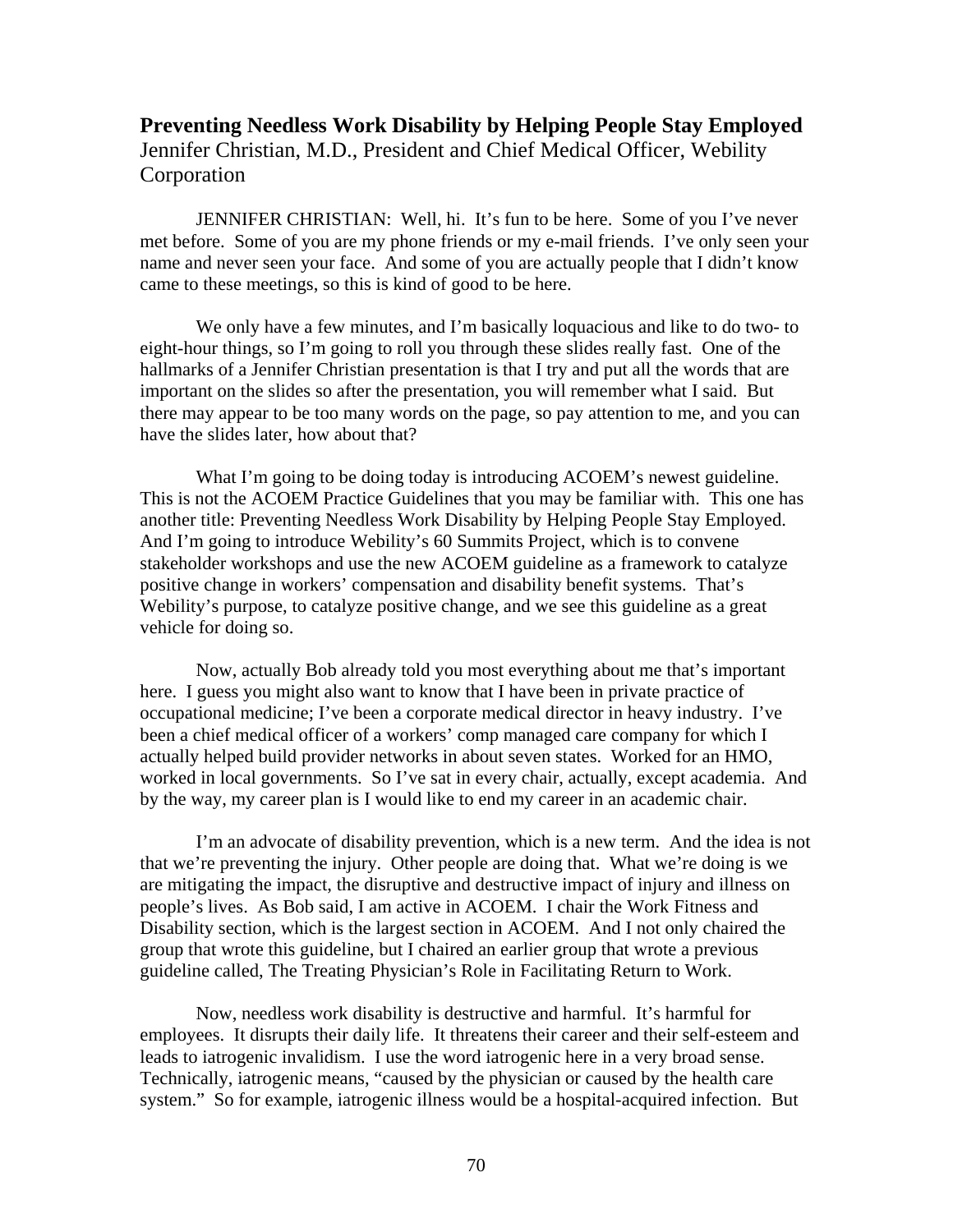there's another way of defining iatrogenic. It is how you and I and all of us respond to an injured or ill person. The way we respond or don't respond potentially creates their view of themselves as an invalid.

Needless work disability is also disruptive and costly for employers because it fundamentally reduces their productivity, and creates unnecessary hassle and expense. And at the employer level, at the level of the person who's really running the business, it's not the benefit cost that's the problem; it is the disruption in the production line.

And lastly, at the economy level, obviously, needless work disability is wasteful because it's diverting dollars from productive use, inviting petty fraud and corruption, and reducing economic efficiency.

The purpose of ACOEM's new guideline is to describe for the first time in detail the stay-at-work and return-to-work process, and to point out opportunities for improvement and provide some examples of current best practices. And, the way we managed to get all those 21 cats to work together is that all of us wanted to begin an ongoing dialogue among all the stakeholders. We saw that in our role as physicians we were trained to tell what was medical from what was not. And we're the most reliable tellers to you about that, so you know what's non-medical and you can work on it.

The authors are all ACOEM members and represent several specialties in occupational medicine, orthopedic surgery, internal medicine, family practice, physical medicine and rehab, psychiatry and emergency medicine. And we came from 15 U.S. states and Canada, and we're working in private practice, government, academia, heavy industry, and workers' comp and disability insurers. We looked for a doctor working for a union. We couldn't find one. But our goal was to represent the rainbow of all the places where physicians see these systems working. We used a collaborative and consensus-seeking method, and we widely circulated our paper before it was published for feedback from the stakeholders, and we also peer-reviewed it inside the college.

The structure of the Guideline starts with some introductory material, and then orients you to the stay-at-work and return-to-work process, how it works and the variability of medical conditions and their impact on work, and the relationship of the stay-at-work and return-to-work process with other processes. And then, in the last half of the paper, there are 16 findings and recommendations, each one of which is laid out with observations, discussions and examples.

So, what is the stay-at-work and return-to-work process? It is a sequence of questions, actions and decisions made separately by several parties that together determine whether a worker stays at work despite a medical condition, or whether, when and how that worker returns to work during or after recovery. And, this process often stalls or becomes sidetracked because the focus tends to be on corroborating, justifying or evaluating the disability rather than preventing it. The long and the short of this is that the stay-at-work and return-to-work process is a team sport, but we have not been playing it that way.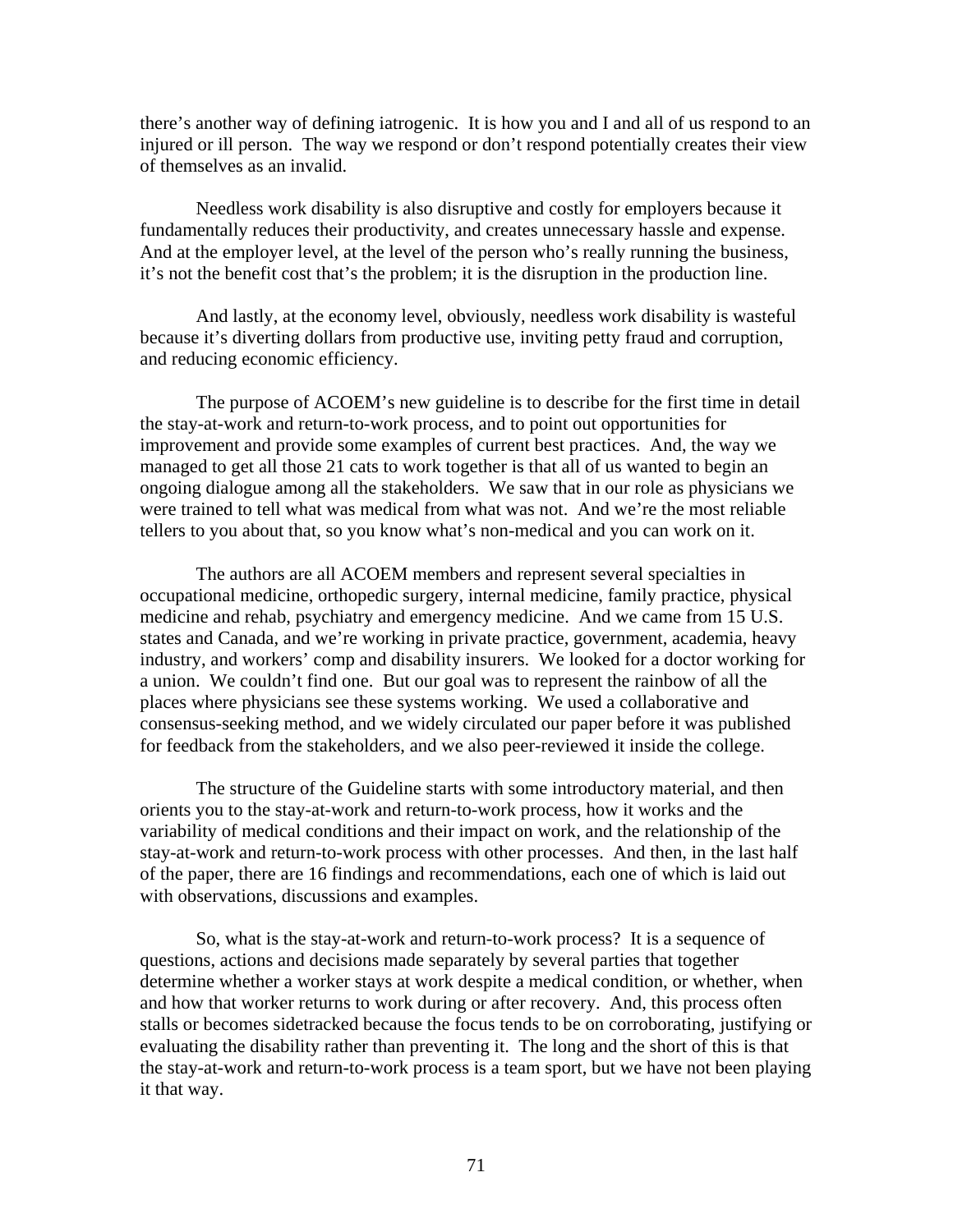There are five parallel processes. There's the stay-at-work and return-to-work process, which is working in parallel with the medical care process of diagnosis and treatment; in parallel with the personal adjustment process, by which the worker is deciding how to respond to the situation and figure out what the implications are of this injury and illness for their future life, in particular, their vocational life. There's the benefits administration process and sometimes there's an ADA reasonable accommodation process. The sick and sad part is that the stay-at-work and return-towork process, which is the one which is going to actually determine the outcome – along with the medical care process and the personal adjustment process – is being overwhelmed by the benefit administration process. The benefit administration process is frequently viewed as the real one, and yet the other ones are the one that are going to determine the outcome.

So I want to run you through at high speed the four general and 16 specific recommendations made in the report. The general ones are:

Number one, adopt a disability prevention model.

Number two, address behavioral and circumstantial realities that are creating or prolonging disability.

Three, acknowledge the powerful contribution that motivation makes to outcomes, and make changes to improve incentive alignment.

Four, invest in system and infrastructure improvements, and you're a good audience to be talking about that with this.

"Adopt a disability prevention model" means that we need to increase awareness of how rarely work disability is actually medically required. And we need to instill a sense of urgency, because prolonged time away from work is harmful. Some years ago, when I was the chief medical officer of a managed care workers' comp company, my boss asked me, how often after work-related injury does somebody really need to be away from work for strictly medical reasons? And when I told him my answer, he thought I was nuts. So I did a survey in order to prove my point. My favorite four words used to be: "I told you so"

So the key question in the survey that we did (we surveyed 99 occupational medicine docs who did work in 40 states) was: "Based on your clinical experience, what fraction of workers with work-related injuries and illnesses who seek medical care – which means it's bad enough they went to see the doctor – really need to be off work for more than a couple of days for strictly medical reasons?" And more than 90 percent of the doctors said it was less than 10 percent of the cases, and more than 50 percent of them said it was less than five percent of the cases. And the more experience that the doctor had with running transitional work programs or with helping people under ADA to stay at work, the lower the number got. I had told my boss two percent, because I had run an alternate work program for a shipyard. Now, the actual number nationwide has dropped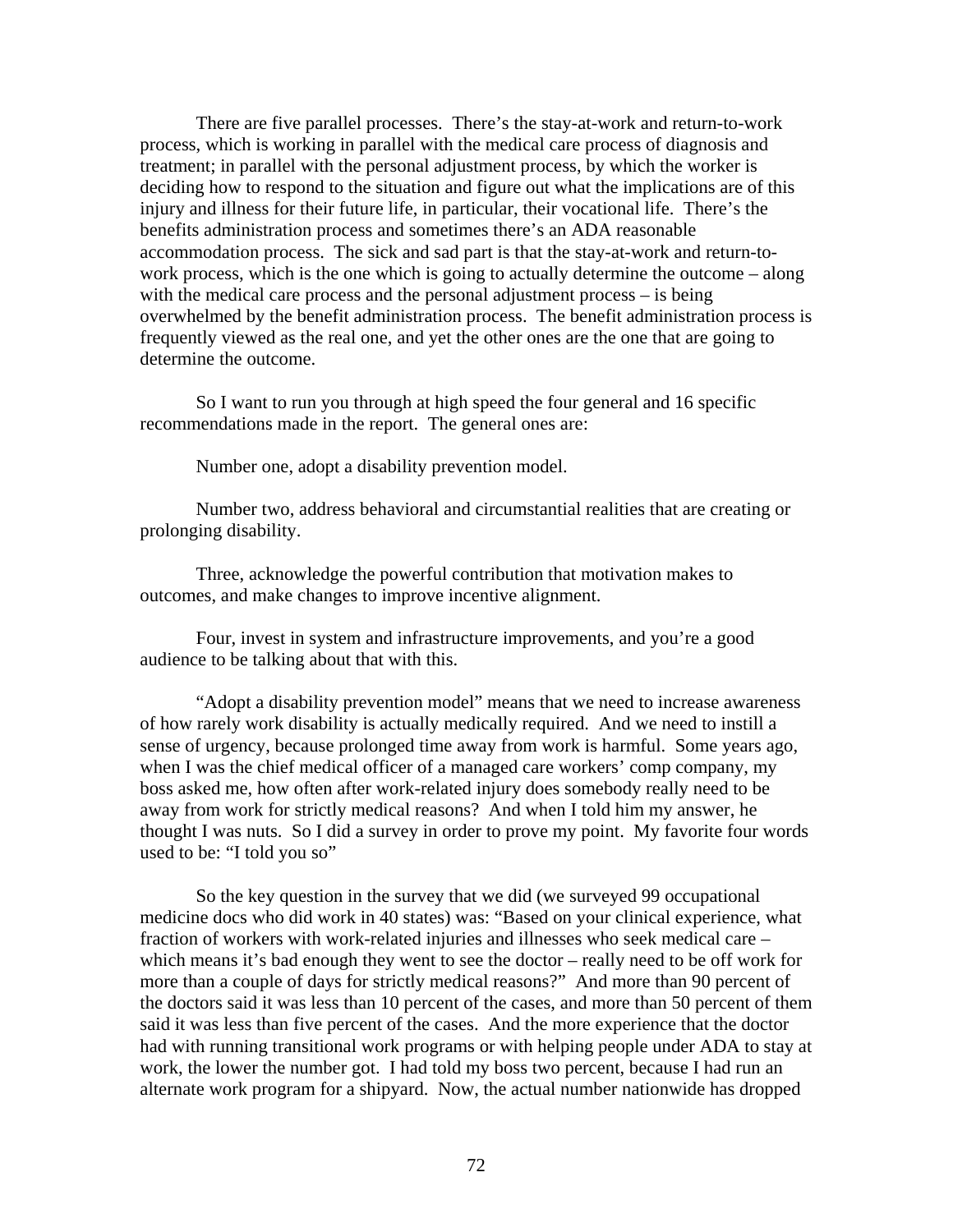down to about 23 percent nationwide. I don't know what it is in your state or in your company, but if the real number is 25 percent – this makes the math easier – if the real number is 25 percent, and the most that is needed is 10 percent, that means we've got 60 percent of cases with non-medically required days away from work.

Today, my company, Webility, has a web-based course for doctors on disability prevention, and we're continuing that survey, continuing to get those same results. But we've added now a second question about non-occupational conditions. And the closest we could come to a similarly-constructed question was to ask: "What fraction of your patients with a condition that's not work related, but who have asked you to sign a form excusing them from work, really needed to be away from work for more than a couple of days for strictly medical reasons?" And the results are turning out to be pretty similarlooking on the left-hand side of this chart. Eighty percent of the doctors say it's less than 10 percent of the time of the people who asked them to sign a note. And 54 percent say it's less than five percent of the cases. But oddly enough, up to100 percent of these people are actually away from work because they are asking the doctor for a note.

So, when is work disability really required? Remember: by work disability, I mean, absence from work. When is absence from work attributed to a medical condition really required? The new ACOEM occupational medicine practice guidelines, chapter five – if you have not paid attention to it, it's a landmark chapter – is called Disability Prevention and Management. The definitions that you're going to see here are very similar to what's in there. In fact, Webility donated our language to the ACOEM practice guideline. These definitions have also been in front of hundreds of doctors, and they don't push back. So those of you who are not medical doctors, you can feel comfortable with these definitions. You need to be away from work if you have to be at a place of care – if you have to be in a hospital, you have to be in a day treatment program, if the p.t. office closes at 5:00 – because your healing should take priority over being at work. You also need to be away from work if you have to be confined to at-home or in-bed. And usually the reason for that is as follows: Immediately following injury, the body has a biochemical cascade where basically you're prostrate; you need to be still in order to heal. Or, you may need to be at home because there's a risk of infection, contagion or quarantine. Either you're dangerous to me, or I'm dangerous to you. You need to be in the house. Or, you may need to be in a protected environment. Somebody who's delusional or psychotic has to be protected from the real world, or the real world needs to be protected from him or her.

And lastly, if there's some reason why working or commuting is medically contra-indicated. And by that I mean, there's something about all kinds of work, or any kind of commuting that would worsen the medical condition or delay the recovery. But many circumstances that look like they are medical contra-indications turn out to be environmental. So here's an example. I used to work on the north slope of Alaska for British Petroleum, and guy wanted to come to work for BP. He had hemophilia. I said, whoa, I don't think it's a good idea for you to work on the north slope of Alaska, because if something bad happens and you need blood, we're an hour and a half away by jet from the nearest blood, and we're frequently weathered in. You can't come to work here. But,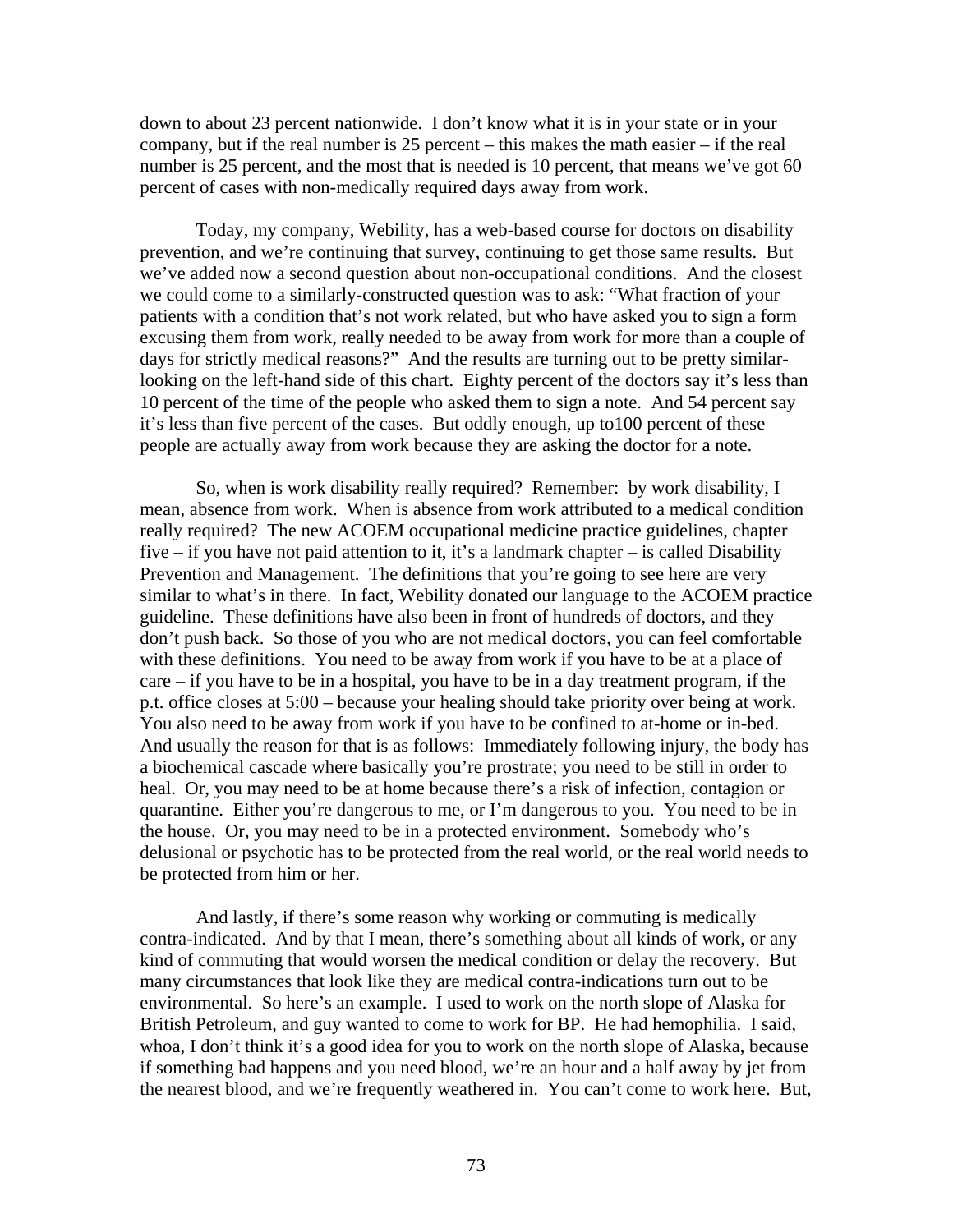the guy could work just about anywhere else, right? He could work anywhere where there was blood near by. So, many times when something looks like it's a medical contra-indication, you have to look at the circumstances and say, if we shifted the circumstances, could this person work? If so, then they do not need to be away from work for medical reasons only.

Work disability prevention is not about eliminating medically required disability; it is about eliminating unnecessary disability or preventable disability, which shows up as the result of discretionary decisions. And most often, those discretionary decisions are being made by somebody who may say it's for medical reasons, but they are actually making a business decision. It's usually a cost-benefit decision. Is it worth making use of whatever productive capacity this person has while they're recovering? And usually that shows up as, oh, we can't find anything for him to do. Or, there's no way to get him to work. Or, the bother of dealing with it seems to be more than the benefit. Et cetera. Many times, when you hear someone describe why somebody's not back at work, it needs to be unmasked and revealed for the business decision it really is. Because sometimes, the leaders in the business have made a decision – they want to reduce their workers' comp costs, or they want to increase workforce availability, but at the first-line of supervision, they're getting undercut by supervisors who are making decisions for their own convenience or out of ignorance. Sometimes it's an appropriate decision to keep somebody away from work. For example, if they only need a week of recovery time, and it would cost you 20 grand to get them the wheelchair that would climb the stairs that would let them work for that week, then that might be stupid. But if somebody's going to be away from work for a year, it might make good business sense to invest in getting that person back to work right away.

And there are a lot of medically unnecessary disability days caused by system friction, by ignorance, by resistance, and by administrative and bureaucratic delays. Again, these are masquerading as medical reasons for time away from work, but are in fact not. And the awkward part is those delays are decreasing the likelihood of people ever going back to work. You guys already know that length of time away predicts bad outcomes, and yet you persist in systems that have unreasonable delays.

So the second group of recommendation is intended to address behavioral and circumstantial realities. People's normal human reactions need to be acknowledged and dealt with. When somebody has been injured or become ill, even if it appears to be minor to you, their life might have been turned upside down. Today, when so many people have two-career families and childcare and work here and there, even a modest thing can turn a family upside down. Somebody who is uncertain whether they're ever going to be able to work again, or uncertain what the meaning of this injury is for their future has a big deal going on. And when I first came in to workers' compensation 25 years ago, I was so struck that people with injuries and illnesses have the question arise whether or not they can work again have a major life situation they are facing, and who is going to help them with it?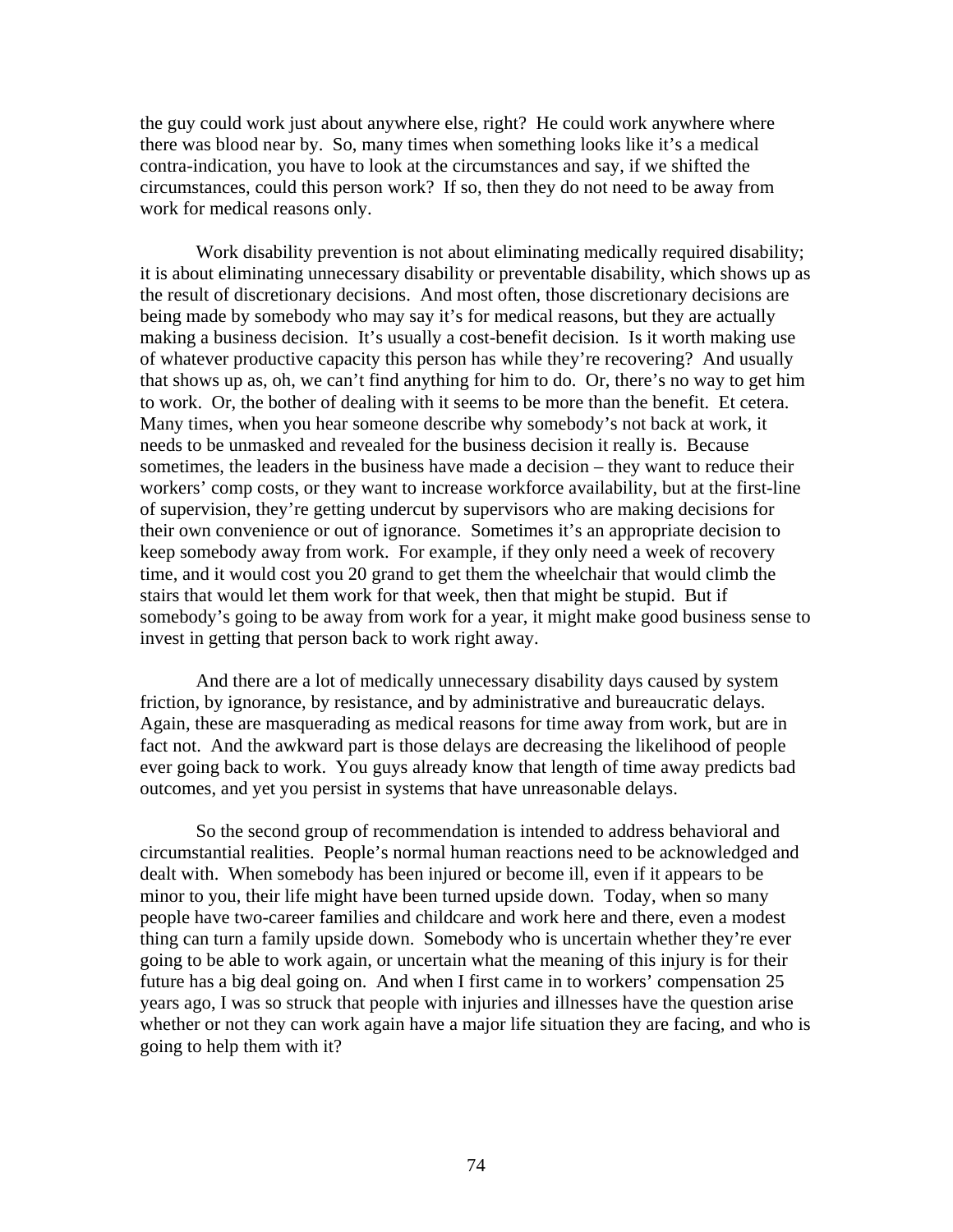The doctor's just going to do the diagnosis and treatment. The claims adjuster is just going to decide whether to pay it. The employer is just going to frequently tell stories about him behind their back and decide to fight the claim. Who is helping the person sort out the situation? Who is helping them identify the optimal resolution of this for today, for tomorrow, and for the rest of their life?

Also, one of the peculiar things about workers' compensation is how inauthentic and superficial it is. There are social and workplace realities that we know from all the evidence have a profound impact on outcomes, and yet the system says, don't tell me about any of that stuff. I only want to talk about the stuff that's in the law. And lastly, people with injuries and illnesses – about 20 percent – this number may not be exactly right, but about 20 percent of us already have psychiatric conditions at the moment we're injured or ill. And the co-existence of a psychiatric condition with an illness or an injury prolongs recovery. Many of us, when we develop a chronic illness, will then also develop a psychiatric condition with it. Fifty percent of people with chronic illnesses have diagnosable psychiatric conditions. The fact that you guys don't want to deal with it doesn't mean it doesn't exist. The fact that you guys don't want to deal with it, doesn't mean that it isn't screwing up outcomes, right? So this is an issue, which absolutely has to be addressed if you want to achieve optimal outcomes in this system.

And there are modifiable factors that predict long-term disability. Dr. Gordon Waddel in the UK did a big study of all the things that predict long-term disability. Some of them we can't do anything about, like age, like educational attainment, like what kind of work you do. But here is the list of things, which are modifiable. And what is fascinating is that with the exception of number one, interval away from work, which we can do something about by helping people recover on the job, getting them right back on the horse. All the rest of them have to do with how the person sees their situation. Remember what I said about expectations? Who is helping set the expectations for people? Who is helping them envision the best possible outcome, and who is on their side trying to achieve that best possible outcome. Pain intensity and pain behavior, by the way, are intensely driven by expectations and the person's perception of their situation. And time is of the essence.

This is my slide from a population from General Electric; on the left is the likelihood of ever going back to work and on the right-hand side is time away from work. And for that population, by three months, the likelihood of ever returning to any job had dropped by 50 percent. So the reality is, every day the odds are dropping, and unless you're managing your system by elapsed time, you don't know where you are. Instead, everybody is managing by from when they got the case or the claim, as opposed to from the day the person left work. So when you talk about iatrogenic disability, if you have any part of your system, which is operating slowly, you are creating disability.

Three, acknowledge motivation and align incentives. You have to pay doctors for disability prevention work if you want to increase their commitment to it. Right now, any doctor who provides assistance with return-to-work is a sucker in most systems because they're not paid for those minutes. They're in a revenue maximization program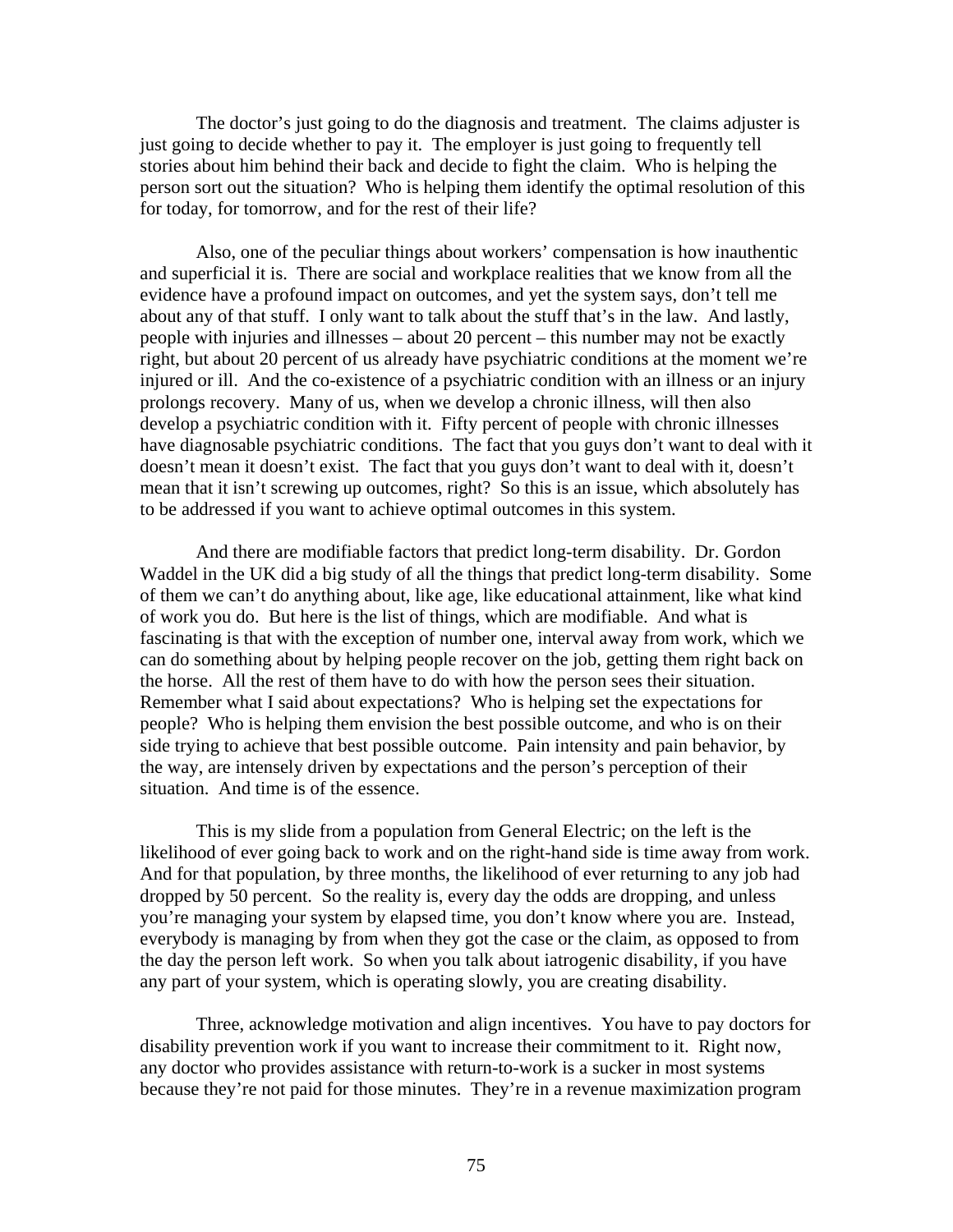like everybody else. In today's world, doctors are basically high-priced assembly line workers. The only CPT codes that they get paid for are ones where the patient is in the room. They don't get paid for time speaking to employers. They actually don't even get paid for time spent talking to employees about return to work. If you want them to do the work, you've got to signal that it's valuable and important, and you've got to pay them to do it.

You also want to help doctors by supporting appropriate patient advocacy, by getting treating doctors out of a loyalty bind. I do a lot of workshops with employers and payers, and basically employers and payers love to blame doctors rather than do anything about it. One way to help doctors get out of that loyalty bind is make it easier for them to give you an answer that you will find useful. And there actually is a self-assessment you can use on our website that helps you figure out whether you are teeing the doctor up to help you, or are you just looking at the world from a you-centric point of view – and simply feeling comfortable blaming the doctor for your problem.

And lastly, obviously we need to increase the availability of on-the-job and recovery and transitional work opportunities, because this is the thing that helps people stay well: getting them right back on the horse. I want to comment, though, that I don't use the phrase "get everybody back to work", because that may not be the solution for some people. Everyone will agree that what people want is to get their life back to as normal as possible. And for most people, that will include a return to work. We can all get behind looking for optimal resolutions of situations, which usually will include return to work. But just be careful; because most workers might feel jammed if all they hear is "get you back to work."

And also, we need to reduce distortion of the medical treatment process by hidden financial agendas. Employers, payers, and workers love to basically trick doctors into saying things they want them to say, and the doctors feel uncomfortable and manipulated. That's part of why they don't want to participate in this system. We really want this system to be transparent to all players. Also, because we allow so much minor abuse and cynicism in workers' compensation, we make the system unattractive to people. We need to be more rigorous, more fair and more kind all at the same time, in order to reduce the cynicism which permeates the system and makes it so unattractive to people.

This November at the National Workers' Comp and Disability conference in Las Vegas, Richard Pimentel and I are going to be doing a session called "Are you being hostile or firm? Are you being kind or a sucker?" And that essentially is the balance point we need to find in this system. We want and need to be kind and firm, and neither hostile nor a sucker.

And lastly, we need to devise better strategies to deal with bad-faith behavior. And that's not just doctors. And that's not just employers who hide their premium. And that's not just employees who falsify injuries. There is another problem, which is the employer who will not work with you to bring somebody back to work. That is a huge problem for many workers. In fact, the employee has the most power to determine the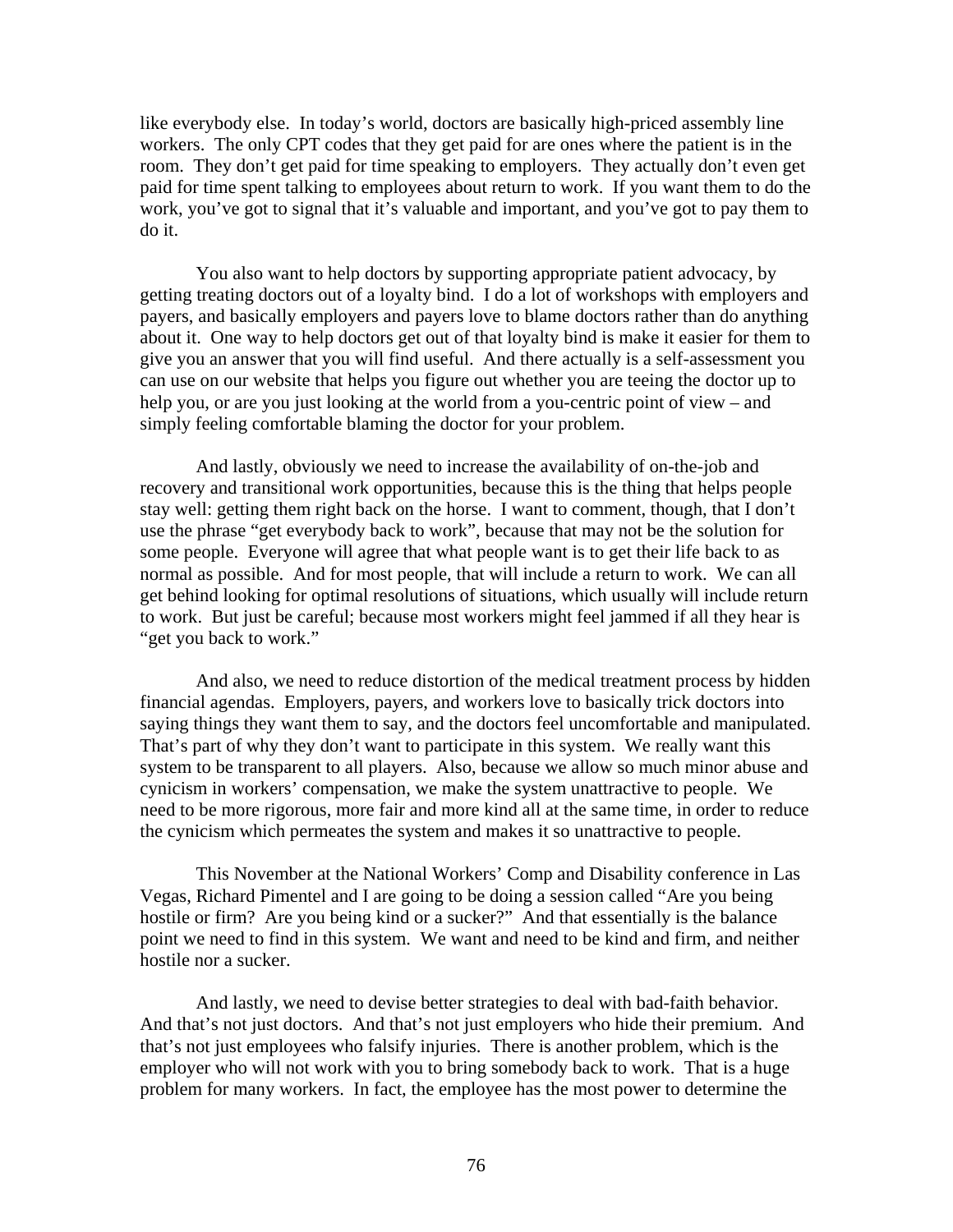eventual outcome of a disability situation. Because he or she decides how much discretionary effort to make to get better and get life back to normal. And many of these systems really do not acknowledge that the employee has responsibility in these situations. I've never been able to understand why the worker doesn't have responsibility to mitigate the impact of his or her own situation. And the employer plays the second most powerful role in determining the outcome by deciding whether to manage the employee's situation actively, passively, supportively, hostilely, and whether to provide for on-the-job recovery. When I was at the shipyard, the senior VP of Operations one day said to me, "Jennifer, you know, in the medical department, the only ones you see are ones where there's a problem between the employee and the employer. Because whenever the first-line supervisor and the worker are in alignment, those cases never even become visible because they work it out."

So by definition, we see problematic cases where we have a problem between the employee and the employer at the first-line level. And why are we not paying attention to that?

Lastly, the fourth big group of recommendations is intended to invest in system and infrastructure improvements. First of all, I don't know if you know this, but doctors have never been educated on what their role is in preventing disability or in managing disability. And they have never been trained in how to assess functional limitations or put on medical restrictions or do work capacity. You guys want them to know how to do it. You guys insist and write a role for them in the law, but they do not know how to do it. I do a lot of lecturing to doctors, and when I say, I know you're making it up, there's this great sigh of relief. They're making it up, right? So stop writing mandates for doctors without providing and insisting that they have the wherewithal to do the thing you're asking them to do.

It's a peculiar feature of this whole system that you not requiring that doctors actually know how to do the stuff you think it's so important they know how to do. And you need to disseminate information about the strong scientific evidence that staying active and at work fosters recovery -- and not just to doctors, but also to employers and payers the.

We also need to improve in standardized methods of information exchange between employers, payers and medical offices. It's so bizarre. In this country, 100 to 200 million return-to-work slips are flowing back and forth between doctors' offices, employers and payers every year -- and it is a non-standardized paper process. Every big employer has to deal with thousands of different forms from different doctors' offices. And every doctor's office has got to deal with hundreds of forms from so many different employers and insurance companies. This is a place where we really have a lot of system friction. We also need to improve and standardize the methods and tools that provide data for stay-at-work and return-to-work decision making. The AMA Guides to the Evaluation of Permanent Impairment is one example. The ACOEM Occupational Medicine Practice Guidelines are another great example. Evidence-based disability duration guidelines are another one. My favorite is Presley Reed's Medical Disability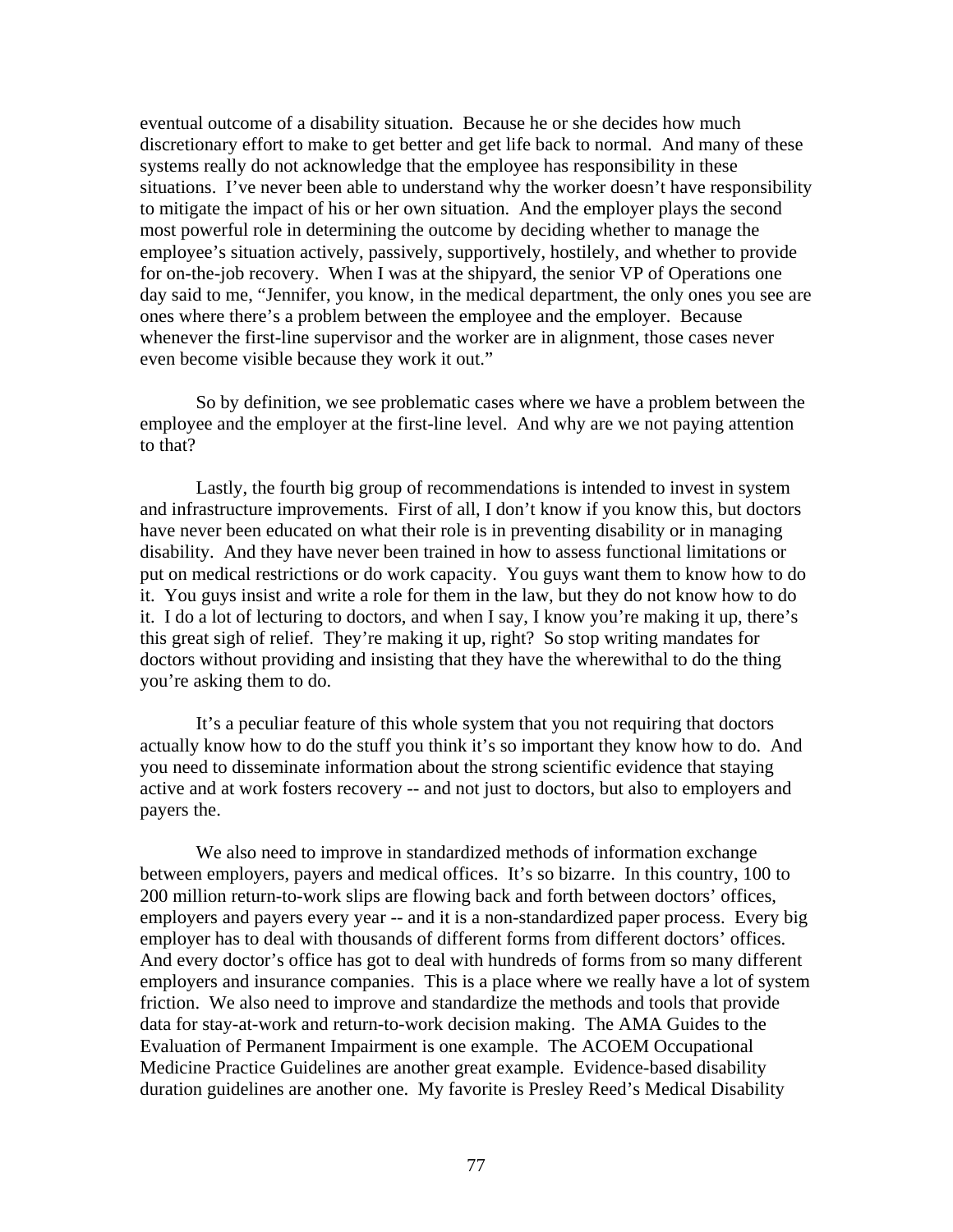Advisor because the data is the most solid. What is really missing right now is an encyclopedia where a doctor goes to look up what should be the medical restrictions or considerations for specific conditions. Actually, right now, in order for a doctor to figure out what you should or shouldn't do because of your diabetes or your lung disease or your insomnia or whatever, they just have to pull it out of their head. And we need to increase the study of and knowledge about stay-at-work and return-to-work.

It is bizarre that we've spent so much money in this country studying the way health services are delivered to children, to Medicaid recipients, and to Medicare populations, and how little investment we have made on how well the workers' compensation system is delivering care, and how well the stay-at-work and return-towork process is working.

So that's a fast overview of the ACOEM Disability Prevention Guideline. I was thrilled when I got a totally unsolicited call from the risk manager of Wal-Mart telling me he thought this was the best written description of the stay-at-work and return-to-work process he'd ever seen, and that it is a blueprint for improvement. So I really do recommend you to it. I think you'll enjoy it.

Webility, as a company, has invented a project to take this new Disability Prevention Guideline to 50 states and 10 Canadian provinces, and use it to move the system forward in those states – to waste less money and needlessly disable fewer people. The idea is to assemble the stakeholders, have them learn about the guideline, learn about the stay-at-work and return-to-work process, and then to break into small groups. Each one then considers one of the recommendations and asks, how can we implement that recommendation here? What is the concrete next step that would make that possible?

We've already held summits in Oregon and New Mexico. The one in Minnesota is being planned. And part of why I'm talking to you is, hey, you want to do a summit in your state? So in your packet are several papers: (a) a vision for what a summit might look like, (b) some questions to ask yourself on what would help a summit in your state achieve maximum impact, (c) a draft editorial written by the guideline authors on what we hoped and the reason why we wrote our paper, and (d) the new ACOEM guideline itself.

That's it. Any questions? Reactions?

(Applause.)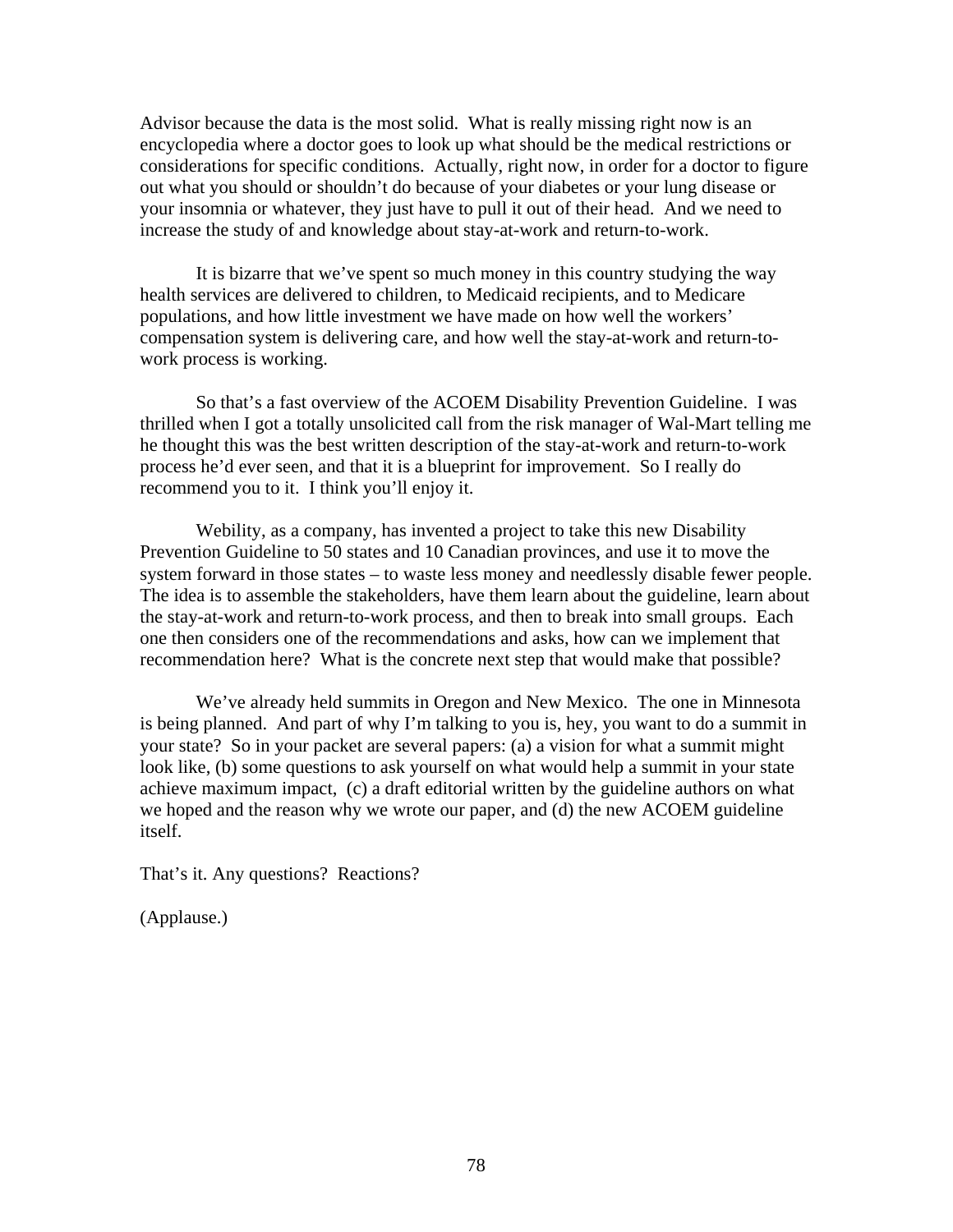### **Discussion**

Q: I'm from the House Ways and Means Committee. Should I use the mike?

DR. CHRISTIAN: Yes.

Q: Your chart from GE looks pretty depressing when I think about Social Security Disability Insurance and return to work under that, because clearly it's showing that if somebody's been out of the workforce for a year, chances are they're really never going to go back to work. Can you talk about that for a minute?

DR. CHRISTIAN: Actually, this year we've had a contract with Social Security to think about how they can make better use of functional and vocational expertise in SSDI and SSI. . So for the first time I've really been doing – this is my new term – deep thinking about Social Security. You know, it's really two processes. One is the disability prevention end and the other is the rehabilitation end. And I don't know if anybody's really looked hard at what the batting average is when you put a good full-faith rehab effort to work on somebody who wants to go back to work. Because the system has been so uncurious about its fruits, we don't know. What I do know is that where I learned this stuff was at Bath Iron Works Naval Shipyard, and we put in place two groups. We put in place a group that managed hard the first six weeks to get cases on the right track. We had fabulous results. Here's the metaphor I used – I walked in there and they have 425 people out of work, and they wanted me to work on the ones that had been out of work a long time. And I said, listen, you just invited me into your kitchen. You've got the faucet going full blast, you've got the sink overflowing, you've got water all over the floor, and you want me to work on the floor? No, to heck with that. I'm going to go turn off the faucet. Right?

So disability prevention is where we need to start. Stop creating these fiascoes, right? But in order to appease the shipyard's management, I also set up what I called the Rehab Roundtable. We took people who had been out of work one or two years – and we knew that the odds, because I'd actually seen the slide myself, I knew the odds were one to two percent. We got 40 percent of them back to work. And of those 40 percent we got back to work, we got them back in the shipyard and more than 75 percent of them were performing above average by the time we got them back. Now, what we did is we decided to take a complete look at those people from every dimension. We had their claim behavior, their previous personnel record, their discipline record, and their labor relations record. We had the department they'd been working tell us whether this guy was ever any damn good at the start. We looked at the whole person. And my role was to interview the person and figure out if there was a hook in their heart somewhere that we could haul on that we could pull them back. And that turns out to be a big piece of it. What is there in you that I can call out that makes you want to try again when you've gotten into a hardened or a hopeless position.

So we made three decisions. We had a group that included the top management of the shipyard – medical, labor relations, personnel, everybody that had done the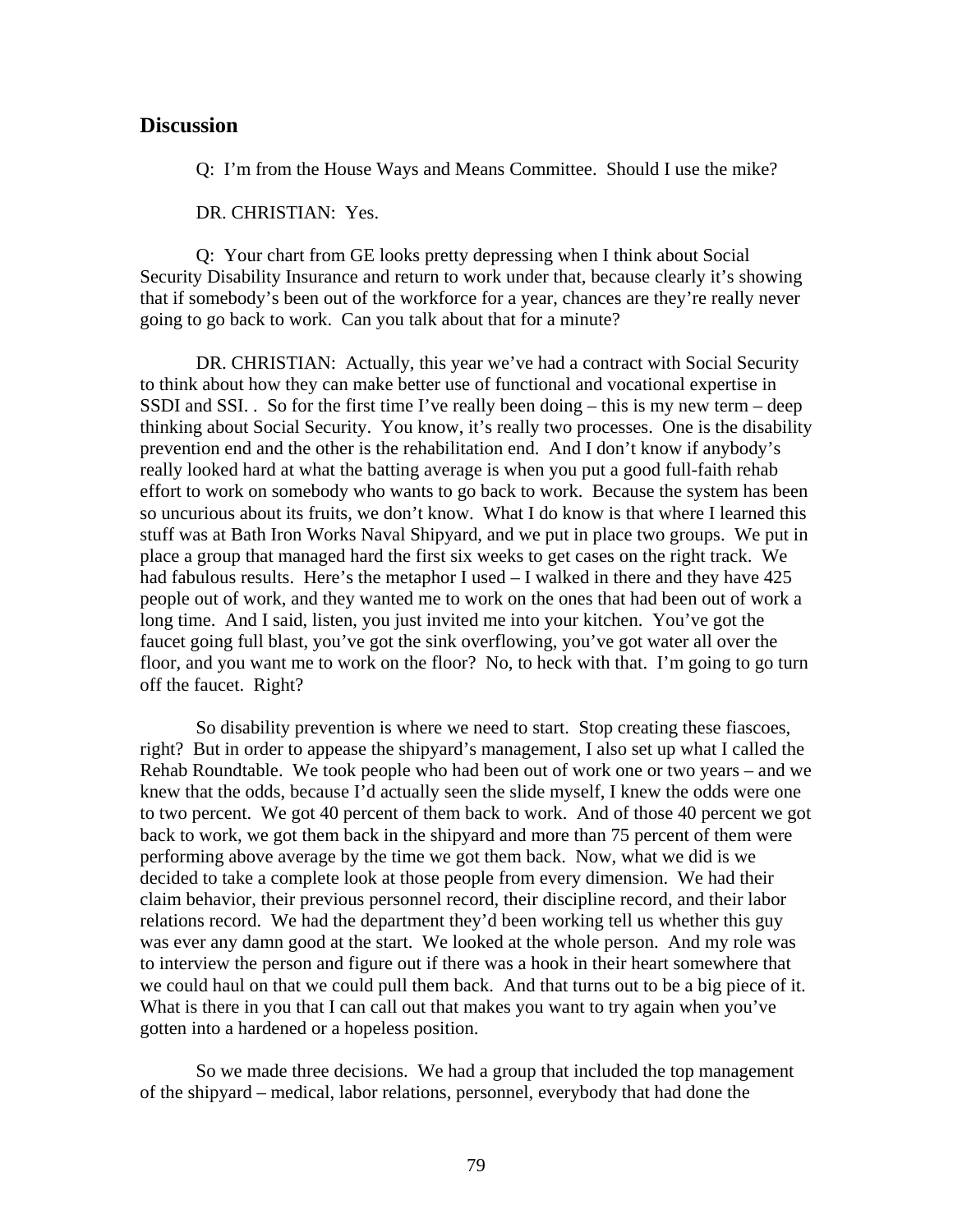evaluations. And the three decisions were, (1) we'll put the full faith of the shipyard behind your recovery. (2) We will give you conditional support, because we're not sure you can make it – or, we want to give you enough rope to hang yourself. (3) Or we will go for a claims-oriented defense period. But what happened is we took claims that had been dragging, and we said, what this person needs and what this situation needs is a resolution. They need to figure out what life is about for them, going forward. I think there is better luck at the back end, but it took a lot of work (and resources) to accomplish what we did.

Thanks very much. Let's talk later.

(Applause.)

MR. AURBACH: Wonderful panel. We're going to have a 15-minute break. Please come back and be in your seats at 1:45 for our next panel.

(Break.)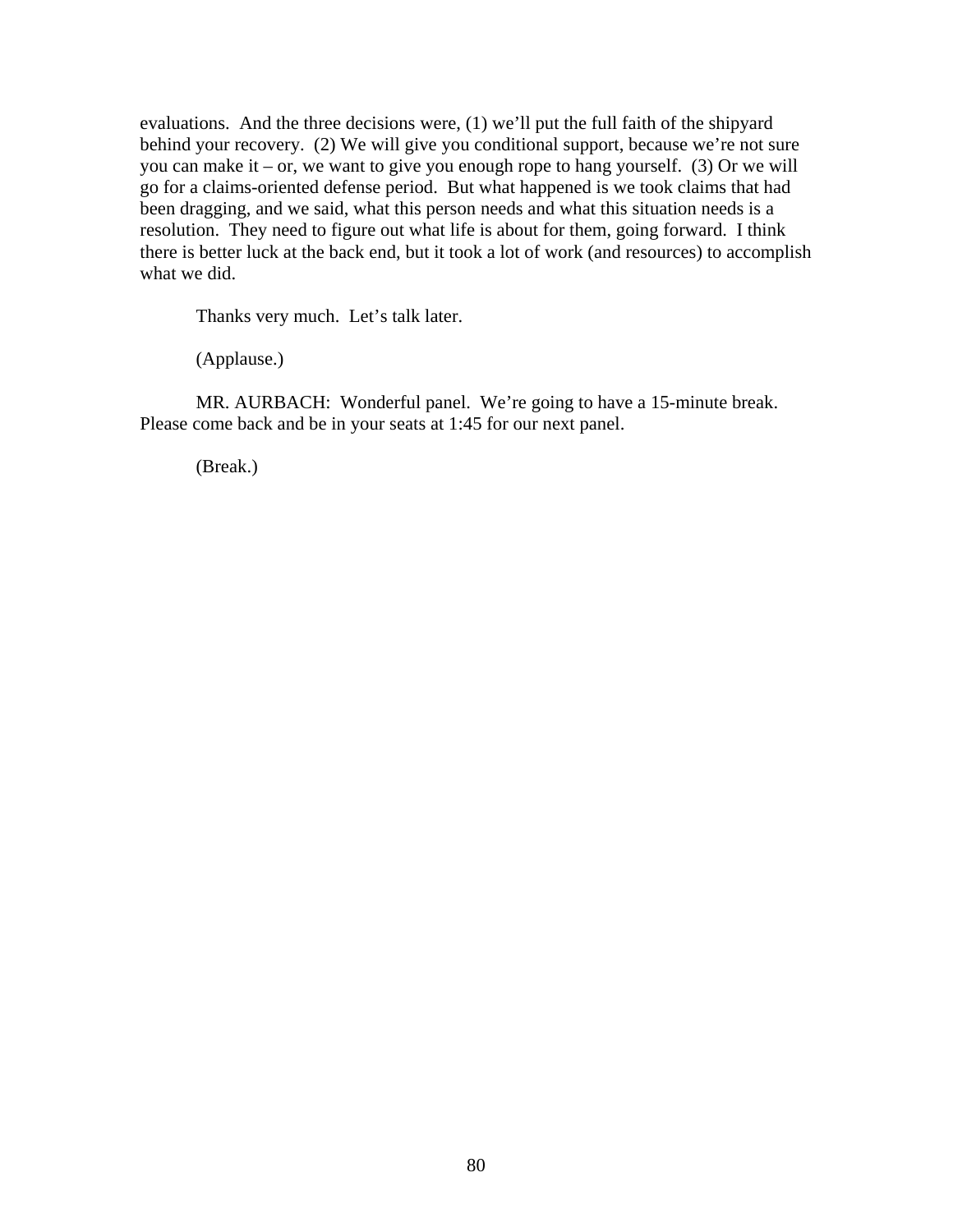# *Panel III: How are California Reforms Affecting Cost, Access and Quality of Medical Care in Workers' Compensation?*

# **Introductions**

Jay S. Himmelstein, M.D., MPH, Director, Center for Health Policy and Research, University of Massachusetts Medical School

JAY S. HIMMELSTEIN: We have a really full panel, and I want to call everybody back to order.

My name is Jay Himmelstein. I'm the assistant chancellor at UMass Medical School and director of the Center for Health Policy. This panel is going to be looking more deeply at the California reforms and how they affect cost, access and quality. You've heard this morning a lot about California reforms, but still it feels a little bit to me like what's happening in the medical care arena is very much of a black box. And I'm hoping, among other things, to sort of understand what these reforms were, how they're actually affecting medical care and hopefully get from the presenters what the early findings are about that, and from our reactors how those reforms look from their perspective from their stakeholder group.

I'm not going to use my time other than to introduce people, because we have a really full panel, and try to keep people on time. I think that's my primary job. So really quickly, we have full bios on everybody in your handout. And Barbara actually suggested maybe you would all introduce each other as you move along, but I'll just read the names of the panel members, and then when you start speaking just remind people who you are if it's not otherwise obvious.

Our first speaker talking about the California problem reforms will be Barbara Wynn, who is a senior health policy researcher at RAND. Following that will be Michael Nolan who's going to talk about the impacts on costs and access to health care in early findings. Michael is the president of the California Workers' Compensation Institute. Next we'll hear from Teryl Nuckols Scott, a health services researcher and a physician, who's also from RAND, who is talking about their early attempts to assess how we can get a deeper understanding about the quality of care. We're going to have them talk for 12 to 15 minutes. I'd like to sort of keep it alive because it's after lunch and I don't want people falling asleep. I'll leave you time for a couple clarifying questions, instead of waiting all your questions, for each of those speakers. So if there's any points of fact that you want to clarify or have them go a little deeper in before we transition to the next person, hopefully that will keep us all awake. And then we have panelists, including: Dr. Bernyce Peplowski, the medical director for Zenith; Doug Kim, who you've met, a legislative advocate; and Tom Rankin, who's the past president of the California Labor Federation and a visiting scholar at the Institute of Industrial Relations at the University of California Berkeley.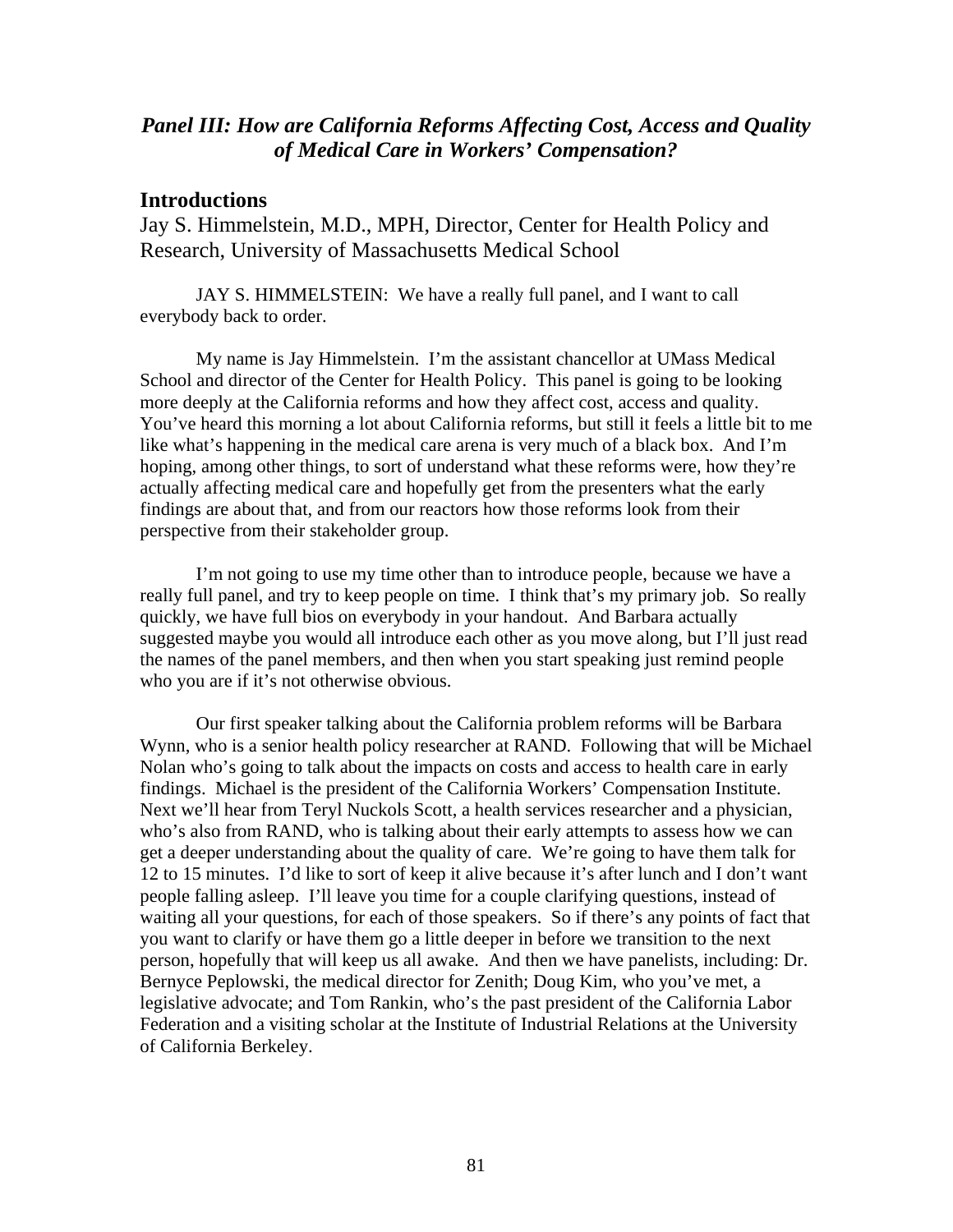So I think with no further ado and to keep us on time, we'll get started. Okay, Barbara Wynn. Thank you.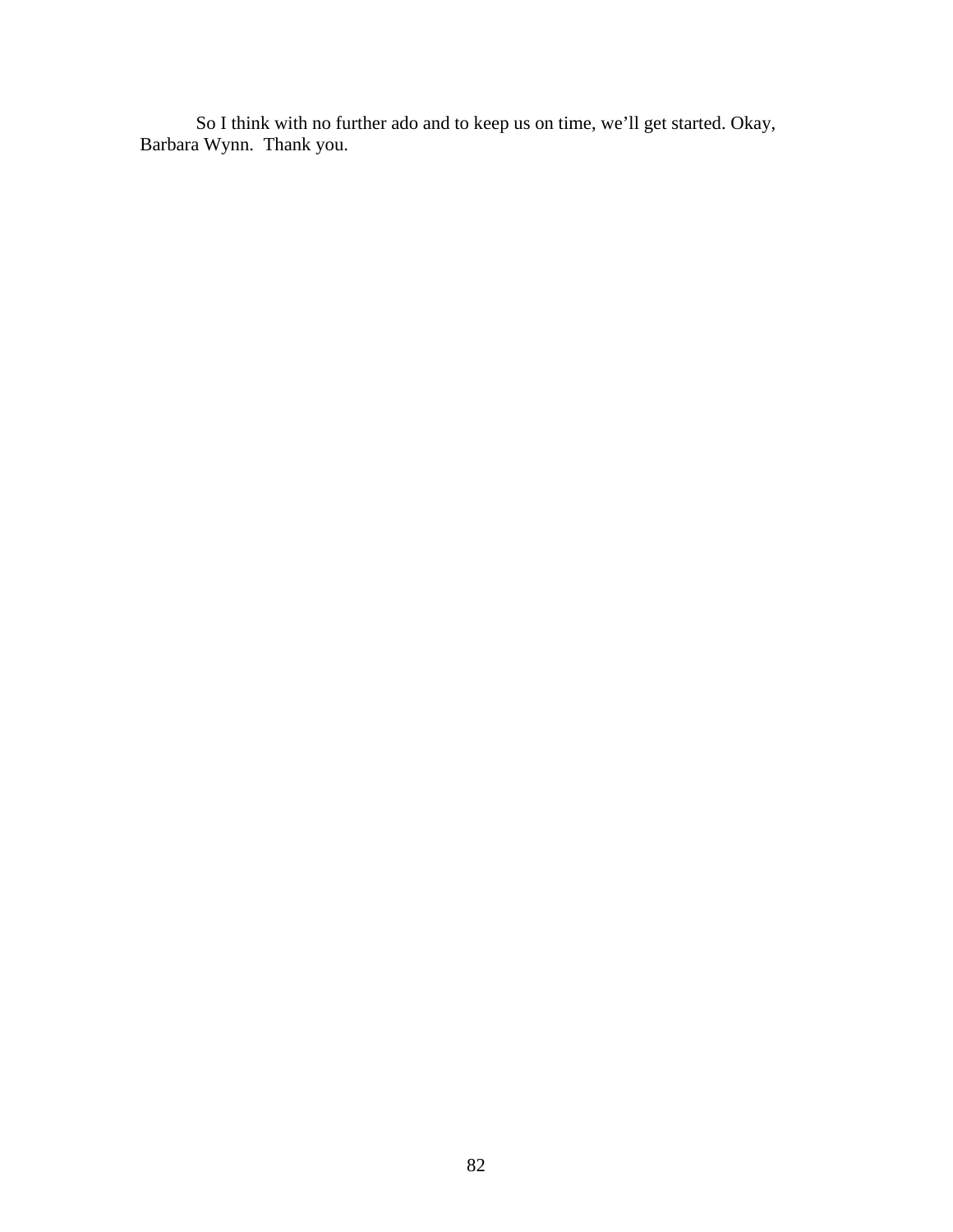### **Overview: The California Problems and Reforms**

Barbara Wynn, Senior Health Policy Researcher, RAND Corporation

BARBARA WYNN: Thanks, Jay. I really do appreciate the opportunity to be here this afternoon and to share with you some of the observations that I've had in working to evaluate the medical care furnished to California's injured workers over the last four years or so. We're currently embarking on a new study to evaluate the impact of the actual reform provisions and have no data other than some early impressions from other researchers and from various key informant groups.

My job this afternoon is to try to set the context for the presentations that are going to follow from the other panelists. First, I'll provide a brief review of the prereform medical treatment system. Second, I'll summarize the major reform provisions that affected medical care. And then, I will share some of those early impressions from our research and also from other research that's been done about the impacts of the reform, and what the lessons might be learned in considering other reforms.

There's a lot of information to absorb on this chart. Across the x-axis are the expenditures by various categories. I call your attention to the columns on the far left showing the rate of increase in medical payments over the period from 2001 to 2005. Most of the reforms were implemented in 2004. The medical networks started about January 1, 2005. What I want to really call your attention to, as the take-away, is that payments for medical care were increasing more than twice as rapidly as indemnity payments during this period, and represented 51 percent of paid losses in 2003. The teaser that Michael Nolan will fill in is the declines in payments that have occurred since then. The largest component of expenditures was for physician and other professional services. Physical medicine, including chiropractic care, accounted for 35 percent of spending in this category; evaluation and management services about 20 percent; surgery, 16 percent.

But the two fastest growing components were hospital payments for outpatient services and pharmaceuticals. Pricing policies were an important factor in both of these. Hospital outpatient surgery fees – the facility component – were not subject to maximum allowable fee schedule amounts and were paid basically on billed charges. And those of you who follow hospital charging practices know that they are commonly four to five times the cost of actually providing the services. Fees for pharmaceuticals were substantially higher than the amounts paid by Group Health and Medicaid.

When employers looked at other states, the costs for medical care were much higher than elsewhere, using several different measures. For example, the premium analysis that the state of Oregon does annually has shown that California premiums were the highest in the nation. This particular chart is from the National Academy and it compares the rate of increase in workers' comp costs per \$100 of payroll over the period 1999 to 2003, and shows that the medical treatment cost as well as indemnity costs rose much faster than the national average -- twice as fast with regard to medical costs. The fee schedule for professional services, though, had been essentially frozen since 1999,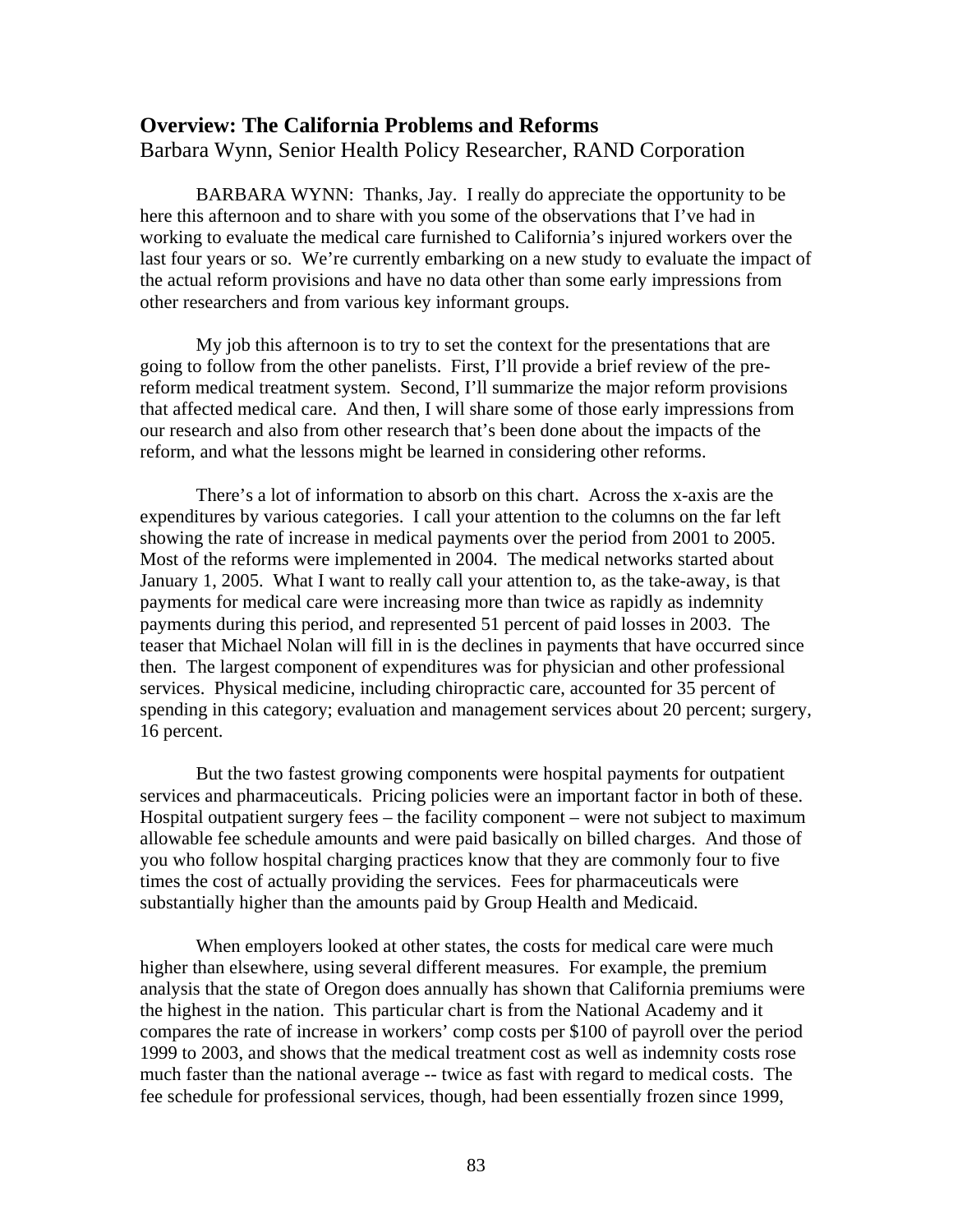and some fees had not been increased for a number of years even preceding then; so that the reason for the higher costs has been utilization, rather than price as one of the cost drivers. Benchmarking data from the Workers' Compensation Research Institute indicates the prices were in fact below average, but that the number of visits per claim was considerably above a median of a 12-state comparison group. For example, the chiropractic visits were more than twice the median – 34.1 visits per claim, compared to 16.6 for the 12-state median.

Yet despite the higher expenditures, a number of measures indicate the California workers had poorer outcomes. For example, one RAND study has shown that 13.7 percent of the partial-permanent disability workers claimants after three years were still out of work in California, compared to 9.7 percent in Oregon and 11.2 percent in Washington. Survey data also indicated that injured workers in California were no more satisfied and, in fact, frequently less satisfied with their care than other states.

In terms of the policy context, California law provides that an injured worker is entitled to all the care needed to cure or relieve an industrial injury or illness. The policies regarding provider choice and medical necessity determinations made it extremely difficult for employers and payers to control unreasonable expenditures during this period. The employer controlled care for the first 30 days, after which time an injured worker could choose a primary treating physician. And the law provided that the care ordered by that primary treating physician was presumptively correct. In particular, medical necessity determinations made by a utilization review physician were not admissible as evidence in the appeals process. And finally, as noted previously, the fee schedule was outdated and not comprehensive, particularly with respect to outpatient fees and pharmaceuticals.

There were a series of three legislative provisions starting in 2003 and ending in the spring of 2004. In summary, here's what they did. They really show a desire to improve the tools to assure that workers received appropriate care. The first thing was the treating physician assumption was repealed, and the ACOEM guidelines were deemed to be presumptively correct until the Administrative Director of the Division of Workers' Comp in California issued a medical treatment guideline. So there is a very strong sense of evidence-based medicine. The utilization review guidelines that had previously existed were repealed and new standards were set that tied any utilization review decisions to the ACOEM guidelines.

In terms of control of medical care, employers may establish medical networks and control the care throughout the duration of the claim. In addition, there were 24-visit limits per industrial injury set on chiropractic care, physical therapy and occupational therapy. This was in addition to the ACOEM guidelines pertaining to those services. A second surgical opinion program was established for spinal surgery. And knowing that one of the issues had been workers getting prompt treatment; there was a provision that established that employers were responsible for up to \$10,000 in care before a determination was actually made in terms of compensability. The fee schedule was expanded. It was linked to Medicare-based fee schedules with the exception of physician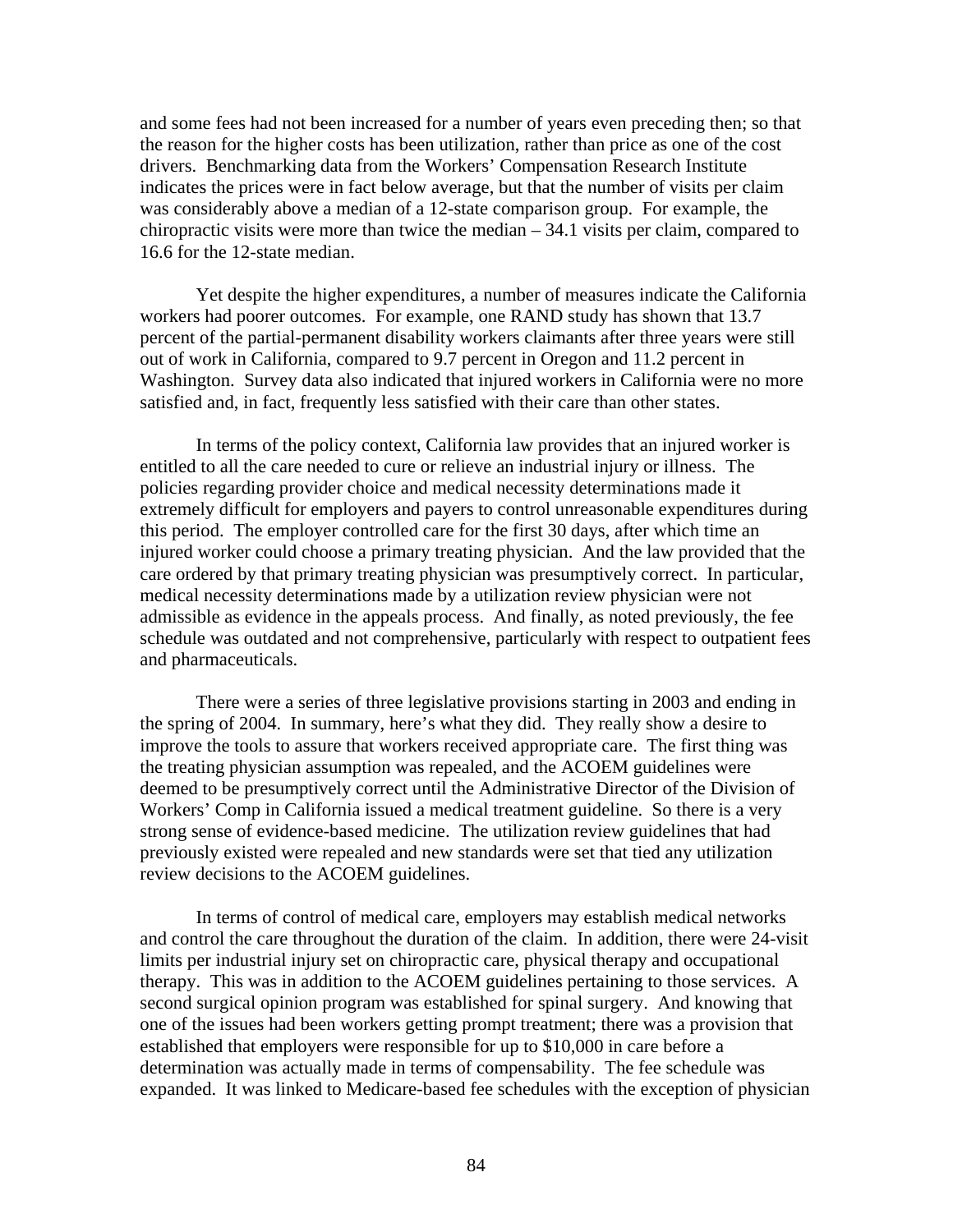services, and it was expanded to include hospital outpatient facility services. The pharmaceutical fee schedule was lowered to the amount that Medi-Cal would pay for those services. So there was a tremendous amount of change in a very short period of time.

What we've been doing is conducting interviews with key informants as of now. And also, of course, looking at other research that has been done, for instance, by the California Workers' Comp Institute. Basically, you saw in that first chart there have been substantial reductions in utilization and medical costs, but the impact on access, clinical quality, work-related outcomes and indemnity payments is simply not known at this point. Part of that stems from the lack of a single comprehensive database that can be used to look across the care being delivered to injured workers.

The interviewees are raising two common issues that are more systemic. One is about the challenges created by the complexity of the system. As of now, there are four different delivery systems depending on whether there's a medical network or not, and whether the employee has pre-designated a primary treating physician or not. This makes the dispute resolution process extremely complicated. Secondly, in part because of the amount of change and the lack of time, I think, that the Division of Workers' Compensation had to issue regulatory guidance, the level of distrust and contention within the system is still very problematic. Some of it is also driven by the incentives of the various stakeholders. And that's an area that we think really warrants analysis.

When we think about what's needed in California workers' comp to drive valuebased medical care, and by that I mean appropriate access to high quality care, one is an ongoing monitoring system. California simply doesn't know the impacts at this point. Setting up an ongoing monitoring system is extremely important. Dr. Teryl Nuckols Scott will talk to you about the need for clinical criteria and measures to really give you the tools for evidence-based medicine. A new physician-fee schedule is still needed. The current one is still based on charge-based methodologies, and there need to be financial incentives to improve quality built in to that fee schedule.

So what are the lessons learned? These are very general ones. You'll hear more specific ones later. But one is the importance of having an ongoing monitoring and evaluation system to produce information at critical junctures. Those include: during the technical assistance process as the policy changes are being considered; an early warning system during implementation; and monitoring and evaluation to inform and refine policies.

The second one is that off-the-shelf policies still need to be adapted and it's resource-intensive to do so. The ACOEM guidelines, for instance, that you'll hear are not comprehensive. There are areas where additional work is needed. The Medicare fee schedules don't address some of the services that are provided in occupational medicine. Successful implementation really does require time and resources. It's important that all the stakeholders be involved in some of the decision-making. Educational materials are really needed for anything as complex as this.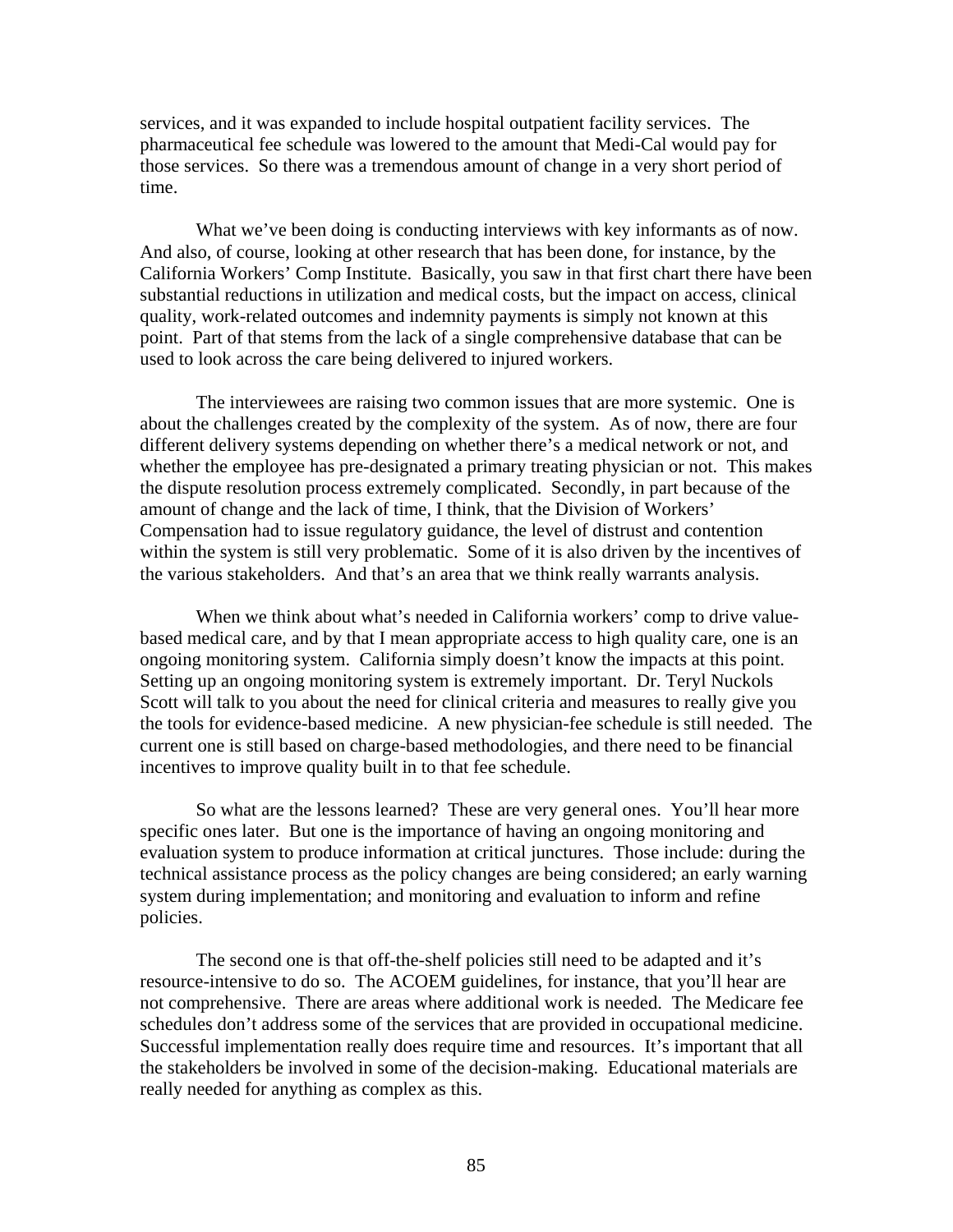And then finally, regulatory authority for oversight is important. The legislation itself needs to provide enough flexibility for issues to be addressed administratively and not to solely require legislative solutions.

So, I appreciate being able to provide that overview and look forward to hearing from the others.

(Applause.)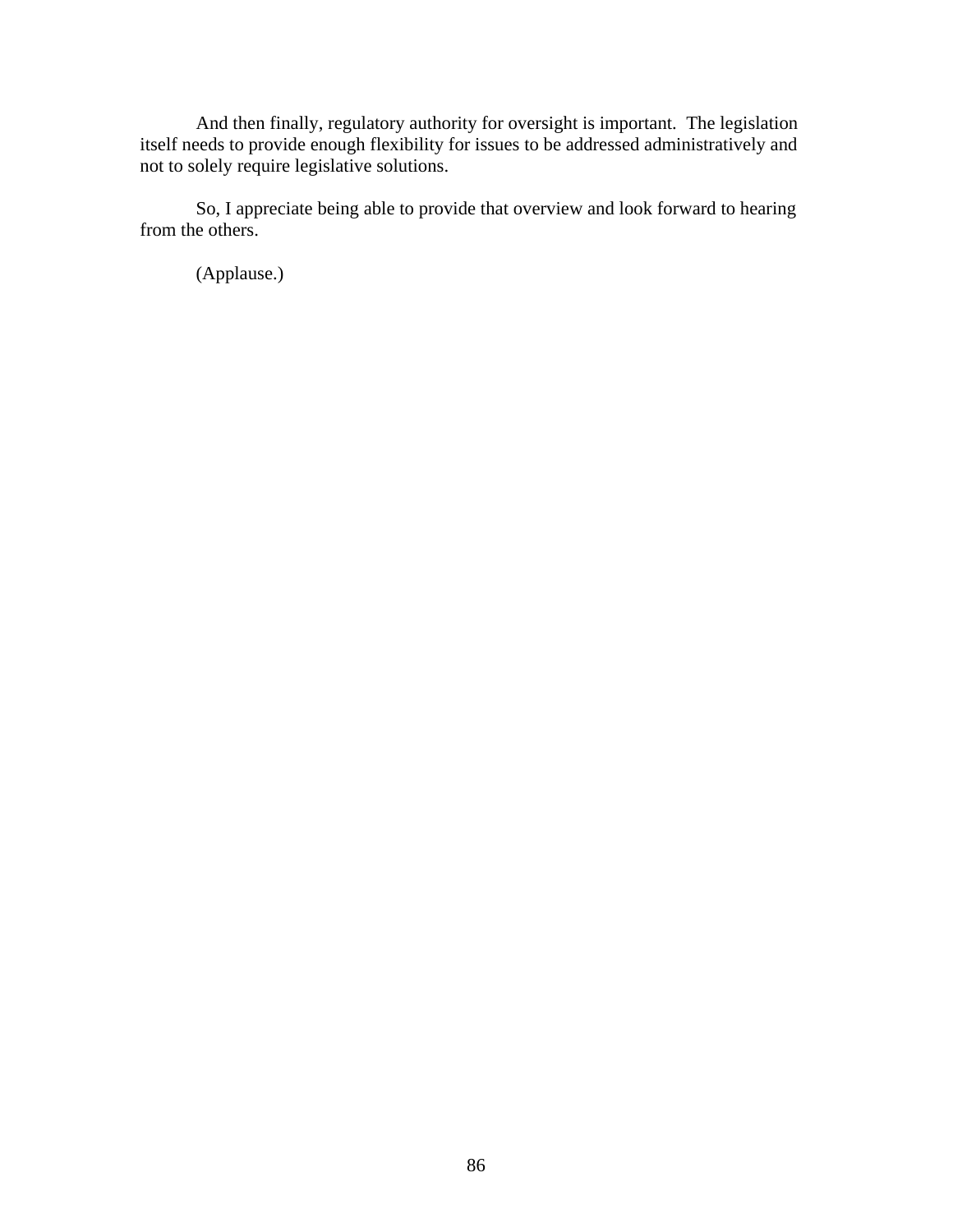#### **Initial Impacts on Costs and Access to Health Care**

Michael Nolan, President, California Workers' Compensation Institute

DR. HIMMELSTEIN: Before we go and while Michael's getting set up, are there any questions or clarification of any issues that Dr. Wynn brought up? No one does. Great. Michael Nolan.

MICHAEL NOLAN: Good afternoon. It's great to be here. I appreciate the work of the people who put the conference together and gave me the opportunity to speak to the National Academy, its distinguished members and guests. And if you would permit me to share a senior reflective moment, when I think back 30 years I was in Annapolis, Maryland. I commuted to Georgetown Law School. I graduated from that law school. The undistinguished building we were in was probably sold. And now I'm here at the National Press Club, an organization that was well known back when I was going to law school, representing the state that was 3,000 miles from here, talking about a subject I'd never studied in law school, with this wonderful group of experts. And I assume that many of you have come to work comp in very much the same way. It's not something you necessarily go to college and law school for.

I'm here to talk on behalf of the California Workers' Compensation Institute. We're a unique organization in many ways. We're dedicated to research and education about the California workers' compensation system. Our members underwrite the majority of the insurance policies, which are issued in that state. We have both carriers and self-insured employers as members. Our work puts us in touch with government agencies and their researchers, so I have the opportunity to work with Ms. Christine Baker and the wonderful, charming people that she employs like Mr. Neuhauser and the people from RAND. In addition, I have the privilege of working with many of the stakeholders in the system who care deeply about the workers' compensation system and are well-represented on this panel – people like Doug and Tom, who are up here with us today.

I'm here to talk about two topics. One is to talk about the early results from the reforms in terms of numbers, an empirical number approach. And the second is to talk a little bit about the issue of quality of medical care in terms of access to medical care, again a little bit more from an empirical side. So let me begin.

Let me start out by saying – not surprisingly  $\Gamma$  m sure – there are many organizations that publish information tracking the reforms. The California rating bureau does them; the Bickmore folks do them in what's called the Bickmore Study. We have a representative from Bickmore here with us today. I wish to acknowledge our shameless commerce division and plug our own organization's reports; it's CWCI. And of course back to the California rating bureau. I want to talk a little more about them in another aspect--another report.

If I talk about the California Workers' Compensation Insurance Rating Bureau – the rate bureau puts out a number of typical slides and information. They do it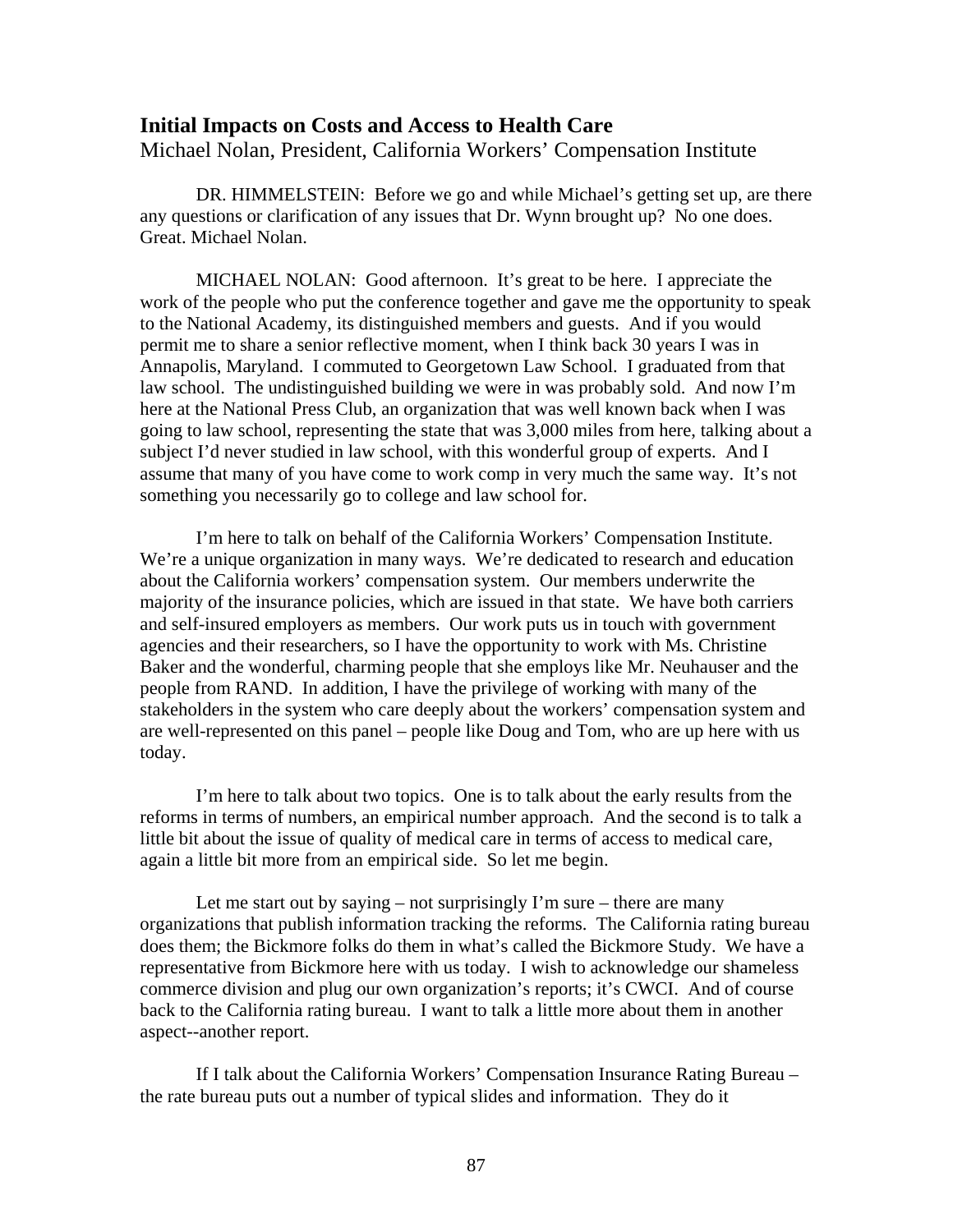periodically. And one of the things they do is try to track the average cost of an indemnity claim in California. You can see from the slide that during the period of the '90s average costs were rising greatly each year, and then started to dip – and remember these are accident year numbers – when the reforms took place. And reforms started to take hold toward the end of 2003, on an accident year basis. So we start to see the dip. And a part of that was the impact of medical costs. You can see medical was rising significantly, double-digit inflation year to year. The reforms came in. And they started to do something which is amazing in California, which is not only did we halt the increase in medical costs, but we saw actually saw a decrease. And even though it flipped up again in '05, it still hasn't hit the levels that there were in 2002. So that, from California's standard, just talking about numbers, is something of great interest to us.

Now if we look at the system more from a macro standpoint, there was a study done by the Bickmore organization. It came out early in January 2006. It was a first shot at what the effects of the reforms were. And just a note that they said in comparison with 2003 policies, they thought that the 2006 policy year would save about \$8.1 billion, and even went on to say that if you compare it to what the system costs would have been if the reforms were not enacted, it was a \$15 billion savings. Quite dramatic. And where did those savings come from, according to Bickmore? Most of it came from permanent disability savings, about 40 percent, and evidence-based medicine savings, about 27 percent. And of course as good actuaries, they have a great caveat that their quantified savings are uncertain because who knows what the future will bring that will go back and impact the accident years.

We looked upon some of the system changes in a more micro way using CWCI studies. For example, what's the impact on outpatient surgery facilities fees that Barbara talked about—a problem for us in California because such fees were unregulated? And you can see reduction of 38.9 percent. By the way, these are the results we put out last year in a six-part series, and we're in the process of refreshing them. But you can see in every category, and I didn't list all six, that there were savings, but in some cases, like pharmacy fees, not as much as we anticipated. But certainly on a micro level, we started to see savings come through the system.

The reason I wanted to flip back again to the California rate bureau is that they are required by law to put out an annual analysis of the reforms, and they recently put out a 200-plus-page study. I spared you the many possible slides on that. I just copied one segment of the report dealing with medical costs. What they tried to do on a percentage basis – not converting that to dollars – is say in different categories of medical costs, like physician fees and inpatient fees, where the savings came from in the system. Now, this is tough to read when you're reading it up here off the screen, but you have this information with you as part of the meeting package. And in addition, if you look at the bottom of each one of the studies' slides, I gave you the website to the Bickmore Study and to the rate bureau's and where you can go and find these types of documents and read them yourselves.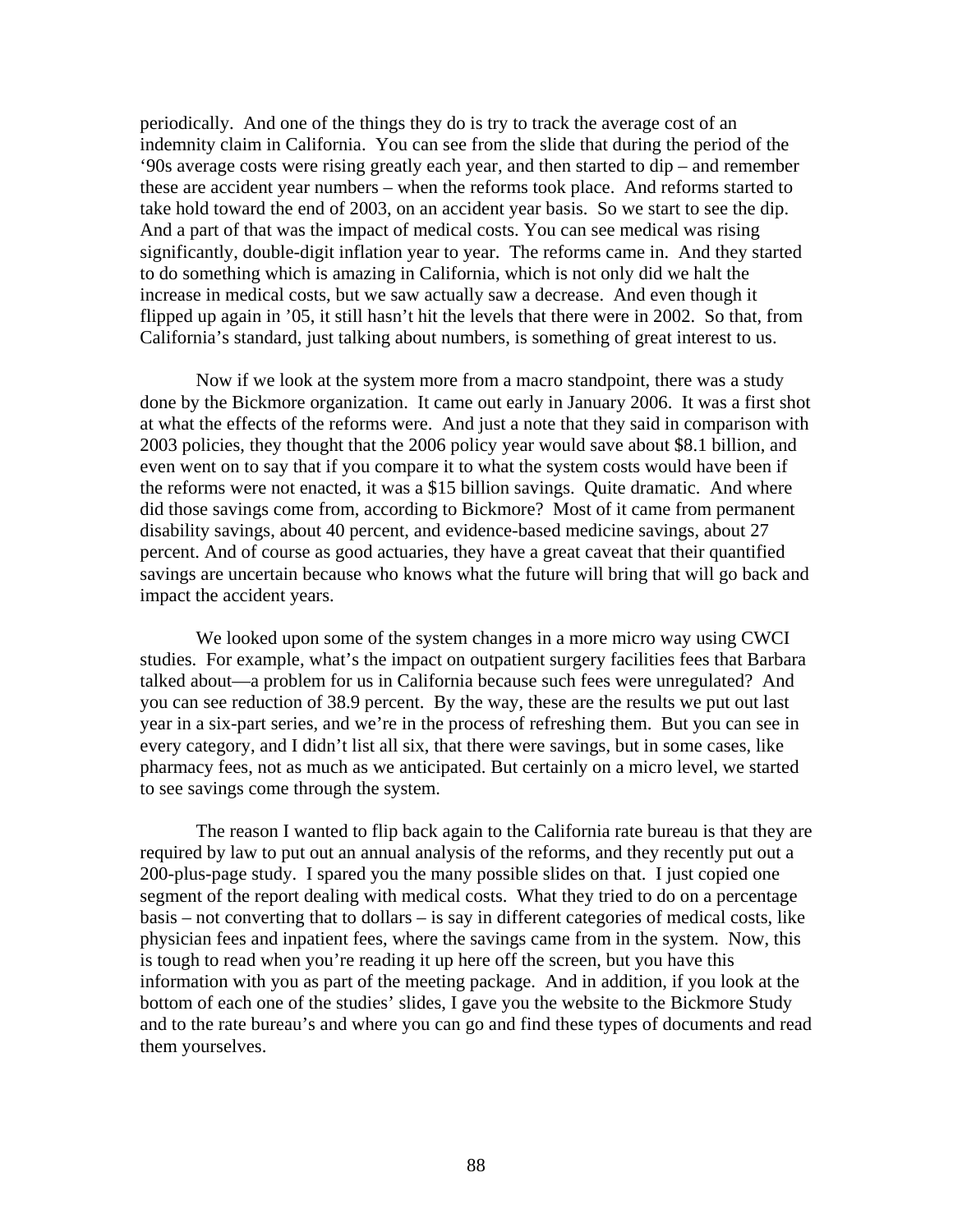So if we look in general, there's no question there have been significant financial savings generated by the California reforms. There has also been a decrease in medical utilization. There has been a greater use of MPNs (medical provider networks) that were put together post-reform. And even though I don't have slides on all these things, these are factors that are generally accepted as being the principles in the post-reform system financial savings. But then these factors raise many debates. And part of it is on the issue of quality of medical care, among others. We heard about the PD issues this morning. Here we're talking about medical. Some of the issues dealing with the medical go to what's the cost impact of medical and how does that affect our premium reductions, if you're an employer. Other issues include: what do we do in addressing the issues raised by the physicians about dissatisfaction with the system, or, as we heard from our friend, the applicants' attorney, questions of denial of care.

So the question comes about have all these reforms compromised access to care? And we know there are many ways of looking at access. In fact, we can step back and look at access in the group health area in the man-in-the-street way. How do they look at it? They look at it in terms of do I have insurance or not? And we know, for example, in the group health area – and I'm sure Tom and Doug could tell more than I can about how many employers in California have dropped their group health--whether you have insurance or not is not so much a question in the work comp system, but when you think of access, that's one way of measuring it.

Of course, provider choice, choice of specialties, proximity to your doctor, wait time and all these things are a way to look at the access to medical care issue. We at CWCI wanted to find out what research in this area is out there. And actually there has been some work. The California Medical Association did what they term an unscientific poll, or a survey, which brought up issues that doctors are expressing feelings about dissatisfaction in a number of areas. To try to track that in a more scientific way, the California Division of Workers' Compensation is doing an access study, mainly in the way that the California Medical Association did, which is "ask people." So they're doing a survey-type of approach. And we hope to have at the results of at least that survey announced in the not-too-distant future. They're surveying providers, claims people, and patients.

And it's clear that another area to look at – the idea of access to medical care—is: are there issues beyond work comp that may be impacting that question in the work comp arena? So all of these areas are ways to look at access. And we were trying to think, in our little work comp research institute, what are ways we could add to the literature connected to this access issue. And our way was to do geography-proximity, noting that proximity doesn't equal access, but trying to do a study in a way that proximity and access were tied together--sort of a "goodness of fit" type of relationship-analysis. So we looked at claims both pre- and post-reform. We looked at claims, and tried to marry up claimants who were actively seeking and receiving medical treatment as one list, and comparing it with doctors who were actively treating – meaning they were billing – as another list.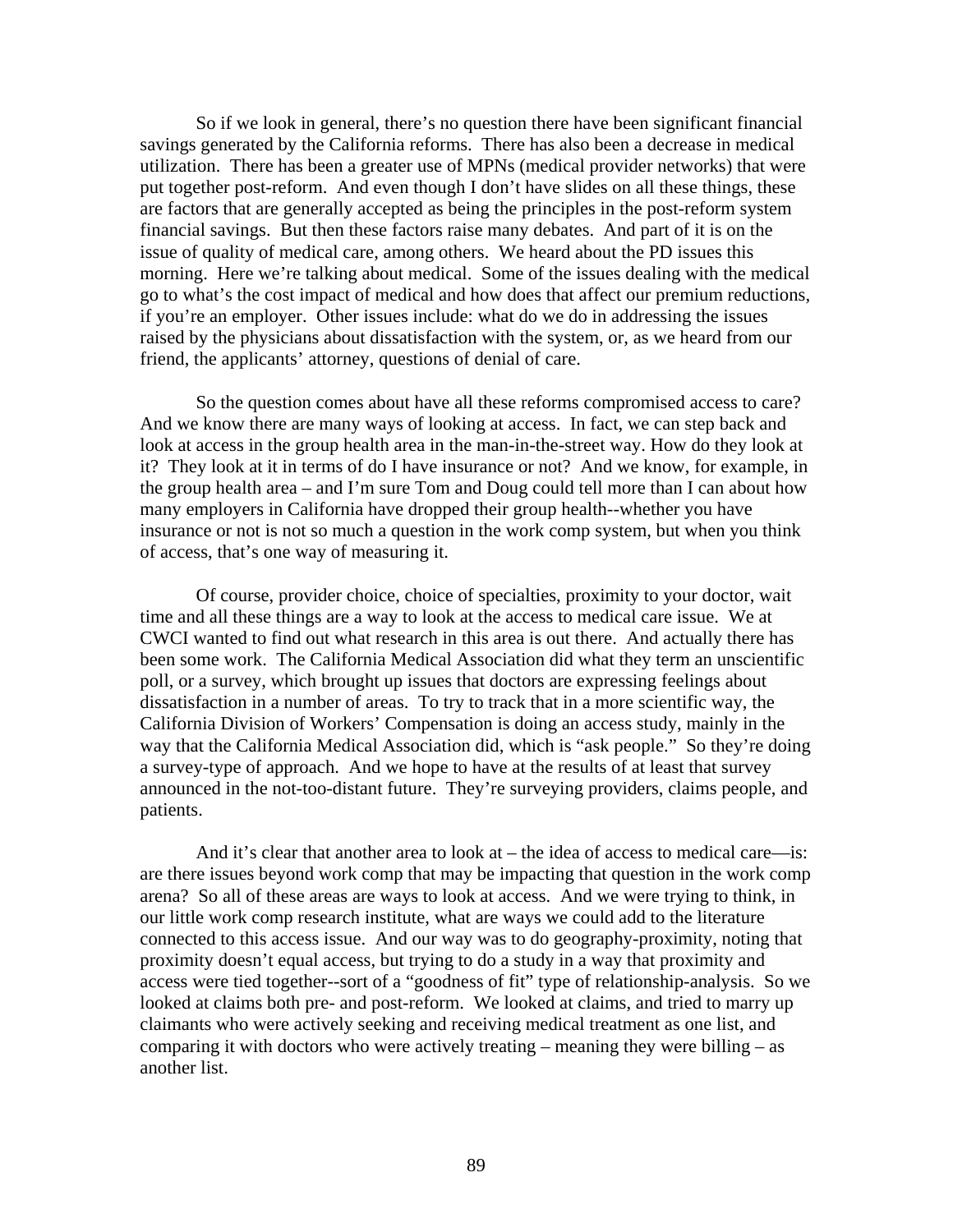And we did it by doing a geo-access type of study, and we calculated using the benchmarks set by our Division of Workers Compensation. They set their access standard for medical provider networks, and those are listed on the slide that you have on a primary care and specialist care basis. I'll skip the first item and come back to that in a moment. The DWC standard is access to three providers in a 15-mile area for primary care, and three in a 30-mile area for occupational health specialists. And the specialists we're talking about include orthopedists, neurosurgeons, neurologists and the rest. And we looked at a million claims; we looked at 65,000 unique provider ID codes. (There's always an issue when you're dealing with provider ID codes as tax IDs, but we did the best we could with that situation.) And we looked at the average distance between injured workers and physicians.

Now, we also tried to keep in mind: did access issues come up in the past? And indeed they did. Back in the '93 reform, there was an issue with what was called the medical legal writers. There were predictions that access to medical care from these forensic physicians, meaning doctors willing to treat who had provided medical legal reports, would significantly decline because now the medical-legal written report costs became part of the fee schedule. We asked ourselves whether that reform had an impact on access. So pre-reform there was about a 2.1 distance between three medical legal report writing physicians – people who would actually write these reports – and applicants. And actually it improved a bit post-legislation as you can see from the slide. Now whether 2.1 to 1.5 are a significant difference, I'll leave to you. But the idea is that a concern expressed at that time that doctors were going to leave the system and we wouldn't have medical legal physicians didn't pan out.

Now that was a very specific reform, and there were certainly other areas of medical that may have impacted access. But it was just a keynote to us to going into looking at post-reform – which is the '03 and the '04 reforms – looking at both prereform and what was happening in '96 and '98, and post-reform looking at 2004 and 2005. And we looked at it in two ways. One is distance. And again, whether you think 3.2 to 3 or even 2.7 are a major difference, I'll leave to you. But secondly from the idea of access in terms of has the system kept the 15-mile parameter set by the Division of Work Comp. In '96, it was about 97 percent that met the standard. In 2005, it was about 96 percent. So you can argue that the access trend is actually flat both pre- and postreforms. I would add that this is looking at projections we made using 2005 numbers. We haven't developed the numbers for 2006, and we certainly intend to do a refresh as we get those numbers fed to us in the earlier part of 2007.

In primary care, there's a high correlation with access that we measure here. With respect to specialty care – which are again physicians like orthopedists and the rest – there the standard is three providers within 30 miles. And again, teaming up people who have been receiving medical care with those doctors who are actually treating and billing for that and getting paid for that. What we've found is 98 percent access fit in 1996 prereform, and a 98 percent fit in 2005 post-reform in the state. And the driving distances being, again, 2.7 versus 3.1, I'll let you all decide whether that's a significant difference or not. So in this sort of an empirical approach, which we suggest is one way of looking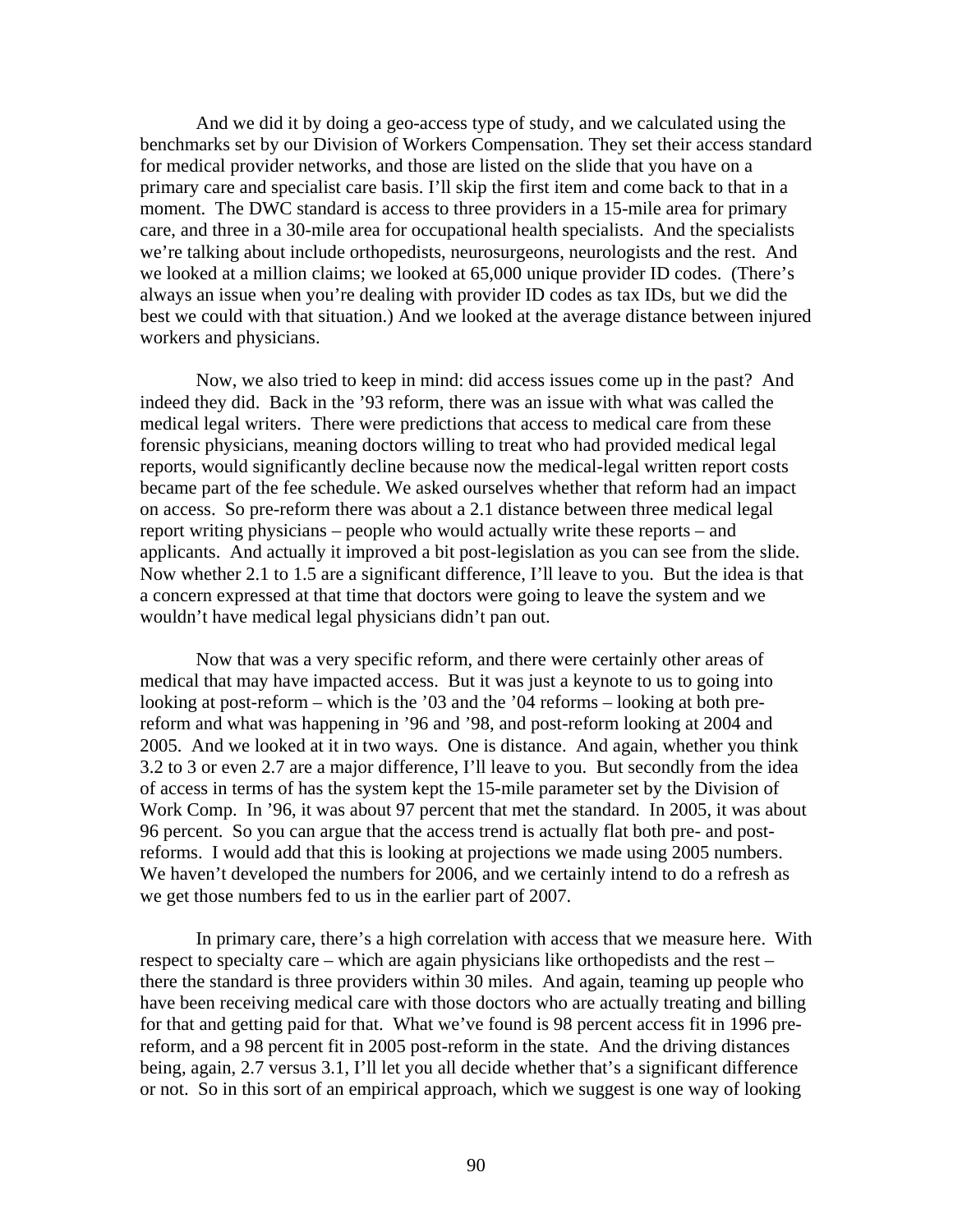at the access issue – not the only way by any means – but one way, we hoped to lend at least some data to the access issue being addressed here in California.

There are a couple of other things to note while we're on the access issue. There are market force factors operating to include our large number of MPNs, medical provider networks, which have been approved by our Division of Workers' Compensation. They range in size from smaller to larger networks. They have to go through an approval process; they must meet the access standard, which we talked about. We've seen that in some cases, there is physicians who want to get into the networks, and who are even willing to litigate the issue. So if we look at those sorts of market issues, we can say there certainly are physicians out there who are willing to treat even if they are dissatisfied, but we can't measure dissatisfaction in the way that you can other types of issues. But there seems to be at least a good fit, to date, in our type of analysis. Now in conclusion, again noting that you can look at the access issue from anecdotes and surveys, you can look at it from a data approach like ours as one approach. We also know that future national and statewide issues may affect access, which may have nothing to do with the work comp system design directly.

And we also know that if access issues appear that there are ways the DWC can work on the problem. I'm talking about raising reimbursement levels and even as a fix, having a mandatory availability requirement: if you're a doctor and you're in the network, you've got to treat. Those are different types of responses, but usually they're not good fixes.

So if I sum all this up, I'd say doing this type of measurement – again not the only measurement – we haven't seen an access to medical care issue. We intend to update the study in '07 to see whether using this methodology sheds some additional light on this question. Thank you very much.

(Applause.)

DR. HIMMELSTEIN: While we're setting up the next speaker, are there any questions or points of clarification?

Q: There was a mention on the blog that the drug reimbursement prices were set so low that they triggered the re-packaging surge. And in fact, if the drug pricing had been not as aggressively low, you would not have inherited that re-packaging surge. Could you comment on that?

MR. NOLAN: Well, I think actually that way I approach some of it is that the physician reimbursement was considered by them to be low, and what they attempted to do is get additional income through other sources, like drug repackaging, as opposed to the issue being that the drugs themselves were priced too low. I would think that both labor and the employers banned together to support taking away or controlling physician dispensing that was out of step with the drug reimbursement system. So at least from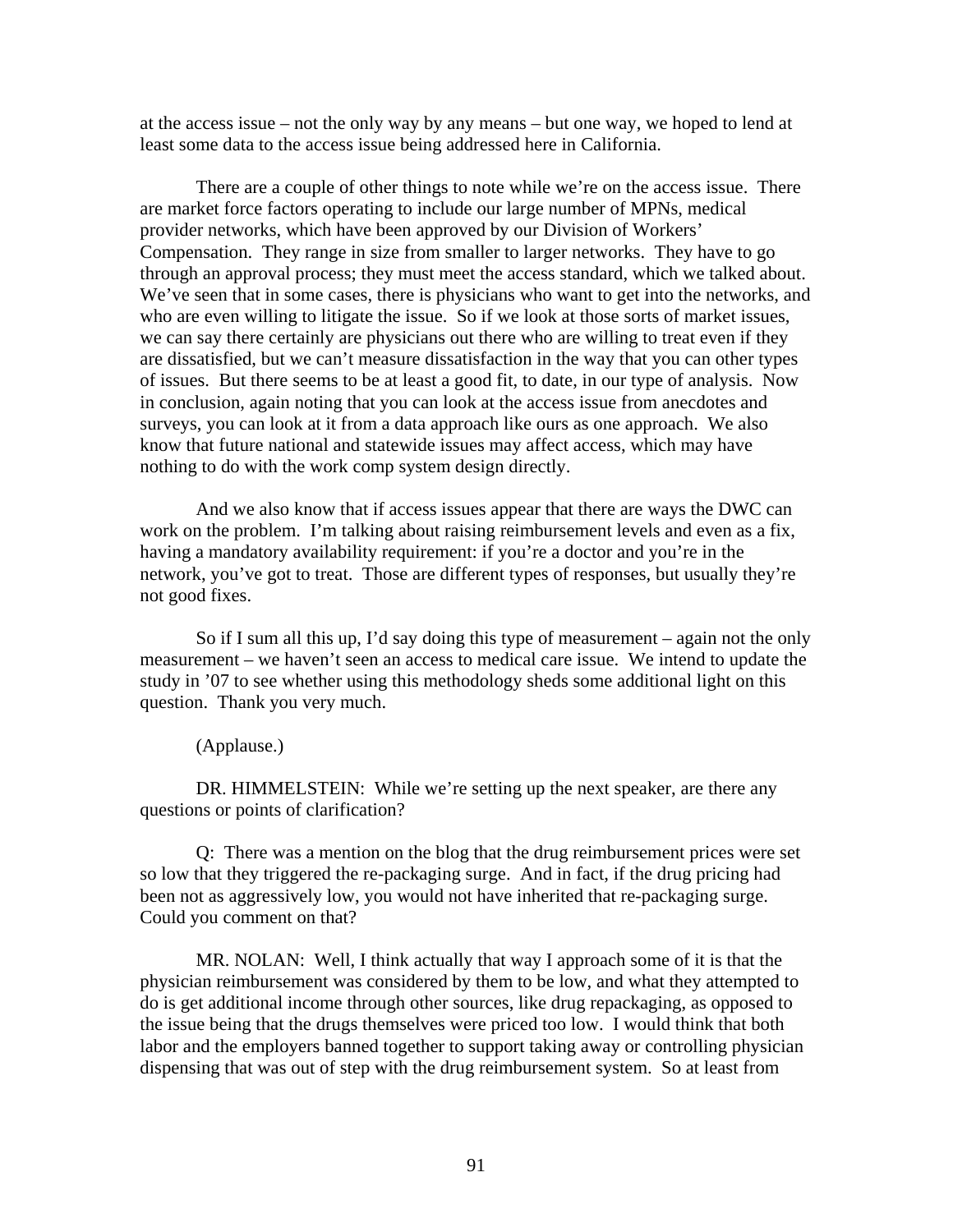those two stakeholders, and I don't represent them, they thought that the drug pricing system was appropriate.

DR. HIMMELSTEIN: One other point of clarification, Andrew, did you have a question?

Q: I'd put a finer point on that say that I think the data and the political lobbying shows that those doctors who were at the outpatient surgery centers were actually because that they got capped at the fees of the outpatient surgery centers moved to the repackaging to make up their losses. I have two quick questions.

One is, Mike, on your fourth and fifth slides – estimated ultimate medical indemnity claims and total loss per indemnity claims – these two slides exclude medical only claims. If you throw medical only in, do the trends change at all?

MR. NOLAN: You know, that's a question I don't know how to answer at the present time. I don't have the data in my head that can answer that. Just to go back over the question, when the rate bureau puts out their studies on the average cost of medical for a claim, they look at the indemnity claims, not the medical-only claims. Medical-only claims, although there's lots of them, they make up dollar-wise a small percentage of the dollar spent on medical (possibly, 20 percent), so I don't think in general they have a significant impact on the marketplace right now.

Q: Thank you. And my second clarification is on the access to medical providers data, you say the claims are '93 to '05 from the DOI valued at December of '05. Could you explain what the value – are these actual '05 data or did you say something about projected '05 data?

MR. NOLAN: What we try to do is for the study is link up people – we had two points of time, pre-reform and post-reform. So for the post-reform what we did is link up those applicants who were being treated in '05 with doctors who were delivering services in '05.

Q: So it's real data from '05?

MR. NOLAN: Yes.

Q: Okay. Thanks.

DR. HIMMELSTEIN: We're going to have a more general question and answers after everyone speaks. Or is this a point of clarification?

Q: I just wanted a clarification on some of the charts. You had charts that showed travel to doctors. Was there any difference between rural doctors and urban doctors? Did you breakdown differently between the two?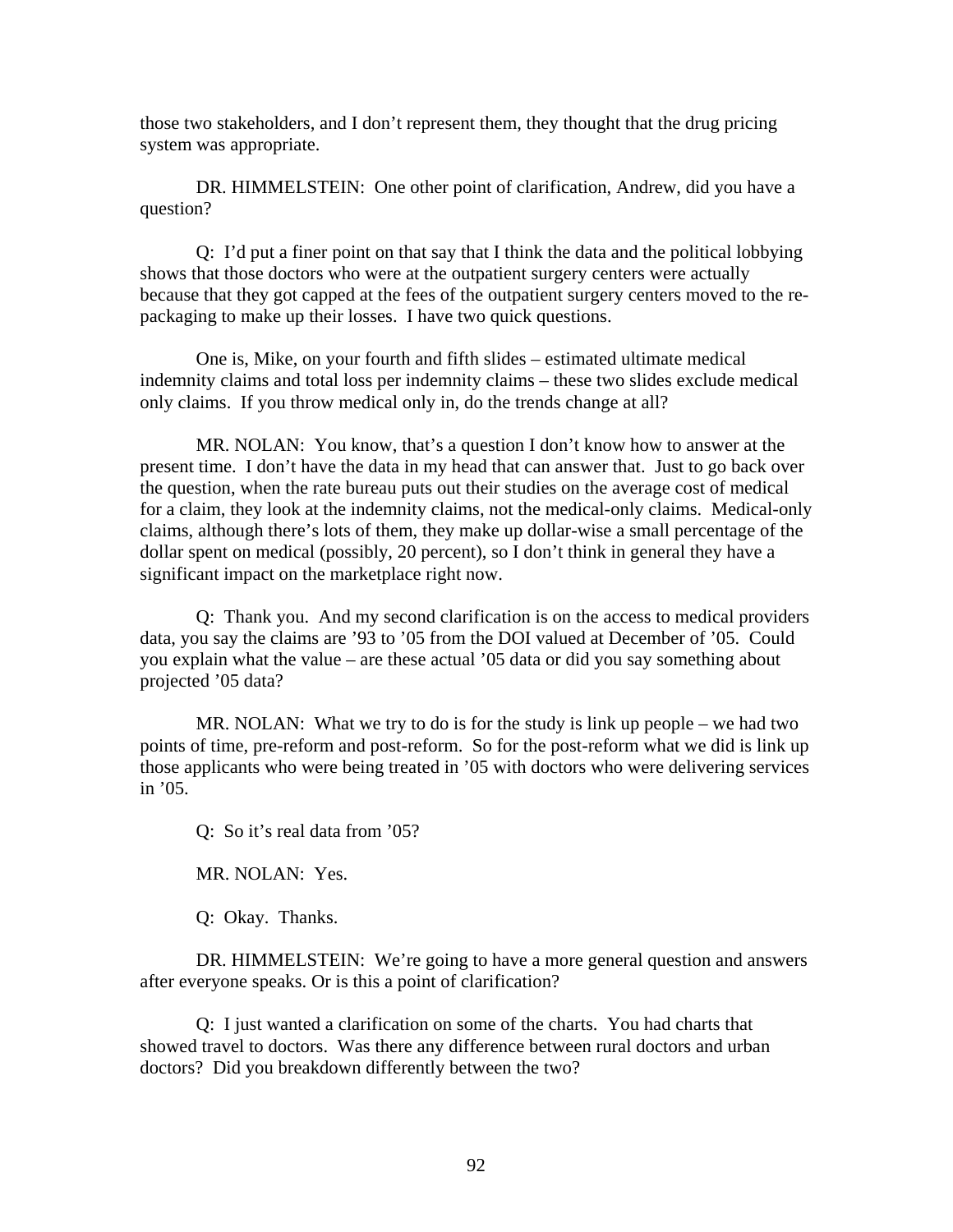MR. NOLAN: I'm glad you asked that question.

Q: I know what we did in New York for PPOs and MCOs we had to do great differences, because if you didn't, it screwed up all the numbers.

MR. NOLAN: Sure. And I'm glad you asked that question. In the actual study itself, if you get it, you will see the breakdown. We do it by the counties. And certainly what you would see is what you would expect, where people in the outlying counties may have one doctor. And the people in the cities have lots of choices, but when you average them together, you're well within the access standards of the Division of Workers' Compensation. We list counties that have difficulties; you could look at that to answer your question.

DR. HIMMELSTEIN: Good. Thank you very much. We're going come back Barbara introduced the concept of what are we doing to monitor the system. You mentioned that you're doing one type of access study. I suspect that we could have a nice discussion about other ways we might measure access in addition to that. So, Teryl.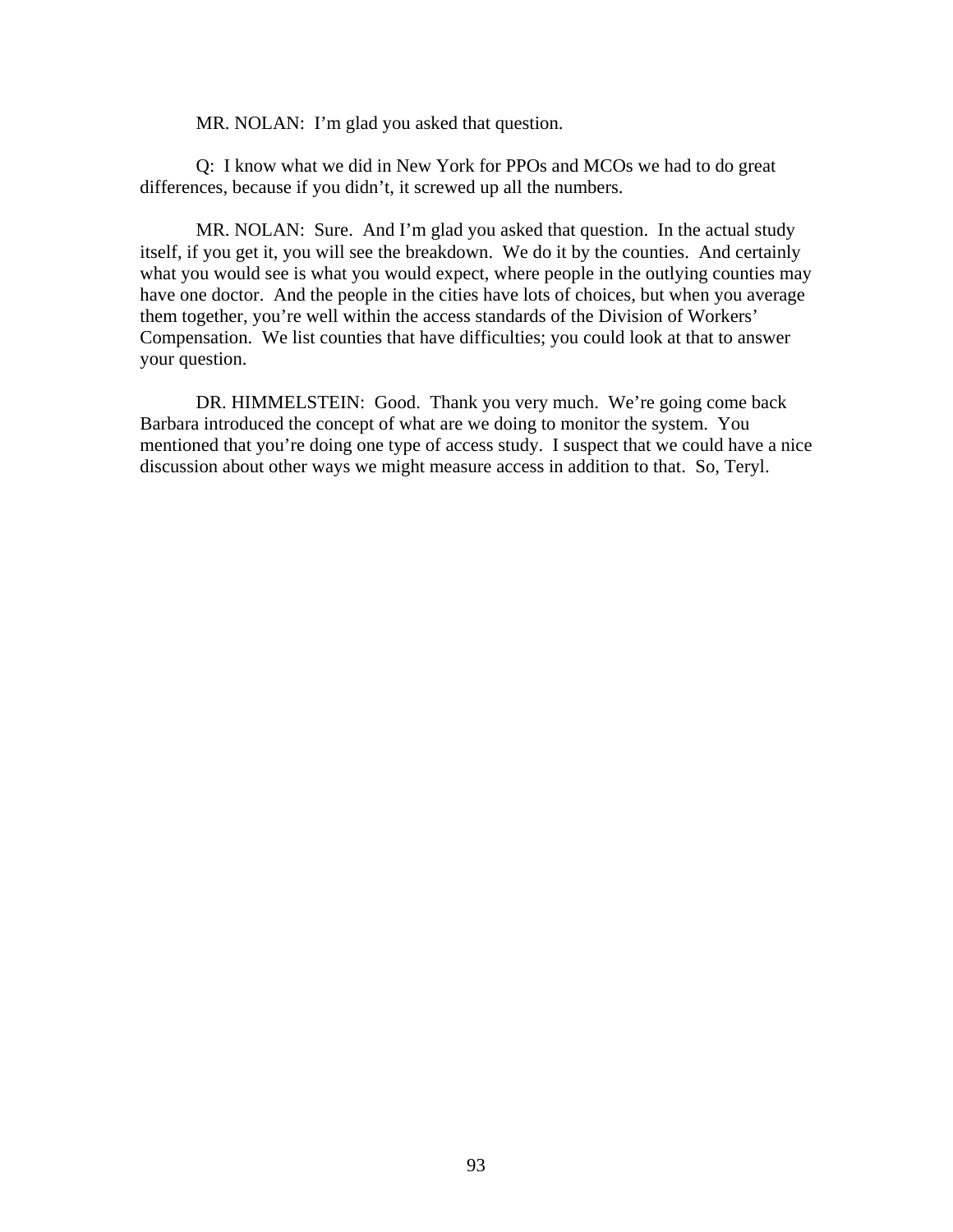#### **Assessing Effects on Quality of Care**

Teryl Nuckols Scott, M.D., Health Services Researcher, RAND Corporation

TERYL NUCKOLS SCOTT: Thank you very much. My name is Teryl Nuckols. I'm an internal medicine physician practicing at UCLA, and I do health services research at RAND. And I'm going to be discussing the potential effects of the California reforms on quality of care and particularly the value of higher quality of care. We've been hearing a bit about win-win possibilities today, and I think this is one of them.

As you just heard, in 2003, California implemented utilization management as one of several reforms. Utilization management has been around for over 30 years, and is widely accepted as an effective technique for controlling the overuse of medical care. It is best used selectively because nurses and physicians review the claims, so it can be a somewhat costly process. And the California experience shows that there are several challenges to applying utilization management in workers' compensation settings at this time. We did an evaluation in 2004 of existing medical treatment guidelines that could be applied to work-related injuries, and we found that none of the guidelines are very high quality. The best of the guidelines was the ACOEM, American College of Occupational and Environmental Medicine, guidelines. But, California stakeholders have reported quite a bit of difficulty having the guideline apply being used for utilization management purposes, because it was developed for use by clinicians.

In addition, if claims review is not done in the most judicious fashion, sometimes it can delay the receipt of beneficial care and that can slow return to work. Also, in contrast to managed care settings where utilization management has been used for a long time, resolving disputes in workers' comp settings often results in litigation which can also increase costs. Nevertheless it does seem that this is one of the factors that have led to the better control the medical care costs in worker's comp settings in California. And there is one last major disadvantage to utilization management by itself: it does nothing to insure that workers receive highly beneficial care that would get them back to work faster.

This is an overview of the points I'm going to discuss in this talk. I'm going to present some national research on quality of care in general; talk about how these issues apply in workers' compensation settings; discuss a framework of strategies for improving quality of care; talk about some next steps that are going on in California; and then lastly conclude with implications for other states.

There was a landmark RAND study published just a few years ago that found that US adults on average received the right care only a little more than half the time. Care for back and joint injuries, which are obviously common in occupational settings, were not much better than average, with patients with low back problems receiving recommended care 68 percent of the time, and those with shoulder and knee problems only 57 percent of the time.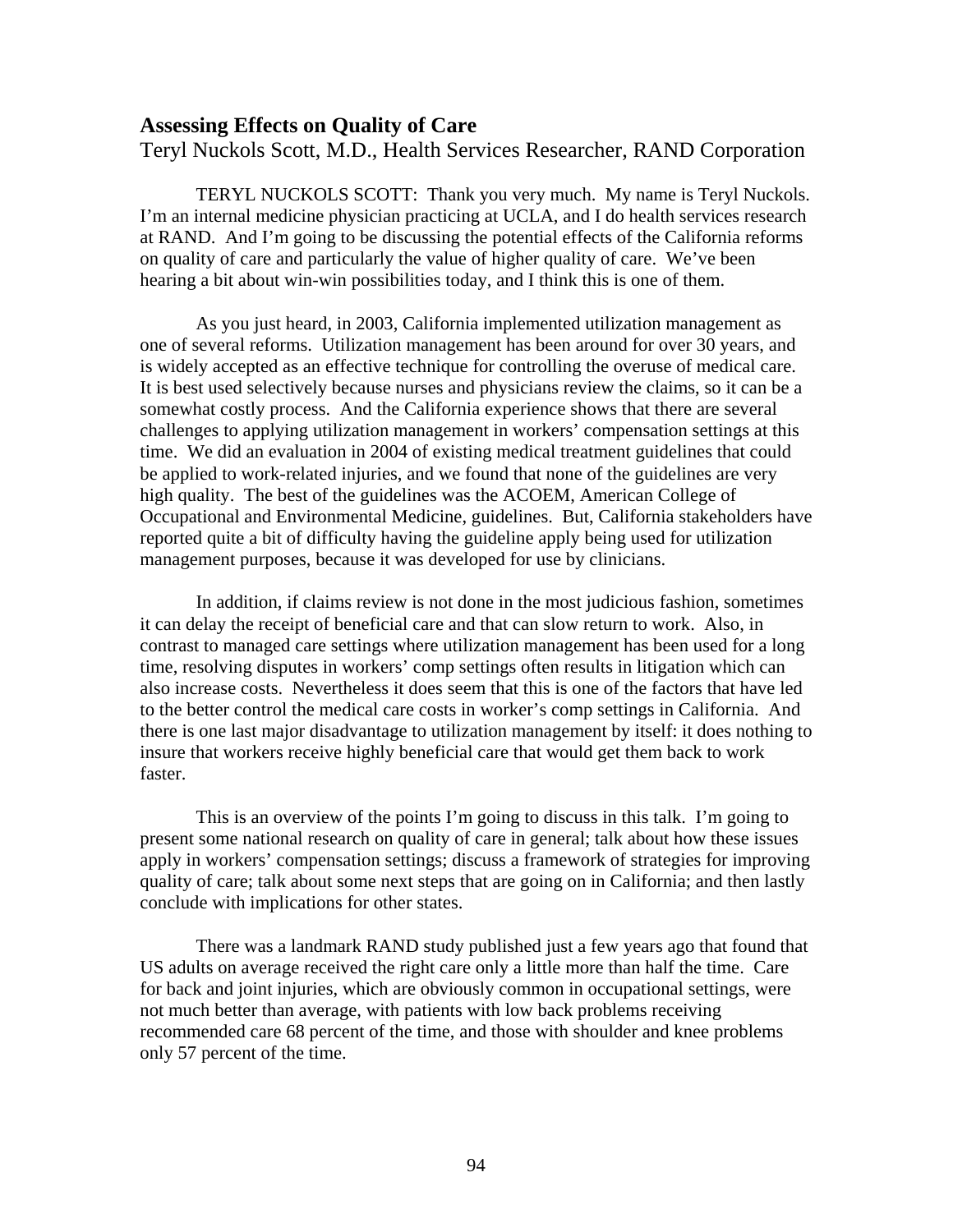There are two principle types of quality of care problems: overuse and underuse. And perhaps surprisingly, they often occur simultaneously. Even an individual patient can receive both overuse and underuse of services. Because they are kind of tricky to explain, I'm going to spend a couple minutes on these diagrams that I hope will be helpful.

Consider a hypothetical patient with acute low back pain. This green circle represents the highly beneficial care that that patient should receive. For example, they should have a history and a physical exam that reveals symptoms and signs of severe or disabling conditions. This red circle represents care for which the risk to that patient outweigh the potential benefits. Obviously such care should not be provided. An example for an acute low back pain patient would be being prescribed bed rest because the evidence suggests that this actually makes people worse. This blue circle represents the care that is actually provided to this patient.

So now I'll discuss the categories created by the overlap. The hatched green area represents the highly beneficial care that the patient did not receive. And this is what we call underuse, and on average across the health system as a whole it affects about 46 percent of patients. The purple hatched area is when that patient received care that was more likely to hurt them than benefit them, and that's what we call overuse. That actually affects about 11 percent of patients. As you can see, underuse across the health system as a whole, is about four-fold more common than overuse.

Let's take a look at the implications of quality problems in a workers' compensation context. The pervasiveness of quality of care problems in the US suggests that these problems probably exist in workers' compensation settings, too. But, quality care does not appear to have been examined directly in workers' compensation settings to date, so we really have no information about the magnitude of this problem. And in California, this means that we have not information about or current means to assess the effects of the recent reforms on quality of care.

Underuse and overuse are both costly to workers and employers. Overuse of potentially harmful tests and therapies is unlikely to make workers better, and may actually make them worse. And in addition, the costs of that care are unnecessary. With underuse, workers' health is also unlikely to improve, and this can increase both temporary and permanent disability, and it can create a need for more care in the long run. Consequently, cost to payers can increase.

There are a couple of studies that support these assertions. In one of them, researchers randomized over 13,000 workers with musculoskeletal injuries to either routine care or to a quality improvement program that emphasized treatment protocols and active return-to-work planning. This program succeeded in reducing temporary disability time by 37 percent. The number of patients on temporary disability going on to permanent disability dropped by 50 percent. And the total cost dropped by 37 percent. Now the one drawback of this study is that it was done in Spain, so we don't know whether similar effects would happen in the United States or not. But there was a recent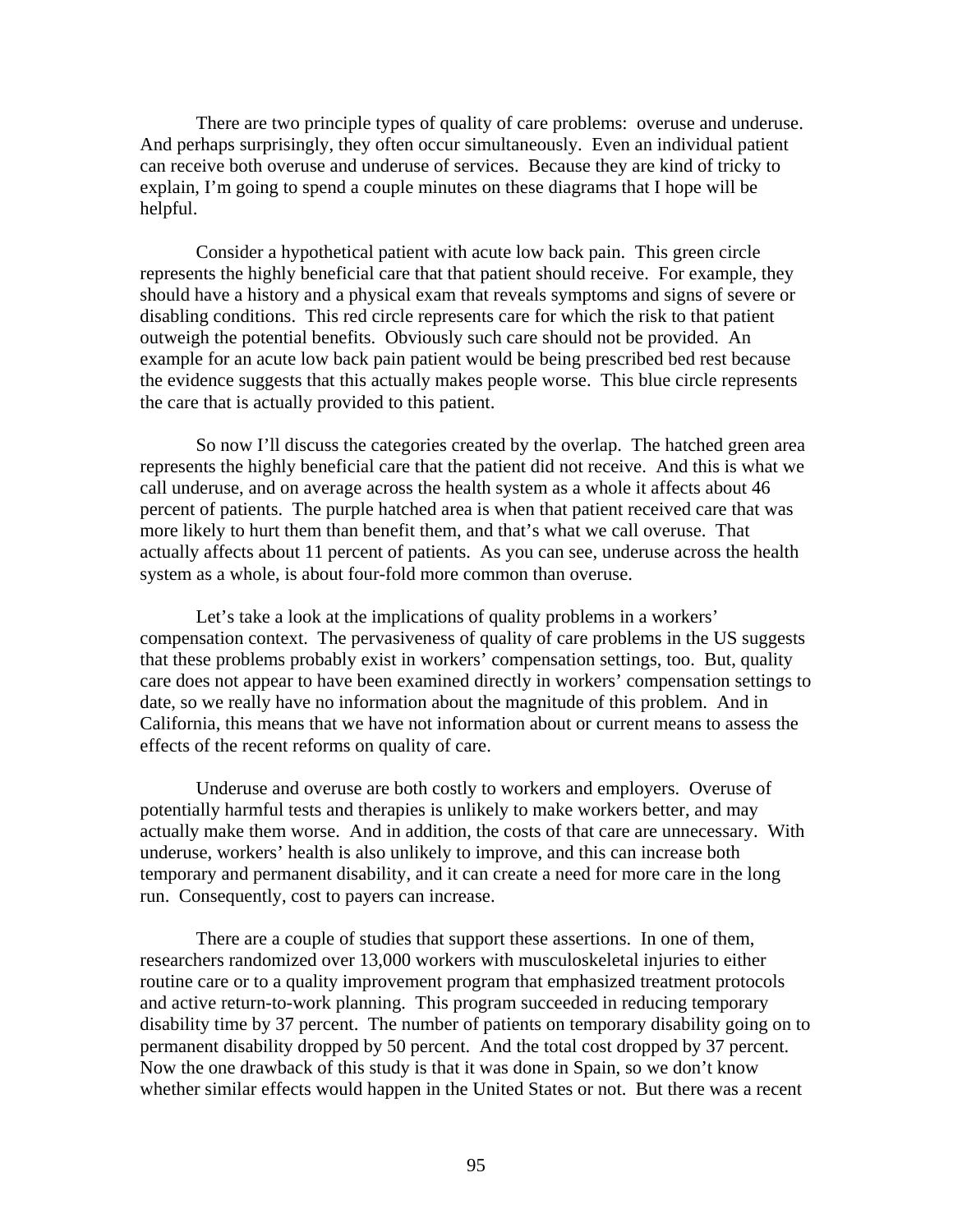study in Washington State that uses a similar type of quality improvement program and reduced disability costs by 30 percent. Together these two studies support the idea that better quality of care can positively affect both worker outcomes and costs.

Next, here is a framework of improvement strategies. There are three basic ways to evaluate quality of care according to a widely accepted model by Avedis Donabedian. The first of these is to look at the resources available to providing care. This includes hospitals, MRI scanners, the number and qualification of providers and elements like that. Somebody earlier was talking about the experience of providers. That would fall in this category.

The second mechanism is looking at the actual care provided. This is what the doctors and other providers do when interacting with patients; examining them; ordering tests; performing procedures. Things like that.

The last category includes outcomes of care, which have also been discussed today. These include temporary and permanent disability rates as well as elements like satisfaction with care, functional status, pain and other things along those lines.

In the interest of time, I'm going to focus on monitoring the actual care provided, because it is widely accepted in the quality of care measurement field as being the most informative strategy. Monitoring resources and outcomes are indirect approaches. And this direct approach of looking at the care that was actually provided has these several advantages. First of all, it identifies both the quality problems and the changes that need to happen in order to improve quality. It supports comparisons between different types of providers, even when the patient populations differ. And there's also a minimal time lag between when the care occurs and when the quality monitoring can take place. In addition, when you go about developing the measures in a rigorous evidence-based fashion, providers will often support them as reasonable achievement goals. The one drawback is that it is a rather complicated and costly process. Although in recent years there have been some scientific advances that have addressed these problems to a good degree.

This slide lists three key strategies that focus on evaluating the actual care provided. We talked about utilization management already as one of them. I think it is a promising and helpful strategy, but by itself will not address a large proportion of the quality problems that exist. Another one is report cards. Report cards attempt to describe the quality of care provided by individual doctors, hospitals, health plans, insurers and the like. These enable consumers to make informed decisions about the care that they're purchasing. For example, payers, employers, insurers can use this as away of selecting who they want to work with. Report cards are often published by neutral organizations, which gives them some credibility. And the last of these is pay-for-performance, and this is a relatively new strategy that somebody mentioned earlier, that combines report cards with financial incentives for better quality of care. The premise of the strategy is that current reimbursement systems reward quantity, which drives the overuse of highly reimbursed services. And proponents argue that providers need financial incentives and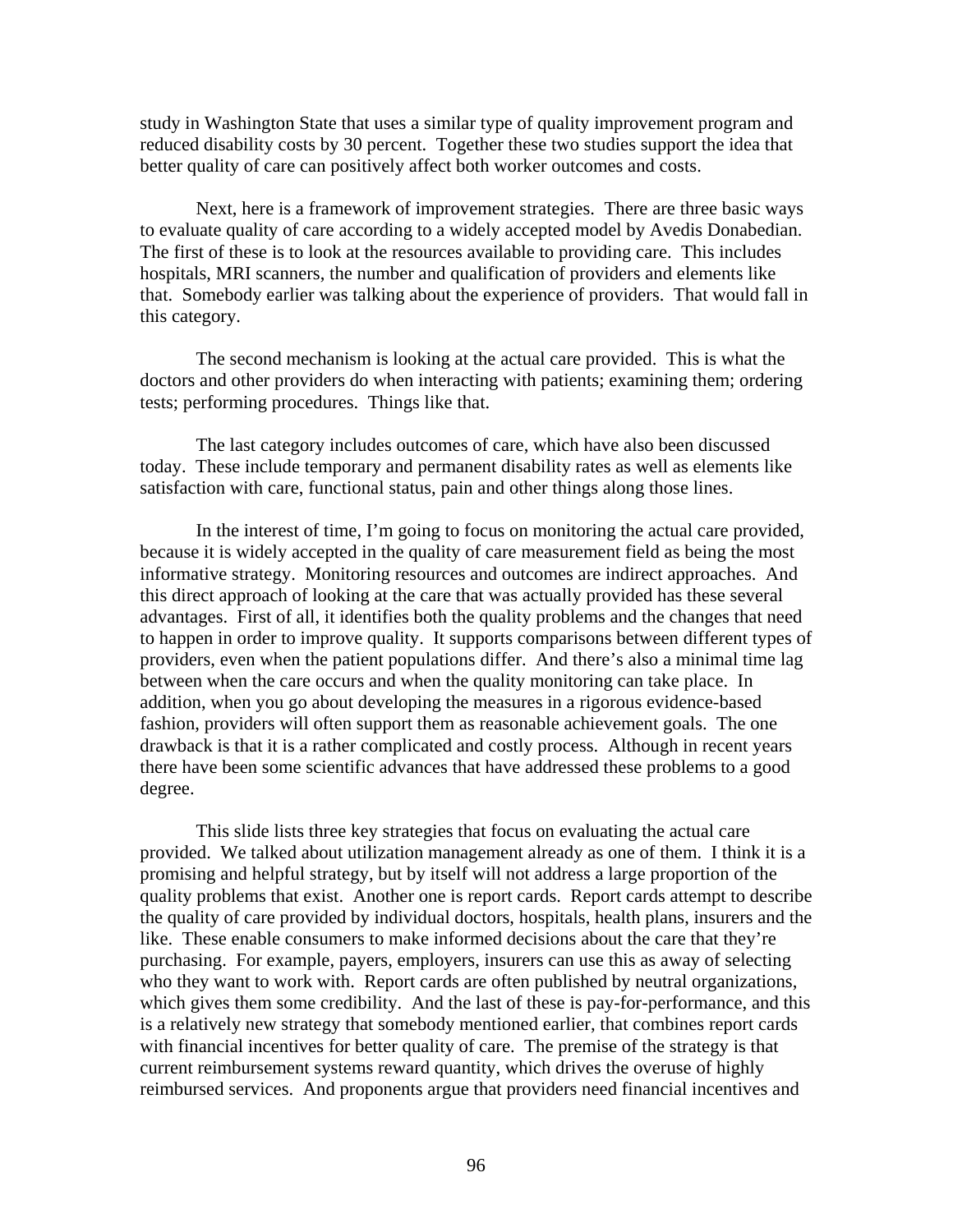accountability for quality as well. There are a number of major on-going studies that are evaluating the effectiveness of pay-for-performance programs.

I'm going to focus on report cards. They have several advantages. They enable you to address both underuse and overuse. From the payer perspective, they allow payers to be proactive rather than reactive in addressing quality problems. They allow them to contract on the basis of quality, or perhaps if they wanted to use utilization management selectively for lower quality providers, then that would be an option. At the state policymaker level, they would enable policymakers to track changes over time and determine the effects of new policies, which would be very helpful in California.

I'm going to show you a hypothetical report card for a state workers' compensation system. Being completely hypothetical, it shows a desirable trend over time starting with a little over half of care provided as recommended and improving. If there are specific quality problems that are identified – we just heard a lecture on returnto-work planning – report cards could highlight and track those types of problems. So again, a desirable trend in a completely hypothetical state, an improvement in return-towork planning over time and a decline in inappropriate back surgeries.

Now I'll move on to discussing the next steps that are being taken in California to address some quality of care issues. At RAND and UCLA, we've been working on developing a demonstration project that would show how quality measurement could be applied in the California workers' compensation system. We're going to focus on the actual care, rather than the outcomes of care or resources for reasons I discussed. Our goals are to show how report cards could inform workers' compensation payer decisions and hopefully lay the groundwork for an ongoing quality monitoring system. To do so, we plan to develop measures for carpal tunnel syndrome as a test condition because it is common and it causes severe disability. We are starting to develop these measures at this time, and I would say thank you very much to the California Commission for Health and Safety and Workers' Compensation, and also to Zenith Insurance, who are currently supporting the development of these measures. Just as a side note, we've talked a lot about guidelines today. It's very important to note that quality measures are related to guidelines, but they're actually very different, and anybody who has questions about that I'm happy to talk to them more. But they serve very different purposes and are designed very differently. So the next step in the project will be developing tools so that the measures can be applied to administrative data and medical records consistently, and we'd also like to pilot-test the measures to make sure that they will reflect actual quality.

We are looking for additional funding partners, and this would enable us to develop a complete set of quality measures that will be nationally applicable and certainly used in other states. In the future, we hope to measure quality of care in several medical networks, develop a sample report card comparing networks, and translate the findings into an ongoing quality monitoring system.

So what are some implications for other states? Quality of care should arguably be more valued in workers' compensation settings than almost anywhere else. Low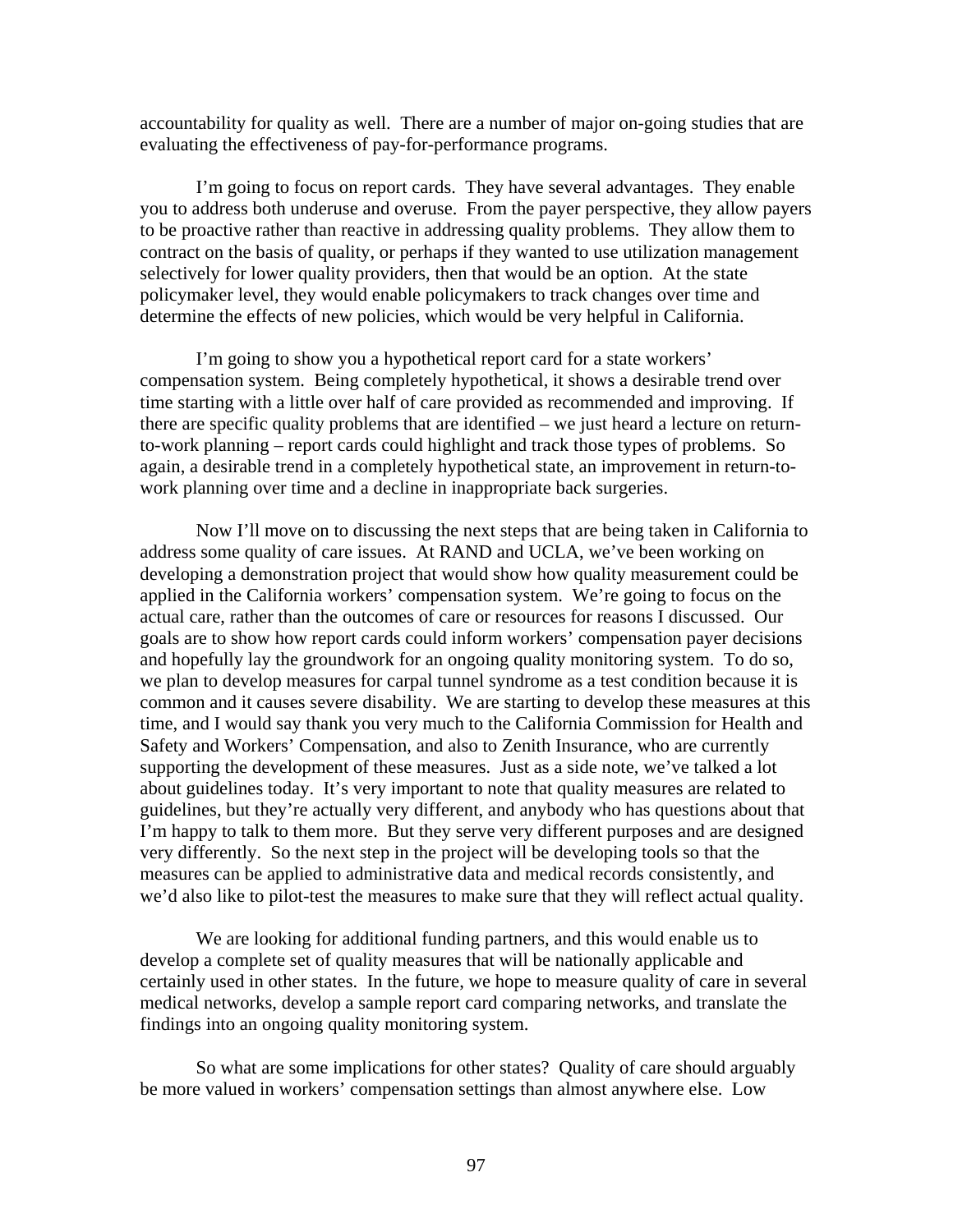quality of care impedes recovery and can increase costs. Quality of care for injured workers should be evaluated. And as I hope I've explained, monitoring the actual care provided is the most informative and direct approach, and it also addresses overuse and underuse, the two major quality problems. Report cards and pay-for-performance are promising strategies for monitoring and improving care. And we are currently working on developing nationally applicable quality measures for carpal tunnel syndrome, and if anybody is interested in learning more about those measures, I'm very happy to speak with them later. Thank you.

(Applause.)

DR. HIMMELSTEIN: Since all our speakers stayed on time, we have a chance for a couple quick clarifying questions for Teryl before we go on to our discussants. Are there any general questions? Yes?

While he's coming to set up, I'm thinking for our panelists who we're going to ask to talk maybe five to seven minutes, or until you get tired of talking, or until people start throwing things. Some of the questions that come to my mind and the panelists should be thinking about are: after all that is said and done, after all the theoretical models, what do we really know about the quality of care in California? And how will we find out we need to find out, and how do we get them into the system?

Go ahead and introduce yourself.

Q: I'm Darrell DeMoss from MedRisk. I have a question about your statement that utilization management was potentially useful but an incomplete solution to the problem. Is that because you believe that it would only really address the overutilization as opposed to underutilization?

DR. SCOTT: That's really its main purpose, yes.

Q: And do you think that  $-$  just a follow up question  $-$  do you think that it's possible realistically to use utilization management to also address the underutilization?

DR. SCOTT: That's an interesting idea that I haven't heard before. I think that it would be somewhat unwieldy. You would have to have claims reviewers going through every single chart and trying to identify opportunities for care that didn't happen. And in addition, sometimes they would identify that care after it was really needed. So, I'm not sure that it would do a whole lot for outcomes.

Q: One of the indicators that you put on your slide was return-to-work programs, but that's not really medical care as much as employer-based, or the interaction between the two. Have you gotten far enough to figure out how you want measure that in the context of quality of care?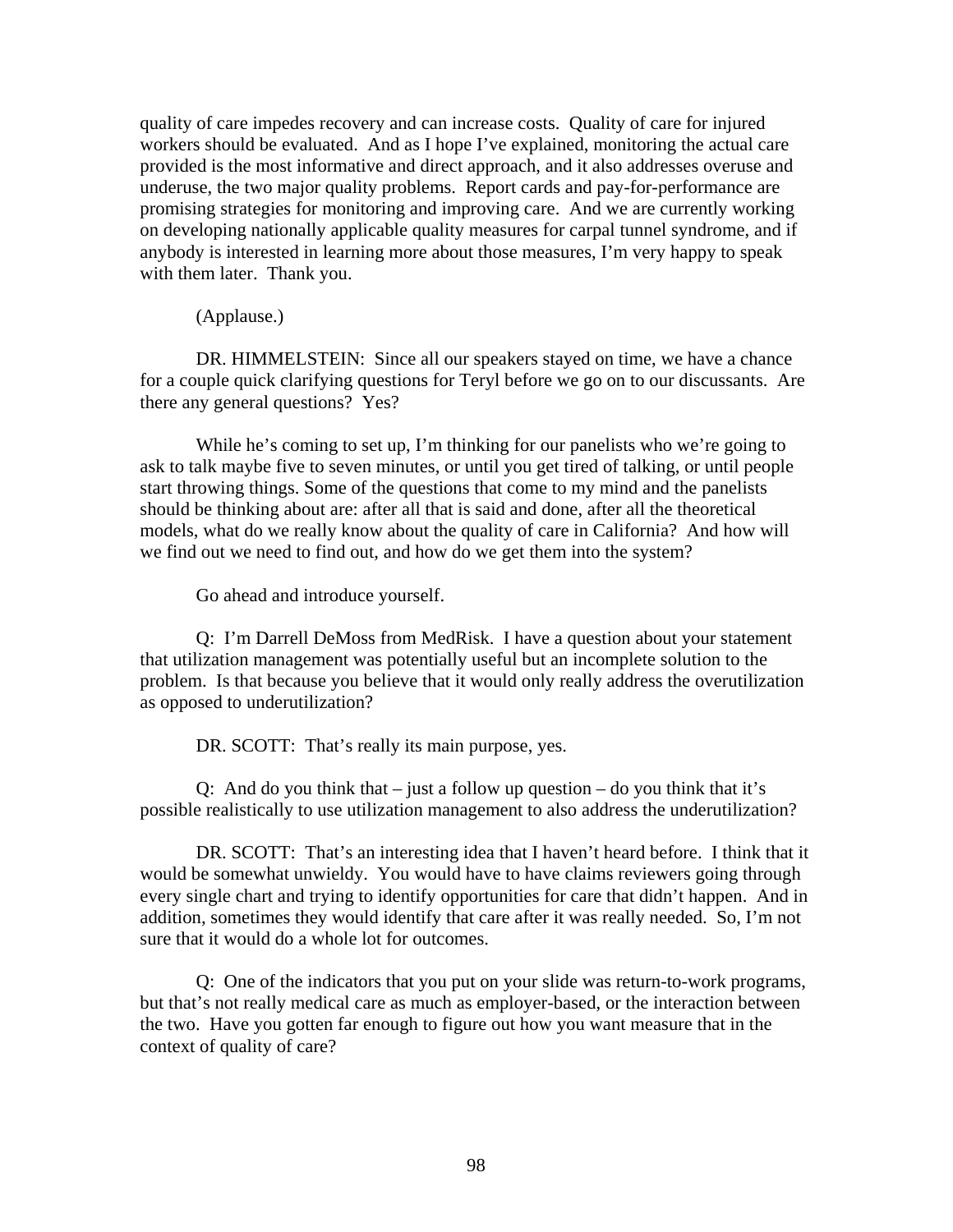DR. SCOTT: It's one of the domains that we're talking about. I would say I personally don't treat injured workers, and I would defer to the other experts here who do. My understanding is that doctors do have an influence over when people go back to work because they're writing the off-work slips. And also as Jennifer Christian pointed out, we don't receive any training in how to get people back to work. And so I think some basic quality measures addressing those types of issues – you know, are people even discussing return to work, are providers even discussing return to work with their patients. Not to replace the workplace-based programs, but just to include that as a component of care that people probably are not thinking about right now.

DR. HIMMELSTEIN: Thank you. Why don't we go on to the panel discussants?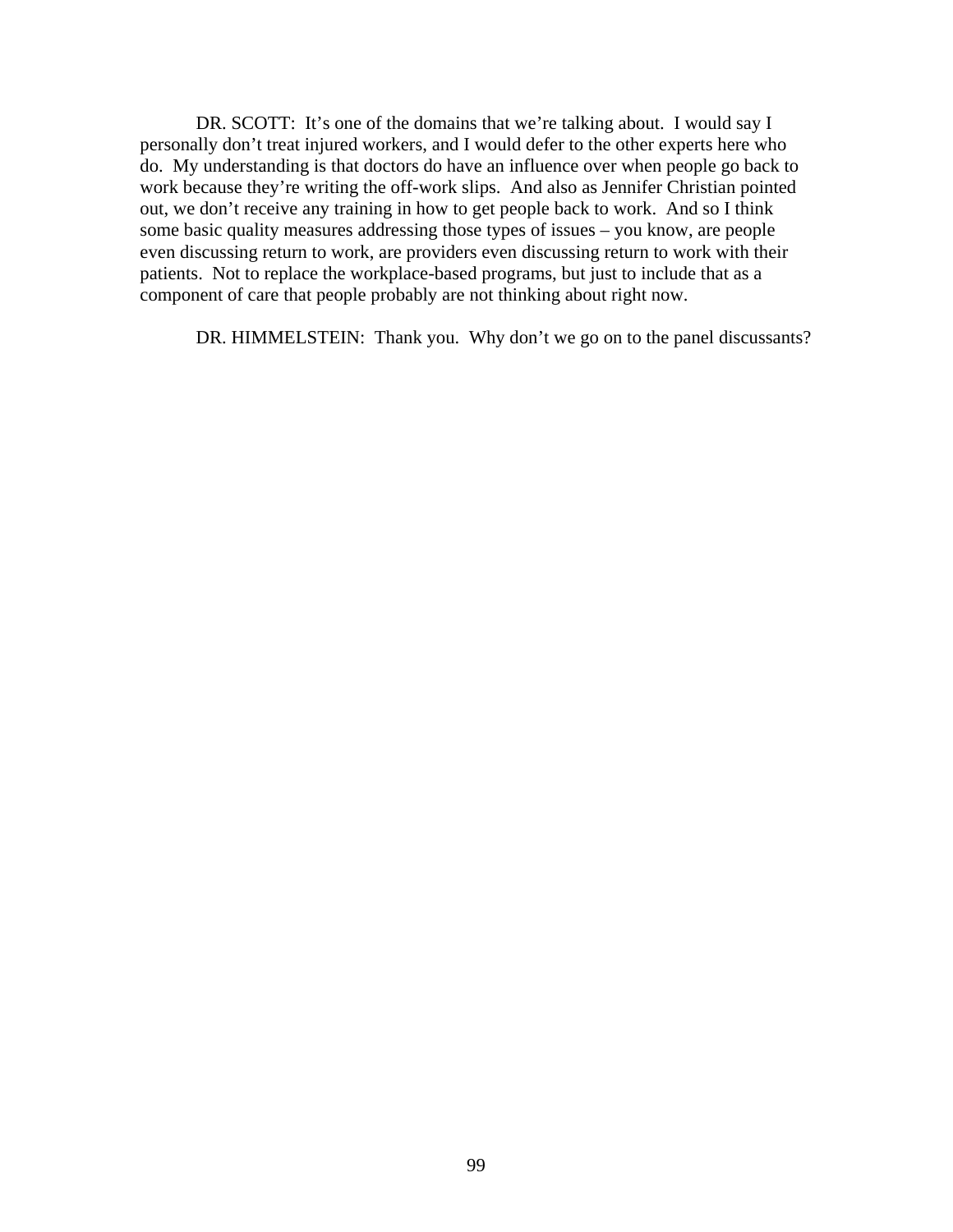#### **Commentary**

Bernyce Peplowski, M.D., Medical Director, Zenith Insurance Company

BERNYCE PEPLOWSKI: This is a great dovetail, Teryl, to your comments. I'm Berynce Peplowski. I'm been practicing occupational medicine for 25 years. I've been with the Zenith since May of this year. At the Zenith, we're represented in 46 states, but more than 50 percent of our business is in California, about 30 percent in Florida. And when you wonder how are we from a practical perspective, how are we responding to the reforms? Our focus is on partnering with quality physicians, empowering quality physicians, and holding them accountable. We are not focusing on processes. We are focusing instead on outcomes, which makes it a perfect dovetail to the work that we're doing right now in conjunction with Teryl and RAND.

As we've discussed earlier, we know what traditionally has driven cost in workers' compensation; it's the perm disability and the future medical. If you look at where your money goes, those are the two places where it goes. If you step back from that and say, well how do you get there? What drives the PD and what drives the future med is most likely the temp disability that a physician's prescribing, along with the claim duration and whether or not that claim became litigated. So, we believe if we're looking at outcomes in terms of what matters with physician performance, those three things matter. Certainly, we've had reform that addresses that we've got reform that addresses PD with the AMA guides. We have reform that addresses the quantity of care and the quality of care via the ACOEM guides. But in addition to that when you take it a step further, we want to look at the outcomes, and to focus and use that as our measuring stick for quality; again we are not using processes.

We are in the midst of trying to slim down our network. Many companies in California prior to reform leased networks. And using Zenith as an example, when we leased a network, it was very large. It included 27,000 providers in the state of California. Some of those providers in that leased network aren't even alive right now. Many of them do not accept workers' compensation, so as you can imagine –

DR. HIMMELSTEIN: The one's who are alive.

DR. PEPLOWSKI: The one's who are alive, yes. (Laughs.) And as you can imagine, with that type of network, with an employer who is our client, did we make them feel as if we gave them a really workable and usable network? Probably not. What we're in the midst of doing right now is literally hand choosing our network. And we're using several quality measures. We're looking at quality credentialing type measures, such as where did you go to school, where did you train, is your board certification current, what kind of continuing education does that physician do? And we've ranked physicians – we started out with San Diego as our pilot site – we've ranked all the physicians in San Diego by those means. We then took that a step further. We utilized a company who went out to those physicians offices to see are the offices clean? What do they look like? What's the access in the office? What does it look like in the waiting room? Is there a chair to sit down on? How long does the patient wait? We have also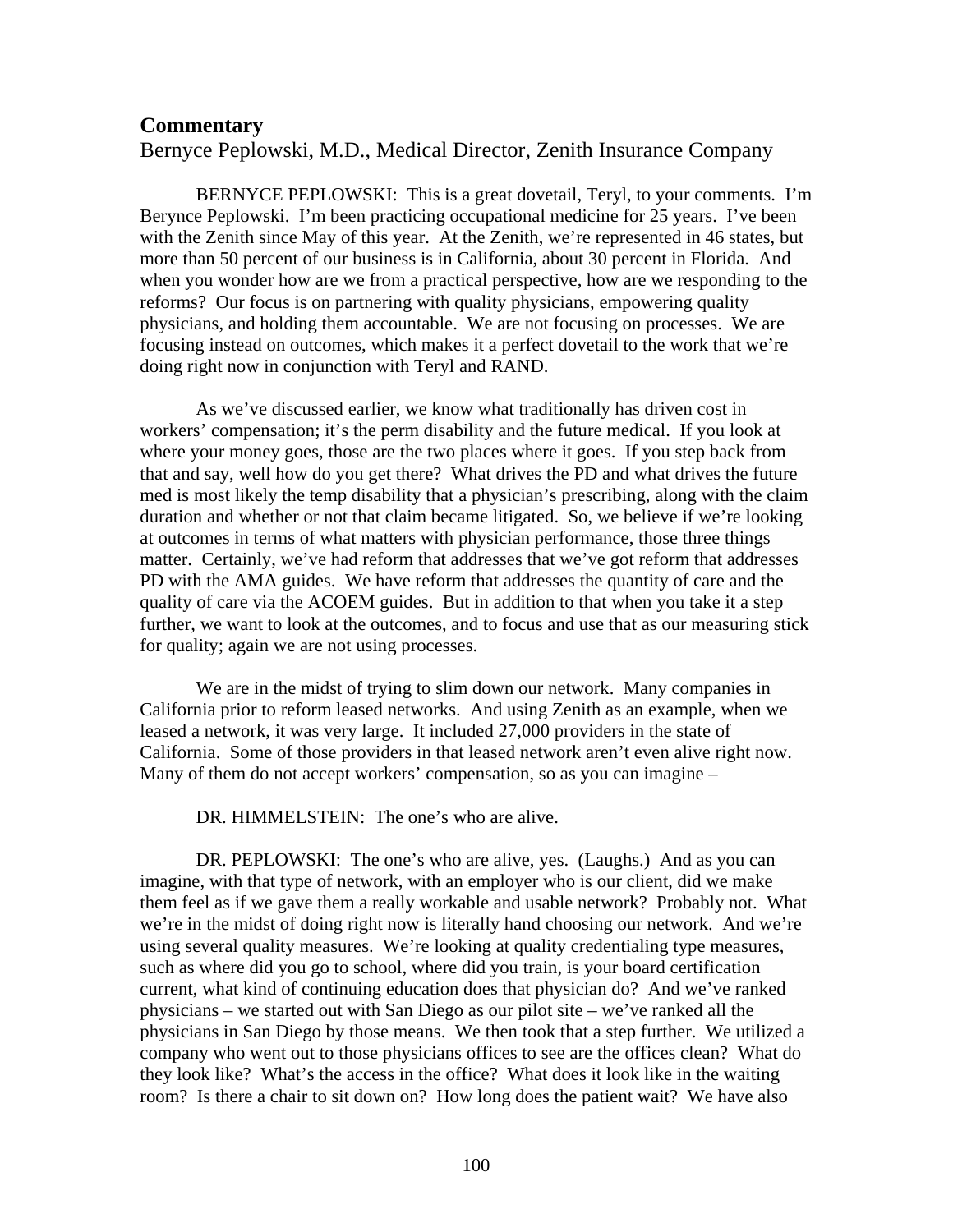utilized the company to interview those physicians to ask, do you accept workers' compensation or not? Because certainly if someone is starting out with a negative attitude about an injured worker, that's not going to fly. That's not going to work. That was our first set.

Our second set, we took the data we have internally on those 27,000 providers, again the ones that exist, the ones that accepted comp and the ones that are alive and practicing. And we looked at the data, and by ICD9 grouping – and we used the ACOEM groupings for ICD9s, for the diagnoses – we looked to see by physician time off, claim duration, litigation yes or no. And what's absolutely fascinating right now, we're taking our different sets of data. The pure quality as to where'd you go to school, do you keep up your continuing education – we're merging that with the outcomes data of per the ICD9 groupings, time off, claim duration, litigation yes or no – we're merging those two along with other data such as pharmacy utilization. Do we have a physician that uses a lot of narcotics, etc? And likewise, what were some of the utilization review outcomes? But we're putting all those data sets together and in San Diego, California, we anticipate having around 200-300 quote unquote "preferred providers." We hope to go forward in November with that group of providers, and we, in essence, will be partnering and empowering those physicians. We are saying, we don't care about your process. We're going to measure it, we're going to track it, but we're not going to say that you get three physical therapy visits or you get two. We're not going to say yes or no to acupuncture. We're going to say, dear doctor, we've looked at your outcomes and who you are and where you went to school, and we're going to empower you.

Now certainly, at the same time we're going to track that. We will likewise be utilizing report cards, and the report cards will track the physician by ICD9 grouping, by diagnostic grouping. We will track outcomes such as time off, the TTD, the claim duration, the litigation yes or no. And the physicians in that preferred group will receive a report card every month. It will be comparing that physician group to their peer set, as well as to ACOEM. And along with that we're scheduling many other things, such as continuing education that will be at least once a quarter, where we will sit down with those physicians with the underlying message we're partners, we want to empower you, certainly we will hold you accountable for those outcomes but we want to work with you. A part of that work has also included working with our internal staff, our claims and case managers. Because as Jennifer and many of our speakers have mentioned earlier, sometimes with worker's comp there's the feeling that there's something wrong with the patient and there's something wrong with the doc. And we have to quash that adversarial relationship that has existed between our own internal staff and physicians and patients.

So we're very excited as to how the outcomes we get we can bring back and merge with all the other work that's ongoing to see what difference can we make if we focus on quality, we measure outcomes, we loosen UR – we care about how you got there. And what will be very interesting is to see: who did have the better outcomes? And did someone use more physical therapy or less? What kind of outcomes did we see? And likewise in terms of reimbursement there will be no fee reductions. If anything, if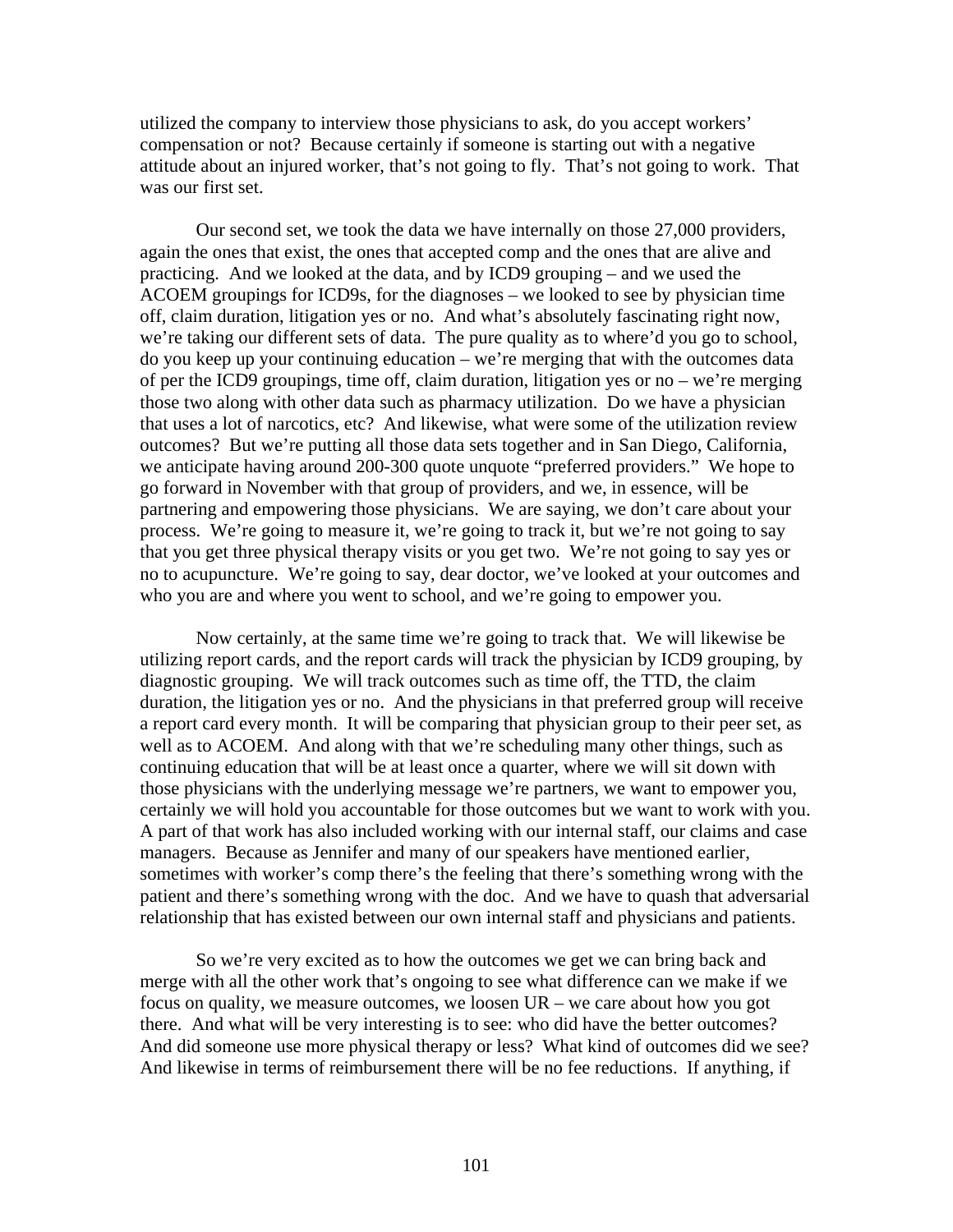there are some subsets of physicians who need above fee schedule, we will pay that as well.

DR. HIMMELSTEIN: Thank you. That was an excellent description, because one of the questions that people were bringing up this morning was, you know, this issue. It's not just where there is an evidence base, at least you can have a quality base, or what did you say? Expert base – it sounds like you're going to expert base. At the same time, it's interesting to note that you started out with 27,000 people in your network. I've heard from claimants in California that are going to these networks where people don't even necessarily accept workers' compensation. And I'm sure not everybody is being as progressive as it sounds you are in trying to really get those experts. So, yes, experts can be helpful, but just saying someone's in a network doesn't mean that they are in fact expert, that they're even trained in the subject, or they even accept the claim. So networks don't guarantee access is what I hear and I want to reinforce.

Tom, would you like to sort of add in?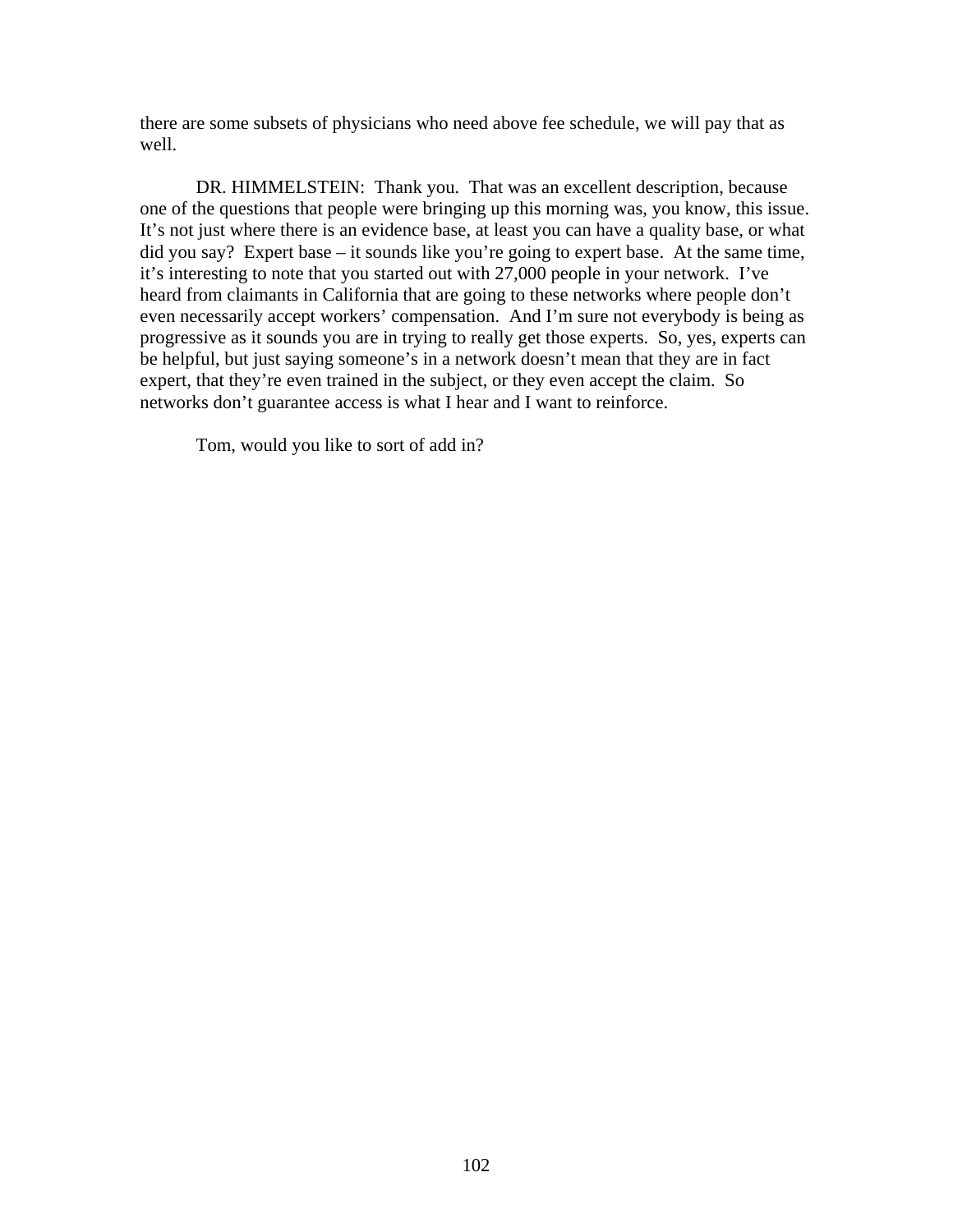#### **Commentary**

Tom Rankin, Past President, California Labor Federation and Visiting Scholar, Institute for Industrial Relations, University of California, Berkeley

TOM RANKIN: Hi, I'm Tom Rankin of the California Labor Federation. I want to just spend a few minutes responding to a few things that were said. I guess we're supposed to really talk about how the reforms are affecting cost and access. I think it's clear how they're affecting cost. The costs have gone way, way down. We're dealing here with medical issues. We already talked about permanent disability, but medical costs have gone down significantly. However, they still, I think, comprise almost 50 percent of the premium – 50 percent indemnity, 50 percent medical. So there's still a big, big part of the cost in California. What wasn't mentioned was that the – the employers have seen premium reductions of about 58 percent since the reforms have taken place.

And actually most of the reforms took place before Governor Schwarzenegger. His were the reforms that really affected permanent disability and some of them affected medical treatment. The network was the main one there. That's great for employers. And could be okay for workers, depending on where the savings come from. The real problem is that the insurance industry is not passing on the savings that they've actually achieved to the employers. They're taking it out of the hides of injured workers in terms of denying medical treatment in many, many instances.

The insurers have a record low loss ratio. Their loss ratio is now 31 percent. It's unbelievable. It's just unbelievable. They are making money hand over fist and the employers are not seeing the results of that. So, as Angie mentioned this morning, that bill could have been signed and the insurance rating bureau – if it had done its job right, it was actually going to – if the bill had been signed it was going to recommend I think a 1.8 percent increase in premiums. But if they did things right and took into account the huge decline in permanent disability benefits, employers still would have seen a decrease in their premiums had that bill been signed.

So the workers are really bearing the brunt of a lot of these reforms. And the problem, I think, is not so much what happened with the law. It's what happened in the implementation of the law, and the regulations that were adopted. We had a hostile administration. The regulations for permanent disability, the way the schedule was redone, could have been fine. They did it the worst possible way for insured workers. The same was true with a lot of the things they did in the medical area. It was clear to everyone that the ACOEM guidelines don't cover anything. The workers' comp commission held hearings on it, made recommendations to the administration that those guidelines be supplemented by other guidelines. Did the administration do that? No. So that is causing a lot of problems in terms of denial of medical treatment. I don't think, Michael, the problem is access in terms of how many miles you are away from your doctor. The problem is not being able to get your medical treatment paid for. That's the problem that's resulting from the misuse of the ACOEM guidelines and from the misuse of utilization management. Workers are being denied medical treatment.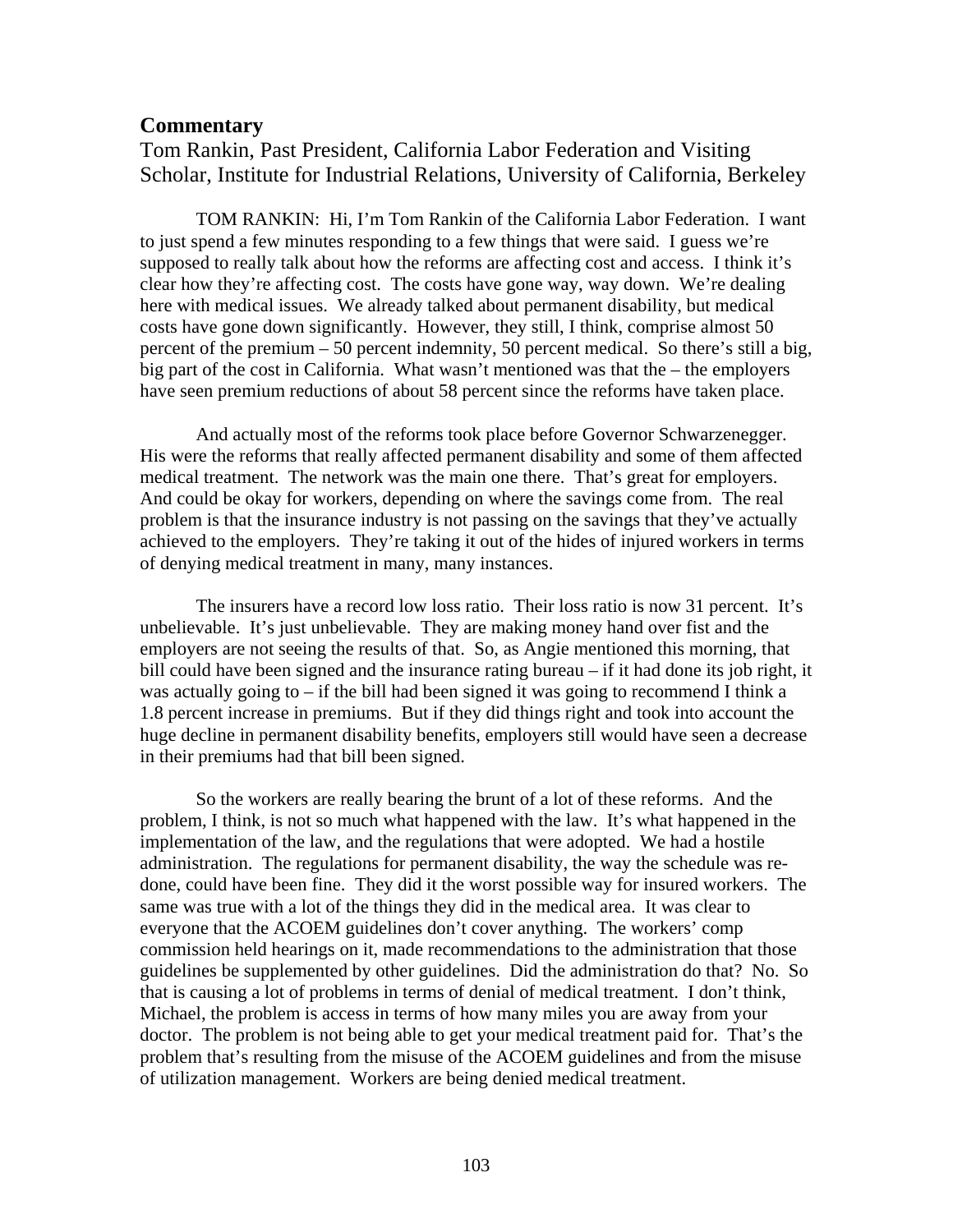Now, we don't have a lot of data on this yet, because it's too early. But we do have a lot of anecdotes and Angie sort of made it hard for me to talk about this, but you can talk to doctors involved in the system, you can talk to lawyers involved in the system, you can talk to injured workers, and I think they'll all tell you that workers are being denied access to medical treatment because of the way these reforms have been implemented. In terms of the medical networks, it shows part of the problem with the way workers' comp works. It's just a whole new bureaucracy is developing. Employers have had to apply to participate in a medical network. So there are hundreds of them. It's ridiculous. And they have medical networks where the doctors don't even know they're in the medical network and the worker is going to that doctor and the doctor is saying, I don't take workers' comp, get out of here. This is a major problem. It's not the way it was supposed to work. But I don't want to go on and on about that.

What I want to finish with is what I think you're going to be talking about some tomorrow. The longer I work in the workers' comp system and watch it operate, the real problem is – and someone who introduced this whole thing this morning talked about how NASI tries to come up with rational solutions to problems. I don't think you're ever going to come up with a rational solution to the medical treatment problems in workers' comp inside the system. We have to get universal health care and get medical treatment out of workers' comp. That's what causes all these problems. Everyone's trying to protect their own economic interest, and that's what causes distortions. You've heard about distortions from the doctor because of the financial interests in the system. It's because it's a separate system. If you make it one system, the worker doesn't care if they broke their leg falling off their bicycle or if they broke their leg falling down the stairs at lunch. What difference does it make? They have the same interest in getting the leg fixed, and getting back to work.

We create so many problems by having this separate system, that causes so much friction and so many fights, and I think people really have to start seriously looking at getting the medical treatment out of the workers' comp system and into the regular health care system. We in California have the ability to do that to some extent because we have carve-outs. And we have the ability to now, under changes in the law where there's a collective bargaining agreement, to actually negotiate 24-hour care. That's really not the solution. The solution needs to be global. And I think maybe this country's coming more and more to the realization, partly because of what's happening in the auto industry in Michigan, that we need universal health care. It's crazy. We can't even compete with the rest of the world the way our health care system works. And I think we really need to stop thinking within the workers' comp framework and think more broadly in terms of these medical issues, because I don't think they're ever going to be solved inside the workers' comp system. We can do this and we can do that, and there will always be a new set of problems coming up because of the financial interests involved. Thank you.

#### (Applause.)

DR. HIMMELSTEIN: One question before Doug speaks. We'll keep it conversational down here. You mentioned that you do have some examples where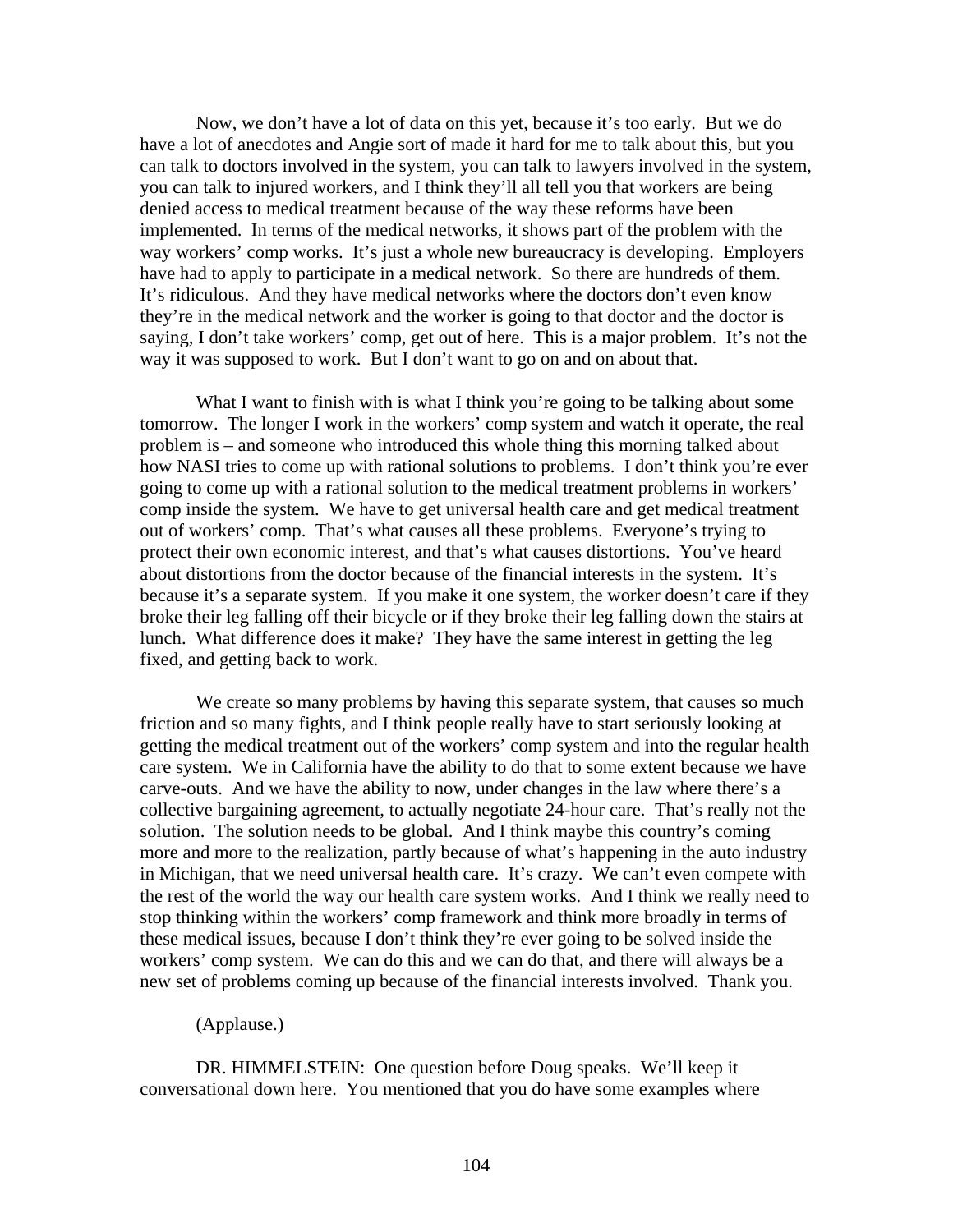you've blurred that through the carve-outs in California. Do you know much about the perceptions of quality and the outcomes of those systems that are happening there?

MR. RANKIN: What we have so far is limited in terms of what's being done here. And in carve-outs, it involves an agreed upon panel of doctors and so forth. What we've allowed in the new amendments to the law is that they could actually try to figure out how to integrate their regular health care plan, which most employers with collective bargaining agreements have, with their workers' comp. The problem is going to be to try to find an insurer who will do that. And that's a problem also in integrating the benefits. We tried once in California to get employer-based coverage, we passed a law that was overturned by referendum sponsored basically by the insurance industry and the employers, but I think we'll get back to that point eventually. And maybe we'll even do it nationally. The problem we're going to have is that the workers' comp insurers will probably resist the hell out of it because half of their premium base is medical.

So, if you just leave them with indemnity payments, then they could of course expand – and Zenith might be a possibility – could expand into the health care arena. And it looks like they're trying to do a good job of dealing with quality care issues. But there are so many financial interests involved and jockeying around in this arena, that I just don't see the problem getting solved.

We tried to solve the prescription drug problem. We solve it here with a fee schedule for prescription drugs that pops out over here in doctor's offices because they're trying to prescribe drugs and make money off repackaging. These things are going to happen all the time. And if you took the medical out of the system, at least you would remove a lot of frictional costs.

You know you have to have two sets of medical records. Kaiser can talk about this. They have a regular patient. He gets hurt on the job. They have to ask, well, is this work-related or not? Then they have his old medical records for him being a regular patient. They have a new set of medical records for that patient as a workers' comp patient. The frictional costs are just amazing.

DR. HIMMELSTEIN: And just one other quick point of clarification, because it sounded like when you were talking about the reforms, you didn't sound like the reforms were fundamentally flawed, but the way they were implemented. It's not the nature or the existence of the network that's the problem so much as how it's implemented?

MR. RANKIN: Yeah. I actually wrote an article before it was implemented and after it was passed that that was going to be the big question. And labor lost every time a regulation was adopted. I mean, it's a lesson. We didn't write the law, but the law could have been implemented in a fair way to injured workers in most instances. It just wasn't.

DR. HIMMELSTEIN: All right. Thank you very much. Doug?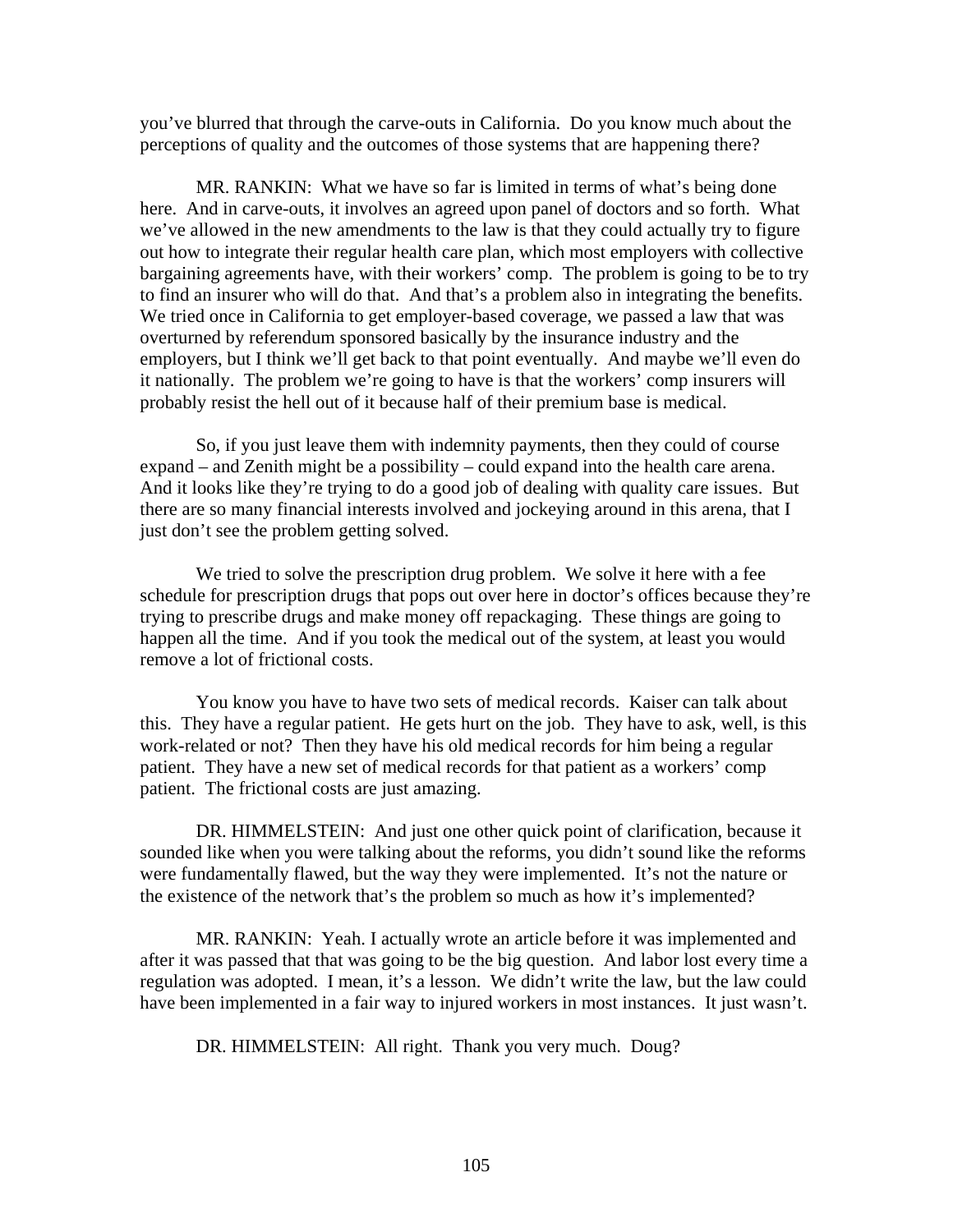# **Commentary**

Doug Kim, Legislative Advocate, Green & Azevedo

DOUG KIM: Thanks very much. I'm Doug Kim. I'm with the law firm of Green and Azevedo. We have been the legislative advocates for the California applicants' attorneys since 1972. We've been their only advocates. We also specialize in workers' compensation and personal injury law, so that I see injured workers everyday. For me, workers' compensation is not an abstract study. It is not a review of data. It is not looking at trends or graphs. It's not looking for statistical symmetries or compatible co-efficiencies. It's about real people. I've been coming to various national forums on workers' compensation for at least the last 16 or 17 years. And I am very, very, very rarely ever asked to make a presentation. I don't know why. (Laughter.) I am mindful of the fact that I am the last speaker, and I am seated on your extreme left on the dais here. (Laughter.)

So, I want to first acknowledge and thank the Academy for having me, and Ed Welch for inviting me. I would just say that if all of the players in workers' compensation were as good-willed and as committed to dealing with the issues as all of the panelists have been here, whether we agree or not on what the appropriate approaches are, I think we'd do a lot better in trying to resolve the problems.

I particularly want to thank Angie Wei and Tom Rankin, whom I've worked with for many years, advocating on behalf of injured workers. I am mindful, as Mr. Wilcox from New York pointed out this morning that organized labor has a number of other issues besides compensation. For the applicants' attorneys, that is our only issue. We represent injured workers. My organization of 1,200 lawyers has as their only practice the representation of injured workers. A few of them represent workers in the federal venue, but primarily in the state of California.

And I do want to thank Stanley Zax*.* Stanley has always been one of the more responsible insurance carriers in California. As you all know, he's one of the last remaining carriers domiciled in California. He stepped up to the plate this year, recognized that what happened in California was grossly unfair, if not absolutely tragic for injured workers, and he offered at least a partial step into restoring permanent partial disability benefits which the governor unfortunately vetoed. We hope he'll reconsider that next year, should he be re-elected, and he will not have the restraints of a campaign to color his decision. If by some chance, his opponent is elected, we would feel much better about our chances of getting the situation corrected.

I think you've heard enough this morning to understand that what happened in California has been a disaster for injured workers. And I think if we were candid and honest with each other, we would not refer to it as reform. What has happened clearly and simply is that benefits have been eliminated for injured workers, both indemnity benefits and medical benefits. And access to both of those kinds of benefits has been extremely restricted as the result of the legislation of 2003 and 2004. The applicants'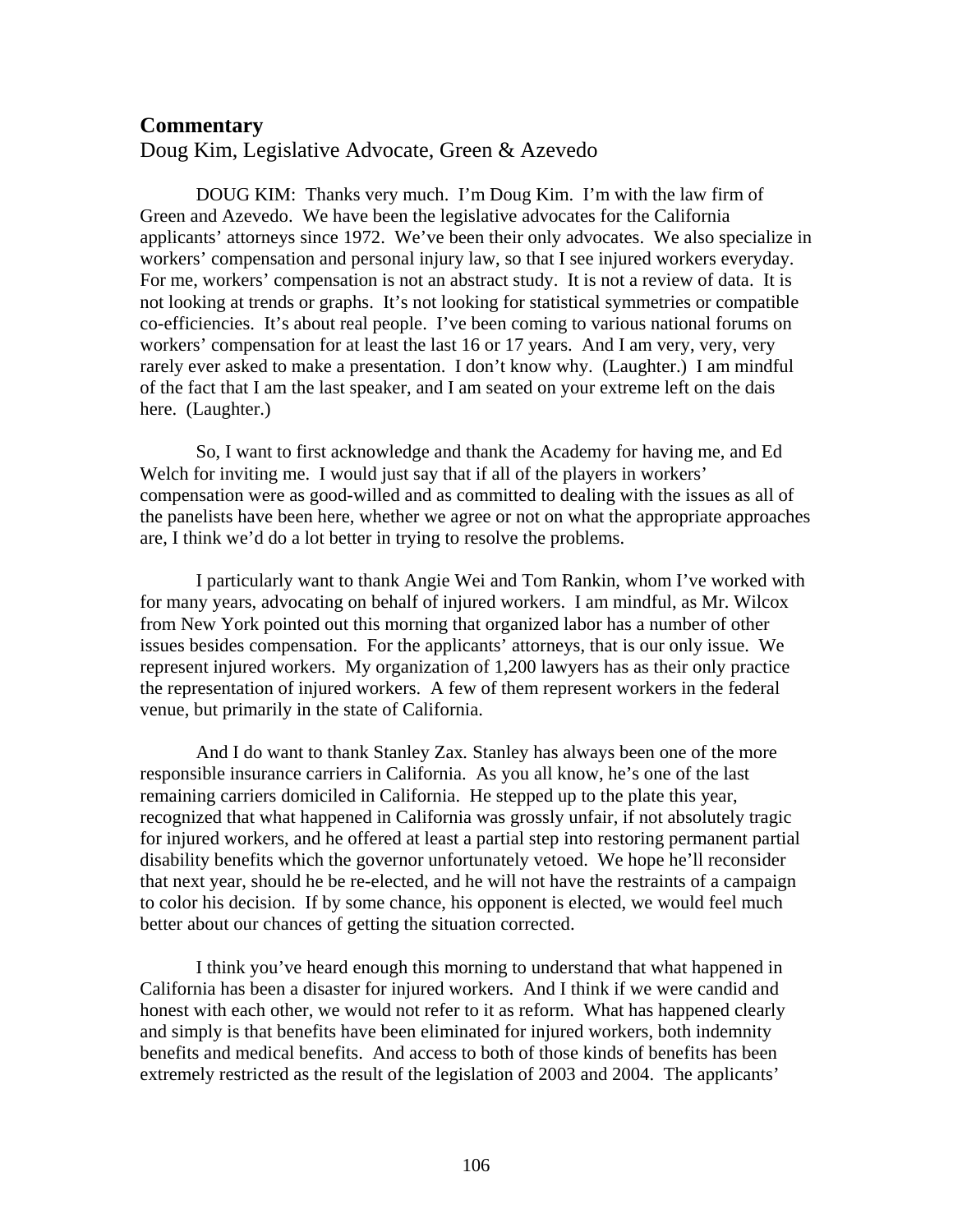attorneys were the most vocal opponents in both years to all of that legislative activity. And unfortunately, we were unable to prevail.

Before I talk about the medical treatment issues, I wanted to respond to a couple of other points that were made by other panelists. I'm sorry Bob Reville was not here to talk about his research dealing with the adequacy of benefits. As Allan Hunt pointed out, there's something doesn't smell right when such a low level of earned income is not replaced as a result of the benefits.

The RAND study found, if you caught it in the slide, that permanent partial disability benefits in California replaced 37 percent of lost earnings over a 5-year period. Thirty-seven percent. Could you live on a 67 percent wage cut? In California those benefits are paid at \$230 a week. Two hundred and thirty dollars a week. Can you live on \$230 a week? In addition, as the study pointed out, the cuts in those benefits amount to 65 percent. So 65 percent of 37 percent, and what's left? What has happened in California has been an absolute disaster. The panacea of the new rating schedule, as Mr. Snashall from New York pointed out to me, if that were a panacea, if we had truly objective evidence-based ratings, there shouldn't be that 34 percent discrepancy between the ratings for unrepresented and represented workers. That's clearly why workers in California come to my people and look for representation.

Let me just say a couple of things about the medical treatment. I want to tell you not about studies, not about trends, but about real people and what has happened to them. You've heard that the ACOEM guidelines are presumptively correct. There's nothing we can do about them. Whether we go to a utilization review or an independent medical review, all doctors are held to the same standard: the ACOEM guidelines. The statute requires that the guidelines be evidence-based. I don't think the ACOEM guidelines are evidence-based. Other health systems provide multiple sets of treatment guidelines. It makes no sense to me that in California we should have a single set of presumptively correct guidelines, which by their own admission do not apply to anything but the acute stage. I saw an article just before I came out here by a physician writing for the National Association of Occupational Health Professionals, who was talking about a new set of ACOEM guidelines that focuses on functional improvement and return to physical activity, which is something short of addressing work disability.

I had a whole bunch of things I wanted to say. I'm not going to get to it, obviously. I will say, with respect to the medical provider networks, one of the major problems that our people are having is that we don't know who the doctors are in the network. For example, say that somebody says his or her network is the Aetna medical provider network. There are 40-something Aetna networks in the state of California. We don't know which of the networks is the one that applies to our injured worker. And we don't know if our doctor is in the right medical network for Aetna, and we're having a devil of a time trying to find out how to find out who is in the network and how they can be treated.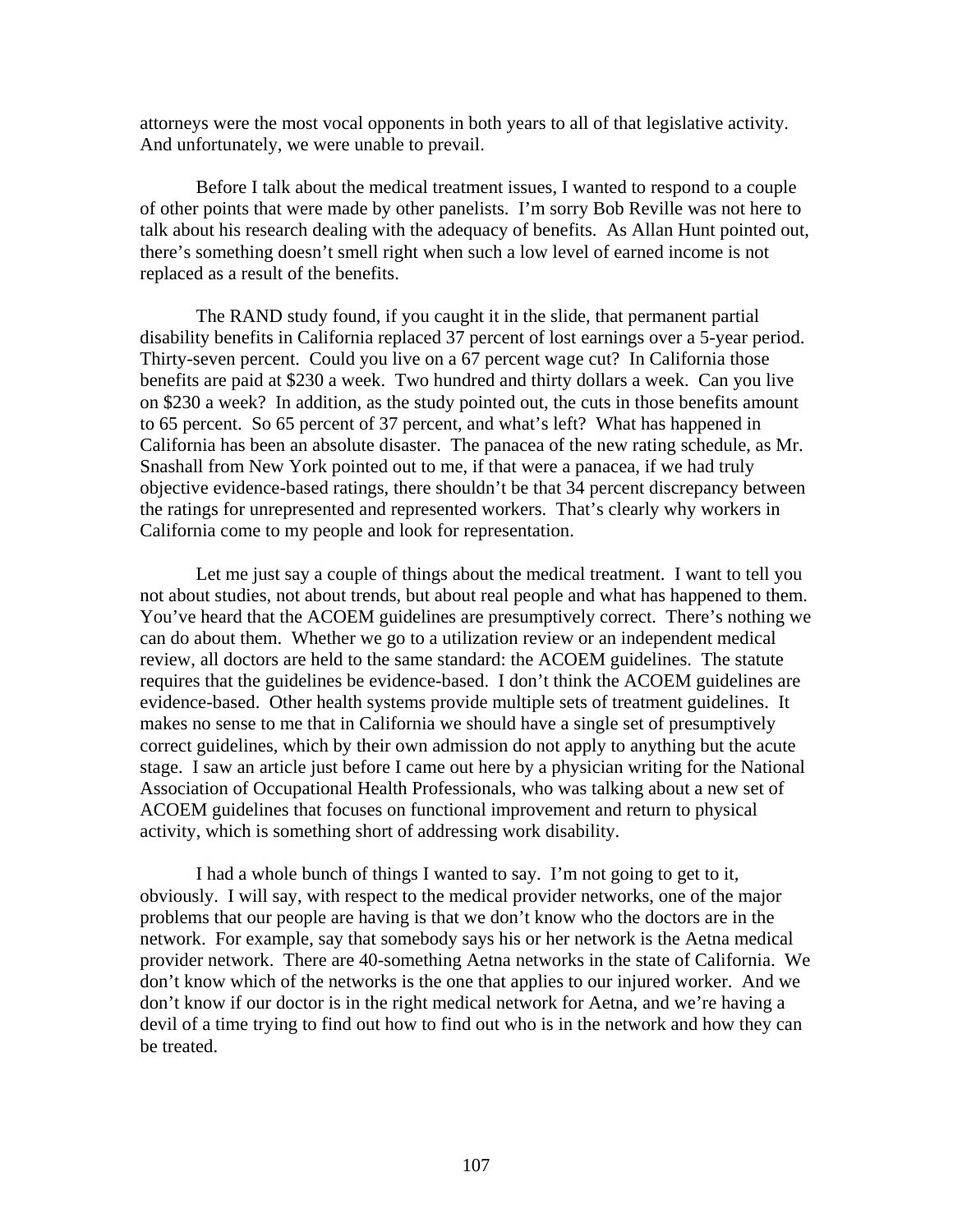Another problem is injured workers who have been treated for a long time are now being forced away from their treaters into medical networks. And I want to give you one example. This is a letter that an injured worker received from his employer: Your doctor is not a member of our medical provider network. It is our intention to transfer your medical care to a physician within our network. If you wish to control your own medical care, you have the option of settling your claim in full. A review of your case reflects that we had previously offered to settle your case for \$9,000. That offer was either rejected or we received no response. We are renewing our offer to resolve your claim for a full and final settlement in the amount of \$6,000. This offer is good for 25 days. If we do not receive a response, we will assume you have no interest in settlement, and we will proceed to transfer your care to a physician within our medical network.

This is what is happening everyday in the state of California. Now let me just conclude by giving you a couple of real-life instances of what is happening. We have collected hundreds, if not thousands, of examples from attorneys around the state of California about problems that their clients are experiencing in trying to get medical treatment. Alan Wechsler was found to be 100 percent permanently disabled in 1995, and part of his award was for lifetime medical treatment. His issue was persistent reflex sympathy – sympathetic dystrophy – and his physician recommended epidural steroid injections to various nerves. Under utilization review, because this issue was open, the new law was applied retroactively, and so any request for additional treatment that was awarded in the past is under the new law. The utilization review entity denied the steroid injections. They even questioned whether or not the injury, which was 10 years old, was industrial or not. So those steroids were denied. Then the physician asked to have a spinal cord stimulator. The same utilization review company denied the spinal cord stimulator on the basis that the injured worker did not first try the epidural steroids that it had refused. The physician in 2004 requested a consultation for chronic depression and for suicidal tendencies for the injured worker. Only a single visit was okayed. To this date, he has not been treated for his condition.

Secondly, just before I came out here I read a newspaper article from the small town of Chico, California. It's about 190 miles northeast of San Francisco. It's in the Sierra foothills. This is not a liberal community. And this is not a liberal newspaper. It referred to a Larry Brown, married with two children. He had a back injury in 2000 that required two surgeries, and three removed discs from his neck. And when he had sought additional medical treatment, an appeal court ordered the treatment in as late as 2004. The insurance company wants to comply and provide that treatment, but it can't. And the reason is, in that particular county there is no willing provider who can provide the necessary treatment. Right now, Larry Brown is living on pain medications that are being paid for by Medicare.

In that same town, lives Pam DeRange, a 51-years-old married mother. She had to wait three months to get authorization for an MRI. She had to wait two for years for authorization for back surgery. She finally had the surgery done last month, but she had to do it in San Francisco because there was no physician available in Chico until March of next year.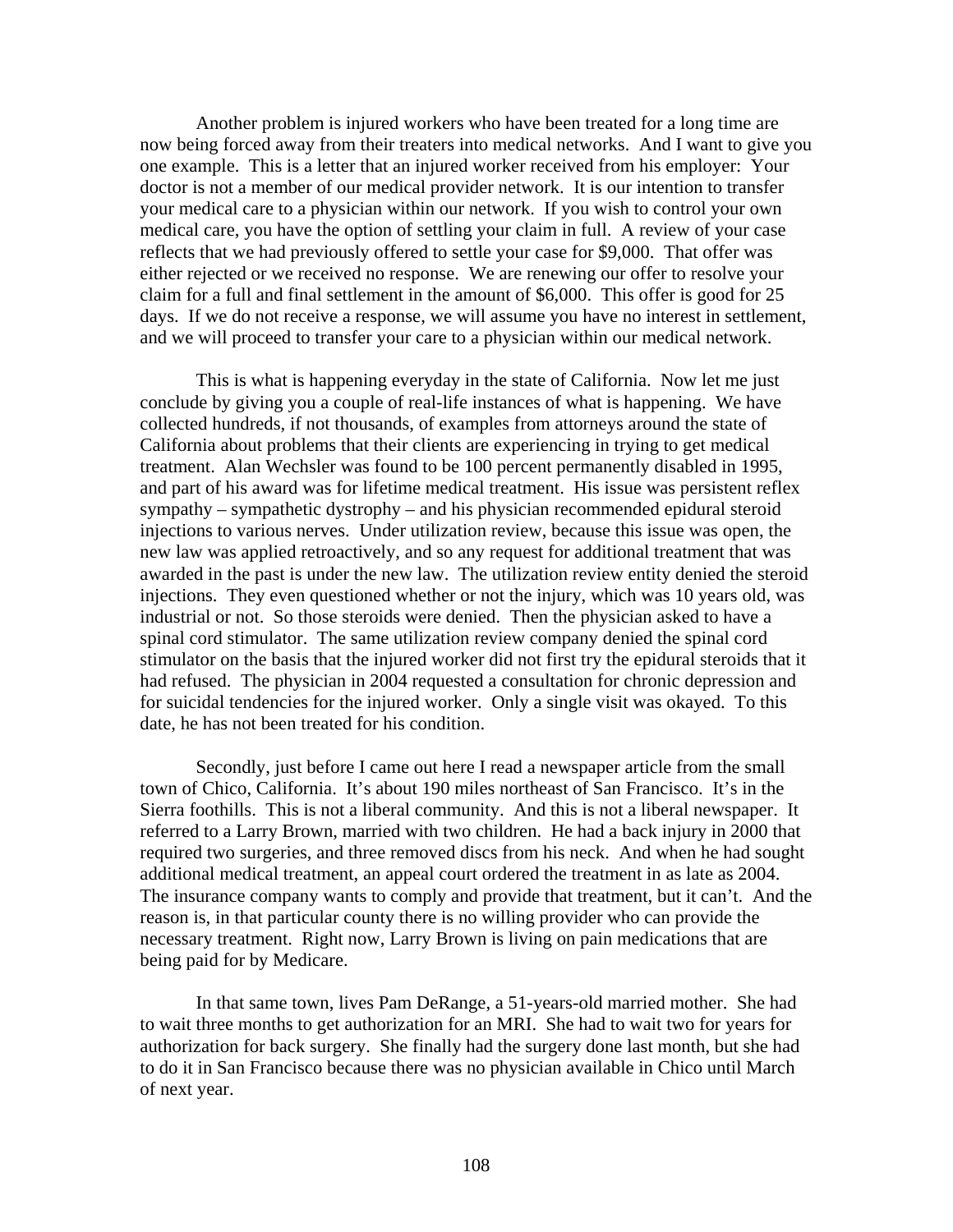Larry Dyer was a 45-year-old electrician– let me just do this one more time  $-21$ years as an electrician and part of his job required him to pull wire through hundreds of yards of conduit everyday. In July 2004 he reported to his supervisor that his wrists and hands were numb and they weren't getting any better. The employer told him, there's nothing wrong with you, just go back to work. In the meantime, it took the employer two weeks to file a report of injury. The employer denied the claim, sent him to their own physician who diagnosed carpal tunnel surgery. The physician – this was the employer's physician – recommended physical therapy, but because as you heard there's a cap of 24 visits per injury, after 24, the carrier denied any further visits even though the physical therapy was prescribed in hopes of obviating the need for surgery. Later, he required surgery on his left elbow, but any post-surgery therapy was denied. His hands are still numb. It's one and a half years later. He hasn't had satisfactory treatment. The employer removed his physician from their medical provider network. And second medical provider network doctor recommended that therapy – that still has been denied. A state-appointed medical evaluator has approved the therapy. That still has been denied. Now he needs surgery on both hands, and he's still waiting for authorization.

And let me just give you one last example. Robert Sedam was a helicopter mechanic who was found 100 percent permanently disabled. He's married and has two young children. He had surgeries for closed rib and back fracture injuries as the result of an accident in a helicopter. And he suffered from seizures as a result. His physician was able to wean him off opioids, but he was extremely concerned about the likelihood that Robert would be susceptible to blood clots. Authorization was refused for medication dealing with the blood clots even though the carrier previously had authorized coumadin. After three weeks or so, the carrier suddenly denied any further medical treatment, February 22 of this year. A hearing was set for June 20, where Robert could appeal the denial of treatment. But, he was unable to attend the hearing. The reason he could not attend is that he died earlier that month. He died from a blood clot. And because of the statute of limitations, his widow and children were unable to file a claim for death benefits. This is what my people deal with every day. Thank you.

(Applause.)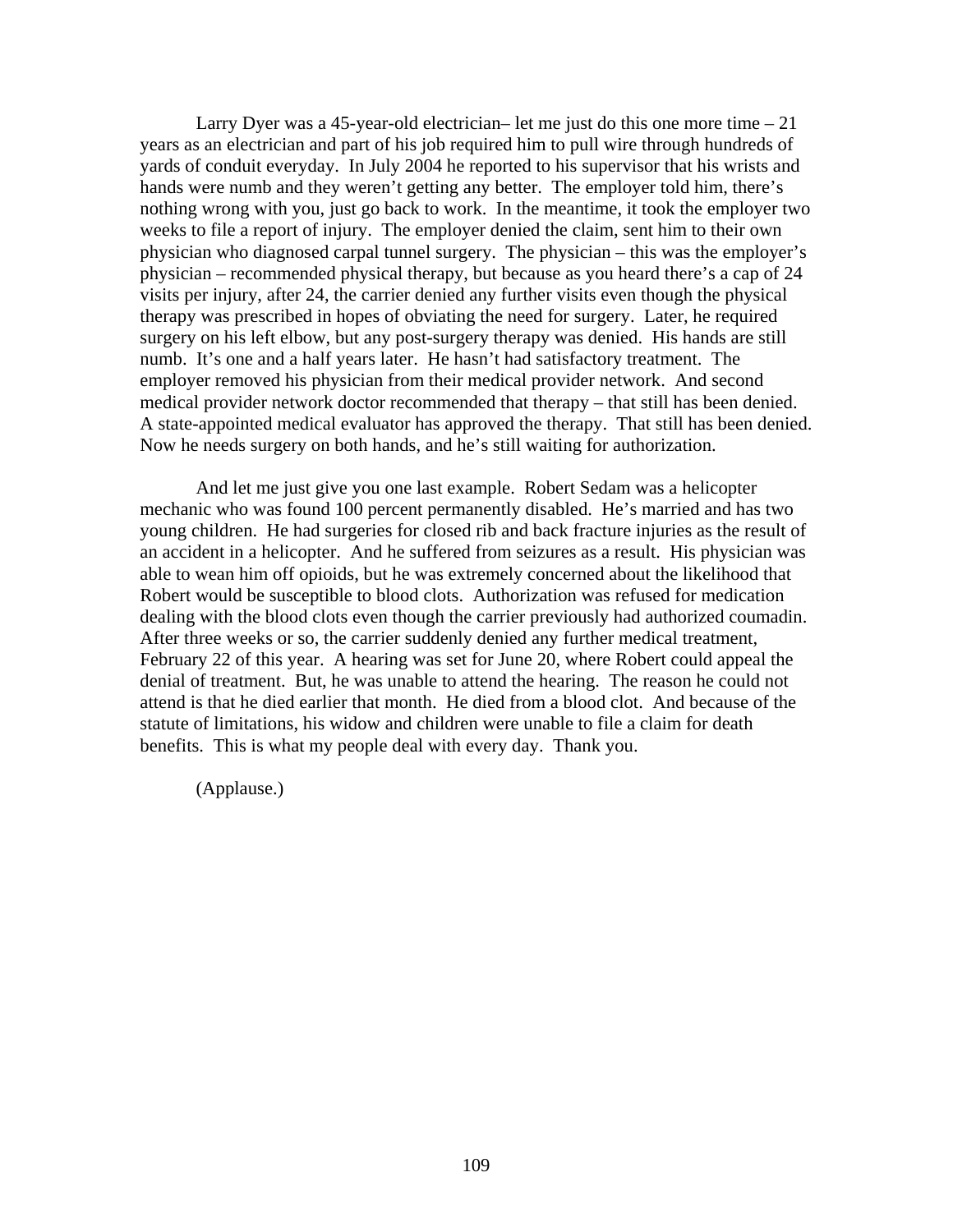### **Discussion**

DR. HIMMELSTEIN: I think it's really helpful to have real-life cases to talk about. And maybe, if I can, we've got sort of a few minutes late. One thing that's confusing to me, for those of you in California, I heard earlier that ACOEM guidelines were guidelines and that there was a way that the insurance companies and the utilization management were supposed to be responsive to doctors. So can you clarify that, how it's actually operating, Bernyce?

DR. PEPLOWSKI: I think it's sad for all of us. There's so many of us in the room who are one of the committee members for different sections of the guidelines. The intent from the beginning is the underlying message of the ACOEM guides is that if you're requesting a treatment, as long as you can demonstrate that patient is getting more functional recovery, there is nothing in those ACOEM guidelines that says you can't do that particular treatment. But sometimes, when someone loses the intent and the flavor of what sits behind ACOEM, and uses it instead as a cookbook, which it was never intended to be, that's why you hear the adverse outcomes. Again, this saddens all of us who know that the intent was not –

DR. HIMMELSTEIN: So is the interpretation in fact up to each insurance company and the medical director of the insurance company decides?

DR. PEPLOWSKI: To a degree, yes. And that's probably part of the challenge. If there were ACOEM committee members sitting in each one of the insurers, it would be a very different world.

DR. HIMMELSTEIN: Right, because it's one thing to state this as guidelines, and then physicians can go around them. But it sounds like insurers are not being supervised and that leads to some really horrible outcomes. One thing – I think we have to sum up; we don't have time for discussion. We have to take a break now. But there is this theme that's emerging between the theories of the law, the regulations as they're written and how it's actually being implemented at all levels. And I think as California revisits this, there is obviously some potential good here; but there's a lot of potential harm. And the other thing that comes up is where is the data? I mean, these stories are very compelling, Doug, and I think Tom also talked about not having data, but at some point, we have to get serious about how we present data in addition to the very strong and moving anecdotes.

MR. RANKIN: Well, I'm all for studies and data, but often times, and especially right now in this instance, they become the excuse for not doing something Not necessarily in terms of the medical stuff, but in terms of permanent disability, the division of worker's comp in California is doing this study that was mentioned earlier on return to work to show that wage loss really isn't so bad overall because more people are returning to work. Whether or not they'll find that out, I don't know. But that is absolutely no reason that those workers who are not returning to work who are compensated under this totally inadequate fee schedule shouldn't be getting a benefit increase. As I said before,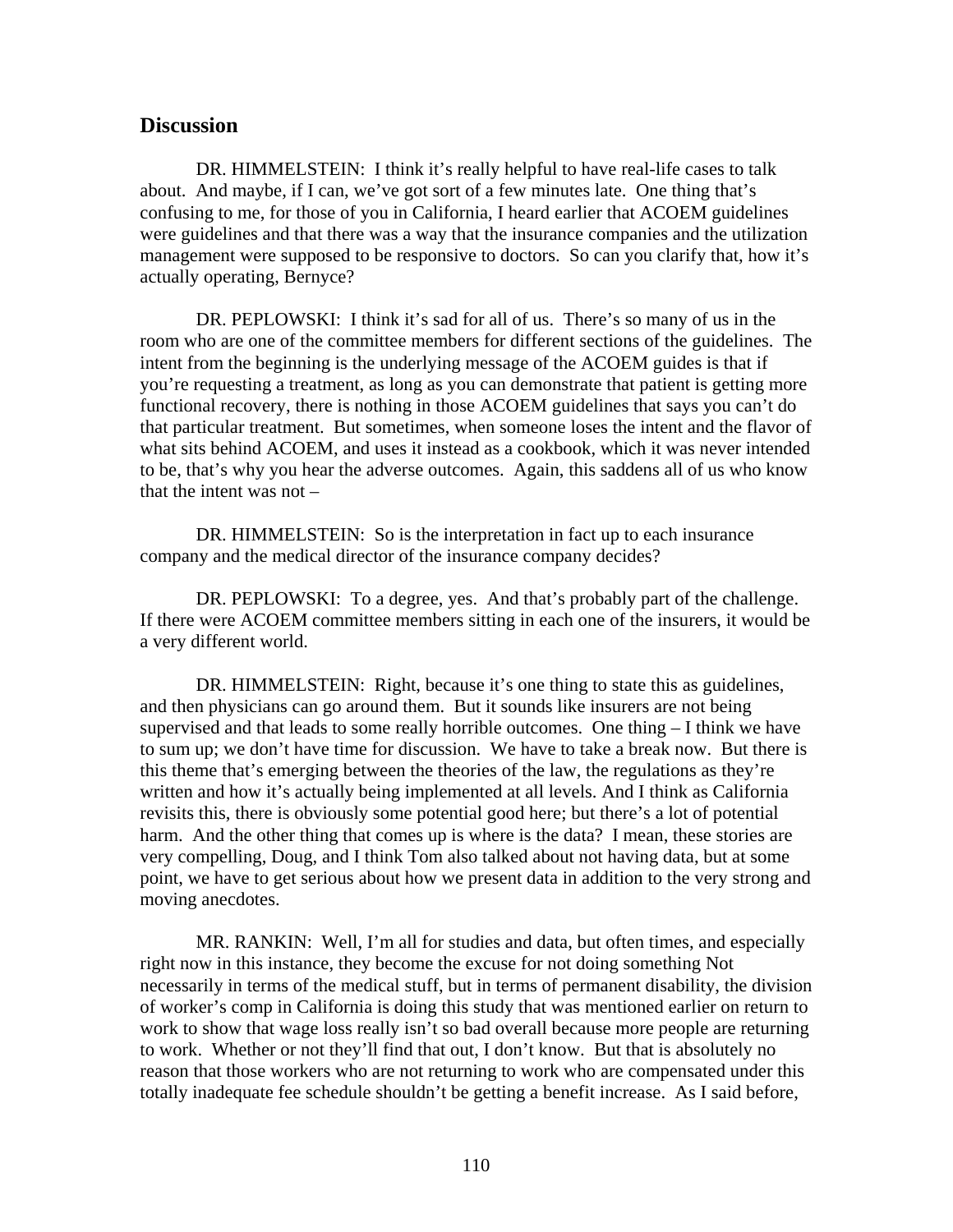we can study worker's comp to death and we're never going to come up with a solution inside this system. It's just inherently flawed.

DR. HIMMELSTEIN: Okay. I'm going to have to end there. I want to say thanks to the panelists. That was excellent.

(Applause.)

(End of panel.)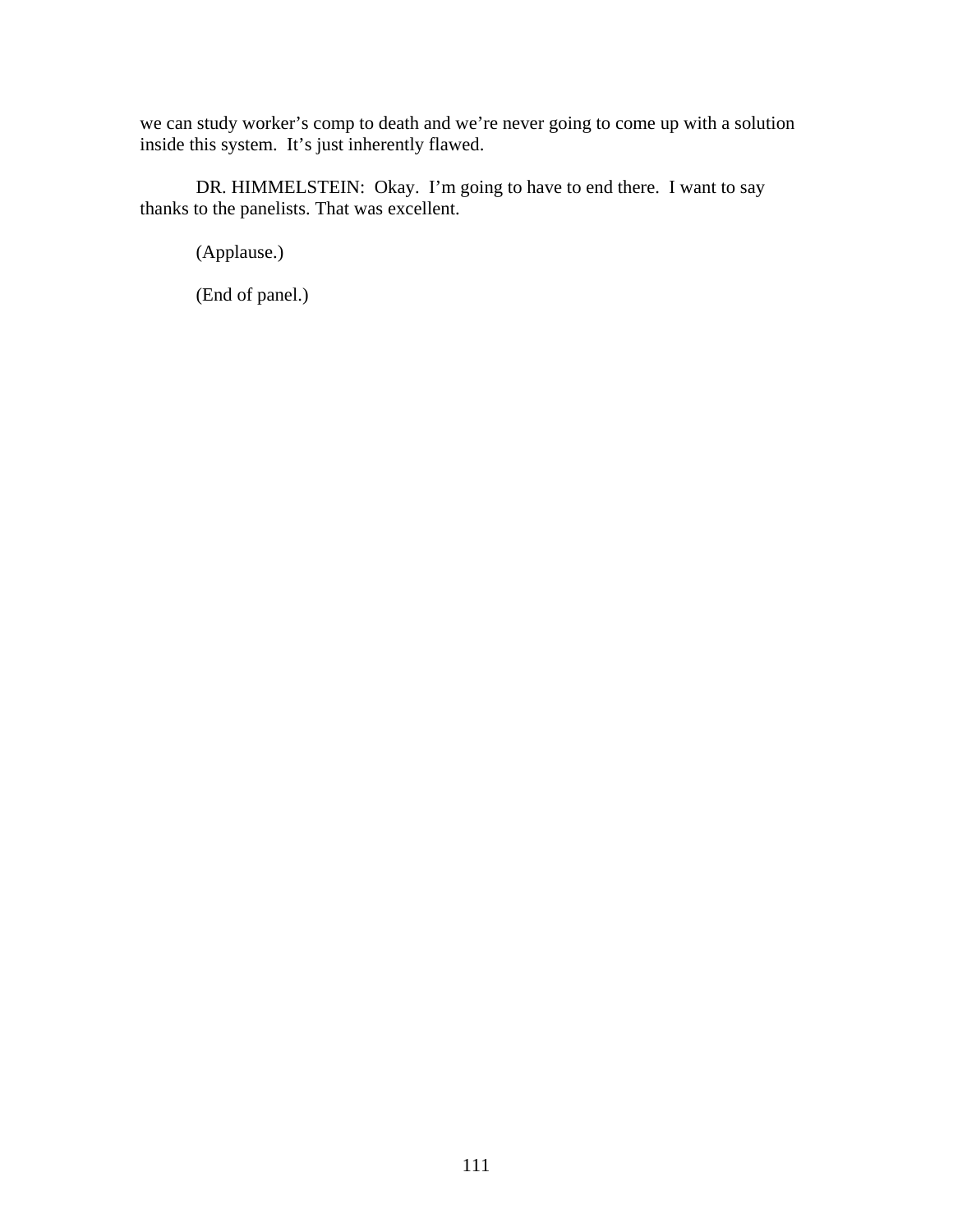#### *Panel IV: Preparing for Catastrophes in the Workplace*

### **Introductions**

Christine Baker, Executive Officer, California Commission on Health, Safety and Workers' Compensation

CHRISTINE BAKER: Good afternoon. I think we'd like to get started to keep on our schedule. Welcome to session four: Preparing for Catastrophes in the Workplace. We would be remiss without this as an agenda item, and of real concern to the United States. Again, I'm Christine Baker, and I'm on the California commission as the executive officer. And I've got the honor to serve as moderator of this session.

First, I'd like to introduce the panel members, and then share with you some of the efforts that California has done to prepare for catastrophes in the workplace. For this session, we are privileged to have four distinguished experts who will give us various perspectives on this important topic.

They are, in alphabetical order – and I think in order of presentation as well – John Howard who is currently the director of the National Institute of Occupational Safety and Health, as well as coordinating all of the Department of Health and Human Services secretaries on the World Trade Center programs. John has also served as the Chief of the Division of Occupational Safety and Health in California, Department of Industrial Relations from '91 through 2002. And I had the pleasure of working with John during that time.

James MacDonald is Director of Insurance and Reinsurance at Navigant Consulting, in Philadelphia, Pennsylvania. With over 30 years of experience, Jim is concerned with insurance challenges, including medical malpractice and the insurance of terrorism, and the future of the terrorist risk insurance – TRIA.

We're honored to have Irv Rosenthal, Senior Fellow at the Wharton School, University of Pennsylvania. Irv was also employed by Rohm and Hass for 38 years, and served a five-year term on the United States Chemical Safety and Hazards Investigation Board.

Robert Snashall is Counselor at Law and Founder of Snashall Associates. Mr. Snashall was the Chairman of the New York State Worker's Compensation Board at the time of the World Trade Center terrorist attacks.

Thank you for all being here and we look forward to hearing from you. There will be an opportunity for the audience to ask questions after the presentations have been made.

As we have learned from September  $11<sup>th</sup>$ , the risk of catastrophe while people are at work and the risks to the workers who respond require the urgent attention of employers, workers, and policymakers. Recognizing as we do that employers and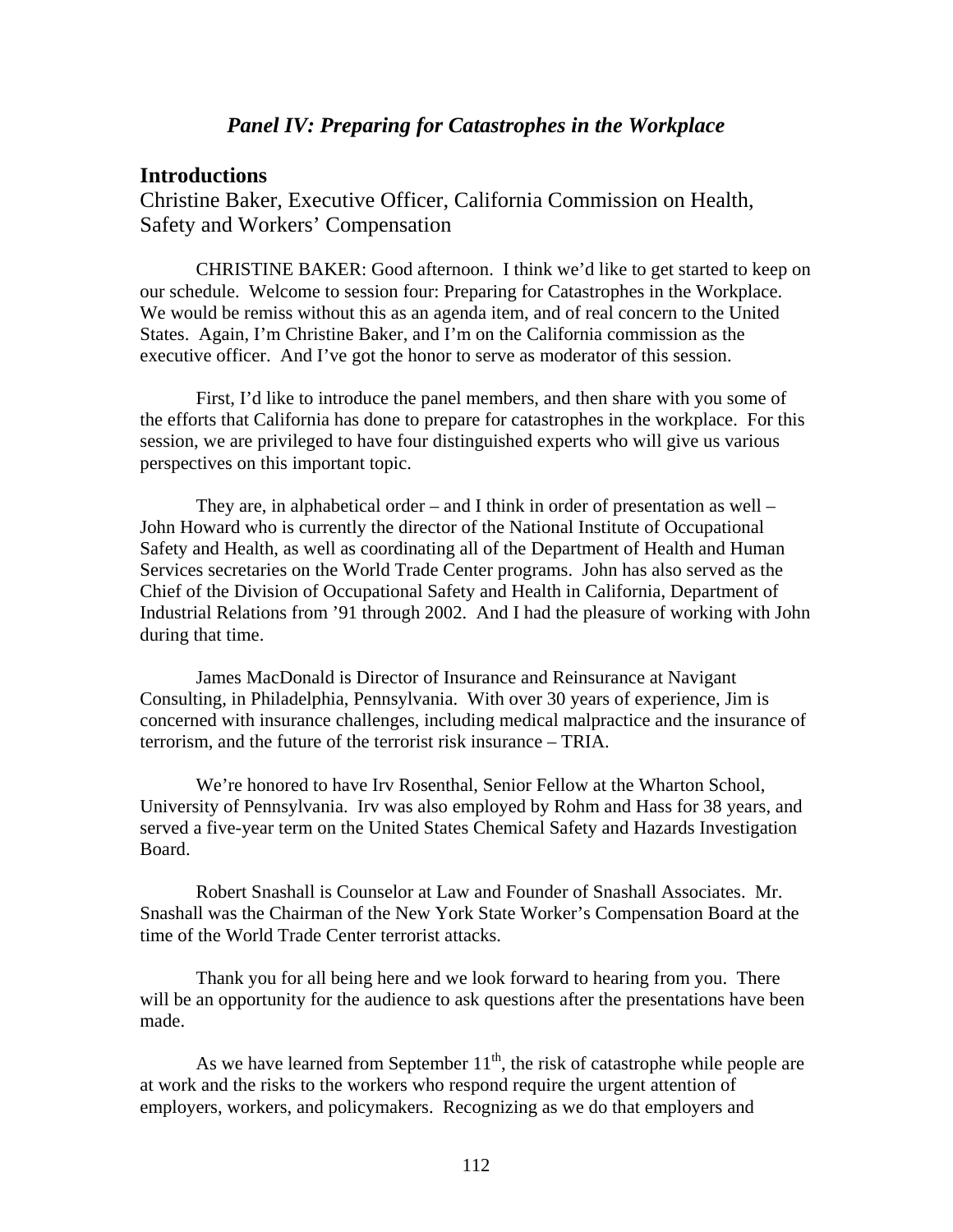workers should be prepared if a catastrophe strikes at the workplace, the Commission has held a series of forums. And I'm not going to go into depth in those, except for the fact that we did identify several main themes. And disaster preparedness is an occupational safety and health issue. Occupational safety and health is about labor and management, labor and employer's cooperation as well as public and private partnerships, and preparedness includes first responder safety. And the definition of first responder has been broadened to include the employees themselves as well as the employers. So, without further ado, I will let Dr. Howard present.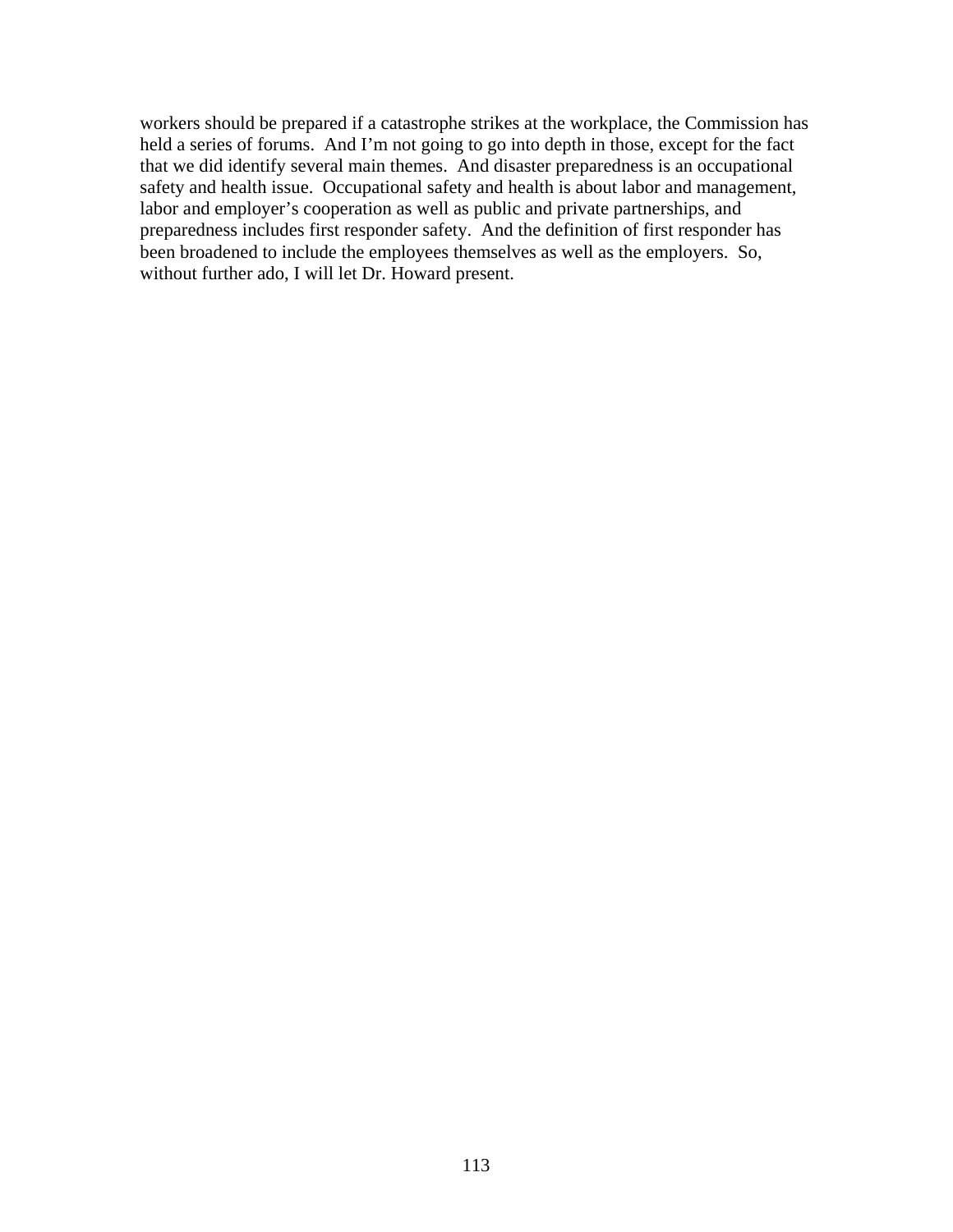## **21st Century Emergency Preparedness and Response: The Scope of Emergency Responder Safety and Health**

John Howard, M.D., Director, National Institute for Occupational Safety and Health

JOHN HOWARD: Thank you, Christine. And thanks for inviting me here to participate in this session this afternoon. Whether we're speaking about natural disasters like an earthquake, a hurricane, or the appearance of a pandemic strain of influenza, or whether we're talking about manmade disasters like a chemical release in a populated area, a truck bomb detonating next to a government building, or massive structural collapse due to a terrorist incident, the one thing that all of these events have in common is the participation of an emergency responder.

And even beyond those that choose to work in an emergency responder profession, there are many others who can be assigned incidentally or who just decide to volunteer to respond to a large-scale emergency event. Protecting those who do respond to emergencies from injuries and illnesses arising from their response activity is a prime concern of my institute. And I think it's also a concern of government at every level, as it should be for all of us, whether you're an employer, a laborer, or in the insurance industry.

And specifically, I think that our concern should be for responders in all three phases of their life – before they are deployed, while they are being deployed, and after they are deployed, whether it's immediate or long term. We partnered with RAND in 2001, after the World Trade Center disaster at which 450 emergency responders lost their life, to examine the lessons from that terrorist attack on New York City. We produced three monographs, which I would invite you to go to the RAND site or to NIOSH site to look up.

But in those, we had recommendations for pre-deployment and deployment. Of our pre-deployment recommendations, I think the most important was to develop guidelines for the appropriate personal protective ensembles for long duration disaster responses involving rubble, human remains, and a various range of respiratory threats. Two, define the appropriate ensembles of personal protective equipment needed to respond to biologic, chemical, or radiological events. Three, design respirators that are CBRN protective and can be worn for hours at a time. And four, create interoperability with respirator filters so that any filter can fit any respirator.

The deployment recommendations were chiefly related to proper site management, which is critical to ensuring the safety of responders, including whether personal protective equipment is available, appropriately prescribed, used and maintained. Second, coherent command authority is necessary to maintain perimeter control at all times and to have – which we did not have at the World Trade Center – a zonal census record for each responder and volunteer to know where they are or were on the site, how long they were there, and for both immediate management and for future post-deployment issues.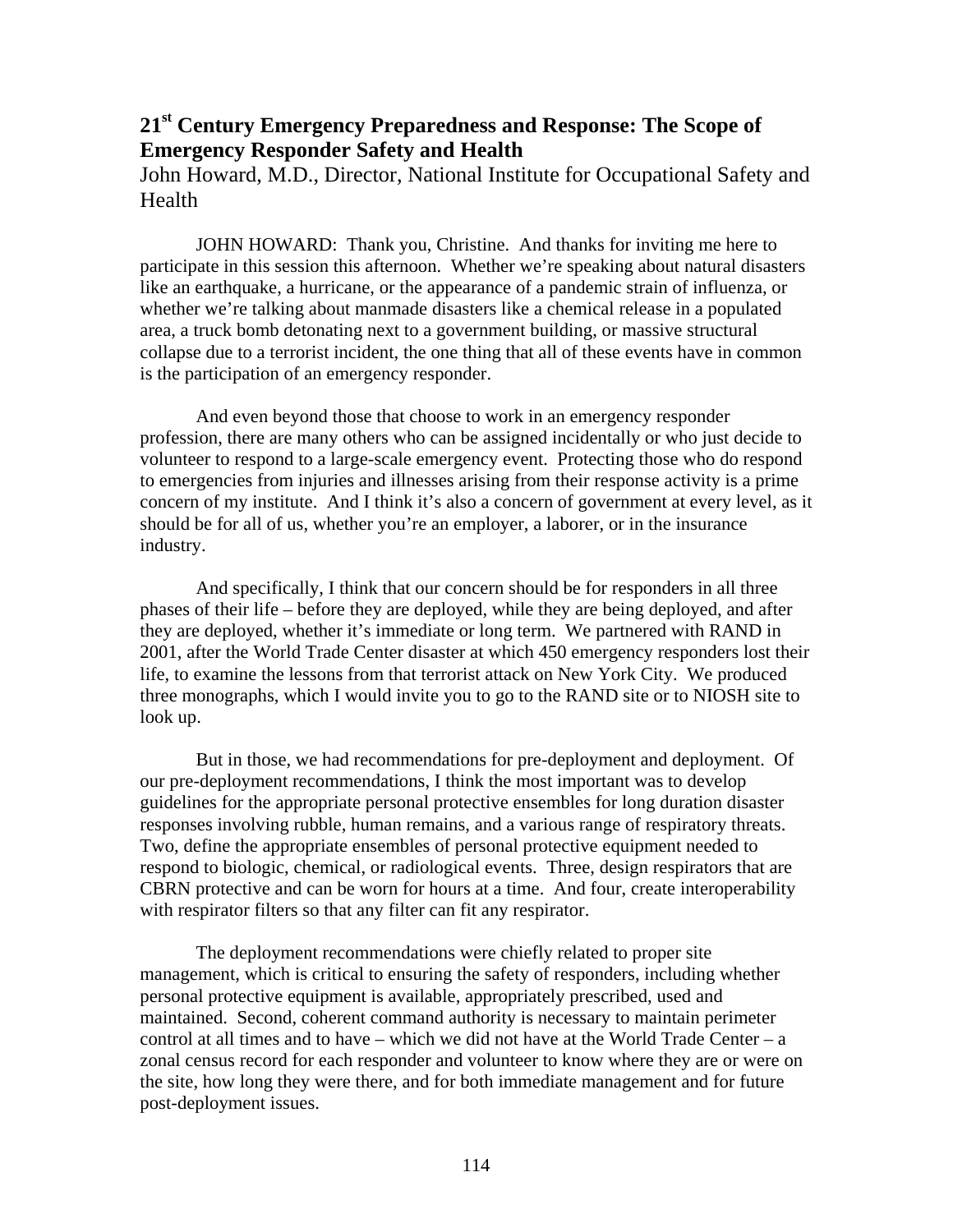And three, to optimize safety management during a large-scale disaster when you have multiple agencies coming from around the country, it's vital to integrate safety and health management of multiple organizations into the single incident commands structure, which was not done very well in New York. Integrated safety management allows for the assessment of potential harmful exposures in real-time, whether you're at the site and what levels they are at the site and what kinds of controls need to be put in place immediately before entry, and for future reference.

And lastly, to ensure that all communications at the site are interoperable. And so, the institute, working with a lot of partners, including equipment manufacturers, labor, and industry, have been working on those national preparedness recommendations.

What I wanted to do, in my short time with you today, is to give you some idea from my current perspective, working with the World Trade Center health issues. I can tell you that there probably is no more important message for me to say today that no amount of time that is spent on preparedness, careful pre-deployment, and during deployment emergency response is wasted. Such preparedness is really critical to the post-occurrence, the post-deployment consequences. And what I wanted to do was to give you some idea of what I consider to be a  $21<sup>st</sup>$  century view of that term "emergency" responders," and contrast it with our traditional view and with the view that we are currently using.

The traditional view is that a first responder is someone who is involved in the immediate stabilization activities of a disaster, such as putting out a fire or reducing an explosion or collapse risk; engaged in the search and rescue of live victims of the disaster for evacuation to first receivers; and engaged in the search for deceased victims. These workers in the World Trade Center experience were employees of the New York City Fire or Police Departments or other departments in New York City, New York State National Guard troops who did perimeter control, the Port Authority of New York and New Jersey, and the federal government. Many of the federal workers that came to the site were not traditional federal employees but rather were federalized for short periods of time to carry out search and rescue activities, or to do disaster medical assistance.

Well, there are some non-traditional categories that I think were used at the World Trade Center that we now have accepted as a part of what is an emergency responder. And these are first receivers. First receivers were not thought in that way. But these are people, in the case of New York City, who are health workers and volunteers who provide a diagnosis and treatment to injured or ill victims at the site, at a temporary location, or at a permanent healthcare facility, or they were employees of the New York City Medical Examiner's Office that had to do post-mortem examination on human remains. Many of these employees, and even today, do not think of themselves in the category of emergency responders. And that, I think, is an interesting issue in terms of attitudinal adjustment to a new era.

The second category is recovery workers. In the World Trade Center, these were primarily construction laborers and other volunteers who engaged in stabilization of the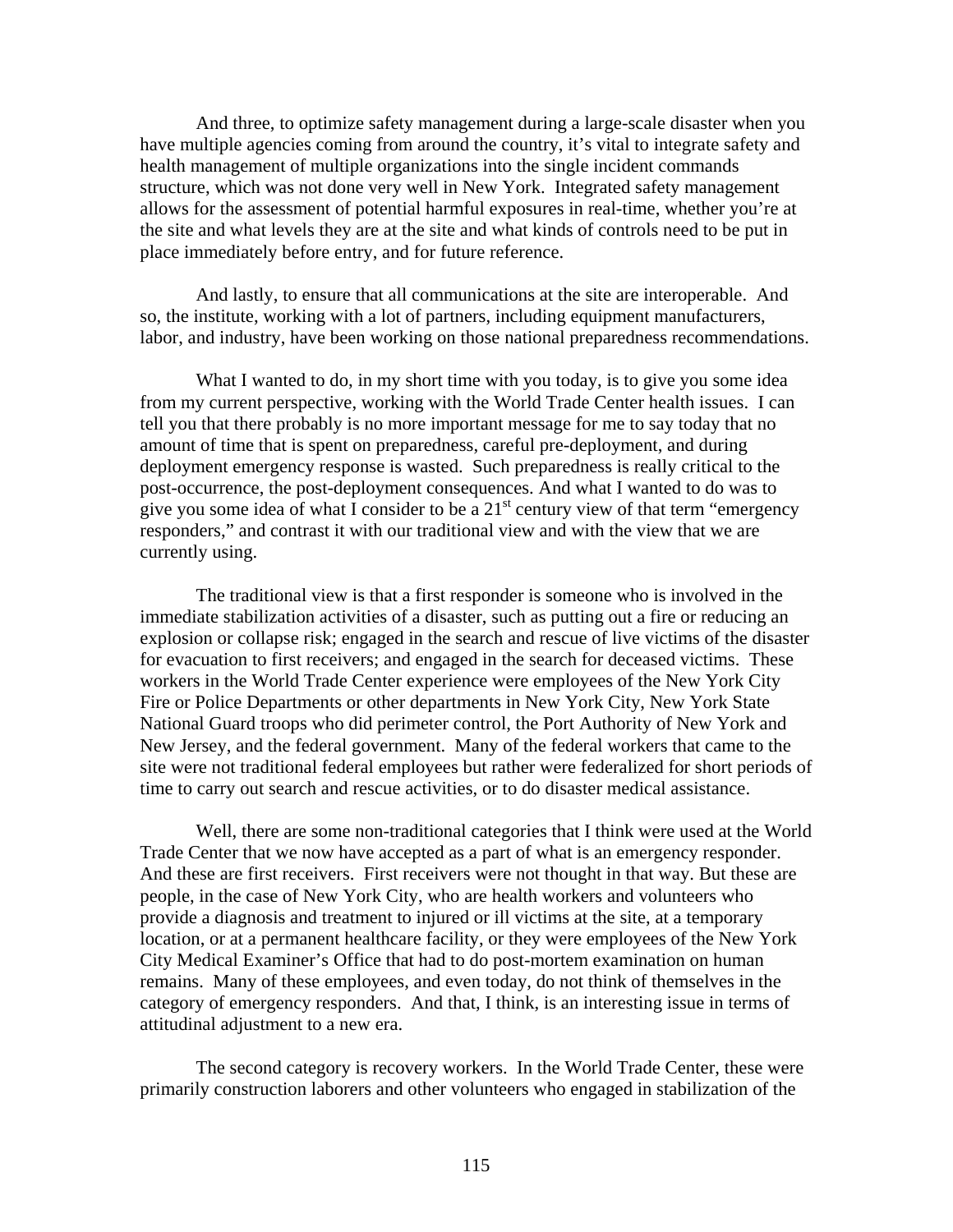site, deconstruction, removal of debris on barges to Staten Island. In their activities, they encountered deceased victims, human remains, and participated in their retrieval. And the question remains whether or not the current cadre of construction workers in New York City that are engaged in current deconstruction activities around the World Trade Center site should be included in that category of emergency response workers.

The third non-traditional category is cleanup workers. These are workers or volunteer contractors, chiefly immigrant laborers, who engaged in the cleanup and removal of dust in the Lower Manhattan area from commercial buildings and from residences, hired through EPA money through general contractors.

In the next category are restoration workers employed in critical infrastructural industries like utilities and communications, who engaged in the restoration of essential services to Lower Manhattan after the World Trade Center disaster. And clearly, as we know, restoration of financial markets was considered to be a national goal, and many of these restoration workers were from the financial services industry themselves. And they certainly did not consider themselves to fall into the category of hazardous employment before 9/11 or in the category of emergency response workers.

And clearly, beyond this sort of expanded  $21<sup>st</sup>$  century definition of World Trade Center, we have others that are affected – commercial and school building occupants, teachers and students, nearby residents of Lower Manhattan, Chinatown, and western Brooklyn. These multiple categories of exposed persons affected by the World Trade Center are the center of much concern by the Congress who has funded medical monitoring and treatment programs for responders and also a captive insurance fund for World Trade Center claims against the city of New York, by the state of New York who recently passed extensions to the filing time in the World Trade Center Rescue, Recovery and Cleanup Workers and volunteers' compensation cases, and three, by the city of New York, which recently funded medical monitoring and treatment for residents at Bellevue Hospital, a city of New York hospital.

Medical monitoring funded by the Department of Health and Human Services to date demonstrates that a number of conditions are occurring in the Responder, Recovery, Cleanup and Restoration worker volunteer population at frequencies in excess of the referent populations, such as upper and lower respiratory disease conditions, posttraumatic stress disorders, gastrointestinal reflux disorders, and musculo-skeletal disorders. And even for affected residents and commercial building occupants, there are reports in the scientific literature from early after the disaster of health effects, which mirror those in the responder community, albeit at a less prevalent level. In a re-survey of a sample of New York City residents and workers is currently taking place in the World Trade Center health registry, and we hope to be able to update those early surveys by looking at the persistence of that symptomotology now almost five years later.

So in conclusion, I just want to emphasize that preparedness for disaster needs to include all three phases of emergency response: pre-employment, during employment – and clearly, the area that I'm involved with now that I don't think any of us foresaw was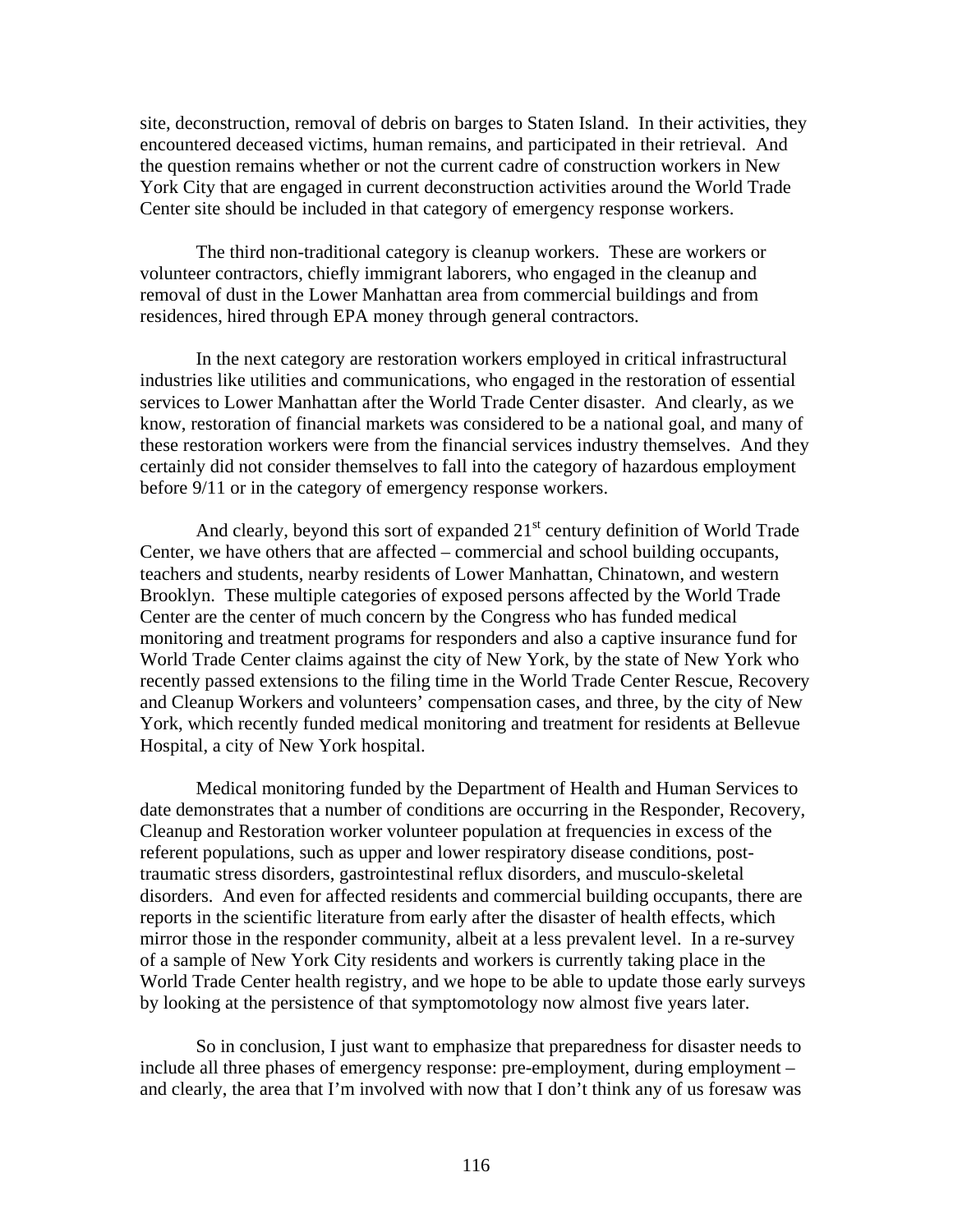the post-deployment health issues. And so I'll end with that and be happy to take questions during the question period.

(Applause.)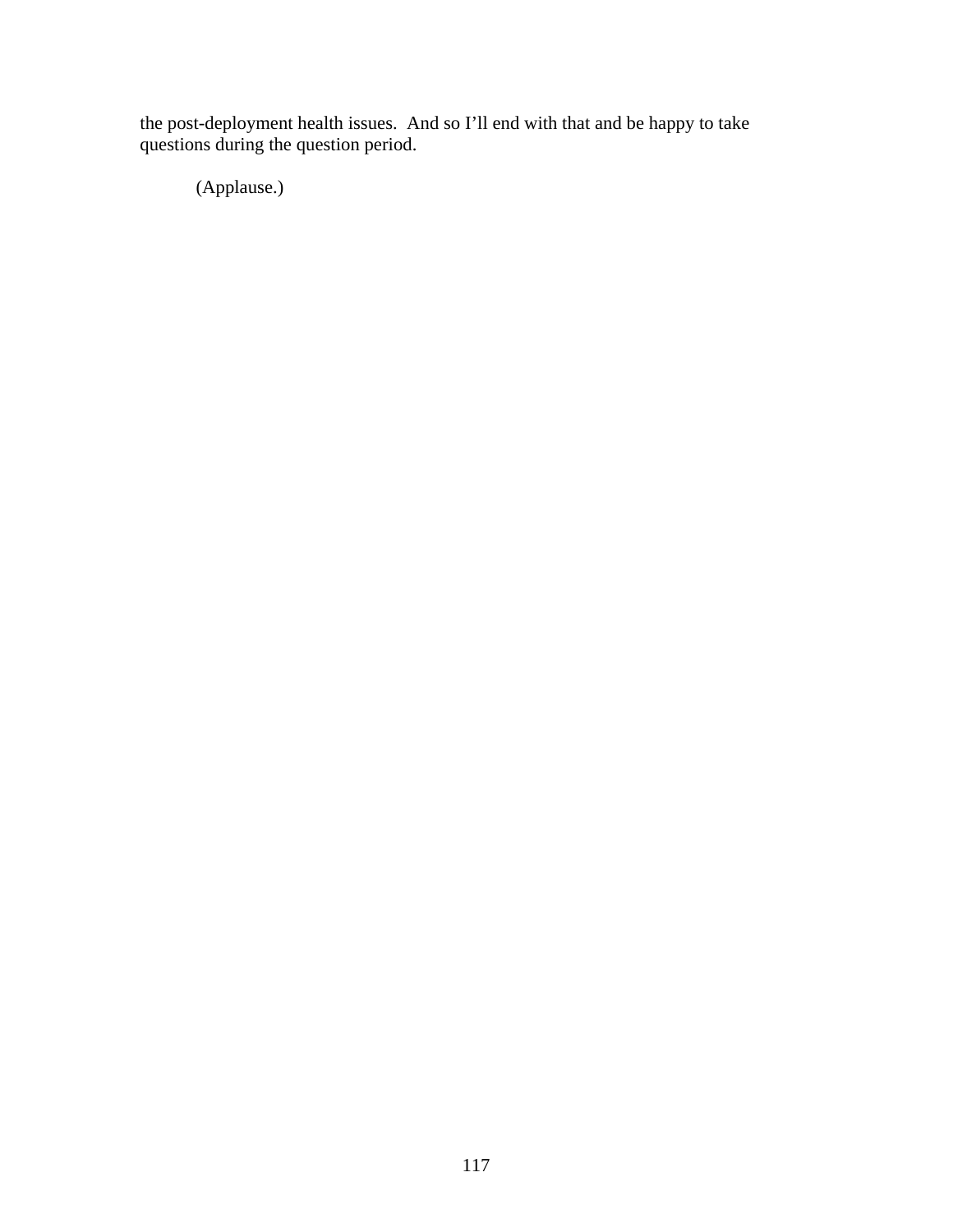## **Management's Role in Preventing and Mitigating Catastrophes in the Workplace**

Irv Rosenthal, Senior Fellow, The Wharton School, University of Pennsylvania

IRV ROSENTHAL: I want to contrast what I've heard here and place in perspective catastrophic risks as compared to the bulk of the risks and hazards we deal with in worker's compensation. Our symposium is focused on extending trends in healthcare and income benefits for injured workers. Our session is focused on preparing for catastrophic risks in the workplace. More specifically, I would like to talk mainly about the challenges facing employers in preparing for catastrophes, because I think this is where the real opportunity is.

As I said, my remarks are focused on the role employers in preparing for high consequence, low probability risks, which I'll refer to as HCLPs. I want to stimulate discussion on the proposition that firms can and should do more in instituting preventative measures in regard to terrorist attacks or any other catastrophic risks, rather than relying on so heavily on insurance aimed at compensating firms and victims after the fact. Many firms already take this approach in regard to LPHC processes, and natural disasters. All of the discussions that we've had on terms of trying to eliminate terrorist attacks, and the thrust of the legislation under OSHA dealing with process safety management and with EPA dealing with risk management, which can affect the public.

Terrorism is only one of a multitude of catastrophic risks. And one of the things that applies to catastrophic risks and dealing with terrorist risks as well as more conventional risks is to use the techniques of risk assessment that have been developed in industry to deal with the more conventional hazards. An enterprise can use these existing tools and approaches to reduce the likelihood and consequences of normal workplace catastrophes with some modification can use these against terrorism. The enterprise should examine existing risk management approaches before deciding to either only buy insurance and let the insurer worry or do nothing and hope for good luck or post-hoc government bailout.

My experience in some 38 years in the industry was that if I were to tell our insurer that I've reduced the risk of a catastrophic accident from 1 in 1,000 years to 1 in 10,000 years, he would say that's lovely. And if I'd ask him what's the risk reduction I would get in our premium for doing this, he would laugh.

I put on this strategic risk management framework purely because it embraces the essential elements of a technical thing. T.J. Anderson of Denmark, a financial analyst, put it out. And it's interesting to see that a good part of the measures he deals with are risk transfers and financing in excessive risks. And as with most business-oriented authors, Anderson's paper is highly focused on the use of risk assessment and risk management processes and the financial side of the event, though it also touches on the need to do something about assessing physical risks. And their focus is on how to properly structure your financial instruments and insurance to protect the firm.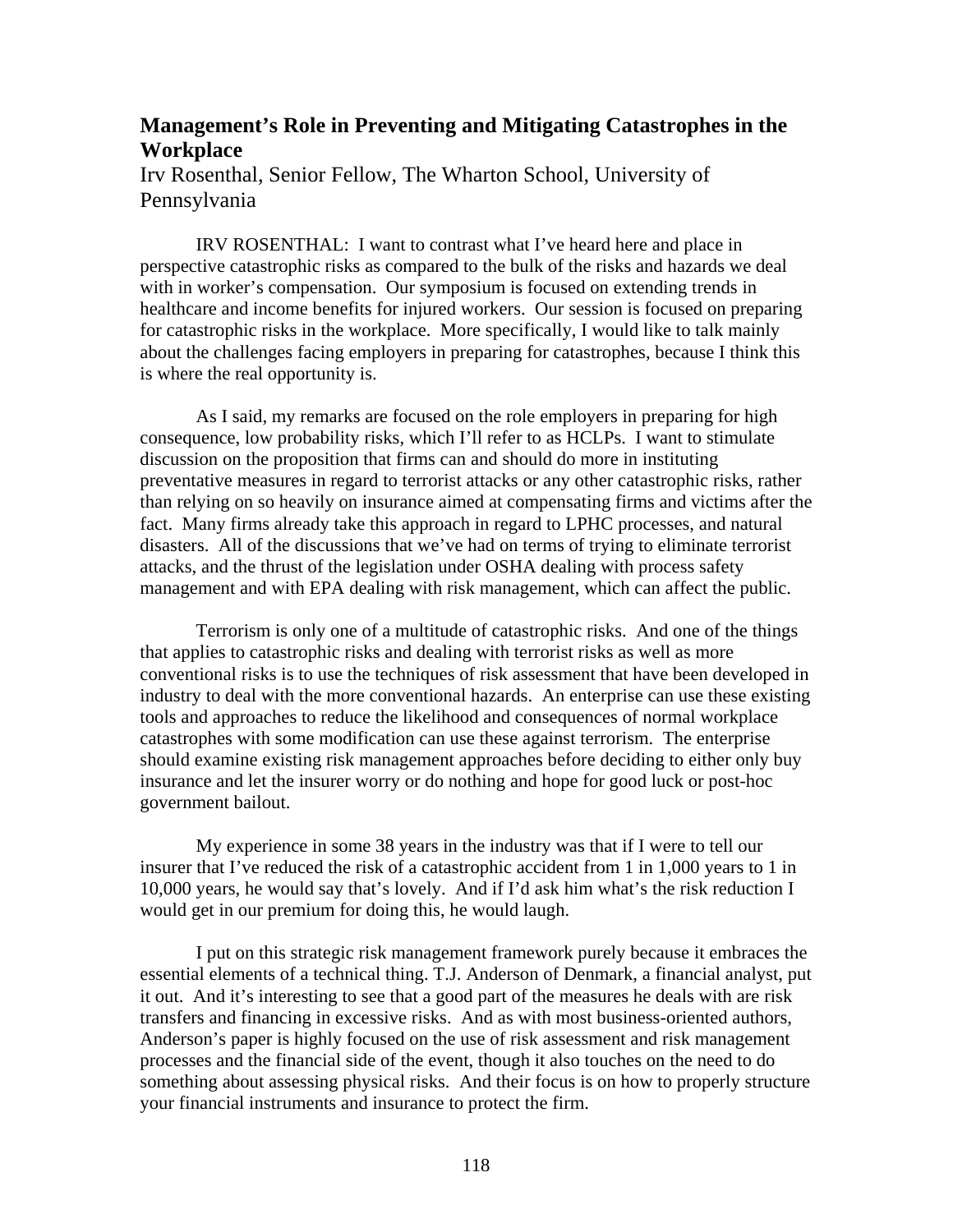However, my feeling is that the firms should recognize that many of the potential emotional and financial catastrophic losses to the totality of the operation's stakeholders, such as the community, the government, and the employees, are most effectively addressed by reducing the operations' physical risks, rather than ensuring coverage of the enterprise and stakeholders' financial losses. And a sound risk assessment is critical for guiding efforts aimed at reducing physical and operational risks. Many risk assessment models exist, and hopefully – I'm going to point to the generic OECD model on the next slide – can be helpful in thinking about it in this fashion.

I'm just going to briefly mention the main headings of this. For many of you, it's routine. Basically, you have to identify what are the sources of potential to cause undesired outcomes for the subjects of concern? Now, in some instances, like we use the World Trade Center, being blown up in a bomb is something that you don't think about normally in terms of structures.

However, there are a number of instances in which you can eliminate the hazard and make the operation intrinsically safer. You then have to go through what types of events can result in the explosion concern. Terrorism, of course, is an intentional act, whereas most accident scenarios arise from unintentional sequence of events. You have to ask yourself what damage can result from such an event, and it's amazing in how many instances firms have not assessed the consequences of such occurrences. And under such conditions, John, it's almost impossible to organize responders, because they never tell you about the possible hazard. And then, you make assumptions about how the risk is ranked.

Risks can arise from any sequence of events that actualize the hazard. For instance, you can have the introduction of corrosive materials or the release of a toxic or a flammable substance and subsequent explosions or mass poisonings. The risk assessment process can tell us what scenarios might lead to the actualization of the hazards; you sit down and get a group of people together and run through the various scenarios that can happen. What measures might we take to prevent this occurring and the process modifications that can be put into prevent such a scenario?

There are many instances in which steps can be taken. I think the classic case that is taking place right now has been the replacement of chlorine by hypochlorides in water treatment. This is the result of a conscious decision that chlorine, which can be released accidentally or by a terrorist attack, can have widespread community implications. There are a number of different approaches. Some people reduce their inventories. Some people replace with hypochloride. Some people are going to completely different treatments. They're eliminating chlorine altogether by using UV light and electronic measures. But it's a necessary assessment to physical risk reduction.

The enterprise has to go through a dual analysis. It has to analyze what can be done cost-effectively to reduce the hazards or the likelihood that a scenario that is enacted with the purpose of releasing the hazard, what can occur and what measures can they take to reduce this?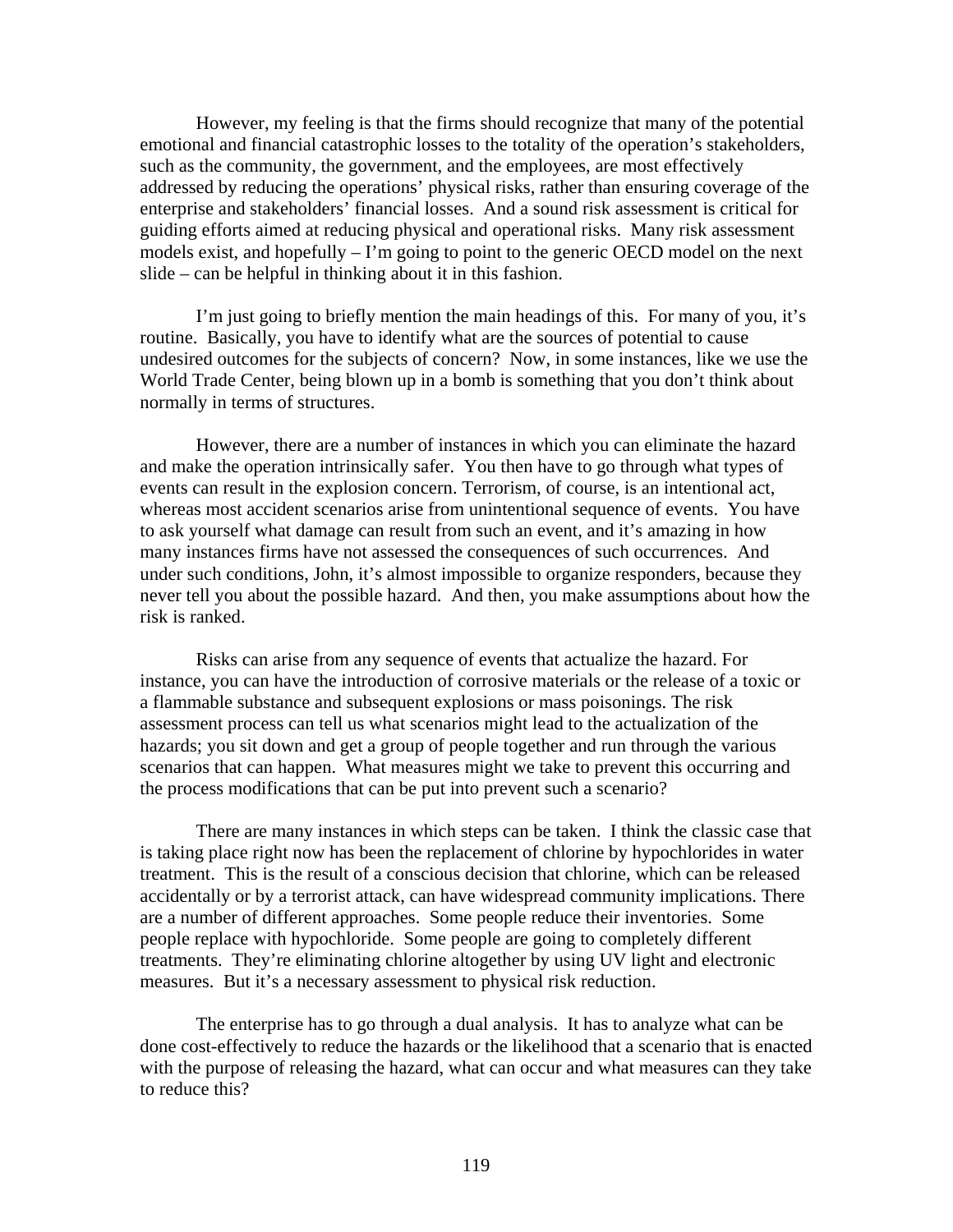It then can and should compare the cost-effectiveness of improving risk management versus managing just the financial consequences via insurance. In some cases, it may be cheaper – aside from everything else – to go this physical way. But what the enterprise often doesn't take into account, and what's very evident right now with the case of British Petroleum who had a major accident in Texas City, is that some of their own and their stakeholders' losses may not be adequately compensated solely by monetary results. Regardless of the insurance, the loss of social credibility and social license, the problems that BP will face in trying to get government to give it new leases on oil or anything else are much higher than the direct physical losses that they face as a result of this accident.

And that comes from the fact that after the accident is done, even if the firm has obeyed the letter of the law and done everything that it's had to do, the stakeholders don't focus on that. They ask themselves this question: if the firm were to act prudently, did they take reasonable measures to prevent and mitigate all of the stakeholders' catastrophic losses? And if they didn't do that, the firm tends to lose its social license and that alone can be catastrophic.

And just a brief note that when we talk about terrorism risks, these risks are not solely under the control of the firm. They're interdependent risks. They go from the fact that people may share a pipeline, an industrial park, or an electrical grid. And one person's failure to take adequate measures can affect all the other stakeholders on that grid. The result of this type of thing is that to the extent that the enterprise does not address these catastrophic risks and these catastrophic risks are interdependent, the only way they can be addressed is by government policy or law.

It's interesting to see that there's an organization, the International Nuclear Process Organization, which was formed after Three Mile Island. It has every nuclear facility in it. It's not a regulatory issue. Every nuclear facility joined it, because at the end of Three Mile Island, the nuclear industry was at the edge of being closed down as it has been in some countries. And they realized at that point how dependent they were on having a social license to operate. And so they went on to form this association, which every member's chairman goes in. They ordered themselves very rigorously. They do cultural surveys. And they get very, very excellent adherence from their members because their very existence is threatened. And this is occurring with some other industries, as well.

I'm just showing this next overhead because it shows the complexity of dealing with the catastrophic risk. Our discussions today on workers' compensation indicate that this is not a simple matter either. It runs from every locality, city, state, unions, are involved in it. But when you're dealing with terrorism risks, you are really dealing with issues that extend from foreign policy to government reinsurance under TRIA and you are dealing with very complex issues, which to some degree are even more complex than the issues faced with workers' compensation. Thank you.

(Applause.)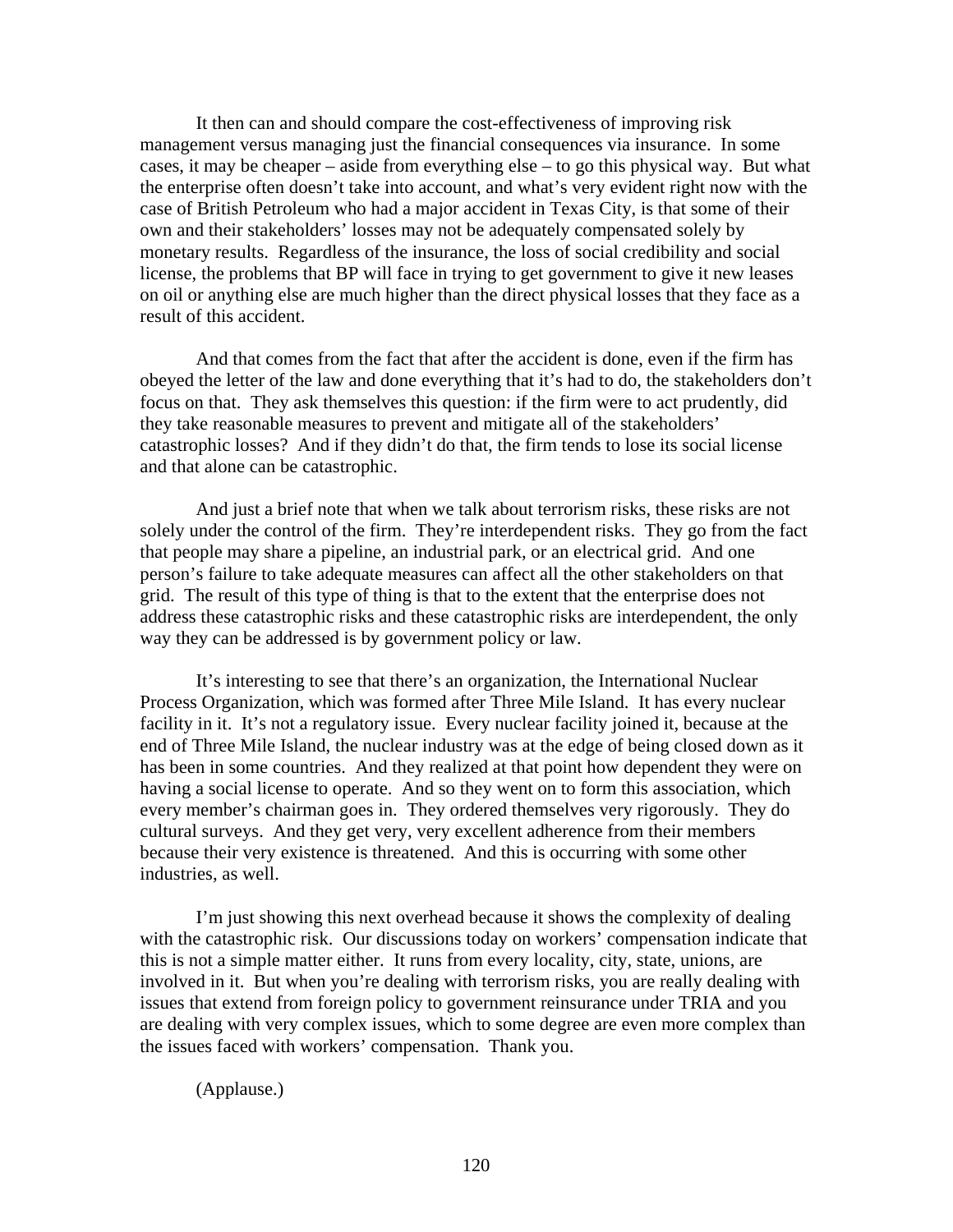### **Preparing for Catastrophes in the Workplace**

James Macdonald, Director, Insurance and Reinsurance, Navigant **Consulting** 

#### JAMES MACDONALD: Hi there. I'm Jim MacDonald.

Bob Reville of RAND asked me if I would speak about workplace safety and worker's comp and terrorism and TRIA. And I'm pleased to be here thanks to the NASI. I want to plug a little book that just came out this month. Let's see Bob Reville and Lloyd Dixon have a chapter in here. It's called Seeds of Disaster: Roots of Response. The co-editors are from Harvard, Wharton, and George Mason – Erwann Michel-Kerjan and Phil Auerswald, Lewis Branscomb, and Todd LaPorte. But it deals with the subject we're talking about today. It's not just about terrorism, but also about disaster preparedness and what the private sector can do.

Just to explain my current role at Navigant: as the former chief underwriting officer for a major insurance company, I'm frequently asked to speak giving the underwriting case. I now work for Navigant Consulting, which is an independent consulting firm, so I will try to be as objective as possible, with the understanding that I have spent 35 years of my career in the underwriting ranks.

I think the major theme I want to express to you today is that - at least when we're talking about Fortune 1000 companies - there has been more work done in the terrorism preparedness area for the next big one than the Treasury report last year or other surveys would indicate. Obviously, if you survey everything from small retail stores to mediumsized accounts, you're probably going to conclude that the private sector is not doing much to prepare for terrorism. But having spent a lot of time working with risk managers of Fortune 500 and Fortune 1000 accounts, I think one of the things we need to do is take a look for a second at what risk management is all about. I mean, all too often, we think of insurance as the sole solution. We think well, we're going to create some insurance for this problem and file it away. But I think if there is one healthy thing about disasters, looking at these things positively, one thing it's done is it has focused most of us on the holistic set of risk management options, the total set of options that Irv was just mentioning.

[Reference to slide showing pre-loss and post loss risk management goals:] Insurance is actually only one of the options that a risk manager for a corporation needs to consider. Before a loss, the goals of a risk manager are economic efficiency, tolerable uncertainty - not eliminating all possibility of loss, but determine how much loss can we live with - and what do we need to do to get to that level of tolerable uncertainty, and of course the legal requirements and ethical conduct.

Post-loss, business continuity planning is a key goal. It is important to comply with Sarbanes-Oxley, section 404. Most companies, not because of TRIA, but because of Sarbanes-Oxley, have effectively implemented business continuity planning. If you are publicly traded, you better have a business continuity plan. This is very unappreciated by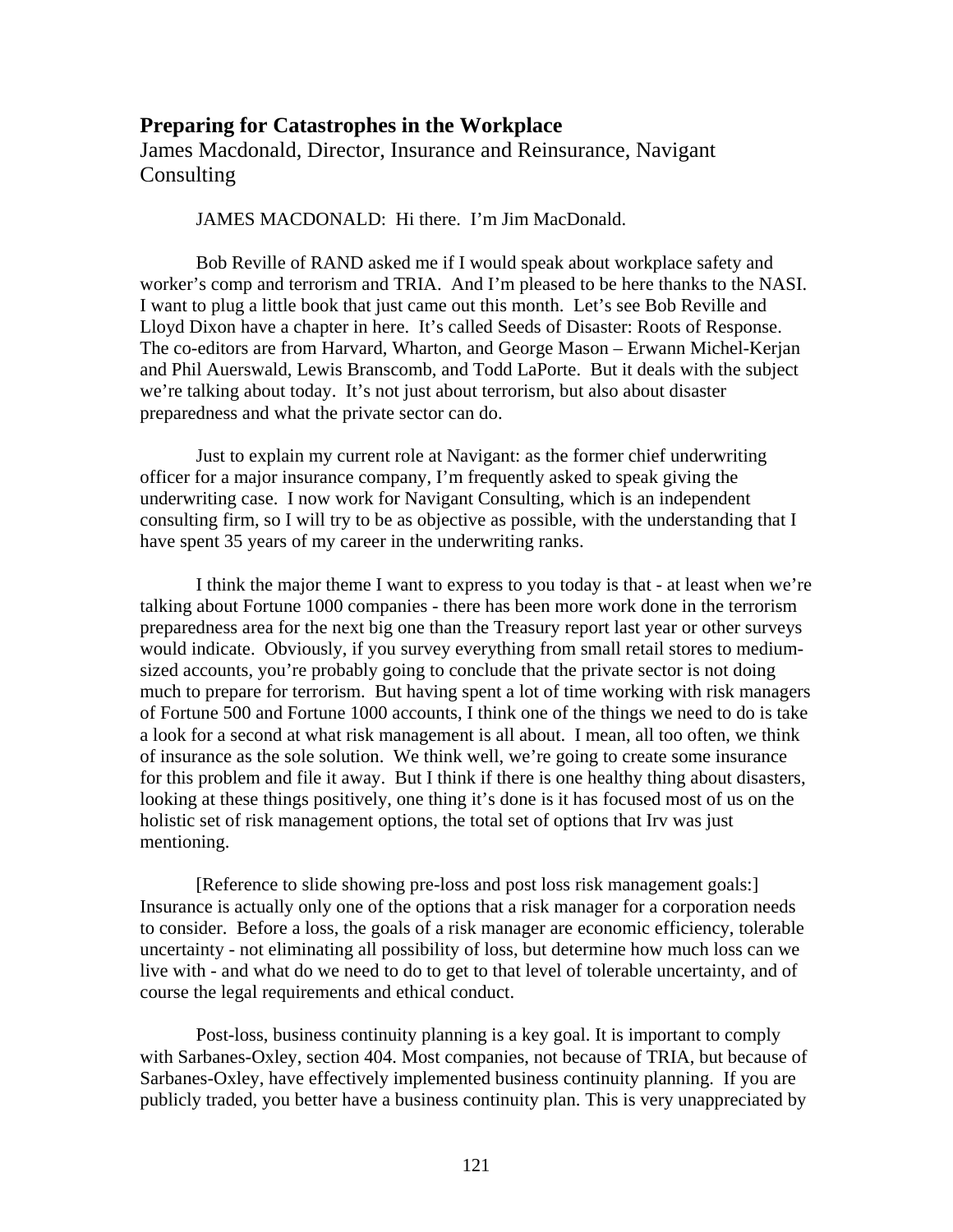the people that wrote the Treasury report last year assessing TRIA. They asked the wrong questions.

But the big question today is "What is 'tolerable uncertainty' in the world after 9/11?" So let's just look at the options. Basically there are three risk-management options. And, as individuals, we all live with some of these options all of the time. For example, we all practice risk avoidance. Whenever possible, you are going to avoid the problem. For example, you're not going to go to a bad part of town.

[Reference to slide showing traditional risk management options to address hazard risks:] Really there are three options: avoidance, control or risk transfer. You can think of risk transfer as risk financing – that could mean self-insuring, it could be buying insurance, or it could be contractual liability agreements where you get the other guy to hold you harmless.

So there are really three options: avoid it, control it, or figure out how you are going to finance it after it occurs. So let's move on.

[Reference to slide showing various possible types of terrorism attacks and the estimated probabilities of each being the source of a new attack:] What is the threat? Well, with terrorism, it's not a data-driven world. I mean, we have got a few data points out there and they span a long period of time. In their latest assessment, RMS estimates that if a major attack occurs, there is a 5-percent probability that it will involve a Chemical, Biological, Radiological or Nuclear – or CBRN device or agent, as noted in the slide. I don't know how many of you read the presidential working group report, which also talks a lot about CBRN, chemical, biological, radiological, nuclear, also called NBCR, which is the insurance acronym. The 5-percent probability is what RMS is pegging. They are still basically saying we have got a 95% chance the next major attack will not be CBNR – so we have got to worry more about truck bombs, car bombs, suicide bombers, conventional weapons These are the attack scenarios that most insurance underwriters contemplate when they underwrite accounts.

[Referring to a slide showing New York City to be the most likely city to be attacked by terrorists:] Where is a terrorism attack most likely to occur? I was raised in Manhattan; that is why I speak pretty fast sometimes. But as a guy that grew up in  $43^{\text{rd}}$ street and  $2<sup>nd</sup>$  Avenue, when we see things like this, we get a little disturbed. But it is interesting, this is the risk relativity of major urban centers, and intuitively, a lot of us would have said, well, New York is first; Washington is second. Washington is not even third. Washington is down the list. Why is that?

Well, when you don't have data, what you do is you use your best estimates, and that is usually game theory in the terrorism world, where you look at what is the utility of the adversary, what are they trying to achieve: mass casualties, economic destruction, and an iconic site – I'm a fun guy to invite to meetings, by the way – (laughter) – let me tell you. They want to knock out something that everybody in the Islamic world is going to recognize. Oh, and they want a 90-percent or better chance of success. So they are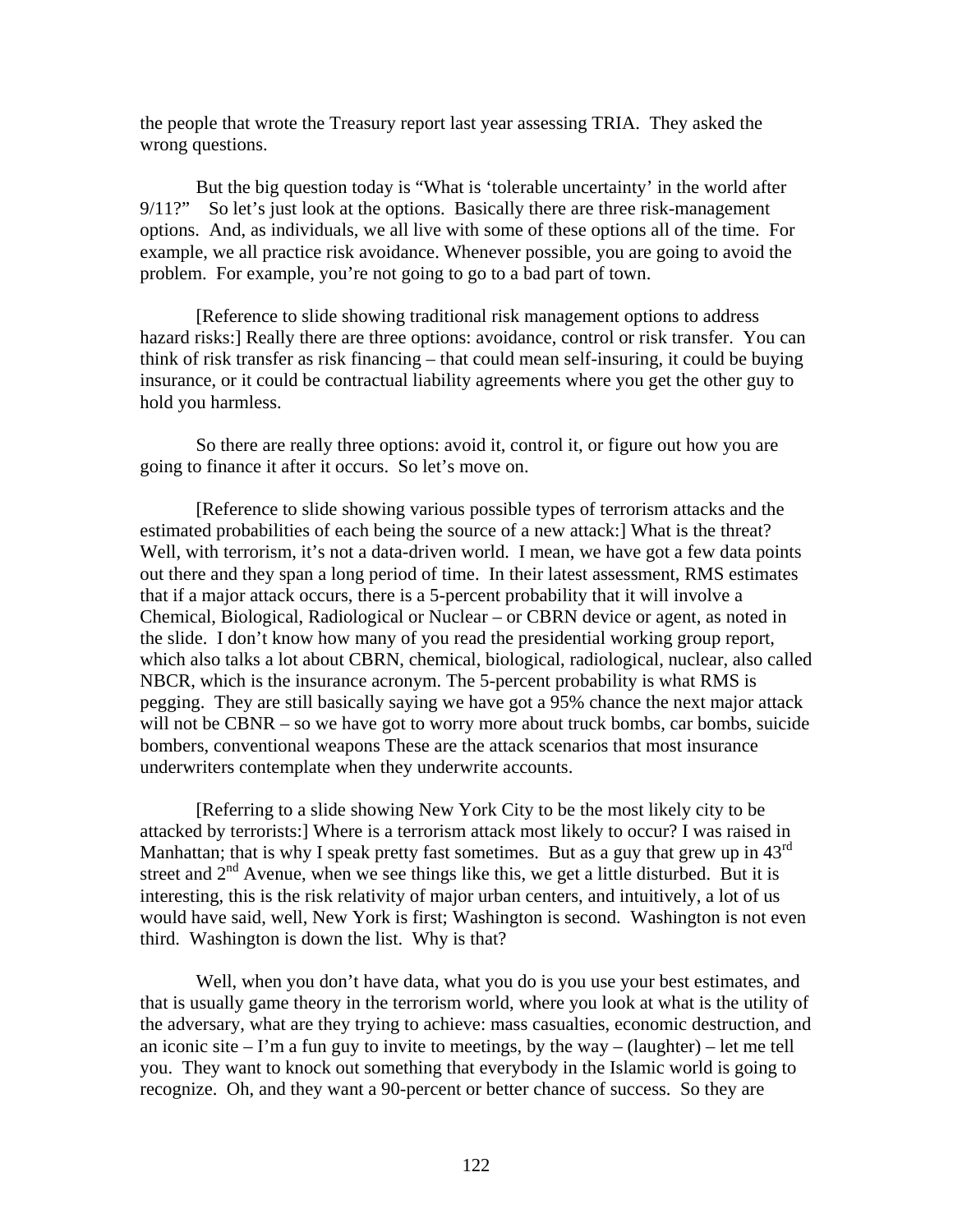probably not going to do a chemical attack in Chicago, right. I mean, it's a "windy city". (Laughter.) So that is basically the framework for analysis. You have got to assume these guys are sane too, and they are strategic. It's like playing chess; you never assume they are not as smart as you.

[Referring to a slide showing quake zones across the USA and both active and dormant nuclear power plants:] You know, the truth is when you look at extreme event risk in the workplace– I just found this map – we have got quake and nuclear exposure all across this country. Terrorism isn't really just a major urban problem– they could achieve their goals in Florida or in California, in New York, or even in Kennebunkport, for that matter, up in Maine, certainly from an iconic standpoint, and possibly economic as well.

[Referring to a slide showing 9/11 Workers Comp deaths and injuries:] It's interesting that one of the prior speakers talked about workers' comp losses on 9/11, because I wanted to check out the latest scene with workers' comp, lessons learned, from 9/11. And, you know, a lot of us think about the fatalities, because it was an unusual attack in that the thinking was afterwards was that either people got away okay or died. But it's interesting that there were about – this is from the GAO report – about 8,000 injuries, or 4 serious injuries or illnesses for every one fatality.

We also see that post-loss responders at the WTC site are showing serious injuries. Have any of you seen this Mt. Sinai report that was just came out analyzing 40,000 WTC rescue workers who were exposed to caustic dust? The report also states that 70 percent of World Trade Center's first responders are now showing new or worse respiratory symptoms. When underwriters had to establish estimated loss reserves right away, we thought, well, what are we going to do? We figured pulmonary would have to be a long-term problem. And we also anticipated the post-traumatic stress claims that we are now seeing.

Now, there are statutes of limitations and reporting comp claims, but they were actually extended in New York, if I'm not mistaken. This is frequently what happens after a major catastrophe; it also happened in New Orleans. This kind of gets insurers upset! After losses, sometimes the regulators come in and say, well, we're going to give you another year or two to report the claims. And that has got insurers kind of miffed.

[Reference to a slide showing insured loss estimates based on various attack modes including nuclear and biological:] What are the possible insured losses from a new attack on the scale of 9/11 or worse? If you look at the potential size of the losses – these are RMS estimates and this is "thinking the unthinkable" here – a nuclear bomb, 5 kiloton, which is actually small – if it exploded in Manhattan, would produce an estimated \$200 billion insured Workers Compensation loss. And if you added the property, which I didn't put in this slide since we are focusing on Workers Comp, we go to a \$450 billion insured loss. That is more than all of the net worth in the U.S. insurance business, right now. So we are talking big bucks.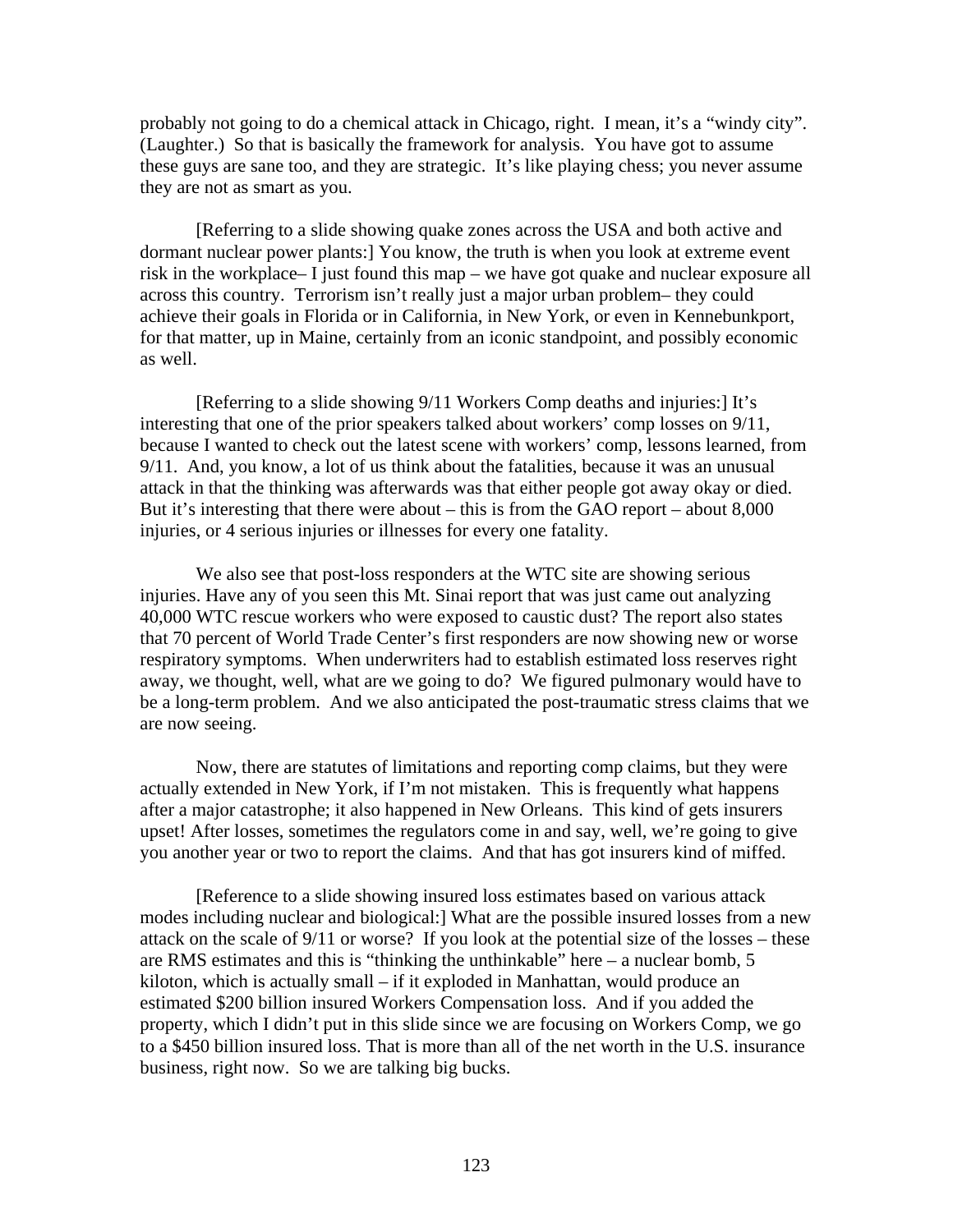[Reference to slide showing RMS estimates of a hypothetical terrorism truck bomb attack in Chicago:] But even if you're talking about synchronized truck bombings, this is a scenario in Chicago, RMS scenario, synchronized three-ton truck bombs, where they estimate you could have 70,000 injured people, 5,000 fatalities, and an insured loss in the billions. The key point is that a weapon of mass destruction does not have to involve a Chemical, Biological, Radiological or Nuclear agent.

One important point to note, when people talk to you about how rich the insurance business is and the more than \$400 billion capital they have available, read the GAO report about a year ago. It makes a clear point: all of that capital is not available to pay for one loss. There are only going to be so many insurers exposed in the next event. Half of that capital is dedicated to personal lines, by the way. It isn't even included in the federal terrorism insurance program.

So you do have a significant risk of insurer insolvency without TRIA.

There is a hundred billion dollars of reinsurance made available under TRIA. Nothing, not even the PWG report, suggests the private sector can replace that capacity if the federal program expires next year.

[Reference to a slide showing several specific areas of risk management improvements since 9/11] Okay, if we look at progress since 9/11, there really has been quite a bit of pre-loss improvement in a number of areas. But there is no consistency to it. I won't go over each of these items, but both pre-loss and post loss – we have seen improvements.

[Slide showing Jersey City and lower Manhattan skyline labeled Asset Separation] For instance, here is Jersey City. This is a Google chart. Jersey City's skyline has taken off since 9/11. This is an example of asset separation – one way that risk managers address catastrophe risk. Right after 9/11, one of the major investment banks in Manhattan said half of their employees would be moved to New Jersey.

[Reference to a slide showing an employee's "disaster emergency kit"] Here is a photo of an actual a disaster kit. It's an emergency disaster kit issued to employees in a large office building in a major city. It contains a lot of things. *But what are the minimum items that it should it contain?* There are no guidelines for that. The items in this kit were selected from a long checklist on the DHS website of possible items to consider.

[Reference to slide labeled "Beyond the Basics":] I know one company that issued gasmasks to all its employees. How about aerial egress chutes? How about potassium iodide pills to protect your thyroid in the event of a dirty bomb radiological attack? All of these things are worth thinking about but no minimum standards are currently defined.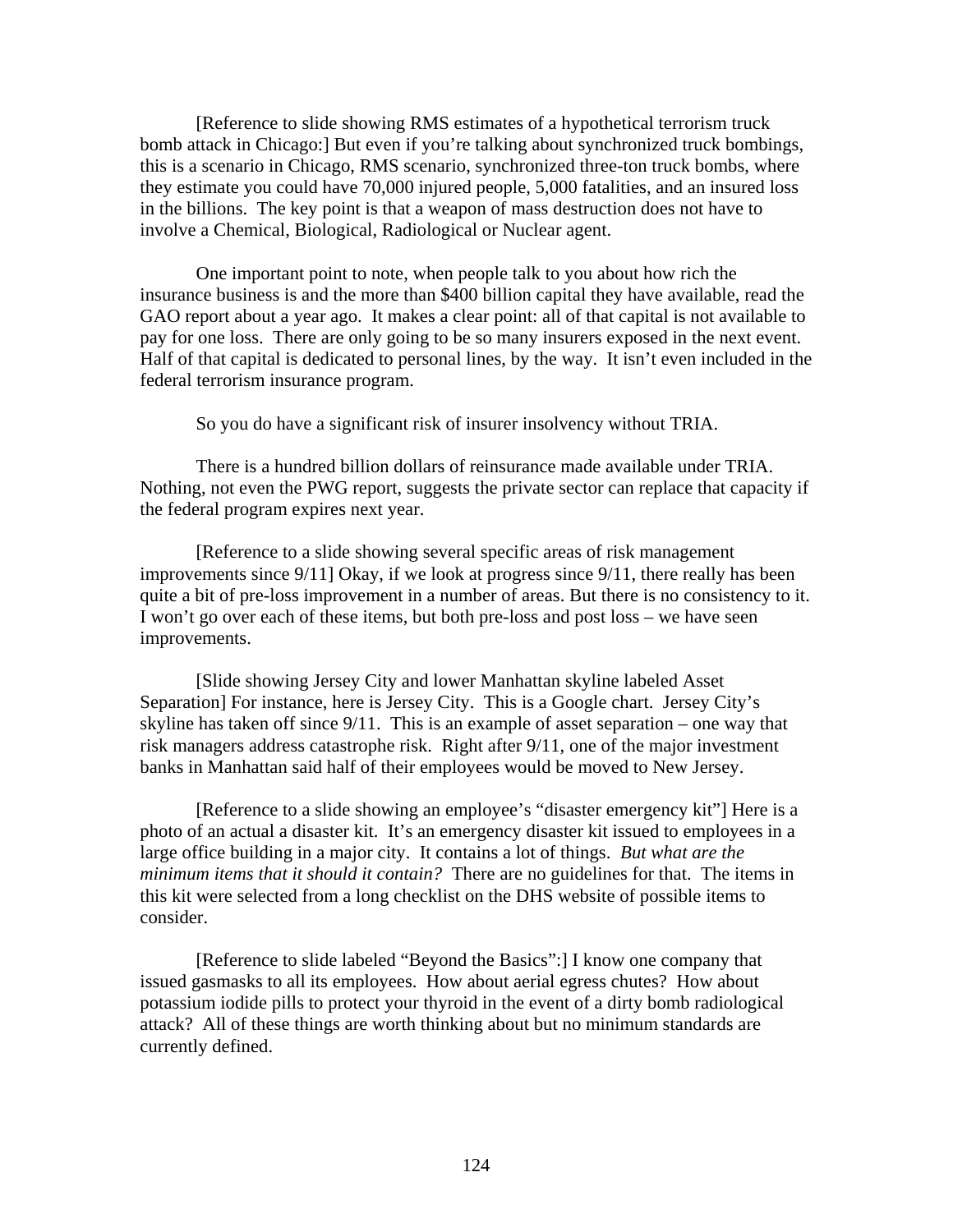[Reference to slide showing building code changes due to terrorism risk] In the building construction area, there has been a lot of progress made. I can't go over this whole slide, but there has been progress made. It's not like everyone in the private sector has been sitting around. ASTM International, NFPA 1600 – a lot of people have been working at improving codes.

[Reference to slide showing "report card" grades from the 9/11 Commission:] However, despite all of this, the 9/11 Commissions gives bad grades and says national preparedness is only beginning to find its way into the private sector, driving the overall consensus. It is very clear the hardening of public sector has shifted terrorism risk to the private sector. It's very clear most people don't think they are at risk, and we have this information-sharing problem that is driving the fact that 40 percent of the property buyers still don't buy terrorism insurance.

The emerging question, as discussed in a recent Howard Kunreuther paper on this subject called Rules Not Discretion, is: Do we really need a more entrepreneurial world or do we need a world with clear rules for what to do? For instance, new federal rules might automatically define certain situations as "incidents of national significance". Maybe a category five hurricane like Katrina on Sunday afternoon in the Gulf headed toward New Orleans should be automatically defined as an "incident of national significance". Why not make it clear? Don't wait two days to think about it.

Also: Workers Compensation requires a continued federal terrorism backstop even if TRIA expires at the end of 2007. There is no way you can exclude terrorism coverage from Workers' Compensation.

[Reference to a slide showing a quote from Douglas Holtz Eakin, former CBO director,] You know, I did a lot of debates last year on TRIA. I did one at AEI with this very bright guy named Douglas Holtz-Eakin, who was the head of the CBO. Even though the CBO wrote a very critical report about TRIA, and this was just one day after the July  $7<sup>th</sup>$ bombings, Douglas said, look, if we're going to let TRIA go away we still need some solution for Workers Compensation and the risk of a CBRN attack.

And by the way, everyone I know wants TRIA to go away. Nobody wants another extension. What we need is a new permanent solution addressing CBNR and Workers' Comp. There seems to be a consensus on that point. Thanks very much.

(Applause.)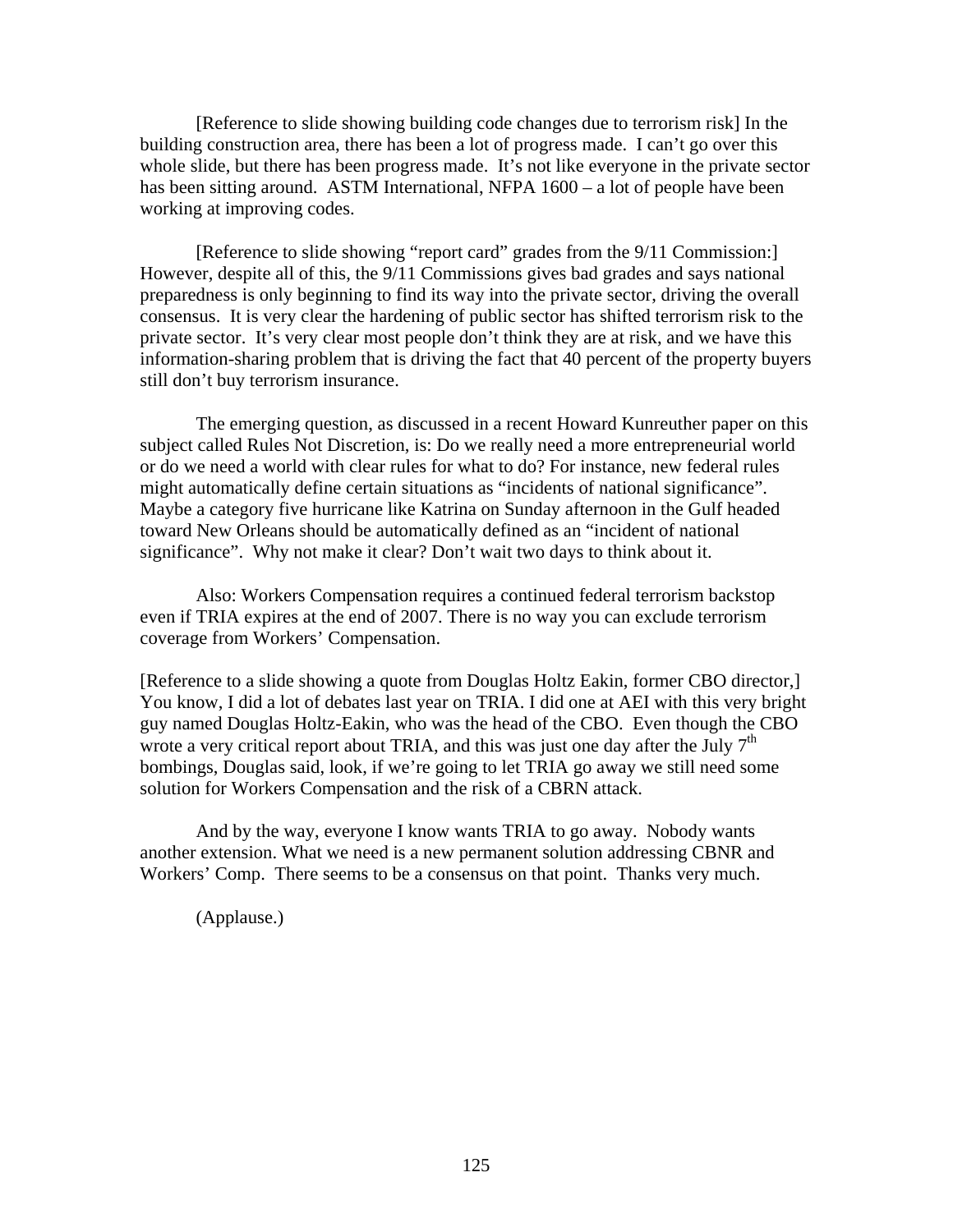### **Workers' Compensation Challenges**

Robert Snashall, Counselor-at-Law and Founder, Snashall Associates

ROBERT SNASHALL: Good afternoon. I want to thank the academy for scheduling this conference. I also want to thank Christine and Ed for co-chairing this conference. It has been a great conference. And as the last speaker of the last panel, Christine is already showing me the two-minute warning (laughter). I'm not going to get locked into the PowerPoint presentation; I'll simply try to add to what the previous speakers have already shared with you, and also to keep you awake for the balance of the show.

My focus will be as a former regulator. I was the chairman of the New York state workers' compensation system from 1995 through 2003, and therefore the chairman at the time of 9/11. And so my focus will be as a former regulator, and my focus will be on terrorism and the impact on an agency dealing with the influx of cases.

Now, interestingly, we all know about 9/11 as being the most significant act of terrorism here in this country. We also remember the Murrah building bombing in Oklahoma. We probably remember the first World Trade Center bombing as well. But actually, the first act of terrorism that took place in this country that impacted workers' compensation was in September 1920. A band of anarchists pulled a wagon full of explosives up in front of the House of Morgan on Wall Street in New York City, detonated the explosives, killing about 35 people, some of whom obviously were at work, and some of their families filed for benefits under the newly enacted workers' compensation system.

So terrorism has always been with us and has always impacted workers' compensation system. So there is no doubt in my mind that in the future it likely will impact our systems with the next act, and one thing that we do see is that these acts are becoming increasing more violent and increasingly more destructive.

So I'm going to just focus on probably four main points today. I'm going to assume that you are going to take all of the recommendations that John and Irv and Jim gave to you, and you are going to implement those. You are going to look at your systems. And I am going to just simply ask you to expand a little bit and take into some other considerations.

I will ask you to consider four different factors.

First of all, I will ask you to consider some legal issues.

In my opinion, our workers' comp laws are not set up to absorb these types of losses and these types of cases. These laws were not set up and have serious deficiencies in the ability to respond – and I'll give you some examples – such as the purely jurisdictional issues and the coverage for the volunteer issues.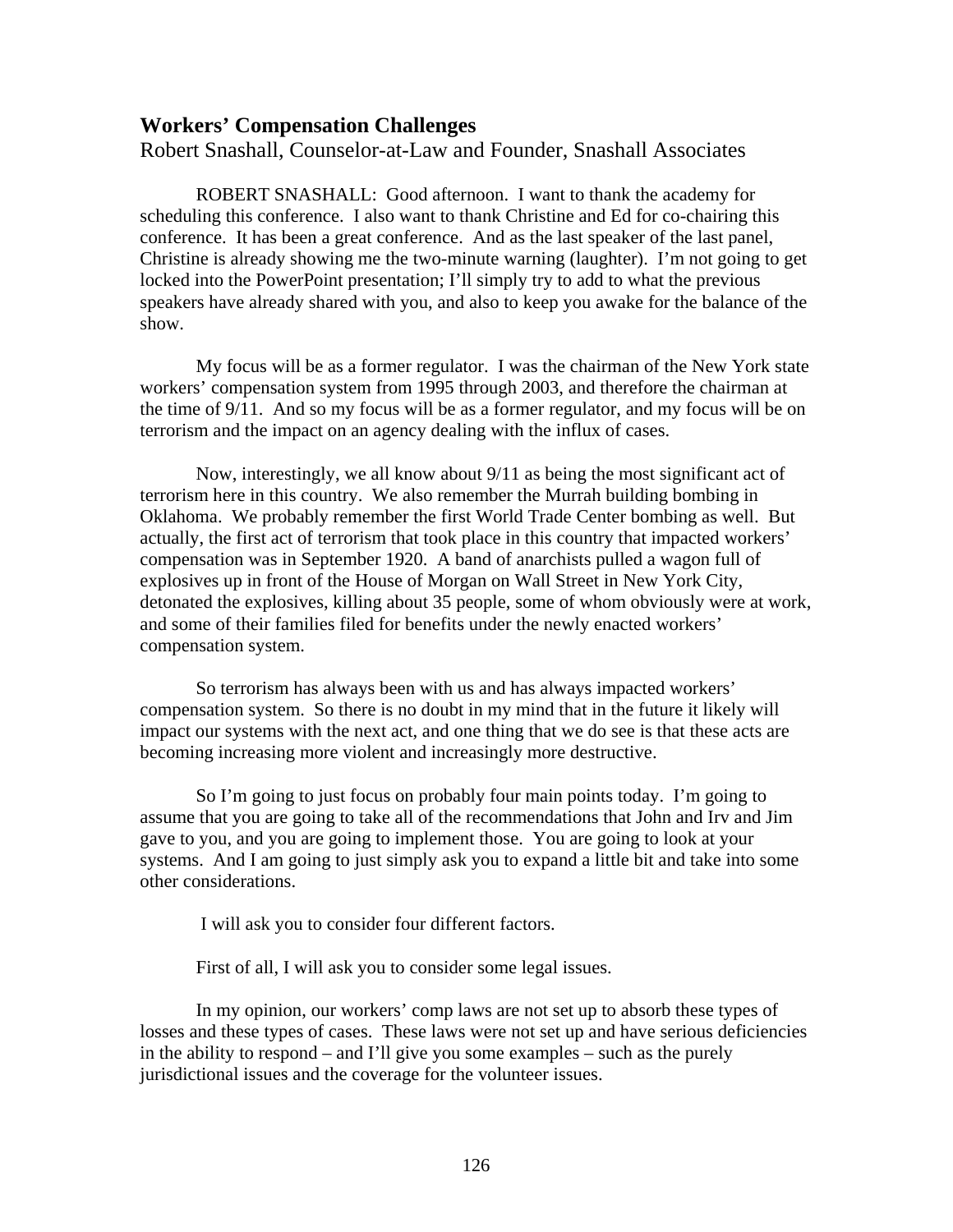When I went to Ground Zero several times to visit with the responders and to get an idea of what was happening down there, I was talking with volunteers from Alabama, Florida, California, and around the country. And I'm saying to myself, I'm at Ground Zero within 10 days of 9/11, and there are people from around the country that have come in to respond to the event and to offer help. Where do they file claims when they have adverse effects? Do they file claims in New York? Do they file claims in their home jurisdiction? This is a real jurisdictional issue.

Aside from the jurisdictional issue, let me give you a couple of additional examples. A standard or normal workers compensation statute provides benefits for deaths at work. Where there is a death at work, generally you have a body. You can document that the death took place at a certain time, at a certain location. With 9/11, there were no bodies, so the question then becomes how you deal with a widow saying: My husband left the house this morning. He works on this floor of the World Trade Center. He works in this location. He has not come home. As a regulator, how do you respond to those situations? And, as a regulator you must respond to those claims.

Likewise, the law provides funeral expenses for the widows. In most states, the law provides that you are entitled to \$5,000 or \$6,000 for funeral expenses. What happens when three weeks after the event, the responders find a finger and they match it up with Jack Jones, or a toe and they match it up with Jack Jones? And there is a ceremony and the insurance company pays the \$5,000 funeral expense for the funeral. And then three weeks later another body part is found. The family wants to exhume the casket, and join the two body parts in the same casket. Does the carrier have to pay again? We faced those sorts of questions. We faced them more than we wanted to face them.

The exposure issue is another legal issue, which needs to addressed. I think Jim or John pointed out that a year after 9/11, there were about 6700 claims, a third of which were death claims for 9/11. Now look at the Mount Sinai numbers. Look at the number of people being tested. What happens with the long-term effects?

In short, after looking at the current statutes you must conclude that these statutes themselves are not adequate to deal with these acts of terrorism and should not be absorbed into our traditional workers' compensation systems.

The second area I would like you to consider is the operational area.

We were fortunate in one respect at the workers' compensation board of New York. We had just implemented a new computerized system. We had just designed a business continuity plan that had gotten two thumbs up from our Office of State Controller. And so when we had to deal with the influx of cases, we were able to rely on state-of-the-art technology.

Not all of our outside partners, however, had that same benefit. There was a selfinsured employer in the state of New York who stored all of their workers' compensation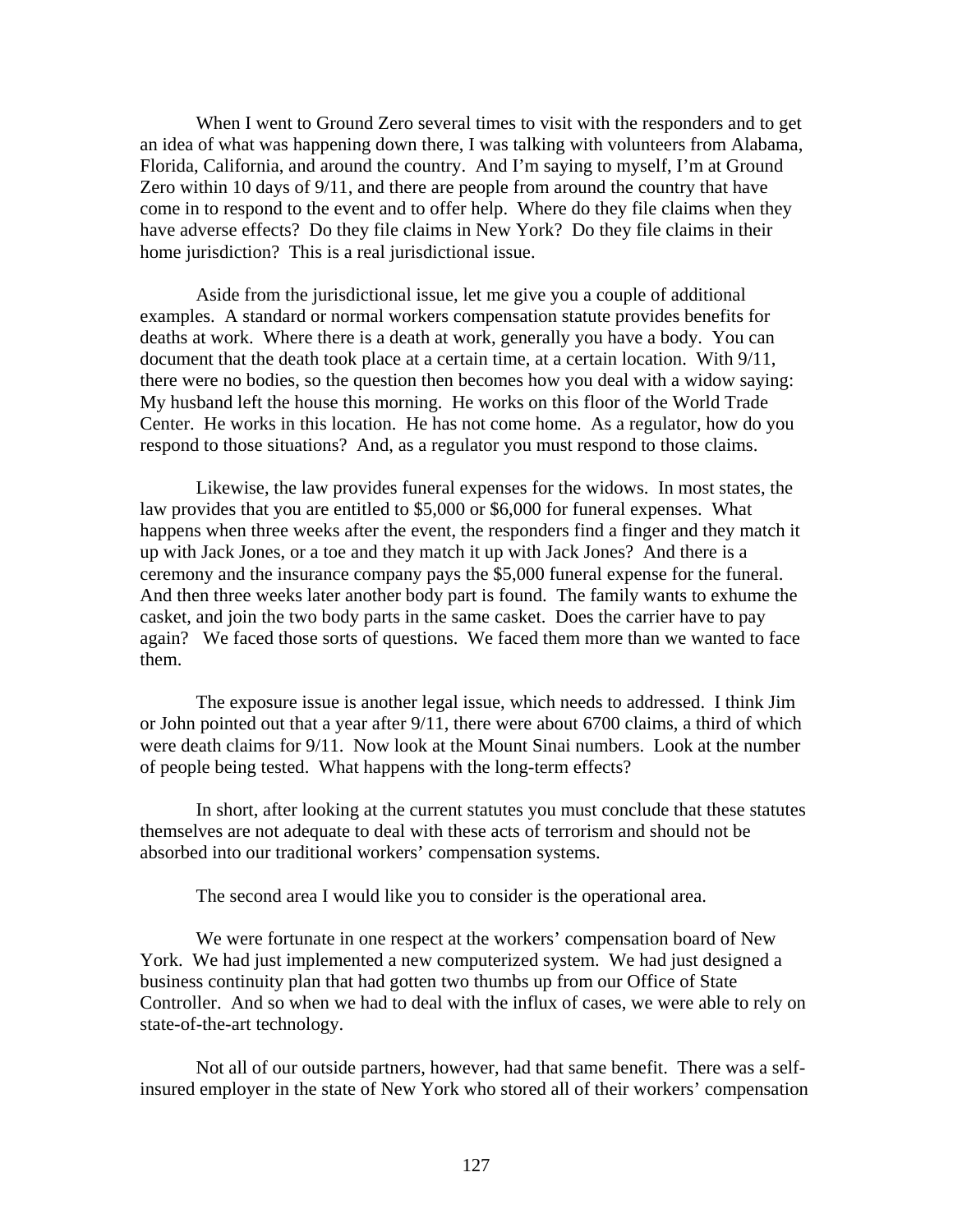files for all of their cases for the last 25 years. Where did they store them? They kept the files in the World Trade Center. They lost their complete inventory of files. They had no redundancy. They had no backup. They had no technology. As a result of the destruction of their files, they had to come to us and we had to recreate the files that they lost as well.

In addition, although we did have a new computer system allowing us to track and handle the influx of cases, we nonetheless had to change a number of aspects of our operations.

For example, prior to 9/11 the normal procedure in a death case would have a widow come to the workers' compensation board. She would have to testify at the workers' compensation board that she was married on such and such a date. She would have to offer proof of the marriage and recite the fact that there were two or three children from the marriage and that there were no divorces and remarriages.

After 9/11 we decided that we were not going to force two thousand or more widows to come to the workers' compensation board, to testify in person and to verify those claims. So we put into place an affidavit program so that they could complete the affidavit with their attorney, file it with us, and then we would process the claims.

Also be aware of the fact that even though you have your plan and even though you're making your operational changes, there are outside forces out there that may not want to see the program move forward as smoothly as you want it to move forward. For example, there was a defense firm in New York City that did defense work for workers' compensation. Within two weeks after 9/11 the firm had produced a glossy brochure and distributed this bulletin to its clients base. The piece advised the clients on how to controvert these cases, how to fight these cases, how to oppose these cases. In response to this situation, I composed a letter, which I sent to every insurance company and every self insured employer in the state of New York, asking them to treat these cases with compassion and to pay the benefits and to act in a professional manner.

So beyond the legal considerations and operational considerations, you also must face the political environment.

You have internal politics and you have external politics. You have the shortterm politics or the long-term politics associated with it. Right after 9/11, one of our biggest challenges, quite frankly, was gaining information from the city and federal officials.

We had two people working day and night trying to get and share information. One of the biggest impediments to getting that information were privacy statutes, where the feds would say we can't share this information on this matter with you, or the city said we can't share this information with you at this time.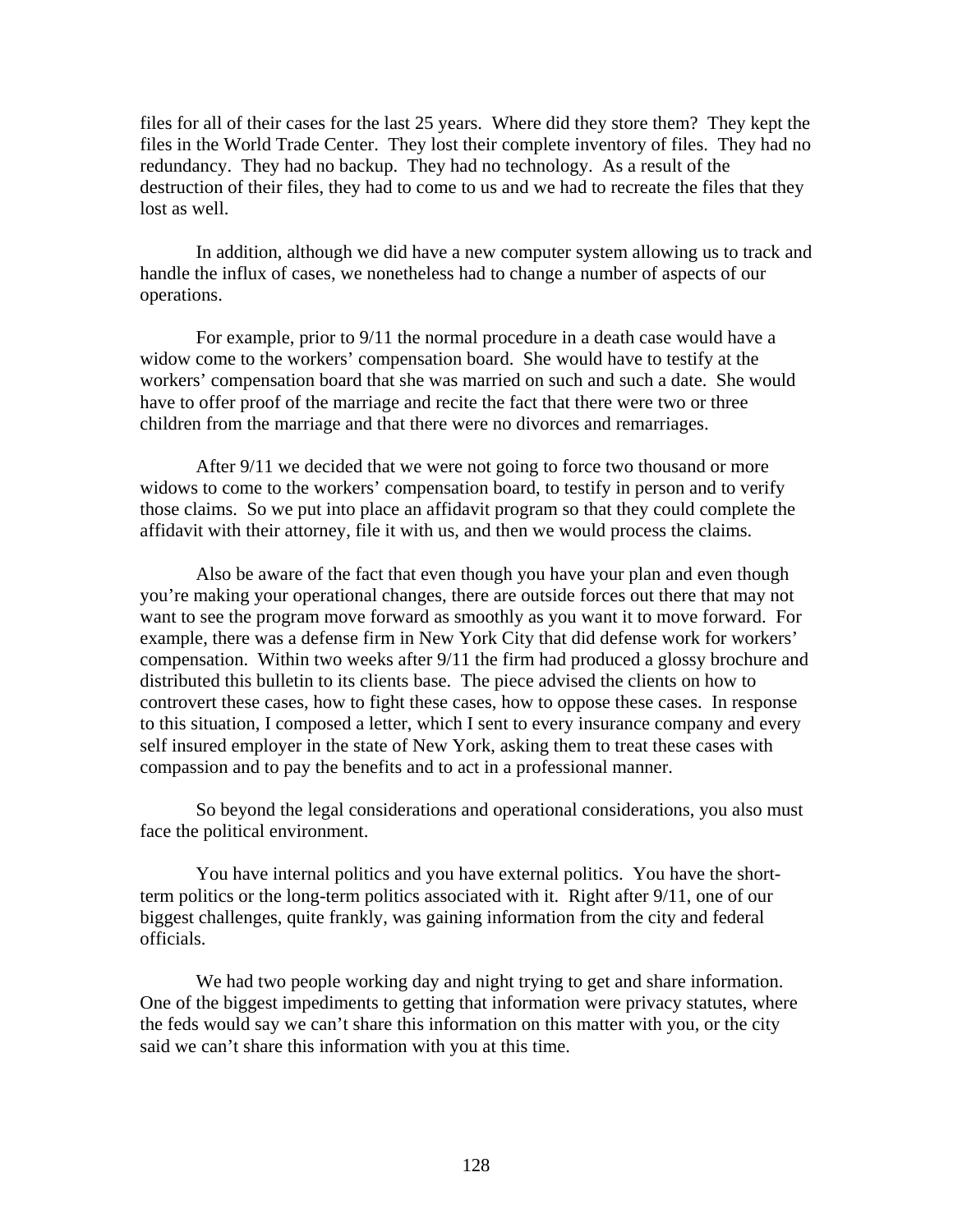I suppose that you could say that in the case of an event the size of 9/11 there is a huge collision of governmental agencies as the several agencies strive to react. The local people want to control the event, the feds want to control the event, and the state wants to control the event.

So you have to be aware of this political dynamic.

These acts of terrorism don't occur on a perfect day for you. They might happen on a day or during a week when your chief person who is in charge of your program may be on vacation in the Canadian Rockies. You cannot wait for that individual to return. You must act at once.

In our case, on 9/11 we did not have a plan in place to handle such an event. We did not anticipate such an event.

And, although the numbers of deaths from 9/11 were overwhelming, I hold the opinion there were considerations or factors, which might in fact have mitigated the losses of 9/11. When the attacks occurred, it was the first day of school and it was primary day in the city of New York meaning that a lot of people were coming to work late that day.

I believe this because when we did our projections and ran our numbers based upon how many people were working at World Center on an average day, we thought the losses could have been significantly higher. And if they were significantly higher, where would our efficiencies have stopped, and where would we have just crashed into a complete failure in terms of meeting the needs of the community.

I was fortunate also to have a great partnership with the AFL-CIO in the state of New York, who wanted us to succeed in meeting the needs of everyone that was impacted by the terrorism. I met with the NYS AFL-CIO, and Denis Hughes, who is the president of the NYS AFL-CIO, told me a story about how when he was a young electrician, he was engaged in the buildings of the towers, how he sat on the top of the towers looking out on the New York skyline, looking out on New Jersey, looking out on the harbor.

And he told me the story of how on 9/11, a young electrician from local three was on the job for the first time. It was this young man's first job, his first day on the job and he was at World Trade Center. His life was lost on that day.

 And so this really meant so much to the AFL-CIO, and they were such great partners in helping us succeed and leading the charge for federal money.

The last point I want to make is that aside from the legal issues, the operational issues, and the political issues, don't underestimate – and I think Irv pointed out or made mention of this – the emotional attachment that occurs when this happens.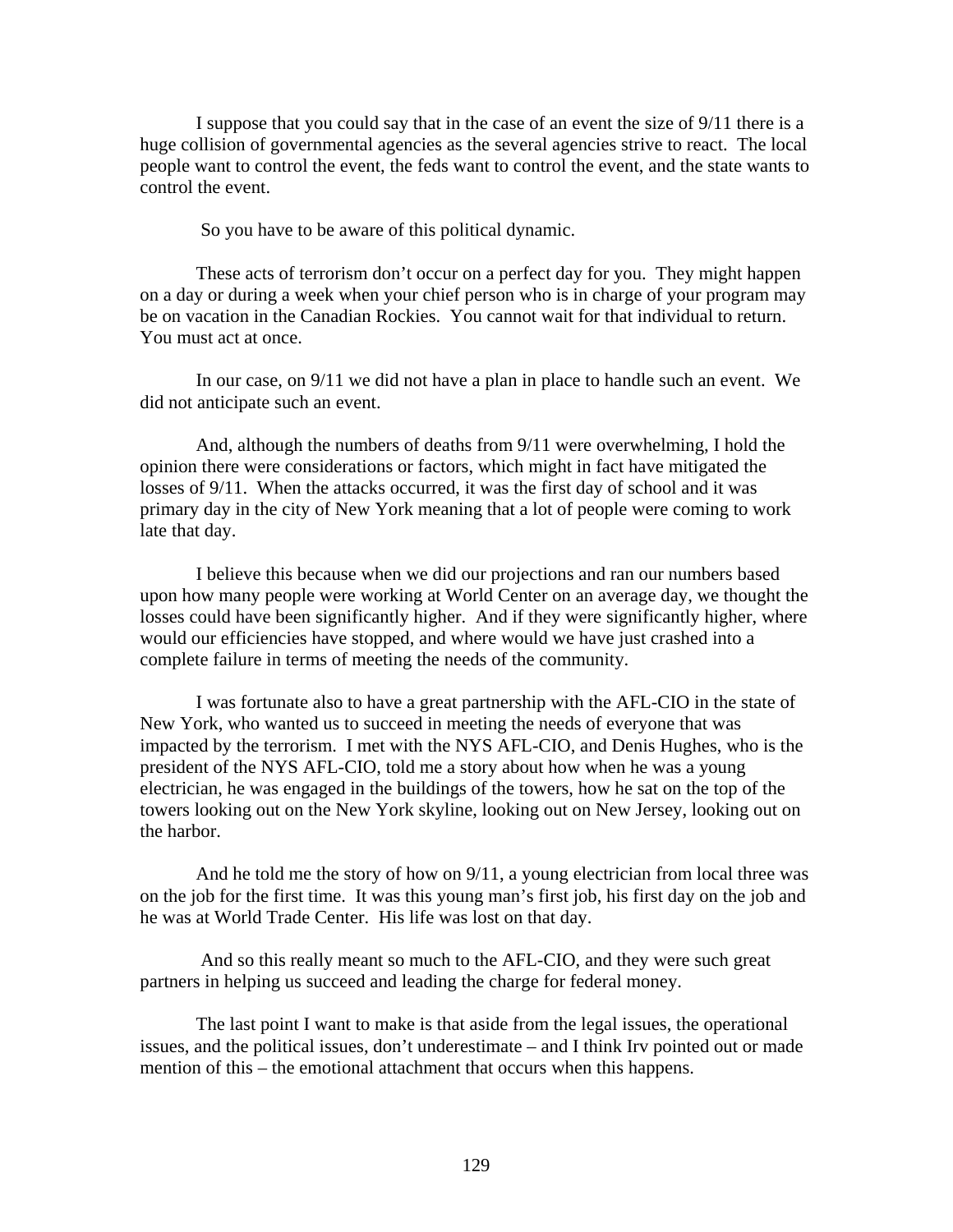Again, I was amazed at the emotional strength, short term, that everyone could demonstrate when this sort of act occurs.

Everyone responded. How can I help? How can I do this? Whether it was the responders and the volunteers; whether it was the agency personnel; whether it was other partners in the community, you can underestimate the short-term emotional strength that flows from a disaster such as 9/11.

At the same time, don't overestimate the long-term fragile nature of the event. I note those numbers that Jim pointed out from Mount Sinai regarding the respiratory conditions are there. In addition, I think you are going to see a number of long-term stress cases, in the future.

In conclusion, let me just say, as you build your programs, as you assess your risk – and it's going to be different for everybody. And I see Bob Steggert sitting here from Marriott. And Marriott had a facility right at World Trade Center. It changed their company, I'm sure, forever. It changed Cantor-Fitzgerald. It changed AON. It changed the Port Authority. It changed everybody.

You're not an island. And as Irv pointed out, you're a community. You must realize that when a tragedy strikes a community it strikes everyone to one degree or another. You need to recognize that if my business trading partner is impacted then I am impacted.

As Christine I think mentioned, it's a partnership; you have to look at these programs from a partnership. You have to have your risk-management program constantly reviewed, and if you deal in multiple states, you have to do multiple reviews, which leaves me to conclude – I really truly believe that these risks for terrorism have to be extracted from our state systems and put into a federal system.

I think Shelby left already so someone can give him the word that his system is going to absorb all of these according to me. (Laughter.) But I mean, the feds really should absorb these cases. These acts of terrorism, if they do become more numerous, if they do become more destructive, they threaten our system because then we start to take and adjust these systems that we have for industrial accidents to cover acts of terrorism.

So those are the points that I wish to leave you with. And, again, thank you for staying awake, and I think we'll make the reception. I hope I didn't bump into that. And thank you for a great conference. It was a fantastic conference.

(Applause.)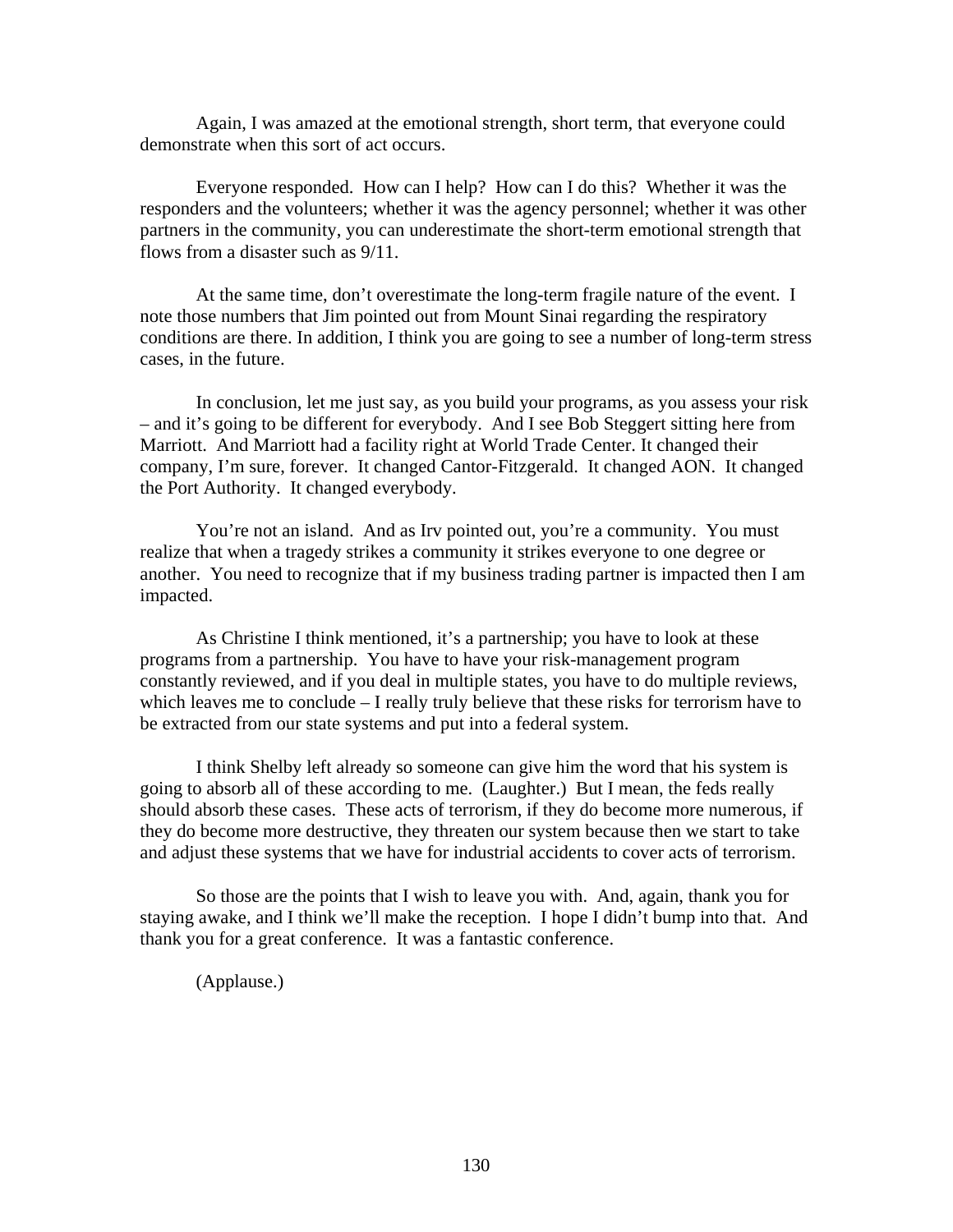#### **Discussion**

MS. BAKER: Thank you all for giving us so much to think about. You all will have the opportunity to ask questions of our panel members. Please come to the microphone and identify yourself and ask your question if we have any questions at this point.

Q: I'm just going to make an observation on the New York workers' compensation situation. When the World Trade was built, it was built by the Port Authority of New York, New Jersey, and so on, as a public entity. They didn't have enough clients to fill up that building, and so for many years, the New York workers' compensation board was in the World Trade Center. And it was only after they began to fill up with paying renters that they moved them out to Brooklyn. But can you imagine what the situation would have been if that is where you still were, because I have no idea whether you had redundant records or not, but you certainly didn't have enough redundant staff to even begin to deal with the problem.

MR. SNASHALL: Yeah, you're right, John. For years, when the towers were built, the private market didn't fill the towers, so government filled the towers. And I was reminded before 9/11 that the prior chairman's office had this wonderful corner office that overlooked the Statue of Liberty and just this panoramic view. And we moved out of the Trade Center in 1986 or something like that. But, you may have read in the paper recently that there has been a commitment from city and state government to lease a great deal of footage in the Freedom Tower. And I would not be surprised to see more state agencies and city agencies moving into the Freedom Tower when that work is completed.

Q: Hi. Eric Nordman with the National Association of Insurance Commissioners, question for James. I would like to hear your opinion on whether you think the insurance industry would be willing to lend its sort of claims handling, claims paying ability with the notion that you would have some sort of federal backstop for workers' comp and the nuclear, biological, chemical scenarios.

MR. MACDONALD: Right, I mean, the insurance industry has a huge role to play in any solution with thousands and thousands of loss inspection and claims adjusters out there. I like the write-your-own-NFIP plan, frankly. The national flood plan allows insurers to do write-your-own programs so that the private sector performs the claims and risk management functions, and the federal backstop re-insures the insurer to optimize the use of the private sector's capabilities.

Q: Okay, so do you think then – I assume that the insurance industry really doesn't have much appetite for the nuclear, biological, or chemical, but on workers' compensation, would there be a risk sharing in your ideal scenario?

MR. MACDONALD: Well, we do have a metric to go back to if TRIA had gone away. It did say that we're not going to dispute whether a loss is terrorist or not terrorist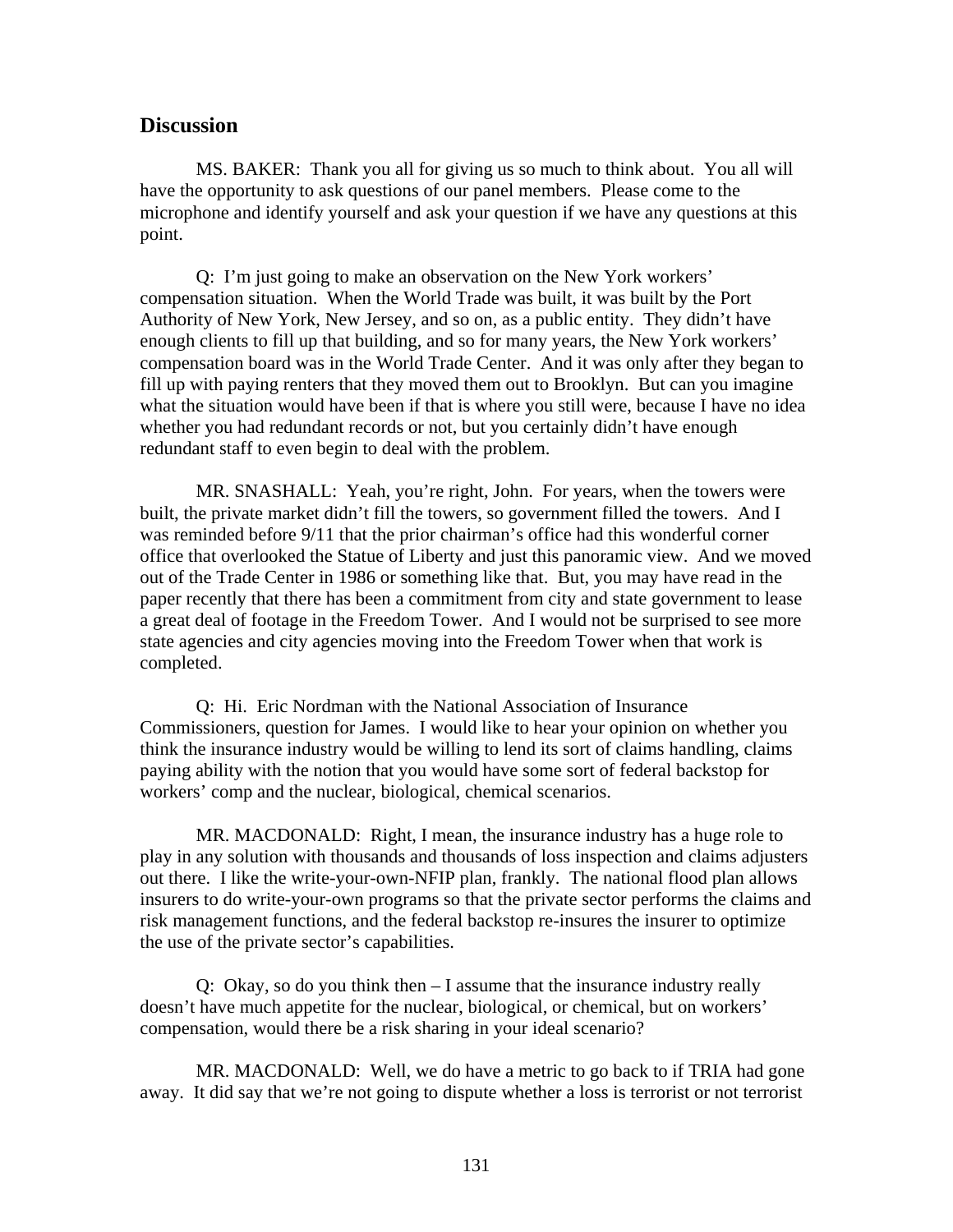if the property in shared value is 25 million or less, and then for a liability if there were 50 serious injuries.

So in other words, some line has got to be drawn in the sand. The PWG report incorrectly infers from that terrorism must be insurable. But the truth is that we don't know who did those anthrax letters yet, and the next time something happens, we may never know whether it was a criminal act or a terrorist act. So the thinking generally is there has got to be some kind of line in the sand, and below that, we'll consider it vandalism if you will, right, and the insurance industry has already been willing to do that.

Q: And do you think that line needs to be raised or do you think \$25 million threshold for an aggravated event is adequate?

MR. MACDONALD: Probably it does need to be raised. You know, if you exclude 9/11, the average of the 10 largest terrorist attacks ever is about \$500 million. So it's unlikely you're going to have a terrorist attack that is anywhere close to the \$50 million or \$100-million-minimum coverage triggers under the extension act. And so there is probably a higher benchmark that they could live with, and probably by reinsurance board too.

Q: And then we keep hearing that the reinsurance isn't really interested that much in terrorism. They put maybe 6 to 8 billion as far as capacity. Are you seeing any change in that?

MR. MACDONALD: Not much, virtually no capacity for NBCR and about 6 to 8 billion in traditional reinsurance capacity. I'll tell you, if TRIA had gone away, there were rumors about some hedge funds being interested, but not more than 5 to 6 billion in additional capacity at a very high price, likely from hedge funds.

Q: And what is your perspective on maybe getting a voluntary mechanism sort of like what they do for the nuclear liability, nuclear property damage. Do you think something like that is feasible for terrorism?

MR. MACDONALD: You mean like the American Nuclear Insurers' program?

Q: Yes.

MR. MACDONALD: Is that what you're referring to? I think that is a very good model to consider, the pool that was created with the American nuclear insurers. I know a lot of people don't like that, but it was a successful response to the crisis we had. You know, in the '50s, the fear factor was a lot higher.

Q: Well, I think the fear factor in the '50s for the nuclear events is the same sort of thing you're getting with the terrorism events now.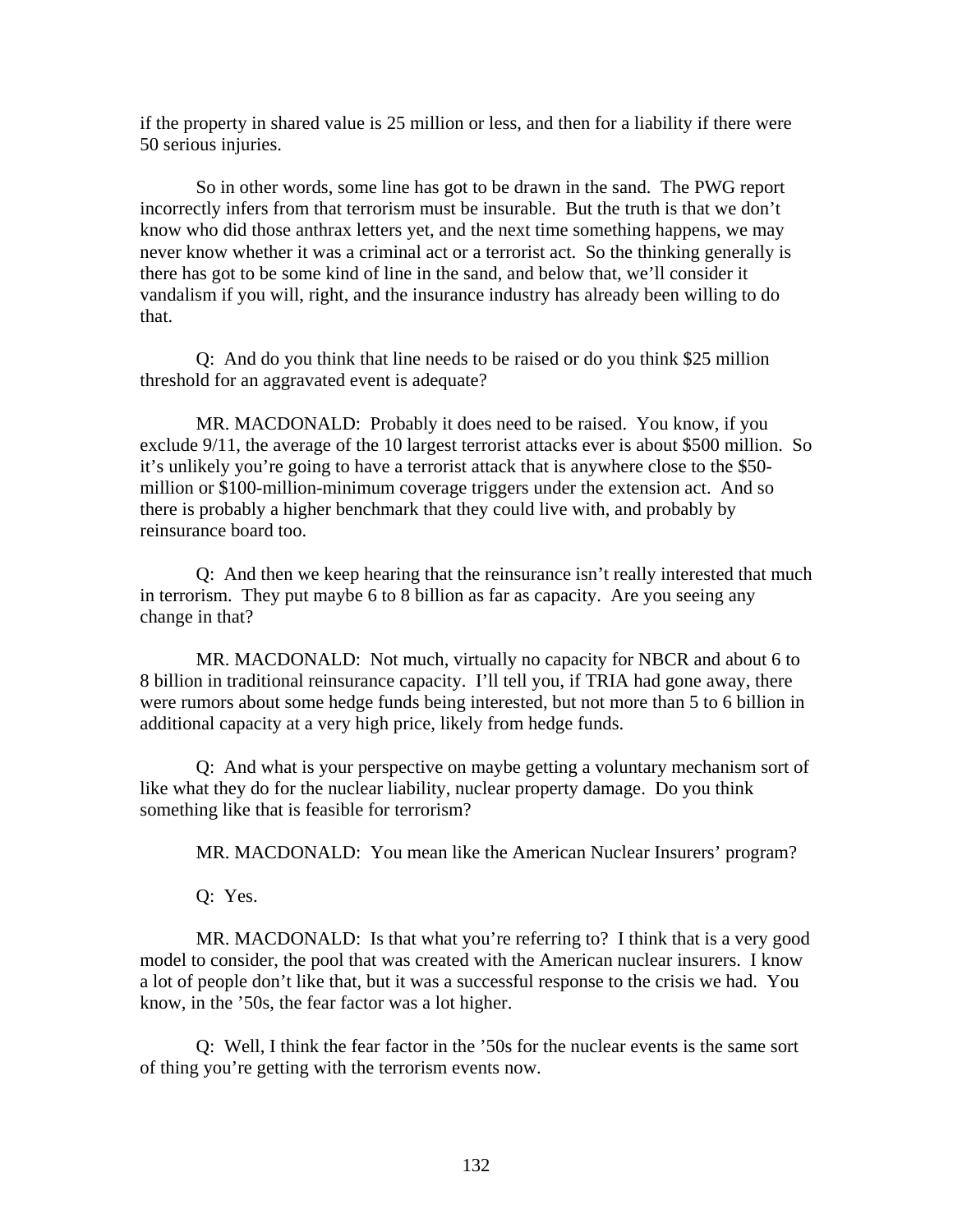MR. MACDONALD: Yeah, I think some kind of pool make sense, speaking personally. There are some insurance companies really opposed to pools, but I think some kind of pool with the federal backstop and lots of room for private-sector involvement makes a lot of sense. That is probably where we are headed.

Q: And mandatory coverage or mandatory offer of coverage.

MR. MACDONALD: (Chuckles.) You know, the RAND people wrote a report where they suggested mandatory might be necessary, but in critical-infrastructure companies, it may be a smart idea. If you are one of the 13 critical infrastructure companies – that does not, by the way, include hotels and leisure, which have about a 70 percent take-up rate on property, right.

Yeah, I think there – for critical infrastructure companies, some consideration about mandatory purchase. But I personally like the idea – and this has come up on coastal flood, wind insurance, integrating with minimum mitigation efforts – just like the NFIP works. If you want NFIP insurance, you have to do certain mitigation things, right, and why not just agree as to some minimum preparedness issues to qualify for the plan.

#### Q: Thanks.

Q: Jim Ellenberger. I'm president of the AFL-CIO Retirees Association, formerly with the safety and health department at the AFL-CIO. Bob, I want to add my thanks and thanks to the National AFL-CIO, along with that of Art for the work and the leadership that you did following the terrorist attack in September of '01. And as a former administrator myself, I know it's not just the leaders who make that happen; it's the men and women who staff the agencies. So I know you're no longer at the board, but we should all recognize that there are a whole lot of dedicated people that work in this system who make the things happen that need to happen.

John, I really think you hit the nail on the head talking about the importance of making sure we take the right actions both before and during and after catastrophes. Somebody has got to be in charge, and as we see the continuing unfolding of the catastrophes – the results of the catastrophe from the World Trade Center attack, and perhaps even the Pentagon attack in terms of exposures to concrete dust – I would just like you to elaborate a little bit on who should be in charge of making sure that we take whatever measures we can to make sure that we hopefully eliminate but at least contain the exposures and the harm that results?

MR. HOWARD: Well, I think it depends on the phase. Obviously in a predeployment phase for the emergency responders in the traditional sense, it falls to local governments to ensure that their responders are properly outfitted and have the right kind of equipment. During the response, it is the responsibility of the instant command structure. And we have tried to educate all local responder communities, because in these large-scale disasters where multiple agencies come, in the 9/11 and other situations, those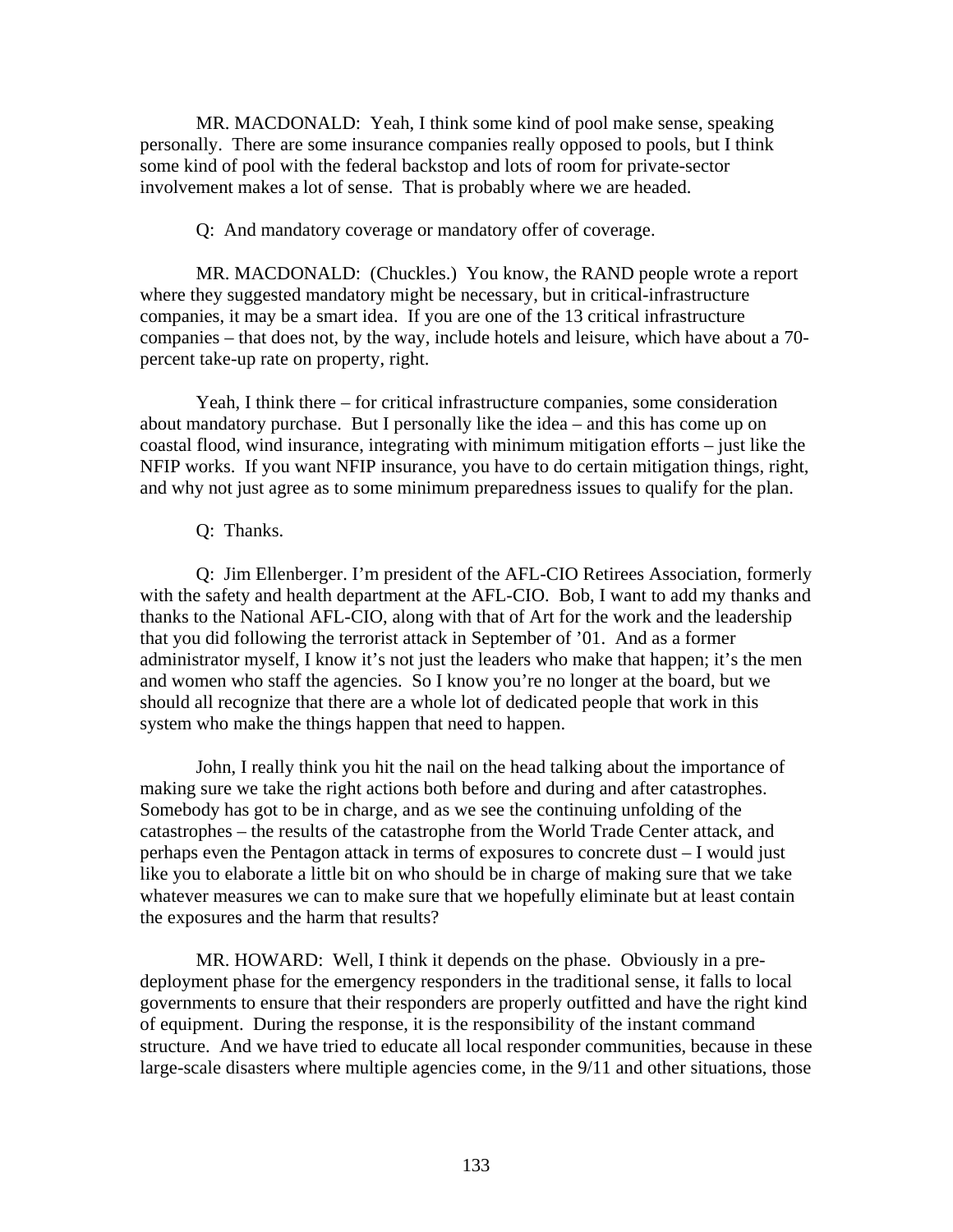agencies are very reluctant to let go of their own equipment inventories and safety management structure.

And unless it's integrated at the top of an incident command structure, it really doesn't work very well. I think that is really key. Safety management has to be integrated into the incident command structure such that the safety manager has the decision-making authority over the influx and afflux of responders out of a site. The issue of the exposures that occur in any large-scale event is critical for management at the time and order at that real-time point, that point of influencing the exposure, having the ability to do something about it then. If you don't take advantage of that at that time, then you have to deal with the consequences after. So the real decisionpoint has to be safety management at the incident command structure during deployment.

It is very difficult, as everyone knows, in these situations, to prevent professions whose professional and emotional dedication to their job is to rush into extremely hazardous situations. That is what people do. But we don't send firefighters into burning buildings without proper equipment. And I think that when you have trapped individuals, and in this case of the 9/11 situation, we had trapped brothers and sisters of firefighters, it became a very different situation. They were in charge of the site, remained in charge of the site for many months, and it's a very difficult tragedy now to see that those people are the ones that are primarily affected by the consequences of what happened there.

And I think that the balance between taking the initiative in an emergency and having some command structure say, no, you can't go in there right now; we need to do the following things before you go in, I think that is really the key in any disaster, and it's probably the most difficult situation now dealing five years later in the World Trade Center situation.

The thing that I have been impressed with the most is what I heard today from experts in insurance and that I have experienced myself, is the absolute failure of the traditional workers' comp situation to deal with a situation of this magnitude and complexity. There has to be, and there have been these adjustments. We have just seen one with the New York state legislature and the extension of the filing time for cases. And that is a small extension; it's a 12-month extension. And it may not yet be enough for us to capture claims. People may not file because they feel well now, but there may be health events that have not yet occurred.

That amount of energy and inefficiency in a system that spends all of this time money and resources, and the terrific human tragedy that is still going on post-event, again, emphasizes the issue during the deployment. Unless you fix it then, you really don't have any truly efficient way of handling the events that happen afterwards.

So I think that from my perspective, the workers' comp system, given its jurisdictional complexity in any state, and doubly so in New York, the absence of the necessary authorities on behalf of the state workers' compensation board to make mandatory certain actions by a self-insured carrier, such as the city of New York, further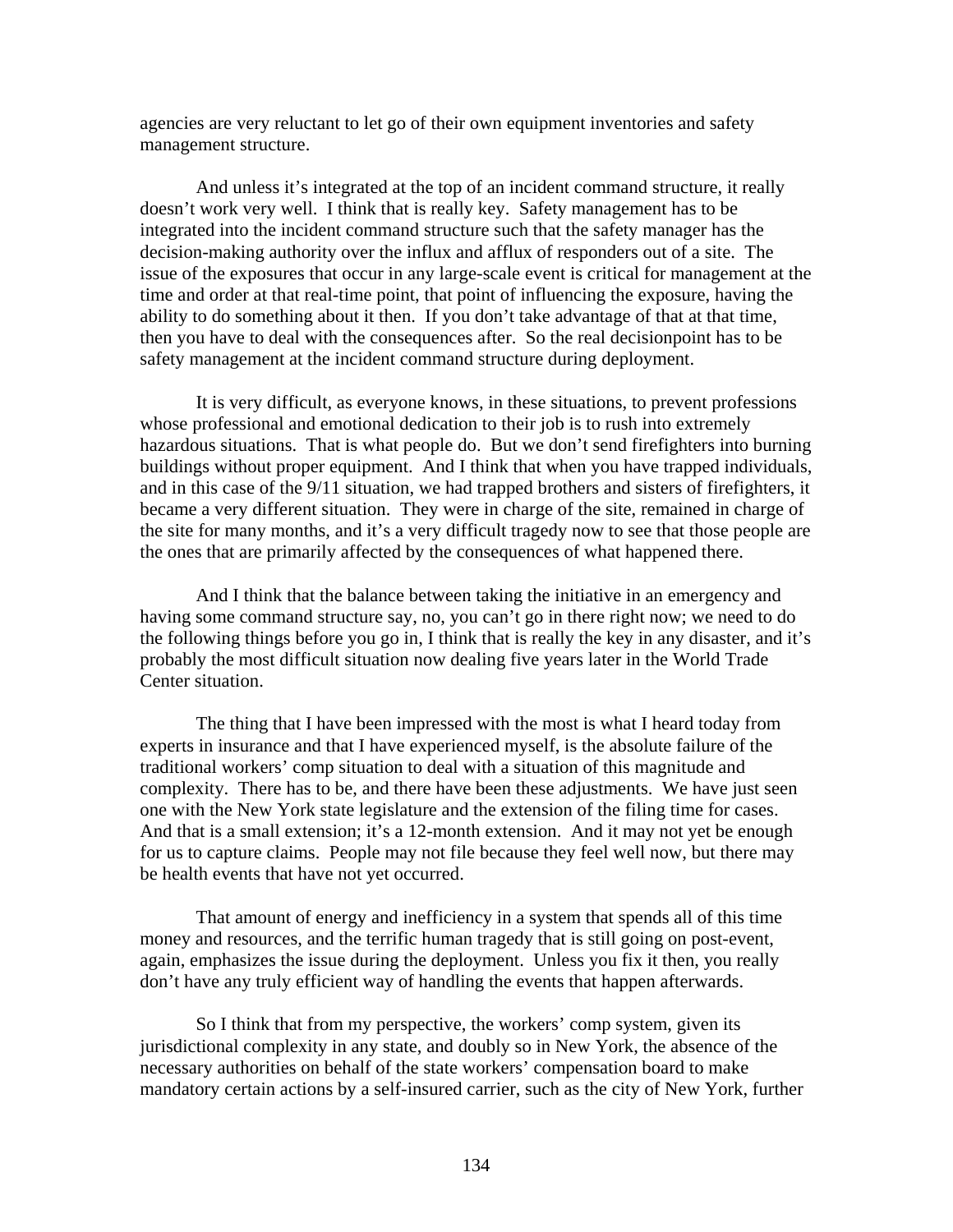complicates the situation. It is an extremely complex situation now when you're dealing with the natural propensity of systems to doubt individuals' illness situations.

You know, the system works I think quite well for instantaneous or short-term injury situations where the event occurs and the injury occurs very close thereafter. For illnesses that come on years later, we all know that the system doesn't work very well. And this is the most difficult situation we're encountering now. And it's really corrosive in terms of the systemic attitude of workers' comp systems, and the people that we are trying to take care of.

Q: Tom Rankin, California Labor Federation.

For anyone on the panel, in California, the insurers through the workers' comp insurance rating bureau have proposed several times to include a factor for earthquake, the risk of earthquake into the workers' comp premium calculation, as well as for terrorism. And the insurance commissioner has rejected those attempts. And I just wondered what you folks thought of that.

MR. MACDONALD: Are you saying that California has refused loadings for terrorism and quake in the filings of admitted insurers?

Q: Pure premium.

MR. MACDONALD: In the pure premium.

Q: Pure premium.

MR. MACDONALD: They have denied that? Now, I didn't know that. I don't want to change the subject, but there is a crisis right now in wind insurance, for instance, in the Gulf and in Florida, and the insurance industry would like the admitted market to be deregulated. Now, Illinois has apparently deregulated most of its commercial sector. Most states have deregulated large accounts for pricing. The insurance industry ideally would like deregulation so they don't have to deal with those issues that don't seem very logical at times as to why these loadings aren't allowed.

But some form of deregulation of commercial pricing is needed for small accounts and personal lines. Large accounts are frequently bigger than insurance companies. If you're dealing with a Fortune 100 account, it probably has more net worth than most of the two thousand insurance companies in this country.

So I think looking at deregulation in a controlled manner makes a lot of sense. Flex-band rating has been proposed by the AIA as the partial solution to the wind insurance crisis, for instance. And that might be another solution over there. But I'm not sure what their logic is.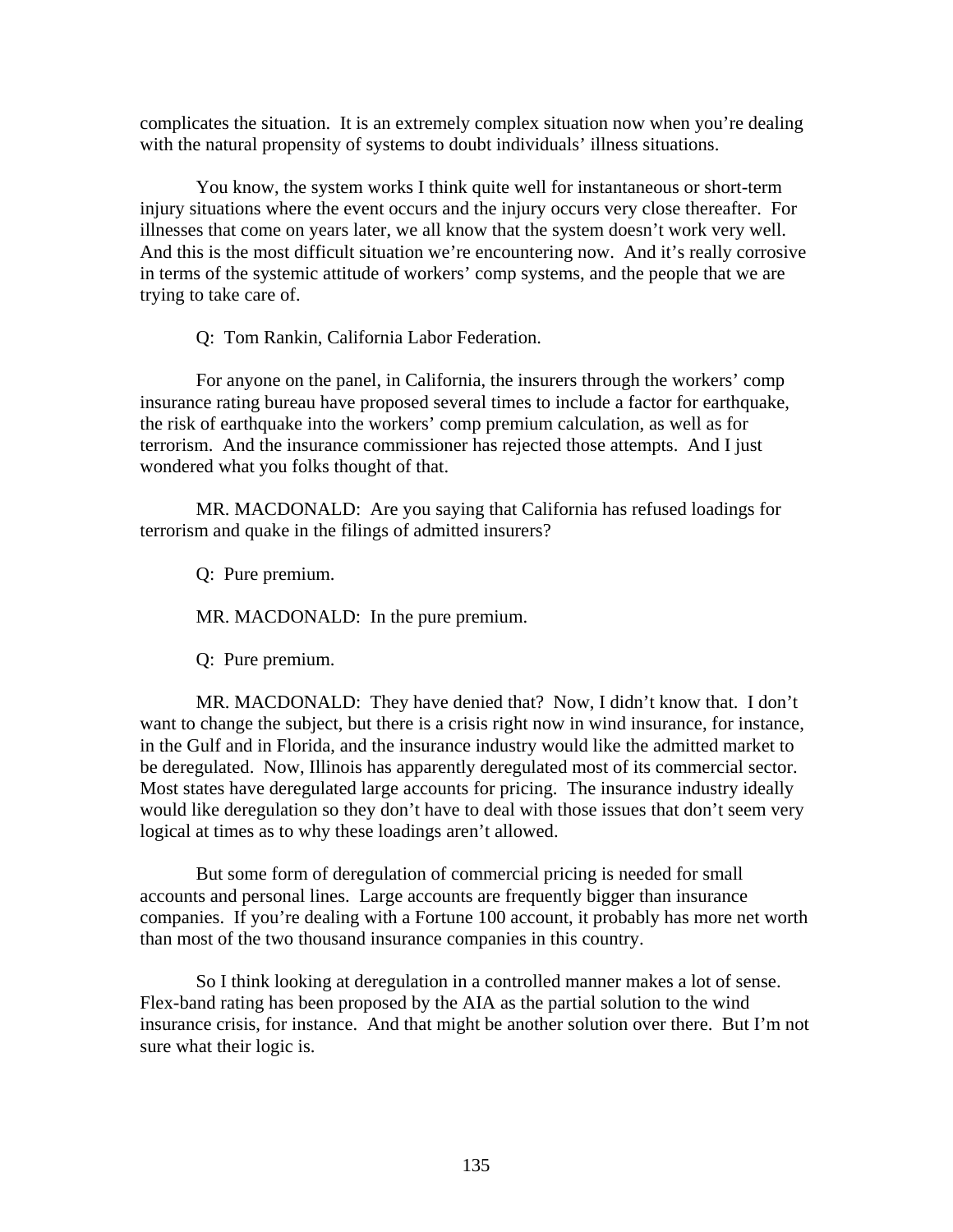Q: I hate to speak for Commissioner Garamendi – (laughter) – but I think the concept of loading the advisory pure premium rates for either earthquake or terrorism or that sort of category was partly in the idea that the pure premium should take care of more operational losses, what you would expect to see on a year-to-year basis, as opposed to something you would expect to see once every 20 or 30 years. And I think that was part of the thinking. The other part of  $it$  – and just taking commissioner at his word, is that there is no guarantee that the companies would take that load factor and put it somewhere that then could be tapped should those events occur, and he wasn't willing to do one, which is a lot of load, without something said on the other.

MR. MACDONALD: Well, yeah, and it kind of reminds you of the de-tech filing that the NCCI did, which is for domestic terrorism. So NCCI did a filing for a loading specifically for domestic terrorism and earthquake, right. And that not subject to premium tax, as I recall, it's not subject to the normal loadings. And this is the kind of fresh thinking we ought to encourage. But typically, if an insurance company is going to be allowed to set aside reserves for catastrophes, which is what they want, and which maybe needs to be considered – well, don't you want some way to monitor all of that. And in Europe, they do allow that, by the way, in most European countries, but it is important to monitor it on your balance sheet as to what part of the reserves are set – are there for catastrophes.

Q: I'm not going to say anything that is particularly insurancy, but to go back to this kind of an implication in the room about the respiratory problems and how we should have done something differently. And I just wanted to tell a very brief story about how catastrophes actually happen, which is that I was the city health officer for Anchorage, Alaska, when a volcano exploded. And we had a couple hours' notice, and the question was: what are we going to tell the public, and how are we going to protect everybody from the plume that is coming our way?

And the answer is that when a volcano explodes, you actually don't know what is in the plume, unless somebody goes to look at it. Some of them are toxic and kill people, like in Pompei; some are just dirt. So in a couple of hours, we had either a potentially life-threatening thing going to happen in Anchorage or a big dud. Now, the answer is that it luckily turned out to be mostly a big dud, but I don't think anybody did anything wrong. I didn't have knowledge ahead of time about what was in the air.

The definition of catastrophe is that it overwhelms human systems. I'm not arguing that by the time we started realizing people at the World Trade Center were having trouble from a respiratory point of view, there probably should have been faster mobilization, but it's like part of what is going to happen with a catastrophe is that you will be overwhelmed, and there is nothing wrong that.

I did a lot of disaster prevention work also in Anchorage, and one of the things that came about was in defining your success as how well you manage the preventable part, and so I guess it's partly just trying to figure out in each situation how well did we manage the preventable part.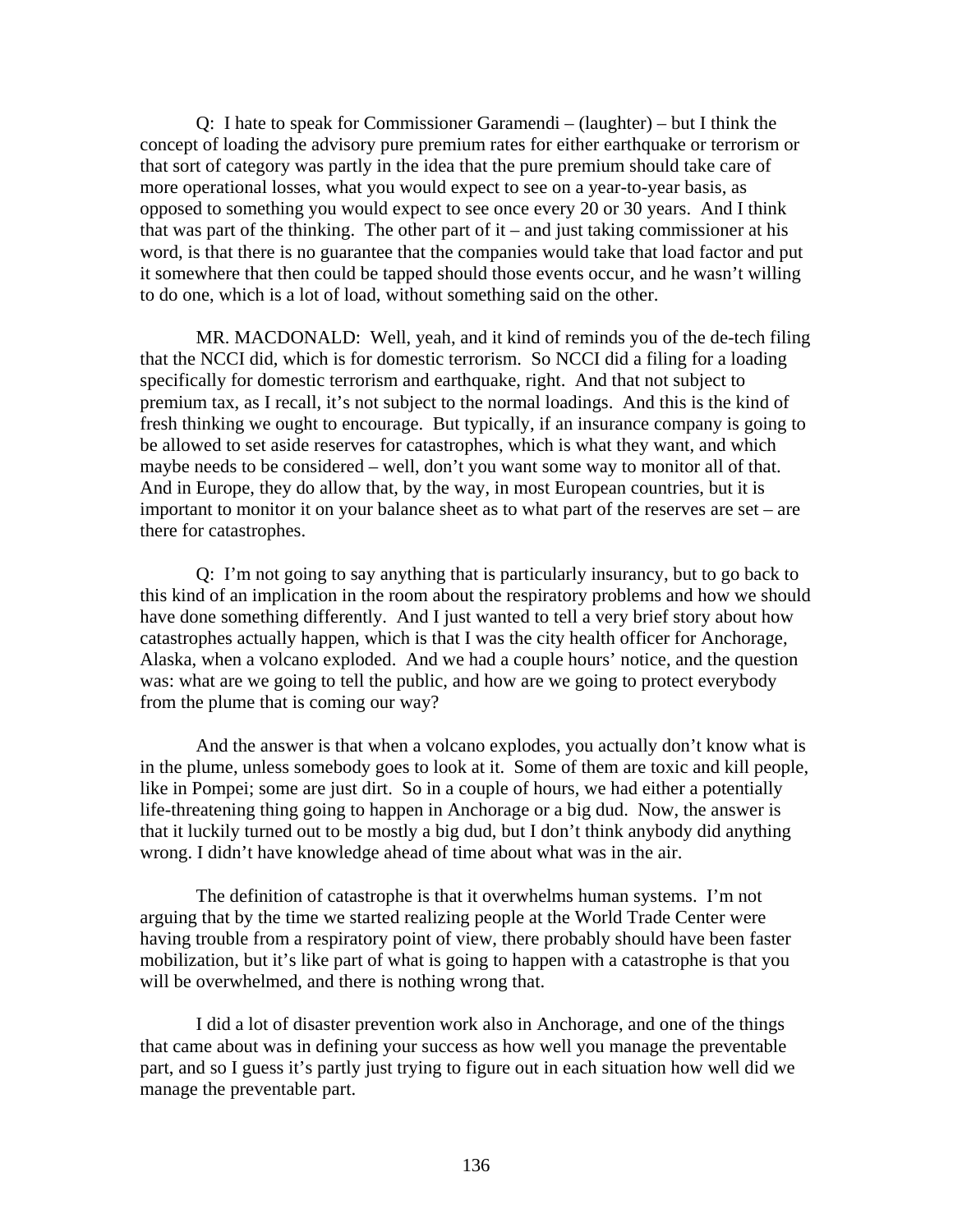MS. BAKER: Thank you.

Q: Just one last kind of comment and question, and that is, shortly after the events of 9/11, we at the Academy put together a little brief that said, this is what workers' comp provides to family, and this is what Social Security provides. Then there is this additional victims compensation fund, which is kind of a one-time special response. And it raised a question, to which we don't yet have an answer: should there be some sort of social insurance coordinated response that deals with victims of terrorism, as opposed to this kind of overlapping and dispersed programmatic response? Do you have observations on that?

MR. SNASHALL: Again, my sense is that according to the profiles that were done in the risk modeling, we know that these acts of terrorism will hit urban areas. And because they will hit urban areas, you going to have a very diverse population that will raise I think too many challenges for any individual workers' compensation system.

When we met with the AFL-CIO to try to compute the \$150 million for the federal action, you know, we had to put together what we thought would happen over the next 20 years from these exposures. We anticipated that there would be significant posttraumatic stress disorders and significant respiratory problems.

Mount Sinai, I think, is primarily focusing on the respiratory problems. You know, Jim raised a great point. The area that I think will be impacted by the posttraumatic stress disorders are the employees from the agency that dealt with taking in those cases, taking in those claims. So, short answer is that there has to be some sort of coordinated approach to make sure that everything is working together. And I see Art is coming up, and he can probably update you better on the status of the – of some of the federal monies as well.

Q: Art Wilcox, New York State AFL-CIO. Bob, what I want to do basically is to clarify the victims' compensation fund piece. The victims' fund only covered people that were injured, I think, up to 48 hours after the collapse, anybody that got hurt after that wasn't covered at all. And the other thing that folks should know is if you accepted the victims' fund money, there were offsets for workers' comp, there were offsets for disability pensions or fatality benefits for pensions, there were offsets for life insurance that people have. So the victims' fund did do a coordination of benefits by doing the offsets.

So I think for the cases here forward, we have got to figure out some fix because it's just – it's such a catastrophic situation that it is just too big for one state or a group of carriers or self-insured employer to figure out the fix on it. And I think we have got to come up with some other advice to do that.

And just one other personal point I have got to say about what wasn't expected. I mean, we hear and read a lot in New York that there were a lot of folks and agencies that knew this stuff was bad to breathe, but decided not to put the word out at the federal, state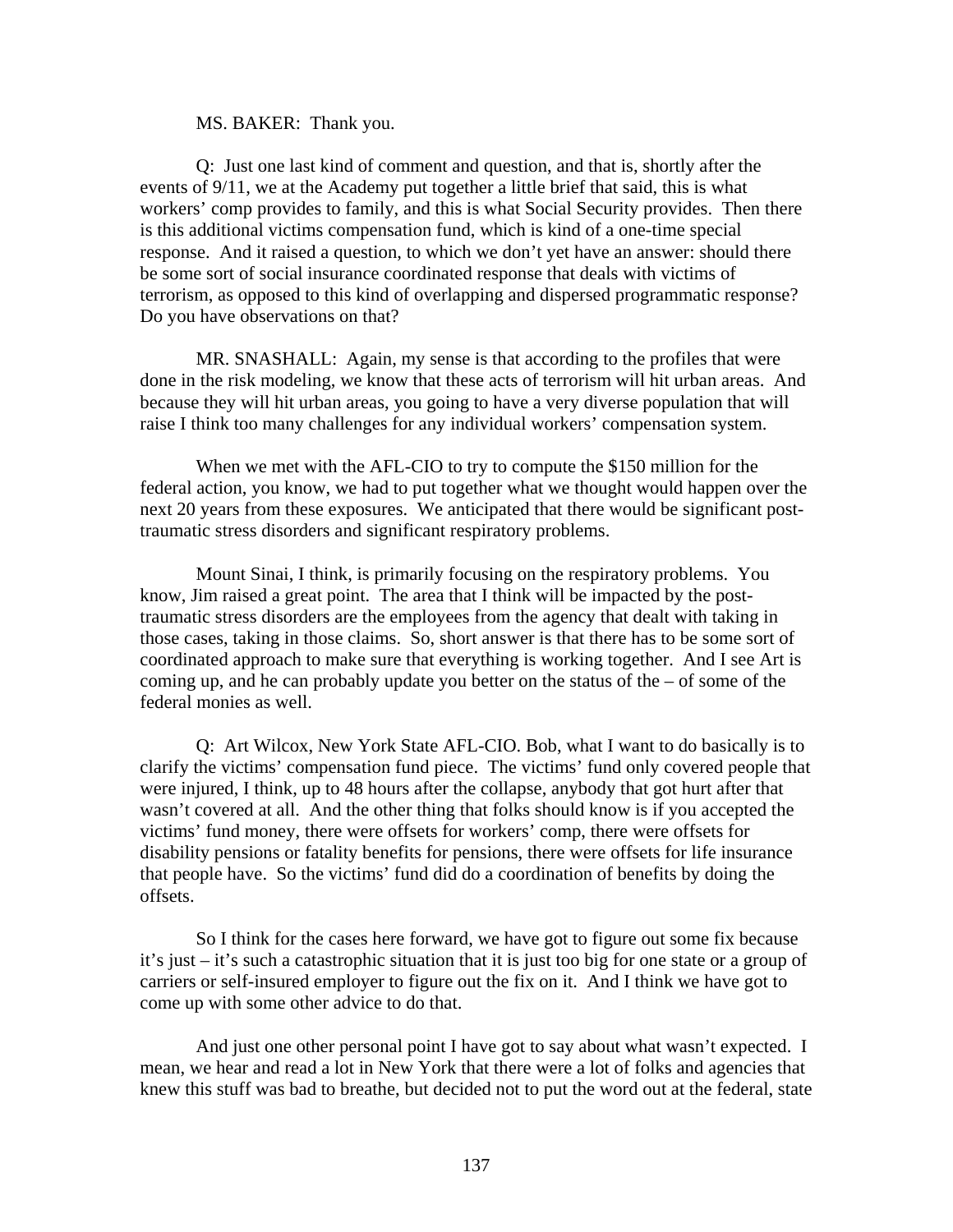and city levels. So it wasn't whether it was bad dust or good dust; they knew it was bad dust and decided not to tell people to wear masks. That is one other thing I have to throw in there.

MR. SNASHALL: You know, just one little point too, you know, when you have all of these multiple programs trying to meet the needs, I think it goes to Tom Rankin's point earlier about all of these transactional costs, these frictional costs that come into play. If you have to use legal expenses to get this recovery, administrative expenses, all of the sudden you are depleting the net recovery that goes to one of the victims.

MR. ROSENTHAL: I want to make an observation. It is interesting to note that shortly after Bhopal, several companies in the United States that were using a process similar to the one at Bhopal came under tremendous pressure to change what they were doing and they found inherently safer ways of doing so. As far as I know, the firms that made the change to inherently safer processes all seemed to still be competitive.

The interesting question is why didn't the switch to an inherently safer process take place before the Bhopal accident? And what, if anything, should be done with regard to analogous situations that exist today?

For example, there are a group of firms that use sulfuric acid as a catalyst in certain refinery processes and another group who use hydrofluoric acid as the catalyst to accomplish the same thing. The release of hydrofluoric acid, according to the data filed by the companies with EPA, could kill many thousands of people, whereas a release of sulfuric acid would probably cause much relatively smaller deaths and injuries.

Now, the likelihood of an HF release taking place is extremely small, but it is a cost that is imposed on our society since we will ultimately have to take care of citizens and employees injured by such avoidable Low Probability-High Consequence risks. I think there is something to be said for imposing the social costs of operating with high risks on the firm that profits from such an activity. One of the ways of accomplishing this is via requirement that firms have insurance coverage that applies to all individuals placed at risk by an enterprise and the cost of this insurance would hopefully reflect the magnitude of such imposed risks.

MS. BAKER: I think we have one last comment from Bob Steggert, who was instrumental in September  $11<sup>th</sup>$  in addressing his company's needs.

Q: Yeah, thank you, Christine.

I do want to compliment Bob and his team. They did an unbelievable job under extraordinary circumstances dealing with the tragedy. We lost a hotel. We lost two employees, and we had about 150 workers who filed workers' compensation claims. The one fatality was very, very unusual because we had an employee whom we thought was single from Yemen. As it turned out, the father came forward and said his son was married. We said, well, let's talk to a widow. And they said, you can't talk to a woman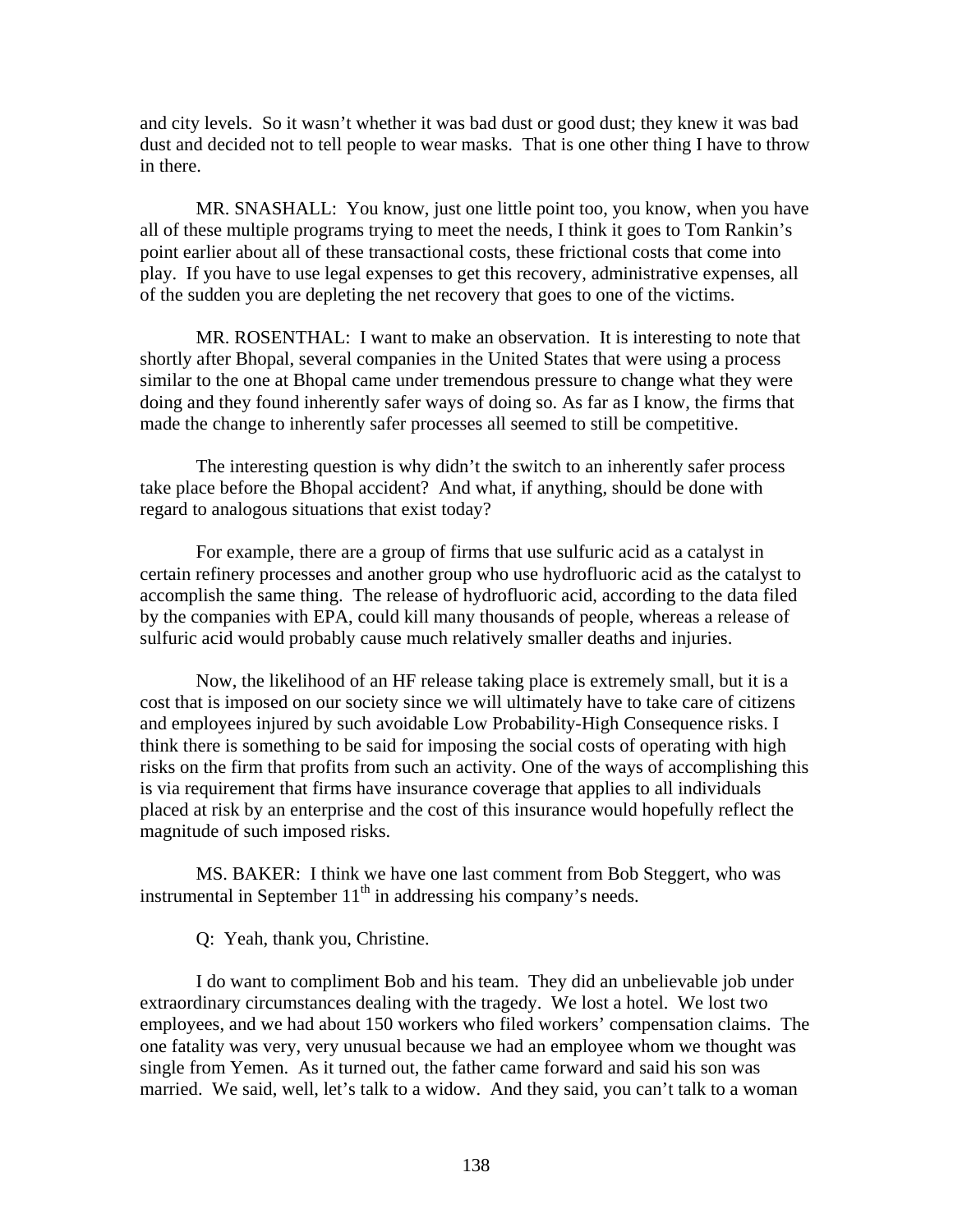in Yemen. And since they don't have legal records in terms of marriages, so we looked at pictures. We sent the pictures, we stipulated liability, and we said, okay, we'll pay benefits voluntarily, and this is just one of I'm sure a zillion examples. But you did a good job.

The one claim that we did contest was properly adjudicated after an initial erroneous filing, and frankly it was a worker who wasn't at work and filed a claim because his co-workers died and he was stressed out. That is was the only claim we denied.

A comment about the respiratory situation and post-traumatic stress disorder, we recognized both of those elements on day one, and had nurse case managers on all of our cases, identified mental health professionals in the New York, New Jersey, and Connecticut area, and immediately referred all of our injured workers to mental health workers. As a consequence, we have paid over \$15 million and the clock is still running, and we have certain employees who still are not back to work as a result of that.

But the respiratory piece of it is perplexing to me as a practitioner and as somebody who went out and made certain that these people would get immediate medical care. When this surfaced a couple of months ago, with all due to respect to anybody who was legitimately exposed and has got a latent problem that came up, it was kind of perplexing because the law said, if you bring a claim within two years, and you seek medical care, and you have got causal relationship, you are protected and you get the benefits in medical care.

And to my way of thinking, it was kind of unusual not to have symptoms in two years, and then I saw the "60 Minutes" piece and there was one applicant's attorney who had 9,000 claimants, and I just had difficulty believing that there could be 9,000 people who had respiratory problems that didn't make a claim within two years and didn't get medical care that said this is related or possibly related.

I don't know, Bob, do you want to comment on that from your perspective from the board, and why do you think there were so many latent cases that nobody got care within two years within the statute of limitations?

MR. HOWARD: You know, that collection of Mr. Wharbi's cases is a mixed medical bag. It includes over 300 cases of cancer, not respiratory disease, and a lot of post-traumatic stress, mental health, and behavioral health issues, alcohol, abuse, and drug abuse and things like that the plaintiff is connecting to the event. So his cohort is not all respiratory disease problems.

MR. SNASHALL: I think there is no one answer for all of those cases, Bob, but certainly, I think some of those cases are simply filed as a protective measure because when an individual reads that perhaps there were some toxins in that dust, and you know, they are going to file a protective claim. And this extension that was filed was really a registration period where you end up registering that you were at that period.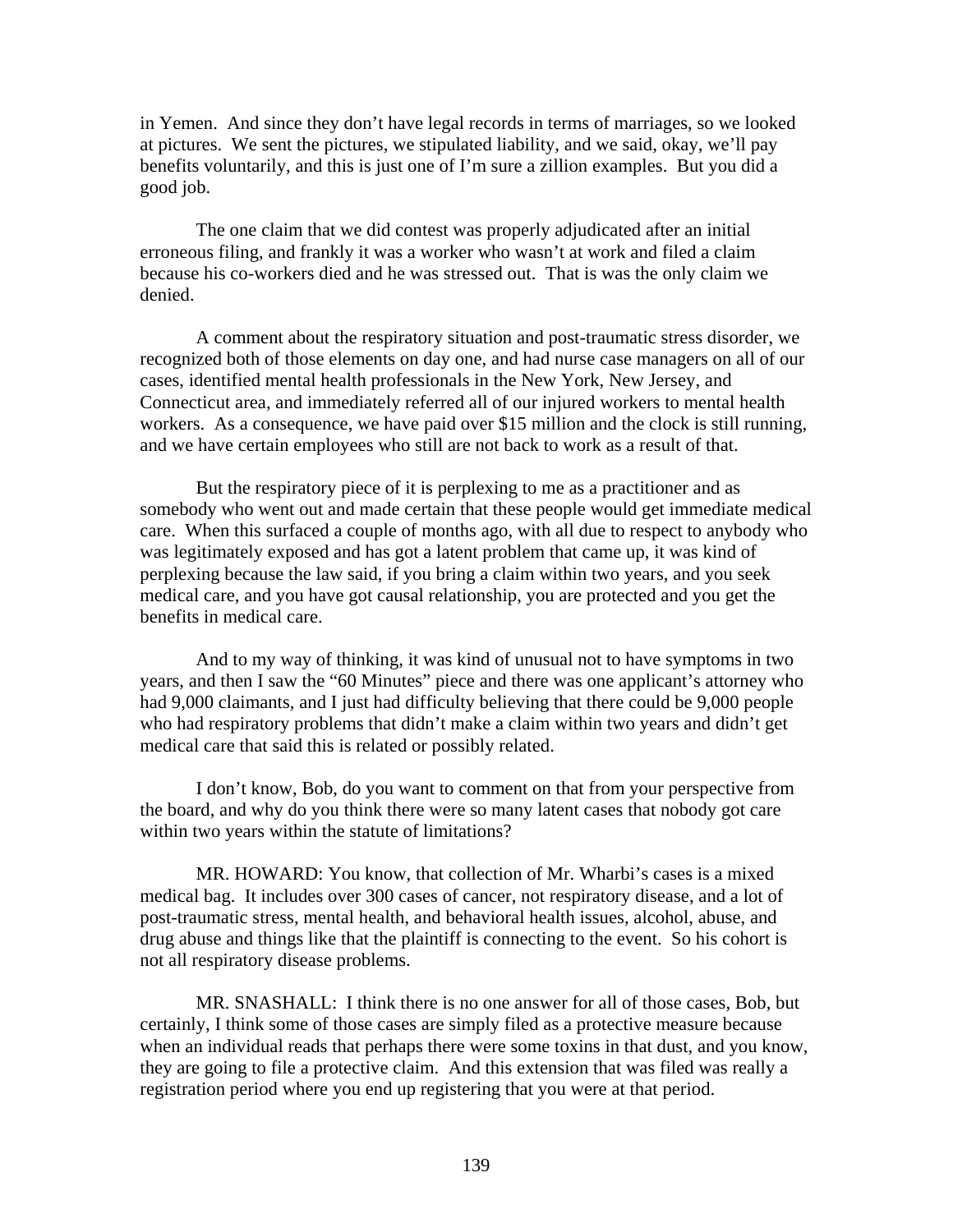I don't know what the ultimate numbers are going to be, and which cases will be established, and which cases will give rise to disabilities, and which cases will give rise to deaths, but I think that anybody who was working there for a period of time will probably file a protective claim and then see where the evidence takes it. I mean, that is my sense.

MR. MACDONALD: I'm not sure whether or not any presumptions will attach to that. Obviously in New York, if an attending physician files a medical report that says condition A is due to exposure Z, then that presumption attaches by reason of the medical report, then the employer has to then refute that. And, you know, if you think about it, the injury fund in the state of New York and others around the country were set up for nemo coniosis condition, silicosis, asbestosis, beriliosis, because the notion was you spread it across the entire industry and you don't have any individual employer absorb the entire risk. So then the question is, is to what extent should these claims be spread across the industry as opposed to absorbed by any risk as well?

MR. ROSENTHAL: I would like to make a comment in regard occupational diseases with long latency periods. A firm that I worked for became aware of a significant increase in lung cancer among its employees. It turned out that the excess cancers were associated with exposures to a specific process about 15 years earlier. The only way to establish that these lung cancers were occupationally related to a particular chemical process was via epidemiological studies.

Similar studies might be undertaken in regard to the delayed incidence of disease that may be manifesting itself among persons exposed to the debris and fallout of the Trade Center tragedy

Q: Bob Steggert, again. I would agree with that. But most state statutes on the OD side of it say that the statute of limitation does not begin to run until the person knows or should know that their condition is related to work even though if it's a latent condition that is coming up 10 or 15 years later. That is why I was perplexed by the New York situation. (Laughter.)

Q: I'm John Burton from Rutgers.

The New York situation was triggered this year by an interesting case. The former deputy mayor filed a workers' compensation claim that the city of New York was fighting. And it wasn't until the mayor intervened to call off the lawyers that he ended up I think successfully getting his claim.

Now, what was the problem of New York? Well, the statute of limitations does not run for occupational diseases until – I have forgotten – two years after the date of disablement. However, what is an occupational disease? In New York, it has a very strict definition. It is a disease peculiar to or characteristic of your occupation. There is nothing about being a deputy mayor that makes you particularly prone to having a respiratory disease.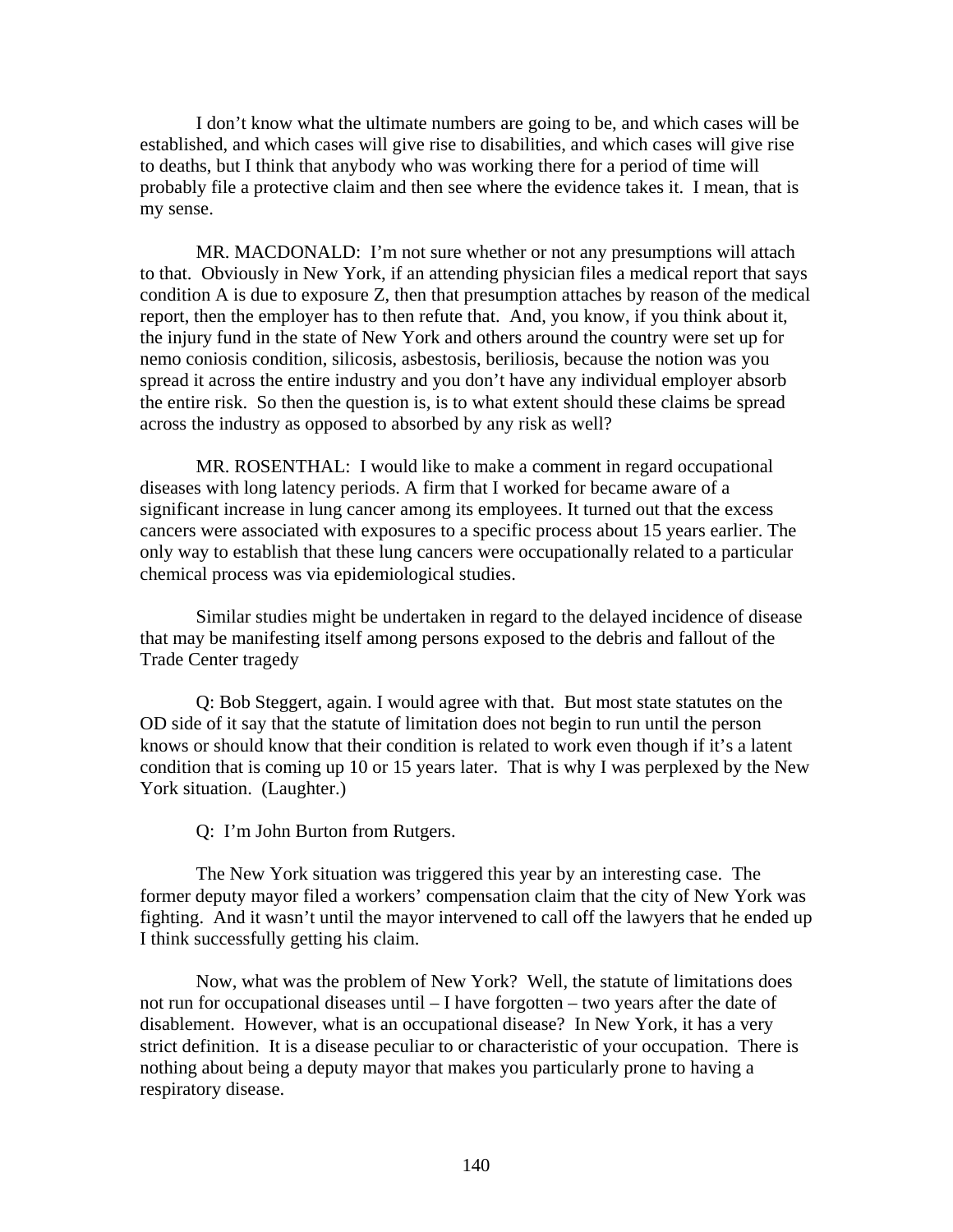And so he did not meet the definition of an occupational disease; as a result, he had to file his claim as if it were an accident. The statue of limitation for an accident is two years from the date of exposure or the incident. So he was out of the system because of a combination of a restrictive statute of limitations for injuries in combination with a very restrictive definition of occupational disease. And is not unique to New York to have restrictive definitions of occupation disease; it just happened to manifest itself in a very dramatic way with our deputy mayor.

MR. ROSENTHAL**:** I have to counter. You are absolutely wrong because one of the occupational diseases of Deputy Mayors is meeting in smoke-filled rooms. (Laughter.)

MR.. SNASHALL: Well, we needed you to come in and testify in that case because the board was going along with the city in this case. (Laughter.) So can you give me your card? I'll make sure we get the people in New York City that can have you as an expert with us.

MS. BAKER: I think we can go on and on about this very interesting topic. And it just shows that we need to have more time on these kinds of issues. Thank you again to our distinguished panel.

(Applause.)

And next on the agenda is the reception in the Holeman Lounge. The lounge is down the hallway on the right. Our thanks to the Survey Research Center at the University of California, Berkeley, for providing the food for the reception. A cash bar is available to meet your beverage needs. Our session is adjourned; see you at the reception. Thank you.

(End of panel.)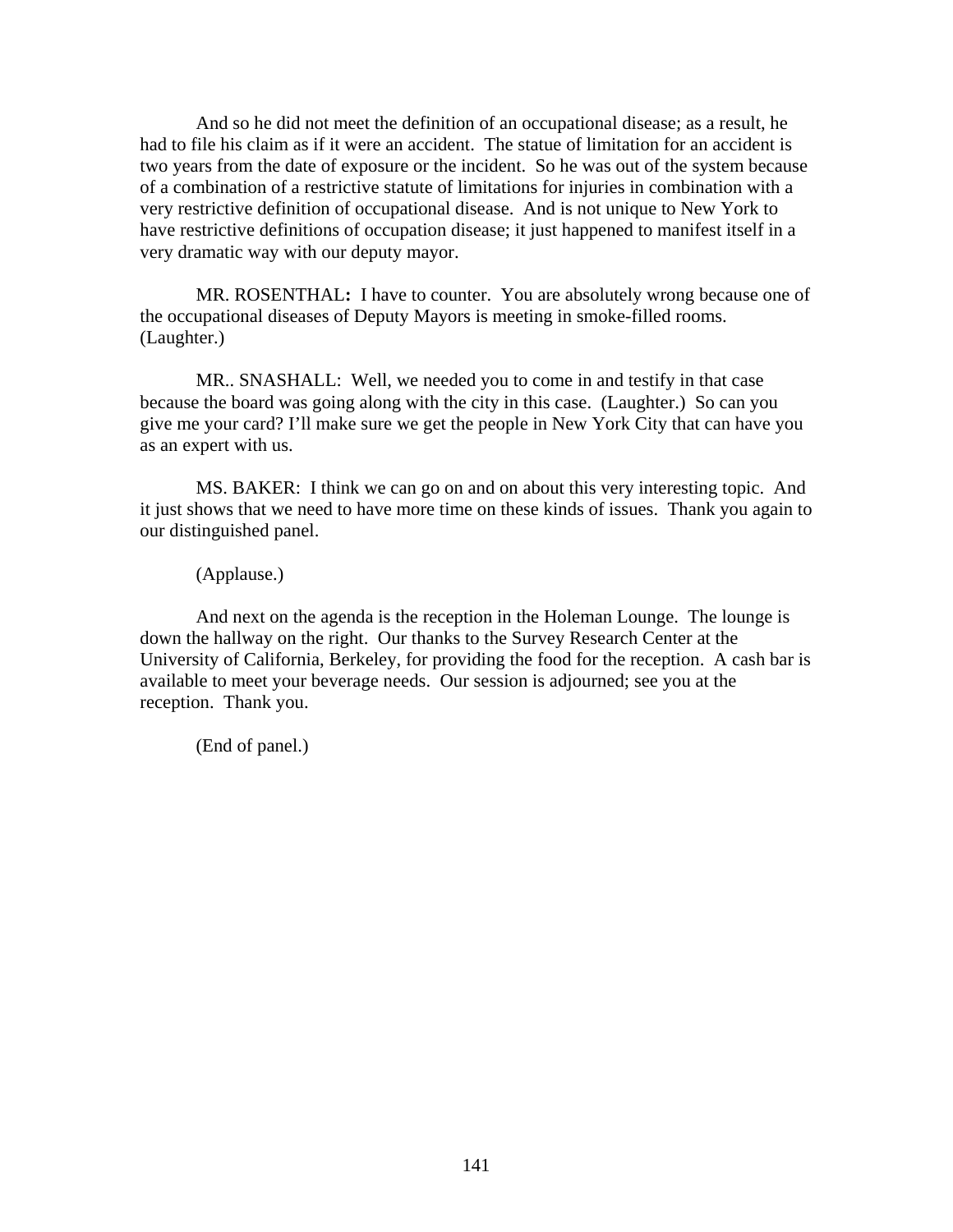### *Panel V: How Does the Safety Net Fit Together?*

#### **Introductions**

Jackie Nowell, Director of Occupational Health and Safety, United Food and Commercial Workers International Union

MS. JACKIE NOWELL: Good morning, everyone. Come on. When I start a union meeting and I say, "Good morning, everyone," they say "good morning" back.

#### AUDIENCE: Good morning.

MS. NOWELL: Thank you so much. My name is Jackie Nowell and I'm the Safety Director for the Food and Commercial Workers Union. For folks who don't know, we represent the folks who work in grocery stores. So my California friends certainly remember our strike of three years ago. We are going into negotiations this coming year. We have no plans to go on strike that I know of. We also represent meatpacking and poultry workers. And whenever I come to conferences like this, I always know that I'm in a room with the good guys, but I always feel like it's my job to let you know that there are bad guys out there. The meat and poultry and food processing industry would fall into that latter category, and I certainly don't want to paint too broad a brush, but I do want to tell people in the room about some of the conditions those workers face and I'm just going to take a minute here; since I have a podium I never can miss an opportunity here.

Workers get fired for being injured on the job when they may not have good documentation, when they are worried about losing their jobs, when they're in a precarious situation. So not only is it one of the most dangerous industries in the country, but also if you get hurt, you do get fired or you get a big hassle to get workers' compensation. So again, for folks who may not come across these situations, it's good to understand that those situations exist out there and that's why we need all of you advocating for workers' comp reform and for good access.

The other issue is that we talked about lost time injuries yesterday and I just want to comment on that. For the last ten years, what we've seen, just looking at OSHA logs, is that the lost time injuries have gone away, but that doesn't mean the severity of injuries has gone away or that people are being injured in practically as high numbers that I can see, 30 to 40 per 100, but there are all restricted duty or they've had a change of job. So I just looked at a set of logs where 93 percent of those injuries were restricted duty and a mere 3 percent were lost time, and I saw that shift. It was a shift from lost time to restricted duty about ten years ago.

So I am anxious to hear from our panelists here who not only will be talking about what's going on in comp for workers who actually get it, and we know all the problems with that, but also just keep in mind that they're not all getting  $it$  – but also what other systems are out there to try to fill in the gaps.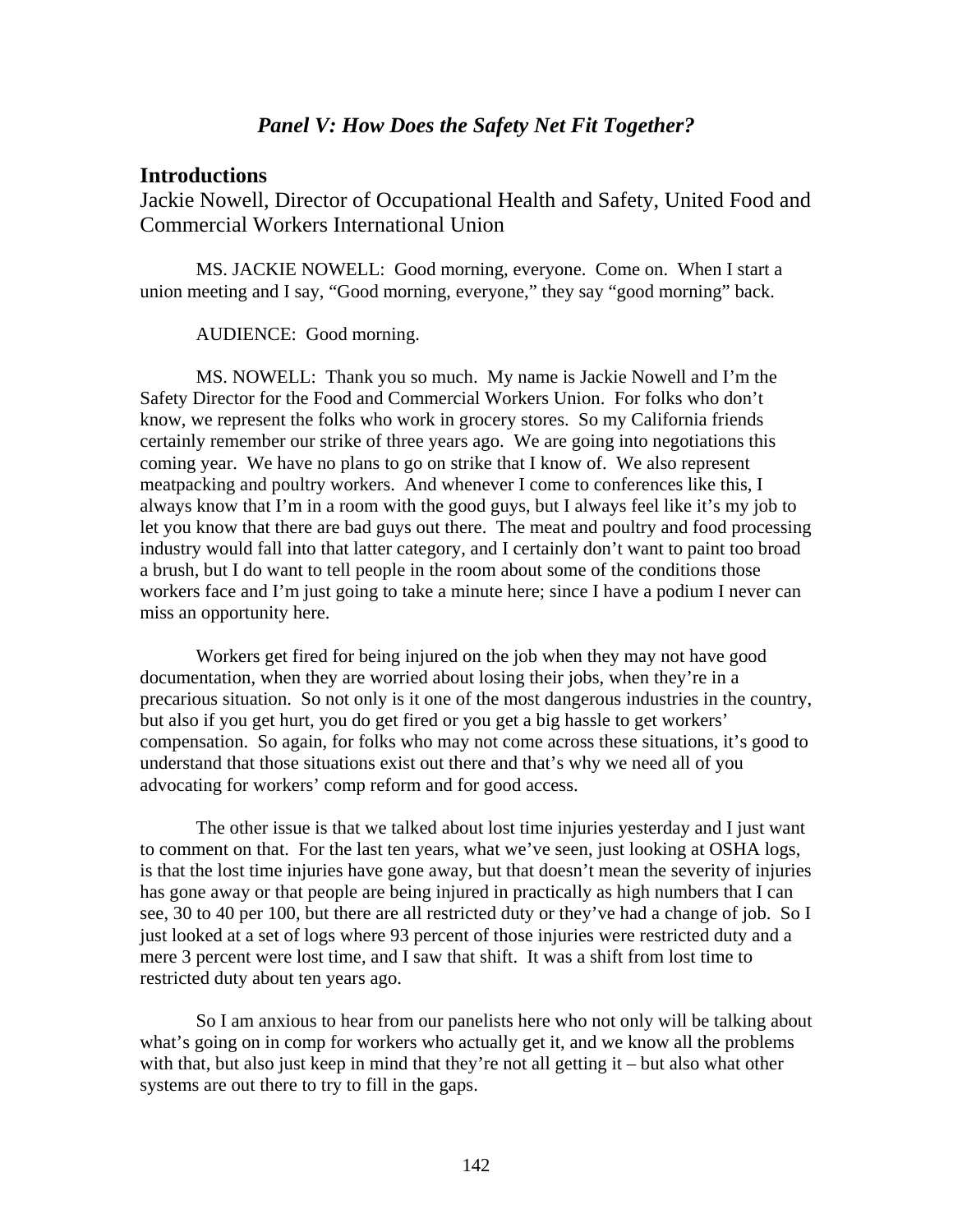So we're going to begin with Les Boden, who is Professor of Public Health at Boston University and chairs the environmental health doctoral program.

We're going to hear from John Burton, who is Professor Emeritus in the School of Management and Labor Relations at Rutgers University. Frank Neuhauser, who we heard from yesterday, is on the research faculty at the University of California at Berkeley's Survey Research Center. Finally, Ed Welch, who we also heard from yesterday, is Director of Workers' Comp Center at Michigan State University. So we'll begin with Les.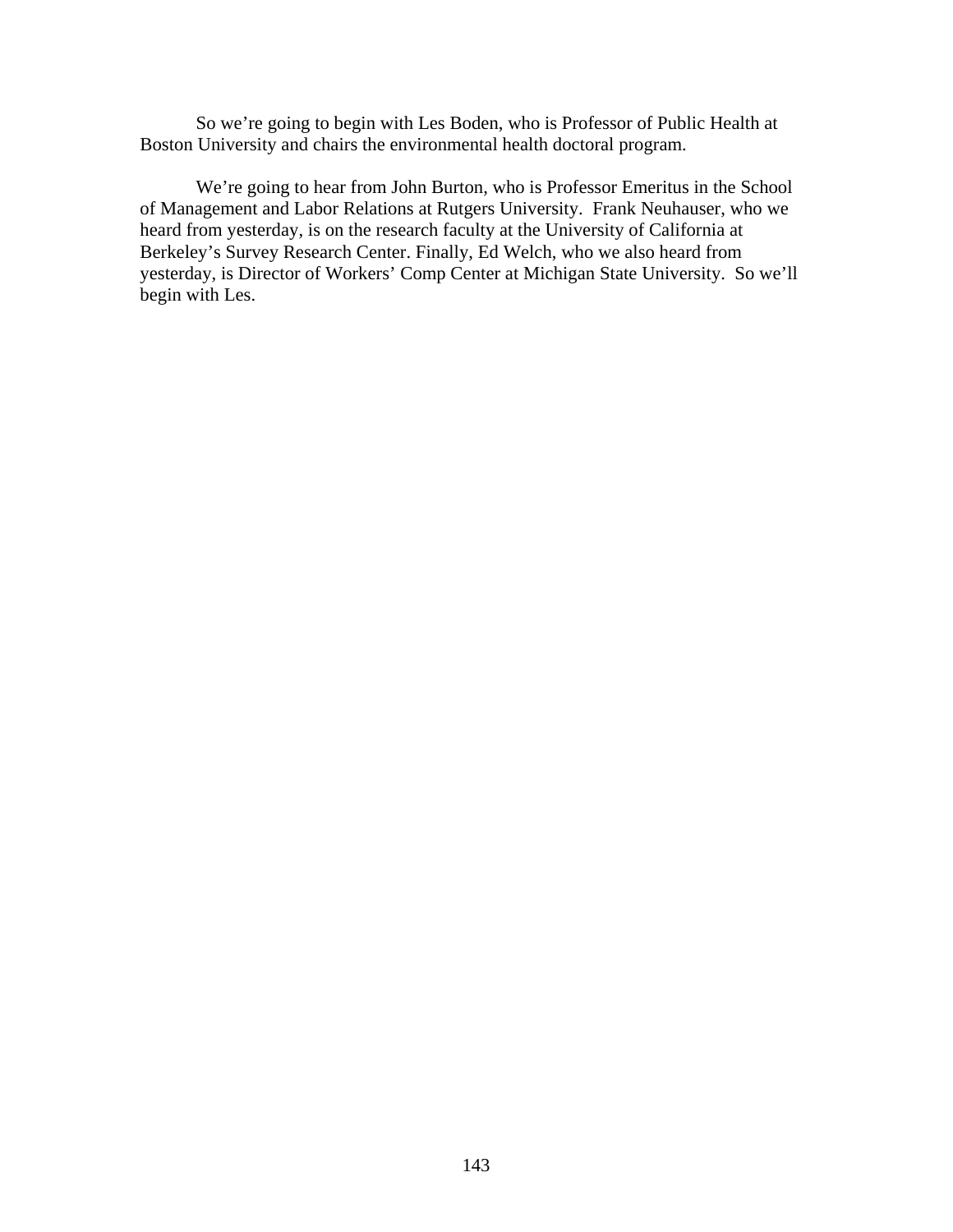# **How Often Do Workplace Injuries Go Uncompensated?**

Les Boden, Professor, Boston University School of Public Health

LES BODEN: Thank you, Jackie. Actually, she did the first minute of my talk so now I've got 12 minutes instead of ten. (Laughter.) Allan Hunt talked yesterday about some of the work that's been done recently looking at workers' comp adequacy, where we're trying to understand how adequate are workers' comp benefits by looking at people who have received compensation and looking at the proportion of their losses that are covered by workers' comp benefits. That works very well for people who get workers' comp after they're injured, but of course the replacement rate is easy to calculate for those people who don't get workers' comp: it's zero.

And so it's important to know how frequently people are injured at work and don't receive workers' comp. It's also not easy to figure out how to do this, although in the last several years there have been a number of studies in this area mostly looking at either a specific state or a specific subset of injuries like carpal tunnel syndrome, where they seem to show, for example, that probably at best 10 percent of workers with carpal tunnel syndrome end up getting workers' comp.

So being somebody who likes challenges, I tried to figure out if there is a way to get a bigger picture idea of what proportion of injured workers get workers' compensation. And there are a number of other reasons in addition to the fact that workers are left without the safety net that it's important to study this. To the extent that workers' comp acts as a safety incentive for employers, then workers' not receiving those benefits reduces that safety incentive. And in addition, if we think about workplace safety and health as potentially a national priority, if you're only reporting half the injuries, then you only understand half the problem. So for those reasons and others, it's important to do this.

Well, there are a lot of factors that affect workers' comp filing and receipt of benefits. One of them is just knowing that you've got this entitlement: do you know that a particular injury could be compensated in the workers' comp system? Second is that a lot of people feel like getting workers' comp is kind of like how we used to feel about getting welfare, that it's something you really shouldn't do, that it's a sign that you're a bad worker, and so people understanding that social stigma don't apply.

A third thing, which is the thing that economists mostly focus on, is expected benefits. If benefits are low, you're less likely to file than if they're more generous. A fourth thing, which Jackie referred to before, is what I just call workers' comp hassle. We've interviewed a number of people who have gone through the workers' comp system, and even in states that have the reputation for having a good system, people find it often to be a difficult and demeaning experience.

Employer's attitudes and policies are another issue. So if an employer makes it easy for people to get workers' comp, people are more likely to file. For an employer that either in a positive or negative ways – either by discriminating against people who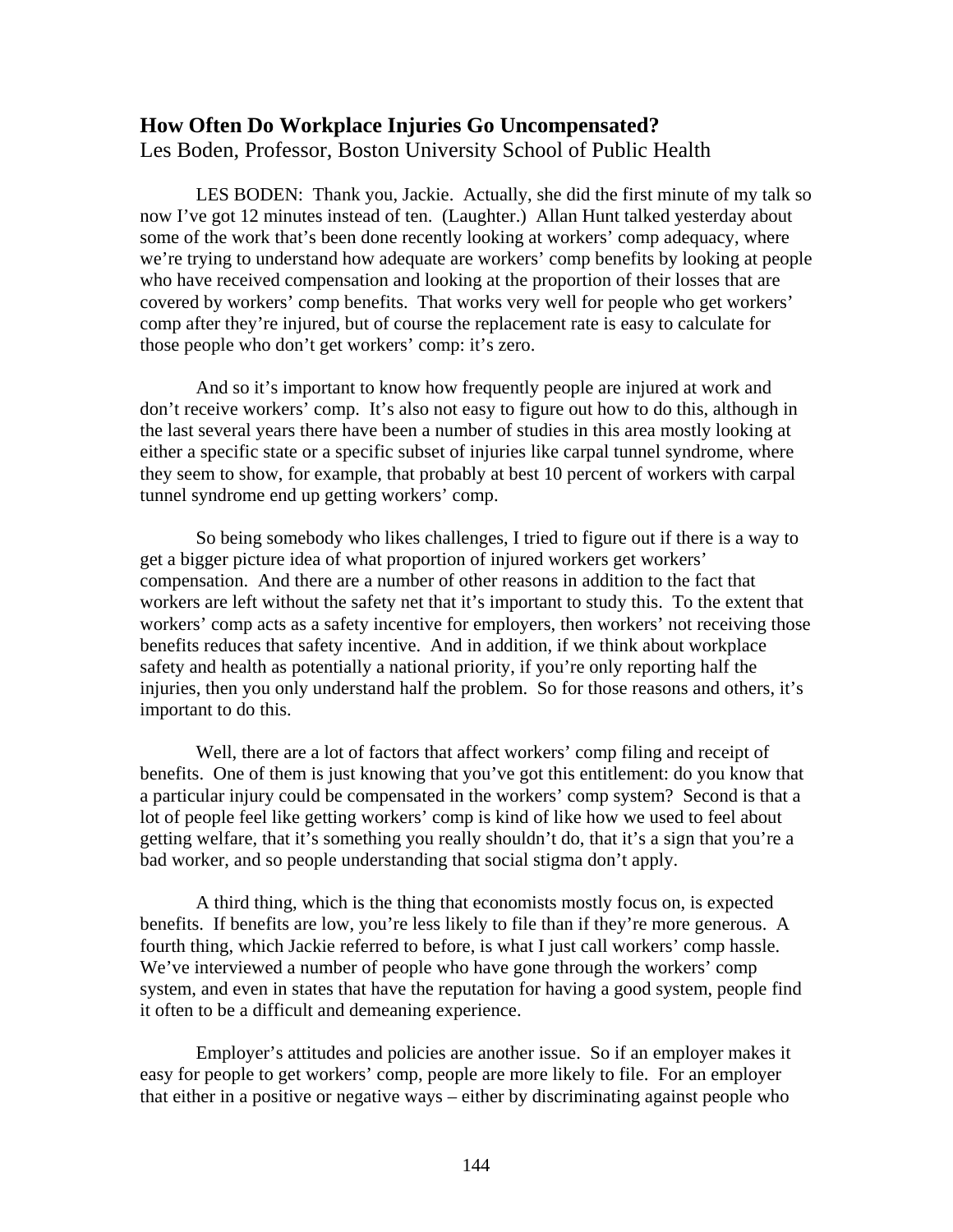apply or by providing group safety bonuses for groups of workers who don't report an injury – you've got the other side of the story. Concerns about job security: also a lot of low-wage workers, particularly if they're illegal immigrants, are going to be worried that filing will not only have them lose their job, but maybe get them sent back to where they came from and, in fact, there is a recent low-wage worker report that CHSWC produced that talks about some of these issues.

So how did I go about trying to figure out the level of underreporting? Basically, I used something called capture-recapture analysis, which looks at information from different sources and links individual injury reports. So you're actually trying to look at the same report and ask the question: How many injuries are reported to both sources? How many are only reported to one? How many are only reported to the other? And given certain assumptions, you cannot only add together all the injuries that are reported to one or the other, but you can also try to estimate the injuries that are reported to neither.

Mostly when you use this method, you assume independence of reporting. What does independence of reporting mean? Let me just go to the sources for a second. One of them is the Bureau of Labor Statistics' Annual Survey of Injury and Illnesses. This comes from the OSHA 300 form that employers are required to fill out. The other is a complete count of all the workers' comp injuries in half a dozen states, and what we're doing then is we're matching the injuries that are reported to both of these on the understanding that each one of them alone probably doesn't get complete reporting.

So question: If you knew that an injured worker had received workers' comp, would you think it was more likely than another injury to be in the OSHA log? So how many people think that you wouldn't really expect it to be more likely to be in the OSHA log if it had been a workers' comp injury? And how many people think that if you knew it was a workers' comp injury, it would be more likely to be in the OSHA log? Okay. So most of you think like I do that these two things are positively correlated. The statistics show us that when they're positively correlated, that if you use those data that you're going to get a lower-bound estimate of underreporting. Okay.

So I'm looking for a very conservative estimate of underreporting first by assuming that these are not positively correlated. So quickly, these are the states we're looking at: Minnesota, New Mexico, Oregon, Washington, West Virginia, and Wisconsin. We've just recently gotten California data and hopefully by this time next year, I can tell you what the story is in California, and here's what we found. First of all, Bob Malooly should be very happy. Washington on these very conservative assumptions compensates the highest proportion of work place injuries. On these very conservative assumptions, only 6 percent of lost time injuries in Wisconsin go uncompensated. In a second, I'll relax the conservative assumptions and show you some other information.

And our top two, Washington and West Virginia, both are above 90 percent, but our bottom three are below 75 percent, that is, more than one in four injuries with lost time greater than the waiting period didn't receive workers' comp. Now, supposed we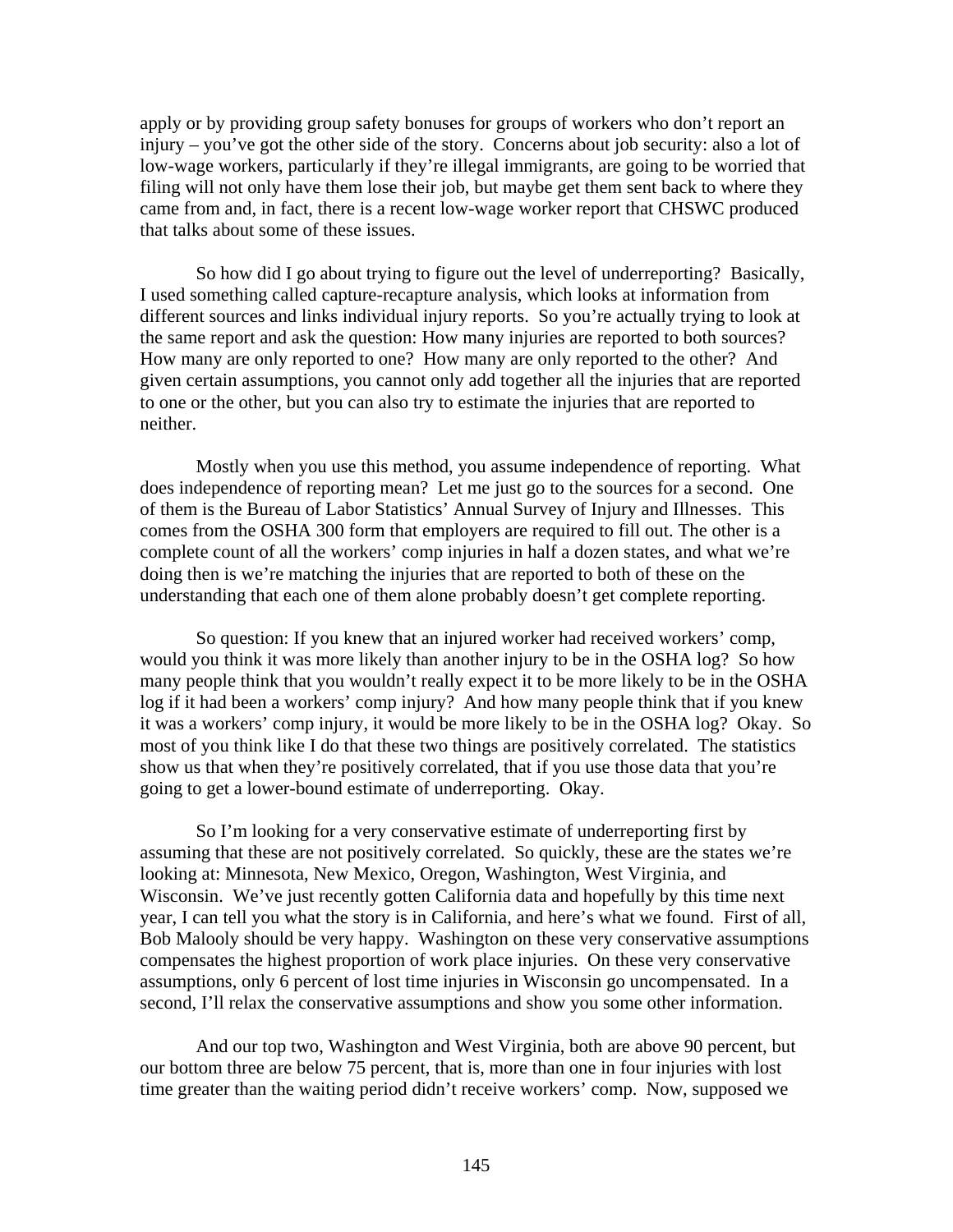relaxed this independence assumption, which 90 percent or more of you thought was not a realistic assumption, and supposed we assume instead that (and here I'll use an epidemiology term and try to explain it roughly) that the odds ratio for getting workers' comp benefits is five if you've got an injury that's reported to BLS. Basically, what that means is sort of like a horse race. You want to bet on the horse that's reported to the BLS or the horse that didn't report, and basically fair odds would be five to one that the horse that reported to BLS would receive workers' comp benefits.

And what do we see? Well, with an odds ratio of five to one, our estimate of completeness of workers' comp payments drops substantially. Washington goes from 94 percent to 85 percent, that is, 6 percent of workers to 15 percent have lost time injuries, but aren't compensated. But Minnesota and New Mexico actually go below 50 percent. Let me stress that this system probably only works for acute occupational injuries. I don't have a lot of confidence that it works for occupational illnesses, chronic illnesses because basically, virtually none of them get into the system. If you look at the numbers, there are some states where I couldn't even estimate what the reporting rate might be because there were so few reported.

What are the implications for workers' comp? Well, if you think about benefit adequacy and you've got a replacement rate of zero for conservatively 6 to 37 percent of injuries or less conservatively 15 to 55 percent of injuries in the states that we're looking at, you've got a bigger adequacy problem than might already have been indicated by the studies that were based on workers' comp beneficiaries. Safety incentives, to the extent that they exist are going to be reduced as well because employers aren't paying these benefits, and as the CHSWC report and others have said undercompensation may be particularly concentrated among workers who are already low-paid and otherwise marginal, thus exaggerating the problem for those workers.

So I've said my conclusion and my time is up. In four out of the six states under the most conservative assumptions, less than 80 percent of the injured workers received workers' comp benefits; under the less conservative assumptions, it's less than 60 percent in those four out of six states. Important questions are still left: can we identify why it is that particular workers aren't receiving benefits? And what is the impact on those workers? What happens to them? Do they end up on Social Security Disability Insurance? How do they manage? How do the families manage to cope when there is no income replacement from workers' comp?

Here's a list of people I want to thank, but it'll take me five minutes to read the list. So you can take a look at it. (Laughter.) Thank you. (Applause.)

MS. NOWELL: Thank you.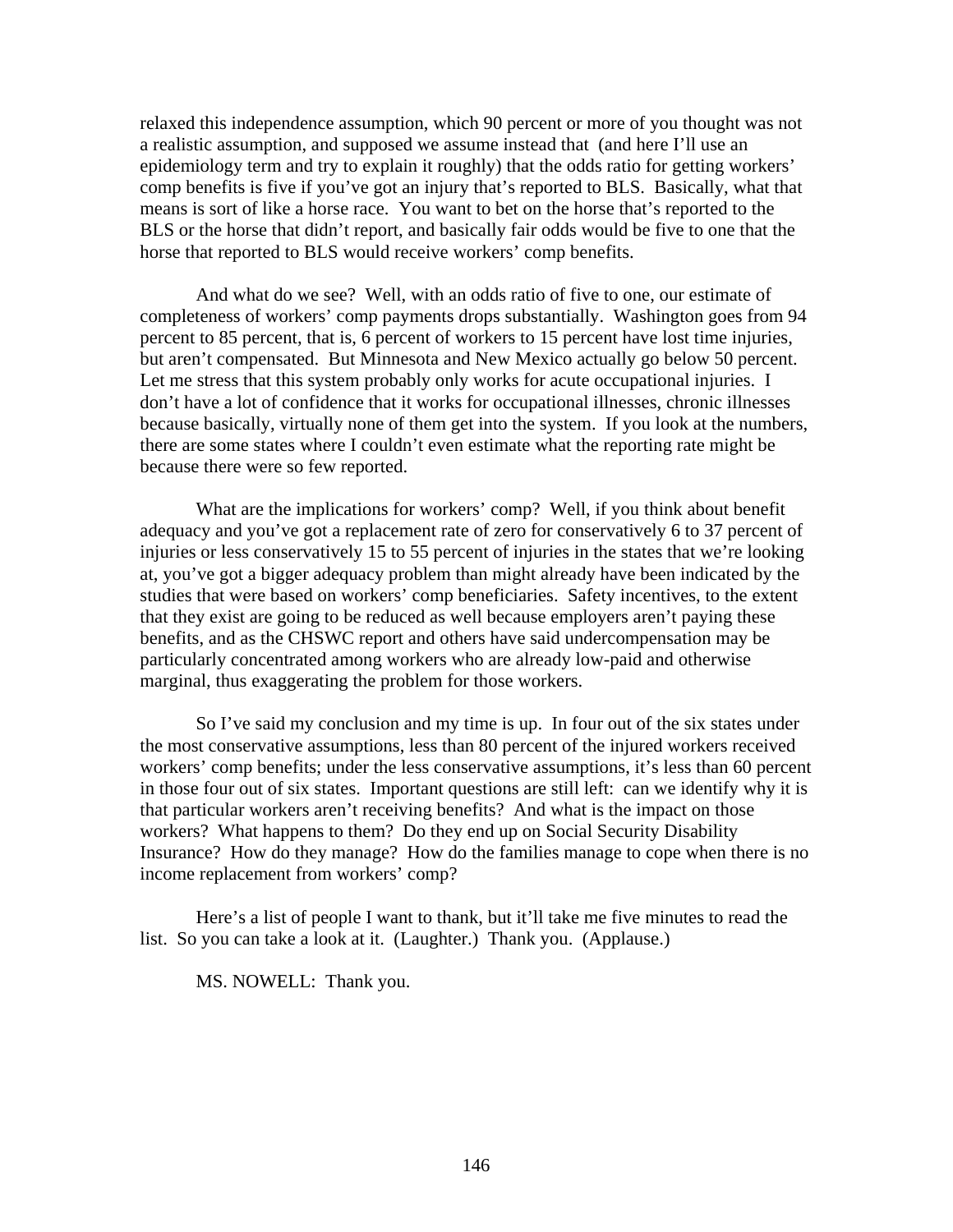## **How Do Changes in Workers' Compensation Affect Social Security Disability Claims?**

John Burton, Professor Emeritus, School of Management and Labor Relations, Rutgers University

JOHN BURTON: This is an examination of how changes in workers' compensation affect social security disability claims. It's a paper that I'm working on with Steve Guo, a PhD student at Rutgers. Monroe Berkowitz is also involved in this project, although he's not had the opportunity to review and critique the results. I also want to mention that Terry Thomason was involved in the beginning stages of this research and was crucial in formulating some of the variables.

These are preliminary results that were only available as of last week. You're the first humanoids to have seen these results other than Steve and me, and so I want to warn you that these results may change as we do further work. However, we thought it would be interesting to show you these preliminary results. As to the presentation I'm going to make, the best analogy I can think of is when I was a kid I sometimes used to play speed chess, where you had to make a move every 30 seconds or you lost. I feel that's kind of what I'm into now in terms of these slides. So if they're going fast for you, they're going fast for me as well.

Figure 1 shows you what happened in workers' compensation in terms of cash benefits per 100,000 workers over the period from 1985 to 1999. Those are the only years for which we currently have data available for some of the variables. You will see that there was an increase from about \$17 million per \$100 of payroll in 1985 to a peak of about \$25 million in 1989. Then there is a steady decline through to 1997 when there was a little less than \$13 million per 100,000 workers, and there was a slight increase by 1999. Steve and I are working on a paper that tries to explain those changes in workers' compensation cash benefits over that period.

Today, however, we're looking at a different question, although it's related, as you'll see it in a moment. This is a look at what's happened to applications for the Disability Insurance program under Social Security, as shown in Figure 2. The DI program, as you probably know, requires that you have an extended work history in order to be eligible for the benefits. It also requires that you have a total disability. So it's obviously not directly comparable to workers' compensation, but one of the questions is whether there's any relationship between these two programs and specifically whether the developments in the workers' compensation program during the '90s might have had an impact on the general increase in DI applications during that period?

There's been some speculation that workers' comp changes affect the DI program. Emily Spieler and I have written a couple of studies saying we thought that there might be some spillover from workers' comp to DI. The NASI annual report on workers' comp has also raised this possibility. Those were qualitative speculation because they only were based on changes in national averages without any real way to quantitatively test the relationships. Today is a first look at what I will call an empirical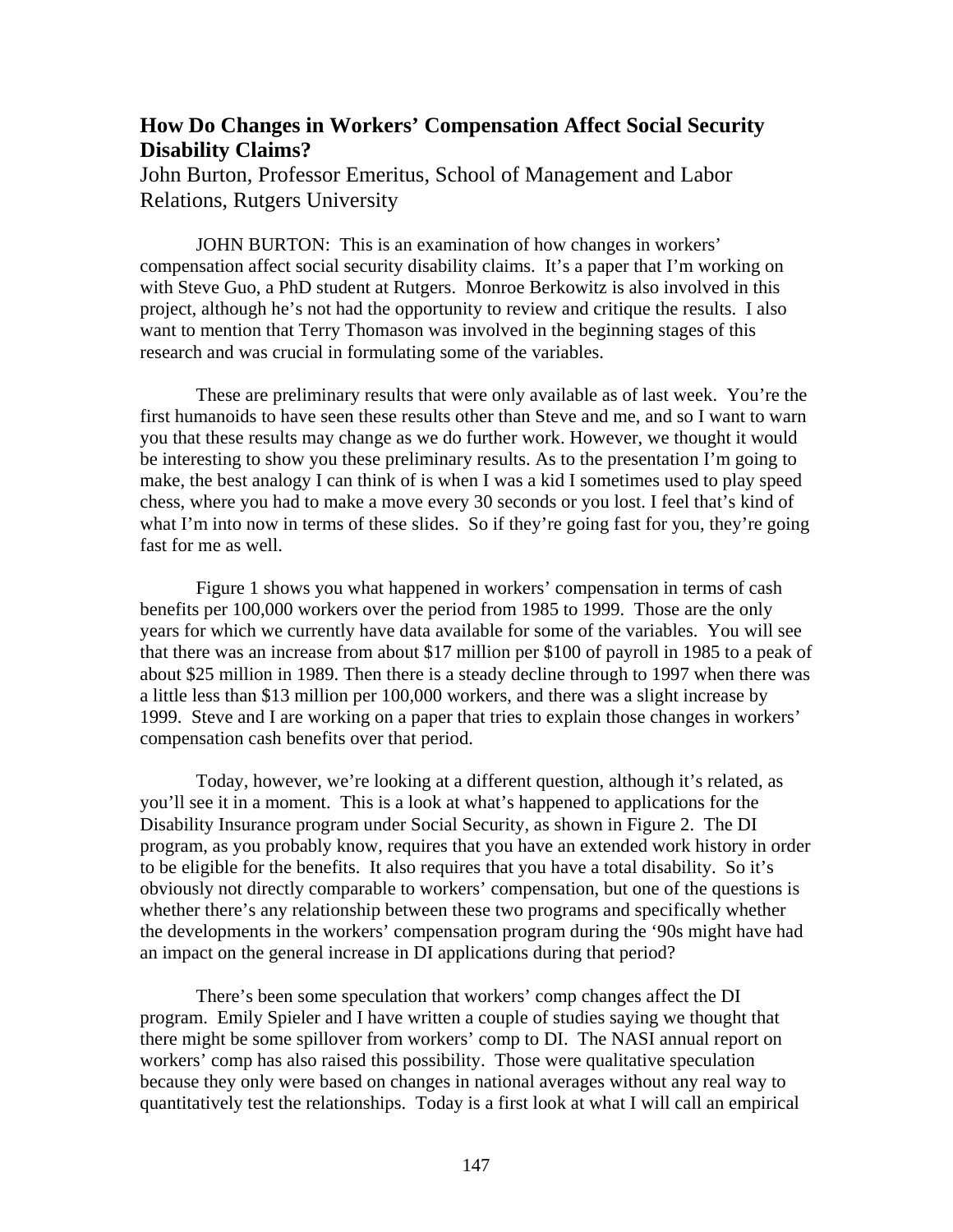examination of this issue. What we have done is to collect data for not only the 15 years, but for 45 or 46 states in each year. So we're looking at a series of variables, with state level data; there are 529 observations that we're using in this empirical examination.

And now I'm going to show you what we did in our study. If you want to think about the data in Figure 2 as being the dependent variable, I'll show you what the independent variables are. I'm going to make you econometricians by the Socratic method – (laughter) – in six minutes or less.

One of the things that we postulate may affect applications to the DI benefit is the level of benefits that you could expect to get from the workers' compensation program. The data in figure 3 shows you our estimate of the generosity of cash benefits prescribed by state workers compensation statutes. The estimate is based upon an actuarial procedure related to procedures used by the National Council on Compensation Insurance (NCCI) when they evaluate statutory changes in workers' comp programs. It's what I'll call an objective assessment. It's an assessment Terry, Steve and I made using the data from each state's law for each year on benefit levels, durations and so on. We estimated the benefits that a representative sample of injured workers would receive. And you can see that the benefits declined over parts of this period, although benefits increased in the last several years through 1999.

Now, here is where the economics comes into this. If you have the data in Figure 3 as an independent variable, what sign would you expect on this variable in predicting changes in the DI application rate (Figure 2)? As benefits get higher in workers' comp, would you expect the DI applications to go down or up? Down. Okay, good. That's what we expected, too. It is nice to have at least one person out there who is into the spirit of this thing. The notion is if your workers' comp benefits are more generous, you're less likely to apply for DI benefits.

 Figure 4 gets a little more complicated. This is what we call workers' compensation compensability rules. Every year, the NCCI publishes state-by-state estimates of the effect of statutory changes in workers' compensation laws. They take into account not only the objective changes, that is, duration of benefits and so on, but they also assess the expected changes in benefit payments due to changes in compensability rules. If you change the eligibility rules to make it more difficult to get benefits or easier to get benefits that will be included in the NCCI's overall estimate of these statutory changes. So we can take the overall estimate of the statutory changes from the NCCI and subtract from that our estimates of the objective changes due to objective factors like duration and the difference is what we've termed changes in compensability rules.

So for example, if a state were to pass a law making carpal tunnel syndrome compensable that presumably would make the variable we're measuring here a positive number. If the state pass a law that – along the lines that Emily Spieler and I identified – changes the burden of proof and makes it more difficult for workers to obtain benefits, or requires objective evidence for medical causation, or excludes certain conditions, or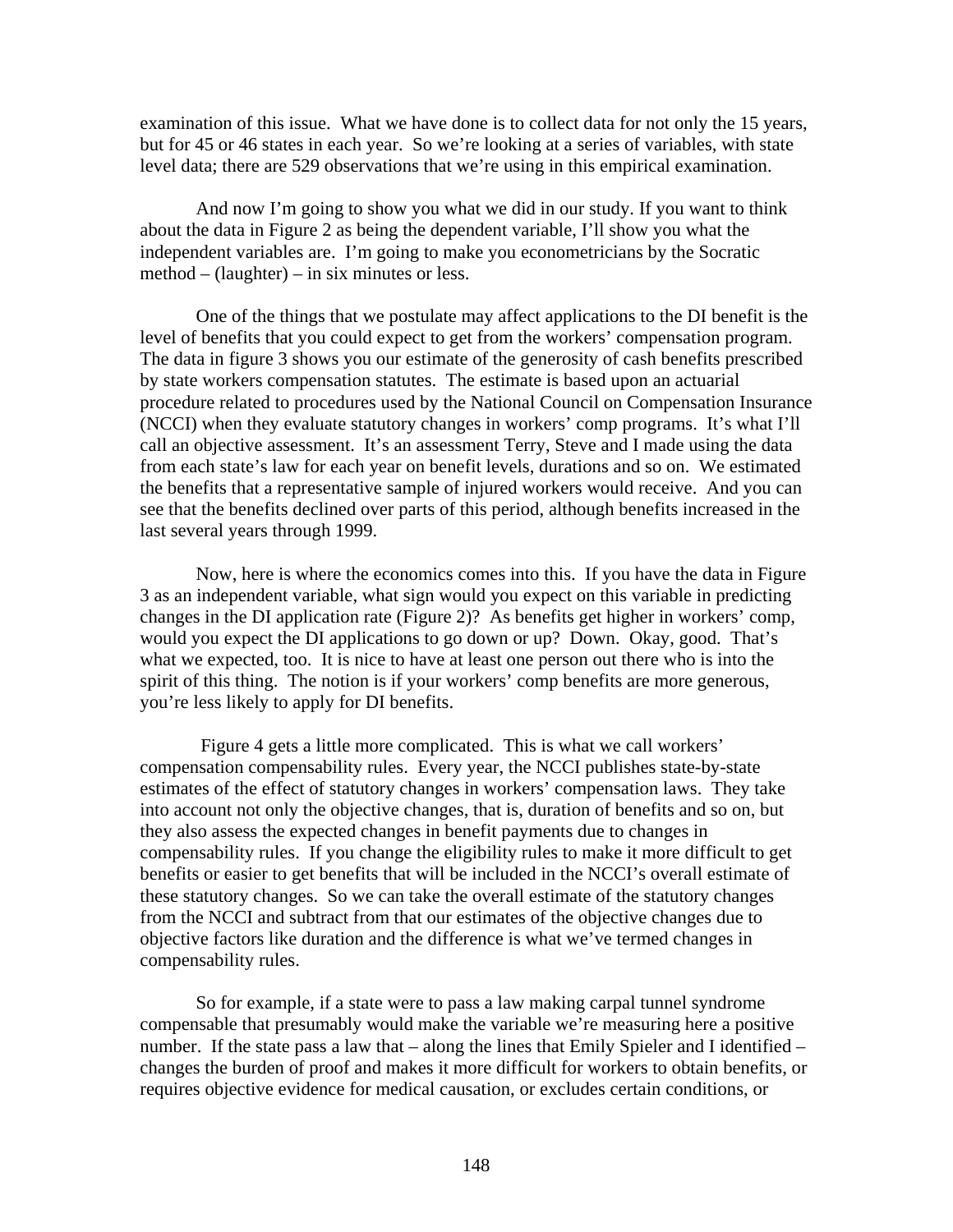makes medical conditions only compensable if the work injury was a major contributory cause, then you would expect a negative number for this variable. And what you can see in Figure 4 is that over the periods of 1985 to 1999, there was a rather significant and continuing decline in compensability rules for state workers' compensation statutes.

Now, what sign would you expect on this variable if you're trying to predict applications for DI benefits? If workers' comp were easier to get, you'll expect the applications of DI to go down. So this is, as I said, a little more complicated, not quite as intuitive; you would expect a positive change in this variable to have a negative impact on DI applications.

Figure 5 is a variable that measures the relationship between what's reported to BLS and what shows up on the workers' comp system. The higher the value of this variable, the less likely it is that cases reported to BLS show up in the workers' comp system, and you can see over this period of time benefit stringency increased. We expect the sign on this to be positive, that is, if a workers' comp system was tougher to get into, we would expect more cases to show up in applications to the DI system.

The next variable is the disability prevalence rate (Figure 6). This is from surveys of population by state that shows the percentage of disabled persons among ages 21 to 64. And you'll see that the number in general was increasing over this period. We expect a co-efficient on this variable -- the disability prevalence rate -- to be positive; the more disabled persons in the state, the more we would expect people to apply for DI benefits

The next variable shown in Figure 7 has to do with all persons who apply for disability insurance. This is the question: Of all those people who apply for DI benefits, what percentage is accepted? And you'll see it fluctuated quite a bit over time. Here we would expect the sign to be positive. The higher the acceptance rate, the more there should be people applying for DI benefits.

And then finally, in terms of explanatory variables: the unemployment rate, as shown in Figure 8. We expect that the higher the unemployment rate is in a state, the more people will to apply for DI benefits. So we expect a positive co-efficient.

Now, we go to Table 1, which provides a test of the hypotheses. This is what we do as economists. We offer a set of hypotheses and then we test them with data. We have 529 observations and we run regressions. (For those of you who are interested in this "stuff," the regressions control for fixed effects.) The results are in Table 1, which you're going to have trouble reading on the screen, and it's even worse if you try to read the handout: we should have provided magnifying glasses.

Essentially, what we found was this. The unemployment rate has a positive coefficient that is statistically significant – that is, the higher the unemployment rate, the more people apply for DI benefits. This is what you would expect. The DI acceptance rate had no statistically significant relationship with the application rate. That's quite surprising to me, but that's what we found. Also, the disability prevalence rate in the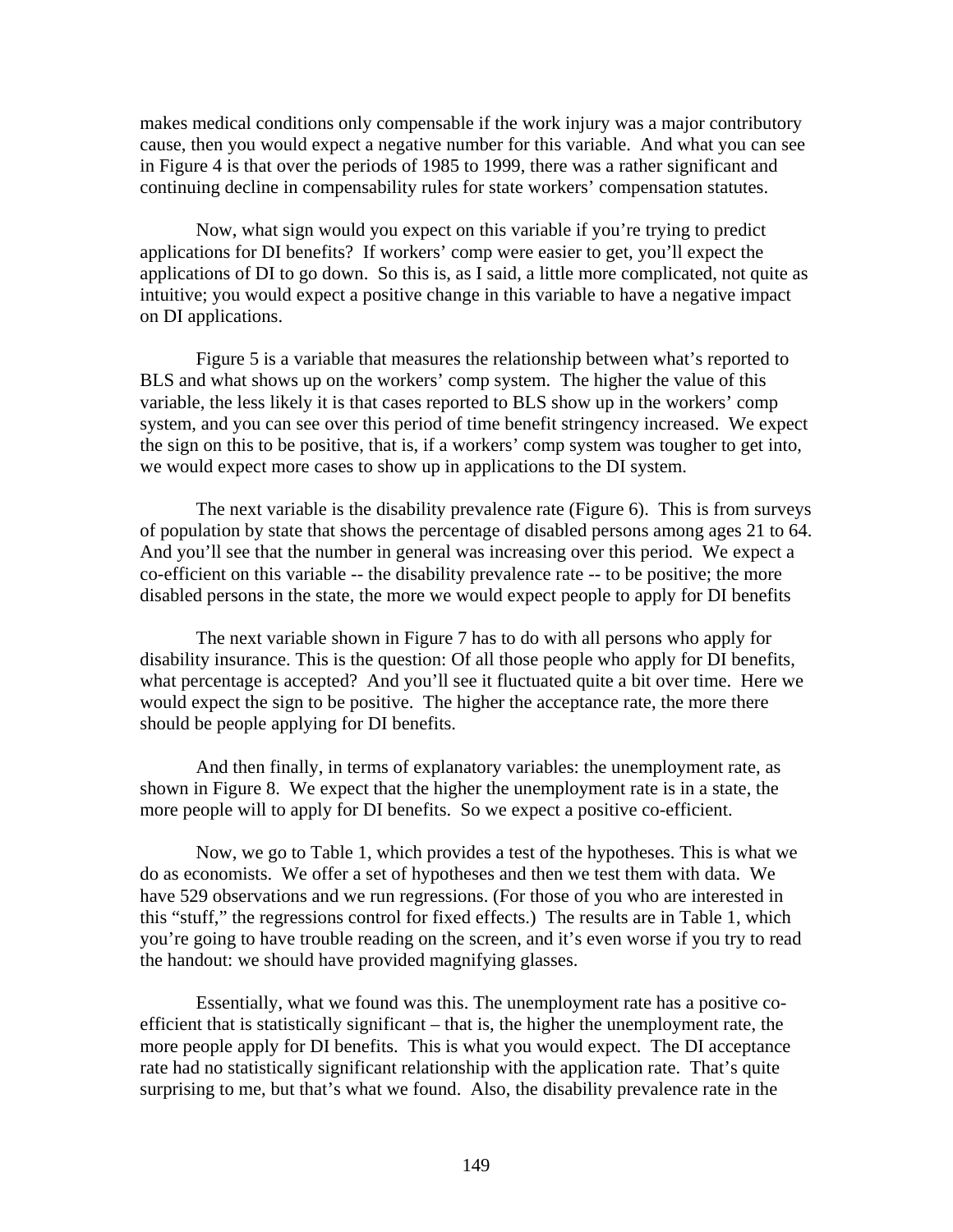state – how many people in the age from 18 to 64 were disabled – had no impact on the number of people who applied for DI benefits? Again, not what I would have expected.

The benefit allowance stringency, that is, what percentage of cases that are in the OSHA system end up on workers' comp? Also, not significant. The results that I find most interesting are that the changing compensability rules in the workers' compensation program had a negative impact on DI applications, which is what we would have expected and the results are highly significant. In addition, the expected benefit levels in workers' compensation also had a significant impact on DI applications. The states that had higher workers' comp benefits had fewer applications for the DI program.

These results are tentative, as I said before, but for what they're worth, we now have some evidence that indicates changes in the workers' comp program have an impact on the DI program. Over the period from 1985 through 1999, which are the years we've looked at, workers' compensation changes were a factor in increasing the number of applications for Social Security Disability Insurance benefits. Whatever the merits of the changes in workers' comp system in the 1990s – and obviously over the last day and a half, we have heard various view points as to whether these changes in the workers' comp system are good or bad – the point of the current study is that we now have some evidence that changes in workers' compensation have a spill-over effect on the DI program. I would like to talk about the political implications of that finding, but I believe my time is not only up, but exceeded.

Thank you.

MS. NOWELL: (Laughter.) Thank you. (Applause.)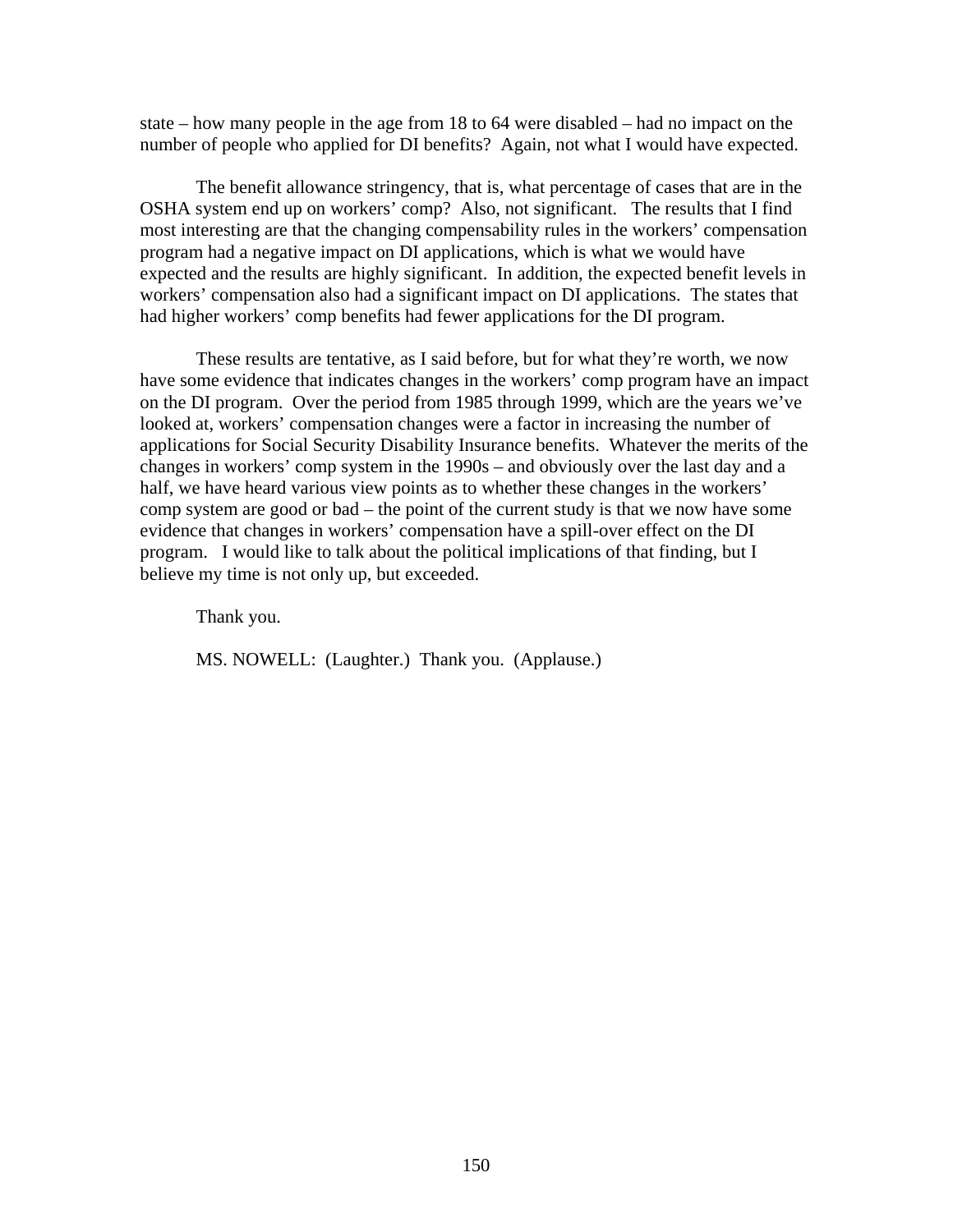## **How Do Workers' Compensation and Short-Term Disability Programs Overlap?**

Frank Neuhauser, Survey Research Center, University of California, Berkeley

FRANK NEUHAUSER: Good morning. It's nice to be here again. And let me start up by wrapping up a couple of things that we've covered the last couple of days that have been a theme and lead well into my talk, actually led even better into John's talk and the session that comes after this, and that's first that we saw a lot of concern by employers about this issue of causation. People discussed the fact that some people interpret the causation, whether an injury is occupational as in terms of the evidence implying that an injury was caused by work.

In California, we use the level of contributing cause, which many people define as 5 percent or more, and many injuries particularly things like psychiatric injuries are hard to assign injuries are given a causation level of preponderance of evidence. So they want 50 percent of the cause in these cases to arise out of work and then the employer is responsible, and one of the big problems with this is none of those standards are easy to define either legally or in practice and that's because increasingly occupational injuries and cumulative trauma cases are what dominates workers' compensation.

Now, on the other side, workers are concerned about what John was talking about, a increasingly limited eligibility for workers' compensation benefits and a strict interpretations of what's an eligible injury. As Les was pointing out, there's really a lot of concern with underreporting of injuries especially on the part of workers because this means that employers are going to underinvest in safety and consequently; it's not that injuries are underreported, it's that the underreporting results in poor safety and poor investments in safety. And all of these things result in something that we don't want, which is lots of conflict and litigation, and with lots of litigation comes lots of extra disability.

The luncheon speaker yesterday, Dr. Christian, was talking about iatrogenic disability, the kinds of things that are caused by the process rather than by the actual work injury. This is a case where this process of trying to define the proper reporting and the proper payer for disability could be leading to problems. Part of the problem that I want to address today is maybe this is just that we've been trying to push this round peg of workers' compensation into a square hole.

Let's think back. A hundred years ago when workers' comp was being introduced and rapidly developed, there wasn't any other social insurance program for NASI to consider. There weren't any DI programs, the Social Security disability program that John was talking about; it didn't exist. There weren't any health benefits from work; workers didn't get those, right? There wasn't a non-occupational health benefit system. There wasn't a Medicare system. There wasn't any social security system. There wasn't any welfare. These were decades away. This was the only system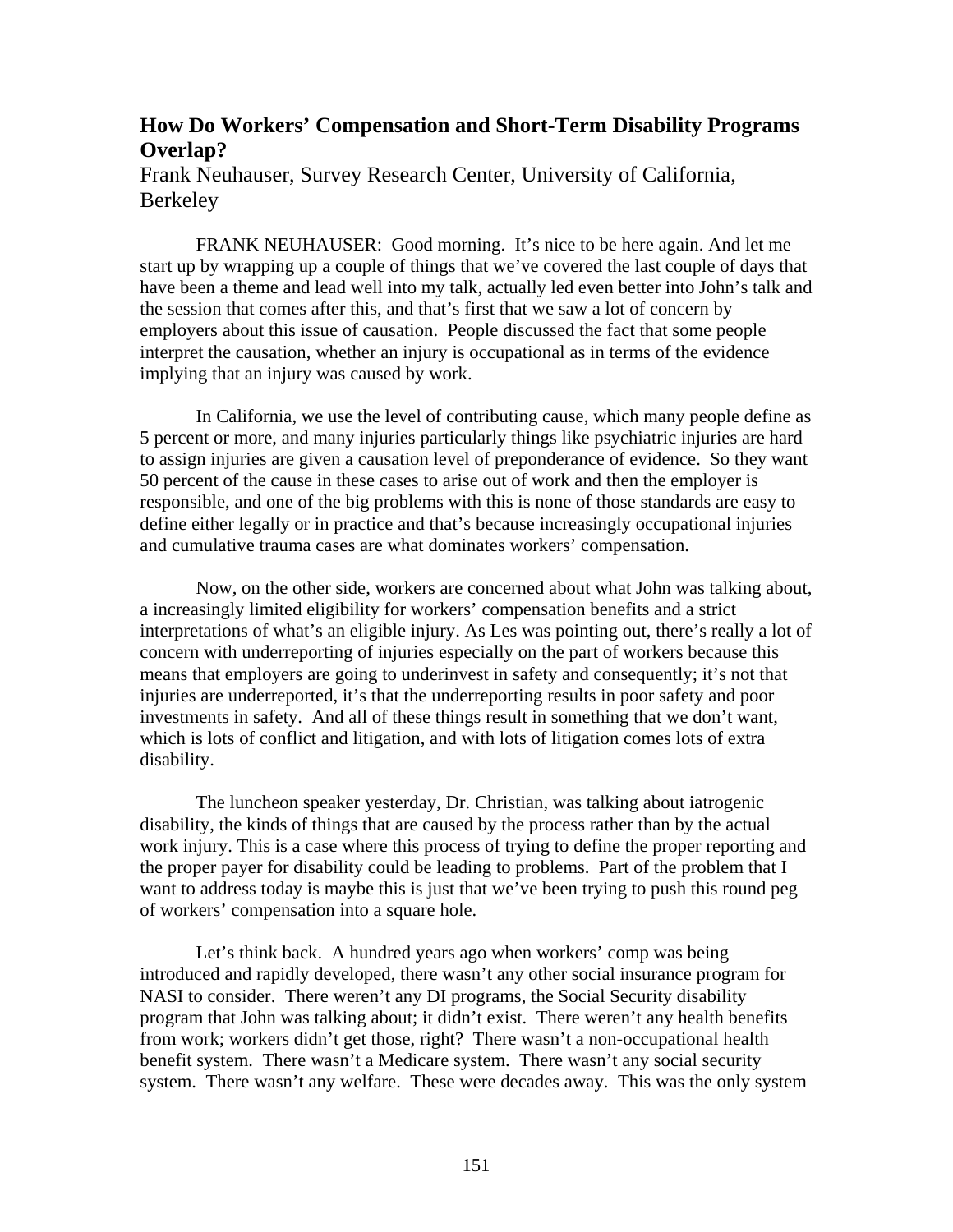by which workers could recover. That's not true anymore. There's lots of overlapping systems and there's lots of other support that comes out of work.

In California, over 80 percent of employers offer workers health benefits. So it's a changed world and we're dealing with it like we did before. So this project to look at state disability insurance system in California and the overlapping of benefits has been funded by the Commission on Health and Safety as part of an effort to get at this issue of multiple social insurance programs and how do we make them coordinate in an efficient manner. And so Christine Baker is the first person I want to thank. She's the head of the Commission and the person that has the foresight to generate funding for programs like this, and Tom Rankin, who was actually the head of the Commission when this project started, and then Anita Mathers – she'll raise her hand, many of you've met – is the graduate student that did most of the hard work on this.

Okay, so just a little background, then I'm going to briefly discuss the data and then we'll look at the results and the implications. Like all other states, California has a workers' compensation system. It's paid for by the employers. The costs range from 4 percent of payroll to 60 percent of payroll. It includes medical, temporary disability and long-term disability in the form of partial and permanent total disability. Every state has a program like this.

There are only five states and one territory that have a near universal nonoccupational disability insurance system: New York, Hawaii, New Jersey, Rhode Island and California. These systems are paid for by employees; so very different from the workers' comp system. The rate in California is 1.1 percent of payroll and they cover disability payments so wage loss only. In California, it's seven to 365 days. So up to a year, and there's no medical and no long-term disability payments. So two very different systems, but they cover exactly the same thing, at least in part: short-term disability from up to a year.

So our concerns: first off, we want employers to internalize the cost of injuries. So we would like injuries to be reported in a correct system if we care about this process of internalizing the cost. We want employees to have the proper signal about the cost of SDI. Recently, we expanded the state disability insurance program in California to cover family leave. So we're the first state in the nation that not only has guaranteed family leave, but also has paid family leave for up to 12 weeks. And there's frequent litigation over the correct payer between these two systems and that's a major concern. So reporting is not a concern in terms of injury reporting in California. They're all reported. Disability cases get reported in California. The question is do they get reported in the employee-paid system or the employer-paid system.

Now, just to finish up on this. This is a unique effort that the Commission has undertaken because this is really the first time that anybody has investigated these shortterm disability systems and the very large dataset that goes along with this in California. There's approximately a million cases in the state disability insurance system each year, a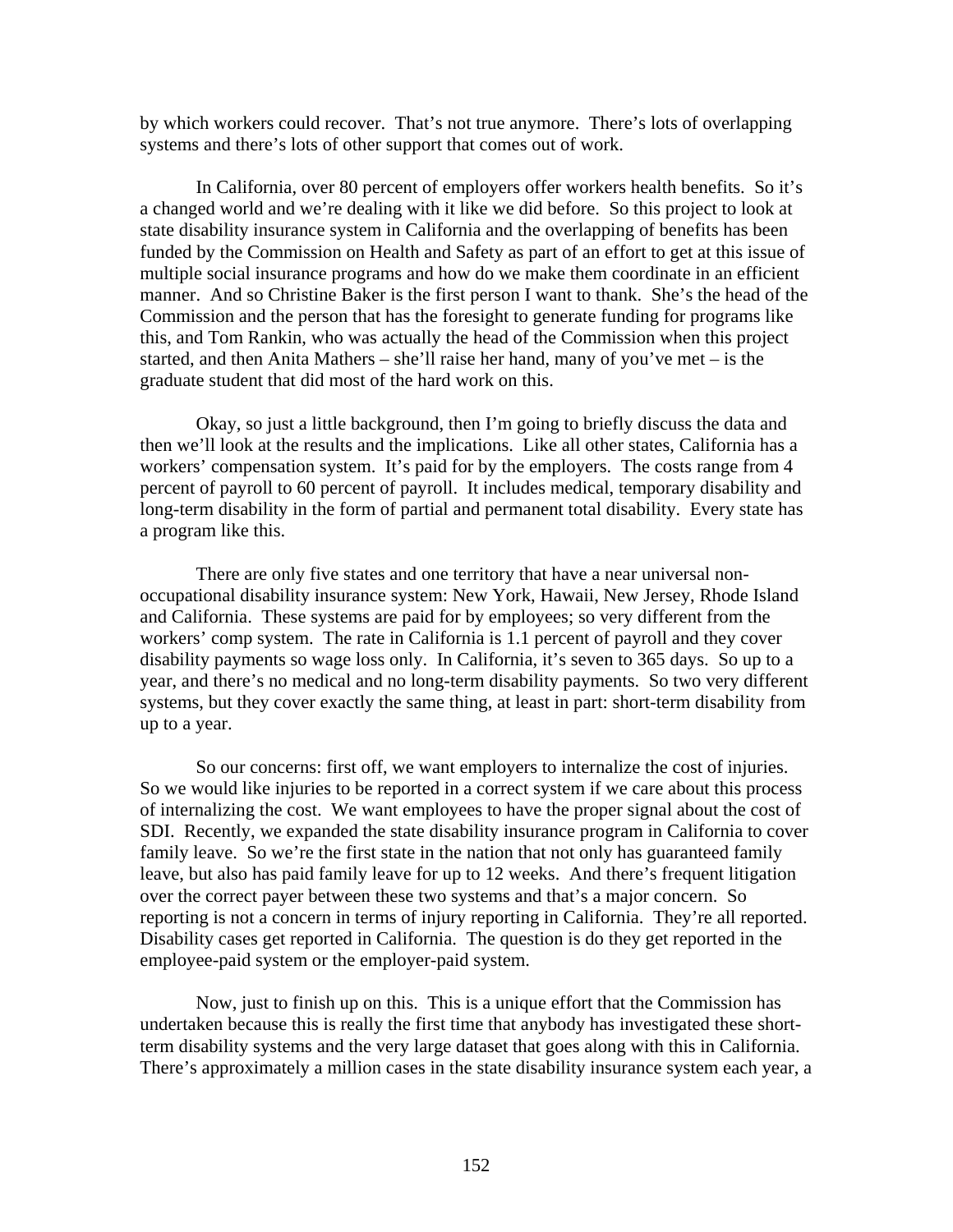good portion of them are for pregnancy, which are not included here, but these are quite unique datasets.

We've obtained a 20 percent sample of all cases reported to the state disability insurance system, the employee-funded non-occupational system, and we corrected for the fact that some employers can opt out of this system by self-insuring. So some employers self-insure. I don't know if Safeway is one of them for non-occupational disability. That was supplied by the Employment Development Department and the Commission was very helpful in getting these data for us because the Commission has a mandate to get data for oversight of the workers' compensation system and this has been a very powerful tool.

And then we used Bureau of Labor Statistics data to analyze occupational injuries and compare the frequency of occupational injuries at the two-digit industry level with non-occupational injuries at the two-digit industry level. And if these systems accurately sort cases into occupational or non-occupational and we've accurately controlled for the characteristics in any industry they control for that caused an industry to have higher nonoccupational disability, then we should see a scattering of dots when we compare the different industries that would look like this. So non-occupational disability rates don't change, but occupational disability rates certainly change and they wouldn't change, they certainly shouldn't change in a consistent manner.

Now, if some cases from the occupational disability system were being reported as non-occupational, then the scattering of dots would look more like this. As occupational on the Y-axis increases, we would see increased reporting of nonoccupational illnesses on the X-axis. This would mean that we were poorly reporting and poorly sorting these cases. And this is what we see: There's clearly a relationship between non-occupational disability and occupational disability even after we've controlled for the characteristics of the people in the industry. This is for injuries and illnesses. It's much worse when we include illnesses. The misreporting is even worse.

So this is a look at these two systems. The top line is the non-occupational disability system. Our state disability system is dominated by illnesses. The occupational disability system is dominated by injuries; there are very few illnesses, and a lot of injuries, and this is really the key statistic in this. That second row shows you the percent of cases that are misreported. In this case for injuries, about 6 percent of occupational injuries resulting in disability in California are misreported as nonoccupational and paid in the non-occupational disability system.

That second statistic is the one that really should surprise some people. If it's an illness, three out of four times, an illness is misreported as non-occupational when it's actually occupational. The impact of this, because there are more occupational injuries than there are illnesses, at least reported, is that it's pretty consistent. About 20 percent of our injuries and 20 percent of the illnesses that are reported in our state disability insurance system, the one that's paid by workers, are actually occupational.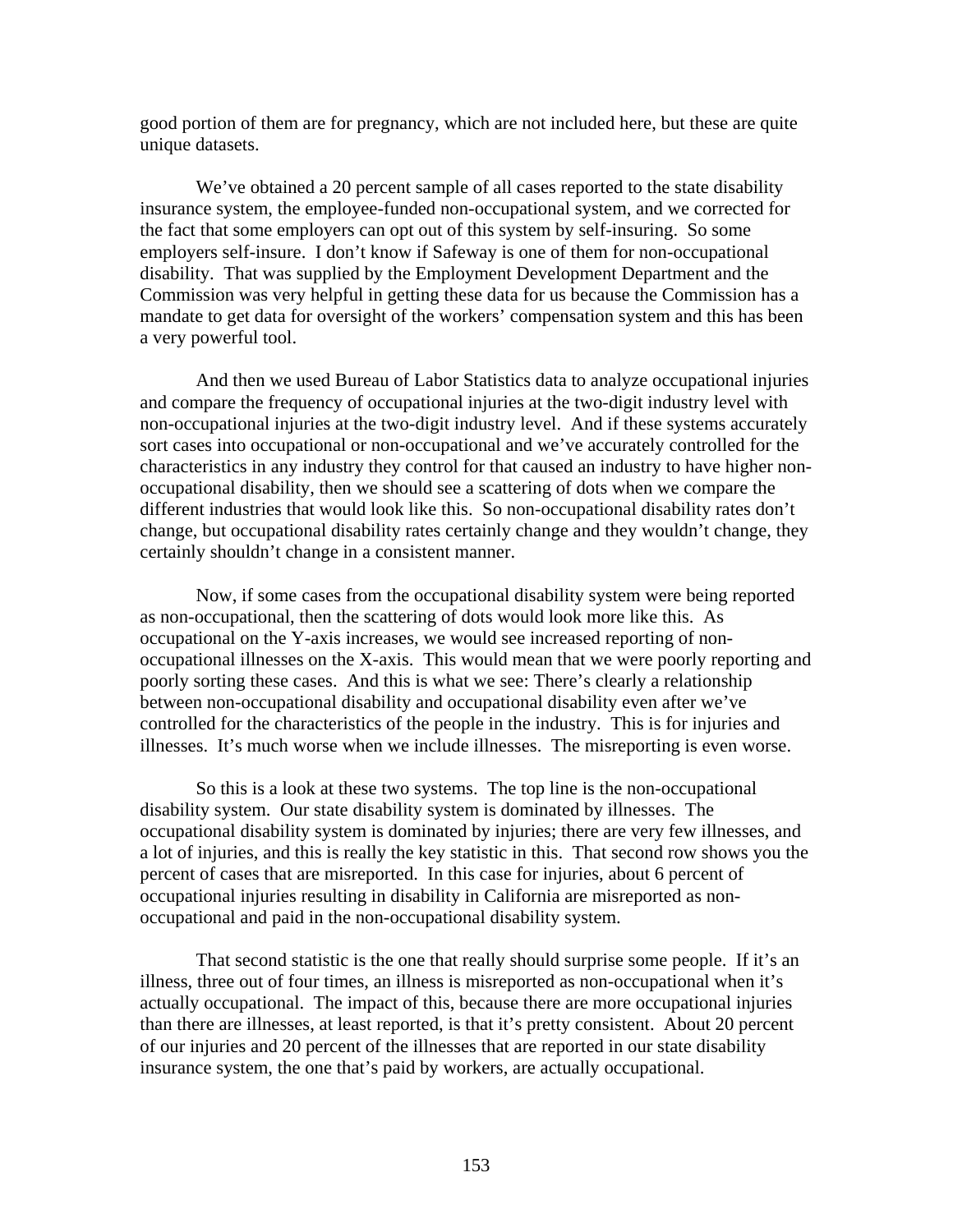And the implications for this: First off, we have substantial misreporting or underreporting by employers. It's not necessarily the employer's fault, but there is misreporting. The workers are getting the temporary disability benefits. They may be getting the health benefits under group health, but there's misreporting of about 20 to 25 percent of injuries. It is very costly to litigate this system and we could save substantially on administrative costs if we could come up with a way to integrate these and not have to resolve the issue of causation. That integration is not that expensive.

If you figure out what this would cost employers, if they accurately paid for the injuries and illnesses that were occupational, it would increase their cost by about 0.13 percent of payroll, just a little more than one-tenth of one percent of payroll. High-risk industries would pay substantially more, but we would internalize cost correctly; we would avoid litigation and the disability related to it; and for a fairly small price, we would integrate two of these systems in a way that might help both employees and employers.

Thanks. (Applause.)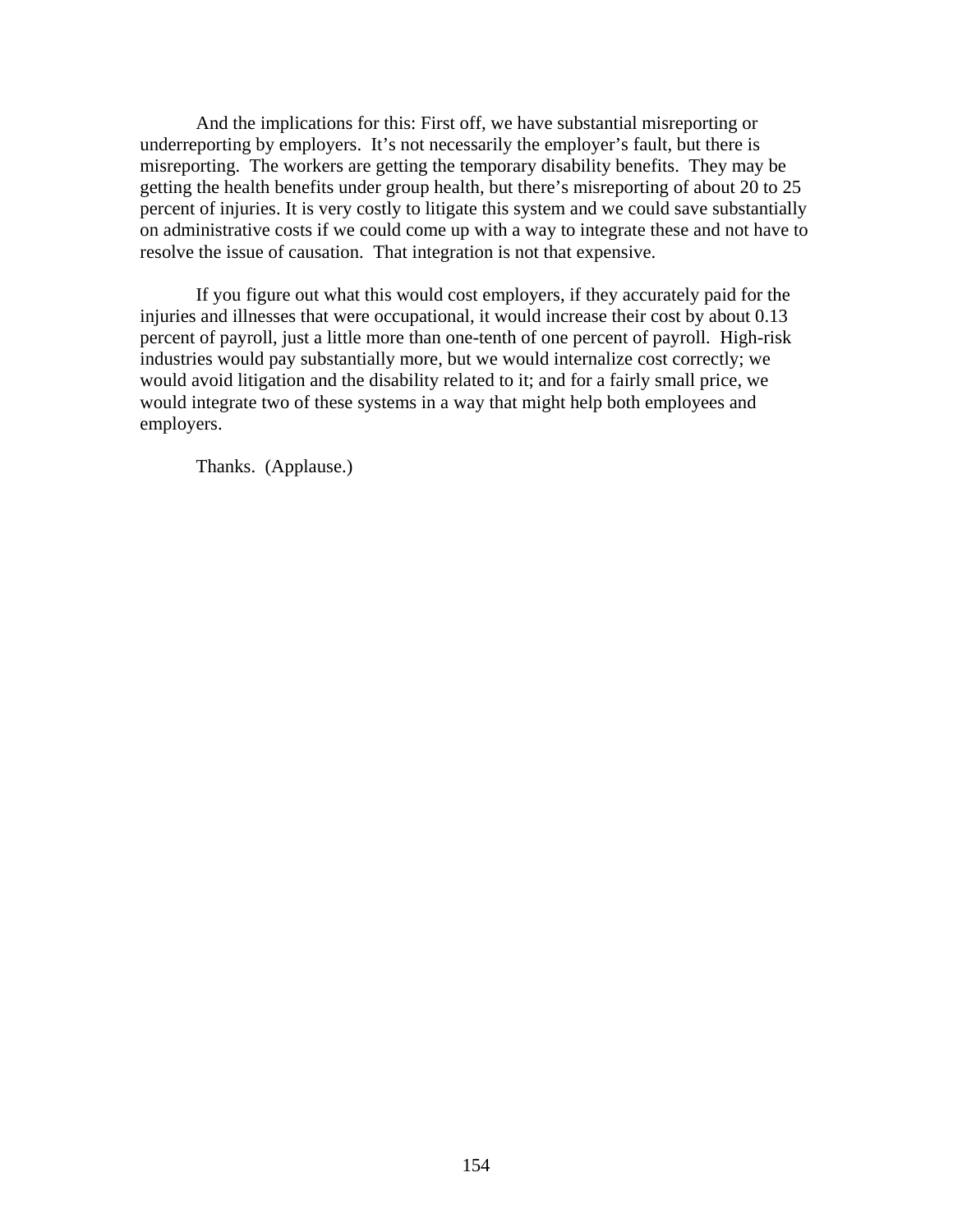### **How Are Medicare Secondary Payer Rules Working?**

Edward Welch, Director, Workers' Compensation Center, Michigan State University

EDWARD WELCH: We're going to have a session later this morning in which we say, "What would we do differently if we do this again?" And I think the first answer is: Give each of the speakers a little more time. (Laughter.)

It's difficult to talk about the relationship between workers' comp and Medicare in ten minutes because it's a complicated topic, but I think also because I expect in the room there are people sitting there who didn't know there was any problem between Medicare and workers' comp, and other people in this room who spend about two hours everyday pulling their hair out over this issue, and the challenge is to say something in ten minutes that will be a little relevant to all of you and I'm going to try and do that.

Medicare provides healthcare benefits to everyone who is 65 or older. I've been giving talks like this for a long time and I used to introduce them by saying Medicare is a healthcare system for the elderly, but about a year ago, I qualified and I no longer use the "e" word. (Laughter.) If you have been on SSDI for two years – Social Security Disability Insurance – you are also eligible for Medicare. There is obviously a considerable overlap between men and women who are entitled to workers' compensation and men and women who are eligible for Medicare.



What happens if a medical bill comes in? It is possible that either workers' comp or Medicare could pay this. Since the early 1980s, a federal law called Medicare as a Secondary Payer Act has provided quite clearly that under those circumstances workers' compensation should pay and Medicare should not pay.

Now, before we go any further, we must confess our sins of the past, and I hate to do this because we are so close to CMS, but the truth is that until about 2000, those of you who managed claims, if a bill crossed your desk that could have been paid under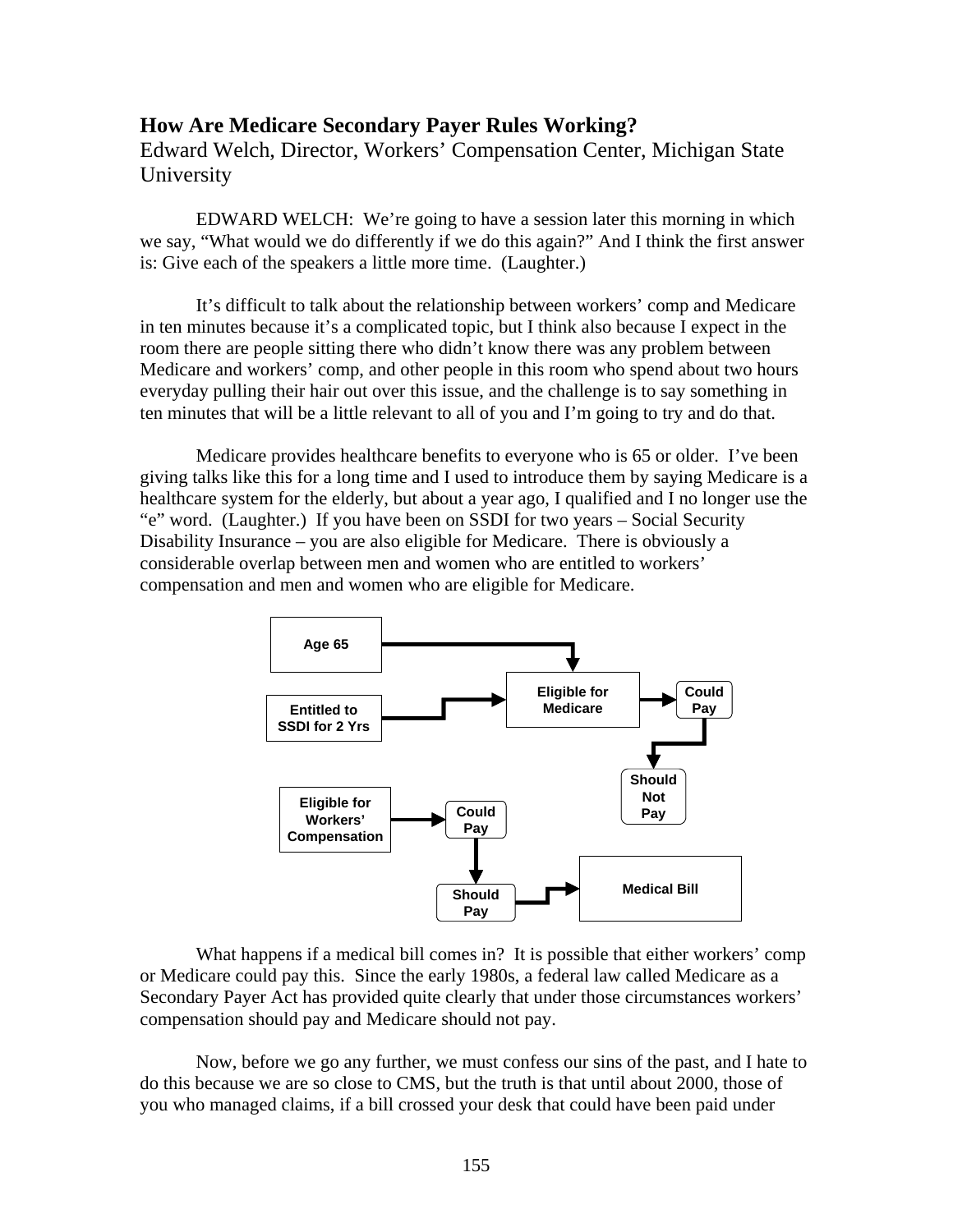workers' comp and you noticed that it had been paid by Medicare, you simply filed it away. Now, let's be honest; that's what we all did.



Similarly, those of you who managed claims and those of us who were attorneys representing injured workers until five or six years ago when we were settling a workers' comp claim and the worker said, "How am I going to get my medical paid for?" We said, "Just put it on Medicare." Now, we confess that we did that; it was wrong. I don't think anybody has done that in the last six years. We simply cannot do that anymore.



There is an organization that is called Centers for Medicare and Medicaid Services. Is anyone here from CMS? I want to know – they go by CMS – I want to know what happened to the second "M." I've been suspicious of them from the beginning. (Laughter.) They manage Medicare and a memo in July of 2001 is the turning point; since about 2001, they have very aggressively enforced the Medicare as Secondary Payer Act. Some things under this are very clear, there is not much question about them. If you are a claims manager and you see a bill that comes across your desk that was paid by Medicare that should have been paid under workers' comp, there is no question today: you reimburse Medicare. You are just taking a huge risk and I'll explain in a minute why if you don't reimburse that.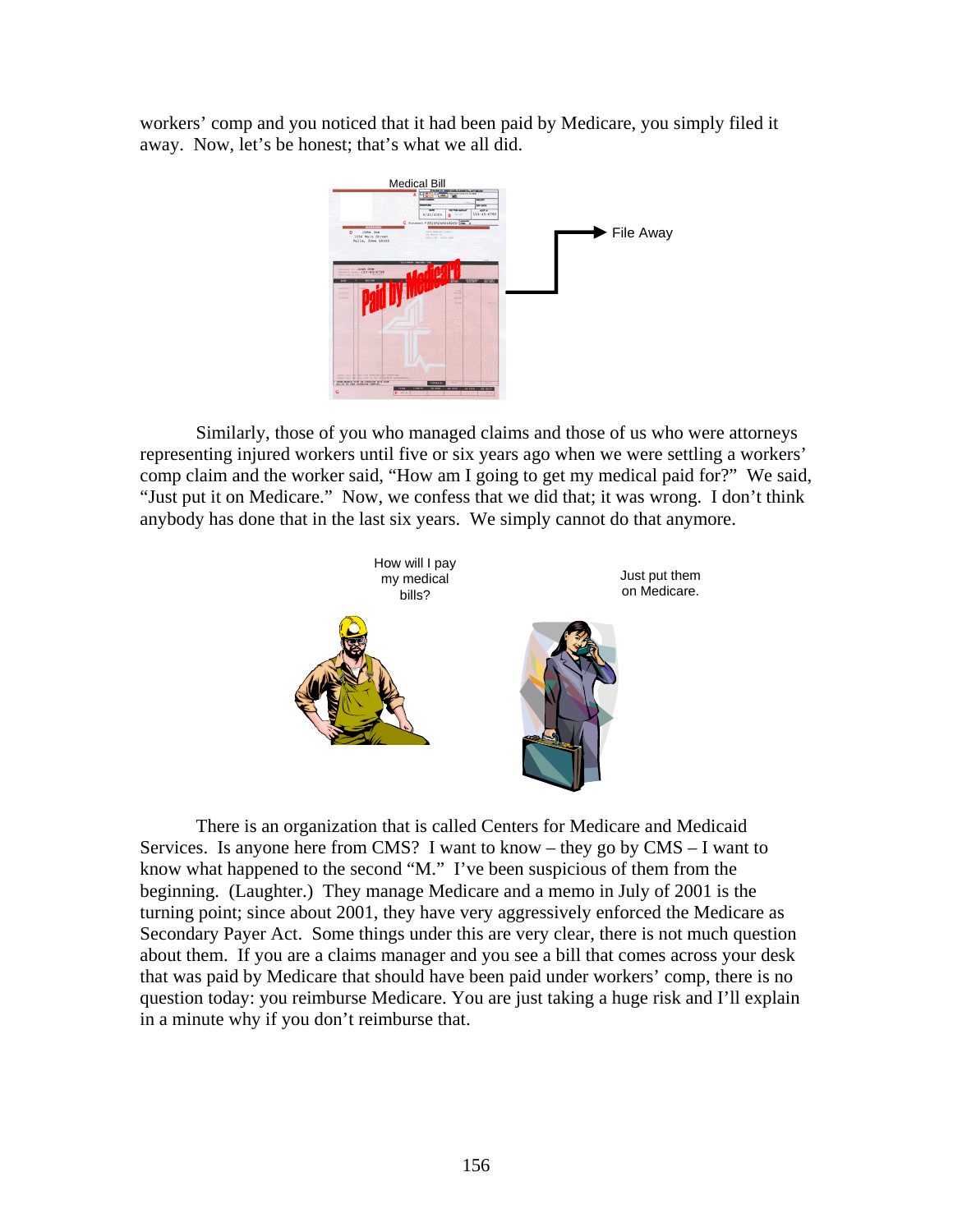

That's easy; the difficult thing is settlements. In the typical state, a settlement incorporates four things: past wage replacement, past medical, future wage replacement, and future medical.



First, let's talk about past. If you're settling a workers' compensation case and there are medical bills from the past that have been paid by Medicare and could have been paid under workers' compensation, you need to reimburse Medicare. That's the first thing. Medicare calls them "conditional payments" because the statutes says that if there's someone else like workers' comp that could pay, Medicare can make the payment on the condition that they get reimbursed. Now, in fact, that isn't what's happened. They are more like inadvertent payments. Medicare didn't decide we're going to pay this because we'll get reimbursed. It just got put through the Medicare system, but there's no question that you should reimburse those.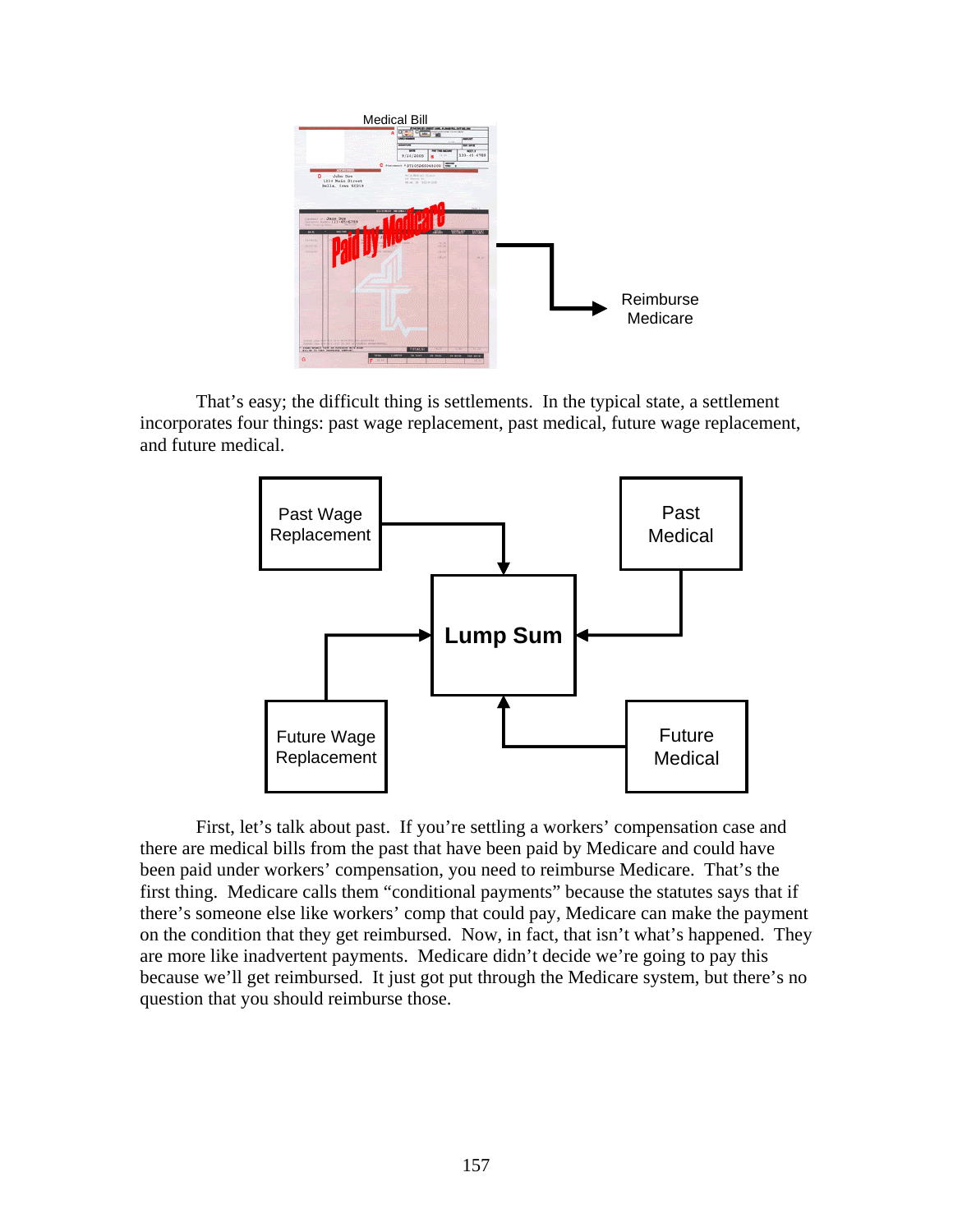

And there was a case that was decided a couple of years ago, Manning vs. Utilities Mutual, No 98 Civ 4790 (RCC), 2004 us Dist LEXIS 1674, it involved about \$200,000 in medical bills that could have been paid under workers' comp. It was not paid under workers' comp; Medicare paid, and the worker sued the insurance carrier and got double damages. That's why if you see that bill, you reimburse Medicare because if Medicare or the claimant's attorney comes after you for that, you'll pay double. That's past medical; that's easy. We know what we have to do. We might like it or not like it, but we know what we have to do.

The problem is that portion that is for future medical. The theory is very simple. The part of the settlement that is for future medical should be set aside and used to pay future medical bills. When they are exhausted, then Medicare should begin paying. It's the implementation that has been a terrible problem. CMS takes the position that the money should be set aside in what they call a Workers' Compensation Medicare Set-Aside Agreement, WCMSA – the acronyms get longer and longer all the time. Even that is not a bad idea, depending on the size of the settlement.



The problem is that Medicare wants to pre-approve settlements in certain workers' compensation cases. Which cases? Is there a settlement of future medical? If you're not settling future medical, you don't worry about this. If you are settling future medical, you ask is the worker a current Medicare beneficiary? If the answer is yes, then CMS says you should establish a Workers' Compensation Medicare Set-Aside Agreement. Next, you ask is the settlement over \$25,000? If it is not, then you have to set up the WCMSA, but you do not have to obtain pre-approval. If it's a current beneficiary and the amount is over \$25,000, then Medicare wants to pre-approve the settlement of the workers' compensation case.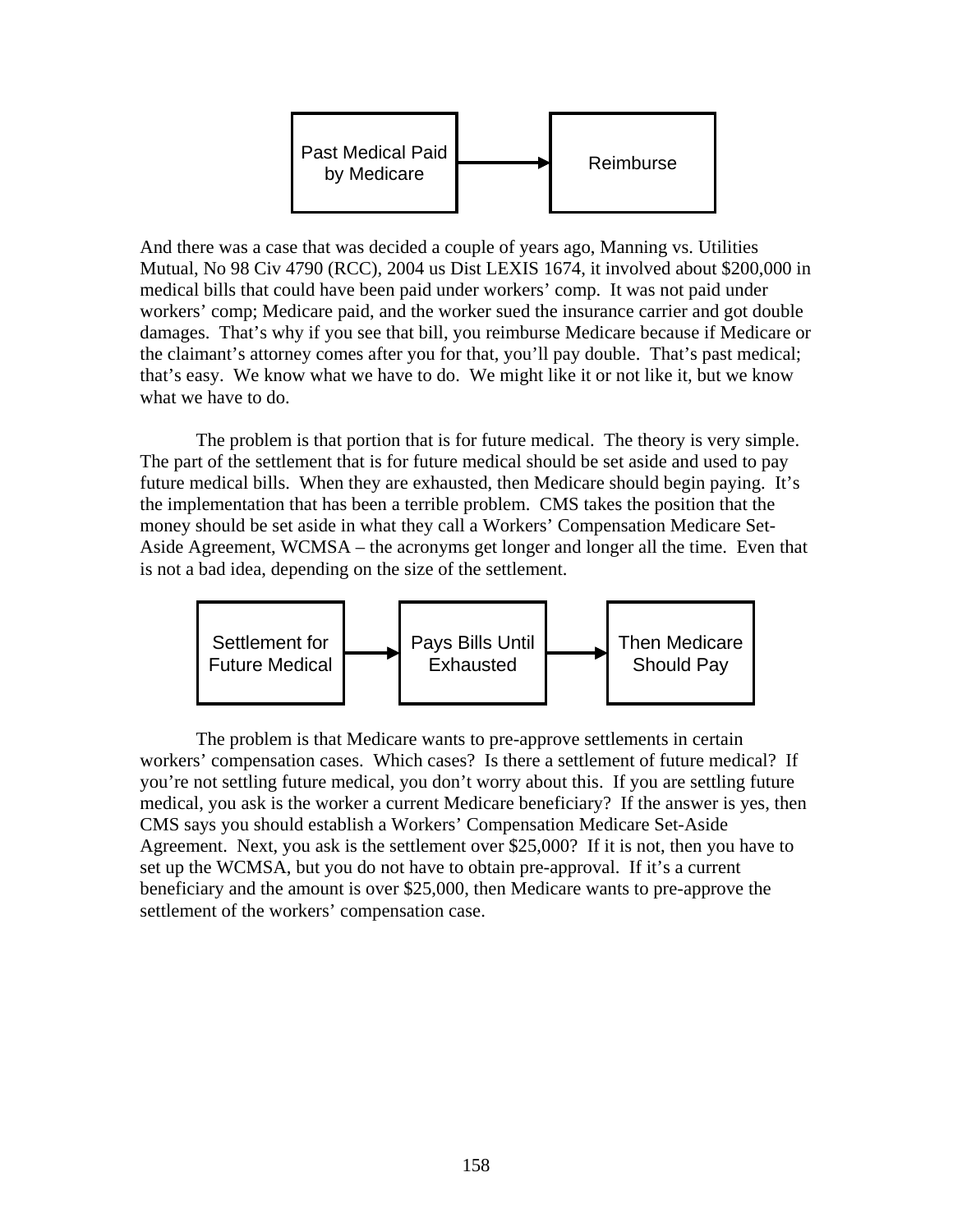

If the individual is not a current Medicare beneficiary, then you ask is the settlement over \$250,000 and is there a reasonable expectation of Medicare within the next 30 months? If it is over \$250,000 and the guy's going to apply for SSDI, in my view, any comp settlement where you get \$250,000, the guy ought to apply for SSDI, if he hasn't. Then if it's not, then you're okay. If it is, then you must establish a WCMSA and obtain prior approval.

Now, those of you who do this every day are thinking, Ed, you forgot this and forgot that, and I'm going to hasten to say this is an oversimplification. Those of you who are new to this are saying, "That's an oversimplification?" But it is. There's much more to it than that.

#### Practical problems

•Delay

•Lack of understanding of workers' compensation laws

•Failure to recognize differences among state

- workers' compensation systems
- •Unrealistic accounting expectations
- •Cost vs. benefits
- •No appeal

Of the practical problems, the biggest is the delay: the amount of time between when you're ready to settle the workers' comp case and when you get it. Other things include the lack of understanding, the contractors who've been hired by CMS to do this, their lack of understanding of workers' comp laws, failure to recognize the difference among states, unrealistic accounting explanation.

They expect workers to put this money aside and the whole thing is if it's a \$250,000 settlement, it works. You know, I see these people with catastrophic losses, where you're setting aside a million dollars for future medical. You can spend all the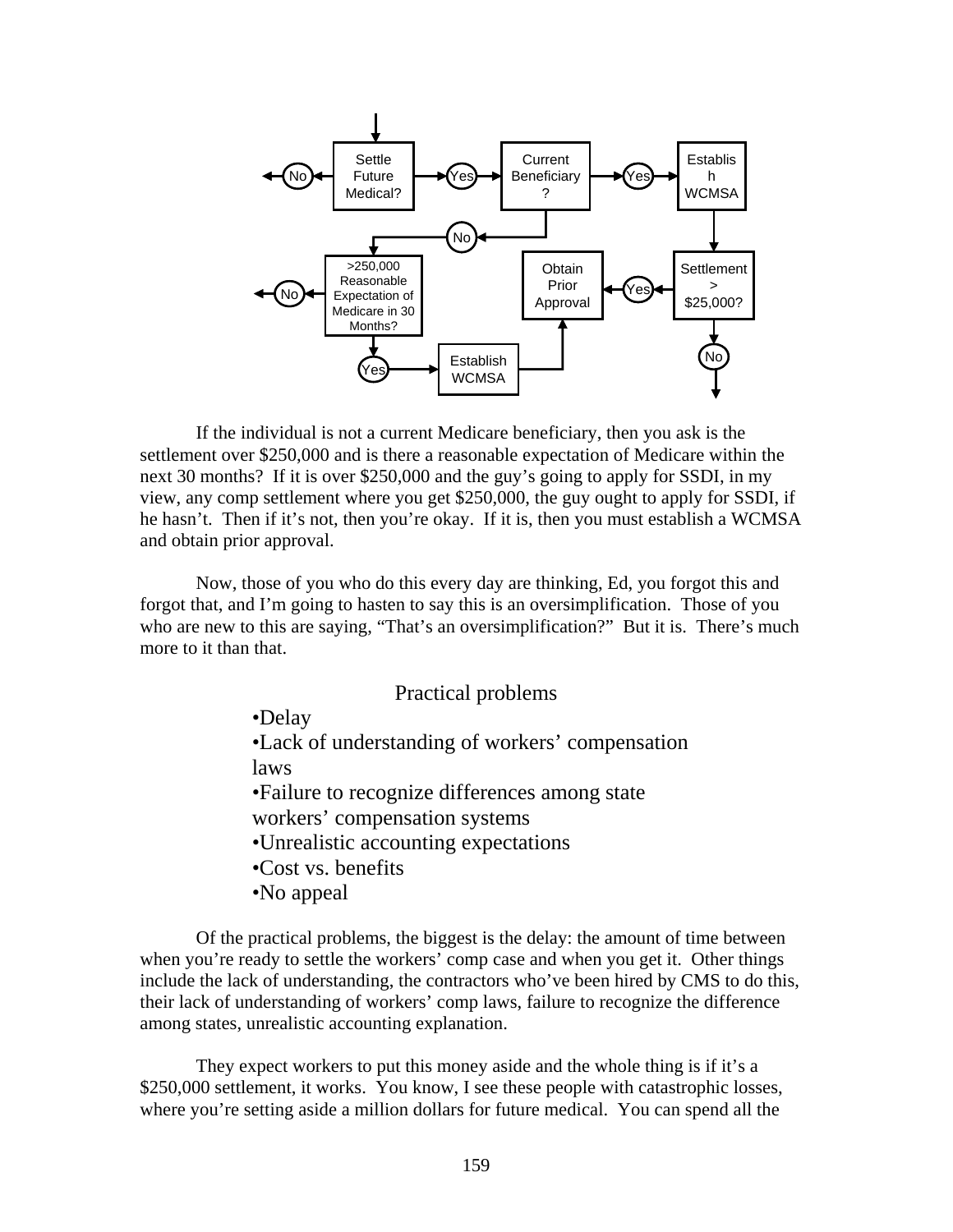money on this. You can hire a trustee to administer this, but for current beneficiaries, CMS is expecting us to do this for \$30,000 comp settlements, and then they are expecting the worker to keep track of all his or her medical bills and account for all this.

The cost versus the benefit is problem. There is no appeal. In Michigan, we currently have 900 cases in which the workers and the employers have agreed to settle and they are on hold waiting for CMS. Some people say the system works; others report terrible problems. I talked about this new bill I'm going to mention and all of the wonderful things in the bill and an attorney said to me, "Ed, I don't care about all that if they just return my phone calls."

The role of vendors: some people say they can be very helpful, some people say they don't need them, some people say they are what stirred up the pot, that there is a group of vendors that are making money off of this and they are encouraging all of these problems.

There are serious legal problems with the positions that CMS takes. I'll look at a couple of these.

When I went to law school, I was taught that we live under the rule of law and there's a basic foundation for laws in this country, and the Constitution is the bottom level and then there are laws that are passed by the Congress or the state legislatures, and then there are court decisions that interpret all these and it's a hierarchy. Everything has to be within the Constitution. The court decision has to be based on the statutes, and then federal or state agencies can publish rules or regulations, but there's a formal procedure for them to do that and they have to be, again, based on the statutes, and then there are agency policy manuals that are published in a formal way, and then there's memoranda and stuff people just make up. (Applause, laughter.) All right?

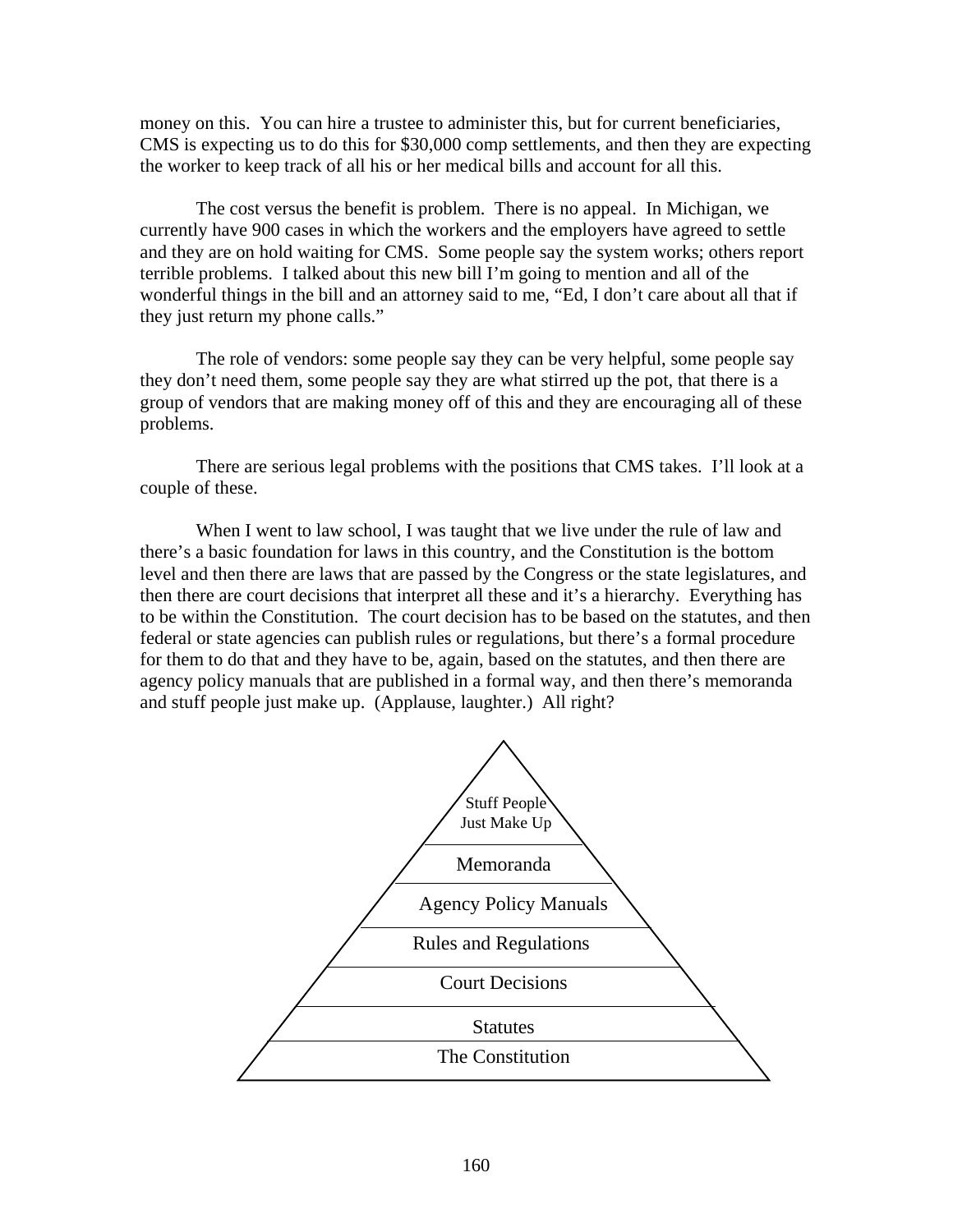Now, the problem is that most of the foundation for CMS's position comes from this category. All right? (Laughter.) They say you must consider the interest of Medicare. That is not in the statute. It is not in their formally adopted regulations. It is in stuff they make up. The same with obtaining pre-approval for a settlement, it is not anywhere. It's just stuff they made up, and finally, the idea that they can punish a worker who doesn't obtain pre-approval; it's not in the statute, not in their very elaborate formally published regulations, has not a word about this. This isn't just memoranda that they have put out.



CMS says it recommends pre-approval. It agrees to review certain cases. (Times up, but I'm just going to take a couple minutes more.) (Laughter.) But here's the catch, it will punish you if you don't get pre-approval. What it says: if you do not get preapproval, it will treat the whole settlement as if it were for future medical. There is no statutory authority for doing that. They'd tried to do that in Medicaid and they lost at the United States Supreme Court. In the last year, they said, you know, under Medicaid, if you don't do this and that, we're going to treat it as if the whole settlement were for future medical. The United States Supreme Court said there's no basis in law for you to do that.

It's a different statute. It's a different language, but the same principle, I think, will apply eventually. The trouble is if you're a claims manager, you can't take the risk of litigating this all the way to the Supreme Court. So you go along with what they do.

There is proposed legislation that would resolve most of these problems. The lead organization in supporting the bill is UWC—Strategic Services on Unemployment and Workers' Compensation (UWC) (http://www.uwcstrategy.org). Their president is Eric Oxfeld. They can be reached at [info@UWCstrategy.org](mailto:info@UWCstrategy.org). Those of you who are having trouble dealing with these issues need to contact UWC. You need to contact your members of Congress.

It is a reasonable legislation. We are not trying to cheat Medicare. We know this has got to change. We want to find a workable approach. I think we need somebody to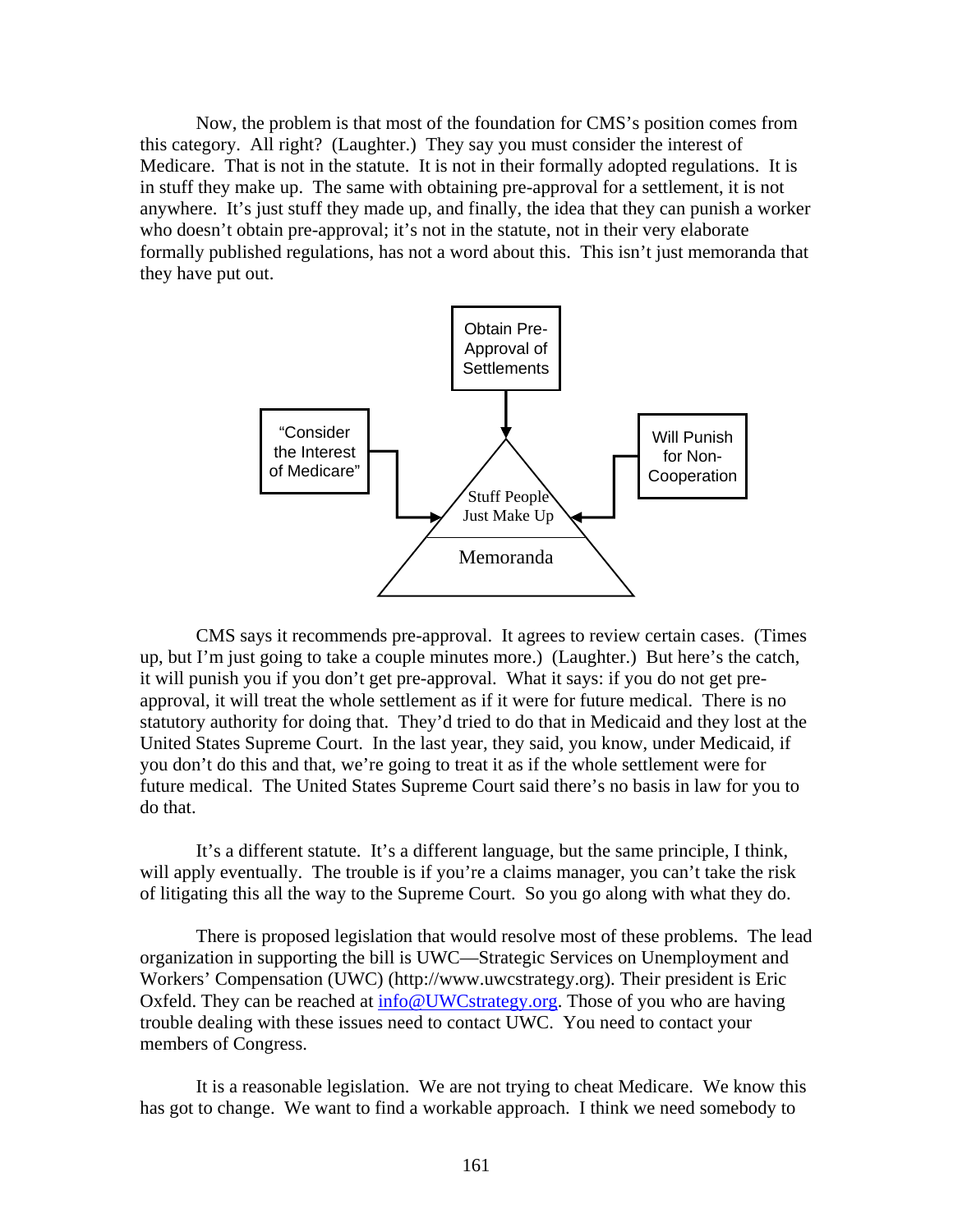litigate this, but the solution, I think, is this bill, which we need to get through Congress. It is a bill before Congress that has support of the trial lawyers, the insurance industry, the largest employers in the country and some representatives of organized labor. If we can't get that through the Congress, I don't know what we can. The trouble is Medicare is 25 percent of the federal budget and that's the issue we're up against.

Thank you very much. (Applause.)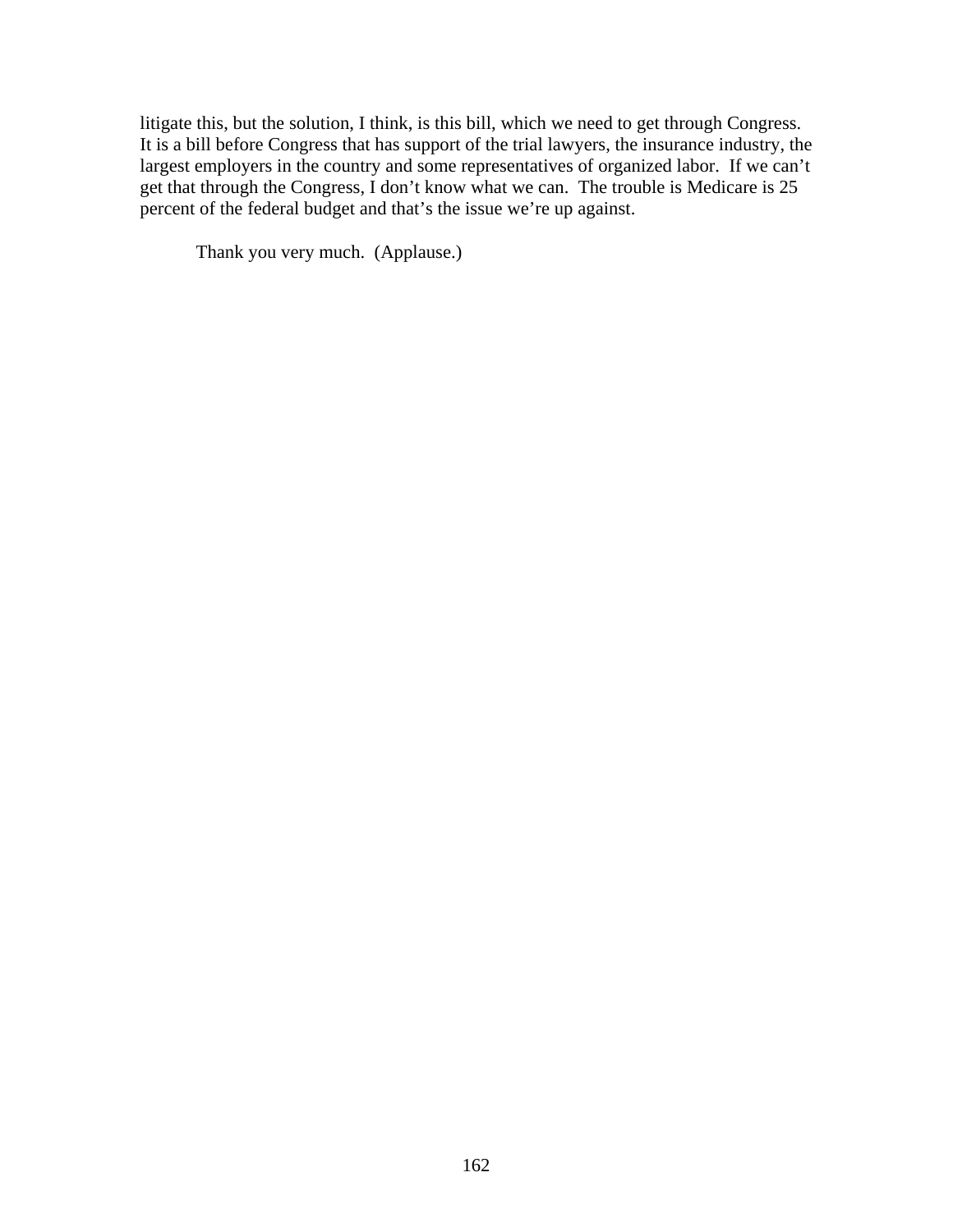#### **Discussion**

MS. NOWELL: All right. So this was not like herding cats, it was like herding lions. (Laughter.) Wonderful talks and very fruitful thoughts at the end of each one, but we do have about four minutes. I'm going to break us at 9:35 because you have to be out at your break and back at 9:45.

So, Virginia?

VIRGINIA RENO: This is a very mundane comment, but I would suggest, given the provocative sessions we've have, if we skip the break and have just a little more time to discuss and then go immediately into the next session.

MS. NOWELL: Consensus of the group? Excellent. Well, then we have 13 minutes for questions. (Laughter.)

Q: Hi, I'm Dave Rafferty from the Congressional Budget Office. I had a question for John. I was really surprised to see that there was no statistical – statistically significant correlation between disability prevalence rates and the rate of DI applications?

MR. BURTON: Yes, I was also surprised.

Q: I'm looking at the two – two of your slides, numbers two and six, and they look nearly identical to me.

MR. BURTON: They what?

Q: They look nearly identical.

MR. BURTON: They certainly do.

Q: They are the same slides. (Laughter.)

MR. BURTON: There must be an error in Figure 2 or Figure 6. I don't know which it is. I have not seen that before, but you're correct. I think the data used for the statistical analysis shown in Table 1 are correct because if in fact there had been identical data used for the two variables, the correlation between the two variables would have been one and the statistical analysis would not have been possible.

Q: That's – yeah, that was what – (inaudible).

MR. BURTON: All right. I'll have to correct that and I'll make sure we get the correct data on the NASI website. Good eye. [Figure 6 was corrected before the slides were posted on the NASI website.]

Q: Thanks.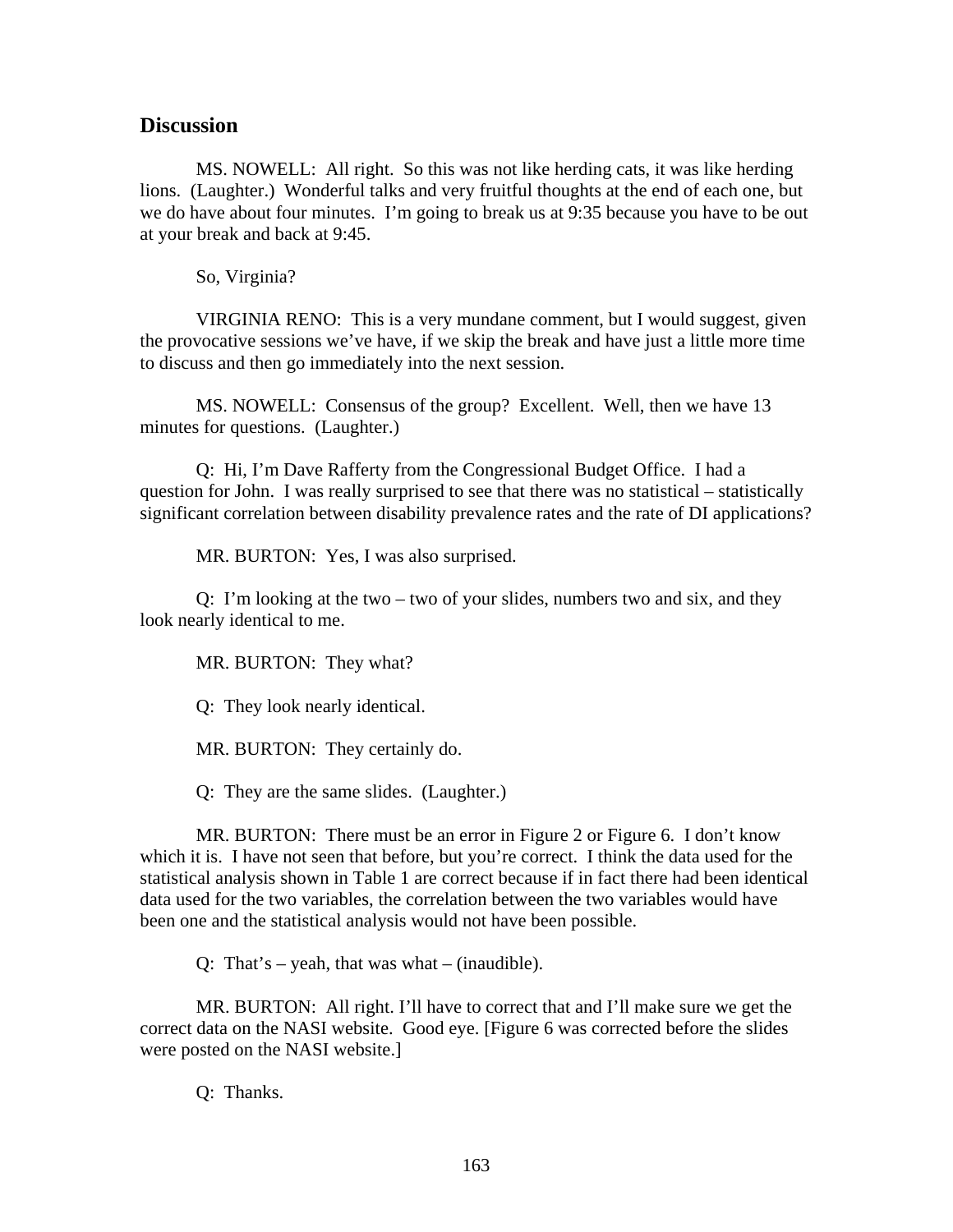MR. BURTON: As I've said, when I began, these are preliminary results – (laughter) – and when you're on the frontiers of science…

Q: I was thinking about the nature of the relationship between workers compensation and I think that if you look at it longitudinally, if more people apply for workers' compensation, these people, if approved, may be more likely to end up on DI than others.

I know that Les Boden is going to propose a project that uses longitudinal data where you can track, but I think that would be a useful thing to consider. The other thing is you mentioned you were puzzled by this relationship between the DI acceptances and the disability application rate. I think there is an explanation which may have to do with the reverse kind of causal interpretation: that as application go on more and more marginally qualifying people apply and the system cleans them out. And there is quite a bit of literature on DI, which is consistent with this point.

There have been some studies done that look at the DI acceptance rate and applications using some lagging mechanism so the idea is that this is a relationship that should be there, Don Parsons has done I believe the first study on this 1980 and there have been a lot of other studies done that basically did not totally agree with the point estimates he had, but most of the studies I have seen show that there is a relationship of the kind you would expect.

MR. BURTON: Well, I wouldn't be surprised as we revise this, if we find that relationship because as I said before, this is very quick and dirty. Again I think the thing that's interesting to me is whatever the problems are in terms of the DI system in explaining the application rate, it's kind of amazing the workers' comp comes though. And it will be interesting to see where that holds up after we do those corrections. Thank you for your comments we'll follow up on that.

Q: Just a general observation about the concern in the decline in filing rates. As I said yesterday, good news in workers' comp sometimes is bad news. And I agree that there's lots of pressure not to file claims. When you look at the construction industry, if you're a major contractor and you've got a mod above one, you can't bid. So there's tremendous pressure to suppress claims in that industry just to stay alive, but I really think workers' comp should be a declining business.

I think workers' comp should be a declining business because if we're successful on the safety side and we design workplaces with ergonomics in mind, you should have fewer claims. And one of the problems that we're facing in Washington is we looked at average time loss duration; it's a big push to reduce time loss duration. But what we're really trying to do is get people to work faster, avoid disability payments at all because the worker's kept them on salary or has a light duty job. If you can maintain that connection with the employer at time of injury, the outcome for the worker is much better. Breaking that, you wind up with an injured worker who's also unemployed and the prospects of going back to work are very limited. But if we're really successful on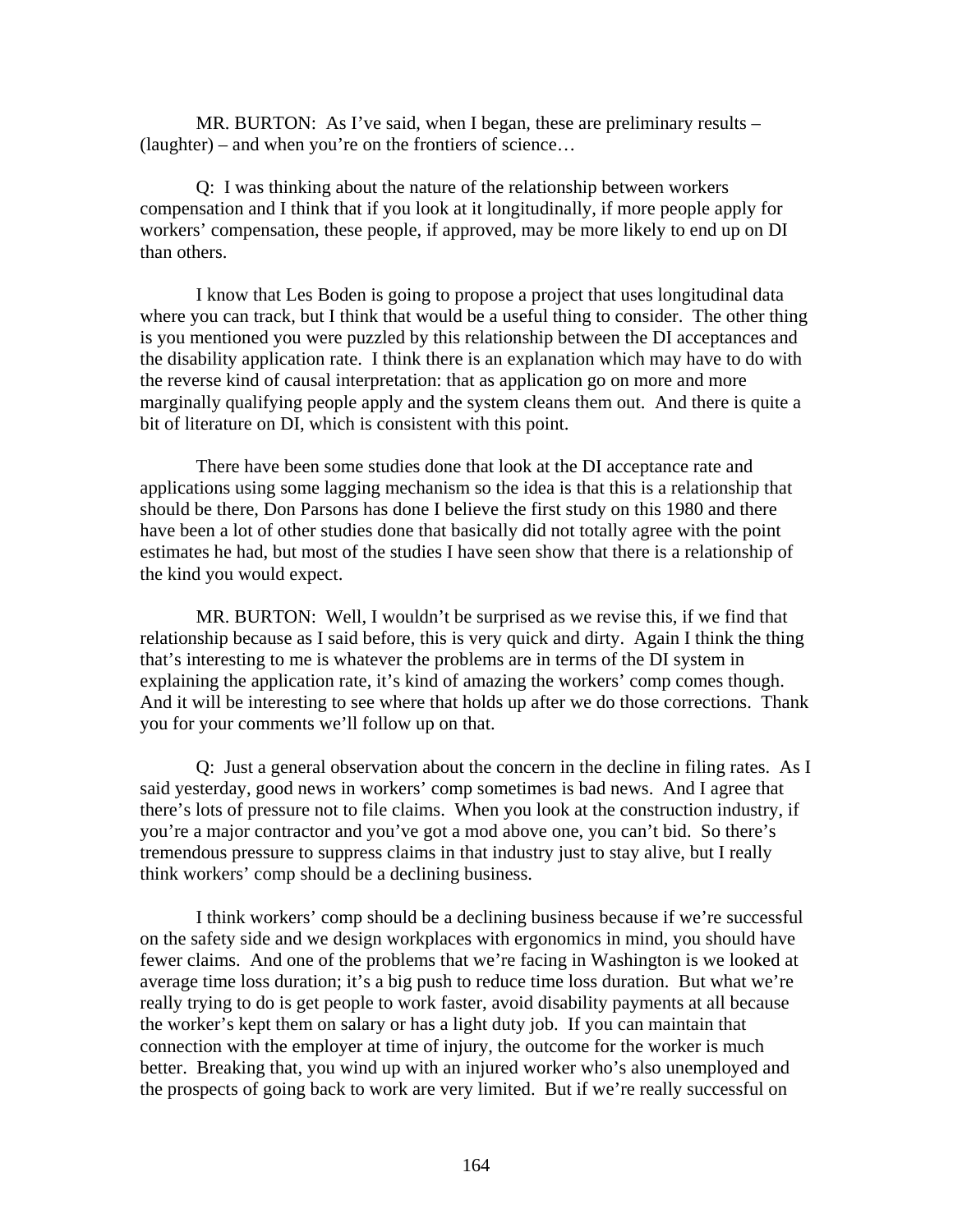the front end of the claims avoiding time loss at all or getting people back to work in a much, much shorter time – we're looking at cutting the cycle time in every single thing we do – if we're very, very successful what will happen is average time loss duration will grow and it will be made up of a smaller number of catastrophic losses which everybody agrees we're going to pay for, no ifs, ands, or buts.

The percentage of the perceived to be bad claims – people taking advantage of the system and manage to stay in will increase. The system as a whole is getting better because fewer workers are injured, they're getting better care, and they're getting back to work sooner. But the perception could very easily be, boy, look at all these bad long duration claims, we've got to do something dramatic to fix the system. And so when you're looking at the filing rates keep that in mind because we could be doing really good things but it could very easily be interpreted as bad things.

And, John, in your study did you look at the effects of welfare reform on the DI filing rates? Because I think that it drove a lot of people from state welfare systems into Social Security.

MR. BURTON: We haven't looked at that yet. That's a good lead. Just a comment on your thing about workers' comp. I do think, part of what you're saying I certainly agree with: the notion that the best solution would be to get the injury rate down, and that's obviously a win-win situation. What we found, and this is in the results here, we try to explain why the things I showed in figure one – the decline in workers' comp benefits per hundred thousand workers – we found that the injury rate itself was a major explanatory factor in why workers' compensation benefits are going down. No question about that. We also found that a good deal of the drop in benefits was due to these tightening compensability rules.

And another way of putting that which shows up on this thing, if you look at the ratio of lost time cases under OSHA that show up in a workers' comp system, that percentage is going down. It went down during this period, so there's clearly something other than just injury rates and I understand your point about more serious injuries maybe showing up but if the control for this lost time injuries you see a smaller percentage of those lost time injuries getting into the workers' comp system.

#### Q: Thanks.

Q: Hi, Jay Himmelstein. Great panel. I'm just wondering whether any of you have looked at the issue of Medicaid in terms of overlapping compensation system and interactions with CMS, because my understanding is that in every state, Medicaid is the payer of very, very last resort, even after Medicare. And I think every state has to have a third party liability recovery program by law where they're making sure that Medicaid is not paying bills that are paid by others. And I know in Massachusetts, when they looked at that, within last year alone, they had 20,000 pending workers' compensation cases on their Medicaid rolls waiting for resolution. And it might inform some of the research that you're all doing.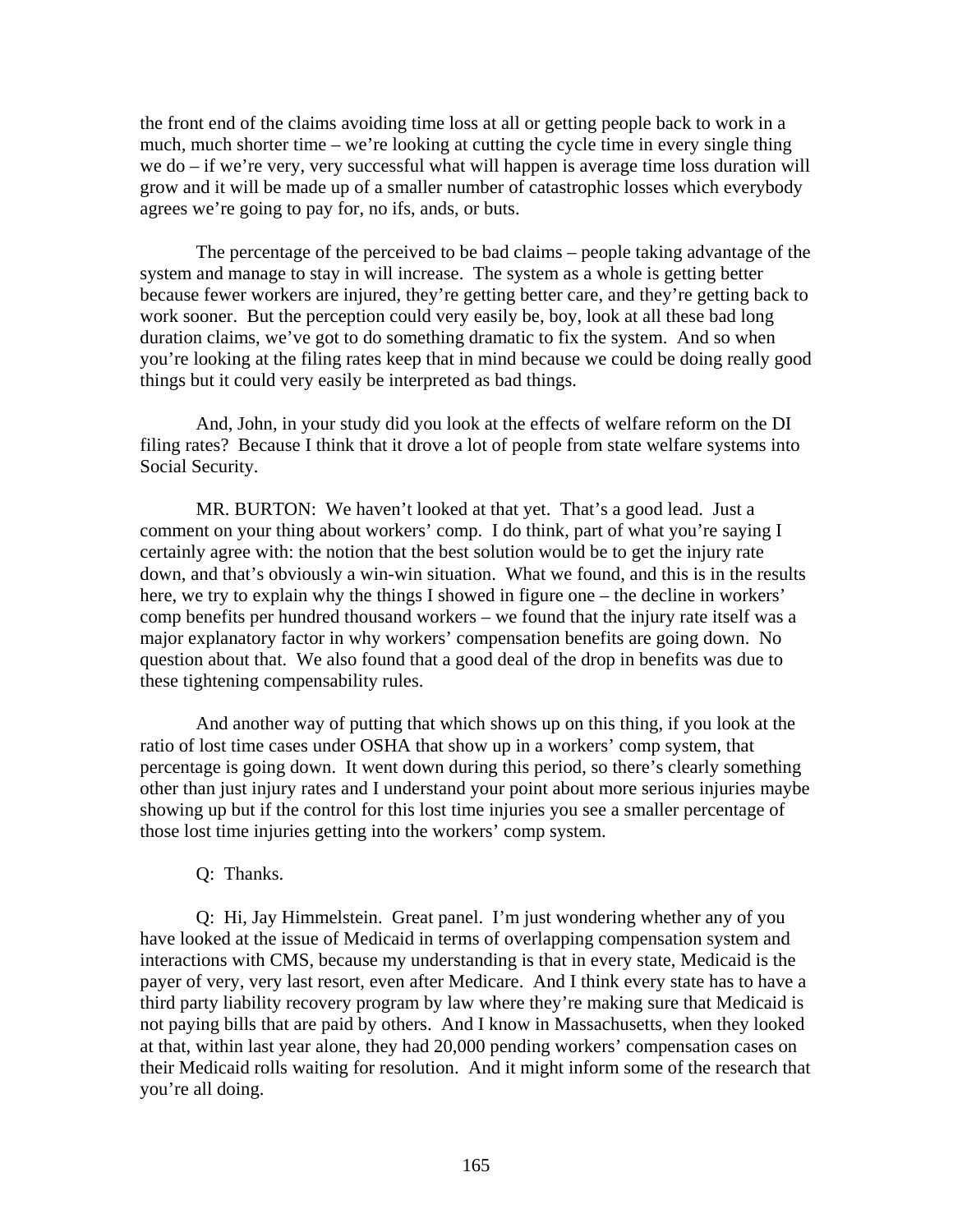MR. WELCH: I think the experience here is that the difference is that CMS is nationally approaching Medicare and Medicaid is being approached on a state-by-state basis very differently, probably not as aggressively. They don't want to pre-approve things. In Michigan it's basically a reporting and I think they're in for their filing liens and I would say that, in Michigan at least, Medicaid is doing it effectively in a way that is not interrupting the workers' comp system, the way the Medicare approach is.

Q: But they're still attaching liens on the settlements.

MR.WELCH: But they're doing it in a way that the workers comp practitioners can live with.

#### Q: Right.

MR. NEUHAUSER: There is a pretty aggressive program in California to sort these payments accurately when there's a workers' compensation claim and they should be paying. We're undertaking a program now to look at a related issue which is when you have a workers' compensation case that results in disability, are you more likely to end up on Medicaid – in our case MediCal – for all of your medical treatment just because you're now outside the workforce and you qualify for benefits independent of that particular injury? So that's a future study that we're probably going to start at the end of this year, and looking at that in relation to SSDI, SSI, welfare and that whole panoply of social safety net rather than social insurance.

MR.BODEN: In a way all of us are doing these studies where we're looking at the big picture and trying to figure out what's going on and what we really want to be able to do and I think it's going to be some years before we figure out who to do this is to take people who are injured at work and to see what happened to them. And so the question is okay, so you don't have a lost time injury because your employer is not putting you on workers' comp, you're getting back to work quickly. What happens to that person? Are there some people who just do much better because the employer has brought them back to the workplace? Are there other people who can't do the work even though they're brought back and either they're brought back on some job that really doesn't mean anything and eventually they disappear from the workplace without having gotten workers' comp – end up some other social support program? So there are just a whole bunch of questions that we're just at the first stage really of trying to understand. But this first stage is going to inform I think what we then find later on.

MS. NOWELL: I'm going to cut this off, as much as I hate to. This was a great panel. Thank you so much. We have like a minute or two to set up the next one. I want to remind everybody that there are evaluations in your packet. Please fill them out, the Academy is anxious to hear your comments. And thank you again. (Applause.) (End of panel.)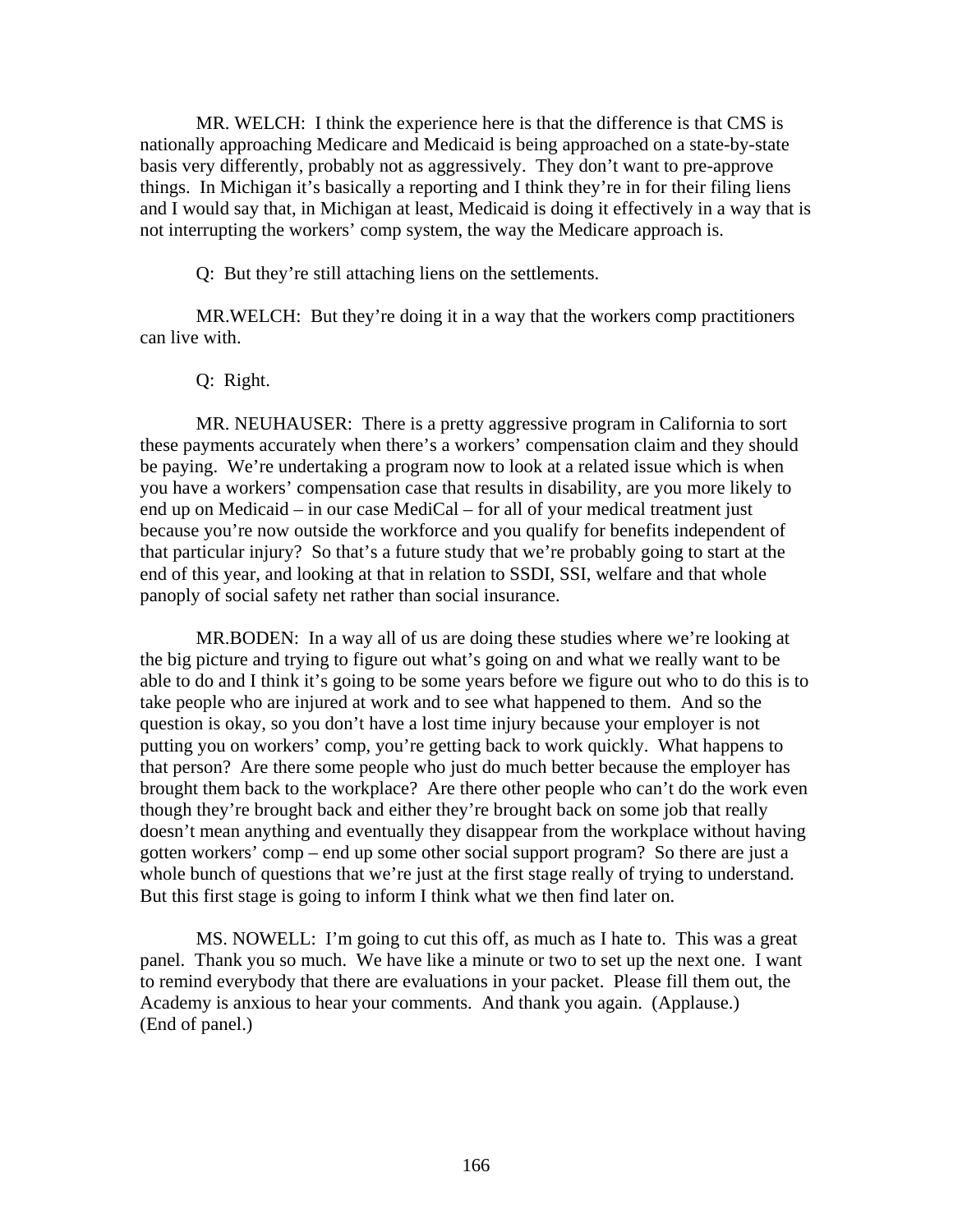## *Panel VI: How Do We Coordinate Care for Ill, Injured or Disabled Workers?*

### **Introductions**

Lee Goldberg, Policy Director, Long Term Care Division, Service Employees International Union

LEE GOLDBERG: My name is Lee Goldberg. I direct the long-term care policy work at the Service Employees International Union. As the moderator before me commented, SIEU and UFCW share a common concern over work place injuries. We have almost half a million members who work in nursing homes and provide home care services around the country. And like meatpacking these are dangerous jobs, compounded by the fact that individuals often don't have health insurance. Disability and workers' comp is particularly crucial for this segment of the workforce.

This session we'll look at the interaction of workers' comp with health insurance, both employer sponsored and private and the interaction of workers' comp with disability benefits. And we're going to examine some new initiatives going on in California that try and integrate medical benefits with employer-sponsored health insurance. And hopefully this will be useful for everybody working on programs designed to help the wellbeing of workers.

On our esteemed panel today, we have four individuals. The first is Darius Lakdawalla who is an economist at the RAND Corporation in Santa Monica. He's currently a Faculty Research Fellow at the National Bureau of Economic Research in Cambridge and is an Associate Professor of Microeconomic Theory at the Pardee RAND Graduate School of Public Policy.

Bryon MacDonald is the Program, Policy and Development Manager of the California World Incentives Initiative at the World Institute on Disability. And prior to that position, Mr. McDonald was a consultant and an advocate for the Center for Independent Living in Berkeley and Oakland.

We also have Christine Baker who is the Executive Officer of the California Commission on Health and Safety and Workers' Compensation.

Finally, we have Dr. Douglas Benner, who is the Coordinator of Occupational Health for Northern California Kaiser Permanente and has led its occupational health service since 1982. Dr. Benner envisioned, designed, and implemented Kaiser Permanente's development of an integrated, multidisciplinary occupational health program with 31 centers built in Northern California over the last 13 years.

So we'll have presentations hopefully for about ten minutes each and then we'll have plenty of time for Q and A afterwards. So, Darius?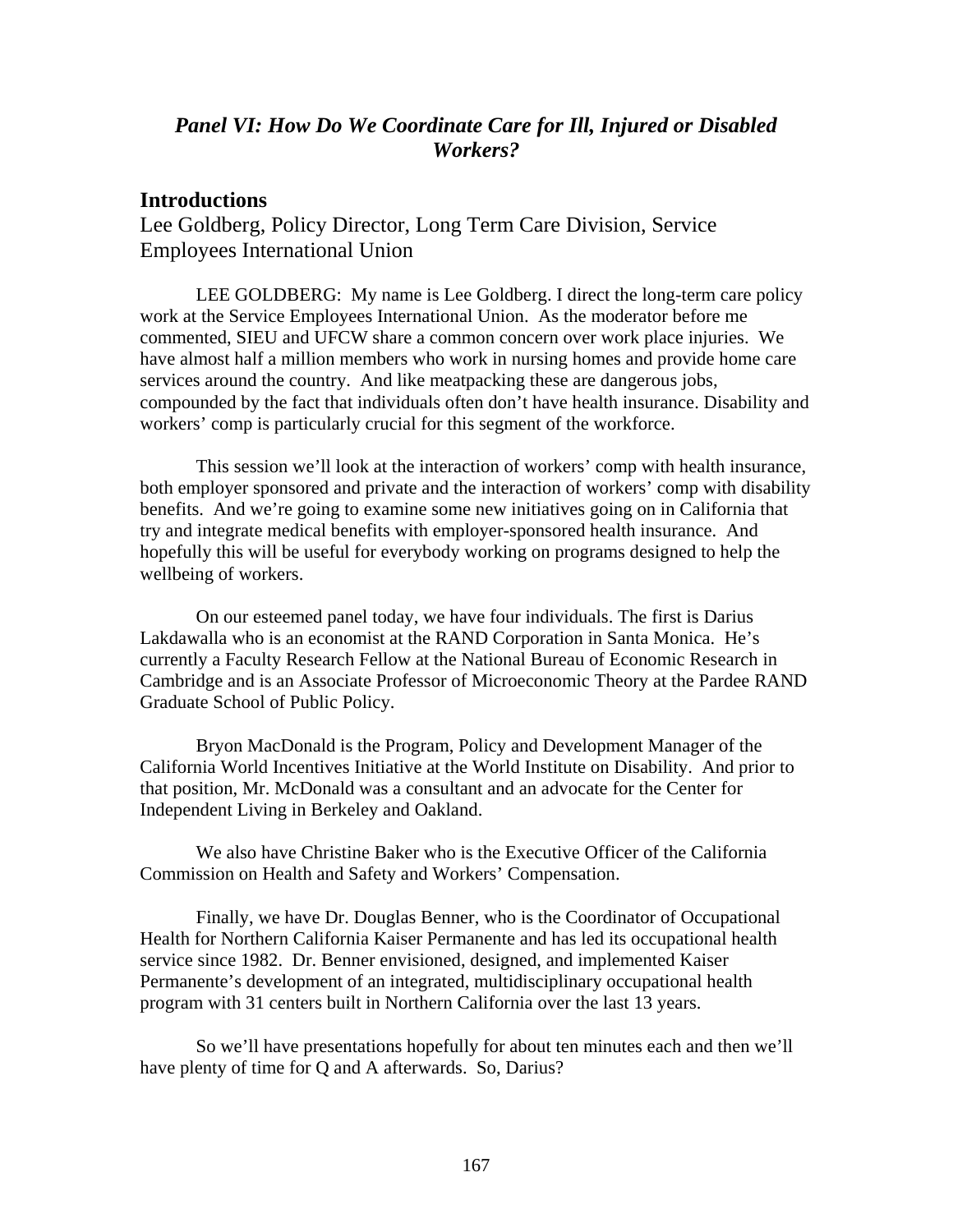# **Are Workers More Likely to Claim Workers' Compensation if They Lack Health Coverage?**

Darius Lakdawalla, Economist, RAND Corporation

DARIUS LAKDAWALLA: Thanks, I'll try to take it as a matter of principle to finish within ten minutes, which may be setting a precedent hopefully. So I'm going to talk about the relationship between health insurance and workers' compensation filing. It's a project that I've done with my colleagues at RAND, Bob Reville and Seth Seabury. Unfortunately, as you may have heard yesterday, Bob was supposed to be here but has taken ill, so hasn't been able to make it. But we have just finished off this project on what the filing behavior of workers looks like and how it's affected by health insurance.

It was motivated by this table which is a little puzzling particularly to economists who have taken as an article of faith the fact that workers with health concerns typically have much less incentive to file for worker's compensation claims. The data show in fact that workers with health insurance are more likely to file worker's compensation claims even though they seem to have less severe injuries as measured by the proportion that lost wages or the average number of work days lost.

This was a little bit surprising, it's been taken as an article of faith as I said for many years among economists that workers with health insurance have less incentive to file a worker's compensation claim and more incentive to seek redress through their own health insurance when they get injured, but this doesn't seem to be the case.

Now, to motivate some of our answer to this puzzle, I'm going to expand this table with two more columns. And these columns show whether an employer offers health insurance as distinct from whether a worker has health insurance. And as you can see, it kind of widens the gap a little bit when you look at the employer offer of health insurance; workers who work in firms that offer health insurance are even more likely compared to their other counterparts to file a worker's compensation claim.

It's a little bit harder to draw conclusions from this table, though, because the workers and firms that offer health insurance also have slightly less severe injuries. But nonetheless it gives some insight into what we're going to find in our analysis of this problem. So we're going to look at the determinants of filing behavior of young workers in a nationally representative data set. The data are from a commonly used survey called the National Longitudinal Survey of Youth, and the NLSY is a huge survey with all kinds of variables on lots of interesting topics, but one of the topics is workplace injury. So the data asked respondents: were you injured on the job; did you file a claim for that injury; did you receive benefits for the claim that you filed? So you can figure out which workers self-report an injury on the job, which workers self-report filing, and which workers self-report claims.

Okay so just to summarize the findings of our study, what we found is that possession of health insurance per se has very little effect on whether workers file claims, and that's in either direction. So having health insurance doesn't cause you to file any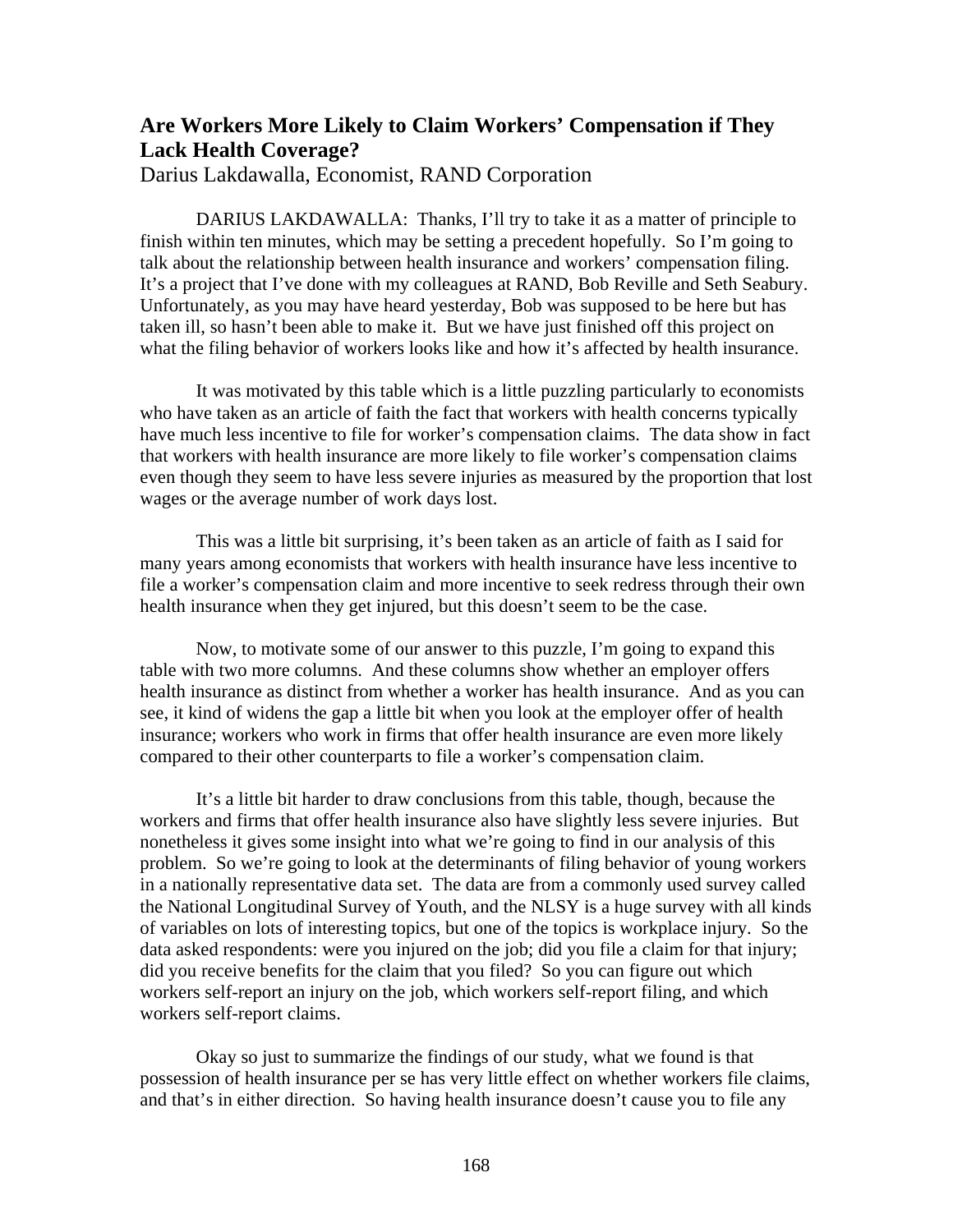less, and not having health insurance does not cause you to file any more. However, working for a firm that offers health insurance is a very strong factor in whether or not a worker files a claim. So when a worker works for a firm that offers health insurance, that worker is much more likely to file a claim in the event of an injury and suggests the importance of employer incentives, workplace environment factors, and other aspects of the employer's incentives and behavior. And it suggests that workers' incentives and behaviors are less important in the filing decision.

So the data on injuries are collected from this panel of about 13,000 individuals. Obviously, not all of these individuals are injured but this is the entire size of the data set. So from 1988 onwards, respondents in this data were asked whether they were injured at work since the last wave of data collection. The data had been collected approximately biannually for about 20-odd years now, saying if they were injured had they filed a claim? If they filed claim did they receive benefits? And, again, if they were injured what was the nature of the injury?

Just to quickly summarize, we have approximately 4,700 workers reporting injuries and illnesses, about a little more than a half of those workers report filing a claim and then a little under half still report receiving a benefit conditional on filing a claim.

So the essential findings that we obtain are on this slide. So what we find is that when an employer offers health insurance, a worker is about 15 percentage points more likely to file a claim in the event of an injury. Compared to the other effects that we think are fairly important in driving filing behavior, this is a rather large number. So for instance, a worker who is in a union is about five percentage points more likely to file a claim. And unionization we know is a fairly important determinant of whether workers end up filing.

It's similar in magnitude to whether or not a condition that you suffered was a disease, which is very hard to link to a workplace or very hard to prove work relatedness. So when you have an occupational disease, you're about 15 percentage points less likely to file a claim and it's kind of similar to severity measures. For every ten work days you lose, you're about one percentage point more likely to file. So this is a very big number in the context of a lot of other important factors.

What's particularly interesting is if you take out this employer offers health insurance variable and you put in a variable that says "do you have health insurance" you get back a very small number: one that is essentially insignificant. So whether or not the worker possesses health insurance does not seem to explain very much about the worker's filing decision.

So to drill down into this a little bit more, we said, well, if it's the case that the source of health insurance matters – that it's all about whether your employer is offering insurance to you – then we ought to be able to see differences and outcomes depending on where workers are getting their insurance. So that's exactly what we did. We looked at the effective insurance by source. On this table the white numbers are all statistically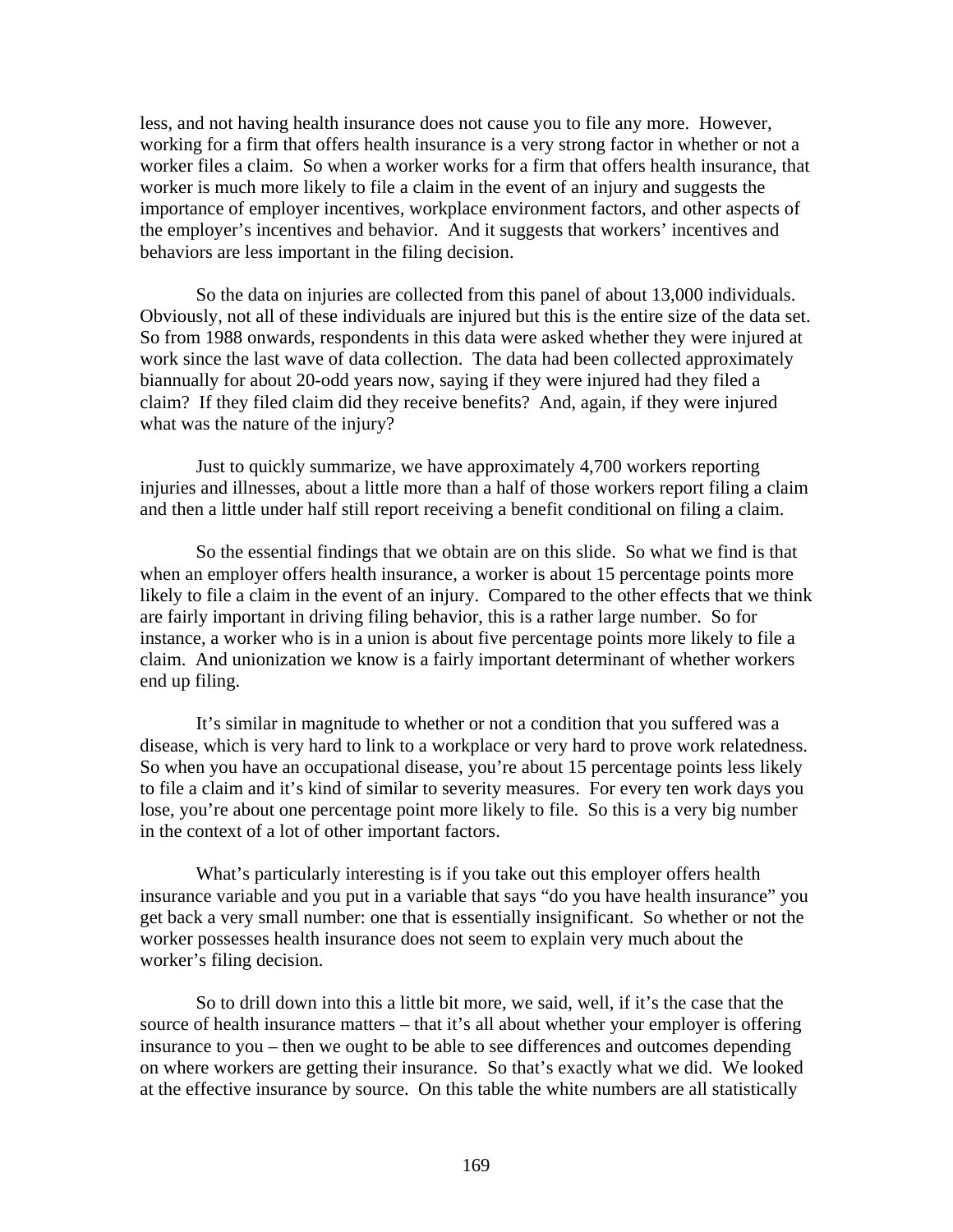insignificant, so for all practical purposes you can think of them as zero. The yellow numbers are significant and what you see is that the only drivers of worker filing in this data are whether or not your current employer is offering you health insurance and that increases your propensity to file. And whether or not you're on Medicaid or welfare, which decreases your propensity to file.

So nowhere do we really see evidence that insurance is serving as a substitute for workers' compensation filing for the vast majority of workers. We see quite the converse really, that workers in firms that are providing health insurance seem to be more likely to file claims in the event of an injury. Whether you have insurance from a previous employer, from your spouse's employer, from your spouse's previous employer, whether you bought insurance on the retail market – none of these sources of insurance matter, which suggests that having insurance in and of itself is of relatively little importance.

Okay, so what do we take away from this finding? On the one hand, it's interesting and surprising that we seem to have overturned an article of faith that was long held in the economics profession, but we have to kind of move beyond that and talk about why it's important for understanding a wider range of behaviors. I think that this points to a future research agenda that looks at the incentives and behaviors of employers and how these determine worker's compensation filing behaviors.

What we've shown essentially is that employee incentives don't really have a whole lot to do with explaining filing behavior. There aren't workers who are just simply more likely to file or less likely to file, and the worker's own incentives seem to be strongly driven by what the employer is doing.

There are lots of plausible reasons why employers can have different incentives to offer or encourage workers compensation filing, and similarly to offer health insurance to their workers. Certain firms may want to encourage or discourage risk-taking on the job. A very nice canonical example is fire fighters and police. So even among public sector workers, fire fighters and police tend to have some of the most generous worker's compensation and health insurance and disability benefit packages anywhere, and part of the reason is that a safe cop is probably not a very effective cop taking risks is a really big part of the job of being a policeman or being a fire fighter.

Certain employers want to encourage workers to take some risks and conversely other employers may want workers not to take risks. The relationship between risk and productivity has a huge impact on what kinds of incentives employers have for providing bundles of health insurance and easy workers' compensation filing. And conversely, some employers may not want to provide significant amounts of insurance either through health insurance coverage or by discouraging workers' compensation filing. And I suggest the importance of understanding employer incentives and characteristics if we want to understand why some workers file and why other workers do not file.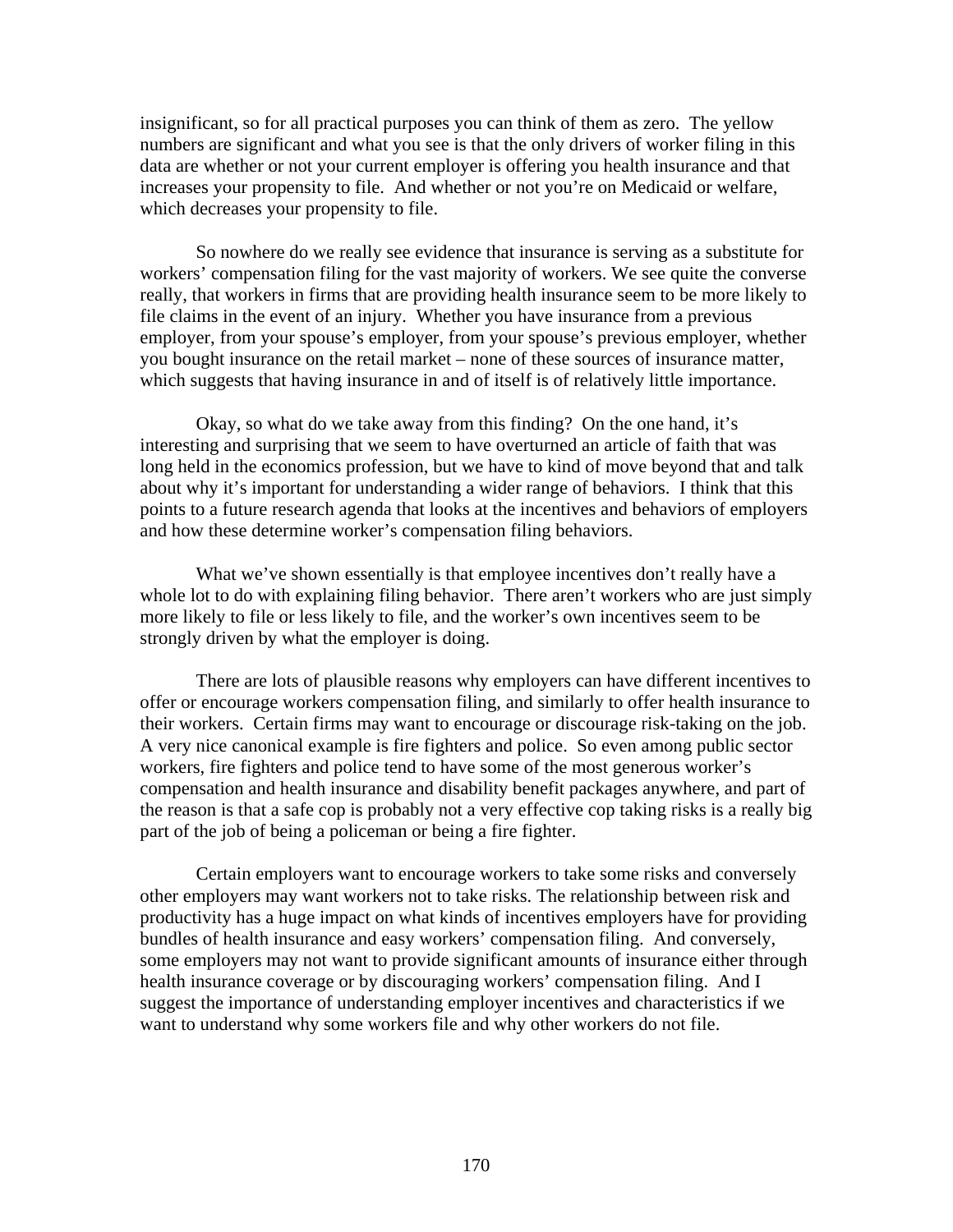So that's essentially the gist of our research and gives you kind of a flavor of it in this short ten-minute timeframe and hopefully I've stayed in bounds. And thanks a lot for your time. (Applause.)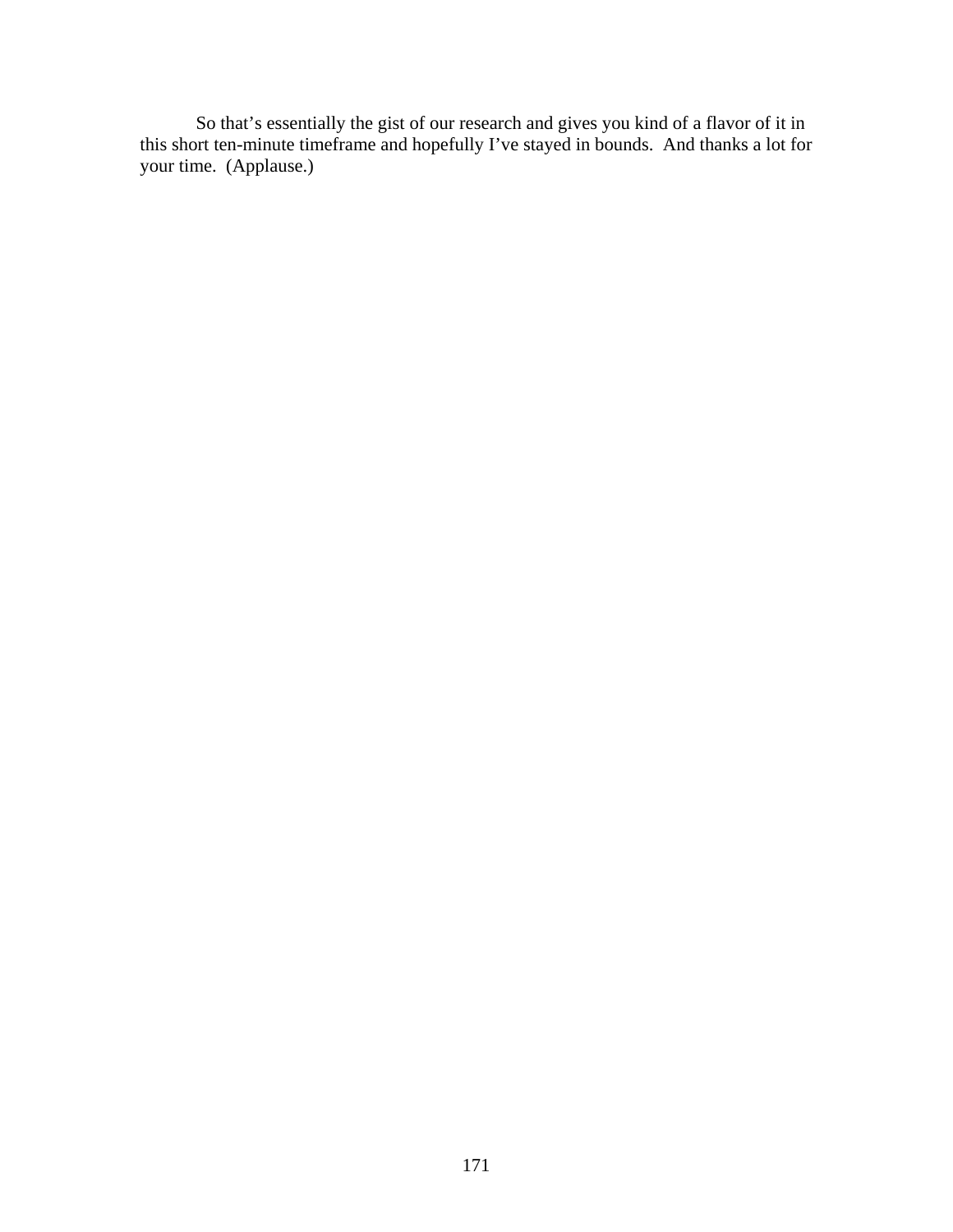## **Disability Benefits 101: Securing Health Coverage and Working with a Disability**

Bryon Macdonald, Program, Policy and Development Manager, World Institute on Disability

BRYON MACDONALD: I'm Bryon MacDonald of the World Institute on Disability. I want to start off by thanking Virginia Reno and NASI for this opportunity. It is a wonderful opportunity for us, but I really want to be honest: the real reason I'm here is to follow up Ed Welch, and share with you all that stuff people make up is not limited to CMS. So we're going to talk about some other places where that happens.

Deputy Commissioner Martin Gerry has said many times over the last four years: "we're trying to get rid of the idea that there's something inconsistent between benefits and work." To be bipartisan, his predecessor Dr. Daniels was often quoted as saying: "independent living for people with disabilities without employment options is a dead idea." We are trying to operationalize the fact that many people who live independently use state and federal public and private benefits, and have no clue how to do that, and plan for a job, look for a job, or work. The Social Security Administration is the pioneer federal agency that has grants out to community-based organizations to do benefits, planning, and services in the community for their beneficiaries. That's the first federal money of its kind form the Ticket Act of 1999 that outlays federal dollars to communitybased organizations to help folks to benefits planning.

Our project at California in Oakland at the World Institute on Disability is a statefocused information service for people who are on benefits, at risk of being on benefits, have a new diagnosis or emerging disability. We focus on they can get the help they need in terms of the information they need at the right time. The right information in the right hands at the right time is what this program is all about.

Our anchor service is this website which is person-centered and state-centered, not program-centered. So there's a range of 30 different programs on the left hand side from state disability to Social Security to the ticket program, to short-term disability private products, and so on. The website is highly popular, we get 20,000 visitors a month in California. It is state-focused because then people will know the rules are for them in California.

Having said that, the website does not connect the dots between these two programs. We are helping to connecting the dots between the multiple programs that people use by creating benefits calculators. I'm going to show you our first calculator, which we just launched July  $1<sup>st</sup>$  of this year.

The benefits to our calculator, which we're going to demo in eight minutes, is the first of six, this is a three-year project that we've had in design and development in California since 2003 with private funding and the Department of Rehab, and now we have a Social Security contract to finish this project over the next year, and launch six calculators total to discrete different target populations.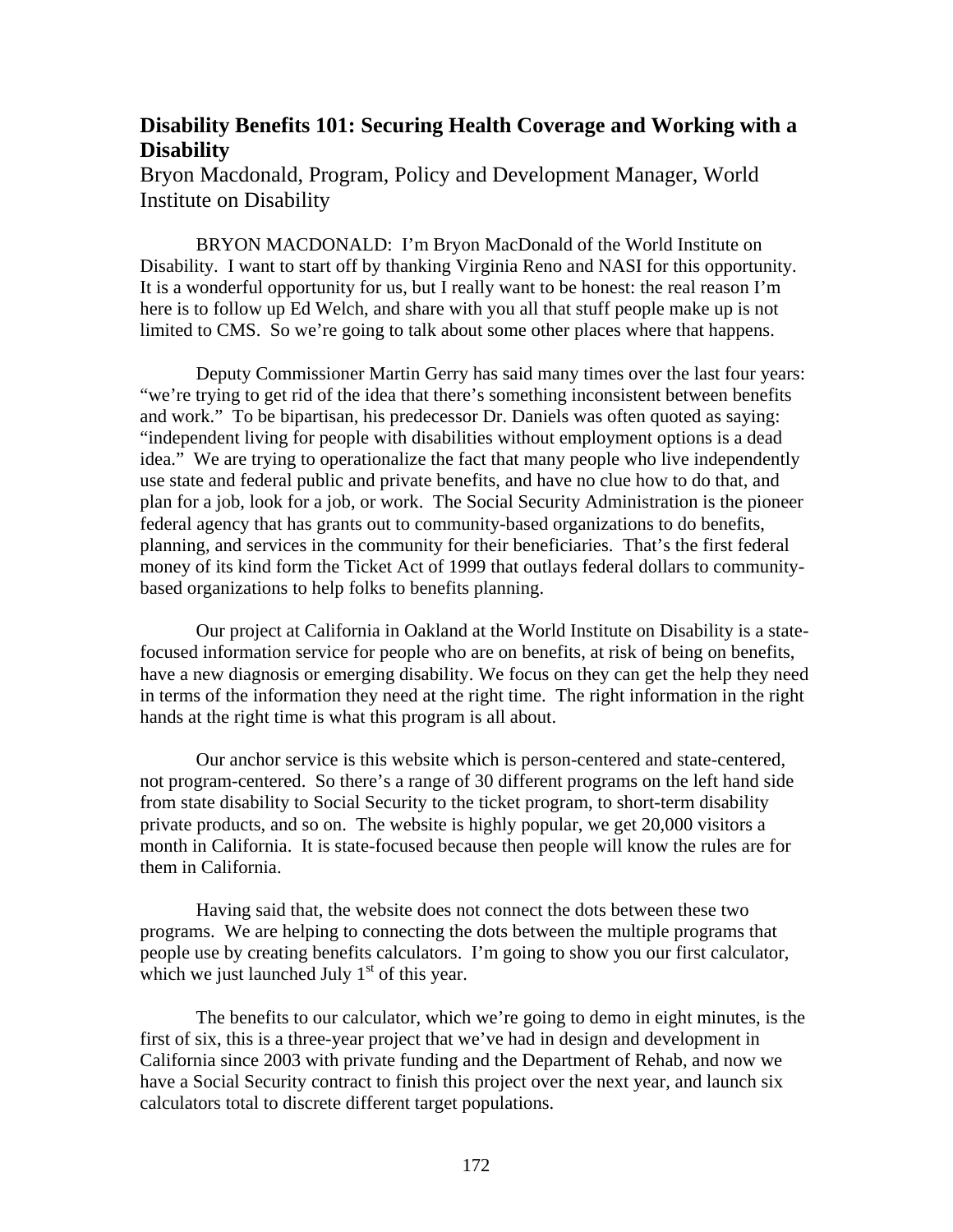The first calculator is the one we are going to look at today. This is the home page. It is dedicated to people who are on public benefits now, and are planning to work, working, or want to work more. And what would that look like? What does the healthcare look like? What does the income look like after the job starts? How do I look at that information before the job starts and not get in trouble? So that is the essence of what we're doing here as an overview. Because you've heard so much in the last day and a half, I kind of want to set the context.

There's another main overview I want to get to here, and that is we are designing for Aunt Martha; we're designing for the customer who has very little understanding of working center rules which confuse most of the Ph.D.s I know. We are designing for the regional center case manager in California who knows how to do case management services, but has no clue how to do benefits planning. So it has a breadth and depth filter in it, in that we don't go deep into programs, we go just to the level of depth that the customer needs to get a reasonable estimate of what life would be like after a job.

So the calculator needs to know basic information about the person now, what benefits there are now, what healthcare there are now, what job they want to take, and then we go to the results page. And I am really under the gun to get you to the results page as quickly as possible. So I'm going to be going through the calculator as fast as some other folks went thorough their power point, but we are now actually live on the internet and you will see the actual application.

So the person we're talking about, we'll name Frank, is born in 1960, he's not married, he has no dependents, and he lives in Berkeley, which is 94709. Social Security has determined that he is disabled, so we click yes, and we click, no, that he is not disabled because he's blind. If we click the blind button yes, different screens would pop up for that population. As the consumer goes through the process, or Aunt Martha or a case manager, there's a confirmation page: "is what you told us accurate?" and that repeats itself.

We want to know current income: Frank is receiving \$400 a month in SSI, and \$368 a month in SSDI; we have a high supplement in California for the SSI program so he has a recent work history. He's not on state disability insurance; that's a zero. He's not on long-term or short-term disability. He's not on workers' comp, and he has no other unearned income. The texts on the right are called tips. These are qualitative tip information about the reasons why we're asking the questions we're asking, and all the blue links in this calculator take you to actual content descriptions of the blue link on DB101, so it is designed to be a qualitative learning environment as well as a calculator.

Are you contributing to a pass? We say no, and this is not Benefits 101 here because I don't have the time. (Laughs.) Have you worked since you've been on benefits? The calculator needs to know if you've used any of your trial work periods with the SSDI programs, and the answer is no, Frank has not worked at this point. Confirmation page. Frank rents his home, he's paying \$400 out of pocket, doesn't know about section 8, so that's a no. Conformation page.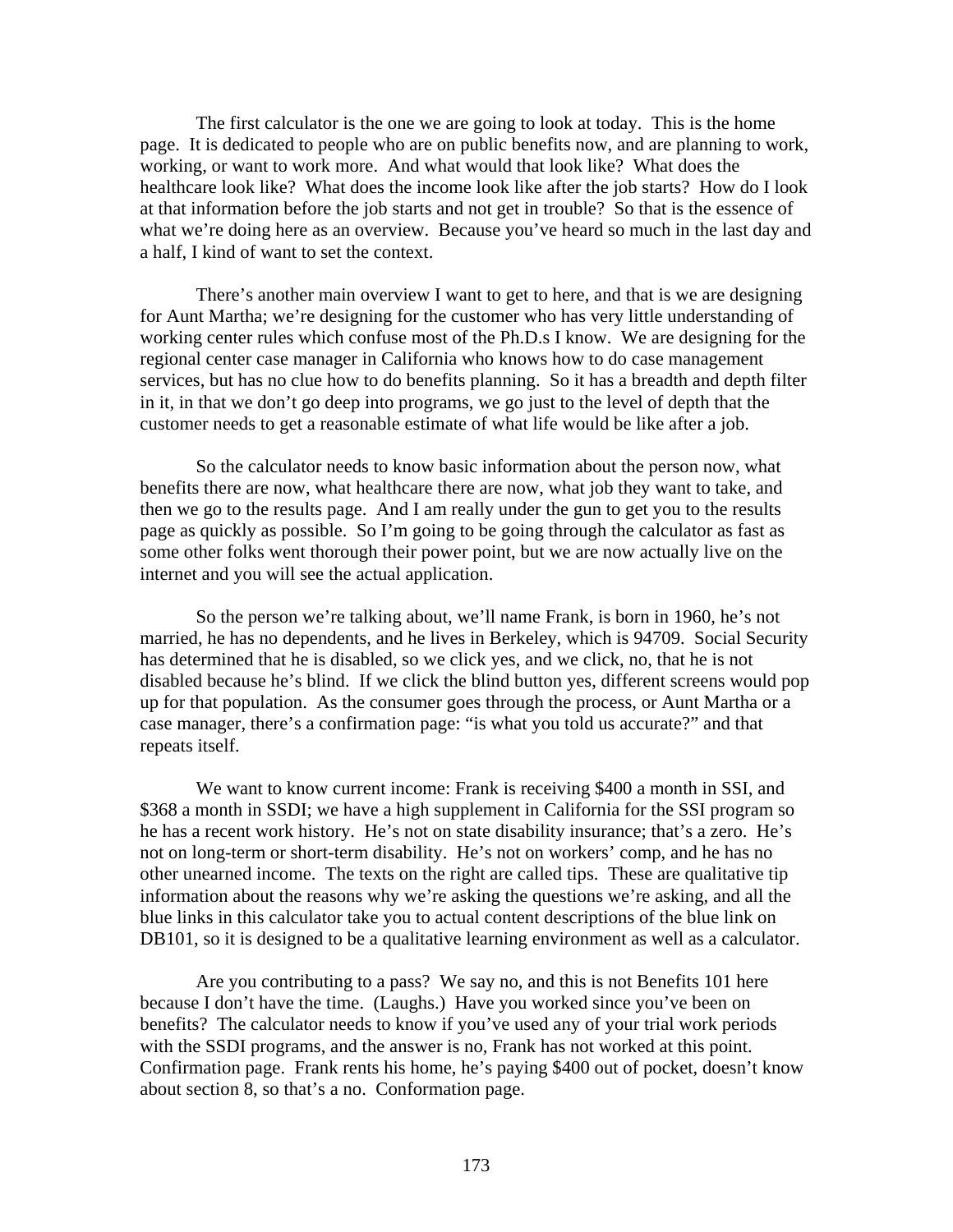Now we want to ask about healthcare. The computer already knows he's on MediCal because the computer already knows he's on SSI, the computer knows that he's on Medicare because of the time he's been on, he's eligible now for Medicare, and the defaults for the rest of these are no. They could change. Is there any other health coverage in the household that can help cover your health care costs? Qualitative question. Confirmation page.

And now we go to the future. The calculator knows about his income, his benefit profile, and the calculator doesn't know about part-time job, so we'll just give it a name. That name is now associated with all the data in this profile. He will receive money from work. He will not do a pass plan. He expects the job to start in December. He's just planning now; it's an open job he's seen in the paper a couple of times. Hourly wages is what he will be paid. He's seen that the job pays \$15 an hour and is part-time at 25 hours a week. No tips at the library.

Well, you have to see the result section. He's got \$30 a month in new impairment work expenses, which we'll give you all the red book and you can read up on that. He's going to have other work expenses that he didn't have not working so the calculator wants to know that. Confirmation page. Private health coverage, he doesn't think so. Calculator gives a prompt question about the private health coverage rules for folks who earn more that \$20 a week. This is the confirmation page of what the calculator thinks it knows about Frank, summed up all in one page. And the reason I'm going so fast is that the results summary pages are robust, multi-leveled information about the outcomes of a job before Frank starts to work.

The top section of the result summary are boxes on incomes on the left, healthcare options on the right after the employment, and the middle of the results summary is our graph that says very clearly that you're going to have more money. If the calculator got dated and said you have less money because you lose the cash or you'd lose something in your benefits; the calculator is not an advocate; it is neutral. The middle line means Frank didn't take any job. The graph is that particular data for that particular job, and each one of those exclamation points is a breakout to that month in question as to what's happening to Frank because of the job he took.

For example, and these are the second layer of information that comes up with the calculator: this is a result summary for just the month of November, a year after he took the job. You'll note that his SSI has gone away, because of he earnings, his SSDI is still in place 12 months later, but this the last month of it, and you'll see his total income, total expenses, and his net income based on the data the calculator has.

We go to the next month, because of my time constraints, and this is the end of the trial work period. He has lost his SSDI check so you see SSDI is zero. Because of that loss in the SSDI check and the current earnings of this particular job, he's actually eligible now for a small SSI payment, which he will have to go to Social Security and rework that up, and that's also listed here. Health options are on the right hand side for this profile, for this person.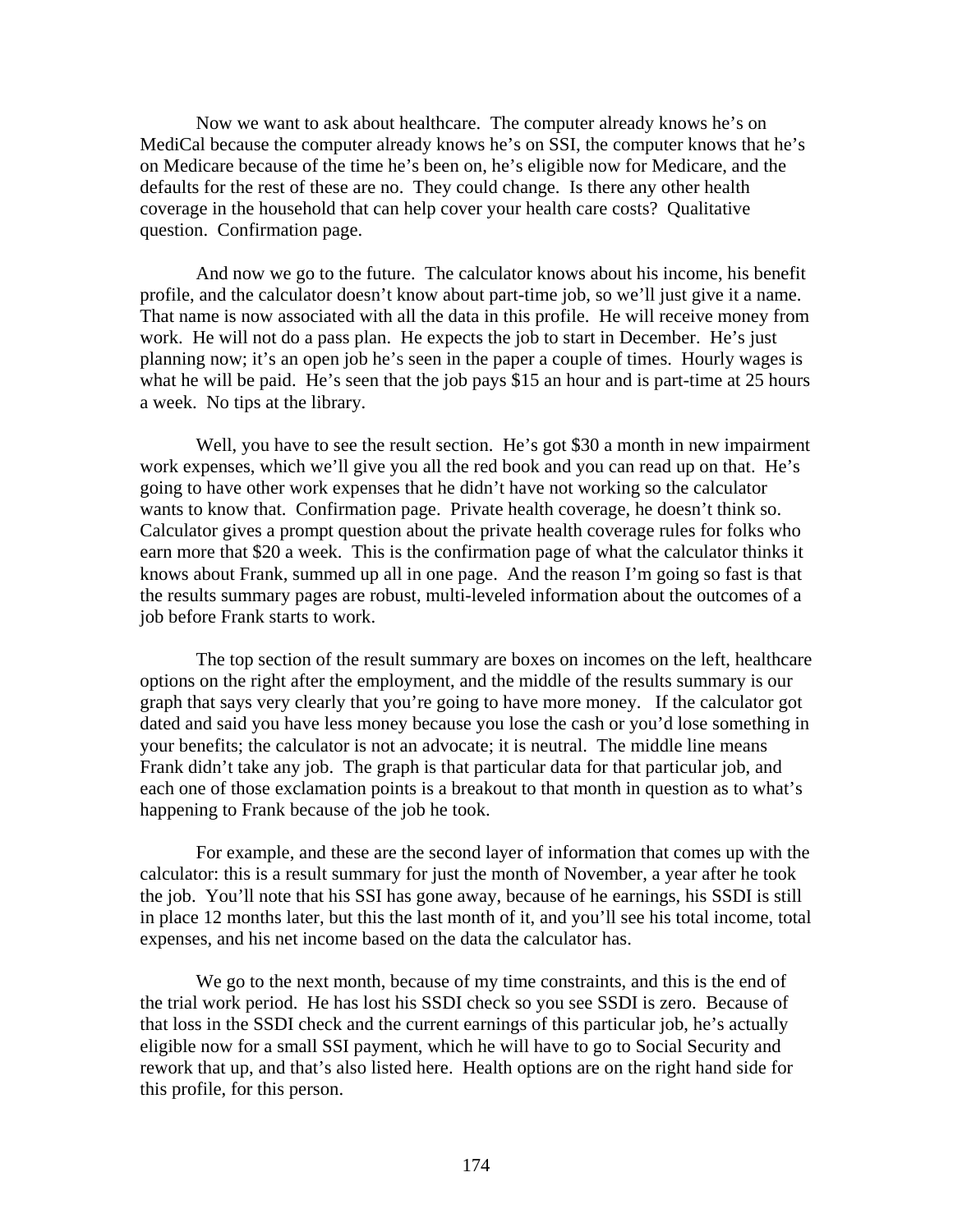Going back to the results summary. Again, the monthly breakouts are rich, and throughout this calculator so that the person can get the detailed view of what's going to happen to his life after the job starts. The next phase of the results summary are more details about the actual income pre-job, post-job and his breakouts of that on this page, for the real policy wonks among us. Time up. A visual graph of the healthcare options after employment.

This is a full summary of all the tips you've seen on the right-hand side throughout the experience, these are all summarily listed for this particular scenario, so Frank can print the tips out and use them and review them after the experience. And those are the main features of the benefits-to-work calculator at the World Institute on Disability. This is the last page where he can go back to the website, and order other information qualitatively to supplement the work the calculator is doing. The calculator is not designed to be a replacement for service providers, but a tool for service providers, family members, and the consumer.

Thank you. (Applause.)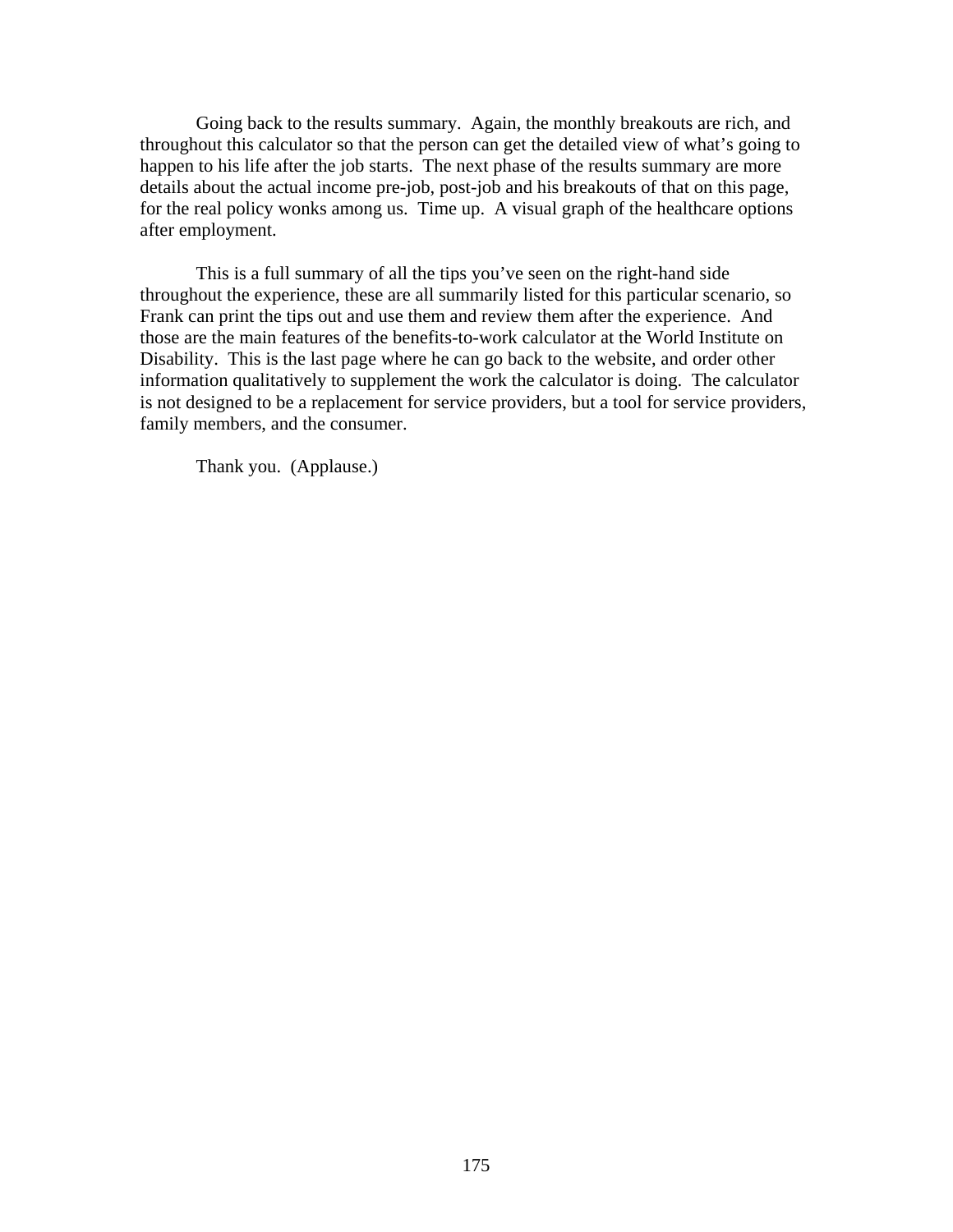## **New Experiments in 24-Hour Health Coverage for Service Workers**  Christine Baker, Executive Officer, California Commission on Health and Safety and Workers' Compensation

CHRISTINE BAKER: Good morning. Thank you for the opportunity to share with you kind of very exciting project that Frank and I, Dr. Benner and a number of other people are working on as kind of an experiment in California. We are looking at 24-hour integrated health coverage for janitorial services, SEIU 1877, and employer maintenance companies in California. Again, I'm just going to go briefly over the bargain and the benefits in the workers' comp system.

In California, we paid \$4.4 billion in indemnity and medical, paid \$3.8 billion in 2005, and incurred would be double that rate. The growth in California workers' comp medical cost compared with medical care inflation since 1887 has grown 124 percent for workers' comp, and 32 percent for the medical CPI since 1997. It's coming down, but there is still room for improvements in medical cost and workers' comp. Recent reforms reduced workers' comp medical costs, you probably all know this, but caps on chiropractic and physical therapy, medical treatment guidelines, employer control through approved networks, and Medicare-based medical fee schedules. These were accomplished between two reforms: one was 227228 in 2003, and then in 2004 with 899.

Workers' compensation carve-out programs are now permitted in California to all industries, and this is a wonderful opportunity where labor and management can get together, and agree upon the worker's comp system and reduce litigation. Also in SB899 under Governor Schwarzenegger, one can integrate into a 24-hour care, which would protect workers, improve benefit delivery and reduce costs.

What are carve-outs? Worker's compensations carve-outs allow organized labor and management to establish improved benefit delivery systems and alternatives to the dispute resolution procedures in the state system. The state courts are a terribly clogged. They're six months behind in terms of addressing the litigation and the claims; this allows for an entire carve-out of the dispute resolution process. The carve-outs in California are labor-management negotiated agreements, and the statute only allows unions and union employers to negotiate carve-out agreements. It can cover all aspects of the workers' compensation medical and benefit delivery system, negotiated as an addendum to collective bargaining agreements and carve-out is a system essentially separate from the state system, the DWC and the WCAB.

Carve-outs were established initially for the construction industry, and then again in 749 they added the aerospace and timber, but that was later repealed. SB228 in 2003 expanded it to all industries, and 899 in 2004 allows employer and unions to negotiate any aspect of the benefit delivery if employers are eligible for group health and nonoccupational disability benefits. Carve-out agreements may include the following: dispute resolution, alternative delivery of medical benefits such as 24-hour integrated care, agreed lists of medical evaluators, joint labor-management safety committees and return to work programs to facilitate safe transition back to full employment.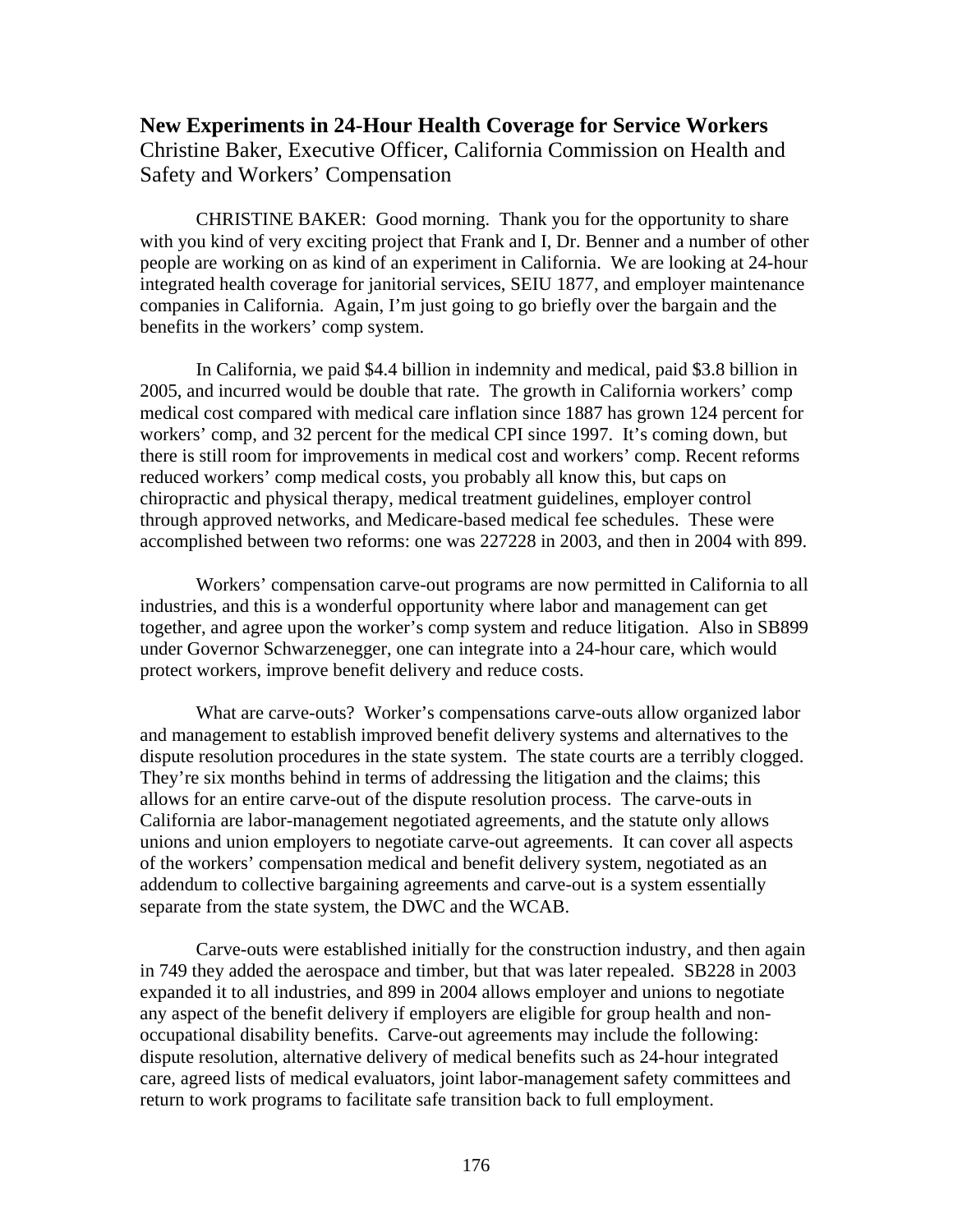We believe there's cost savings through lower medical costs, fewer delays in disputes, reduction in overuse, standardization of provider fees, discounts from insurers, and prompt medical care for faster healing, and fuller recovery. There is the effective return to transitional work and sustained employment, fewer misunderstandings and delays, faster resolution of disputes and reduced litigation and satisfaction, morale, productivity and competitiveness of the business. These opportunities for improvement achieve further medical care costs savings and reductions in overuse.

The challenge in carve-outs is determining the cost of the combined program in the 24-hour care, estimating the potential savings and premium reductions, and passing actual savings onto management and labor. We're doing some preliminary calculations in the savings in combining both the group health and the workers' comp, but it can save conservatively 5 to 15 percent on the entire medical care up to 30 percent potentially depending on utilization.

How can carve-out save money while improving benefits delivery in all these areas including duration of disability? I'm going skip what an EDR program is and go on a little bit more to focus on the 24-hour aspect. They can have an agreed list of medical providers. They can negotiate service delivery design, the capitated medical plans, both for workers' comp and health care so it would be one capitated program. There's also the potential for co-pays and deductibles with contribution by workers, and a dispute resolution with medical provider networks, like group health.

Moreover, there can be improved quality and coordination of care, and the elimination of duplication between group health and workers' compensations; for example, the diagnostic test as well as the pharmaceuticals; same medical provider for occupational and no-occupational treatment, and having improved access to care because there is no dispute over coverage, and fewer disputes and delays over treatment. The care just gets taken care of. (Laughs.) A reduction in administrative costs for the two systems. The treatment issues resolved within the same health plan; disputes minimized some are to group health. The first step would be dispute resolution process within the health plan, and the last step would be an independent medical review by the California Department of Healthcare, so it never goes into the workers' comp litigation.

Medical legal evaluations: there would be agreed list of medically legal evaluators. It yields high quality evaluations respected by both sides, resolves disputes quickly and fairly, helps control the permanent disability and temporary disability costs, and results in appropriate apportionment and causation decisions without litigation. The temporary disability duration and return to work encourages cooperation between the employer, worker and medical providers to determine appropriate return to work, eliminate attorneys for most return to work decisions, and aligns and centers for all parties to reduce time away from work.

In summary, carve-outs can provide substantial savings and advantages to both unions and management, in terms of reduced disputes, faster benefit delivery, less litigation cost, better return to work, the lower insurance costs union labor, more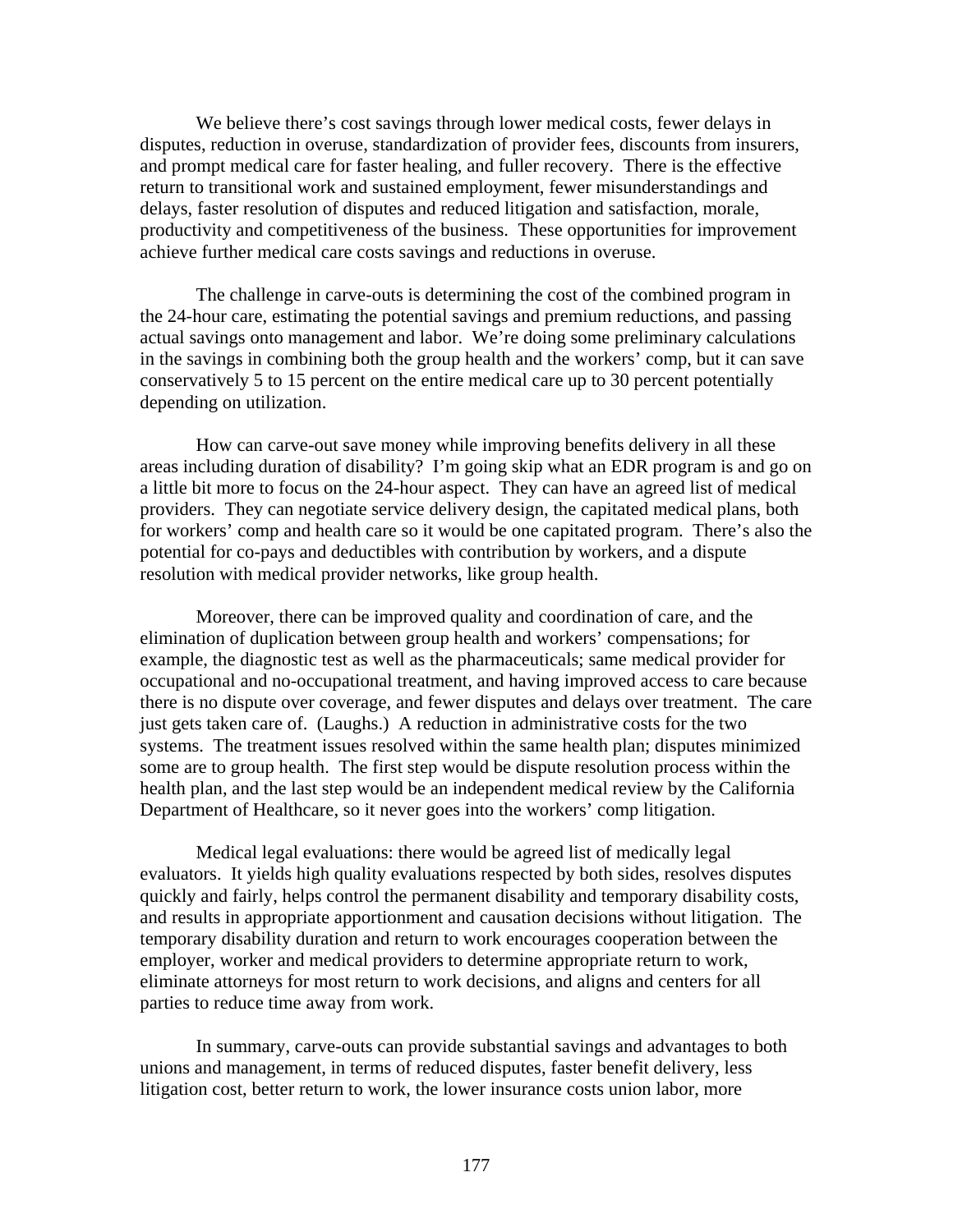competitive, reduced medical treatment disputes, and potential for higher quality care at lower cost.

This project that we are embarking upon is funded by the California Healthcare Foundation; the California Commission is a partner in kind; the University of California Berkeley, Frank Neuhauser and his team, Kaiser Permanente; the State Compensation Insurance Fund is the partner in kind; SEIU local 1877, and the building maintenance contractors. In order to do this, we're having meetings with labor, meetings with management, and meetings with the healthcare provider to determine the feasibility and the cost benefit. And until the agreement is reached and the proposal for ongoing monitoring and evaluation, we will be applying for another grant to see if we can implement this, but this is still kind of a feasibility stage.

We have a number of informational packets on our website on how to create a worker's compensation carve-out in California, practical advice for unions and employers, a carve-out guidebook for unions and employers and workers' compensation, and an analysis of the experience of the first carve-outs in the California construction industry, which we will be updating with data fairly soon. Our reports on the commission are on our web sites, and I thank you for the opportunity to share with you this really wonderful project that we have undertaken this year.

Thank you. (Applause.)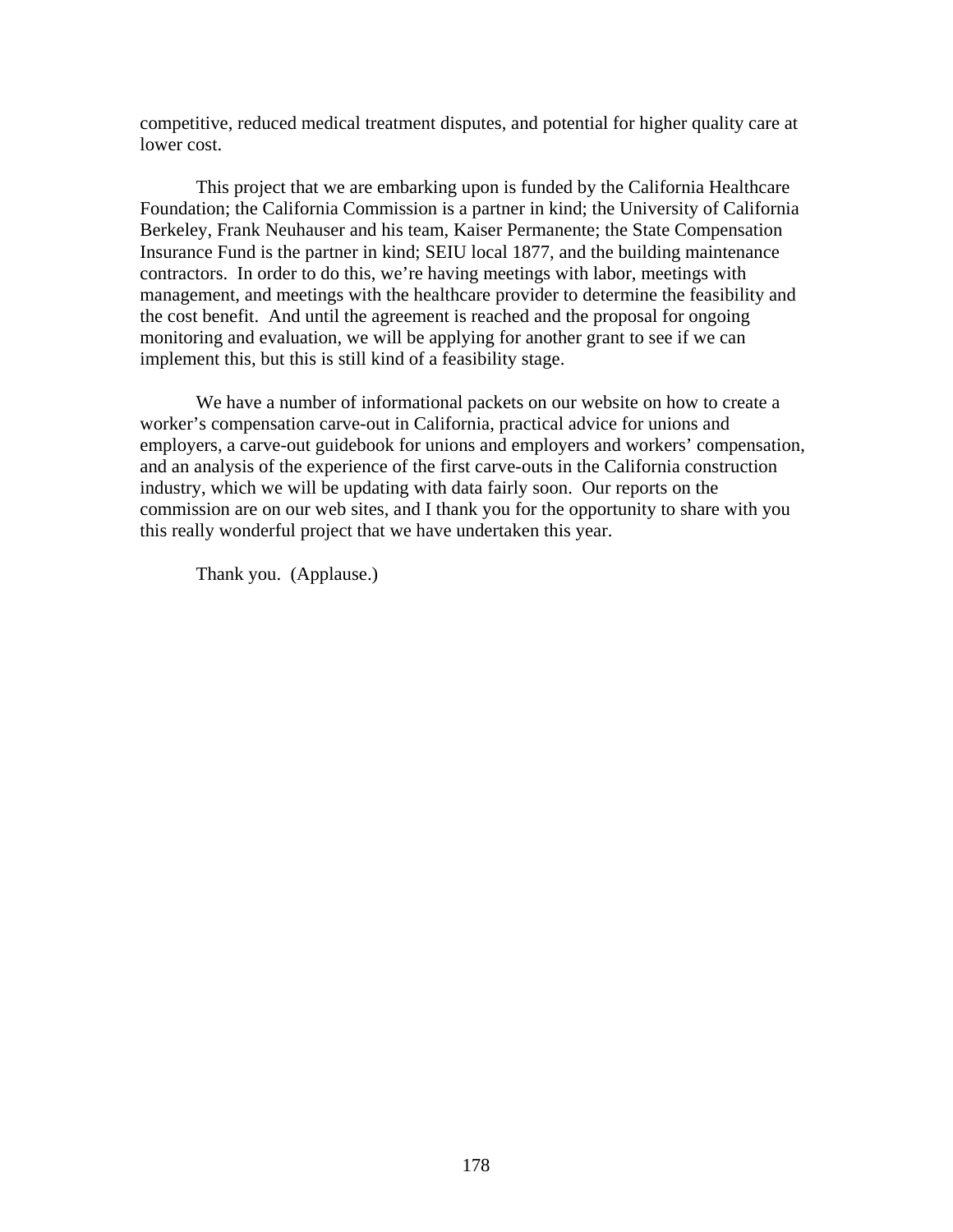#### **Commentary**

### Douglas Benner, M.D., Coordinator of Occupational Health, Northern California Kaiser Permanente

DOUGLAS BENNER: Good morning. I guess I'm near the end and I think everyone is looking forward to that. I'm Doug Benner with Kaiser Permanente and I'm really happy to follow Christine. I'm quite an admirer and I thank her and Mr. Welch for this fabulous conference. I think it has been very good.

 They asked me to reflect a little bit on this panel and then also talk about the topic we're on. What did I hear? What did you hear? Well, I heard a lot of great things this week, a lot of great observational studies, a lot of interesting data, a lot of food for thought. We've seen the usual things we have in workers' comp, which is a lot of controversy, a lot of disagreements, various stakeholders having different views of what's wrong and what's right. I think we've also hopefully learned, and I have learned some things to think about what we can do to change the system, and I think this carve-out idea is very interesting.

One thing Christine mentioned is capitation; we actually did that. We had a pilot in California in the early '90s and we did four years of capitation of workers' comp medical care in the system. We sold that not only to the self-insureds, which would be pretty simple, but we also had Argonaut Insurance, we had the State Fund, and we had some other insurance companies who actually figured out how to fit this in the workers' comp system.

We had the workers' comp rating bureau in California also figure out how to adjust rates when you have a medical organization capitating medical care. We didn't take the tail, but we did it one year at a time sort of like you do group health. And we're going to do it again. We're dusting off our models, and we have new underwriters and actuaries going to figure this out, and so we want to go with this carve-out product with capitation. Because that is also where you can help save some of the frictional costs of the system. It takes a lot of money to make and collect a bill.

But I want to also reflect a little bit on this topic today. And it's really as how can we – and I mean we, all of us – really help co-ordinate the care of the ill and injured worker and the disabled workers? And I say we, that it's the policymakers, which are out here; it's the labor organizations; it's the employers; it's also the medical providers and it's the claims administrators.

I just want to hit four topics that are close to my heart that I think we all can do a better job on and I think there's room for improvement in the whole system. That is, we're talking about an injured worker and we're talking about medical care, and the disability management. I think we have to keep the focus on who the object of our admiration in our activities are, and that's the injured worker. We need not forget that they are a whole person. I think what's wrong in the system is we forget that, and we forget that this is a human being. We forget it's a person. It comes with a life. It comes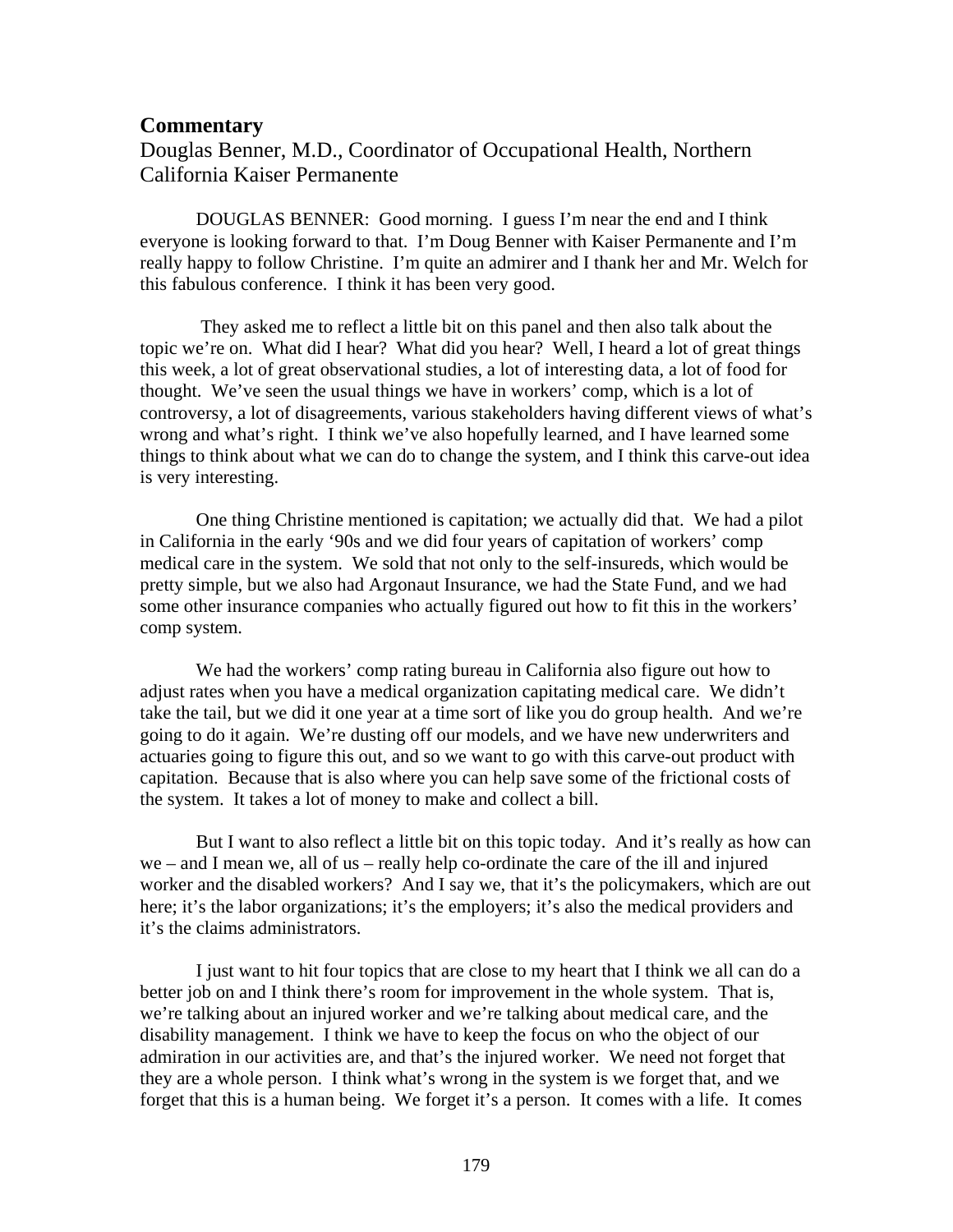with a past history. And everything we do we try to segment them as we approach them. We have to not forget that we're very inclined both in medicine and in the comp system and in administration to make medicalization of things that aren't medical problems.

I know Dr. Jennifer Christian has great strong views on the same subject and I hope she agrees with what I'm going to say. We also have to not forget that what we're talking about in the big picture is that humans are capital. They are the most important capital we have in industry. Most of our organizations now are very much into service and everything we do requires human capital or knowledge, and have a lot of components, and we tend not to remember all of those components. Now, I want to talk a little bit about that. We have to make sure our incentives are in line. Show me the incentive, and I'll show you the behavior. And very often I think the policymakers and the medical providers do not have the incentives – and the legislators and regulators – in the right direction, and you heard some comments about that earlier.

I'd like to quote William Osler, who was a Canadian physician long ago, and he had two comments. The first of two fairly similar, "but it's much more important to know what sort of a patient has a disease than what sort of a disease the patient has". And another way of saying that which might for some be easier to think of is, "a good physician treats the disease and a great physician treats the patient who has the disease." I think I'd like to reflect on this and some of what we heard in the utilization review (UR) discussion, especially yesterday.

The UR system can really work and I think the UR system in California is set up to work. It's not being administered correctly and there were some comments made about guidelines that I think were misstatements, even about the ACOEM guidelines. Evidence-based guidelines start with reviewing the evidence, but I haven't seen any that then don't make some conclusions. And so when you look at ACOEM or any other good guidelines, it starts and evaluates the evidence, but then they end up with some low-value evidence or no evidence, but then they still have to make conclusions. How that is done is with a very laborious process which probably takes most of the time, and that's expert consensus.

So for them to say, well, guidelines are not useful is wrong. They actually are, because you have the evidence that's really very clear what is known to work and what is known not to work, plus you have a long-term effort – if it's a good guideline – of getting the experts to agree what we should be doing, consensus. And so that is something to refer to, instead of each individual provider or each individual claims examiner deciding oh, no, you shouldn't get that or yes, you should. This is now something to refer to that has a lot of good consensus. And I think we must not forget that.

The other thing about the UR process in California is that only a physician can deny or modify a treatment plan. So as you go through this whole UR process, it is not a claim examiner that says no; they can say yes, and a nurse can say yes, but it takes a physician to say no. And what has UR done very well? You have a peer-to-peer discussion about what's being requested.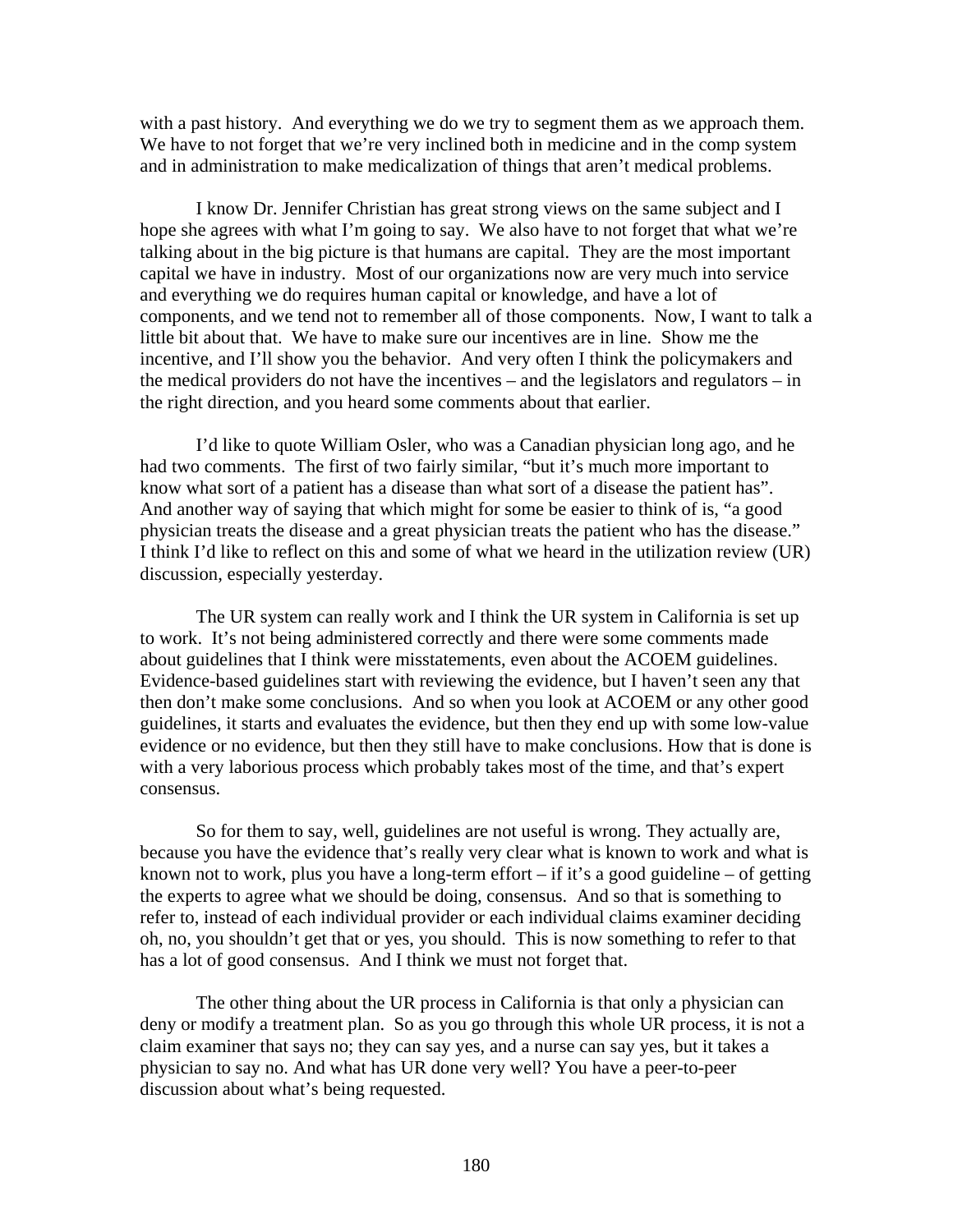One thing I was talking about with Teryl from RAND yesterday, as being a part of our process done well is that actually we actually do see recommendations from good UR physicians about what under treatment should be provided, as well as what over treatment should not be provided. So it should be a dialogue, and when you do that, you understand the total patient better because the treating physician probably understands the patient better as a whole person, hopefully if they're doing their job correctly and not just as a body part or how they would fit in with the "cook book".

Another thing that is unwarranted is medicalization. Nortin Hadler is a physician at the University of North Carolina, with whom I disagree much of the time, but who definitely correct when he asks, "how does a person with a problem become a patient with an illness?" Now, he'll take this on to such things such as fibromyalgia syndromes and other things which he's not sure exist, and I'm not going to debate those, but I think we've seen this with a lot of problems in the system.

 In California, one of the classic examples we had was with respect to psychiatric claims, which we've done a lot to change. We really had huge amounts of psychiatric claims in California, and many of them were just HR problems or problems at work. They were not psychiatric illnesses. They were people not getting along with each other and people not getting along with their supervisors. There was no medical psychiatric diagnosis that you really could make. However, we were making them. And I think we tend to do this in a lot of the comp system and we have to be careful about it.

Osler sort of reflected on this a little bit when he said "a young physician starts with 20 drugs for each disease (just let's treat it all), whereas the old physician (who has hopefully learned something,) ends life with one drug for 20 diseases." Now, I don't think with the pharmaceutical advertising and direct marketing to consumers we have today, that holds up, because it is very hard for physicians to counter Madison Avenue and the huge interest of the drug pharmacies to convince people to take these very expensive drugs. But I think we have to be careful of them.

I think what's relevant to this is we have to make sure we understand what we're treating. And very often I see so many claims that are just so lost. And I think the physicians got lost in their way, the workers got lost in their way, and the claims administrators got lost in their way, because we don't know what we are treating anymore. What started out as an acute injury is now someone's chronic disease. And it's not the chronic disease caused by the injury, it's a chronic disease they already had or they would have had. And we have a great deal of difficulty separating this out. So those of you who are in claims, I guarantee you about half of your old claims are not related to the injury it started with. I mean, at that level probably half are not related. And yet we've lost the way to figure that out.

And so that's why I think things like an integrated system makes sense, because we're terrible at keeping these things in their silos. We've seen a lot about the bleedthrough, crossovers and the cost shifting in the various systems. We're not good at that, and we're never going to be good at that. So why don't we just take care of the person?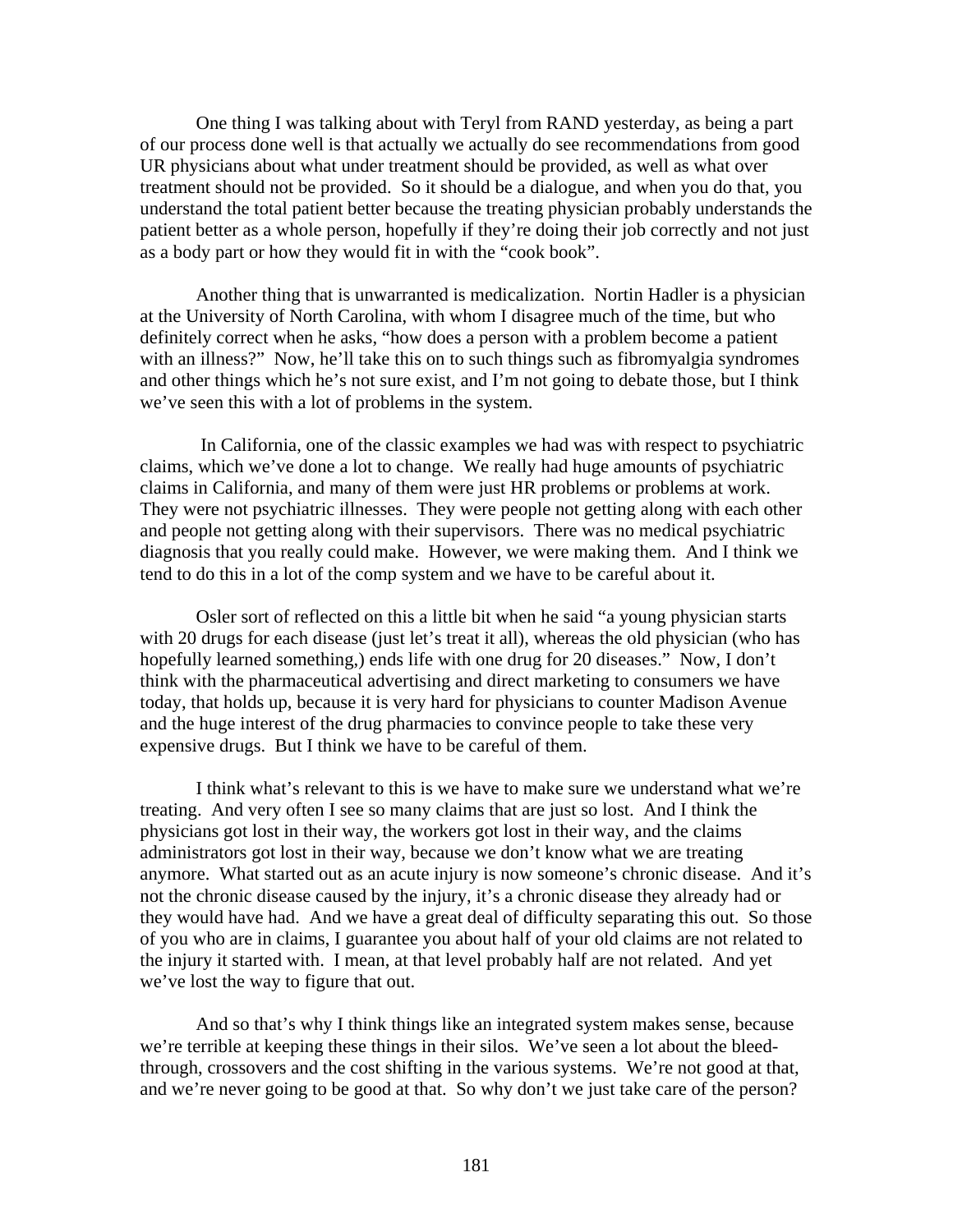Take care of their back, take care of their knee, and forget about who should have paid for it. And that's why I think integration is our long-term solution.

We're also not very good at knowing when to stop; we don't really know when we're done. And so we see this in the chronic pain world, we've seen this with fusions in California, where you just keep treating and treating and treating. And I think some of the best people in the chronic pain world will tell you that not everything can be fixed. And that in a good chronic pain program – what they figure out how to do is convince the patient: "You've had what you're going to get as far as curative therapy. Now we have to figure out how to help you survive in life and improve your functional activities, because we can't do any more things to you. Okay?" But we're very bad at that. As physicians, there are many physicians, who feel like "you've come to me, I want to help you". And if people keep going to doctor to doctor to doctor, people are going to try to keep doing more and more things to them. And sometimes it's not very helpful.

Again, we need to focus on the person's total functional restoration. And the ACOEM guidelines are very good about that. As people said yesterday, if you are doing something that's going to help, and you've shown evidence that this person will get better or they've already gotten partially better with what you're doing, ACOEM guidelines support doing it. However, it doesn't support doing more of what did not help. We see too much of this, and that's why we had to put caps on PT and caps on chiro (not acupuncture, but we probably should have) in California, because we keep doing things that haven't helped. There's really no reason to keep doing more of something that did not help. Yet we would see people repeatedly getting more PT, more chiro, and more surgery when none of it had done anything.

The comment on human capital is that human capital is being discussed more and more these days; from an economic perspective, we all are human capital and we bring our skills, our motivation and our health to the market place. And we exchange them for wages, opportunities, and rewards. What we tend to focus on is a bit of a health, but we don't do much about the motivation and the skills; and we focus on the wages, and we don't do much about the opportunities and the rewards. And I think this has a lot to do with why people do not return to work, it's why people do not get over their medical problems, and it's the reason why we have a lot of the problems we have in the workers' comp system. Because as we're treating people, and as we're handling their claims, and as their employers, and as their labor representatives and their attorneys, we have to keep making sure we're keeping the people motivated. Because as Dr. J. talked about yesterday, motivation is a huge problem in getting people back to work.

So in this whole process you got to keep that motivation intact. You also have to make sure the skills are intact. We must make sure we're continuing developing skills. I don't know about Jennifer – I'm not going to speak for her, but yesterday she had a comment about, well, it's not always the best thing to get the person back to work, even though most of the time it is. I think this is one of the cases. Some people are not in the right job. They don't have the skills set to do it, so you're not going to fix that by trying to return them to work.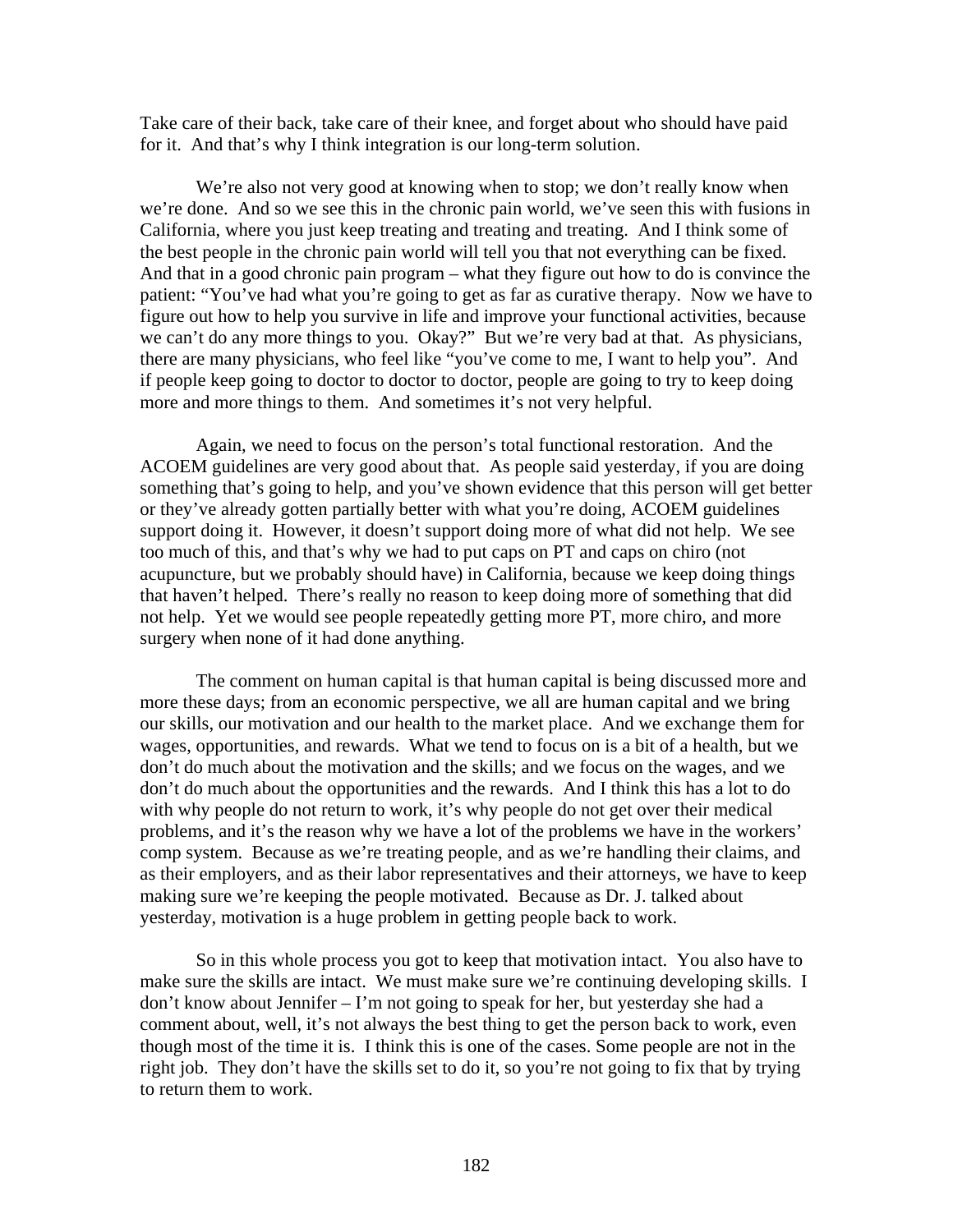We have a rehab program, which has pretty much failed, I think, in many states. We don't have the resources to really train people to give them the skills; in places like California we've sort of given up to a great extent to try to match skills as part of the workers' treatment process. But we have to make sure we're keeping people motivated; we focus on encouraging people to optimize their health. But I think the other aspects are so important, especially motivation and making sure we're matching people to skills.

On the incentives, I think a lot of people think about this as "providers do what they do, and they do what they know", and if you go to a surgeon you're more likely to get surgery, if you go to someone who injects for chronic pain, you're going to get more likely an injection. And we have to be careful, because their experience and training will tell you more likely about what the surgeon is going to do, because of where and when they got their training.

We have to make sure that we have gate-keepers or primary treating physicians in the system who are not being paid for doing these various procedures, so that they can help assess what is important for this individual and thus, get the incentives correctly assigned. I think providers do what gets paid. In the California system, we highly compensate procedures, up to 400 percent above Medicare. Yet treating physicians who are managing disability are paid below Medicare rates, and this is going on for 20 years in California. It has to be fixed because we're incenting people to get surgery and procedures they do not need, and not incenting physicians to manage disability.

Also when more care is sought, utilization happens. RAND has done a lot of work on this, and I think people are misinterpreting some of this work because as RAND showed, when someone is there to pay for the care, people will get the care more often. But they've also shown that if someone starts having co-pays in the system, people will not get as much care. But this can hurt, because for example one of the studies I think RAND did was when you go to co-pays from \$5 to \$10 on pharmaceuticals, a third of the people who need chronic care medication stop taking them, and that's not good.

So in summary, I just want us to be thinking about what we all can do. That's you, as a regulator, you as a policy maker, you as a labor representative, you as a physician, you as an employer, you as an injured worker, that we all have something to do to contribute to make sure that we are helping get these injured workers back to work, getting them fully functional, and restored, and productive so our whole society can recognize that workers are human capital and to be a capitalistic society we have to make sure we're maintaining our capital in the highest condition possible.

Thank you. (Applause.)